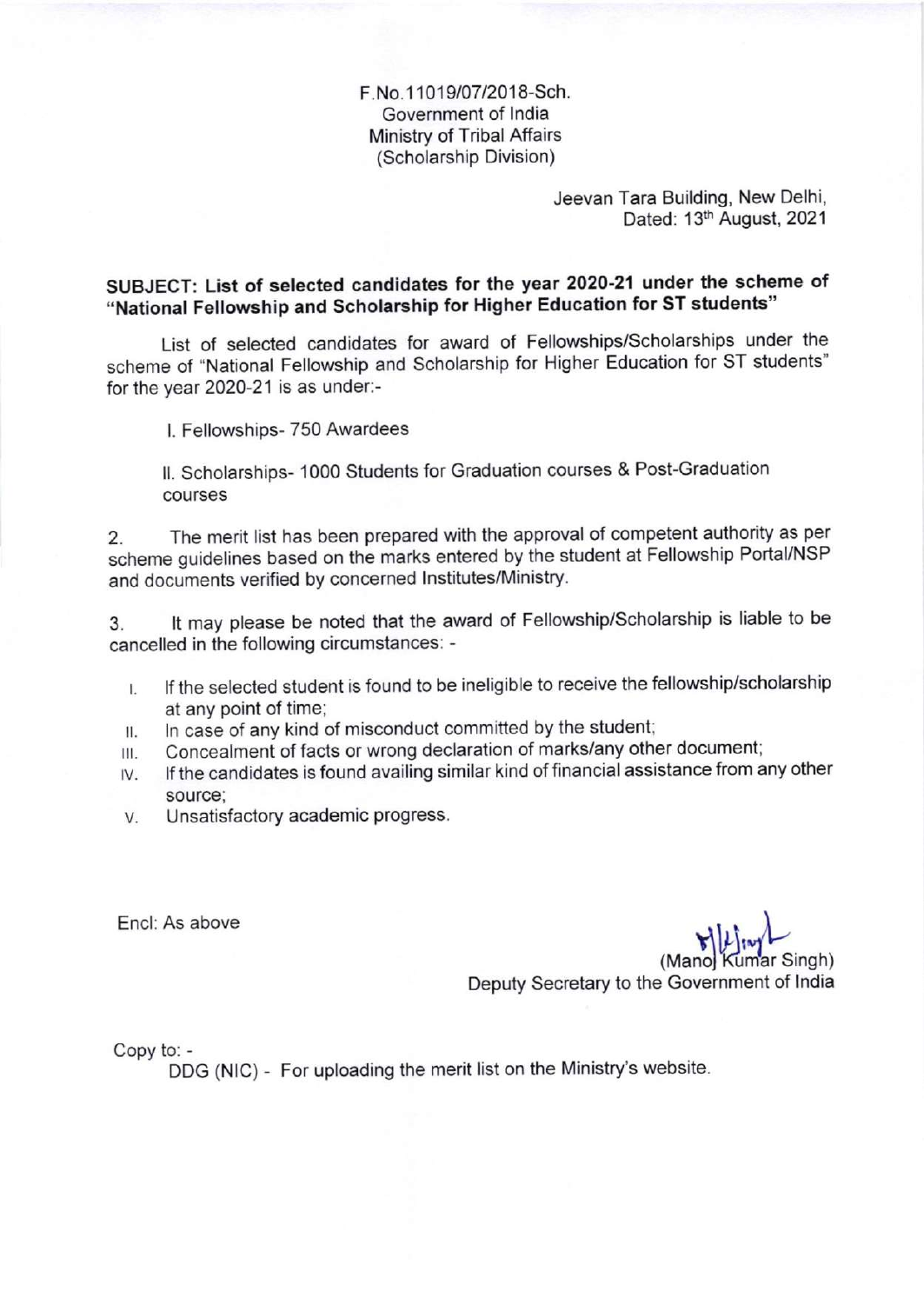#### Annexure-2

# 750 Provisionally selected students for National Fellowship-2020-21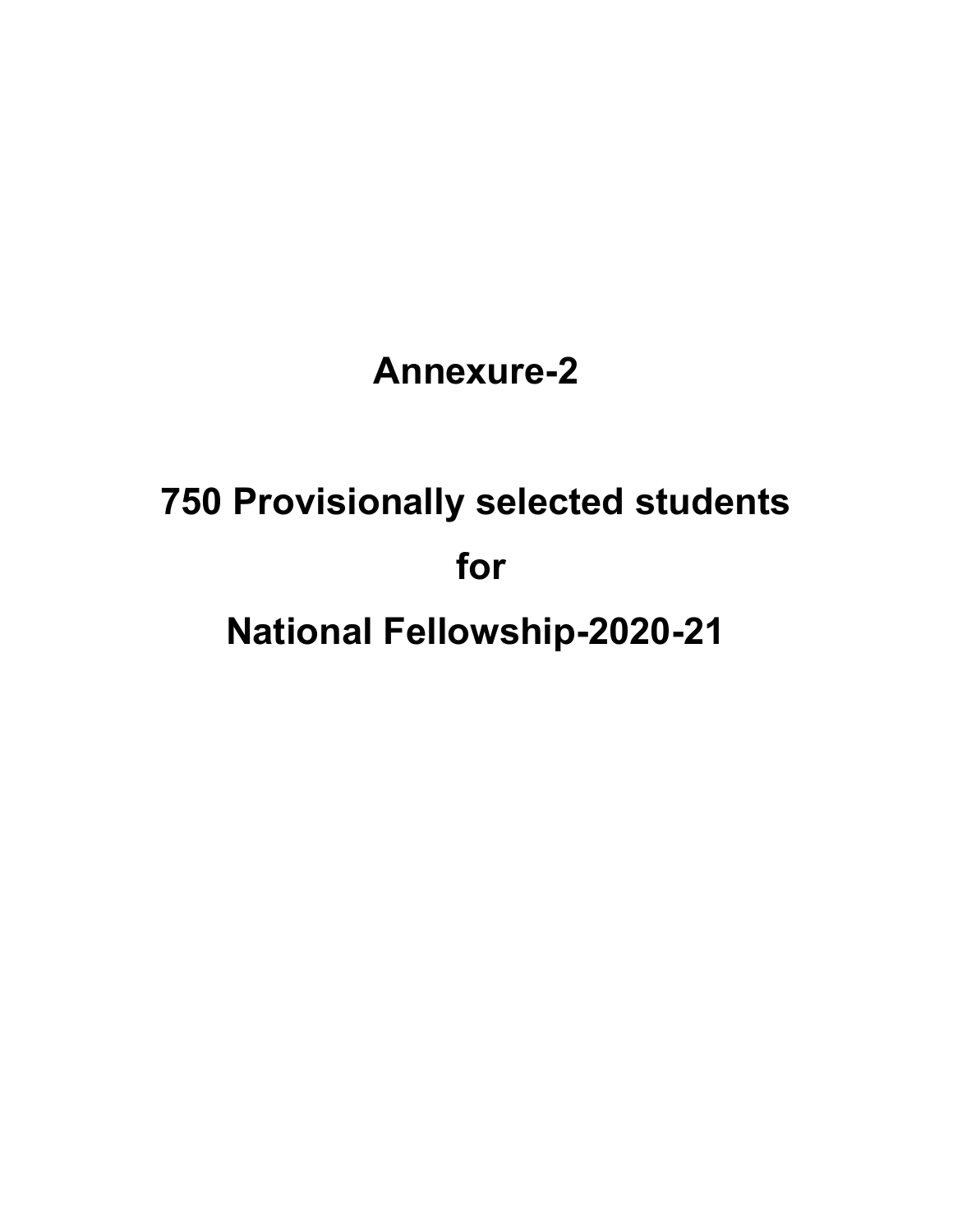|                | Annexure-2: List of 750 provisionally selected ST Candidates under the National Fellowship - 2020-21 |                             |                                                 |                            |                                                                                  |                      |  |  |  |
|----------------|------------------------------------------------------------------------------------------------------|-----------------------------|-------------------------------------------------|----------------------------|----------------------------------------------------------------------------------|----------------------|--|--|--|
|                | SI No. Awardee No                                                                                    | <b>Applicant name</b>       | <b>Research Stream</b>                          | Course                     | <b>University Name</b>                                                           | Selected<br>Category |  |  |  |
| $\mathbf{1}$   | 202021-NFST-KAR-01046                                                                                | <b>SURESHA KUMAR O</b>      | <b>Humanities and Social</b><br>Sciences        | Ph.D                       | Kannada University                                                               | Divyangjan           |  |  |  |
| $\overline{2}$ | 202021-NFST-KAR-03468                                                                                | ASHOKA G                    | <b>Humanities and Social</b><br>Sciences        | Ph.D                       | Kannada University                                                               | Divyangjan           |  |  |  |
| 3              | 202021-NFST-KAR-01789                                                                                | <b>MARUTHI B K</b>          | Humanities and Social<br>Sciences               | Ph.D                       | Kannada University                                                               | Divyangjan           |  |  |  |
| 4              | 202021-NFST-KAR-01457                                                                                | SHIVARAJ                    | Humanities and Social<br>Sciences               | Ph.D                       | Kannada University                                                               | Divyangjan           |  |  |  |
| 5              | 202021-NFST-KAR-01988                                                                                | JAYALAKSHMI T               | Humanities and Social<br><b>Sciences</b>        | Ph.D                       | Kannada University                                                               | Divyangjan           |  |  |  |
| 6              | 202021-NFST-BIH-02836                                                                                | MUNNA KUMAR SHARMA          | <b>Humanities and Social</b><br>Sciences        | Ph.D                       | Jai Prakash University, Chapra                                                   | Divyangjan           |  |  |  |
| $\overline{7}$ | 202021-NFST-KAR-02342                                                                                | MARILINGAPPA                | <b>Humanities and Social</b><br>Sciences        | Ph.D                       | <b>Gulbarga University</b>                                                       | Divyangjan           |  |  |  |
| 8              | 202021-NFST-KAR-02319                                                                                | VEERENDRA KUMAR             | <b>Humanities and Social</b><br>Sciences        | Ph.D                       | Kannada University                                                               | Divyangjan           |  |  |  |
| 9              | 202021-NFST-KAR-02009                                                                                | MANJUNATH                   | Humanities and Social<br>Sciences               | Ph.D                       | Kannada University                                                               | Divyangjan           |  |  |  |
| 10             | 202021-NFST-RAJ-01726                                                                                | Brahma Meena                | Humanities and Social<br>Sciences               | M.Phil                     | University Of Delhi                                                              | Divyangjan           |  |  |  |
| 11             | 202021-NFST-KAR-00004                                                                                | RAKSHITHA R                 | Sciences                                        | Ph.D                       | <b>Jss Academy Of Higher Education And</b><br>Research                           | <b>PVTG</b>          |  |  |  |
| 12             | 202021-NFST-ODI-01774                                                                                | MOHESHWAR RAITA             | <b>Humanities and Social</b><br><b>Sciences</b> | M.Phil(2<br>yr)+Ph.D(3 yr) | <b>KISS university</b>                                                           | <b>PVTG</b>          |  |  |  |
| 13             | 202021-NFST-ODI-00062                                                                                | SUJATA KERKETTA             | Humanities and Social<br>Sciences               | M.Phil                     | Gangadhar Meher University                                                       | <b>PVTG</b>          |  |  |  |
| 14             | 202021-NFST-MAH-01979                                                                                | Atram Ganesh Madi           | <b>Humanities and Social</b><br>Sciences        | Ph.D                       | Gondwana University Gadchiroli                                                   | <b>PVTG</b>          |  |  |  |
| 15             | 202021-NFST-AND-03430                                                                                | Sugalinanavath Krushna Naik | Sciences                                        | M.Phil(2<br>yr)+Ph.D(3 yr) | Sri Krishnadevaraya Univesity                                                    | <b>PVTG</b>          |  |  |  |
| 16             | 202021-NFST-ODI-02867                                                                                | SANJIT KUMAR KANHAR         | Humanities and Social<br>Sciences               | M.Phil                     | <b>KISS university</b>                                                           | PVTG                 |  |  |  |
| 17             | 202021-NFST-MAN-00486                                                                                | <b>JOANNAJ</b>              | <b>Humanities and Social</b><br>Sciences        | Ph.D                       | Tezpur University                                                                | <b>PVTG</b>          |  |  |  |
| 18             | 202021-NFST-MAN-01141                                                                                | K P Sousa                   | Humanities and Social<br>Sciences               | Ph.D                       | Mahatma Gandhi University<br>Meghalaya                                           | <b>PVTG</b>          |  |  |  |
| 19             | 202021-NFST-TRI-02847                                                                                | ALOKESH REANG               | Humanities and Social<br>Sciences               | Ph.D                       | <b>Banaras Hindu University</b>                                                  | <b>PVTG</b>          |  |  |  |
| 20             | 202021-NFST-TEL-00891                                                                                | <b>BHUKYA SUJATHA</b>       | Humanities and Social<br>Sciences               | M.Phil(2<br>yr)+Ph.D(3 yr) | Potti Sreeramulu Telugu University                                               | <b>BPL</b>           |  |  |  |
| 21             | 202021-NFST-KAR-04076                                                                                | K CHANDRA KUMARA            | Sciences                                        | Ph.D                       | Indian Agricultural Research Institute                                           | <b>BPL</b>           |  |  |  |
| 22             | 202021-NFST-CHH-00126                                                                                | KISHOR KUMAR KOTHARI        | <b>Humanities and Social</b><br>Sciences        | Ph.D                       | Guru Ghasidas Vishwavidyalaya                                                    | <b>BPL</b>           |  |  |  |
| 23             | 202021-NFST-RAJ-01423                                                                                | RAJENDRA PRASAD MEENA       | <b>Humanities and Social</b><br>Sciences        | Ph.D                       | Mohanlal Sukhadia University                                                     | <b>BPL</b>           |  |  |  |
| 24             | 202021-NFST-KAR-03995                                                                                | NANDINI G A                 | Sciences                                        | Ph.D                       | Indian Agricultural Research Institute                                           | <b>BPL</b>           |  |  |  |
| 25             | 202021-NFST-KAR-04069                                                                                | <b>VIGHNESH</b>             | Sciences                                        | Ph.D                       | University Of Agricultural Science,<br>Bengaluru                                 | <b>BPL</b>           |  |  |  |
| 26             | 202021-NFST-ASS-00762                                                                                | Mwina Basumatary            | Humanities and Social<br>Sciences               | M.Phil                     | <b>Bodoland University</b>                                                       | <b>BPL</b>           |  |  |  |
| 27             | 202021-NFST-TRI-01249                                                                                | JAHAR DEBBARMA              | <b>Humanities and Social</b><br>Sciences        | Ph.D                       | Tripura University                                                               | <b>BPL</b>           |  |  |  |
| 28             | 202021-NFST-TRI-01579                                                                                | DIPRA KISHOR DEBBARMA       | <b>Humanities and Social</b><br>Sciences        | Ph.D                       | Tripura University                                                               | <b>BPL</b>           |  |  |  |
| 29             | 202021-NFST-KAR-03941                                                                                | chidanandappa               | Sciences                                        | Ph.D                       | G.B. Pant University Of Agri. & Tech.                                            | BPL                  |  |  |  |
| 30             | 202021-NFST-UTT-01411                                                                                | Balakram Sarswat            | <b>Humanities and Social</b><br>Sciences        | Ph.D                       | <b>Banaras Hindu University</b>                                                  | BPL                  |  |  |  |
| 31             | 202021-NFST-KAR-01126                                                                                | <b>SUMITHRA R</b>           | Humanities and Social<br>Sciences               | Ph.D                       | University Of Mysore                                                             | <b>BPL</b>           |  |  |  |
| 32             | 202021-NFST-KAR-03095                                                                                | ANASUYA                     | Sciences                                        | Ph.D                       | University Of Mysore                                                             | <b>BPL</b>           |  |  |  |
| 33             | 202021-NFST-JAM-02937                                                                                | SAFINA KOSSER               | Sciences                                        | Ph.D                       | Shere-E-Kashmir University Of<br>Agricultural Sciences And Technology,<br>Jammu, | BPL                  |  |  |  |
| 34             | 202021-NFST-JAM-00953                                                                                | MOHD IQBAL                  | Sciences                                        | Ph.D                       | Jammu University                                                                 | <b>BPL</b>           |  |  |  |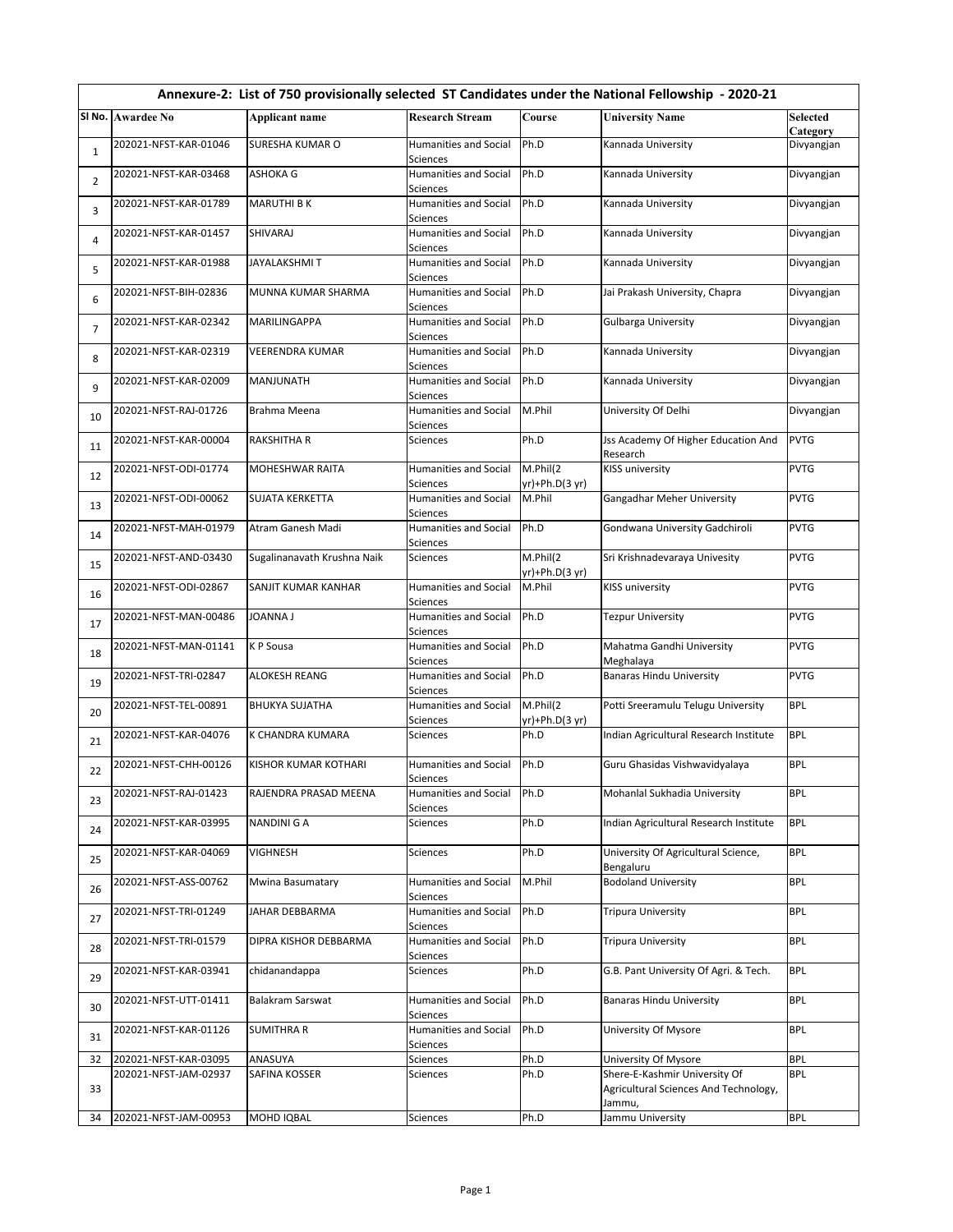|    | SI No. Awardee No     | <b>Applicant name</b>                               | <b>Research Stream</b>                          | Course                     | <b>University Name</b>                                                            | <b>Selected</b><br>Category |
|----|-----------------------|-----------------------------------------------------|-------------------------------------------------|----------------------------|-----------------------------------------------------------------------------------|-----------------------------|
| 35 | 202021-NFST-MEG-00197 | Lucy Manisha Kurbah                                 | Engineering and<br>Technology                   | Ph.D                       | North Eastern Hill University                                                     | <b>BPL</b>                  |
| 36 | 202021-NFST-LAD-00109 | Stanzin Diskit                                      | <b>Sciences</b>                                 | Ph.D                       | Shere-E-Kashmir University Of<br>Agricultural Sciences And Technology,<br>Jammu,  | <b>BPL</b>                  |
| 37 | 202021-NFST-KAR-00791 | <b>SHRUTI NAYAK</b>                                 | <b>Humanities and Social</b><br>Sciences        | Ph.D                       | Akka Mahadevi Karnataka State<br><b>Womens University</b>                         | <b>BPL</b>                  |
| 38 | 202021-NFST-WES-02150 | <b>INDRAMAN SUBBA</b>                               | <b>Humanities and Social</b><br><b>Sciences</b> | Ph.D                       | <b>Banaras Hindu University</b>                                                   | <b>BPL</b>                  |
| 39 | 202021-NFST-AND-02489 | KANTRATHI MURALI                                    | <b>Humanities and Social</b><br>Sciences        | Ph.D                       | Andhra University                                                                 | <b>BPL</b>                  |
| 40 | 202021-NFST-LAD-00037 | <b>TSULTIM PALMO</b>                                | Sciences                                        | Ph.D                       | Shere-E-Kashmir University Of<br>Agricultural Sciences And Technology,<br>Kashmir | <b>BPL</b>                  |
| 41 | 202021-NFST-UTT-01621 | PRADEEP KUMAR RAI                                   | <b>Humanities and Social</b><br>Sciences        | Ph.D                       | B.B.Ambedkar University, Lucknow                                                  | <b>BPL</b>                  |
| 42 | 202021-NFST-TEL-01321 | <b>K GOPAL</b>                                      | <b>Humanities and Social</b><br><b>Sciences</b> | M.Phil                     | Potti Sreeramulu Telugu University                                                | <b>BPL</b>                  |
| 43 | 202021-NFST-KER-00534 | ASWATHI BALAKRISHNAN                                | <b>Humanities and Social</b><br>Sciences        | M.Phil                     | Sree Sankaracharya University Of<br>Sanskrit, Kalady                              | <b>BPL</b>                  |
| 44 | 202021-NFST-TEL-01185 | <b>D SANTHOSH</b>                                   | Sciences                                        | Ph.D                       | University Of Hyderabad                                                           | <b>BPL</b>                  |
| 45 | 202021-NFST-KAR-02027 | Borappa Patil                                       | <b>Humanities and Social</b><br><b>Sciences</b> | Ph.D                       | RANI CHANNAMA UNIVERISTY<br><b>BELAGAVI</b>                                       | BPL                         |
| 46 | 202021-NFST-KAR-01792 | PRAVEEN V KAREPPANAVAR                              | <b>Humanities and Social</b><br>Sciences        | Ph.D                       | Kannada University                                                                | <b>BPL</b>                  |
| 47 | 202021-NFST-MAH-02640 | BAHIRAM MAHENDRA EKNATH                             | Sciences                                        | Ph.D                       | Post Graduate Institute, Mahatma<br>Phule Krishi Vidyapeeth                       | <b>BPL</b>                  |
| 48 | 202021-NFST-GUJ-02608 | SHAILESHBHAI BAMANJIBHAI VAS. Humanities and Social | Sciences                                        | Ph.D                       | SHREE GOVIND GURU UNIVERSITY<br><b>GODHARA</b>                                    | <b>BPL</b>                  |
| 49 | 202021-NFST-TRI-03109 | <b>Dhanu Kumar Murasing</b>                         | Sciences                                        | Ph.D                       | G.B. Pant University Of Agri. & Tech.                                             | <b>BPL</b>                  |
| 50 | 202021-NFST-GUJ-03062 | CHAUDHARI SONALIBEN BHARATE Sciences                |                                                 | Ph.D                       | Navsari Agricultural University                                                   | <b>BPL</b>                  |
| 51 | 202021-NFST-ASS-00416 | Anindita Basumatary                                 | Sciences                                        | Ph.D                       | Gauhati University                                                                | <b>BPL</b>                  |
| 52 | 202021-NFST-TEL-02915 | <b>BHUKYA RAGHU</b>                                 | <b>Humanities and Social</b><br>Sciences        | M.Phil                     | University Of Hyderabad                                                           | <b>BPL</b>                  |
| 53 | 202021-NFST-AND-00057 | MUDAVATH NANDINI                                    | Sciences                                        | M.Phil(2<br>yr)+Ph.D(3 yr) | Acharya Nagarjuna University                                                      | <b>BPL</b>                  |
| 54 | 202021-NFST-TEL-02964 | PALLAKONDA ARCHANA                                  | Engineering and<br>Technology                   | Ph.D                       | <b>SR University</b>                                                              | <b>BPL</b>                  |
| 55 | 202021-NFST-KAR-00957 | LOKESHMURTHY R                                      | <b>Humanities and Social</b><br>Sciences        | Ph.D                       | <b>Mangalore University</b>                                                       | <b>BPL</b>                  |
| 56 | 202021-NFST-JAM-03638 | magbool ahmed                                       | <b>Humanities and Social</b><br><b>Sciences</b> | Ph.D                       | Maulana Azad National Urdu University BPL                                         |                             |
| 57 | 202021-NFST-MAH-00399 | HURDUKHE JOTIBA NIVRUTTI                            | <b>Humanities and Social</b><br>Sciences        | Ph.D                       | Swami Ramanand Teerth Marathwada<br><b>University Nanded</b>                      | <b>BPL</b>                  |
| 58 | 202021-NFST-AND-03329 | VANKUDAVATU KRISHNA NAIK                            | Sciences                                        | Ph.D                       | Acharya Nagarjuna University                                                      | BPL                         |
| 59 | 202021-NFST-KAR-01392 | SHRUTHI H                                           | Humanities and Social<br>Sciences               | Ph.D                       | Kannada University                                                                | <b>BPL</b>                  |
| 60 | 202021-NFST-JAM-00447 | WASEEM YOUNIS KHAN GOJAR                            | Sciences                                        | Ph.D                       | University Of Kashmir                                                             | <b>BPL</b>                  |
| 61 | 202021-NFST-TEL-02824 | Lavudya Suresh                                      | <b>Humanities and Social</b><br><b>Sciences</b> | M.Phil(2<br>yr)+Ph.D(3 yr) | Potti Sreeramulu Telugu University                                                | <b>BPL</b>                  |
| 62 | 202021-NFST-JAM-00590 | <b>ALTAF AHMED</b>                                  | <b>Humanities and Social</b><br>Sciences        | Ph.D                       | University Of Kashmir                                                             | <b>BPL</b>                  |
| 63 | 202021-NFST-TEL-02903 | <b>GUGGULOTH RANI</b>                               | Sciences                                        | Ph.D                       | Osmania University                                                                | <b>BPL</b>                  |
| 64 | 202021-NFST-ODI-02024 | RUPALI TUDU                                         | <b>Humanities and Social</b><br>Sciences        | Ph.D                       | <b>KISS university</b>                                                            | <b>BPL</b>                  |
| 65 | 202021-NFST-TEL-02801 | KETHAVATH SANTHOSH NAYAK                            | Engineering and<br>Technology                   | Ph.D                       | CSIR-INDIAN INSTITUTE OF CHEMICAL<br>TECHNOLOGY, HYDERABAD                        | <b>BPL</b>                  |
| 66 | 202021-NFST-GUJ-01238 | BIRARI VAISHALIKUMARI VINODBI Sciences              |                                                 | Ph.D                       | Sardarkrushinagar Dantiwada<br><b>Agricultural University</b>                     | BPL                         |
| 67 | 202021-NFST-JAM-03618 | <b>Bilal Rashid</b>                                 | Sciences                                        | Ph.D                       | Jammu University                                                                  | <b>BPL</b>                  |
| 68 | 202021-NFST-MIZ-03186 | LALLIANMAWII                                        | Sciences                                        | Ph.D                       | Mizoram University                                                                | BPL                         |
| 69 | 202021-NFST-KAR-03182 | LOKESHA H B                                         | <b>Humanities and Social</b><br>Sciences        | Ph.D                       | University Of Mysore                                                              | <b>BPL</b>                  |
| 70 | 202021-NFST-UTT-01361 | <b>AMAR SINGH</b>                                   | Humanities and Social<br>Sciences               | Ph.D                       | <b>Banaras Hindu University</b>                                                   | BPL                         |
| 71 | 202021-NFST-ASS-00255 | Swgwmsar Brahma                                     | Humanities and Social<br>Sciences               | Ph.D                       | <b>Assam University</b>                                                           | BPL                         |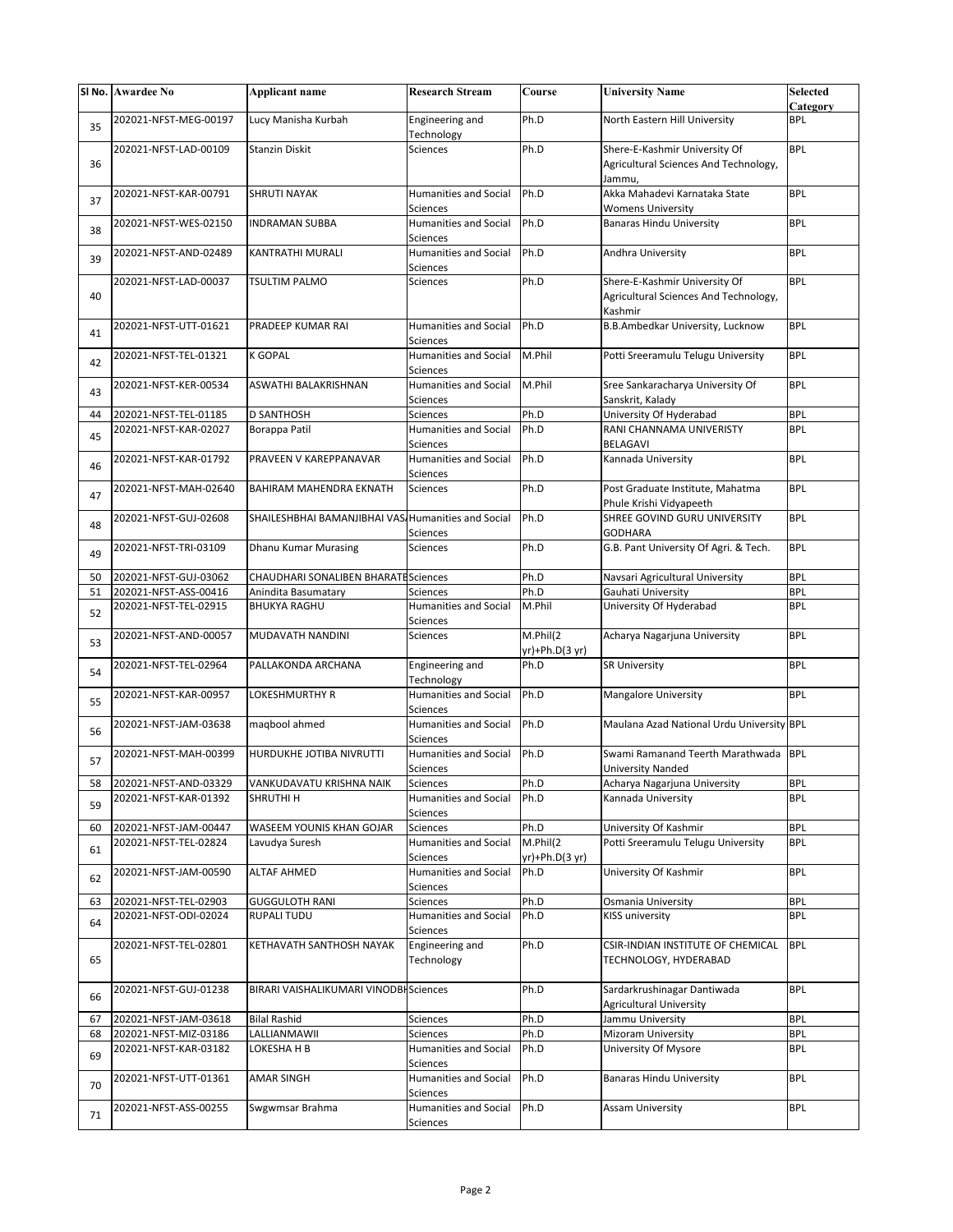|     | SI No. Awardee No     | <b>Applicant name</b>                                   | <b>Research Stream</b>                          | Course                     | <b>University Name</b>                                        | <b>Selected</b><br>Category |
|-----|-----------------------|---------------------------------------------------------|-------------------------------------------------|----------------------------|---------------------------------------------------------------|-----------------------------|
| 72  | 202021-NFST-TEL-02583 | k sreekanth                                             | Engineering and<br>Technology                   | Ph.D                       | Savitribai Phule Pune University Pune                         | <b>BPL</b>                  |
| 73  | 202021-NFST-LAD-03336 | Mohd Sultan                                             | <b>Humanities and Social</b><br><b>Sciences</b> | Ph.D                       | Panjab University                                             | <b>BPL</b>                  |
| 74  | 202021-NFST-AND-03637 | M VINAYAK                                               | Engineering and<br>Technology                   | Ph.D                       | Acharya Ng Ranga Agricultural<br>University                   | <b>BPL</b>                  |
| 75  | 202021-NFST-TEL-03866 | Donavan. Arun kumar                                     | <b>Humanities and Social</b><br><b>Sciences</b> | Ph.D                       | Acharya Nagarjuna University                                  | <b>BPL</b>                  |
| 76  | 202021-NFST-HIM-02195 | Anil kumar                                              | <b>Humanities and Social</b><br><b>Sciences</b> | Ph.D                       | Central University Of Himachal Pradesh BPL                    |                             |
| 77  | 202021-NFST-GUJ-03117 | CHAUDHARI RITABEN RANJITBHAI Sciences                   |                                                 | Ph.D                       | Sardarkrushinagar Dantiwada<br><b>Agricultural University</b> | <b>BPL</b>                  |
| 78  | 202021-NFST-KAR-02659 | RAMANNA PAKIRAPPA                                       | Sciences                                        | Ph.D                       | Karnatak University                                           | <b>BPL</b>                  |
| 79  | 202021-NFST-LAK-02095 | RAMEER THASLIM KHAN HM                                  | <b>Sciences</b>                                 | Ph.D                       | Pondicherry University                                        | <b>BPL</b>                  |
| 80  | 202021-NFST-TEL-03362 | <b>BHUKYA HUSSAINI</b>                                  | <b>Humanities and Social</b><br><b>Sciences</b> | Ph.D                       | Osmania University                                            | <b>BPL</b>                  |
| 81  | 202021-NFST-ODI-01592 | ANITA SABAR                                             | <b>Humanities and Social</b><br>Sciences        | M.Phil                     | KISS university                                               | <b>BPL</b>                  |
| 82  | 202021-NFST-ODI-03561 | <b>XAVIER XESS</b>                                      | <b>Humanities and Social</b><br><b>Sciences</b> | M.Phil                     | RAVENSHAW UNIVERSITY                                          | <b>BPL</b>                  |
| 83  | 202021-NFST-CHH-01801 | VANDANA DHRUW                                           | <b>Humanities and Social</b><br>Sciences        | Ph.D                       | Pt. Ravishankar Shukla University                             | <b>BPL</b>                  |
| 84  | 202021-NFST-GUJ-03237 | CHAUDHARI VIMALKUMAR BABUSHumanities and Social         | Sciences                                        | Ph.D                       | Sardar Patel University                                       | <b>BPL</b>                  |
| 85  | 202021-NFST-KAR-02082 | THIPPESWAMY M                                           | <b>Humanities and Social</b><br>Sciences        | Ph.D                       | Karnatak University                                           | <b>BPL</b>                  |
| 86  | 202021-NFST-KAR-01879 | <b>PAVITRA B</b>                                        | <b>Humanities and Social</b><br>Sciences        | Ph.D                       | Kannada University                                            | <b>BPL</b>                  |
| 87  | 202021-NFST-KER-03368 | SRUTHYKRISHNA                                           | <b>Humanities and Social</b><br>Sciences        | Ph.D                       | Cochin University Of Science And<br>Technology                | <b>BPL</b>                  |
| 88  | 202021-NFST-KAR-01812 | RAKESH CJ                                               | Sciences                                        | Ph.D                       | Kuvempu University                                            | <b>BPL</b>                  |
| 89  | 202021-NFST-TEL-00120 | <b>BHUKYA BALAKRISHNA</b>                               | Engineering and<br>Technology                   | Ph.D                       | <b>SR University</b>                                          | <b>BPL</b>                  |
| 90  | 202021-NFST-NAG-00550 | Imnawapang Jamir                                        | Sciences                                        | Ph.D                       | Mizoram University                                            | <b>BPL</b>                  |
| 91  | 202021-NFST-CHH-01651 | <b>INDU</b>                                             | <b>Humanities and Social</b><br><b>Sciences</b> | Ph.D                       | Guru Ghasidas Vishwavidyalaya                                 | <b>BPL</b>                  |
| 92  | 202021-NFST-TEL-01959 | <b>JYOTHSNA M</b>                                       | <b>Humanities and Social</b><br><b>Sciences</b> | Ph.D                       | Osmania University                                            | <b>BPL</b>                  |
| 93  | 202021-NFST-KAR-01358 | <b>BORAIAH P K</b>                                      | <b>Humanities and Social</b><br>Sciences        | Ph.D                       | Kannada University                                            | <b>BPL</b>                  |
| 94  | 202021-NFST-GUJ-01374 | <b>GAMIT SAMUVELBHAI VAMANBH, Humanities and Social</b> | Sciences                                        | Ph.D                       | Saurashtra University                                         | <b>BPL</b>                  |
| 95  | 202021-NFST-TEL-00418 | <b>GUGULOTH JEEVAN</b>                                  | Sciences                                        | Ph.D                       | Academy Of Scientific & Innovative<br>Research (Acsir)        | <b>BPL</b>                  |
| 96  | 202021-NFST-MIZ-00404 | F. NGHAKLIANA                                           | Sciences                                        | Ph.D                       | Mizoram University                                            | <b>BPL</b>                  |
|     | 202021-NFST-TEL-01499 | <b>BHOOKYA SATHISH NAYAK</b>                            | Engineering and                                 | Ph.D                       | Defence Institute of Advanced                                 | <b>BPL</b>                  |
| 97  |                       |                                                         | Technology                                      |                            | Technology, Deemed University, Pune,<br>Maharastra            |                             |
| 98  | 202021-NFST-TEL-03121 | AZMEERA VINODKUMAR                                      | Humanities and Social<br>Sciences               | M.Phil                     | University Of Madras                                          | <b>BPL</b>                  |
| 99  | 202021-NFST-TEL-01419 | MALOTH RAMA KRISHNA                                     | Sciences                                        | Ph.D                       | CSIR-INDIAN INSTITUTE OF CHEMICAL<br>TECHNOLOGY, HYDERABAD    | <b>BPL</b>                  |
| 100 | 202021-NFST-TEL-01857 | <b>GUGULOTH CHANTI</b>                                  | <b>Humanities and Social</b><br>Sciences        | Ph.D                       | Osmania University                                            | <b>BPL</b>                  |
| 101 | 202021-NFST-TEL-02911 | VANKUDOTHU KAVITHA                                      | Sciences                                        | Ph.D                       | NIT, Warangal                                                 | <b>BPL</b>                  |
|     | 202021-NFST-TEL-01573 | TEJAVATH HUSSAIN                                        | Engineering and                                 | Ph.D                       | <b>LNCT University Bhopal</b>                                 | <b>BPL</b>                  |
| 102 | 202021-NFST-GUJ-01587 | Vasava Dharamsing Seniyabhai                            | Technology<br><b>Humanities and Social</b>      | Ph.D                       | Gujarat Vidyapith                                             | <b>BPL</b>                  |
| 103 | 202021-NFST-KAR-01562 | ASHOK ERAPPA UMACHAGI                                   | Sciences<br>Humanities and Social               | Ph.D                       | Davangere University, Karnataka                               | <b>BPL</b>                  |
| 104 | 202021-NFST-JAM-03208 | MOHD MUSHTAQ                                            | Sciences<br>Humanities and Social               | Ph.D                       | Maulana Azad National Urdu University BPL                     |                             |
| 105 |                       |                                                         | Sciences                                        |                            |                                                               |                             |
| 106 | 202021-NFST-TEL-01216 | RAMAVATH VASANTHRAO                                     | Sciences                                        | Ph.D                       | Central University Of Tamil Nadu                              | <b>BPL</b>                  |
|     | 202021-NFST-KAR-03390 | GODAVARI                                                | <b>Humanities and Social</b>                    | Ph.D                       | <b>Gulbarga University</b>                                    | <b>BPL</b>                  |
| 107 |                       |                                                         | Sciences                                        |                            |                                                               |                             |
| 108 | 202021-NFST-KAR-01432 | MANJANNA M                                              | Humanities and Social<br>Sciences               | M.Phil(2<br>yr)+Ph.D(3 yr) | Kannada University                                            | <b>BPL</b>                  |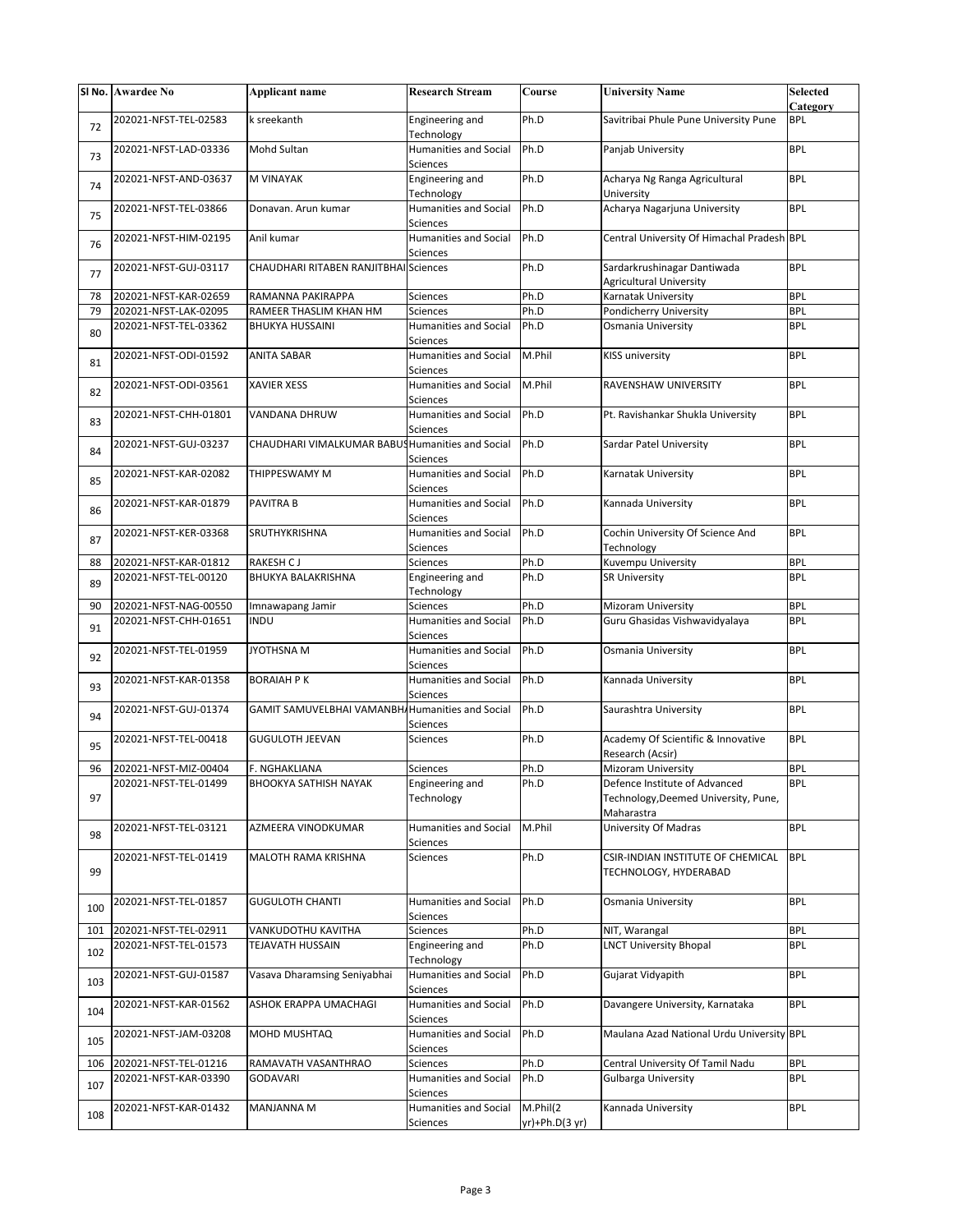|     | SI No. Awardee No     | <b>Applicant name</b>       | <b>Research Stream</b>                          | <b>Course</b> | <b>University Name</b>                                                                         | <b>Selected</b><br>Category |
|-----|-----------------------|-----------------------------|-------------------------------------------------|---------------|------------------------------------------------------------------------------------------------|-----------------------------|
| 109 | 202021-NFST-KAR-02796 | RAKESH NAIK K               | <b>Humanities and Social</b><br><b>Sciences</b> | Ph.D          | <b>Mangalore University</b>                                                                    | BPL                         |
| 110 | 202021-NFST-TEL-02096 | R SUBENDER SINGH            | <b>Humanities and Social</b><br>Sciences        | Ph.D          | Osmania University                                                                             | <b>BPL</b>                  |
| 111 | 202021-NFST-MAH-04110 | SHAMRAO RANGRAO RUDRE       | <b>Humanities and Social</b><br>Sciences        | M.Phil        | Dr. Babasaheb Ambedkar Marathwada BPL<br>University(State University)                          |                             |
| 112 | 202021-NFST-ARU-02212 | <b>TABA PETER</b>           | Engineering and<br>Technology                   | Ph.D          | NORTH EASTERN REGIONAL INSTITUTE BPL<br>OF SCIENCE AND TECHNOLOGY,<br><b>ARUNACHAL PRADESH</b> |                             |
| 113 | 202021-NFST-TEL-01297 | <b>LAKAVATH VIJAY KUMAR</b> | <b>Humanities and Social</b><br>Sciences        | Ph.D          | Osmania University                                                                             | <b>BPL</b>                  |
| 114 | 202021-NFST-KAR-03833 | <b>MANJUNATHA S</b>         | Engineering and<br>Technology                   | Ph.D          | VISVESVARAYA TECHNOLOGICAL<br>UNIVERSITY, BELAGAVI                                             | BPL                         |
| 115 | 202021-NFST-AND-03074 | MUNEENDRA NAYAK B           | Engineering and<br>Technology                   | Ph.D          | <b>SR University</b>                                                                           | <b>BPL</b>                  |
| 116 | 202021-NFST-MAN-00330 | Honshungmi Shiro            | <b>Humanities and Social</b><br>Sciences        | Ph.D          | Central University Of Kerala                                                                   | <b>BPL</b>                  |
| 117 | 202021-NFST-TRI-03291 | Ananda Dayal Jamatia        | <b>Humanities and Social</b><br><b>Sciences</b> | Ph.D          | <b>Tripura University</b>                                                                      | <b>BPL</b>                  |
| 118 | 202021-NFST-MAH-04041 | DESHMUKH NILESH SHIVAJI     | Humanities and Social<br>Sciences               | Ph.D          | <b>Banaras Hindu University</b>                                                                | BPL                         |
| 119 | 202021-NFST-ASS-01982 | <b>SUJUBILI NARZARY</b>     | Engineering and<br>Technology                   | Ph.D          | North Eastern Hill University                                                                  | <b>BPL</b>                  |
| 120 | 202021-NFST-KAR-01720 | Shakuntala R B              | <b>Sciences</b>                                 | Ph.D          | Kuvempu University                                                                             | <b>BPL</b>                  |
| 121 | 202021-NFST-TEL-00016 | <b>VITTAL RATHOD</b>        | <b>Humanities and Social</b><br><b>Sciences</b> | Ph.D          | University Of Hyderabad                                                                        | BPL                         |
| 122 | 202021-NFST-WES-00669 | WILSON PETER MINZ           | <b>Humanities and Social</b><br>Sciences        | M.Phil        | Vidyasagar University                                                                          | <b>BPL</b>                  |
| 123 | 202021-NFST-JAM-01240 | <b>FARZANA KOUSER</b>       | Sciences                                        | Ph.D          | Shere-E-Kashmir University Of<br>Agricultural Sciences And Technology,<br>Jammu,               | <b>BPL</b>                  |
| 124 | 202021-NFST-TEL-01343 | SAPAVATU SUNIL NAIK         | Engineering and<br>Technology                   | Ph.D          | Jawaharlal Nehru Technological<br>University                                                   | <b>BPL</b>                  |
| 125 | 202021-NFST-KAR-03330 | NAGARAJA D                  | <b>Humanities and Social</b><br><b>Sciences</b> | Ph.D          | Kuvempu University                                                                             | <b>BPL</b>                  |
| 126 | 202021-NFST-GUJ-00122 | ANILKUMAR ISHWARBHAI KATHUI | <b>Humanities and Social</b><br>Sciences        | Ph.D          | Gujarat Vidyapith                                                                              | BPL                         |
| 127 | 202021-NFST-KAR-01686 | SANJEEVKUMAR K S            | <b>Humanities and Social</b><br>Sciences        | Ph.D          | Kuvempu University                                                                             | <b>BPL</b>                  |
| 128 | 202021-NFST-TEL-00750 | KISHAN JATOTHU              | Sciences                                        | Ph.D          | Osmania University                                                                             | <b>BPL</b>                  |
| 129 | 202021-NFST-TEL-00379 | KUNUSOTH ASHOK KUMAR        | <b>Sciences</b>                                 | Ph.D          | Osmania University                                                                             | <b>BPL</b>                  |
| 130 | 202021-NFST-KAR-01858 | <b>KARIYAPPA</b>            | <b>Humanities and Social</b><br>Sciences        | Ph.D          | Kannada University                                                                             | BPL                         |
| 131 | 202021-NFST-ASS-02790 | Riu Riu Wary                | Sciences                                        | Ph.D          | Central Institute Of Technology,<br>Kokrajhar                                                  | <b>BPL</b>                  |
| 132 | 202021-NFST-TEL-01768 | guguloth anitha             | Engineering and<br>Technology                   | Ph.D          | Acharya Ng Ranga Agricultural<br>University                                                    | <b>BPL</b>                  |
| 133 | 202021-NFST-KAR-01102 | BASAWARAJ                   | <b>Humanities and Social</b><br>Sciences        | Ph.D          | <b>Gulbarga University</b>                                                                     | BPL                         |
| 134 | 202021-NFST-JAM-01381 | MOHD JAVAID                 | <b>Humanities and Social</b><br>Sciences        | Ph.D          | Jawaharlal Nehru University                                                                    | BPL                         |
| 135 | 202021-NFST-TEL-01556 | <b>GUGULOTHU RAMESH</b>     | Humanities and Social<br><b>Sciences</b>        | Ph.D          | Kakatiya University                                                                            | <b>BPL</b>                  |
| 136 | 202021-NFST-SIK-00462 | Kessang Choden Sherpa       | <b>Humanities and Social</b><br>Sciences        | Ph.D          | <b>Sikkim University</b>                                                                       | <b>BPL</b>                  |
| 137 | 202021-NFST-KAR-01904 | HANUMANTHA.D                | <b>Humanities and Social</b><br>Sciences        | Ph.D          | Kannada University                                                                             | <b>BPL</b>                  |
| 138 | 202021-NFST-TEL-00890 | YAKUB BANOTHU               | Engineering and<br>Technology                   | Ph.D          | Andhra University                                                                              | BPL                         |
| 139 | 202021-NFST-SIK-00137 | HISHEY PALMU SHERPA         | Sciences                                        | Ph.D          | Sikkim University                                                                              | FEMALE                      |
| 140 | 202021-NFST-NAG-03024 | Ruguozenuo Suokhrie         | Sciences                                        | Ph.D          | Martin Luther Christian University                                                             | FEMALE                      |
| 141 | 202021-NFST-ASS-01323 | LIMI BASUMATARY             | <b>Humanities and Social</b><br>Sciences        | Ph.D          | Mahatma Gandhi University<br>Meghalaya                                                         | FEMALE                      |
| 142 | 202021-NFST-SIK-03380 | Prashanti Tamang            | Humanities and Social<br>Sciences               | Ph.D          | Srm University Sikkim                                                                          | FEMALE                      |
| 143 | 202021-NFST-NAG-03253 | PANGERSENLA                 | <b>Humanities and Social</b><br>Sciences        | Ph.D          | <b>Nagaland University</b>                                                                     | FEMALE                      |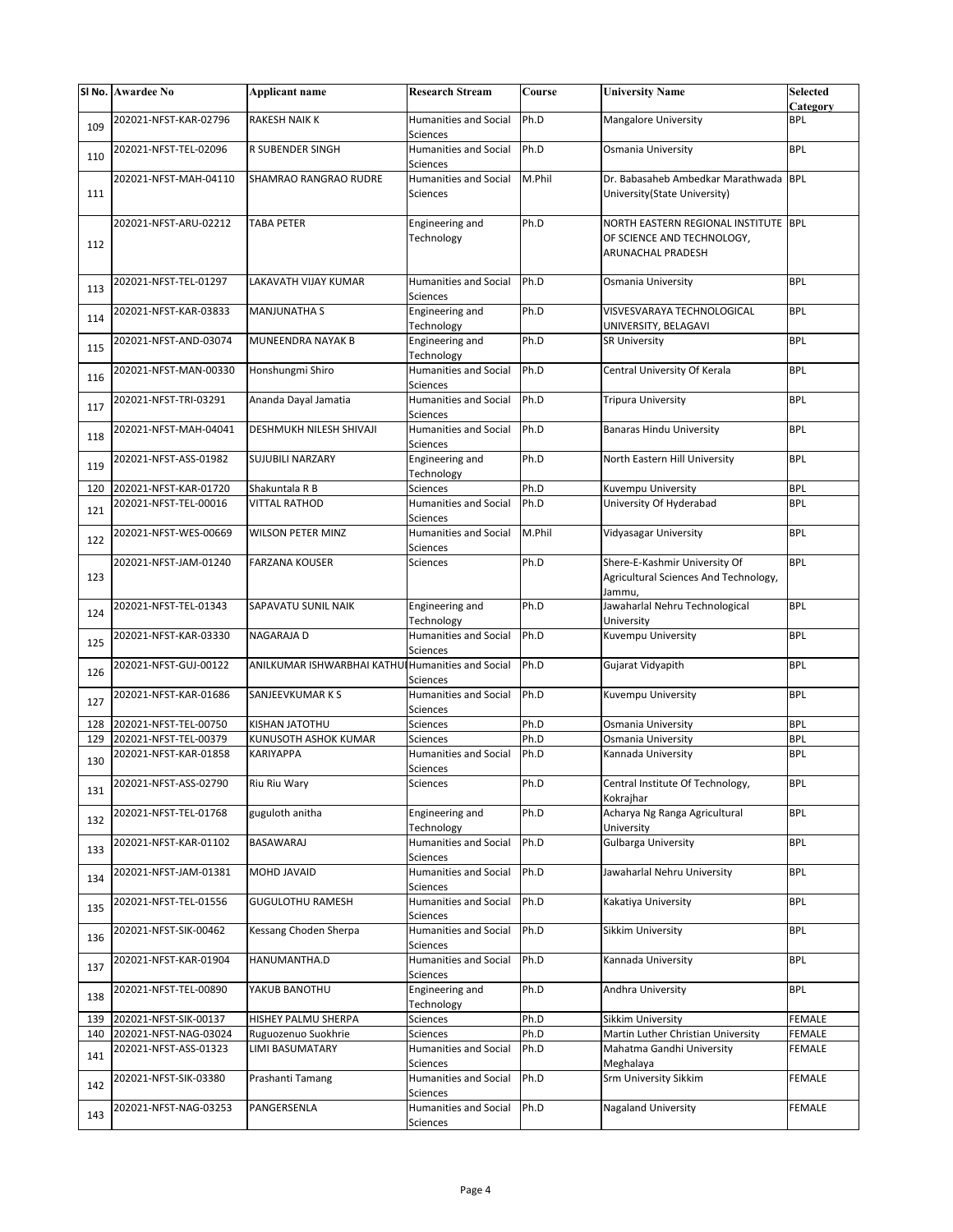|     | SI No. Awardee No     | <b>Applicant name</b>                     | <b>Research Stream</b>                   | Course | <b>University Name</b>                                                    | <b>Selected</b> |
|-----|-----------------------|-------------------------------------------|------------------------------------------|--------|---------------------------------------------------------------------------|-----------------|
|     |                       |                                           |                                          |        |                                                                           | Category        |
|     | 202021-NFST-ARU-02821 | MANNU WANGSU                              | Engineering and                          | Ph.D   | NORTH EASTERN REGIONAL INSTITUTE                                          | <b>FEMALE</b>   |
| 144 |                       |                                           | Technology                               |        | OF SCIENCE AND TECHNOLOGY,<br>ARUNACHAL PRADESH                           |                 |
|     |                       |                                           |                                          |        |                                                                           |                 |
| 145 | 202021-NFST-ARU-00959 | Jayanti Yomso                             | <b>Sciences</b>                          | Ph.D   | Lovely Professional University                                            | <b>FEMALE</b>   |
|     | 202021-NFST-MEG-01079 | AIDIAM MONLANG KASAR                      | <b>Humanities and Social</b>             | Ph.D   | Gauhati University                                                        | <b>FEMALE</b>   |
| 146 |                       |                                           | Sciences                                 |        |                                                                           |                 |
| 147 | 202021-NFST-MEG-03627 | Gracefulness Wanniang                     | <b>Humanities and Social</b>             | Ph.D   | Martin Luther Christian University                                        | FEMALE          |
|     |                       |                                           | Sciences                                 |        |                                                                           |                 |
| 148 | 202021-NFST-TRI-01446 | MWCHANGTI DEBBARMA                        | Engineering and<br>Technology            | Ph.D   | <b>Tezpur University</b>                                                  | <b>FEMALE</b>   |
| 149 | 202021-NFST-KAR-03273 | <b>ASHWINIT</b>                           | Sciences                                 | Ph.D   | Kerala Agricultural University                                            | <b>FEMALE</b>   |
|     | 202021-NFST-TEL-02036 | <b>VANKUDOTH SHALINI</b>                  | Sciences                                 | Ph.D   | Professor Jayashankar Telanagana                                          | FEMALE          |
| 150 |                       |                                           |                                          |        | <b>State Agriculture University</b>                                       |                 |
| 151 | 202021-NFST-TEL-00805 | PALTHYAVATH NANDINI                       | Sciences                                 | Ph.D   | Professor Jayashankar Telanagana                                          | FEMALE          |
|     |                       |                                           |                                          |        | <b>State Agriculture University</b>                                       |                 |
| 152 | 202021-NFST-MIZ-00527 | Remdingpuii                               | <b>Humanities and Social</b><br>Sciences | M.Phil | <b>Mizoram University</b>                                                 | <b>FEMALE</b>   |
|     | 202021-NFST-ARU-01747 | Yangchen Dolma Kom                        | Sciences                                 | Ph.D   | Avinashilingam Institute For Home                                         | <b>FEMALE</b>   |
| 153 |                       |                                           |                                          |        | Science And Higher Education For                                          |                 |
|     |                       |                                           |                                          |        | <b>Women University</b>                                                   |                 |
|     | 202021-NFST-ARU-03262 | Sisibaying Nopi                           | <b>Sciences</b>                          | Ph.D   | NORTH EASTERN REGIONAL INSTITUTE FEMALE                                   |                 |
| 154 |                       |                                           |                                          |        | OF SCIENCE AND TECHNOLOGY,                                                |                 |
|     |                       |                                           |                                          |        | ARUNACHAL PRADESH                                                         |                 |
|     | 202021-NFST-MEG-02910 | Pynhunlin Nola Kharkrang Dohling Sciences |                                          | Ph.D   | Indian Agricultural Research Institute                                    | <b>FEMALE</b>   |
| 155 |                       |                                           |                                          |        |                                                                           |                 |
|     | 202021-NFST-ASS-02703 | Juri sonowal                              | Engineering and                          | Ph.D   | Indian Institute Of Technology,                                           | <b>FEMALE</b>   |
| 156 |                       |                                           | Technology                               |        | Guwahati                                                                  |                 |
| 157 | 202021-NFST-MEG-01494 | Emilynruwaka Lamare                       | Sciences                                 | Ph.D   | <b>Mizoram University</b>                                                 | FEMALE          |
| 158 | 202021-NFST-AND-00195 | KORRA VIJAYA LAKSHMI                      | <b>Humanities and Social</b>             | Ph.D   | Dr.Panjabrao Deshmukh Krishi                                              | <b>FEMALE</b>   |
|     |                       | TOKO YEMIN                                | Sciences                                 | Ph.D   | Vidyapeeth Akola<br>West Bengal University Of Animal And                  | <b>FEMALE</b>   |
| 159 | 202021-NFST-ARU-02001 |                                           | Sciences                                 |        | <b>Fishery Sciences</b>                                                   |                 |
|     | 202021-NFST-ASS-03454 | <b>BIJITA BORO</b>                        | <b>Humanities and Social</b>             | Ph.D   | Gauhati University                                                        | <b>FEMALE</b>   |
| 160 |                       |                                           | Sciences                                 |        |                                                                           |                 |
| 161 | 202021-NFST-SIK-00366 | PEKILA BHUTIA                             | Sciences                                 | Ph.D   | University Of Horticultural Sciences,                                     | FEMALE          |
|     |                       |                                           |                                          |        | Bagalkot, Karnataka                                                       |                 |
| 162 | 202021-NFST-NAG-01015 | LIPOKSANGLA JAMIR                         | Engineering and                          | Ph.D   | Dibrugarh University                                                      | FEMALE          |
| 163 | 202021-NFST-NAG-01810 | Vahshi Chongloi                           | Technology<br>Sciences                   | Ph.D   | <b>Nagaland University</b>                                                | <b>FEMALE</b>   |
|     | 202021-NFST-TEL-00614 | <b>GUGULOTHU SUMITRA</b>                  | Sciences                                 | Ph.D   | University Of Agricultural Sciences,                                      | FEMALE          |
| 164 |                       |                                           |                                          |        | Dharwad                                                                   |                 |
| 165 | 202021-NFST-MEG-01535 | Eldanolyne Shadap                         | Sciences                                 | Ph.D   | Martin Luther Christian University                                        | <b>FEMALE</b>   |
| 166 | 202021-NFST-NAG-02568 | Bendangsenla                              | Sciences                                 | Ph.D   | <b>Nagaland University</b>                                                | FEMALE          |
| 167 | 202021-NFST-CHH-04064 | Supriya Thakur                            | Sciences                                 | Ph.D   | Indira Gandhi Krishi Vishwavidyalaya,                                     | FEMALE          |
|     | 202021-NFST-MAH-01699 | Soniya Madhukar Gavit                     | <b>Humanities and Social</b>             | Ph.D   | Raipur<br>University Of Mumbai                                            | FEMALE          |
| 168 |                       |                                           | Sciences                                 |        |                                                                           |                 |
| 169 | 202021-NFST-HIM-00151 | Anjali                                    | Sciences                                 | Ph.D   | Punjab Agricultural University                                            | FEMALE          |
| 170 | 202021-NFST-NAG-01505 | Gaijinliu Gangmei                         | Engineering and                          | Ph.D   | <b>Tezpur University</b>                                                  | FEMALE          |
|     |                       |                                           | Technology                               |        |                                                                           |                 |
| 171 | 202021-NFST-TEL-01748 | <b>GUGULOTHU PRASANNA</b>                 | Sciences                                 | Ph.D   | Professor Jayashankar Telanagana                                          | FEMALE          |
|     | 202021-NFST-MAH-02103 | Ms. Shubhangi Kshirsagar Maraski Sciences |                                          | Ph.D   | <b>State Agriculture University</b><br>Dr. Balasaheb Sawant Konkan Krishi | FEMALE          |
| 172 |                       |                                           |                                          |        | Vidyapeeth, Dapoli                                                        |                 |
| 173 | 202021-NFST-MEG-00332 | Uniqueky Gratis Mawrie                    | Sciences                                 | Ph.D   | Martin Luther Christian University                                        | FEMALE          |
| 174 | 202021-NFST-JHA-00504 | Sonali Arunima Dhan                       | <b>Humanities and Social</b>             | Ph.D   | <b>Banaras Hindu University</b>                                           | FEMALE          |
|     |                       |                                           | Sciences                                 |        |                                                                           |                 |
| 175 | 202021-NFST-MIZ-01827 | R K Lalrinzuali                           | Sciences                                 | Ph.D   | Dr. Y.S. Parmar University                                                | FEMALE          |
| 176 | 202021-NFST-ASS-01148 | <b>GEORGINA KHAKHLARI</b>                 | Humanities and Social<br>Sciences        | Ph.D   | <b>Bodoland University</b>                                                | FEMALE          |
|     | 202021-NFST-BIH-01225 | kaushalya kumari                          | <b>Humanities and Social</b>             | Ph.D   | B.B.Ambedkar University, Lucknow                                          | FEMALE          |
| 177 |                       |                                           | Sciences                                 |        |                                                                           |                 |
| 178 | 202021-NFST-ASS-02501 | Priyanka Boro                             | Sciences                                 | Ph.D   | Cotton College State University                                           | FEMALE          |
| 179 | 202021-NFST-NAG-00205 | Kevibeinuo Nguzhulie                      | <b>Humanities and Social</b>             | Ph.D   | <b>Nagaland University</b>                                                | FEMALE          |
|     |                       |                                           | Sciences                                 |        |                                                                           |                 |
| 180 | 202021-NFST-LAD-02718 | TASHI ANGMO                               | Sciences                                 | Ph.D   | Shere-E-Kashmir University Of<br>Agricultural Sciences And Technology,    | FEMALE          |
|     |                       |                                           |                                          |        | Kashmir                                                                   |                 |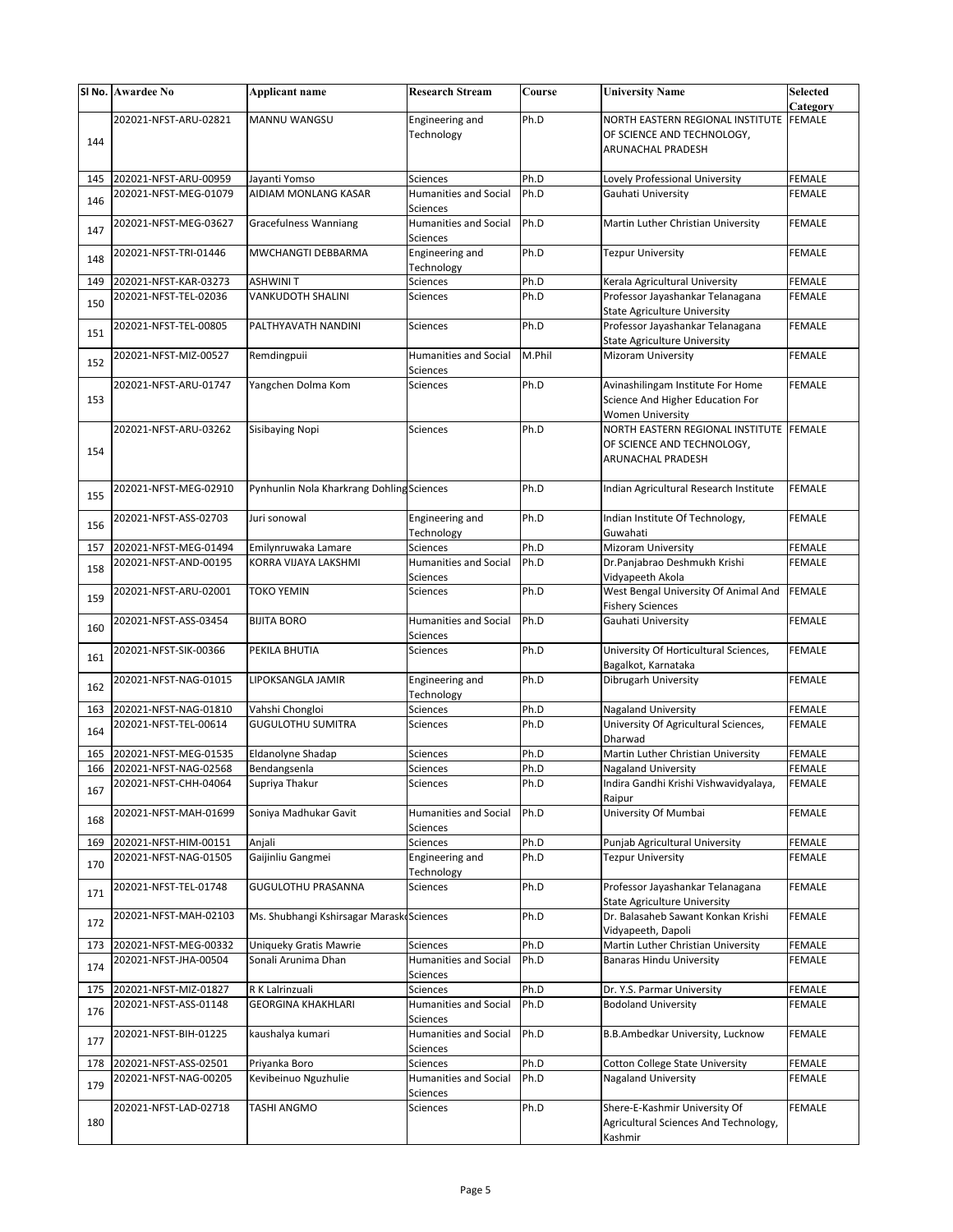|            | SI No. Awardee No                              | <b>Applicant name</b>                               | <b>Research Stream</b>                   | Course       | <b>University Name</b>                                     | <b>Selected</b>  |
|------------|------------------------------------------------|-----------------------------------------------------|------------------------------------------|--------------|------------------------------------------------------------|------------------|
|            |                                                |                                                     |                                          |              |                                                            | Category         |
|            | 202021-NFST-ARU-03524                          | <b>DOJUM PAKAM</b>                                  | Sciences                                 | Ph.D         | NORTH EASTERN REGIONAL INSTITUTE                           | <b>FEMALE</b>    |
| 181        |                                                |                                                     |                                          |              | OF SCIENCE AND TECHNOLOGY,                                 |                  |
|            |                                                |                                                     |                                          |              | ARUNACHAL PRADESH                                          |                  |
|            | 202021-NFST-MEG-03270                          | Dipriya R. Lyngkhoi                                 | <b>Sciences</b>                          | Ph.D         | Central Agricultural University, Imphal                    | <b>FEMALE</b>    |
| 182        |                                                |                                                     |                                          |              |                                                            |                  |
|            | 202021-NFST-MAN-03215                          | H.S. Dawnthingla                                    | <b>Humanities and Social</b>             | Ph.D         | Martin Luther Christian University                         | FEMALE           |
| 183        |                                                |                                                     | Sciences                                 |              |                                                            |                  |
|            | 202021-NFST-GUJ-01869                          | konkani kamalben mahendrabhai Humanities and Social |                                          | Ph.D         | Gujarat Vidyapith                                          | <b>FEMALE</b>    |
| 184        |                                                |                                                     | Sciences                                 |              |                                                            |                  |
|            | 202021-NFST-ARU-03334                          | Lucky Tamuk                                         | Sciences                                 | Ph.D         | NORTH EASTERN REGIONAL INSTITUTE FEMALE                    |                  |
| 185        |                                                |                                                     |                                          |              | OF SCIENCE AND TECHNOLOGY,                                 |                  |
|            |                                                |                                                     |                                          |              | <b>ARUNACHAL PRADESH</b>                                   |                  |
|            |                                                |                                                     |                                          |              |                                                            |                  |
| 186        | 202021-NFST-NAG-00202                          | Sensonaro Longchar                                  | <b>Humanities and Social</b><br>Sciences | Ph.D         | <b>Nagaland University</b>                                 | <b>FEMALE</b>    |
|            | 202021-NFST-TEL-03983                          | RAMAVATH ABHI                                       | Sciences                                 | Ph.D         | Maharana Pratap University Of                              | <b>FEMALE</b>    |
| 187        |                                                |                                                     |                                          |              | Agriculture & Technology                                   |                  |
|            | 202021-NFST-JHA-02387                          | JENNY PRIYA EKKA                                    | Sciences                                 | Ph.D         | Birsa Agricultural University Kanke                        | <b>FEMALE</b>    |
| 188        |                                                |                                                     |                                          |              | Ranchi                                                     |                  |
|            | 202021-NFST-MIZ-01284                          | Lincy Khaikei                                       | <b>Humanities and Social</b>             | M.Phil       | Mizoram University                                         | FEMALE           |
| 189        |                                                |                                                     | Sciences                                 |              |                                                            |                  |
|            | 202021-NFST-ARU-02999                          | Jowa yangchin                                       | Engineering and                          | Ph.D         | NORTH EASTERN REGIONAL INSTITUTE FEMALE                    |                  |
| 190        |                                                |                                                     | Technology                               |              | OF SCIENCE AND TECHNOLOGY,                                 |                  |
|            |                                                |                                                     |                                          |              | <b>ARUNACHAL PRADESH</b>                                   |                  |
|            |                                                |                                                     |                                          |              |                                                            |                  |
| 191        | 202021-NFST-HIM-00165                          | shabnam pangtu                                      | Sciences                                 | Ph.D<br>Ph.D | Dr. Y.S. Parmar University                                 | FEMALE<br>FEMALE |
| 192<br>193 | 202021-NFST-NAG-02946<br>202021-NFST-MEG-02912 | SUJANG KHIAMNIUNGAN<br><b>BIDANCHI R. MOMIN</b>     | <b>Sciences</b><br>Sciences              | Ph.D         | Ignou New Delhi<br><b>Mizoram University</b>               | FEMALE           |
| 194        | 202021-NFST-MAH-00835                          | Kokode Ashwini Vishwanath                           | Sciences                                 | Ph.D         | Dr. Y.S. Parmar University                                 | <b>FEMALE</b>    |
| 195        | 202021-NFST-MAN-02831                          | Hrangbung Jurist Anal                               | Sciences                                 | Ph.D         | <b>Nagaland University</b>                                 | FEMALE           |
|            | 202021-NFST-RAJ-03603                          | POOJA KUMARI                                        | <b>Humanities and Social</b>             | Ph.D         | Jawaharlal Nehru University                                | FEMALE           |
| 196        |                                                |                                                     | Sciences                                 |              |                                                            |                  |
| 197        | 202021-NFST-MAN-01569                          | <b>LAMNEINENG HAOKIP</b>                            | Sciences                                 | Ph.D         | Pondicherry University                                     | <b>FEMALE</b>    |
| 198        | 202021-NFST-MIZ-01287                          | C. Lalthakimi                                       | Sciences                                 | Ph.D         | <b>Mizoram University</b>                                  | <b>FEMALE</b>    |
| 199        | 202021-NFST-HIM-00664                          | Manisha Negi                                        | Sciences                                 | Ph.D         | Dr. Y.S. Parmar University                                 | <b>FEMALE</b>    |
| 200        | 202021-NFST-TEL-01092                          | Katta Divya                                         | Sciences                                 | Ph.D         | Sri Ramachandra Institute of Higher                        | FEMALE           |
|            |                                                |                                                     |                                          |              | <b>Education &amp; Research</b>                            |                  |
| 201        | 202021-NFST-CHH-00303                          | anushka atram                                       | <b>Humanities and Social</b><br>Sciences | Ph.D         | Guru Ghasidas Vishwavidyalaya                              | <b>FEMALE</b>    |
| 202        | 202021-NFST-ASS-01400                          | JILI BASUMATARY                                     | Sciences                                 | Ph.D         | <b>Bodoland University</b>                                 | <b>FEMALE</b>    |
| 203        | 202021-NFST-MIZ-01826                          | R Vanlalmalsawmi                                    | Sciences                                 | Ph.D         | <b>Mizoram University</b>                                  | <b>FEMALE</b>    |
| 204        | 202021-NFST-TRI-03402                          | ANIMA DEBBARMA                                      | <b>Sciences</b>                          | Ph.D         | Mizoram University                                         | FEMALE           |
| 205        | 202021-NFST-MIZ-00642                          | Annie Lalmuanpuii                                   | Sciences                                 | Ph.D         | Mizoram University                                         | FEMALE           |
| 206        | 202021-NFST-MAH-01955                          | <b>MADAVI PUNAM NETAJI</b>                          | Sciences                                 | Ph.D         | Dr.Panjabrao Deshmukh Krishi                               | FEMALE           |
|            |                                                |                                                     |                                          |              | Vidyapeeth Akola                                           |                  |
| 207        | 202021-NFST-MIZ-03022                          | Lalnunhruaitluangi                                  | Sciences                                 | Ph.D         | <b>Mizoram University</b>                                  | <b>FEMALE</b>    |
| 208        | 202021-NFST-MIZ-03848                          | Ruth VL Tleipuii                                    | Sciences                                 | Ph.D         | <b>Mizoram University</b>                                  | FEMALE           |
| 209        | 202021-NFST-MAN-02816                          | TH.NENGPARMOI                                       | Sciences                                 | Ph.D         | <b>Nagaland University</b>                                 | FEMALE           |
| 210        | 202021-NFST-MIZ-00634                          | Baby Lalhmangaihzuali                               | Sciences                                 | Ph.D         | Mizoram University<br>North Eastern Hill University        | FEMALE           |
| 211        | 202021-NFST-MEG-01298<br>202021-NFST-ASS-02341 | Patricia Mary Kharmawlong<br><b>ESTHER TERONPI</b>  | Sciences<br><b>Humanities and Social</b> | Ph.D<br>Ph.D | <b>Tripura University</b>                                  | FEMALE<br>FEMALE |
| 212        |                                                |                                                     | Sciences                                 |              |                                                            |                  |
|            | 202021-NFST-JHA-00312                          | NEHA PRERNA TIGGA                                   | Engineering and                          | Ph.D         | Birla Institute Of Technology Mesra                        | FEMALE           |
| 213        |                                                |                                                     | Technology                               |              |                                                            |                  |
|            | 202021-NFST-JHA-01504                          | Anshumala Hembrom                                   | Humanities and Social                    | Ph.D         | Ranchi University                                          | <b>FEMALE</b>    |
| 214        |                                                |                                                     | Sciences                                 |              |                                                            |                  |
| 215        | 202021-NFST-MIZ-00973                          | LALDINFELI RALTE                                    | Sciences                                 | Ph.D         | <b>Mizoram University</b>                                  | FEMALE           |
| 216        | 202021-NFST-MIZ-00156                          | Ngurzampuii Sailo                                   | Sciences                                 | Ph.D         | Dibrugarh University                                       | FEMALE           |
| 217        | 202021-NFST-RAJ-01956                          | subhita                                             | Sciences                                 | Ph.D         | RAJASTHAN UNIVERSITY OF                                    | <b>FEMALE</b>    |
|            |                                                |                                                     |                                          |              | VETERINARY AN ANIMAL SCIENCES                              |                  |
| 218        | 202021-NFST-ASS-00455<br>202021-NFST-MIZ-03221 | Richita Saikia                                      | Sciences                                 | Ph.D<br>Ph.D | Assam Agricultural University<br><b>Mizoram University</b> | FEMALE<br>FEMALE |
| 219        | 202021-NFST-AND-03608                          | SARAH ZOTHANSANGI KHIANGTE<br>POURA MRUNALINI       | Sciences<br>Sciences                     | Ph.D         | Jss Academy Of Higher Education And                        | FEMALE           |
| 220        |                                                |                                                     |                                          |              | Research                                                   |                  |
| 221        | 202021-NFST-NAG-03609                          | TIARENLA LONGCHAR                                   | Sciences                                 | Ph.D         | Punjab Agricultural University                             | FEMALE           |
|            | 202021-NFST-CHH-00128                          | <b>RUCHI BECK</b>                                   | <b>Humanities and Social</b>             | Ph.D         | Guru Ghasidas Vishwavidyalaya                              | FEMALE           |
| 222        |                                                |                                                     | Sciences                                 |              |                                                            |                  |
| 223        | 202021-NFST-RAJ-00880                          | MANISHA                                             | Sciences                                 | Ph.D         | Maharana Pratap University Of                              | FEMALE           |
|            |                                                |                                                     |                                          |              | Agriculture & Technology                                   |                  |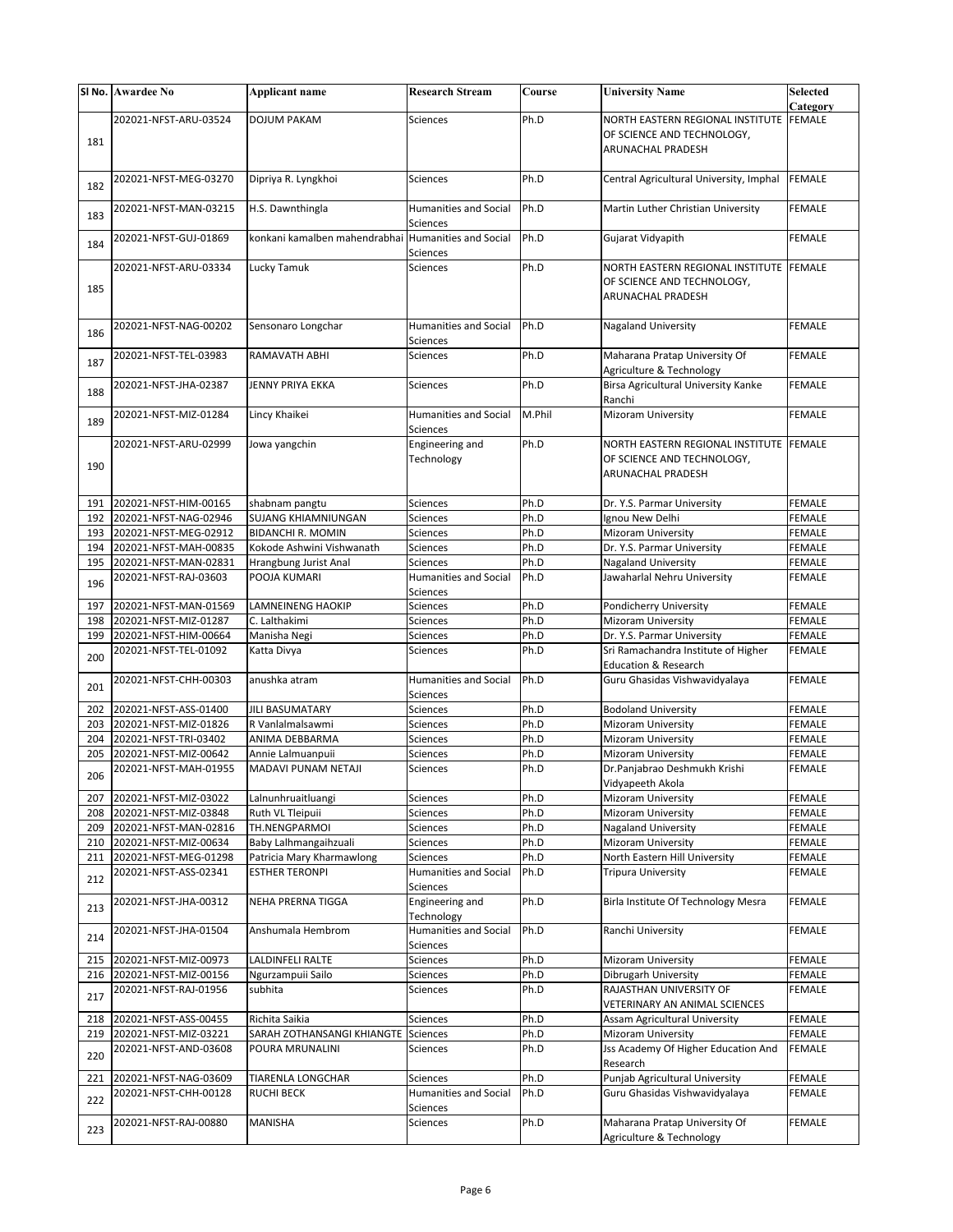|     | SI No. Awardee No     | <b>Applicant name</b>                            | <b>Research Stream</b>                          | Course                     | <b>University Name</b>                                                            | <b>Selected</b><br>Category |
|-----|-----------------------|--------------------------------------------------|-------------------------------------------------|----------------------------|-----------------------------------------------------------------------------------|-----------------------------|
| 224 | 202021-NFST-ASS-01128 | Priyanka Brahma                                  | Sciences                                        | Ph.D                       | <b>Bodoland University</b>                                                        | <b>FEMALE</b>               |
| 225 | 202021-NFST-MEG-02940 | RIHOKMIKA RYMBAI                                 | Sciences                                        | Ph.D                       | Martin Luther Christian University                                                | <b>FEMALE</b>               |
| 226 | 202021-NFST-ASS-02805 | <b>RUBY TAID</b>                                 | Sciences                                        | Ph.D                       | Rajiv Gandhi University                                                           | <b>FEMALE</b>               |
| 227 | 202021-NFST-NAG-03754 | Azhanuo Rutsa                                    | Sciences                                        | Ph.D                       | <b>Nagaland University</b>                                                        | <b>FEMALE</b>               |
| 228 | 202021-NFST-HIM-00104 | <b>SHYAM LATA</b>                                | <b>Humanities and Social</b><br>Sciences        | M.Phil                     | Himachal Pradesh University                                                       | <b>FEMALE</b>               |
| 229 | 202021-NFST-GUJ-02982 | PATEL JINAL BHARATBHAI                           | Sciences                                        | Ph.D                       | Anand Agricultural University                                                     | <b>FEMALE</b>               |
| 230 | 202021-NFST-MIZ-02468 | TEDA H LALRINMAWII                               | Sciences                                        | Ph.D                       | Mizoram University                                                                | <b>FEMALE</b>               |
| 231 | 202021-NFST-ARU-01288 | <b>NYUMPI BAGRA</b>                              | Sciences                                        | Ph.D                       | <b>Tezpur University</b>                                                          | FEMALE                      |
|     | 202021-NFST-JHA-03517 | JAYA PRABHA KHALKHO                              | Sciences                                        | Ph.D                       | Birla Institute Of Technology Mesra                                               | <b>FEMALE</b>               |
| 232 |                       |                                                  |                                                 |                            |                                                                                   |                             |
| 233 | 202021-NFST-MIZ-00058 | DIANA LALRINSIAMI CHHAKCHHU                      | <b>Humanities and Social</b><br><b>Sciences</b> | M.Phil(2<br>yr)+Ph.D(3 yr) | Mizoram University                                                                | <b>FEMALE</b>               |
| 234 | 202021-NFST-WES-02622 | Pratigya J Sodemba                               | <b>Humanities and Social</b>                    | Ph.D                       | Christ (Deemed To Be University),                                                 | <b>FEMALE</b>               |
|     |                       |                                                  | Sciences<br><b>Humanities and Social</b>        | Ph.D                       | Bangalore<br><b>Guru Nanak Dev University</b>                                     |                             |
| 235 | 202021-NFST-JAM-02221 | Rizvana Choudhary                                | Sciences                                        |                            |                                                                                   | <b>FEMALE</b>               |
| 236 | 202021-NFST-NAG-01231 | Emilo ovung                                      | <b>Humanities and Social</b><br>Sciences        | Ph.D                       | North Eastern Hill University                                                     | <b>FEMALE</b>               |
| 237 | 202021-NFST-MIZ-03187 | LALZIRZELI                                       | Sciences                                        | Ph.D                       | Mizoram University                                                                | <b>FEMALE</b>               |
|     | 202021-NFST-ASS-01210 | <b>JABA RANI NARZARY</b>                         | Sciences                                        | Ph.D                       | Central Institute Of Technology,                                                  | <b>FEMALE</b>               |
| 238 |                       |                                                  |                                                 |                            | Kokrajhar                                                                         |                             |
| 239 | 202021-NFST-MEG-03655 | NANDA BASUMATARY                                 | <b>Humanities and Social</b><br>Sciences        | Ph.D                       | North Eastern Hill University                                                     | <b>FEMALE</b>               |
| 240 | 202021-NFST-MIZ-02218 | LALHMANGAIHSANGI SAILO                           | Humanities and Social<br>Sciences               | M.Phil                     | Mizoram University                                                                | <b>FEMALE</b>               |
| 241 | 202021-NFST-JHA-01201 | SAPNA SUMAN                                      | Sciences                                        | Ph.D                       | Ranchi University                                                                 | <b>FEMALE</b>               |
|     | 202021-NFST-MAN-00220 | Ningchuiliu Gangmei                              | Humanities and Social                           | Ph.D                       | Christ (Deemed To Be University),                                                 | <b>FEMALE</b>               |
| 242 |                       |                                                  | Sciences                                        |                            | Bangalore                                                                         |                             |
| 243 | 202021-NFST-RAJ-01282 | SHIMMI MEENA                                     | Sciences                                        | Ph.D                       | University Of Rajasthan                                                           | <b>FEMALE</b>               |
| 244 | 202021-NFST-KAR-02365 | Mithil Kotyagol                                  | Sciences                                        | Ph.D                       | Karnatak University                                                               | <b>FEMALE</b>               |
|     | 202021-NFST-JAM-02419 | rizwana koser                                    | Humanities and Social                           | Ph.D                       | Panjab University                                                                 | <b>FEMALE</b>               |
| 245 |                       |                                                  | Sciences                                        |                            |                                                                                   |                             |
| 246 | 202021-NFST-MIZ-00839 | F.Malsawmtluangi                                 | Sciences                                        | Ph.D                       | Mizoram University                                                                | <b>FEMALE</b>               |
| 247 | 202021-NFST-ASS-02194 | Anwesha Thengal                                  | Humanities and Social<br>Sciences               | Ph.D                       | <b>Banaras Hindu University</b>                                                   | <b>FEMALE</b>               |
| 248 | 202021-NFST-LAD-02932 | <b>BILQUEES FATIMA</b>                           | Sciences                                        | Ph.D                       | Shere-E-Kashmir University Of<br>Agricultural Sciences And Technology,<br>Kashmir | <b>FEMALE</b>               |
| 249 | 202021-NFST-MEG-00978 | Evangelene Carina Nongkhlaw                      | Humanities and Social<br>Sciences               | Ph.D                       | University Of Hyderabad                                                           | <b>FEMALE</b>               |
| 250 | 202021-NFST-GUJ-00887 | PATEL NIMISHABAHEN HASMUKH Humanities and Social | Sciences                                        | Ph.D                       | Veer Narmad South Gujarat University                                              | <b>FEMALE</b>               |
| 251 | 202021-NFST-MIZ-02823 | Lalchhanhimi                                     | Humanities and Social<br>Sciences               | Ph.D                       | <b>Mizoram University</b>                                                         | <b>FEMALE</b>               |
| 252 | 202021-NFST-MIZ-03255 | Rebecca Lalchhuanawmi                            | Humanities and Social                           | Ph.D                       | Mizoram University                                                                | FEMALE                      |
|     | 202021-NFST-JHA-02389 | NIKETA TIRKEY                                    | Sciences<br>Sciences                            | Ph.D                       | Birsa Agricultural University Kanke                                               | <b>FEMALE</b>               |
| 253 |                       |                                                  |                                                 |                            | Ranchi                                                                            |                             |
| 254 | 202021-NFST-NAG-01533 | LHINGNEICHIN GUITE                               | Humanities and Social<br>Sciences               | Ph.D                       | <b>Nagaland University</b>                                                        | <b>FEMALE</b>               |
| 255 | 202021-NFST-JHA-00627 | NISHI VARSHA KERKETTA                            | <b>Humanities and Social</b><br>Sciences        | M.Phil                     | Ranchi University                                                                 | <b>FEMALE</b>               |
| 256 | 202021-NFST-RAJ-02829 | Upasna Singh                                     | Humanities and Social<br>Sciences               | Ph.D                       | Mohanlal Sukhadia University                                                      | <b>FEMALE</b>               |
| 257 | 202021-NFST-JHA-00570 | <b>SWATI SHIKHA</b>                              | Sciences                                        | Ph.D                       | Ranchi University                                                                 | <b>FEMALE</b>               |
| 258 | 202021-NFST-UTT-01314 | MANJARI GOND                                     | <b>Humanities and Social</b><br>Sciences        | Ph.D                       | <b>Banaras Hindu University</b>                                                   | <b>FEMALE</b>               |
| 259 | 202021-NFST-MIZ-01741 | LAURA L PULAMATE                                 | <b>Humanities and Social</b><br>Sciences        | M.Phil(2<br>yr)+Ph.D(3 yr) | <b>Mizoram University</b>                                                         | <b>FEMALE</b>               |
| 260 | 202021-NFST-JHA-01759 | USHA LAKRA                                       | Sciences                                        | Ph.D                       | Birla Institute Of Technology Mesra                                               | <b>FEMALE</b>               |
| 261 | 202021-NFST-MIZ-00966 | SAIZAMPUII SAILO                                 | Humanities and Social                           | Ph.D                       | <b>Mizoram University</b>                                                         | <b>FEMALE</b>               |
|     |                       |                                                  | Sciences                                        |                            |                                                                                   |                             |
| 262 | 202021-NFST-NAG-03968 | Tsenbeni N Lotha                                 | Sciences                                        | phd                        | <b>Nagaland University</b>                                                        | <b>FEMALE</b>               |
| 263 | 202021-NFST-ARU-00326 | <b>RUSHANTI KRI</b>                              | Engineering and<br>Technology                   | Ph.D                       | National Institute Of Technology,<br>Arunachal Pradesh                            | FEMALE                      |
| 264 | 202021-NFST-GUJ-03232 | PATEL ARCHANAKUMARI SURESHI Sciences             |                                                 | Ph.D                       | Sardarkrushinagar Dantiwada<br><b>Agricultural University</b>                     | <b>FEMALE</b>               |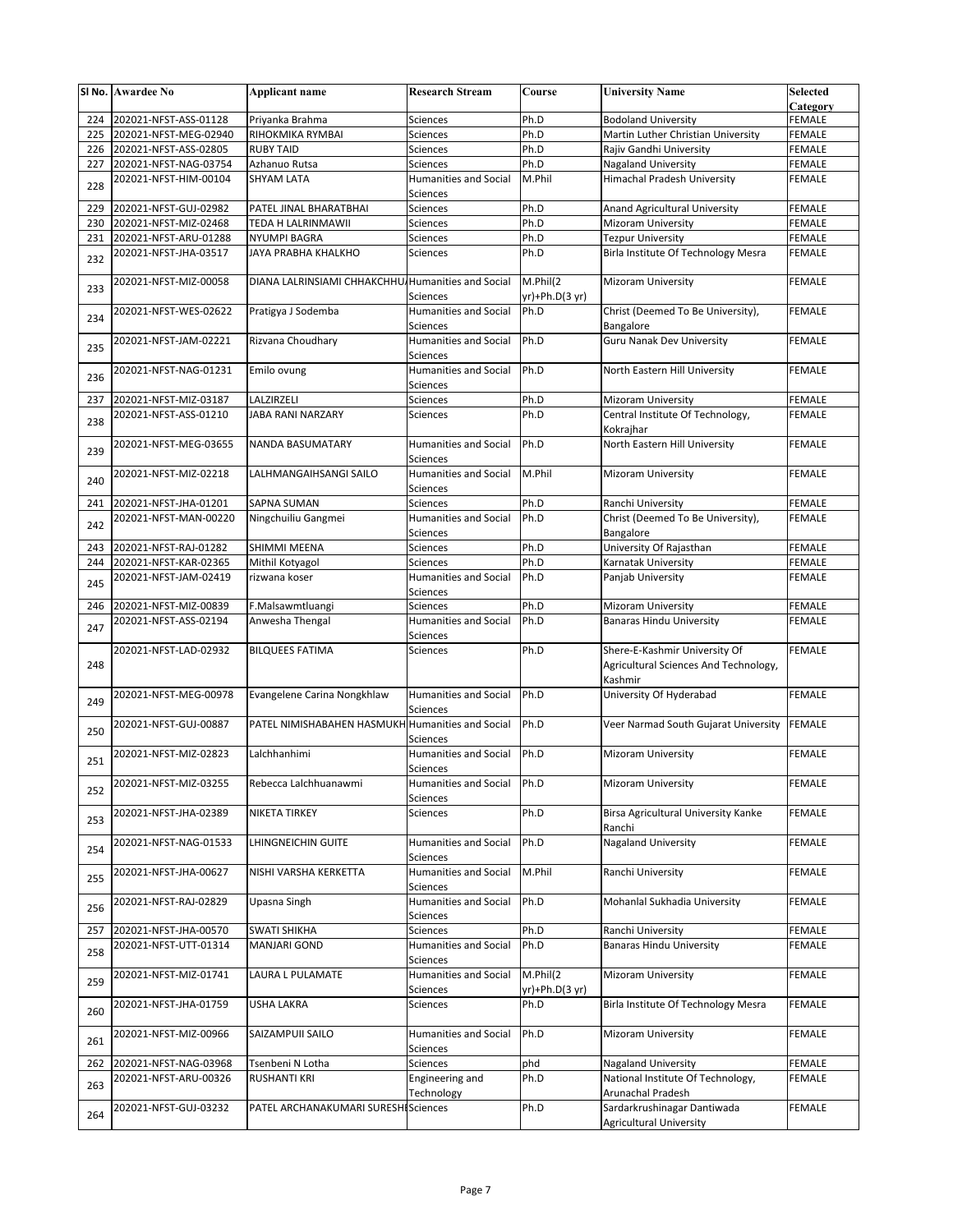|     | SI No. Awardee No     | Applicant name             | <b>Research Stream</b>                   | Course                     | <b>University Name</b>                                    | <b>Selected</b>           |
|-----|-----------------------|----------------------------|------------------------------------------|----------------------------|-----------------------------------------------------------|---------------------------|
|     | 202021-NFST-MAN-01851 | Losii Nisa Maheo           | Humanities and Social                    | Ph.D                       | Assam Don Bosco University                                | Category<br><b>FEMALE</b> |
| 265 |                       |                            | <b>Sciences</b>                          |                            |                                                           |                           |
| 266 | 202021-NFST-TEL-01244 | Banothu Sunitha            | Sciences                                 | Ph.D                       | Chaitanya Deemed to be university<br>Warangal             | <b>FEMALE</b>             |
| 267 | 202021-NFST-JHA-00049 | Abha Nutan Kujur           | Sciences                                 | Ph.D                       | Birsa Agricultural University Kanke<br>Ranchi             | <b>FEMALE</b>             |
| 268 | 202021-NFST-MEG-00866 | Milica Mary Nongrum        | Sciences                                 | Ph.D                       | Mizoram University                                        | <b>FEMALE</b>             |
| 269 | 202021-NFST-MIZ-00596 | LALHMINGSANGI              | <b>Humanities and Social</b><br>Sciences | Ph.D                       | <b>Mizoram University</b>                                 | <b>FEMALE</b>             |
| 270 | 202021-NFST-MIZ-00576 | Ignes R Lalmuanpuii        | <b>Humanities and Social</b><br>Sciences | M.Phil                     | Mizoram University                                        | <b>FEMALE</b>             |
| 271 | 202021-NFST-ASS-01154 | <b>LATIKA DAS</b>          | <b>Humanities and Social</b><br>Sciences | Ph.D                       | Gauhati University                                        | <b>FEMALE</b>             |
| 272 | 202021-NFST-ASS-03034 | Gouri Rani Baglary         | Engineering and<br>Technology            | Ph.D                       | Central Institute Of Technology,<br>Kokrajhar             | <b>FEMALE</b>             |
| 273 | 202021-NFST-MAN-00381 | HAIDAMTEU ZEME N           | <b>Humanities and Social</b><br>Sciences | M.Phil                     | Ambedkar University Delhi                                 | <b>FEMALE</b>             |
| 274 | 202021-NFST-MIZ-02479 | Lalnunkimi Colney          | <b>Humanities and Social</b><br>Sciences | Ph.D                       | <b>Mizoram University</b>                                 | <b>FEMALE</b>             |
| 275 | 202021-NFST-MIZ-00431 | Ruth Zomuansangi           | Sciences                                 | M.Phil                     | Mizoram University                                        | <b>FEMALE</b>             |
|     | 202021-NFST-MIZ-03256 | R.LALHMINGSANGI            | <b>Humanities and Social</b>             | Ph.D                       | <b>Mizoram University</b>                                 | <b>FEMALE</b>             |
| 276 |                       |                            | <b>Sciences</b>                          |                            |                                                           |                           |
| 277 | 202021-NFST-KAR-01025 | <b>KALPANA B S</b>         | Humanities and Social<br>Sciences        | Ph.D                       | Davangere University, Karnataka                           | <b>FEMALE</b>             |
| 278 | 202021-NFST-GUJ-01724 | VASAVA SHARMIN SANUBHAI    | <b>Humanities and Social</b><br>Sciences | Ph.D                       | Hemchandra Acharya North Gujarat<br>University            | <b>FEMALE</b>             |
| 279 | 202021-NFST-UTT-02636 | RUCHIKA CHAUHAN            | Sciences                                 | Ph.D                       | Gurukula Kangri Viswavidyalaya,<br>Haridwar Uttarakhand   | <b>FEMALE</b>             |
| 280 | 202021-NFST-ASS-02305 | Winee Saikia               | <b>Humanities and Social</b><br>Sciences | Ph.D                       | North Eastern Hill University                             | <b>FEMALE</b>             |
| 281 | 202021-NFST-CHH-03598 | SHASHI KIRAN MINJ          | Sciences                                 | Ph.D                       | Indira Gandhi Krishi Vishwavidyalaya,<br>Raipur           | <b>FEMALE</b>             |
| 282 | 202021-NFST-ARU-02710 | Pappi Yaying               | Sciences                                 | M.Phil                     | Rajiv Gandhi University                                   | <b>FEMALE</b>             |
|     | 202021-NFST-MIZ-00501 | LALMALSAWMI THADOU         | <b>Humanities and Social</b>             | M.Phil(2                   | <b>Mizoram University</b>                                 | <b>FEMALE</b>             |
| 283 |                       |                            | Sciences                                 | yr)+Ph.D(3 yr)             |                                                           |                           |
| 284 | 202021-NFST-MIZ-01194 | Zothankhumi                | Humanities and Social<br>Sciences        | M.Phil(2<br>yr)+Ph.D(3 yr) | <b>Mizoram University</b>                                 | <b>FEMALE</b>             |
| 285 | 202021-NFST-NAG-01566 | YANGERDENLA JAMIR          | Engineering and<br>Technology            | Ph.D                       | North Eastern Hill University                             | <b>FEMALE</b>             |
| 286 | 202021-NFST-CHH-02099 | AMINA ANISHA EKKA          | <b>Sciences</b>                          | Ph.D                       | Indira Gandhi Krishi Vishwavidyalaya,<br>Raipur           | <b>FEMALE</b>             |
| 287 | 202021-NFST-CHH-01433 | <b>KALPANA SIDAR</b>       | Humanities and Social<br>Sciences        | Ph.D                       | Pt. Ravishankar Shukla University                         | <b>FEMALE</b>             |
| 288 | 202021-NFST-ARU-01888 | Rosna Magra                | <b>Humanities and Social</b><br>Sciences | M.Phil                     | Rajiv Gandhi University                                   | <b>FEMALE</b>             |
| 289 | 202021-NFST-CHH-03123 | <b>BHAGYA PRABHA MINJ</b>  | Humanities and Social<br>Sciences        | Ph.D                       | Pt. Ravishankar Shukla University                         | <b>FEMALE</b>             |
| 290 | 202021-NFST-KAR-00828 | Sunita                     | Humanities and Social<br>Sciences        | Ph.D                       | Akka Mahadevi Karnataka State<br><b>Womens University</b> | <b>FEMALE</b>             |
| 291 | 202021-NFST-TRI-03361 | Rupa Jamatia               | Engineering and<br>Technology            | Ph.D                       | North Eastern Hill University                             | <b>FEMALE</b>             |
| 292 | 202021-NFST-UTT-02091 | Km Sumitra                 | Humanities and Social<br>Sciences        | Ph.D                       | Hemvati Nandan Bahuguna Garhwal<br>University             | <b>FEMALE</b>             |
| 293 | 202021-NFST-MEG-00480 | LENIDA KYNDIAH             | Sciences                                 | Ph.D                       | North Eastern Hill University                             | <b>FEMALE</b>             |
| 294 | 202021-NFST-GUJ-02981 | CHAUDHARI SWETA NARESHBHAI | Sciences                                 | Ph.D                       | Navsari Agricultural University                           | <b>FEMALE</b>             |
| 295 | 202021-NFST-RAJ-00829 | Mamta meena                | Sciences                                 | Ph.D                       | University Of Rajasthan                                   | <b>FEMALE</b>             |
| 296 | 202021-NFST-WES-00371 | SWASTIKA LAMA              | <b>Humanities and Social</b><br>Sciences | M.Phil                     | University Of North Bengal                                | FEMALE                    |
| 297 | 202021-NFST-ARU-01661 | LITNYA TANGJANG            | Sciences                                 | Ph.D                       | Rajiv Gandhi University                                   | <b>FEMALE</b>             |
| 298 | 202021-NFST-ARU-03280 | NENDING MUNI               | Sciences                                 | Ph.D                       | Rajiv Gandhi University                                   | <b>FEMALE</b>             |
| 299 | 202021-NFST-KAR-01224 | SNEHA K N                  | Sciences                                 | Ph.D                       | Davangere University, Karnataka                           | <b>FEMALE</b>             |
| 300 | 202021-NFST-CHH-02351 | Neha Belsariya             | Sciences                                 | Ph.D                       | Indira Gandhi Krishi Vishwavidyalaya,<br>Raipur           | <b>FEMALE</b>             |
| 301 | 202021-NFST-GUJ-01689 | DUND PREMILABEN CHHAGANBH  | Humanities and Social<br>Sciences        | Ph.D                       | SHREE GOVIND GURU UNIVERSITY<br><b>GODHARA</b>            | <b>FEMALE</b>             |
| 302 | 202021-NFST-MIZ-01762 | Rachel Vanlalhruaii        | Sciences                                 | Ph.D                       | Dr. Y.S. Parmar University                                | <b>FEMALE</b>             |
| 303 | 202021-NFST-CHH-01319 | Poonam xess                | Sciences                                 | Ph.D                       | Guru Ghasidas Vishwavidyalaya                             | <b>FEMALE</b>             |
| 304 | 202021-NFST-HIM-01572 | Babita Negi                | <b>Humanities and Social</b><br>Sciences | Ph.D                       | Himachal Pradesh University                               | <b>FEMALE</b>             |
| 305 | 202021-NFST-KAR-01441 | Anju Kumari R              | Sciences                                 | Ph.D                       | <b>REVA University</b>                                    | <b>FEMALE</b>             |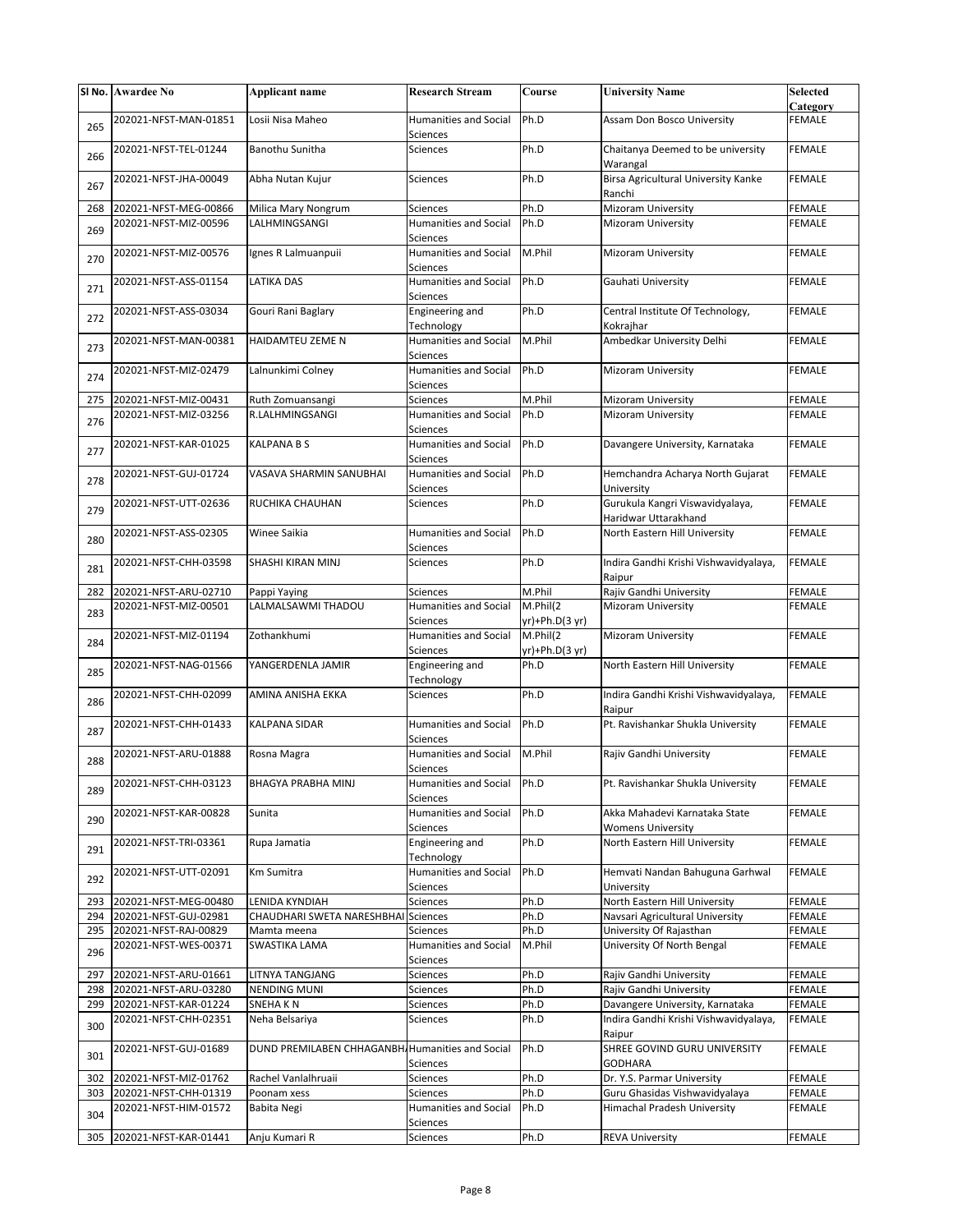|     | SI No. Awardee No                              | Applicant name                                   | <b>Research Stream</b>                          | Course       | <b>University Name</b>                                    | <b>Selected</b>                |
|-----|------------------------------------------------|--------------------------------------------------|-------------------------------------------------|--------------|-----------------------------------------------------------|--------------------------------|
|     | 202021-NFST-MAH-03272                          | <b>KANAKE PRIYANKA</b>                           | <b>Humanities and Social</b>                    | Ph.D         | University Of Hyderabad                                   | Category<br><b>FEMALE</b>      |
| 306 |                                                |                                                  | Sciences                                        |              |                                                           |                                |
| 307 | 202021-NFST-MIZ-04005                          | Ramhlupuii                                       | <b>Humanities and Social</b><br><b>Sciences</b> | Ph.D         | <b>Mizoram University</b>                                 | <b>FEMALE</b>                  |
| 308 | 202021-NFST-MIZ-03259                          | S.LALTHANZUALI                                   | <b>Humanities and Social</b><br><b>Sciences</b> | Ph.D         | <b>Mizoram University</b>                                 | <b>FEMALE</b>                  |
| 309 | 202021-NFST-GUJ-01783                          | MAJIRANA RAMILABEN BHANJIBH                      | <b>Humanities and Social</b>                    | Ph.D         | Hemchandra Acharya North Gujarat                          | <b>FEMALE</b>                  |
| 310 | 202021-NFST-MIZ-03349                          | Noel Lalhruaitluangi                             | Sciences<br>Sciences                            | Ph.D         | University<br>Mizoram University                          | <b>FEMALE</b>                  |
| 311 | 202021-NFST-MIZ-00636                          | RK LALREMTLUANGI                                 | Sciences                                        | Ph.D         | Mizoram University                                        | <b>FEMALE</b>                  |
| 312 | 202021-NFST-ASS-00477                          | RINGNUNFELI NAMPUI                               | <b>Humanities and Social</b>                    | Ph.D         | <b>Cotton College State University</b>                    | <b>FEMALE</b>                  |
|     |                                                |                                                  | Sciences                                        |              |                                                           |                                |
| 313 | 202021-NFST-GUJ-00125                          | Rathava Kantaben Bhalabhai                       | <b>Humanities and Social</b><br>Sciences        | M.Phil       | Hemchandra Acharya North Gujarat<br>University            | <b>FEMALE</b>                  |
| 314 | 202021-NFST-LAD-02070                          | Skalzang Lhamo                                   | Sciences                                        | Ph.D         | Central University Of Jammu                               | <b>FEMALE</b>                  |
| 315 | 202021-NFST-MAD-01648                          | KALPANA TANDIYA                                  | <b>Humanities and Social</b>                    | M.Phil       | Govt. Thakur Ranmat Singh College                         | <b>FEMALE</b>                  |
|     |                                                |                                                  | Sciences                                        |              | Rewa                                                      |                                |
| 316 | 202021-NFST-ASS-00204                          | SMITI RANI BORA                                  | Sciences                                        | Ph.D         | Gauhati University                                        | <b>FEMALE</b>                  |
| 317 | 202021-NFST-MIZ-02939                          | Vanlalmuanpuii Chawngthu                         | <b>Humanities and Social</b><br><b>Sciences</b> | Ph.D         | <b>Mizoram University</b>                                 | <b>FEMALE</b>                  |
| 318 | 202021-NFST-ASS-00569                          | MWINA BASUMATARY                                 | Sciences                                        | Ph.D         | <b>Tezpur University</b>                                  | <b>FEMALE</b>                  |
| 319 | 202021-NFST-ARU-03484                          | Nending Koka                                     | Sciences                                        | Ph.D         | <b>Nagaland University</b>                                | <b>FEMALE</b>                  |
| 320 | 202021-NFST-NAG-03137                          | BENDANGSENLA LONGKUMER                           | Sciences                                        | Ph.D         | <b>Nagaland University</b>                                | <b>FEMALE</b>                  |
| 321 | 202021-NFST-MAD-00411                          | payal patta                                      | <b>Humanities and Social</b><br>Sciences        | Ph.D         | Dr. Bhagwat Sahai Govt. College,<br>Gwalior               | <b>FEMALE</b>                  |
| 322 | 202021-NFST-CHH-04067                          | <b>BEBIKA DHRUW</b>                              | Sciences                                        | Ph.D         | Indira Gandhi Krishi Vishwavidyalaya,<br>Raipur           | <b>FEMALE</b>                  |
| 323 | 202021-NFST-JAM-01618                          | Sahima Tabasum                                   | <b>Sciences</b>                                 | Ph.D         | Lovely Professional University                            | <b>FEMALE</b>                  |
| 324 | 202021-NFST-MAN-01493                          | PHILAYO M.K. SHIMRAH                             | <b>Humanities and Social</b><br>Sciences        | Ph.D         | North Eastern Hill University                             | <b>FEMALE</b>                  |
| 325 | 202021-NFST-GUJ-01677                          | Gamit Anjuben Gamanbhai                          | <b>Humanities and Social</b><br>Sciences        | Ph.D         | <b>Gujarat University</b>                                 | <b>FEMALE</b>                  |
| 326 | 202021-NFST-MEG-02966                          | Phibarisha Sohtun                                | Engineering and<br>Technology                   | Ph.D         | <b>Tezpur University</b>                                  | <b>FEMALE</b>                  |
| 327 | 202021-NFST-WES-02474                          | Nazma Gollay                                     | <b>Humanities and Social</b>                    | M.Phil       | University Of Kalyani                                     | <b>FEMALE</b>                  |
|     |                                                |                                                  | Sciences                                        |              |                                                           |                                |
| 328 | 202021-NFST-ASS-03536<br>202021-NFST-KAR-00753 | SIKHA MORANG<br>PRIYANKA KADUR                   | Sciences<br><b>Humanities and Social</b>        | Ph.D<br>Ph.D | <b>AIIMS Rishikesh</b><br>Davangere University, Karnataka | <b>FEMALE</b><br><b>FEMALE</b> |
| 329 |                                                |                                                  | Sciences                                        |              |                                                           |                                |
| 330 | 202021-NFST-JHA-00818                          | PREETY KIRAN HANSDAK                             | Humanities and Social<br>Sciences               | Ph.D         | <b>Banaras Hindu University</b>                           | <b>FEMALE</b>                  |
| 331 | 202021-NFST-CHH-01974                          | NAINSI AKANCHA MINZ                              | Sciences                                        | Ph.D         | Indira Gandhi Krishi Vishwavidyalaya,<br>Raipur           | <b>FEMALE</b>                  |
| 332 | 202021-NFST-CHH-04118                          | VAGEESHVARI                                      | Sciences                                        | Ph.D         | Indira Gandhi Krishi Vishwavidyalaya,<br>Raipur           | <b>FEMALE</b>                  |
| 333 | 202021-NFST-GUJ-02631                          | KRISHNABEN MAHESHBHAI BHAG Humanities and Social | Sciences                                        | Ph.D         | Gujarat Vidyapith                                         | FEMALE                         |
| 334 | 202021-NFST-ARU-00254                          | MUDANG YAMPI                                     | Sciences                                        | Ph.D         | Rajiv Gandhi University                                   | <b>FEMALE</b>                  |
| 335 | 202021-NFST-MIZ-02737                          | K LALNUNSIAMI                                    | <b>Humanities and Social</b><br>Sciences        | Ph.D         | Mizoram University                                        | <b>FEMALE</b>                  |
| 336 | 202021-NFST-NAG-02730                          | J. IMLIKALA AO                                   | Humanities and Social<br>Sciences               | Ph.D         | Ambedkar University Delhi                                 | <b>FEMALE</b>                  |
| 337 | 202021-NFST-GUJ-00466                          | RATHWA RANJANABEN PARSOTTA Humanities and Social | Sciences                                        | Ph.D         | Hemchandra Acharya North Gujarat<br>University            | <b>FEMALE</b>                  |
| 338 | 202021-NFST-TEL-01462                          | <b>GUGLOTH PRAMEELA</b>                          | Humanities and Social<br>Sciences               | M.Phil       | Potti Sreeramulu Telugu University                        | <b>FEMALE</b>                  |
| 339 | 202021-NFST-MAH-04091                          | Deshmukh Madhuri Dattatraya                      | Sciences                                        | Ph.D         | <b>METS Institute of Pharmacy</b>                         | <b>FEMALE</b>                  |
| 340 | 202021-NFST-ASS-00409                          | Sonia Basumatary                                 | <b>Humanities and Social</b><br>Sciences        | Ph.D         | University Of Hyderabad                                   | <b>FEMALE</b>                  |
| 341 | 202021-NFST-JAM-02577                          | PRIYA BHARTI                                     | Humanities and Social<br>Sciences               | Ph.D         | Jammu University                                          | <b>FEMALE</b>                  |
| 342 | 202021-NFST-NAG-02763                          | Tasenyala Longkumer                              | Sciences                                        | Ph.D         | <b>Nagaland University</b>                                | <b>FEMALE</b>                  |
| 343 | 202021-NFST-JAM-03120                          | Insha Ghani                                      | Humanities and Social                           | Ph.D         | Jammu University                                          | <b>FEMALE</b>                  |
|     |                                                |                                                  | Sciences                                        |              |                                                           |                                |
| 344 | 202021-NFST-ASS-02215                          | ANJANMANI BARO                                   | Engineering and<br>Technology                   | Ph.D         | Central Institute Of Technology,<br>Kokrajhar             | <b>FEMALE</b>                  |
| 345 | 202021-NFST-NAG-00174                          | Thejazhano Nagi                                  | <b>Humanities and Social</b><br>Sciences        | Ph.D         | North Eastern Hill University                             | <b>FEMALE</b>                  |
| 346 | 202021-NFST-GUJ-03241                          | CHAUDHARI ANJALIKUMARI SARM Sciences             |                                                 | Ph.D         | Navsari Agricultural University                           | <b>FEMALE</b>                  |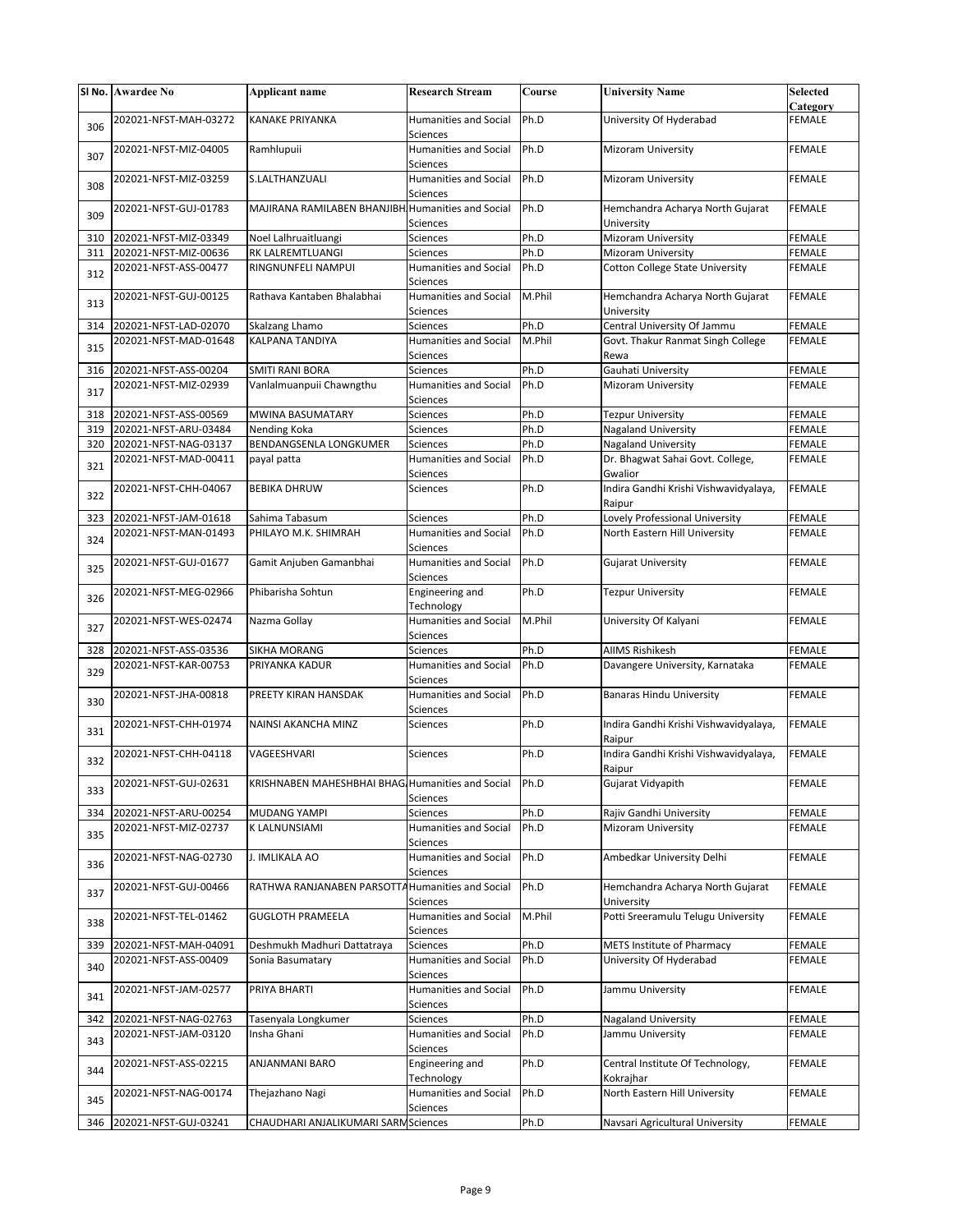|     | SI No. Awardee No     | <b>Applicant name</b>                             | <b>Research Stream</b>                          | Course | <b>University Name</b>                                                                        | <b>Selected</b><br>Category |
|-----|-----------------------|---------------------------------------------------|-------------------------------------------------|--------|-----------------------------------------------------------------------------------------------|-----------------------------|
| 347 | 202021-NFST-MAN-01438 | <b>ROSY LUNGHAR</b>                               | Sciences                                        | Ph.D   | Tamil Nadu Physical Education and<br>Sports University Chennai                                | FEMALE                      |
| 348 | 202021-NFST-ODI-02843 | <b>BIRAJINI PURTY</b>                             | <b>Humanities and Social</b><br>Sciences        | Ph.D   | Gangadhar Meher University                                                                    | <b>FEMALE</b>               |
| 349 | 202021-NFST-ASS-00490 | Debika D Sangma                                   | <b>Humanities and Social</b><br>Sciences        | Ph.D   | North Eastern Hill University                                                                 | <b>FEMALE</b>               |
| 350 | 202021-NFST-ASS-01402 | NIJIRA BASUMATARY                                 | <b>Humanities and Social</b><br>Sciences        | Ph.D   | <b>Bodoland University</b>                                                                    | <b>FEMALE</b>               |
| 351 | 202021-NFST-NAG-03859 | L SUNGTINA JAMIR                                  | <b>Humanities and Social</b><br>Sciences        | Ph.D   | <b>Nagaland University</b>                                                                    | <b>FEMALE</b>               |
| 352 | 202021-NFST-GUJ-01186 | CHAUDHARI AELISHABEN GANESH Humanities and Social | Sciences                                        | Ph.D   | Saurashtra University                                                                         | <b>FEMALE</b>               |
| 353 | 202021-NFST-CHH-03072 | <b>ENDIRA KUJUR</b>                               | <b>Sciences</b>                                 | Ph.D   | Indira Gandhi Krishi Vishwavidyalaya,<br>Raipur                                               | FEMALE                      |
| 354 | 202021-NFST-WES-00970 | SARASWATI MANDI                                   | Sciences                                        | Ph.D   | SIDHO KANHO BIRSHA UNIVERSITY                                                                 | <b>FEMALE</b>               |
| 355 | 202021-NFST-ASS-00900 | DIMPLE MONI KACHARI                               | Sciences                                        | Ph.D   | <b>Cotton College State University</b>                                                        | <b>FEMALE</b>               |
| 356 | 202021-NFST-ASS-01539 | LAIMWN BASUMATARY                                 | <b>Humanities and Social</b><br><b>Sciences</b> | Ph.D   | <b>Bodoland University</b>                                                                    | FEMALE                      |
| 357 | 202021-NFST-MAN-01583 | Lynda Don Khancing                                | <b>Humanities and Social</b><br>Sciences        | Ph.D   | North Eastern Hill University                                                                 | FEMALE                      |
| 358 | 202021-NFST-NAG-00847 | Noyingbeni M Patton                               | <b>Humanities and Social</b><br>Sciences        | Ph.D   | North Eastern Hill University                                                                 | <b>FEMALE</b>               |
| 359 | 202021-NFST-MEG-00296 | Vanessa Vera Khriam                               | <b>Humanities and Social</b><br>Sciences        | Ph.D   | North Eastern Hill University                                                                 | <b>FEMALE</b>               |
| 360 | 202021-NFST-JAM-00269 | Yasmeen kousar                                    | Sciences                                        | Ph.D   | Hemvati Nandan Bahuguna Garhwal<br>University                                                 | <b>FEMALE</b>               |
| 361 | 202021-NFST-MIZ-03258 | Linda Lalhriatchhungi                             | Humanities and Social<br>Sciences               | Ph.D   | Mizoram University                                                                            | <b>FEMALE</b>               |
| 362 | 202021-NFST-MEG-01503 | HYMIE CHERIK R SANGMA                             | Sciences                                        | Ph.D   | Periyar University                                                                            | <b>FEMALE</b>               |
| 363 | 202021-NFST-ARU-00867 | TITEL MEGU                                        | Sciences                                        | Ph.D   | Rajiv Gandhi University                                                                       | FEMALE                      |
| 364 | 202021-NFST-MEG-01967 | Junestarfield Lyngdoh Kynshi                      | Engineering and<br>Technology                   | Ph.D   | Indian Institute of Information<br>Technology, Guwahati                                       | ST Others                   |
| 365 | 202021-NFST-LAD-02931 | Musaddig Hussain                                  | <b>Humanities and Social</b><br>Sciences        | M.Phil | University Of Hyderabad                                                                       | <b>ST Others</b>            |
| 366 | 202021-NFST-KAR-04033 | RAJESH C M                                        | Humanities and Social<br>Sciences               | Ph.D   | University Of Agricultural Science,<br>Bengaluru                                              | <b>ST Others</b>            |
| 367 | 202021-NFST-MAN-03591 | H WUNGSHAP                                        | Sciences                                        | Ph.D   | Mizoram University                                                                            | <b>ST Others</b>            |
|     | 202021-NFST-ARU-03441 | <b>Bini Kiron</b>                                 | Engineering and                                 | Ph.D   | NORTH EASTERN REGIONAL INSTITUTE                                                              | <b>ST Others</b>            |
| 368 |                       |                                                   | Technology                                      |        | OF SCIENCE AND TECHNOLOGY,<br><b>ARUNACHAL PRADESH</b>                                        |                             |
| 369 | 202021-NFST-HIM-01372 | Rajeev Kumar Negi                                 | <b>Humanities and Social</b><br>Sciences        | Ph.D   | <b>Banaras Hindu University</b>                                                               | ST Others                   |
| 370 | 202021-NFST-ARU-02738 | <b>TARAK GOLOM</b>                                | Engineering and<br>Technology                   | Ph.D   | NORTH EASTERN REGIONAL INSTITUTE ST Others<br>OF SCIENCE AND TECHNOLOGY,<br>ARUNACHAL PRADESH |                             |
| 371 | 202021-NFST-KAR-02517 | <b>MAHENDRA G S</b>                               | Sciences                                        | Ph.D   | NITTE (DEEMED TO BE UNIVERSITY),<br>Mangaluru, Karnataka                                      | ST Others                   |
| 372 | 202021-NFST-MIZ-02958 | Lalnunzawma                                       | Sciences                                        | Ph.D   | <b>Mizoram University</b>                                                                     | ST Others                   |
| 373 | 202021-NFST-AND-02633 | MURALI NAIK KETHAVATHU                            | Engineering and<br>Technology                   | Ph.D   | Acharya Ng Ranga Agricultural<br>University                                                   | ST Others                   |
| 374 | 202021-NFST-JAM-02692 | MOHD SHAKEEL                                      | <b>Humanities and Social</b><br>Sciences        | Ph.D   | Aligarh Muslim University, Aligarh                                                            | ST Others                   |
| 375 | 202021-NFST-MEG-01822 | <b>SYMON SANGMA</b>                               | <b>Humanities and Social</b><br>Sciences        | Ph.D   | North Eastern Hill University                                                                 | <b>ST Others</b>            |
| 376 | 202021-NFST-MIZ-00680 | C. Laltlanmawia                                   | Sciences                                        | Ph.D   | Central Agricultural University, Imphal                                                       | <b>ST Others</b>            |
| 377 | 202021-NFST-MIZ-03006 | CHRISTOPHER RODINGPUIA                            | Sciences                                        | Ph.D   | <b>Mizoram University</b>                                                                     | <b>ST Others</b>            |
| 378 | 202021-NFST-TRI-02314 | Amal Debbarma                                     | <b>Humanities and Social</b><br>Sciences        | Ph.D   | Tripura University                                                                            | ST Others                   |
| 379 | 202021-NFST-MEG-00613 | <b>KENNY PAKMA</b>                                | <b>Humanities and Social</b><br>Sciences        | Ph.D   | Assam Don Bosco University                                                                    | <b>ST Others</b>            |
| 380 | 202021-NFST-MIZ-03588 | Jes Lalnunpuia                                    | Sciences                                        | Ph.D   | Mizoram University                                                                            | ST Others                   |
|     | 202021-NFST-AND-00823 | MUDE KESAVA NAIK                                  | Humanities and Social                           | Ph.D   | University Of Hyderabad                                                                       | ST Others                   |
| 381 |                       |                                                   | Sciences                                        |        |                                                                                               |                             |
| 382 | 202021-NFST-RAJ-04026 | DAMODAR LAL MEENA                                 | Engineering and<br>Technology                   | Ph.D   | Central University Of Haryana                                                                 | <b>ST Others</b>            |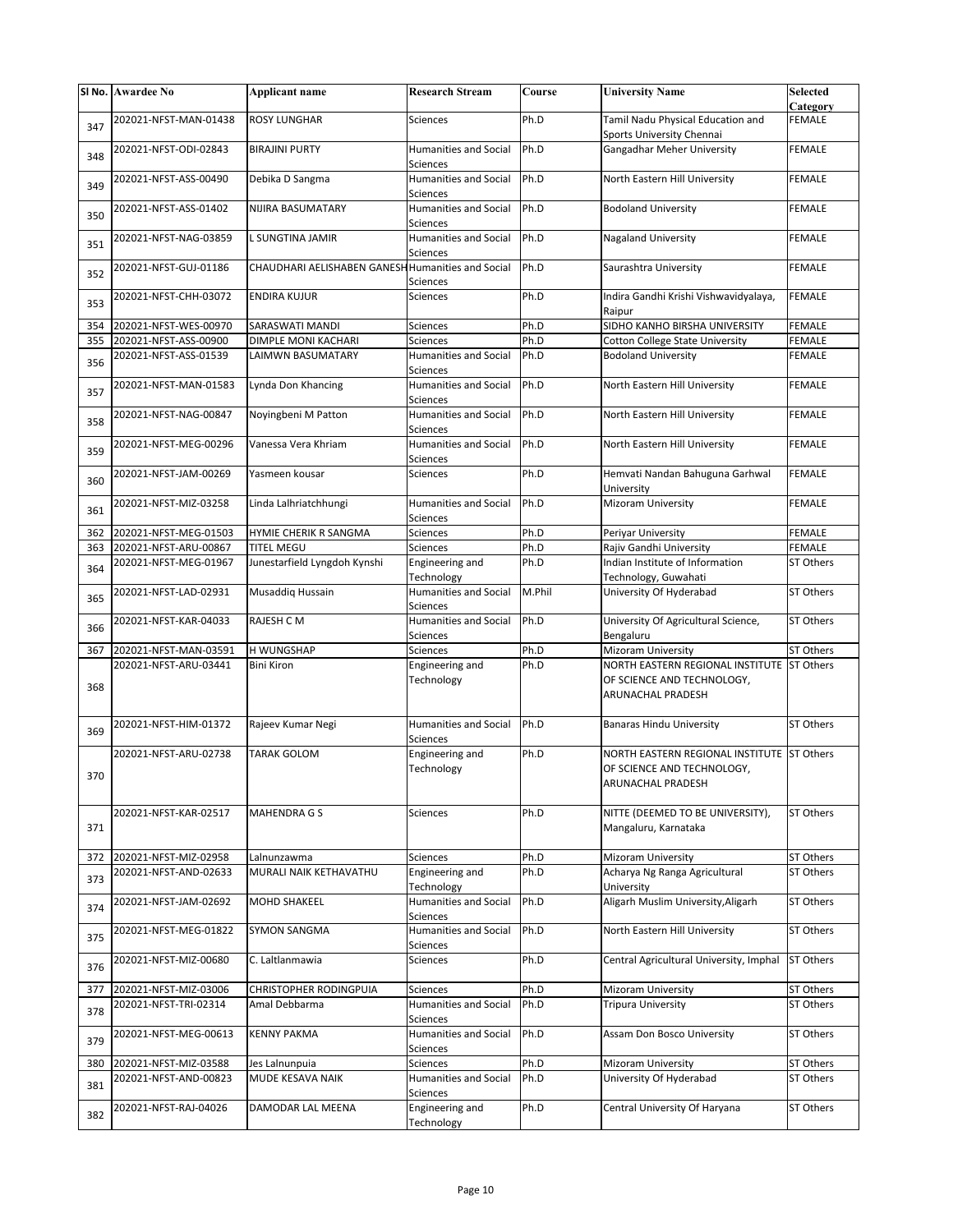|     | SI No. Awardee No     | <b>Applicant name</b>              | <b>Research Stream</b>                     | Course                     | <b>University Name</b>                                                  | <b>Selected</b>  |
|-----|-----------------------|------------------------------------|--------------------------------------------|----------------------------|-------------------------------------------------------------------------|------------------|
|     |                       |                                    |                                            |                            |                                                                         | Category         |
| 383 | 202021-NFST-KER-03086 | SWATHI SIVAN. K                    | <b>Humanities and Social</b><br>Sciences   | Ph.D                       | University Of Calicut                                                   | ST Others        |
|     | 202021-NFST-ARU-03261 | Dinken Paksok                      | Engineering and                            | Ph.D                       | NORTH EASTERN REGIONAL INSTITUTE ST Others                              |                  |
| 384 |                       |                                    | Technology                                 |                            | OF SCIENCE AND TECHNOLOGY,                                              |                  |
|     |                       |                                    |                                            |                            | ARUNACHAL PRADESH                                                       |                  |
| 385 | 202021-NFST-MAH-01912 | Rajput Nikhil Balu                 | Sciences                                   | Ph.D                       | Tamil Nadu Agriculture University                                       | ST Others        |
| 386 | 202021-NFST-MIZ-03084 | VL Thachunglura                    | Sciences                                   | Ph.D                       | Mizoram University                                                      | ST Others        |
| 387 | 202021-NFST-JAM-02827 | <b>BILAL FAROOQ</b>                | <b>Humanities and Social</b><br>Sciences   | M.Phil(2<br>yr)+Ph.D(3 yr) | University Of Kashmir                                                   | ST Others        |
| 388 | 202021-NFST-TEL-01264 | <b>GANDHI NENAVATH</b>             | <b>Sciences</b>                            | Ph.D                       | Vikrama Simhapuri University, Andhra<br>Pradesh                         | <b>ST Others</b> |
| 389 | 202021-NFST-TEL-03696 | KATRAVATH SRINIVAS                 | <b>Sciences</b>                            | Ph.D                       | Professor Jayashankar Telanagana<br><b>State Agriculture University</b> | ST Others        |
| 390 | 202021-NFST-MIZ-03249 | Andrew Lalchhandama                | Humanities and Social<br>Sciences          | Ph.D                       | Mizoram University                                                      | ST Others        |
| 391 | 202021-NFST-GUJ-02266 | PANDOR BHAVESHKUMAR RAMES Sciences |                                            | Ph.D                       | Kamdhenu University,<br>Gandhinagar, Gujarat                            | ST Others        |
| 392 | 202021-NFST-MAN-00651 | ungshungmi horam                   | Sciences                                   | Ph.D                       | North Eastern Hill University                                           | ST Others        |
| 393 | 202021-NFST-ASS-00898 | Rupam Sonowal                      | <b>Sciences</b>                            | Ph.D                       | <b>Cotton College State University</b>                                  | ST Others        |
|     | 202021-NFST-ASS-00110 | NAITHAO BARGAYARY                  | <b>Humanities and Social</b>               | Ph.D                       | <b>Bodoland University</b>                                              | ST Others        |
| 394 |                       |                                    | Sciences                                   |                            |                                                                         |                  |
| 395 | 202021-NFST-BIH-00768 | PIYUSH KUMAR                       | Engineering and<br>Technology              | Ph.D                       | Academy Of Scientific & Innovative<br>Research (Acsir)                  | ST Others        |
|     | 202021-NFST-ARU-03207 | walung songthing                   | Sciences                                   | Ph.D                       | NORTH EASTERN REGIONAL INSTITUTE IST Others                             |                  |
|     |                       |                                    |                                            |                            | OF SCIENCE AND TECHNOLOGY,                                              |                  |
| 396 |                       |                                    |                                            |                            | ARUNACHAL PRADESH                                                       |                  |
|     |                       |                                    |                                            |                            |                                                                         |                  |
| 397 | 202021-NFST-LAD-00551 | MOHAMMAD KASHMERI                  | Humanities and Social                      | M.Phil(2                   | Jawaharlal Nehru University                                             | ST Others        |
|     |                       |                                    | Sciences                                   | yr)+Ph.D(3 yr)             |                                                                         |                  |
| 398 | 202021-NFST-ASS-01532 | jwngsar baro                       | <b>Sciences</b>                            | Ph.D                       | <b>Assam Agricultural University</b>                                    | ST Others        |
| 399 | 202021-NFST-JHA-00459 | Komal Kachhap                      | Engineering and                            | Ph.D                       | Jharkhand University of Technology,                                     | ST Others        |
|     |                       |                                    | Technology                                 |                            | Ranchi                                                                  |                  |
|     | 202021-NFST-MIZ-00489 | David Lalrochunga                  | <b>Humanities and Social</b>               | Ph.D                       | NORTH EASTERN REGIONAL INSTITUTE ST Others                              |                  |
| 400 |                       |                                    | Sciences                                   |                            | OF SCIENCE AND TECHNOLOGY,<br>ARUNACHAL PRADESH                         |                  |
|     |                       |                                    |                                            |                            |                                                                         |                  |
| 401 | 202021-NFST-TRI-02664 | <b>ALBERT UCHOI</b>                | <b>Sciences</b>                            | Ph.D                       | Nagaland University                                                     | ST Others        |
|     | 202021-NFST-TRI-03217 | THOMAS MALSOM                      | <b>Humanities and Social</b>               | Ph.D                       | North Eastern Hill University                                           | ST Others        |
| 402 |                       |                                    | <b>Sciences</b>                            |                            |                                                                         |                  |
| 403 | 202021-NFST-JHA-01111 | JOSEPH SOREN                       | Sciences                                   | Ph.D                       | Bidhan Chandra Krishi Vidyapeeth                                        | ST Others        |
| 404 | 202021-NFST-HIM-01823 | RAHUL NEGI                         | Sciences                                   | Ph.D                       | Dr. Y.S. Parmar University                                              | ST Others        |
| 405 | 202021-NFST-NAG-02687 | Hapemo Ngullie K                   | Sciences                                   | Ph.D                       | <b>Nagaland University</b>                                              | ST Others        |
| 406 | 202021-NFST-MEG-01230 | <b>EMDORMI RYMBAI</b>              | Sciences                                   | Ph.D                       | <b>Jss Academy Of Higher Education And</b>                              | ST Others        |
|     | 202021-NFST-TEL-03366 | <b>BANOTH CHITTIBABU</b>           |                                            | Ph.D                       | Research                                                                | ST Others        |
| 407 |                       |                                    | Engineering and<br>Technology              |                            | Andhra University                                                       |                  |
| 408 | 202021-NFST-MEG-02165 | <b>Barry Cooper Hynniewta</b>      | <b>Sciences</b>                            | Ph.D                       | Assam Don Bosco University                                              | ST Others        |
|     | 202021-NFST-JHA-00593 | MALKHAN SINGH MUNDA                | Humanities and Social                      | Ph.D                       | Ranchi University                                                       | ST Others        |
| 409 |                       |                                    | Sciences                                   |                            |                                                                         |                  |
| 410 | 202021-NFST-MIZ-03003 | C LALDINFELI                       | <b>Humanities and Social</b>               | Ph.D                       | <b>Mizoram University</b>                                               | ST Others        |
|     |                       |                                    | Sciences                                   |                            |                                                                         |                  |
| 411 | 202021-NFST-GUJ-00442 | PATEL PRATIK HARKISHANDAS          | Sciences                                   | Ph.D                       | <b>Anand Agricultural University</b>                                    | ST Others        |
| 412 | 202021-NFST-NAG-00083 | Kenyusinlo khing                   | Sciences                                   | Ph.D                       | Mizoram University                                                      | ST Others        |
| 413 | 202021-NFST-ASS-01877 | bikramjit basummatary              | Engineering and                            | Ph.D                       | Central Institute Of Technology,                                        | ST Others        |
|     | 202021-NFST-MAN-00446 | Seilienthang Baite                 | Technology<br><b>Humanities and Social</b> | Ph.D                       | Kokrajhar<br><b>Manipur University</b>                                  | ST Others        |
| 414 |                       |                                    | Sciences                                   |                            |                                                                         |                  |
|     | 202021-NFST-ASS-00298 | DENCIL BASUMATARY                  | Sciences                                   | Ph.D                       | NORTH EASTERN REGIONAL INSTITUTE ST Others                              |                  |
| 415 |                       |                                    |                                            |                            | OF SCIENCE AND TECHNOLOGY,                                              |                  |
|     |                       |                                    |                                            |                            | ARUNACHAL PRADESH                                                       |                  |
|     |                       |                                    |                                            |                            |                                                                         |                  |
| 416 | 202021-NFST-CHH-03382 | DAYANAND SAI PAINKRA               | Sciences                                   | Ph.D                       | Indira Gandhi Krishi Vishwavidyalaya,                                   | ST Others        |
|     | 202021-NFST-MIZ-02200 | STEPHEN LALSANGZUALA               | Sciences                                   | M.Phil(2                   | Raipur<br>Mizoram University                                            | ST Others        |
| 417 |                       |                                    |                                            | yr)+Ph.D(3 yr)             |                                                                         |                  |
|     | 202021-NFST-MIZ-01752 | Nicky Lalrinsanga Lotlai           | <b>Humanities and Social</b>               | Ph.D                       | <b>Mizoram University</b>                                               | ST Others        |
| 418 |                       |                                    | <b>Sciences</b>                            |                            |                                                                         |                  |
|     | 202021-NFST-HIM-01840 | suresh kumar                       | <b>Humanities and Social</b>               | M.Phil                     | Himachal Pradesh University                                             | ST Others        |
| 419 |                       |                                    | Sciences                                   |                            |                                                                         |                  |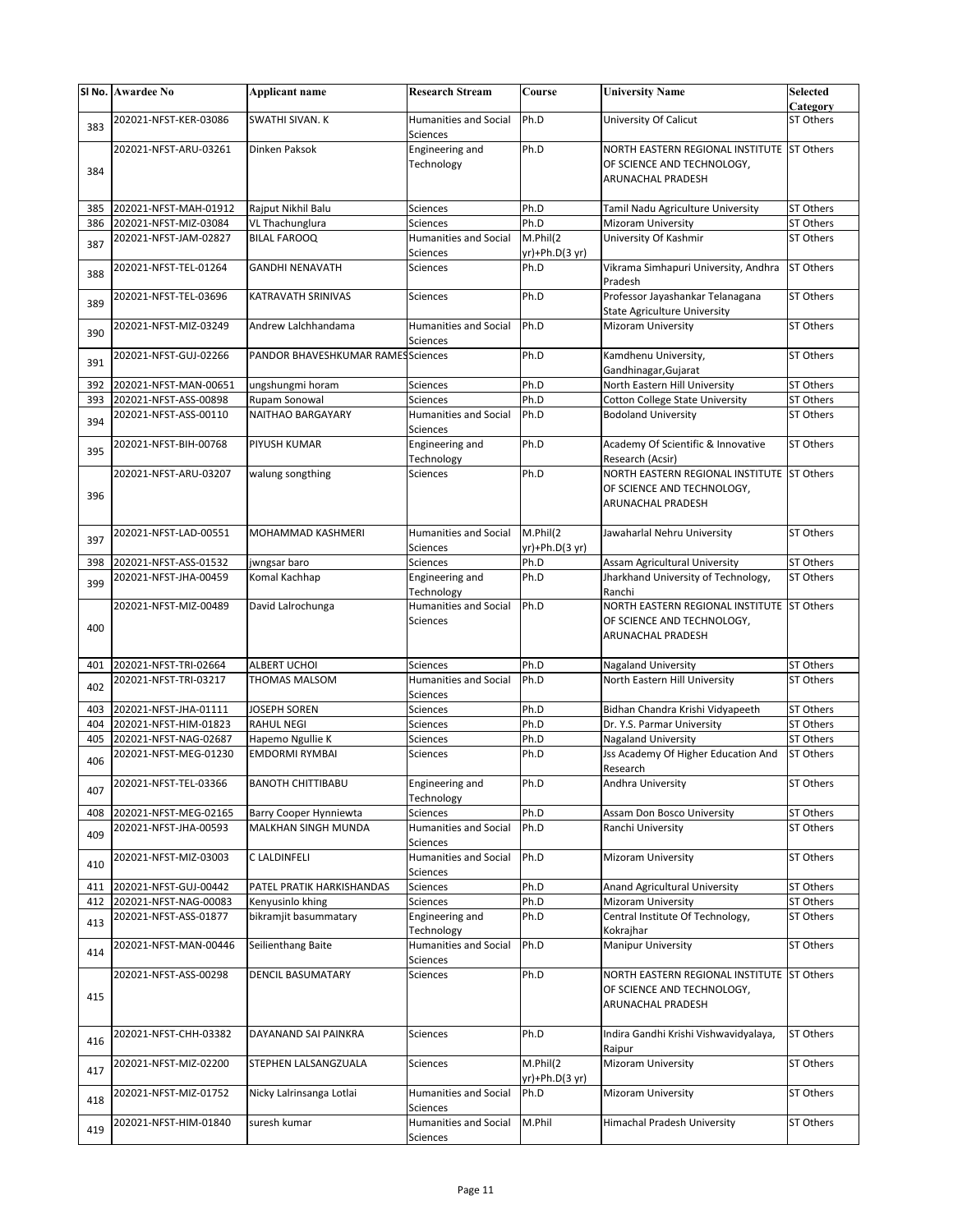|     | SI No. Awardee No                              | Applicant name                                   | <b>Research Stream</b>                   | Course | <b>University Name</b>                          | <b>Selected</b><br>Category |
|-----|------------------------------------------------|--------------------------------------------------|------------------------------------------|--------|-------------------------------------------------|-----------------------------|
| 420 | 202021-NFST-GUJ-00158                          | DAMOR MAYURKUMAR PREMJIBH Sciences               |                                          | Ph.D   | Navsari Agricultural University                 | ST Others                   |
|     | 202021-NFST-LAD-00344                          | <b>Mohd Abass</b>                                | <b>Sciences</b>                          | Ph.D   | Shere-E-Kashmir University Of                   | ST Others                   |
| 421 |                                                |                                                  |                                          |        | Agricultural Sciences And Technology,           |                             |
|     |                                                |                                                  |                                          |        | Kashmir                                         |                             |
| 422 | 202021-NFST-CHH-00689                          | Prabhat Bhagat                                   | Sciences                                 | Ph.D   | Guru Ghasidas Vishwavidyalaya                   | ST Others                   |
| 423 | 202021-NFST-MEG-01492                          | ROCKFILLINROY KHARMAWLONG Sciences               |                                          | Ph.D   | Mizoram University                              | ST Others                   |
| 424 | 202021-NFST-MAN-03530                          | khamrang mathukmi                                | Sciences                                 | Ph.D   | <b>Nagaland University</b>                      | ST Others                   |
|     | 202021-NFST-WES-04078                          | <b>DIPTA SARDAR</b>                              | <b>Humanities and Social</b>             | Ph.D   | Ramakrishna Mission Vidyamandira                | ST Others                   |
| 425 |                                                |                                                  | Sciences                                 |        | (Calcutta University)                           |                             |
|     |                                                |                                                  |                                          |        |                                                 |                             |
| 426 | 202021-NFST-MEG-01020                          | YILANTHUNG M SANGMA                              | <b>Humanities and Social</b>             | Ph.D   | Annamalai University                            | ST Others                   |
|     |                                                |                                                  | Sciences                                 |        |                                                 |                             |
|     | 202021-NFST-CHH-00528                          | <b>BHANU PRATAP SINGH</b>                        | <b>Humanities and Social</b>             | Ph.D   | Hemchand Yadav Vishwavidyalaya,                 | ST Others                   |
| 427 |                                                |                                                  | Sciences                                 |        | Durg, Chhattisgarh                              |                             |
|     |                                                |                                                  |                                          |        |                                                 |                             |
|     | 202021-NFST-TEL-02334                          | LAKAVATH SUNIL KUMAR                             | Sciences                                 | Ph.D   | Raghvendra Institue of Pharmaceutical ST Others |                             |
| 428 |                                                |                                                  |                                          |        | <b>Education and Research</b>                   |                             |
|     |                                                |                                                  |                                          |        | Autonomous, Anantpur, Andhra                    |                             |
|     |                                                |                                                  |                                          |        | Pradesh                                         |                             |
| 429 | 202021-NFST-GUJ-02975                          | <b>GAMIT MITESHKUMAR KANTILAL Sciences</b>       |                                          | Ph.D   | Navsari Agricultural University                 | ST Others                   |
| 430 | 202021-NFST-MAH-00021                          | TOTEWAD PRASHANTKUMAR GAN Sciences               |                                          | Ph.D   | Vasantrao Naik Marathwada Krishi                | ST Others                   |
|     |                                                |                                                  |                                          |        | Vidyapeeth, Parbhani                            |                             |
| 431 | 202021-NFST-JAM-02769                          | <b>MANZOOR HUSSAIN</b>                           | <b>Humanities and Social</b>             | Ph.D   | Baba Ghulam Shah Badshah University             | <b>ST Others</b>            |
|     |                                                |                                                  | Sciences                                 |        | Rajouri (U-0191)                                |                             |
| 432 | 202021-NFST-MIZ-03059                          | William Lalramhmachhuana                         | <b>Humanities and Social</b>             | Ph.D   | Mizoram University                              | ST Others                   |
|     |                                                |                                                  | Sciences                                 |        |                                                 |                             |
| 433 | 202021-NFST-ASS-03078                          | SURJYA KANTA DAIMARY                             | Engineering and                          | Ph.D   | Central Institute Of Technology,                | ST Others                   |
|     |                                                | KANDALURUI MALLIKARJUNA                          | Technology<br>Sciences                   | Ph.D   | Kokrajhar<br>Andhra University                  | ST Others                   |
| 434 | 202021-NFST-AND-00821<br>202021-NFST-RAJ-03352 | RAJESH KUMAR MEENA                               | Sciences                                 | Ph.D   | B.B.Ambedkar University, Lucknow                | ST Others                   |
| 435 |                                                |                                                  |                                          |        |                                                 |                             |
| 436 | 202021-NFST-MIZ-00648                          | Lalruatfela                                      | Sciences                                 | Ph.D   | Mizoram University                              | ST Others                   |
|     | 202021-NFST-JAM-01380                          | <b>ZAHIR ABASS</b>                               | <b>Humanities and Social</b>             | Ph.D   | University Of Kashmir                           | ST Others                   |
| 437 |                                                |                                                  | Sciences                                 |        |                                                 |                             |
|     | 202021-NFST-MAH-03646                          | VASAVE RAMESH MAKTYA                             | <b>Humanities and Social</b>             | Ph.D   | Kavayitri Bahinabai Chaudhari North             | ST Others                   |
| 438 |                                                |                                                  | Sciences                                 |        | Maharashtra University, Jalgaon                 |                             |
|     |                                                |                                                  |                                          |        |                                                 |                             |
| 439 | 202021-NFST-GUJ-01683                          | DHRANGI SURESHKUMAR BABULA Humanities and Social |                                          | Ph.D   | Hemchandra Acharya North Gujarat                | ST Others                   |
|     |                                                |                                                  | Sciences                                 |        | University                                      |                             |
| 440 | 202021-NFST-ASS-01926                          | Rwngouti Chamframary                             | Engineering and                          | Ph.D   | Central Institute Of Technology,                | ST Others                   |
|     |                                                |                                                  | Technology                               |        | Kokrajhar                                       |                             |
| 441 | 202021-NFST-MIZ-03302                          | Nang Biak Sing                                   | Humanities and Social                    | Ph.D   | Mizoram University                              | ST Others                   |
|     |                                                |                                                  | <b>Sciences</b>                          |        |                                                 |                             |
| 442 | 202021-NFST-KAR-03956                          | SANTOSH SOMANNAVAR                               | <b>Humanities and Social</b>             | Ph.D   | Karnatak University                             | <b>ST Others</b>            |
|     |                                                |                                                  | Sciences                                 |        |                                                 |                             |
| 443 | 202021-NFST-UTT-00367                          | ANAND KUMAR KASHYAP                              | Humanities and Social<br><b>Sciences</b> | Ph.D   | Mahatma Gandhi Kashi Vidyapith<br>Varanasi      | ST Others                   |
|     | 202021-NFST-WES-03746                          | Amit murmu                                       | Humanities and Social                    | Ph.D   | Ramakrishna Mission Vidyamandira                | ST Others                   |
| 444 |                                                |                                                  | <b>Sciences</b>                          |        | (Calcutta University)                           |                             |
|     |                                                |                                                  |                                          |        |                                                 |                             |
|     | 202021-NFST-GUJ-03105                          | <b>BHAGARIYA DIXEETKUMAR ARVIN Sciences</b>      |                                          | Ph.D   | Sardarkrushinagar Dantiwada                     | ST Others                   |
| 445 |                                                |                                                  |                                          |        | <b>Agricultural University</b>                  |                             |
|     | 202021-NFST-RAJ-03350                          | DHARMRAJ MEENA                                   | Sciences                                 | Ph.D   | <b>B.B.Ambedkar University, Lucknow</b>         | ST Others                   |
| 446 |                                                |                                                  |                                          |        |                                                 |                             |
| 447 | 202021-NFST-HIM-01406                          | SUBHASH CHAND                                    | <b>Humanities and Social</b>             | Ph.D   | University Of Delhi                             | ST Others                   |
|     |                                                |                                                  | Sciences                                 |        |                                                 |                             |
| 448 | 202021-NFST-KAR-03307                          | Naveenkumar T Rudrappa                           | Engineering and                          | Ph.D   | RANI CHANNAMA UNIVERISTY                        | ST Others                   |
|     |                                                |                                                  | Technology                               |        | <b>BELAGAVI</b>                                 |                             |
|     | 202021-NFST-HIM-02322                          | Amit Chauhan                                     | Engineering and                          | Ph.D   | JAYPEE UNIVERSITY OF INFORMATION                | <b>ST Others</b>            |
| 449 |                                                |                                                  | Technology                               |        | TECHNOLOGY, WAKNAGHAT,                          |                             |
|     |                                                |                                                  |                                          |        | KANDAGHAT SOLAN, HIMACHAL                       |                             |
|     |                                                |                                                  |                                          |        | PRADESH                                         |                             |
| 450 | 202021-NFST-AND-02449                          | KT PREETHAM NAIK                                 | Sciences                                 | Ph.D   | Yogi Vemana University                          | ST Others                   |
| 451 | 202021-NFST-GUJ-00990                          | ANILKUMAR NATUBHAI HALPATI                       | <b>Humanities and Social</b>             | Ph.D   | SHREE GOVIND GURU UNIVERSITY                    | ST Others                   |
|     |                                                |                                                  | Sciences                                 | Ph.D   | <b>GODHARA</b><br>Shere-E-Kashmir University Of | ST Others                   |
| 452 | 202021-NFST-LAD-00093                          | jigmet namgial                                   | Sciences                                 |        | Agricultural Sciences And Technology,           |                             |
|     |                                                |                                                  |                                          |        | Jammu,                                          |                             |
|     | 202021-NFST-MAH-00709                          | Niranjan Ravindra Thakur                         | Sciences                                 | Ph.D   | Vasantrao Naik Marathwada Krishi                | ST Others                   |
| 453 |                                                |                                                  |                                          |        | Vidyapeeth, Parbhani                            |                             |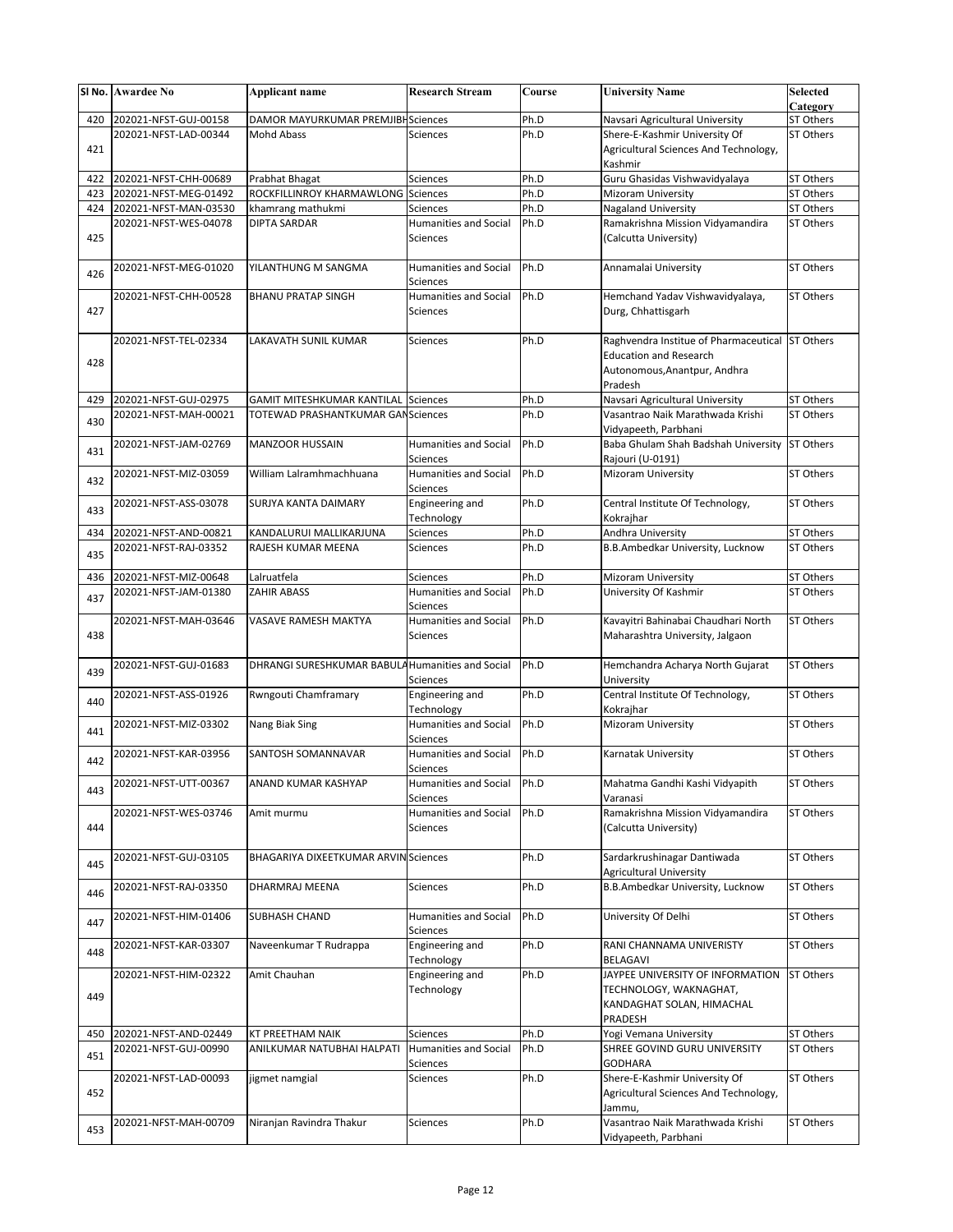|     | SI No. Awardee No     | Applicant name                                    | <b>Research Stream</b>                          | Course                     | <b>University Name</b>                                                             | <b>Selected</b><br>Category |
|-----|-----------------------|---------------------------------------------------|-------------------------------------------------|----------------------------|------------------------------------------------------------------------------------|-----------------------------|
| 454 | 202021-NFST-MAN-02646 | Honreiso VS                                       | <b>Humanities and Social</b><br><b>Sciences</b> | Ph.D                       | William Carey University Shillong                                                  | ST Others                   |
| 455 | 202021-NFST-ASS-03623 | SANJOY RONGHANG                                   | Sciences                                        | Ph.D                       | Assam Royal Global University                                                      | <b>ST Others</b>            |
| 456 | 202021-NFST-MIZ-02041 | HMINGREMHLUA SAILO                                | <b>Sciences</b>                                 | Ph.D                       | <b>Mizoram University</b>                                                          | ST Others                   |
| 457 | 202021-NFST-ASS-03240 | SAMSON ROSLY SANGMA                               | <b>Sciences</b>                                 | Ph.D                       | <b>Nagaland University</b>                                                         | ST Others                   |
| 458 | 202021-NFST-GUJ-01127 | BARANDA BHARATKUMAR KHIMA Humanities and Social   | Sciences                                        | Ph.D                       | Hemchandra Acharya North Gujarat<br>University                                     | ST Others                   |
| 459 | 202021-NFST-MAN-00272 | Duangailung                                       | Sciences                                        | Ph.D                       | <b>Nagaland University</b>                                                         | ST Others                   |
| 460 | 202021-NFST-NAG-01179 | YANGERSENBA T JAMIR                               | <b>Sciences</b>                                 | Ph.D                       | North Eastern Hill University                                                      | ST Others                   |
| 461 | 202021-NFST-RAJ-03125 | DEVENDRA MEENA                                    | <b>Humanities and Social</b><br><b>Sciences</b> | Ph.D                       | Govt. Arts College, Kota                                                           | ST Others                   |
| 462 | 202021-NFST-MIZ-03070 | VANLALNGAIHAWMA KHIANGTE                          | <b>Sciences</b>                                 | Ph.D                       | <b>Mizoram University</b>                                                          | ST Others                   |
| 463 | 202021-NFST-JAM-00182 | RAIZ AHMED                                        | Humanities and Social<br>Sciences               | Ph.D                       | Hemvati Nandan Bahuguna Garhwal<br>University                                      | <b>ST Others</b>            |
| 464 | 202021-NFST-MEG-00855 | MICHAEL DAVIES RANI                               | Humanities and Social<br>Sciences               | Ph.D                       | North Eastern Hill University                                                      | ST Others                   |
| 465 | 202021-NFST-KAR-03294 | ROHITH KUMAR L                                    | <b>Humanities and Social</b><br>Sciences        | Ph.D                       | Kuvempu University                                                                 | ST Others                   |
| 466 | 202021-NFST-ASS-01487 | Lal Omega Boro                                    | Engineering and<br>Technology                   | Ph.D                       | Assam Don Bosco University                                                         | <b>ST Others</b>            |
| 467 | 202021-NFST-JAM-03178 | <b>GHULAM MURTAZA</b>                             | <b>Humanities and Social</b><br>Sciences        | M.Phil(2<br>yr)+Ph.D(3 yr) | University Of Hyderabad                                                            | ST Others                   |
| 468 | 202021-NFST-MIZ-00484 | Lalrinmuana                                       | Sciences                                        | Ph.D                       | Mizoram University                                                                 | ST Others                   |
| 469 | 202021-NFST-JAM-03335 | <b>GHULAM GILANI</b>                              | <b>Humanities and Social</b><br>Sciences        | Ph.D                       | Maulana Azad National Urdu University ST Others                                    |                             |
| 470 | 202021-NFST-MAD-02276 | <b>FAKARIA BHAMRE</b>                             | Humanities and Social<br>Sciences               | Ph.D                       | Devi Ahilya Vishwavidyalaya                                                        | ST Others                   |
| 471 | 202021-NFST-NAG-01829 | Vilakielie Kiewhuo                                | Humanities and Social<br>Sciences               | Ph.D                       | Martin Luther Christian University                                                 | ST Others                   |
| 472 | 202021-NFST-KAR-04018 | <b>PUNITH KUMAR</b>                               | Engineering and<br>Technology                   | Ph.D                       | <b>Bangalore University</b>                                                        | <b>ST Others</b>            |
| 473 | 202021-NFST-ASS-03100 | Bidhu Bhushan Brahma                              | Sciences                                        | Ph.D                       | Central Institute Of Technology,<br>Kokrajhar                                      | ST Others                   |
| 474 | 202021-NFST-WES-02394 | <b>SUBRATA TUDU</b>                               | <b>Humanities and Social</b><br>Sciences        | M.Phil                     | Ramakrishna Mission Vidyamandira<br>(Calcutta University)                          | ST Others                   |
| 475 | 202021-NFST-GUJ-00685 | TARAL PRAVINKUMAR VAGHABHA Sciences               |                                                 | Ph.D                       | Karnataka veterinary, Animal and<br><b>Fisheries Sciences University</b>           | <b>ST Others</b>            |
| 476 | 202021-NFST-ASS-03516 | DWIMALU MOCHAHARY                                 | <b>Humanities and Social</b><br>Sciences        | Ph.D                       | Gauhati University                                                                 | ST Others                   |
| 477 | 202021-NFST-MIZ-03071 | R Lalduhsaka                                      | Engineering and<br>Technology                   | Ph.D                       | <b>Mizoram University</b>                                                          | <b>ST Others</b>            |
| 478 | 202021-NFST-GUJ-00607 | PATEL PRINTESHVAR ASHOKBHAI                       | <b>Humanities and Social</b><br>Sciences        | Ph.D                       | Maharaja Krishnakumarsinhji<br><b>Bhavnagar University</b>                         | <b>ST Others</b>            |
| 479 | 202021-NFST-TEL-00009 | <b>DEVENDER NAYAK N</b>                           | Engineering and<br>Technology                   | Ph.D                       | Vellore Institute Of Technology,<br>TamilNadu, Vellore                             | ST Others                   |
| 480 | 202021-NFST-KAR-02547 | Deepak T                                          | Sciences                                        | Ph.D                       | Christ (Deemed To Be University),<br>Bangalore                                     | ST Others                   |
| 481 | 202021-NFST-GUJ-00342 | NINAMA SANDIP DILIPBHAI                           | Sciences                                        | Ph.D                       | <b>Anand Agricultural University</b>                                               | ST Others                   |
| 482 | 202021-NFST-JAM-01978 | Pawan kumar                                       | Sciences                                        | Ph.D                       | Central University Of Jammu                                                        | <b>ST Others</b>            |
| 483 | 202021-NFST-MIZ-03114 | Lallawmkima                                       | Sciences                                        | Ph.D                       | <b>Mizoram University</b>                                                          | ST Others                   |
| 484 | 202021-NFST-JAM-00003 | MOHD ANEES RUBANI                                 | Sciences                                        | Ph.D                       | Jammu University                                                                   | ST Others                   |
| 485 | 202021-NFST-GUJ-00800 | PALAVE PRADIPBHAI SADHURAMI Humanities and Social | <b>Sciences</b>                                 | Ph.D                       | Saurashtra University                                                              | ST Others                   |
| 486 | 202021-NFST-TAM-00077 | PREMKUMAR A                                       | <b>Humanities and Social</b><br>Sciences        | Ph.D                       | Thiruvalluvar University                                                           | ST Others                   |
| 487 | 202021-NFST-MIZ-02477 | Lalruatpuia                                       | Sciences                                        | Ph.D                       | Mizoram University                                                                 | ST Others                   |
| 488 | 202021-NFST-TEL-00433 | DEVULAL.BHUKYA                                    | Engineering and<br>Technology                   | Ph.D                       | Annamalai University                                                               | ST Others                   |
| 489 | 202021-NFST-ARU-02761 | <b>DUBOM TAYENG</b>                               | Sciences                                        | Ph.D                       | Dibrugarh University                                                               | ST Others                   |
| 490 | 202021-NFST-RAJ-03600 | <b>BRAHMPUTRA MEENA</b>                           | Sciences                                        | Ph.D                       | Dr. Rajendra Prasad Central<br>Agricultural University, Pusa,<br>Samastipur, Bihar | ST Others                   |
| 491 | 202021-NFST-GUJ-02888 | RATHAVA SUNILBHAI GOVINDBHA Sciences              |                                                 | Ph.D                       | Sardarkrushinagar Dantiwada<br><b>Agricultural University</b>                      | ST Others                   |
| 492 | 202021-NFST-TEL-03279 | HALAVATH SAI KUMAR                                | Sciences                                        | Ph.D                       | Sam Higginbottom University Of<br>Agriculture, Technology And Sciences             | ST Others                   |
| 493 | 202021-NFST-RAJ-01001 | RAM KANWAR MEENA                                  | Humanities and Social<br>Sciences               | Ph.D                       | Central Sanskrit University, Jannakpuri<br>New Delhi                               | ST Others                   |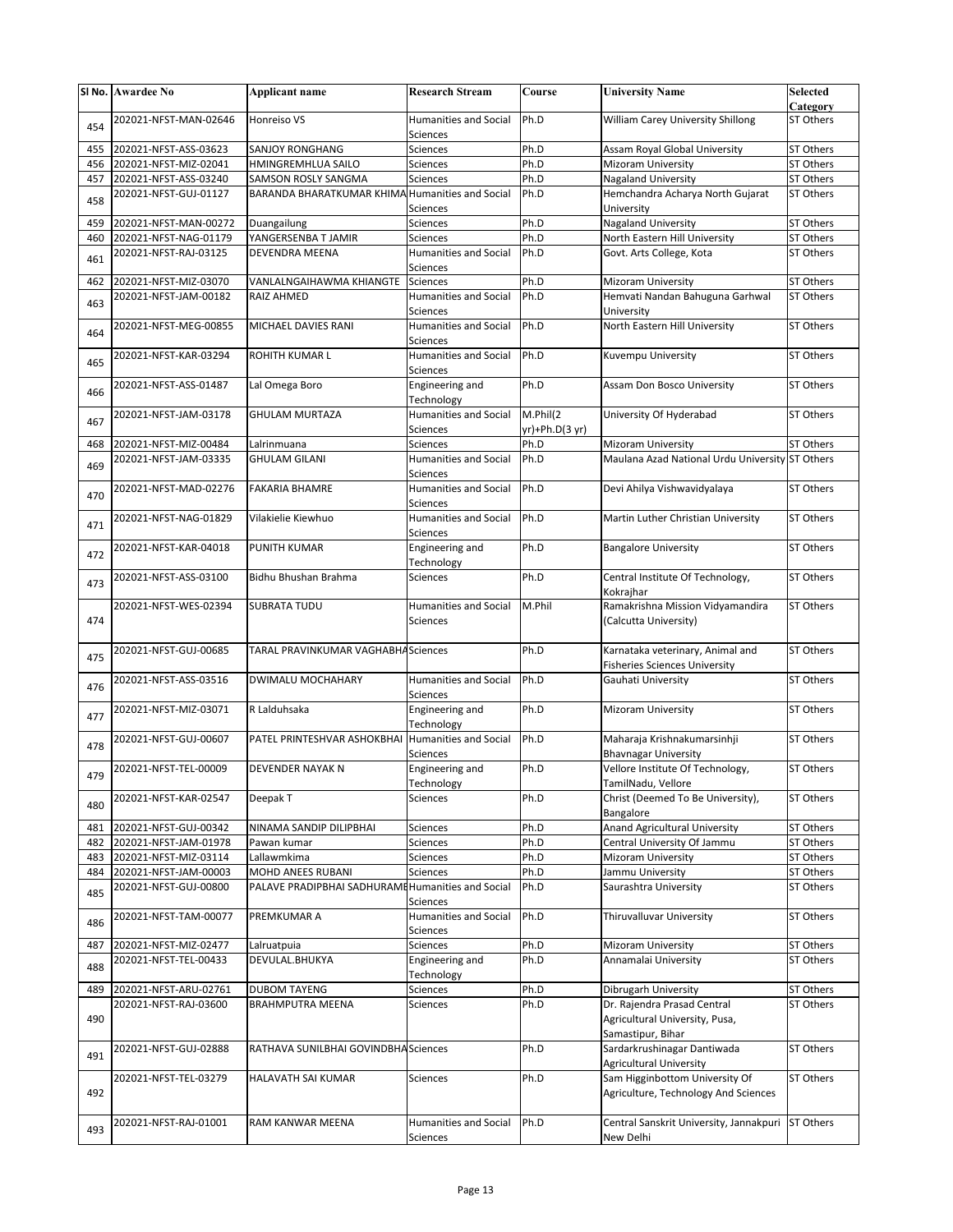|     | SI No. Awardee No     | <b>Applicant name</b>                      | <b>Research Stream</b>                          | Course                     | <b>University Name</b>                                                              | <b>Selected</b><br>Category |
|-----|-----------------------|--------------------------------------------|-------------------------------------------------|----------------------------|-------------------------------------------------------------------------------------|-----------------------------|
| 494 | 202021-NFST-ARU-01813 | Tani Chekke                                | Sciences                                        | Ph.D                       | Rajiv Gandhi University                                                             | ST Others                   |
| 495 | 202021-NFST-TEL-02373 | <b>B. CHAITANYA KUMAR</b>                  | Sciences                                        | Ph.D                       | Osmania University                                                                  | ST Others                   |
| 496 | 202021-NFST-CHH-02257 | SAURABH TOPPO                              | Sciences                                        | Ph.D                       | Indira Gandhi Krishi Vishwavidyalaya,<br>Raipur                                     | <b>ST Others</b>            |
| 497 | 202021-NFST-RAJ-01318 | KAMAL KUMAR MEENA                          | <b>Humanities and Social</b><br>Sciences        | Ph.D                       | Mohanlal Sukhadia University                                                        | ST Others                   |
| 498 | 202021-NFST-WES-01889 | <b>BISESSWAR SAREN</b>                     | Humanities and Social<br>Sciences               | Ph.D                       | Central University Of Jharkhand                                                     | ST Others                   |
| 499 | 202021-NFST-NAG-03040 | Joseph Awomi                               | Sciences                                        | Ph.D                       | Assam Agricultural University                                                       | ST Others                   |
| 500 | 202021-NFST-NAG-03910 | Viphrezolie Sorhie                         | Sciences                                        | phd                        | <b>Nagaland University</b>                                                          | ST Others                   |
| 501 | 202021-NFST-TEL-00814 | DHARAVATH POOLSINGH                        | <b>Sciences</b>                                 | Ph.D                       | Central University Of Punjab                                                        | ST Others                   |
| 502 | 202021-NFST-HIM-00987 | Abhishek                                   | <b>Humanities and Social</b><br>Sciences        | Ph.D                       | Dr. Y.S. Parmar University                                                          | ST Others                   |
| 503 | 202021-NFST-RAJ-01115 | Rajesh Kumar Meena                         | Humanities and Social<br>Sciences               | Ph.D                       | Maharaja Gagasingh University                                                       | ST Others                   |
| 504 | 202021-NFST-MIZ-02803 | Vanlalhlimpuia                             | Humanities and Social<br>Sciences               | M.Phil                     | <b>Mizoram University</b>                                                           | ST Others                   |
| 505 | 202021-NFST-ASS-01357 | Jwngsar Daimari                            | <b>Humanities and Social</b><br>Sciences        | Ph.D                       | <b>Bodoland University</b>                                                          | <b>ST Others</b>            |
| 506 | 202021-NFST-LAD-01209 | Abass Ali Khan                             | <b>Humanities and Social</b><br>Sciences        | Ph.D                       | University Of Hyderabad                                                             | ST Others                   |
| 507 | 202021-NFST-MIZ-03963 | Nathan C Lalremruatpuia                    | <b>Humanities and Social</b><br>Sciences        | Ph.D                       | Eflu                                                                                | ST Others                   |
| 508 | 202021-NFST-NAG-00115 | Limasungba Jamir                           | Sciences                                        | Ph.D                       | Sam Higginbottom University Of<br>Agriculture, Technology And Sciences              | <b>ST Others</b>            |
| 509 | 202021-NFST-ASS-03077 | <b>BISWANATH HAJOARY</b>                   | Engineering and<br>Technology                   | Ph.D                       | Central Institute Of Technology,<br>Kokrajhar                                       | ST Others                   |
| 510 | 202021-NFST-ASS-01597 | <b>BIKASH RABHA</b>                        | Sciences                                        | Ph.D                       | Gauhati University                                                                  | ST Others                   |
| 511 | 202021-NFST-KAR-04004 | <b>SANJAY T</b>                            | <b>Humanities and Social</b><br>Sciences        | Ph.D                       | <b>Bangalore University</b>                                                         | <b>ST Others</b>            |
| 512 | 202021-NFST-GUJ-02757 | <b>GANVIT KRUNALKUMAR RAYCHAN Sciences</b> |                                                 | Ph.D                       | Junagadh Agricultural University,<br>Junagadh, Gujarat                              | <b>ST Others</b>            |
| 513 | 202021-NFST-GUJ-03093 | <b>BODAT KRUNALKUMAR GOVINDB Sciences</b>  |                                                 | Ph.D                       | Kamdhenu University,<br>Gandhinagar, Gujarat                                        | ST Others                   |
| 514 | 202021-NFST-ARU-01640 | <b>RUBU RINYO</b>                          | Sciences                                        | Ph.D                       | Rajiv Gandhi University                                                             | ST Others                   |
| 515 | 202021-NFST-MIZ-02520 | K. Rosangzuala                             | Sciences                                        | Ph.D                       | CSIR-INDIAN INSTITUTE OF CHEMICAL<br>TECHNOLOGY, HYDERABAD                          | <b>ST Others</b>            |
| 516 | 202021-NFST-JAM-01316 | <b>JAVAID AHMED</b>                        | <b>Humanities and Social</b><br>Sciences        | Ph.D                       | University Of Hyderabad                                                             | ST Others                   |
| 517 | 202021-NFST-KAR-02086 | Kavyashree Nagappa Kummur                  | Sciences                                        | Ph.D                       | Karnatak University                                                                 | ST Others                   |
| 518 | 202021-NFST-JHA-01396 | ALISHA PRIYAL MINZ                         | Sciences                                        | Ph.D                       | Ranchi University                                                                   | ST Others                   |
| 519 | 202021-NFST-KAR-01854 | MANJULA                                    | Humanities and Social<br>Sciences               | Ph.D                       | Kannada University                                                                  | ST Others                   |
| 520 | 202021-NFST-ASS-01409 | <b>GRACY BASUMATARY</b>                    | Humanities and Social<br>Sciences               | Ph.D                       | Gauhati University                                                                  | ST Others                   |
| 521 | 202021-NFST-RAJ-02988 | RAMESH CHAND MEENA                         | Sciences                                        | Ph.D                       | B.B.Ambedkar University, Lucknow                                                    | ST Others                   |
| 522 | 202021-NFST-TRI-02092 | Anisha Debbarman                           | <b>Humanities and Social</b><br>Sciences        | M.Phil(2<br>yr)+Ph.D(3 yr) | Tiss, Mumbai                                                                        | ST Others                   |
| 523 | 202021-NFST-HIM-00595 | Manjeet Singh                              | <b>Humanities and Social</b><br>Sciences        | M.Phil                     | Central University Of Himachal Pradesh ST Others                                    |                             |
| 524 | 202021-NFST-MAN-00868 | Benjamin Kodai Kaje                        | <b>Humanities and Social</b><br><b>Sciences</b> | Ph.D                       | Christ (Deemed To Be University),<br>Bangalore                                      | <b>ST Others</b>            |
| 525 | 202021-NFST-AND-01187 | NALLABOTHULA ARUNKUMAR                     | Sciences                                        | Ph.D                       | Andhra University                                                                   | ST Others                   |
| 526 | 202021-NFST-WES-00950 | LATIKA BESRA                               | <b>Humanities and Social</b><br>Sciences        | Ph.D                       | Sikkim University                                                                   | ST Others                   |
| 527 | 202021-NFST-ARU-03061 | MIRNGAM NGOMLE                             | Engineering and<br>Technology                   | Ph.D                       | NORTH EASTERN REGIONAL INSTITUTE<br>OF SCIENCE AND TECHNOLOGY,<br>ARUNACHAL PRADESH | <b>ST Others</b>            |
| 528 | 202021-NFST-CHH-03612 | JAIMANGAL TIRKEY                           | Sciences                                        | Ph.D                       | Indira Gandhi Krishi Vishwavidyalaya,<br>Raipur                                     | ST Others                   |
| 529 | 202021-NFST-JAM-00938 | Mohammad Asif                              | Sciences                                        | Ph.D                       | <b>Guru Nanak Dev University</b>                                                    | ST Others                   |
| 530 | 202021-NFST-MAN-03115 | CHINGRIPEM KAS                             | <b>Sciences</b>                                 | Ph.D                       | <b>Manipur University</b>                                                           | ST Others                   |
| 531 | 202021-NFST-UTT-00493 | <b>NISHA</b>                               | <b>Humanities and Social</b><br>Sciences        | Ph.D                       | <b>Banaras Hindu University</b>                                                     | ST Others                   |
| 532 | 202021-NFST-MAD-01355 | NEPAL BARSKAR                              | Engineering and<br>Technology                   | Ph.D                       | JAGRAN LAKECITY UNIVERSITY,<br><b>BHOPAL</b>                                        | ST Others                   |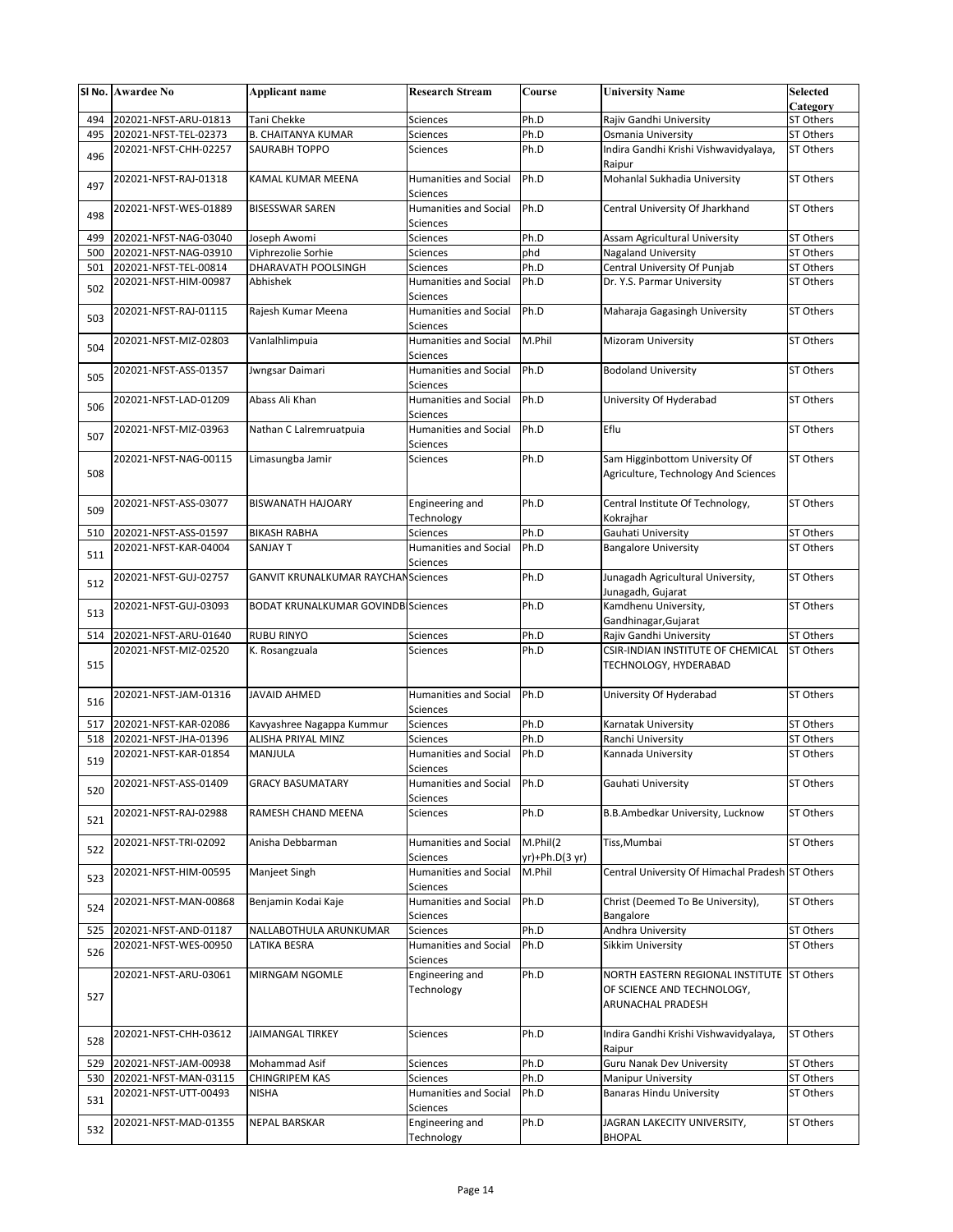|     | SI No. Awardee No     | <b>Applicant name</b>                             | <b>Research Stream</b>                          | Course                     | <b>University Name</b>                                                                        | <b>Selected</b><br>Category |
|-----|-----------------------|---------------------------------------------------|-------------------------------------------------|----------------------------|-----------------------------------------------------------------------------------------------|-----------------------------|
| 533 | 202021-NFST-ARU-00787 | Hayin tamut                                       | Sciences                                        | Ph.D                       | Kerala University of fisheries and<br>ocean studies                                           | <b>ST Others</b>            |
| 534 | 202021-NFST-HIM-01484 | Anoop Kumar                                       | <b>Humanities and Social</b><br><b>Sciences</b> | M.Phil                     | Himachal Pradesh University                                                                   | ST Others                   |
| 535 | 202021-NFST-LAD-00609 | MOHD MURTAZA                                      | <b>Humanities and Social</b><br>Sciences        | Ph.D                       | Gandhigram Rural Institute (Deemed<br>University),                                            | <b>ST Others</b>            |
| 536 | 202021-NFST-MAD-02701 | <b>REENA UIKEY</b>                                | <b>Sciences</b>                                 | Ph.D                       | BARKATULLAH UNIVERSITY BHOPAL                                                                 | <b>ST Others</b>            |
| 537 | 202021-NFST-MAN-02977 | DANIEL CLIFF GONMEI                               | Sciences                                        | Ph.D                       | National Institute Of Technology<br>Manipur                                                   | <b>ST Others</b>            |
| 538 | 202021-NFST-MEG-02424 | Andrea Bazeley Agitok Sangma                      | <b>Humanities and Social</b><br>Sciences        | Ph.D                       | Jawaharlal Nehru University                                                                   | <b>ST Others</b>            |
| 539 | 202021-NFST-JHA-01765 | SHOBHA MINJ                                       | <b>Humanities and Social</b><br><b>Sciences</b> | Ph.D                       | Ranchi University                                                                             | <b>ST Others</b>            |
| 540 | 202021-NFST-RAJ-00340 | PREM RAJ MEENA                                    | Engineering and<br>Technology                   | Ph.D                       | Central University Of Rajasthan                                                               | ST Others                   |
| 541 | 202021-NFST-GUJ-00657 | PRAVINKUMAR KALUBHAI BARIYA Humanities and Social | <b>Sciences</b>                                 | Ph.D                       | Sardar Patel University                                                                       | ST Others                   |
| 542 | 202021-NFST-MIZ-01280 | Priskil Lalremruati                               | <b>Humanities and Social</b><br>Sciences        | Ph.D                       | Mizoram University                                                                            | <b>ST Others</b>            |
| 543 | 202021-NFST-MEG-01250 | Kevinson Jyrwa                                    | <b>Humanities and Social</b><br>Sciences        | Ph.D                       | North Eastern Hill University                                                                 | <b>ST Others</b>            |
| 544 | 202021-NFST-NAG-02887 | Bendangtola Longchar                              | <b>Sciences</b>                                 | Ph.D                       | <b>Nagaland University</b>                                                                    | ST Others                   |
| 545 | 202021-NFST-ARU-01927 | <b>REBOM BELO</b>                                 | <b>Humanities and Social</b><br>Sciences        | Ph.D                       | Rajiv Gandhi University                                                                       | ST Others                   |
| 546 | 202021-NFST-NAG-01591 | CHUBAIENLA                                        | Sciences                                        | Ph.D                       | <b>Nagaland University</b>                                                                    | ST Others                   |
| 547 | 202021-NFST-ASS-02205 | Paridhi Brahma                                    | <b>Humanities and Social</b><br>Sciences        | Ph.D                       | <b>Tezpur University</b>                                                                      | ST Others                   |
| 548 | 202021-NFST-GUJ-03299 | RATHWA MAYURBHAI KAMRUBHA Sciences                |                                                 | Ph.D                       | <b>Anand Agricultural University</b>                                                          | ST Others                   |
| 549 | 202021-NFST-HIM-00561 | <b>SURAJ GANGA</b>                                | <b>Humanities and Social</b><br>Sciences        | Ph.D                       | University Of Delhi                                                                           | ST Others                   |
| 550 | 202021-NFST-LAD-00031 | SAIMA BANOO                                       | <b>Humanities and Social</b><br><b>Sciences</b> | M.Phil                     | University Of Kashmir                                                                         | ST Others                   |
| 551 | 202021-NFST-NAG-00183 | <b>NIKAY BESA</b>                                 | <b>Humanities and Social</b><br>Sciences        | Ph.D                       | <b>Nagaland University</b>                                                                    | ST Others                   |
| 552 | 202021-NFST-ARU-00931 | TAILYANG NAMPI                                    | <b>Humanities and Social</b><br>Sciences        | M.Phil(2<br>yr)+Ph.D(3 yr) | Rajiv Gandhi University                                                                       | ST Others                   |
| 553 | 202021-NFST-MIZ-02071 | LALRAMENGMAWII                                    | Sciences                                        | Ph.D                       | <b>Jss Academy Of Higher Education And</b><br>Research                                        | <b>ST Others</b>            |
| 554 | 202021-NFST-MAN-00308 | A S SOCHIPEM ZIMIK                                | <b>Humanities and Social</b><br>Sciences        | Ph.D                       | <b>Assam University</b>                                                                       | <b>ST Others</b>            |
| 555 | 202021-NFST-MEG-02466 | JEMA NISHA DKHAR                                  | Humanities and Social<br>Sciences               | Ph.D                       | North Eastern Hill University                                                                 | ST Others                   |
| 556 | 202021-NFST-JHA-03138 | <b>BIMAL KACHHAP</b>                              | <b>Humanities and Social</b><br>Sciences        | Ph.D                       | Dr. Shyama Prasad Mukharjee<br>University                                                     | ST Others                   |
| 557 | 202021-NFST-CHH-03009 | CHANDRAKANTA                                      | Sciences                                        | Ph.D                       | Indira Gandhi Krishi Vishwavidyalaya,<br>Raipur                                               | <b>ST Others</b>            |
| 558 | 202021-NFST-GUJ-02522 | BHAVNA MAHESHBHAI PARGI                           | <b>Sciences</b>                                 | Ph.D                       | <b>Gujarat University</b>                                                                     | ST Others                   |
| 559 | 202021-NFST-RAJ-00041 | SANJAY DHANKA                                     | Engineering and<br>Technology                   | Ph.D                       | Sant Longowal Institute of Engineering<br>& Technology (SLIET), Longowal,<br>Puniab           | <b>ST Others</b>            |
| 560 | 202021-NFST-ARU-03083 | HANO YAMANG                                       | Sciences                                        | Ph.D                       | NORTH EASTERN REGIONAL INSTITUTE ST Others<br>OF SCIENCE AND TECHNOLOGY,<br>ARUNACHAL PRADESH |                             |
| 561 | 202021-NFST-MIZ-00449 | HILDA LALREMTLUANGI                               | <b>Humanities and Social</b><br>Sciences        | Ph.D                       | <b>Mizoram University</b>                                                                     | <b>ST Others</b>            |
| 562 | 202021-NFST-KAR-01108 | ASHA G B                                          | <b>Humanities and Social</b><br>Sciences        | Ph.D                       | Kannada University                                                                            | ST Others                   |
| 563 | 202021-NFST-KAR-01454 | LOKESHA T                                         | <b>Humanities and Social</b><br><b>Sciences</b> | Ph.D                       | Kannada University                                                                            | ST Others                   |
| 564 | 202021-NFST-MAN-02163 | S LALTHAMUAN VAIPHEI                              | <b>Humanities and Social</b><br>Sciences        | M.Phil(2<br>yr)+Ph.D(3 yr) | Mizoram University                                                                            | <b>ST Others</b>            |
| 565 | 202021-NFST-MAH-03365 | Nivrutti Marotrao Tarphe                          | <b>Humanities and Social</b><br>Sciences        | Ph.D                       | Savitribai Phule Pune University Pune                                                         | ST Others                   |
| 566 | 202021-NFST-MEG-01599 | Jopthiaw Nongdhar                                 | Sciences                                        | Ph.D                       | North Eastern Hill University                                                                 | ST Others                   |
| 567 | 202021-NFST-RAJ-03047 | prahlad kumar meena                               | Sciences                                        | Ph.D                       | Maharana Pratap University Of<br>Agriculture & Technology                                     | ST Others                   |
| 568 | 202021-NFST-ASS-02056 | <b>BIJIT RAMCHIARY</b>                            | Sciences                                        | Ph.D                       | <b>Bodoland University</b>                                                                    | ST Others                   |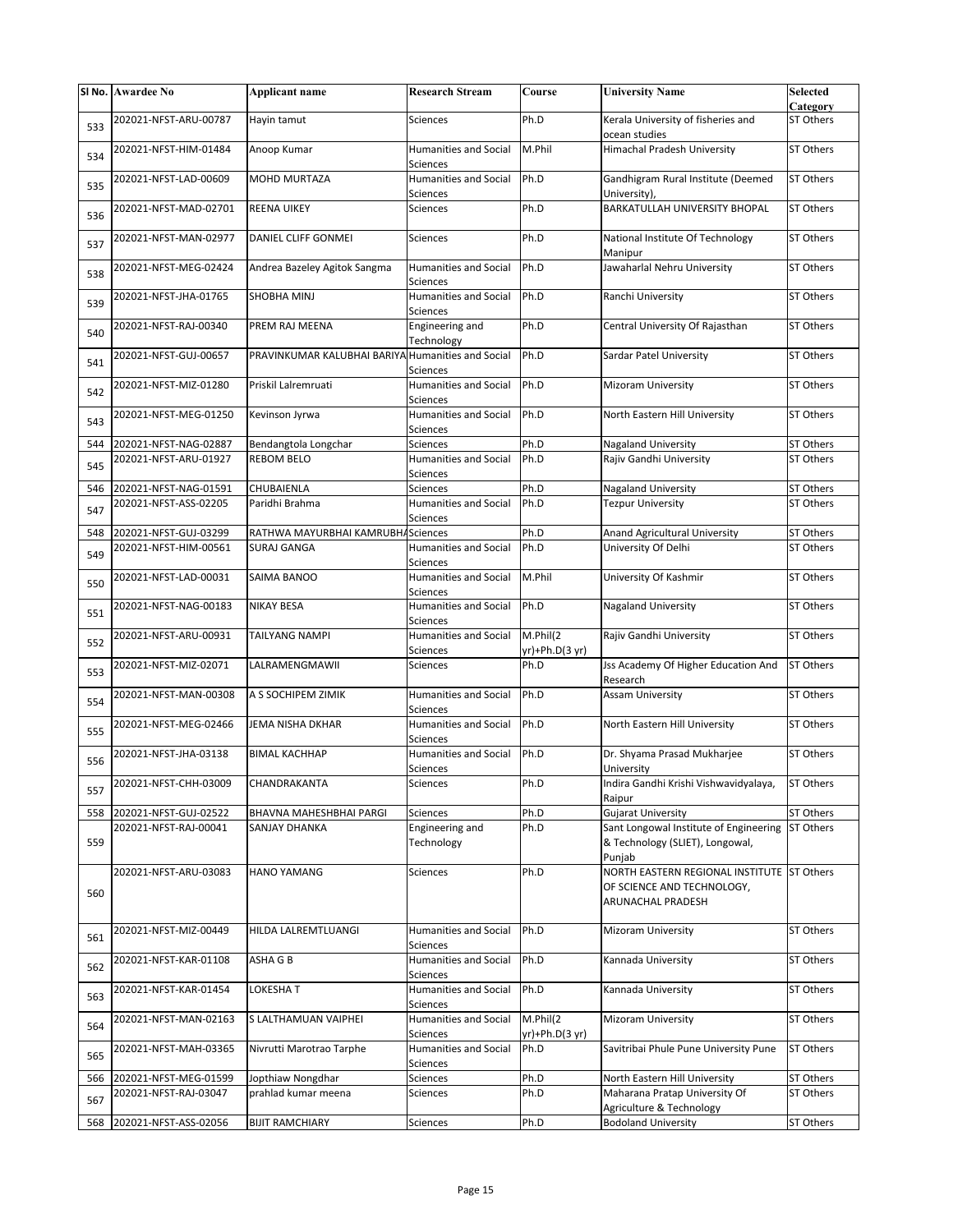|     | SI No. Awardee No     | <b>Applicant name</b>                             | <b>Research Stream</b>                          | Course                     | <b>University Name</b>                                                       | <b>Selected</b>  |
|-----|-----------------------|---------------------------------------------------|-------------------------------------------------|----------------------------|------------------------------------------------------------------------------|------------------|
|     |                       |                                                   |                                                 |                            |                                                                              | Category         |
| 569 | 202021-NFST-MIZ-01814 | FABIAN RAMTHANSANGA                               | Engineering and<br>Technology                   | Ph.D                       | <b>Mizoram University</b>                                                    | ST Others        |
| 570 | 202021-NFST-MIZ-04020 | Lalhriatpuii Fanai                                | <b>Humanities and Social</b><br>Sciences        | Ph.D                       | Christ (Deemed To Be University),<br>Bangalore                               | <b>ST Others</b> |
| 571 | 202021-NFST-KER-01150 | <b>REVATHY M S</b>                                | <b>Humanities and Social</b><br>Sciences        | M.Phil                     | Sree Sankaracharya University Of<br>Sanskrit, Kalady                         | ST Others        |
| 572 | 202021-NFST-BIH-00088 | PRANITA GAURAV                                    | <b>Humanities and Social</b><br>Sciences        | Ph.D                       | <b>Banaras Hindu University</b>                                              | ST Others        |
| 573 | 202021-NFST-ODI-03416 | CHAITANYA PRASAD SABAR                            | Humanities and Social<br><b>Sciences</b>        | M.Phil                     | <b>KISS university</b>                                                       | <b>ST Others</b> |
| 574 | 202021-NFST-MAH-01377 | DUDHALWAD MALAJI LAXMAN                           | <b>Humanities and Social</b><br><b>Sciences</b> | Ph.D                       | Central University Of Gujarat                                                | ST Others        |
| 575 | 202021-NFST-MAH-02282 | PAWAR RINKU GANGABHISHAN                          | Humanities and Social<br>Sciences               | M.Phil(2<br>yr)+Ph.D(3 yr) | Dr. Babasaheb Ambedkar Marathwada ST Others<br>University (State University) |                  |
| 576 | 202021-NFST-MAN-01805 | <b>NGAYO MARCHANG</b>                             | <b>Humanities and Social</b><br>Sciences        | Ph.D                       | <b>Manipur University</b>                                                    | <b>ST Others</b> |
| 577 | 202021-NFST-MEG-00374 | COLLINICA CAMILLIE SYIEMLIEH                      | Sciences                                        | Ph.D                       | North Eastern Hill University                                                | ST Others        |
| 578 | 202021-NFST-NAG-03999 | <b>Butesen Ozukum</b>                             | Humanities and Social<br>Sciences               | Ph.D                       | Martin Luther Christian University                                           | ST Others        |
| 579 | 202021-NFST-TAM-01543 | <b>KRISHNAN S</b>                                 | Sciences                                        | Ph.D                       | Periyar University                                                           | ST Others        |
| 580 | 202021-NFST-TEL-01615 | MUDAVATH RAVI                                     | Engineering and<br>Technology                   | Ph.D                       | University Of Hyderabad                                                      | <b>ST Others</b> |
| 581 | 202021-NFST-AND-02662 | SRINU SETTI                                       | Sciences                                        | Ph.D                       | Andhra University                                                            | ST Others        |
| 582 | 202021-NFST-MAN-00331 | OIMPS LUNGHAR                                     | <b>Sciences</b>                                 | Ph.D                       | The New College, Chennai                                                     | ST Others        |
| 583 | 202021-NFST-GUJ-03630 | PATEL YOGESHBHAI HARIBHAI                         | Humanities and Social<br>Sciences               | Ph.D                       | Hemchandra Acharya North Gujarat<br>University                               | ST Others        |
| 584 | 202021-NFST-JAM-00813 | <b>KHALID MEHMOOD</b>                             | Humanities and Social<br>Sciences               | M.Phil(2<br>yr)+Ph.D(3 yr) | University Of Kashmir                                                        | <b>ST Others</b> |
| 585 | 202021-NFST-MAN-00632 | THD SONGOMSING CHIRU                              | Sciences                                        | Ph.D                       | <b>Manipur University</b>                                                    | ST Others        |
| 586 | 202021-NFST-KAR-02400 | CHANDRA PRAKASH                                   | <b>Humanities and Social</b><br>Sciences        | Ph.D                       | Kannada University                                                           | <b>ST Others</b> |
| 587 | 202021-NFST-TEL-00913 | LAXMINARAYANA KUNJA                               | Sciences                                        | Ph.D                       | Osmania University                                                           | ST Others        |
| 588 | 202021-NFST-NAG-00170 | Khrieketouno Belho                                | Sciences                                        | Ph.D                       | Nagaland University                                                          | ST Others        |
| 589 | 202021-NFST-NAG-00836 | Nungshisangla Jamir                               | Sciences                                        | Ph.D                       | Nagaland University                                                          | ST Others        |
| 590 | 202021-NFST-MIZ-01452 | LALDUHZUALI                                       | Humanities and Social<br>Sciences               | M.Phil(2<br>yr)+Ph.D(3 yr) | Mizoram University                                                           | ST Others        |
| 591 | 202021-NFST-ARU-02743 | Lali Lingfa                                       | Sciences                                        | Ph.D                       | Osmania University                                                           | ST Others        |
| 592 | 202021-NFST-AND-00630 | SAGINA JANARDHAN                                  | Sciences                                        | Ph.D                       | Acharya Ng Ranga Agricultural<br>University                                  | ST Others        |
| 593 | 202021-NFST-KAR-01233 | SHRIKANT MUCHANDI                                 | Humanities and Social<br>Sciences               | Ph.D                       | RANI CHANNAMA UNIVERISTY<br><b>BELAGAVI</b>                                  | ST Others        |
| 594 | 202021-NFST-MAN-02080 | <b>Esther Lalringzo</b>                           | Sciences                                        | Ph.D                       | <b>AIIMS Rishikesh</b>                                                       | ST Others        |
| 595 | 202021-NFST-MIZ-02980 | Mangchungnunga                                    | <b>Humanities and Social</b><br>Sciences        | Ph.D                       | Mizoram University                                                           | ST Others        |
| 596 | 202021-NFST-MEG-01390 | JOYCY MARY KHARTHANGMAW                           | Sciences                                        | Ph.D                       | North Eastern Hill University                                                | ST Others        |
| 597 | 202021-NFST-AND-03019 | KALANGIRI MANOHAR                                 | Engineering and<br>Technology                   | Ph.D                       | Andhra University                                                            | ST Others        |
| 598 | 202021-NFST-MAN-00052 | P S POUKINREIYANG KAMEI                           | <b>Humanities and Social</b><br>Sciences        | Ph.D                       | <b>Bharathidasan University</b>                                              | ST Others        |
| 599 | 202021-NFST-NAG-03544 | APANGJUNGBA                                       | <b>Humanities and Social</b><br><b>Sciences</b> | Ph.D                       | Lovely Professional University                                               | ST Others        |
| 600 | 202021-NFST-KAR-03300 | <b>SURESHAY</b>                                   | <b>Humanities and Social</b><br>Sciences        | Ph.D                       | Kannada University                                                           | ST Others        |
| 601 | 202021-NFST-MAN-01180 | Ninglum zimik                                     | <b>Humanities and Social</b><br><b>Sciences</b> | Ph.D                       | Tamil Nadu Physical Education and<br>Sports University Chennai               | ST Others        |
| 602 | 202021-NFST-ASS-00850 | Sunita Boro                                       | Sciences                                        | Ph.D                       | Assam Royal Global University                                                | ST Others        |
| 603 | 202021-NFST-ARU-01715 | <b>ITUM RUTI</b>                                  | Sciences                                        | Ph.D                       | Rajiv Gandhi University                                                      | ST Others        |
| 604 | 202021-NFST-MEG-00194 | Careen Liza Pakyntein                             | Sciences                                        | Ph.D                       | North Eastern Hill University                                                | <b>ST Others</b> |
| 605 | 202021-NFST-GUJ-02758 | PATEL JYOTSNABEN KARSHANBHA Humanities and Social | Sciences                                        | Ph.D                       | Hemchandra Acharya North Gujarat<br>University                               | ST Others        |
| 606 | 202021-NFST-LAD-00777 | Asgar Ali                                         | Sciences                                        | Ph.D                       | Jamia Millia Islamia                                                         | ST Others        |
| 607 | 202021-NFST-ODI-01865 | HRUSIKESH KANHAR                                  | <b>Humanities and Social</b><br>Sciences        | M.Phil                     | KISS university                                                              | ST Others        |
| 608 | 202021-NFST-JHA-02223 | Reena Minj                                        | Humanities and Social<br>Sciences               | M.Phil(2<br>yr)+Ph.D(3 yr) | Ranchi University                                                            | ST Others        |
| 609 | 202021-NFST-MEG-00615 | Tamara R Marak                                    | Humanities and Social<br>Sciences               | Ph.D                       | University Of Science And Technology<br>Meghalaya                            | ST Others        |
| 610 | 202021-NFST-TEL-00246 | NUNAVATH RAJA SHEKHAR                             | Sciences                                        | Ph.D                       | <b>Jss Academy Of Higher Education And</b><br>Research                       | ST Others        |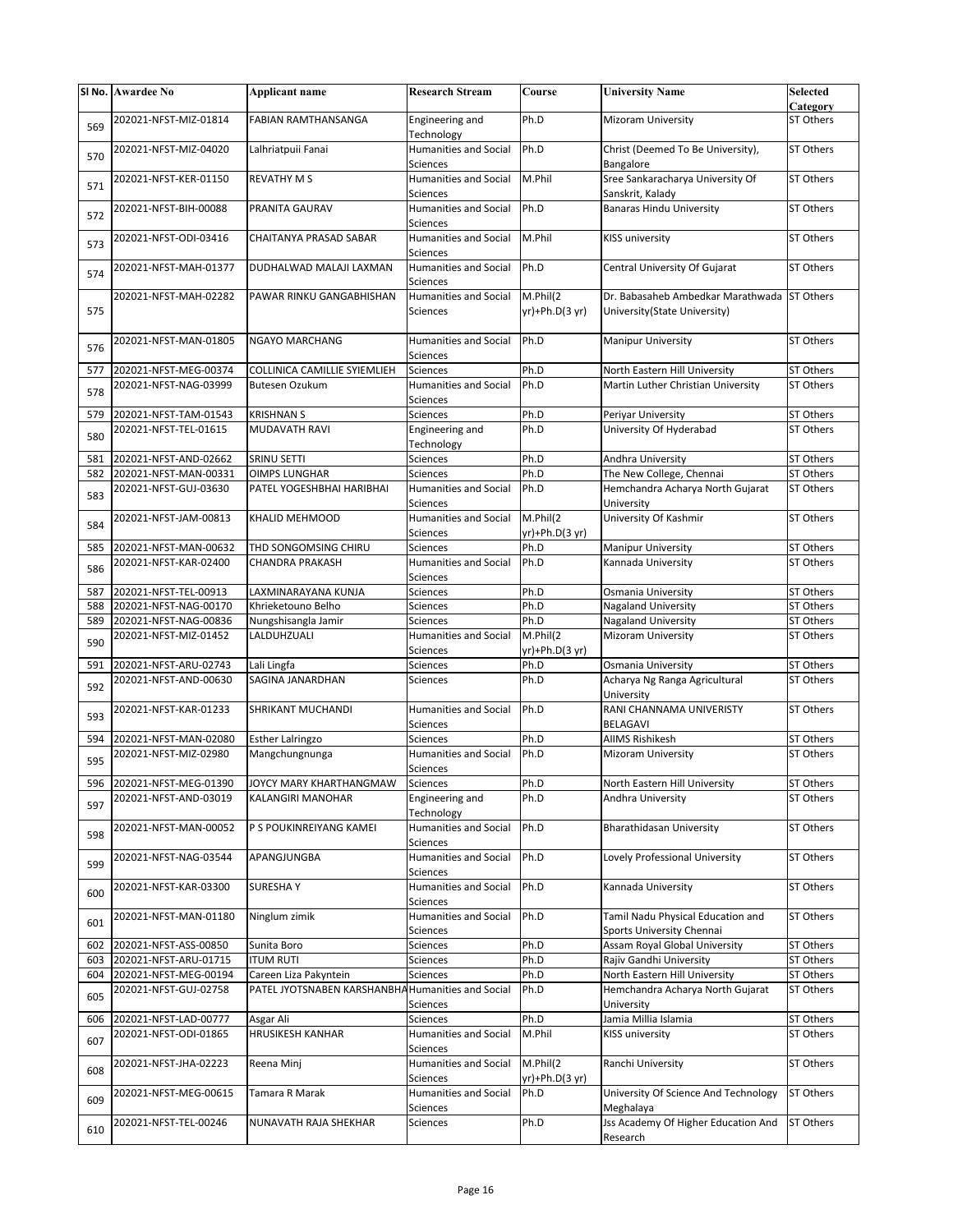|     | SI No. Awardee No     | Applicant name                                     | <b>Research Stream</b>                   | Course                 | <b>University Name</b>                                              | <b>Selected</b><br>Category |
|-----|-----------------------|----------------------------------------------------|------------------------------------------|------------------------|---------------------------------------------------------------------|-----------------------------|
| 611 | 202021-NFST-GUJ-00910 | BARIA MAHENDRABHAI RUPABHA Humanities and Social   |                                          | M.Phil                 | Saurashtra University                                               | ST Others                   |
|     |                       |                                                    | Sciences                                 |                        |                                                                     |                             |
| 612 | 202021-NFST-KAR-00237 | SAGAR G C                                          | <b>Humanities and Social</b><br>Sciences | Ph.D                   | Kannada University                                                  | <b>ST Others</b>            |
| 613 | 202021-NFST-MEG-01007 | Flavius Phrangsngi Nonglang                        | <b>Sciences</b>                          | Ph.D                   | North Eastern Hill University                                       | <b>ST Others</b>            |
| 614 | 202021-NFST-WES-02145 | <b>KANIKA KISKU</b>                                | Sciences                                 | Ph.D                   | RAVENSHAW UNIVERSITY                                                | ST Others                   |
| 615 | 202021-NFST-JHA-00113 | DEEPA SWATI LAKRA                                  | Sciences                                 | Ph.D                   | Annamalai University                                                | ST Others                   |
| 616 | 202021-NFST-KAR-01907 | AYYAPPA                                            | <b>Humanities and Social</b><br>Sciences | Ph.D                   | Kannada University                                                  | ST Others                   |
| 617 | 202021-NFST-MIZ-02619 | <b>VANHMINGLIANI HNAMTE</b>                        | <b>Humanities and Social</b>             | Ph.D                   | Christ (Deemed To Be University),                                   | ST Others                   |
| 618 | 202021-NFST-AND-03423 | KUMBHA VENKATARAMANA                               | Sciences<br><b>Humanities and Social</b> | Ph.D                   | Bangalore<br>Mizoram University                                     | <b>ST Others</b>            |
| 619 | 202021-NFST-ASS-02800 | Cornelius Iswary                                   | Sciences<br><b>Humanities and Social</b> | M.Phil                 | Tiss, Mumbai                                                        | ST Others                   |
| 620 | 202021-NFST-GUJ-00832 | GAMIT PRABHAVATIBEN RAVINDR Humanities and Social  | Sciences                                 | Ph.D                   | Gujarat Vidyapith                                                   | ST Others                   |
| 621 | 202021-NFST-GUJ-01395 | CHAUDHARI YOGINIBEN HARILAL Humanities and Social  | Sciences<br><b>Sciences</b>              | Ph.D                   | Veer Narmad South Gujarat University                                | <b>ST Others</b>            |
| 622 | 202021-NFST-GUJ-03228 | KALASVA RAJANKUMAR RAVISINH Humanities and Social  |                                          | M.Phil                 | Saurashtra University                                               | ST Others                   |
| 623 | 202021-NFST-KAR-00788 | <b>REVANNAL</b>                                    | Sciences<br><b>Humanities and Social</b> | Ph.D                   | University Of Mysore                                                | ST Others                   |
| 624 | 202021-NFST-LAD-01451 | Stanzin Tonyot                                     | Sciences<br><b>Humanities and Social</b> | M.Phil(2               | Central Institute of Higher Tibetan                                 | ST Others                   |
|     | 202021-NFST-MAH-03163 | CHANDRABHAGA SHANKAR UGHA Humanities and Social    | Sciences                                 | yr)+Ph.D(3 yr)<br>Ph.D | Studies, Sarnath, Varanasi<br>Savitribai Phule Pune University Pune | <b>ST Others</b>            |
| 625 |                       |                                                    | Sciences                                 |                        |                                                                     |                             |
| 626 | 202021-NFST-MAN-00271 | Jangkhotingthang Mate                              | <b>Humanities and Social</b><br>Sciences | M.Phil                 | Jawaharlal Nehru University                                         | <b>ST Others</b>            |
| 627 | 202021-NFST-MIZ-00701 | Lalrinawma Zote                                    | Sciences                                 | Ph.D                   | Mizoram University                                                  | <b>ST Others</b>            |
| 628 | 202021-NFST-TAM-00154 | <b>DEVARAJ T</b>                                   | <b>Sciences</b>                          | Ph.D                   | <b>Bharathidasan University</b>                                     | <b>ST Others</b>            |
| 629 | 202021-NFST-HIM-00548 | <b>MONICA NEGI</b>                                 | Humanities and Social<br>Sciences        | Ph.D                   | Dr. Y.S. Parmar University                                          | ST Others                   |
| 630 | 202021-NFST-NAG-00798 | Mademshila Jamir                                   | Sciences                                 | Ph.D                   | <b>Nagaland University</b>                                          | ST Others                   |
| 631 | 202021-NFST-LAD-03264 | tsewang dolkar                                     | Humanities and Social                    | Ph.D                   | Jammu University                                                    | ST Others                   |
| 632 | 202021-NFST-ARU-01714 | Maman Megu                                         | Sciences<br>Sciences                     | Ph.D                   | <b>Nagaland University</b>                                          | ST Others                   |
| 633 | 202021-NFST-NAG-00693 | Merensangla Longkumer                              | Sciences                                 | Ph.D                   | Forest Research Institute [Deemed To                                | ST Others                   |
|     |                       |                                                    |                                          |                        | Be University]                                                      |                             |
| 634 | 202021-NFST-KAR-02232 | Nithya S M                                         | <b>Humanities and Social</b><br>Sciences | Ph.D                   | Davangere University, Karnataka                                     | ST Others                   |
| 635 | 202021-NFST-MIZ-02900 | Ruthi Hmingchungnungi                              | <b>Humanities and Social</b><br>Sciences | Ph.D                   | <b>Mizoram University</b>                                           | <b>ST Others</b>            |
| 636 | 202021-NFST-JHA-03058 | SARITA KUMARI                                      | <b>Humanities and Social</b><br>Sciences | Ph.D                   | Ranchi University                                                   | ST Others                   |
| 637 | 202021-NFST-JHA-03367 | <b>ARCHANA TOPPO</b>                               | Humanities and Social<br>Sciences        | Ph.D                   | Dr. Shyama Prasad Mukharjee<br>University                           | ST Others                   |
| 638 | 202021-NFST-TEL-01516 | RAMESH VANKADOTH                                   | <b>Humanities and Social</b><br>Sciences | Ph.D                   | Annamalai University                                                | ST Others                   |
| 639 | 202021-NFST-JAM-01385 | SADIA SADEEQI                                      | <b>Humanities and Social</b><br>Sciences | Ph.D                   | Jammu University                                                    | <b>ST Others</b>            |
| 640 | 202021-NFST-KAR-01894 | BADELADAKU SATHISH KUMAR                           | <b>Humanities and Social</b><br>Sciences | Ph.D                   | Vijayanagara Sri Krishnadevaraya<br>University, Ballari             | ST Others                   |
| 641 | 202021-NFST-MEG-00030 | WANKMENLANG KHARBULI                               | Humanities and Social<br><b>Sciences</b> | Ph.D                   | Martin Luther Christian University                                  | ST Others                   |
| 642 | 202021-NFST-GUJ-02820 | KONKANI ANKITABEN VISHVASBH, Humanities and Social | Sciences                                 | Ph.D                   | Hemchandra Acharya North Gujarat<br>University                      | ST Others                   |
| 643 | 202021-NFST-ARU-02695 | Pumung Ngemu                                       | Humanities and Social<br>Sciences        | M.Phil                 | Rajiv Gandhi University                                             | ST Others                   |
| 644 | 202021-NFST-GUJ-00916 | MOTHALIYA ARCHANABAHEN PRA Humanities and Social   | Sciences                                 | M.Phil                 | Hemchandra Acharya North Gujarat<br>University                      | ST Others                   |
| 645 | 202021-NFST-ODI-00097 | SANJAY KUMAR PURTY                                 | <b>Humanities and Social</b><br>Sciences | Ph.D                   | <b>KISS university</b>                                              | ST Others                   |
| 646 | 202021-NFST-TRI-01839 | SUDESHNA DEBBARMA                                  | Humanities and Social<br>Sciences        | Ph.D                   | Tripura University                                                  | ST Others                   |
| 647 | 202021-NFST-JHA-02637 | NISHA PANNA                                        | Sciences                                 | Ph.D                   | Ranchi University                                                   | ST Others                   |
| 648 | 202021-NFST-HIM-01482 | <b>LALIT KUMAR</b>                                 | <b>Humanities and Social</b>             | M.Phil                 | Himachal Pradesh University                                         | ST Others                   |
|     | 202021-NFST-JAM-01665 | Gh Nabi Pintoo                                     | Sciences<br>Sciences                     | M.Phil(2               | University Of Kashmir                                               | ST Others                   |
| 649 |                       |                                                    |                                          | yr)+Ph.D(3 yr)         |                                                                     |                             |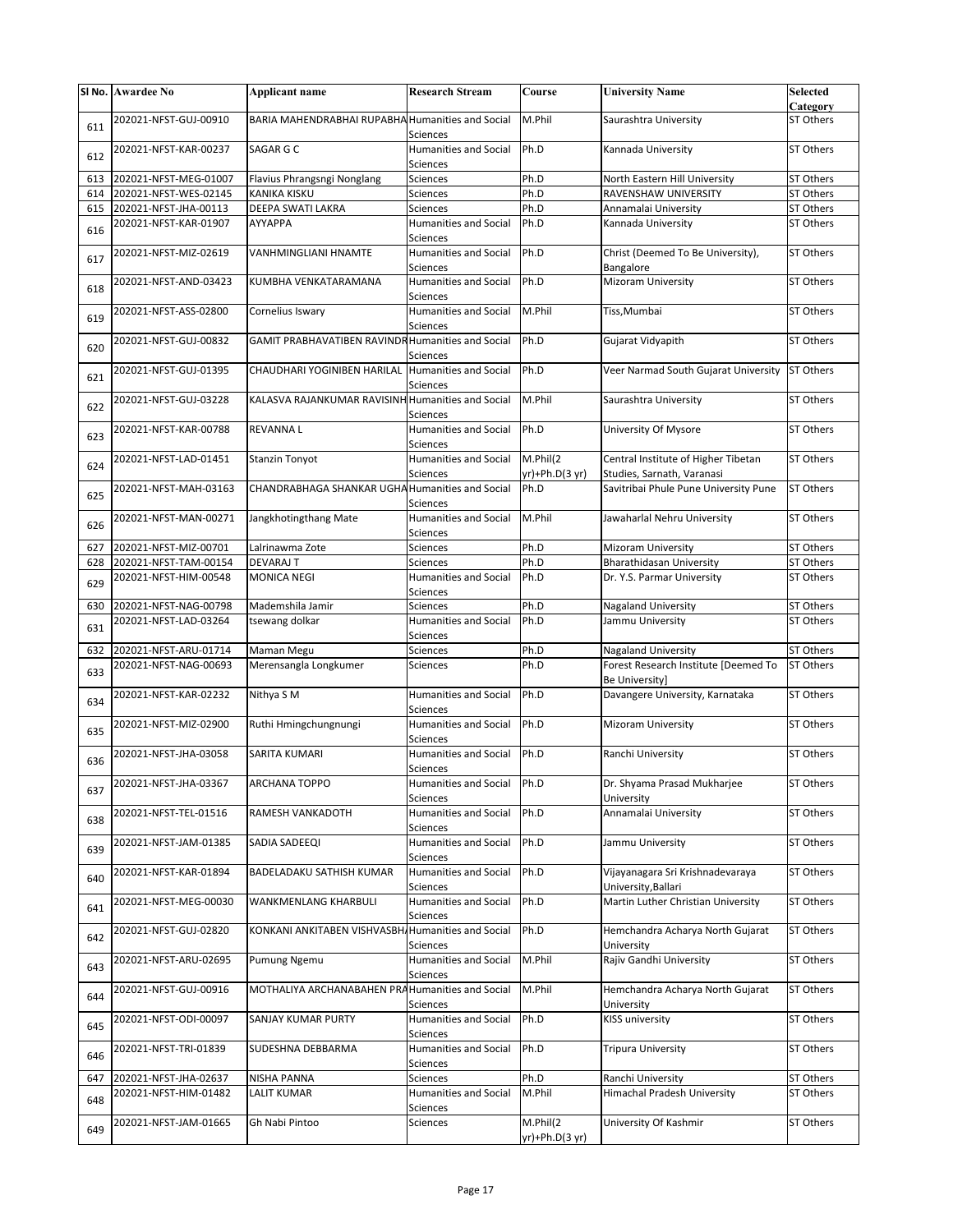|     | SI No. Awardee No     | Applicant name                                      | <b>Research Stream</b>                               | Course                     | <b>University Name</b>                                                               | <b>Selected</b><br>Category |
|-----|-----------------------|-----------------------------------------------------|------------------------------------------------------|----------------------------|--------------------------------------------------------------------------------------|-----------------------------|
| 650 | 202021-NFST-NAG-01132 | Keneisenuo Mepfhuo                                  | <b>Humanities and Social</b>                         | Ph.D                       | <b>Nagaland University</b>                                                           | ST Others                   |
| 651 | 202021-NFST-ODI-00244 | PRAKASH MAJHI                                       | Sciences<br><b>Humanities and Social</b>             | M.Phil                     | <b>KISS university</b>                                                               | ST Others                   |
| 652 | 202021-NFST-MAN-02507 | Khamsuanmung Tonsing                                | Sciences<br><b>Humanities and Social</b><br>Sciences | Ph.D                       | University Of Delhi                                                                  | ST Others                   |
| 653 | 202021-NFST-NAG-00620 | Aosanen Ao                                          | Sciences                                             | Ph.D                       | <b>Mizoram University</b>                                                            | ST Others                   |
| 654 | 202021-NFST-TEL-02043 | <b>DEGAVATH RAVI</b>                                | <b>Humanities and Social</b><br>Sciences             | Ph.D                       | Osmania University                                                                   | ST Others                   |
| 655 | 202021-NFST-TEL-02121 | <b>MALOTH HUSSEN</b>                                | Engineering and<br>Technology                        | Ph.D                       | Vellore Institute Of Technology,<br>TamilNadu, Vellore                               | ST Others                   |
| 656 | 202021-NFST-AND-01435 | LOCHELA PRABHUKIRAN                                 | Engineering and<br>Technology                        | Ph.D                       | Sri Venkateswara University                                                          | <b>ST Others</b>            |
| 657 | 202021-NFST-MAD-02876 | SARITA TEKAM                                        | <b>Humanities and Social</b><br>Sciences             | Ph.D                       | Devi Ahilya Vishwavidyalaya                                                          | <b>ST Others</b>            |
| 658 | 202021-NFST-KAR-02682 | Pallavi S S                                         | Sciences                                             | Ph.D                       | Karnatak University                                                                  | ST Others                   |
| 659 | 202021-NFST-NAG-01750 | <b>VEKHRUZO KEYHO</b>                               | <b>Humanities and Social</b><br><b>Sciences</b>      | Ph.D                       | <b>Nagaland University</b>                                                           | ST Others                   |
| 660 | 202021-NFST-TEL-02222 | RAMAVATH ANNAPURNA                                  | Engineering and<br>Technology                        | Ph.D                       | Gandhi Institute of Technology and<br>Management (GITAM)- Deemed to be<br>University | ST Others                   |
| 661 | 202021-NFST-JAM-02093 | Mashoog Ahmed                                       | <b>Humanities and Social</b><br>Sciences             | M.Phil                     | Jammu University                                                                     | ST Others                   |
| 662 | 202021-NFST-ARU-02170 | PHERKOP MOSSANG                                     | <b>Sciences</b>                                      | Ph.D                       | Rajiv Gandhi University                                                              | ST Others                   |
| 663 | 202021-NFST-MAH-01058 | TADVI JABIR NISAR                                   | <b>Humanities and Social</b><br>Sciences             | M.Phil                     | Dr. Babasaheb Ambedkar Marathwada ST Others<br>University(State University)          |                             |
| 664 | 202021-NFST-MAN-00498 | Barnabas Mashangva                                  | <b>Humanities and Social</b><br>Sciences             | Ph.D                       | North Eastern Hill University                                                        | <b>ST Others</b>            |
| 665 | 202021-NFST-KAR-00858 | Praveen kumar C H                                   | Sciences                                             | Ph.D                       | Davangere University, Karnataka                                                      | <b>ST Others</b>            |
| 666 | 202021-NFST-MIZ-00408 | Liansangpuii Khiangte                               | <b>Humanities and Social</b><br>Sciences             | M.Phil(2<br>yr)+Ph.D(3 yr) | <b>Mizoram University</b>                                                            | <b>ST Others</b>            |
| 667 | 202021-NFST-KAR-02243 | PAPAIAH C                                           | Humanities and Social<br>Sciences                    | M.Phil                     | Davangere University, Karnataka                                                      | ST Others                   |
| 668 | 202021-NFST-ASS-01574 | Pungbili Islary                                     | Sciences                                             | Ph.D                       | <b>Bodoland University</b>                                                           | ST Others                   |
| 669 | 202021-NFST-CHH-02432 | VARSHA KERKETTA                                     | Sciences                                             | Ph.D                       | Indira Gandhi Krishi Vishwavidyalaya,                                                | ST Others                   |
|     |                       |                                                     |                                                      |                            | Raipur                                                                               |                             |
| 670 | 202021-NFST-GUJ-01293 | HALPATI JERUL RAMANBHAI                             | Sciences                                             | Ph.D                       | Anand Agricultural University                                                        | ST Others                   |
| 671 | 202021-NFST-GUJ-03168 | GANVIT RAKESHBHAI SURESHBHA                         | <b>Sciences</b>                                      | Ph.D                       | Navsari Agricultural University                                                      | ST Others                   |
| 672 | 202021-NFST-TAM-00944 | Teenesh Kumaravel                                   | <b>Humanities and Social</b><br>Sciences             | Ph.D                       | Indian Institute of Information<br>Technology Tiruchirappalli                        | ST Others                   |
| 673 | 202021-NFST-TAM-00975 | Selvakumar S                                        | Engineering and                                      | Ph.D                       | Annamalai University                                                                 | <b>ST Others</b>            |
| 674 | 202021-NFST-GUJ-03295 | KALASVA SHAILESHKUMAR BABUI Humanities and Social   | Technology                                           | M.Phil                     | Saurashtra University                                                                | ST Others                   |
| 675 | 202021-NFST-GUJ-03884 |                                                     | Sciences                                             | Ph.D                       | <b>Gujarat University</b>                                                            | ST Others                   |
| 676 | 202021-NFST-ODI-00727 | BRIJESHKUMAR RAMUBHAI GELA Sciences<br>SONALI MURMU | Humanities and Social<br><b>Sciences</b>             | M.Phil                     | <b>Utkal University</b>                                                              | ST Others                   |
| 677 | 202021-NFST-SIK-00253 | YADAP TAMANG                                        | Humanities and Social<br>Sciences                    | Ph.D                       | <b>Nagaland University</b>                                                           | ST Others                   |
| 678 | 202021-NFST-TEL-01049 | R VIJAY KUMAR                                       | Sciences                                             | Ph.D                       | Sam Higginbottom University Of<br>Agriculture, Technology And Sciences               | ST Others                   |
| 679 | 202021-NFST-MAH-00971 | AASMA RAHIMAN TADAVI                                | Sciences                                             | Ph.D                       | Kavayitri Bahinabai Chaudhari North<br>Maharashtra University, Jalgaon               | <b>ST Others</b>            |
| 680 | 202021-NFST-ASS-01560 | Seema Khakhalary                                    | Sciences                                             | Ph.D                       | <b>Bodoland University</b>                                                           | ST Others                   |
| 681 | 202021-NFST-GUJ-02338 | JIGNESHKUMAR PRATAPSINH KAT Humanities and Social   | <b>Sciences</b>                                      | Ph.D                       | Gujarat Vidyapith                                                                    | ST Others                   |
| 682 | 202021-NFST-ODI-03018 | NARESH KISAN                                        | Humanities and Social<br>Sciences                    | M.Phil(2<br>yr)+Ph.D(3 yr) | <b>KISS university</b>                                                               | ST Others                   |
| 683 | 202021-NFST-ARU-01584 | <b>JUMRI RIBA</b>                                   | <b>Humanities and Social</b><br>Sciences             | M.Phil                     | <b>Mizoram University</b>                                                            | ST Others                   |
| 684 | 202021-NFST-TEL-01418 | VANKUDOTH RENUKA                                    | Sciences                                             | Ph.D                       | CSIR-INDIAN INSTITUTE OF CHEMICAL<br>TECHNOLOGY, HYDERABAD                           | ST Others                   |
| 685 | 202021-NFST-KAR-00478 | MAMATHA M S                                         | <b>Humanities and Social</b><br>Sciences             | Ph.D                       | University Of Mysore                                                                 | ST Others                   |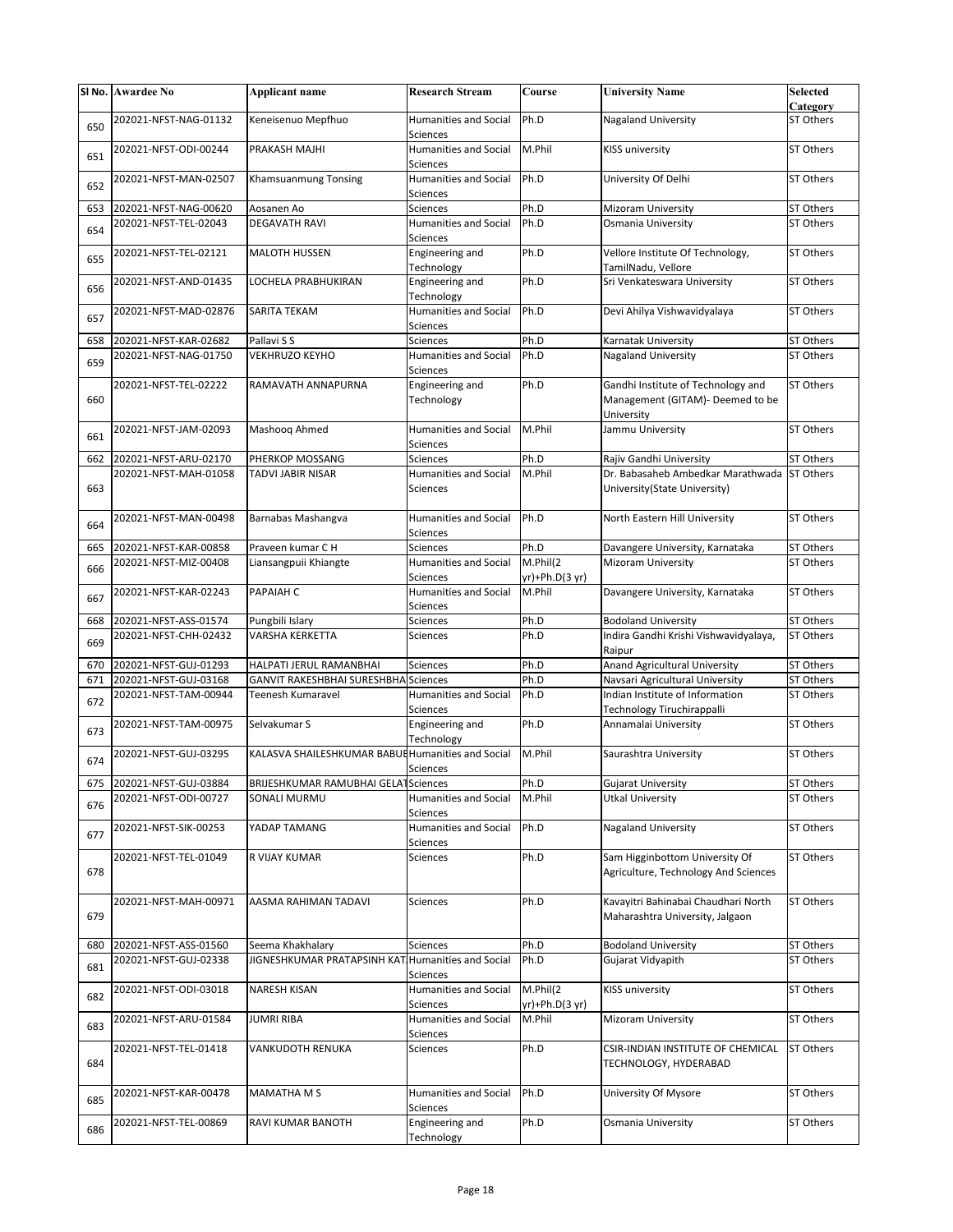|     | SI No. Awardee No     | <b>Applicant name</b>                             | <b>Research Stream</b>                               | Course                     | <b>University Name</b>                                                               | <b>Selected</b><br>Category |
|-----|-----------------------|---------------------------------------------------|------------------------------------------------------|----------------------------|--------------------------------------------------------------------------------------|-----------------------------|
| 687 | 202021-NFST-JHA-02976 | SABITA LAKRA                                      | Humanities and Social                                | Ph.D                       | Dr. Shyama Prasad Mukharjee                                                          | ST Others                   |
|     | 202021-NFST-ARU-03480 | <b>BAMANG RAJU</b>                                | Sciences<br>Sciences                                 | Ph.D                       | University<br>NORTH EASTERN REGIONAL INSTITUTE                                       | <b>ST Others</b>            |
| 688 |                       |                                                   |                                                      |                            | OF SCIENCE AND TECHNOLOGY,<br>ARUNACHAL PRADESH                                      |                             |
| 689 | 202021-NFST-MIZ-00407 | Lalhmingsangi                                     | Humanities and Social<br>Sciences                    | M.Phil(2<br>yr)+Ph.D(3 yr) | Mizoram University                                                                   | <b>ST Others</b>            |
| 690 | 202021-NFST-WES-00025 | Ajoy Murmu                                        | Humanities and Social<br>Sciences                    | Ph.D                       | William Carey University Shillong                                                    | ST Others                   |
| 691 | 202021-NFST-TEL-03901 | <b>GUGULOTHU SRAVANTHI</b>                        | <b>Humanities and Social</b><br><b>Sciences</b>      | Ph.D                       | Gandhi Institute of Technology and<br>Management (GITAM)- Deemed to be<br>University | ST Others                   |
| 692 | 202021-NFST-GUJ-02495 | PATEL VISHNUKUMAR ZAVERBHAI Humanities and Social | Sciences                                             | Ph.D                       | <b>Gujarat University</b>                                                            | <b>ST Others</b>            |
| 693 | 202021-NFST-MAN-01363 | DANGMEI MOSES R NAGA                              | Sciences                                             | Ph.D                       | Manipur University                                                                   | <b>ST Others</b>            |
| 694 | 202021-NFST-ARU-01902 | Lemmem Gammi                                      | Sciences                                             | M.Phil                     | Rajiv Gandhi University                                                              | ST Others                   |
| 695 | 202021-NFST-MAD-03263 | MANOJ KUMAR MARAVI                                | Sciences                                             | Ph.D                       | Rani Durgavati Vishwavidyalaya                                                       | ST Others                   |
| 696 | 202021-NFST-MAD-03560 | PRERANA ALAWA                                     | Sciences                                             | Ph.D                       | Devi Ahilya Vishwavidyalaya                                                          | ST Others                   |
| 697 | 202021-NFST-MAN-02862 | <b>SIMON KAPESA</b>                               | <b>Humanities and Social</b><br><b>Sciences</b>      | Ph.D                       | <b>Manipur University</b>                                                            | ST Others                   |
| 698 | 202021-NFST-MIZ-01188 | LALBIAKTLUANGA                                    | Sciences                                             | Ph.D                       | <b>Mizoram University</b>                                                            | ST Others                   |
| 699 | 202021-NFST-RAJ-03745 | Rakesh Meena                                      | <b>Sciences</b>                                      | Ph.D                       | Panjab University                                                                    | ST Others                   |
| 700 | 202021-NFST-UTT-00068 | <b>SHIV KUMAR KHARWAR</b>                         | <b>Humanities and Social</b><br>Sciences             | Ph.D                       | B.B.Ambedkar University, Lucknow                                                     | ST Others                   |
| 701 | 202021-NFST-MIZ-02527 | Gospel Lalawmpuii                                 | <b>Sciences</b>                                      | M.Phil                     | <b>Mizoram University</b>                                                            | ST Others                   |
| 702 | 202021-NFST-TEL-01852 | MALOTHU THIRUMALA                                 | <b>Humanities and Social</b><br>Sciences             | Ph.D                       | Osmania University                                                                   | ST Others                   |
| 703 | 202021-NFST-ASS-00081 | Shyamalee Patar                                   | <b>Sciences</b>                                      | Ph.D                       | Gauhati University                                                                   | ST Others                   |
|     | 202021-NFST-ASS-00127 | Debajit Pegu                                      | <b>Humanities and Social</b>                         | Ph.D                       | North Eastern Hill University                                                        | ST Others                   |
| 704 |                       |                                                   | Sciences                                             |                            |                                                                                      |                             |
| 705 | 202021-NFST-JAM-03590 | Hafiz Mohammad Ikram ul haq                       | Humanities and Social<br>Sciences                    | M.Phil(2<br>yr)+Ph.D(3 yr) | Jawaharlal Nehru University                                                          | <b>ST Others</b>            |
| 706 | 202021-NFST-LAD-00673 | NARGIS BANOO                                      | <b>Humanities and Social</b><br>Sciences             | Ph.D                       | Punjabi University                                                                   | ST Others                   |
| 707 | 202021-NFST-MAH-00695 | Nirmal Somnath Govind                             | <b>Humanities and Social</b><br>Sciences             | Ph.D                       | Savitribai Phule Pune University Pune                                                | <b>ST Others</b>            |
| 708 | 202021-NFST-MAH-01235 | EKNATH DAMU AHIRE                                 | Sciences                                             | Ph.D                       | <b>METS Institute of Pharmacy</b>                                                    | ST Others                   |
| 709 | 202021-NFST-MAN-00451 | janet Ngailianniang                               | <b>Humanities and Social</b><br><b>Sciences</b>      | Ph.D                       | <b>Mizoram University</b>                                                            | ST Others                   |
| 710 | 202021-NFST-NAG-01349 | Kekhriesituo Yaotsu                               | <b>Humanities and Social</b><br>Sciences             | M.Phil(2<br>yr)+Ph.D(3 yr) | Tiss, Mumbai                                                                         | ST Others                   |
| 711 | 202021-NFST-KAR-00725 | <b>NANDINI B C</b>                                | Sciences                                             | Ph.D                       | Kuvempu University                                                                   | ST Others                   |
| 712 | 202021-NFST-GUJ-01895 | Vasava Neetabahen Fulsingbhai                     | <b>Humanities and Social</b><br>Sciences             | Ph.D                       | Gujarat Vidyapith                                                                    | ST Others                   |
| 713 | 202021-NFST-ODI-02135 | JAYANTI BHOI                                      | Humanities and Social<br>Sciences                    | M.Phil                     | KISS university                                                                      | ST Others                   |
| 714 | 202021-NFST-TEL-00696 | RAMESH KUMAR N                                    | Sciences                                             | Ph.D                       | Osmania University                                                                   | ST Others                   |
| 715 | 202021-NFST-ARU-01510 | pura laji                                         | <b>Humanities and Social</b><br>Sciences             | M.Phil                     | Rajiv Gandhi University                                                              | ST Others                   |
| 716 | 202021-NFST-NAG-00221 | Vithono Sale                                      | <b>Humanities and Social</b><br>Sciences             | Ph.D                       | <b>Nagaland University</b>                                                           | ST Others                   |
| 717 | 202021-NFST-WES-00824 | Sonam Lama                                        | Sciences                                             | Ph.D                       | Sikkim University                                                                    | ST Others                   |
| 718 | 202021-NFST-WES-02918 | MARINA EKKA                                       | Humanities and Social                                | M.Phil                     | University Of Hyderabad                                                              | ST Others                   |
| 719 | 202021-NFST-ASS-00837 | Juri moni Sarania                                 | Sciences<br><b>Humanities and Social</b><br>Sciences | Ph.D                       | <b>Cotton College State University</b>                                               | ST Others                   |
| 720 | 202021-NFST-MIZ-02936 | Janet Lawmsangzuali                               | <b>Humanities and Social</b><br>Sciences             | M.Phil                     | <b>Mizoram University</b>                                                            | ST Others                   |
| 721 | 202021-NFST-NAG-00187 | Mezhubeinuo                                       | Sciences                                             | Ph.D                       | North Eastern Hill University                                                        | ST Others                   |
| 722 | 202021-NFST-NAG-02452 | Temjensola Jamir                                  | Sciences                                             | Ph.D                       | Forest Research Institute [Deemed To                                                 | ST Others                   |
| 723 | 202021-NFST-ASS-00760 | Rumir Kramsapi                                    | <b>Humanities and Social</b>                         | Ph.D                       | Be University]<br><b>Assam University</b>                                            | ST Others                   |
| 724 | 202021-NFST-CHH-02719 | HEMLATA                                           | Sciences<br>Sciences                                 | Ph.D                       | Indira Gandhi Krishi Vishwavidyalaya,                                                | ST Others                   |
| 725 | 202021-NFST-LAD-00743 | Mohd Hassanain                                    | Humanities and Social                                | M.Phil(2                   | Raipur<br>Jamia Millia Islamia                                                       | ST Others                   |
|     |                       |                                                   | Sciences                                             | yr)+Ph.D(3 yr)             |                                                                                      |                             |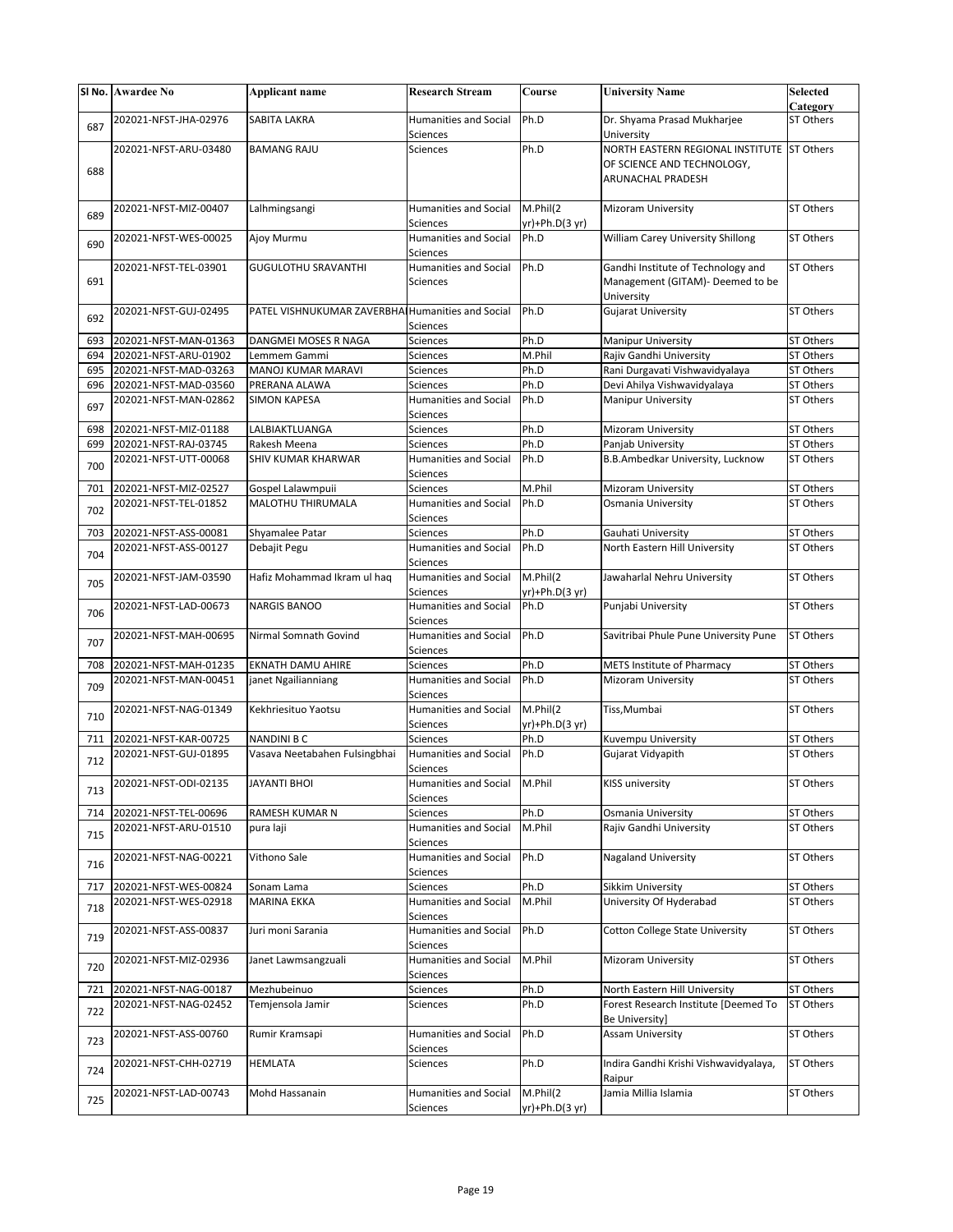|     | SI No. Awardee No     | Applicant name                            | <b>Research Stream</b>                          | Course                     | <b>University Name</b>                                             | Selected         |
|-----|-----------------------|-------------------------------------------|-------------------------------------------------|----------------------------|--------------------------------------------------------------------|------------------|
|     |                       |                                           |                                                 |                            |                                                                    | Category         |
| 726 | 202021-NFST-MAH-00422 | Antesh Bhamtya Gavit                      | Humanities and Social<br>Sciences               | M.Phil(2<br>yr)+Ph.D(3 yr) | Dr. Babasaheb Ambedkar Marathwada<br>University (State University) | <b>ST Others</b> |
| 727 | 202021-NFST-MIZ-00516 | Lalremsangi                               | Humanities and Social<br>Sciences               | M.Phil                     | <b>Mizoram University</b>                                          | <b>ST Others</b> |
| 728 | 202021-NFST-JAM-01916 | AJAZ UR RASOOL                            | Sciences                                        | Ph.D                       | Bhagwant University, Ajmer                                         | ST Others        |
| 729 | 202021-NFST-MAN-01718 | Pichingla kharei                          | Engineering and<br>Technology                   | Ph.D                       | Mizoram University                                                 | ST Others        |
| 730 | 202021-NFST-ODI-02066 | RUSHIKESH RAGHAB                          | <b>Humanities and Social</b><br><b>Sciences</b> | M.Phil                     | Shri Jagannath Sanskrit<br>Vishvavidyalaya, Shri Vihar, Puri       | <b>ST Others</b> |
| 731 | 202021-NFST-MIZ-00414 | JONA LALRINDIKA                           | <b>Humanities and Social</b><br><b>Sciences</b> | M.Phil                     | <b>Mizoram University</b>                                          | ST Others        |
| 732 | 202021-NFST-MAN-01766 | TINGNGAIHLUN NEIHSIAL                     | <b>Humanities and Social</b><br><b>Sciences</b> | Ph.D                       | North Eastern Hill University                                      | <b>ST Others</b> |
| 733 | 202021-NFST-GUJ-02592 | <b>BHADAGIYA RAMESHBHAI</b><br>BHAYJIBHAI | <b>Humanities and Social</b><br>Sciences        | M.Phil                     | Hemchandra Acharya North Gujarat<br>University                     | ST Others        |
| 734 | 202021-NFST-MAH-01158 | Anis sharif tadvi                         | <b>Humanities and Social</b><br>Sciences        | M.Phil(2<br>yr)+Ph.D(3 yr) | Dr. Babasaheb Ambedkar Marathwada<br>University(State University)  | <b>ST Others</b> |
| 735 | 202021-NFST-WES-01033 | SAIKAT MAHATO                             | <b>Humanities and Social</b><br>Sciences        | Ph.D                       | Ramakrishna Mission Vidyamandira<br>(Calcutta University)          | ST Others        |
| 736 | 202021-NFST-ARU-00513 | <b>KENTO MITKONG</b>                      | <b>Humanities and Social</b><br>Sciences        | M.Phil                     | University Of Delhi                                                | <b>ST Others</b> |
| 737 | 202021-NFST-MAH-02961 | PAWAN SANTOSH SOYAM                       | <b>Sciences</b>                                 | Ph.D                       | Savitribai Phule Pune University Pune                              | <b>ST Others</b> |
| 738 | 202021-NFST-KAR-01899 | <b>RAMESHA</b>                            | Humanities and Social<br>Sciences               | Ph.D                       | Kannada University                                                 | ST Others        |
| 739 | 202021-NFST-AND-01153 | KUMBHA NAGARAJU                           | <b>Sciences</b>                                 | Ph.D                       | Acharya Nagarjuna University                                       | ST Others        |
| 740 | 202021-NFST-BIH-01754 | Bhagat Narayan Mahto                      | <b>Humanities and Social</b><br><b>Sciences</b> | Ph.D                       | University Of Allahabad                                            | ST Others        |
| 741 | 202021-NFST-GUJ-01937 | <b>GAMIT RANJITABEN</b><br>RAMESHBHAI     | <b>Humanities and Social</b><br>Sciences        | Ph.D                       | Hemchandra Acharya North Gujarat<br>University                     | ST Others        |
| 742 | 202021-NFST-MAH-02721 | MIRASHE SONU SHESHRAO                     | <b>Humanities and Social</b><br>Sciences        | M.Phil(2<br>yr)+Ph.D(3 yr) | Dr. Babasaheb Ambedkar Marathwada<br>University(State University)  | <b>ST Others</b> |
| 743 | 202021-NFST-RAJ-02690 | Ramlakhan Meena                           | Engineering and<br>Technology                   | Ph.D                       | Maharana Pratap University Of<br>Agriculture & Technology          | ST Others        |
| 744 | 202021-NFST-TEL-00802 | V Pallavi                                 | <b>Humanities and Social</b><br><b>Sciences</b> | Ph.D                       | Osmania University                                                 | ST Others        |
| 745 | 202021-NFST-MEG-02645 | JAKRIMCHI A SANGMA                        | <b>Sciences</b>                                 | Ph.D                       | <b>Assam Don Bosco University</b>                                  | ST Others        |
| 746 | 202021-NFST-KAR-00974 | Prathapnayaka TC                          | <b>Humanities and Social</b><br>Sciences        | Ph.D                       | <b>Mangalore University</b>                                        | ST Others        |
| 747 | 202021-NFST-MEG-00217 | <b>Evangelyne Snaitang</b>                | <b>Humanities and Social</b><br><b>Sciences</b> | Ph.D                       | North Eastern Hill University                                      | ST Others        |
| 748 | 202021-NFST-ARU-00884 | Koj Opyung                                | <b>Humanities and Social</b><br>Sciences        | Ph.D                       | University Of Hyderabad                                            | ST Others        |
| 749 | 202021-NFST-CHH-01697 | Aarti                                     | <b>Humanities and Social</b><br>Sciences        | Ph.D                       | Pt. Ravishankar Shukla University                                  | ST Others        |
| 750 | 202021-NFST-LAD-00315 | Murtaza Ali Nasiri                        | Humanities and Social<br>Sciences               | Ph.D                       | Maulana Azad National Urdu University ST Others                    |                  |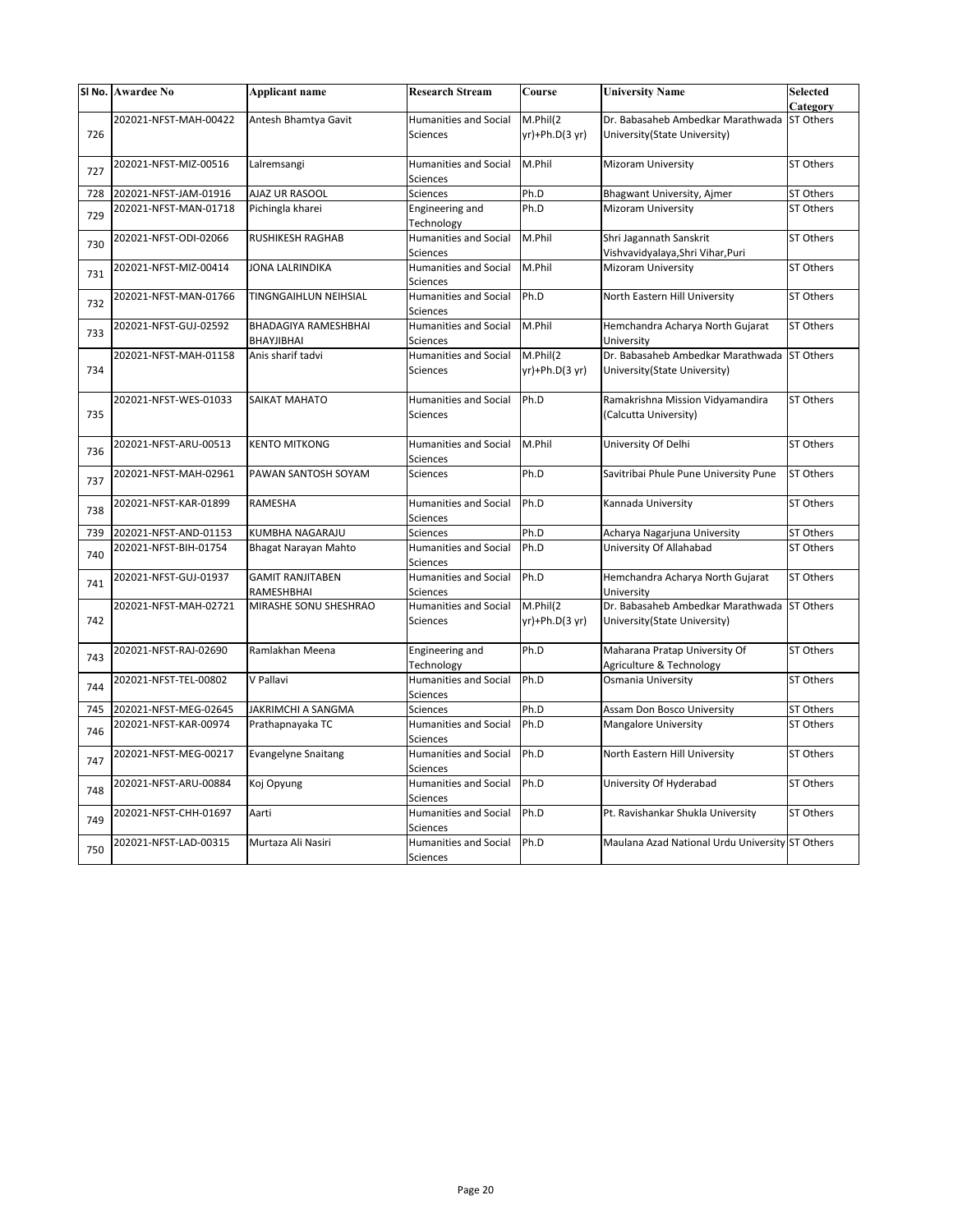### Annexure 3(a)

## 880 Final selected students for Graduation courses under National Scholarship 2020-21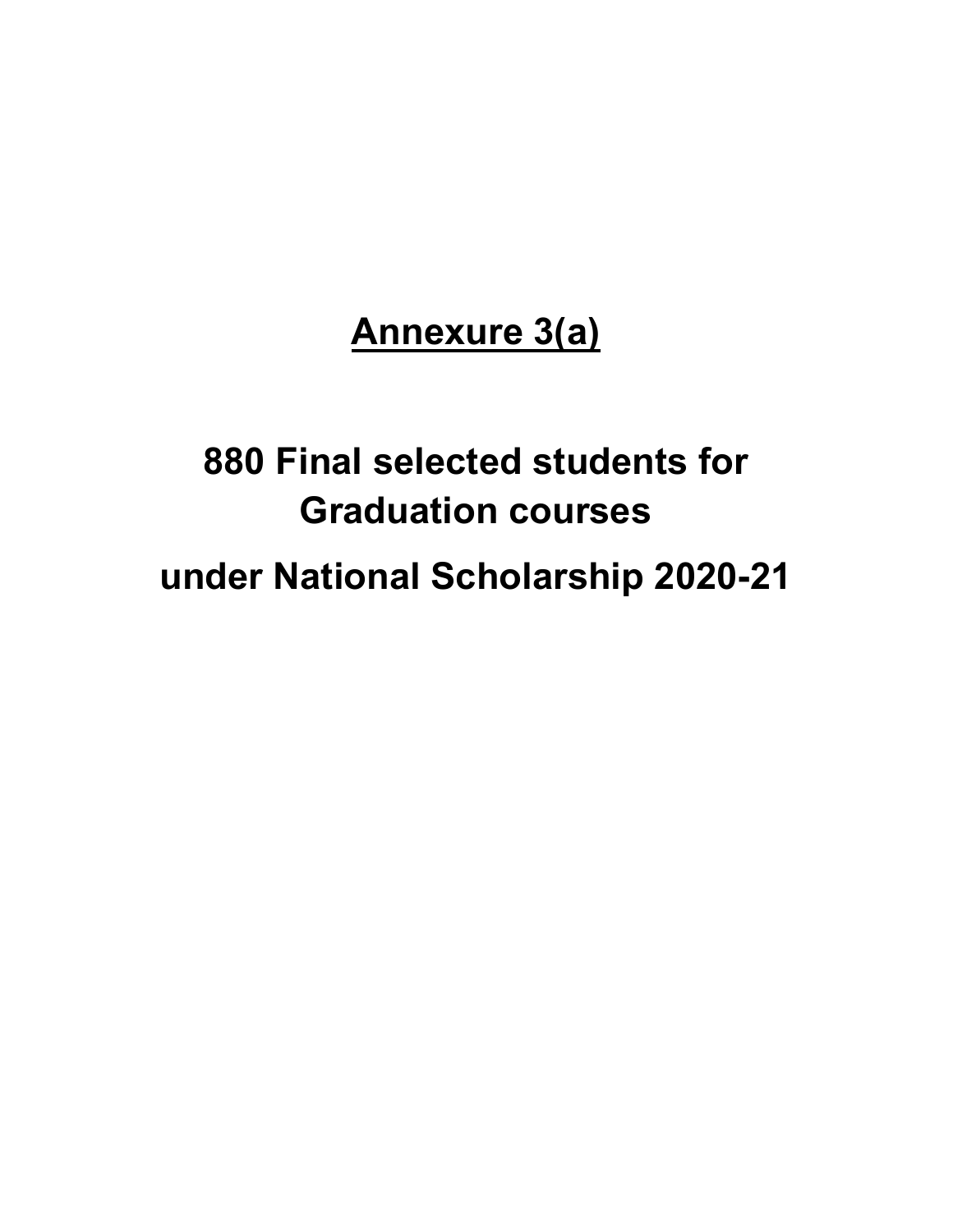|                | Annexure-3(a) : List of 880 selected candiates for Graduation level courses |                            |                                                           |                                                          |                             |  |  |
|----------------|-----------------------------------------------------------------------------|----------------------------|-----------------------------------------------------------|----------------------------------------------------------|-----------------------------|--|--|
|                |                                                                             |                            | under the National scholarship-2020-21                    |                                                          |                             |  |  |
| SI No.         | <b>Application ID</b>                                                       | <b>Applicant Name</b>      | <b>Course Name</b>                                        | <b>Institute Name</b>                                    | <b>Selected</b><br>category |  |  |
| $\mathbf{1}$   | TS202021010908447                                                           | <b>BANOTHU GANESH NAIK</b> | <b>BACHELOR OF</b>                                        | NATIONAL INSTITUTE OF                                    | Divyangjan                  |  |  |
|                |                                                                             |                            | TECHNOLOGY (MECHANICAL TECHNOLOGY CALICUT<br>ENGINEERING) |                                                          |                             |  |  |
| $\overline{2}$ | TS202021008928007                                                           | <b>VISLAVATH MUKESH</b>    | <b>BACHELOR OF</b>                                        | <b>INDIAN INSTITUTE OF</b>                               | Divyangjan                  |  |  |
|                |                                                                             |                            | ENGINEERING(ELECTRICAL<br>ENGINEERING)                    | <b>TECHNOLOGY DELHI</b>                                  |                             |  |  |
| 3              | RJ202021001464599                                                           | RAJNESH MEENA              | <b>BACHELOR OF</b>                                        | NATIONAL INSTITUTE OF                                    | Divyangjan                  |  |  |
|                |                                                                             |                            | ENGINEERING(CIVIL<br>ENGINEERING)                         | <b>TECHNOLOGY TIRUCHIRAPALLI</b>                         |                             |  |  |
| 4              | TS202021002708133                                                           | <b>BANAVATHU VISHNU</b>    | <b>BACHELOR OF</b>                                        | NATIONAL INSTITUTE OF                                    | Divyangjan                  |  |  |
|                |                                                                             | <b>VARDHAN NAIK</b>        | TECHNOLOGY(MECHANICAL TECHNOLOGY WARANGAL<br>ENGINEERING) |                                                          |                             |  |  |
| 5              | RJ202021011096035                                                           | PREM PRAKASH MEENA         | <b>BACHELOR OF</b>                                        | NATIONAL INSTITUTE OF                                    | Divyangjan                  |  |  |
|                |                                                                             |                            | TECHNOLOGY(CIVIL<br>ENGINEERING)                          | TECHNOLOGY KURUKSHETRA                                   |                             |  |  |
| 6              | TS202021009514804                                                           | KETHAVATH HAREESH          | <b>BACHELOR OF</b>                                        | <b>INDIAN INSTITUTE OF</b>                               | <b>BPL</b>                  |  |  |
|                |                                                                             | <b>BABU</b>                | TECHNOLOGY(MECHANICAL TECHNOLOGY CHENNAI<br>ENGINEERING)  |                                                          |                             |  |  |
| $\overline{7}$ | TS202021002124261                                                           | KATRAVATH VASU             | DUAL DEGREE-BACHELOR                                      | INDIAN INSTITUTE OF                                      | <b>BPL</b>                  |  |  |
|                |                                                                             |                            | OF TECHNOLOGY, MASTER                                     | <b>TECHNOLOGY KHARAGPUR</b>                              |                             |  |  |
|                |                                                                             |                            | OF TECHNOLOGY                                             |                                                          |                             |  |  |
|                |                                                                             |                            | (MANUFACTURING SC. &<br>ENGG./ INDUSTRIAL ENGG.           |                                                          |                             |  |  |
|                |                                                                             |                            | & MANAGEMENT)                                             |                                                          |                             |  |  |
| 8              | TS202021011774580                                                           | <b>DEGAVATH GIRIJA</b>     | <b>BACHELOR OF MEDICINE</b>                               | ALL INDIA INSTITUTE OF MEDICAL                           | <b>BPL</b>                  |  |  |
|                |                                                                             |                            | AND BACHELOR OF                                           | <b>SCIENCES BHUBANESWAR</b>                              |                             |  |  |
|                |                                                                             |                            | SURGERY (M.B.B.S)-5 YEARS                                 |                                                          |                             |  |  |
| 9              | TS202021003932517                                                           | JARPULAVATH SWAMI          | <b>BACHELOR OF</b>                                        | <b>INDIAN INSTITUTE OF</b>                               | <b>BPL</b>                  |  |  |
|                |                                                                             |                            | TECHNOLOGY(CHEMICAL<br>ENGINEERING)                       | <b>TECHNOLOGY DELHI</b>                                  |                             |  |  |
| 10             | TS202021008930810 MALOVATH AMRUTH                                           |                            | <b>BACHELOR OF</b>                                        | INDIAN INSTITUTE OF                                      | <b>BPL</b>                  |  |  |
|                |                                                                             |                            | ENGINEERING)                                              | ENGINEERING(MECHANICAL TECHNOLOGY BHUBANESHWAR           |                             |  |  |
| 11             | TS202021009876426                                                           | <b>TEJAVATH SAI KUMAR</b>  | <b>BACHELOR OF</b>                                        | <b>INDIAN INSTITUTE OF</b>                               | <b>BPL</b>                  |  |  |
|                |                                                                             |                            | TECHNOLOGY (COMPUTER<br>ENGINEERING)                      | <b>TECHNOLOGY ROORKEE</b>                                |                             |  |  |
| 12             | TS202021011049218                                                           | <b>BHUKYA BHANUTEJA</b>    | <b>B.TECH (COMPUTER</b>                                   | NATIONAL INSTITUTE OF                                    | <b>BPL</b>                  |  |  |
|                |                                                                             |                            | <b>SCIENCE &amp; ENGINEERING)</b>                         | <b>TECHNOLOGY KURUKSHETRA</b>                            |                             |  |  |
| 13             | TS202021009323420                                                           | <b>GUGULOTHU NAVEEN</b>    | <b>BACHELOR OF</b>                                        | <b>INDIAN INSTITUTE OF</b>                               | <b>BPL</b>                  |  |  |
|                |                                                                             |                            | TECHNOLOGY(ELECTRICAL                                     | <b>TECHNOLOGY CHENNAI</b>                                |                             |  |  |
|                |                                                                             |                            | ENGINEERING)                                              |                                                          |                             |  |  |
| 14             | AP202021001163407                                                           | <b>CHETTI BHARGAVI</b>     | <b>B.TECH. (MATHEMATICS</b><br>AND COMPUTING)             | <b>INDIAN INSTITUTE OF</b><br><b>TECHNOLOGY GUWAHATI</b> | <b>BPL</b>                  |  |  |
| 15             | TS202021011268105                                                           | HALAVATH SATHISH           | <b>BACHELOR OF</b>                                        | DR. B R AMBEDKAR NATIONAL                                | <b>BPL</b>                  |  |  |
|                |                                                                             |                            |                                                           | TECHNOLOGY(BIOTECHNOL INSTITUTE OF TECHNOLOGY            |                             |  |  |
|                |                                                                             |                            | OGY)                                                      | <b>JALANDHAR</b>                                         |                             |  |  |
| 16             | AP202021009578108                                                           | PALITHYA LAKSHMAN          | <b>BACHELOR OF</b>                                        | <b>INDIAN INSTITUTE OF</b>                               | <b>BPL</b>                  |  |  |
|                |                                                                             | <b>NAIK</b>                | TECHNOLOGY(MECHANICAL TECHNOLOGY CHENNAI                  |                                                          |                             |  |  |
|                |                                                                             |                            | ENGINEERING)                                              |                                                          |                             |  |  |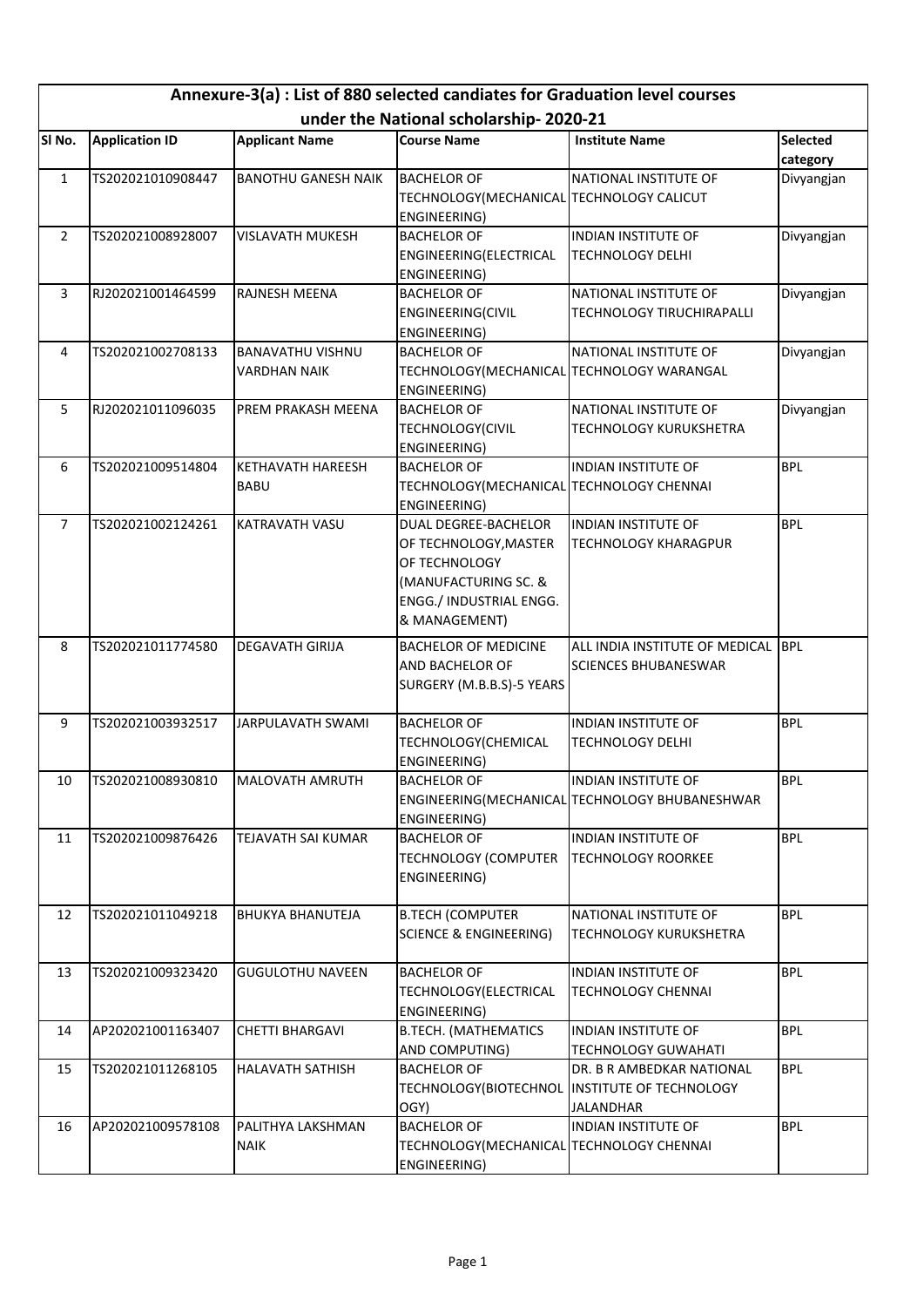| SI No. | <b>Application ID</b> | <b>Applicant Name</b>                     | <b>Course Name</b>                                                                                      | <b>Institute Name</b>                                                                                            | Selected<br>category |
|--------|-----------------------|-------------------------------------------|---------------------------------------------------------------------------------------------------------|------------------------------------------------------------------------------------------------------------------|----------------------|
|        |                       |                                           |                                                                                                         |                                                                                                                  |                      |
| 17     | TS202021010872648     | <b>BHUKYA CHARAN TEJA</b><br><b>NAIK</b>  | <b>B.TECH (COMPUTER</b><br><b>SCIENCE &amp; ENGINEERING)</b>                                            | <b>INDIAN INSTITUTE OF</b><br><b>TECHNOLOGY PATNA</b>                                                            | <b>BPL</b>           |
| 18     | TS202021010522653     | <b>GUGULOTH KIRAN</b><br><b>KUMAR</b>     | <b>BACHELOR OF</b><br>ENGINEERING(INDUSTRIAL<br><b>AND PRODUCTION</b><br>ENGINEERING)                   | DR. B R AMBEDKAR NATIONAL<br><b>INSTITUTE OF TECHNOLOGY</b><br><b>JALANDHAR</b>                                  | <b>BPL</b>           |
| 19     | TS202021011175735     | <b>JADHAV KUNAL</b>                       | <b>BACHELOR OF</b><br>OGY)                                                                              | DR. B R AMBEDKAR NATIONAL<br>TECHNOLOGY(BIOTECHNOL  INSTITUTE OF TECHNOLOGY<br><b>JALANDHAR</b>                  | <b>BPL</b>           |
| 20     | TS202021010031001     | <b>JATOTHU NAVYA</b>                      | <b>BACHELOR OF</b><br>TECHNOLOGY IN MATERIAL TECHNOLOGY HAMIRPUR<br>SCIENCE AND ENGINEERING             | NATIONAL INSTITUTE OF                                                                                            | <b>BPL</b>           |
| 21     | TS202021004912702     | <b>BANOTH ABHILASH</b>                    | <b>BACHELOR OF</b><br>TECHNOLOGY (METALLURGI TECHNOLOGY CHENNAI<br>CAL ENGINEERING)                     | INDIAN INSTITUTE OF                                                                                              | <b>BPL</b>           |
| 22     | TS202021010893850     | <b>BANOTHU VINODKUMAR</b>                 | <b>BACHELOR OF</b><br>ENGINEERING)                                                                      | <b>INDIAN INSTITUTE OF</b><br>ENGINEERING(ELECTRONICS TECHNOLOGY (INDIAN SCHOOL<br>OF MINES) DHANBAD             | <b>BPL</b>           |
| 23     | TS202021010842281     | <b>BUKYA BHASKER</b>                      | <b>BACHELOR OF</b><br>TECHNOLOGY(ELECTRONICS TECHNOLOGY PATNA<br>AND COMMUNICATION<br>ENGINEERING(ECE)) | NATIONAL INSTITUTE OF                                                                                            | <b>BPL</b>           |
| 24     | TS202021010582626     | <b>BADAVATH PRASHANTH</b>                 | <b>BACHELOR OF</b><br>TECHNOLOGY(BIOTECHNOL TECHNOLOGY DELHI<br>OGY & BIOCHEMICAL<br>ENGG.)             | INDIAN INSTITUTE OF                                                                                              | <b>BPL</b>           |
| 25     | TS202021009697756     | JADHAV AISHWARYA                          | <b>BACHELOR OF</b><br><b>TECHNOLOGY(CIVIL</b><br>ENGINEERING)                                           | NATIONAL INSTITUTE OF<br><b>TECHNOLOGY ROURKELA</b>                                                              | <b>BPL</b>           |
| 26     | TS202021009920368     | <b>GUGULOTH MAHENDAR</b>                  | <b>BACHELOR OF</b><br>TECHNOLOGY(ENGINEERIN<br><b>G PHYSICS)</b>                                        | <b>INDIAN INSTITUTE OF</b><br><b>TECHNOLOGY CHENNAI</b>                                                          | <b>BPL</b>           |
| 27     | TS202021010385986     | <b>PATHULOTHU HITESH</b><br><b>RATHOD</b> | <b>BACHELOR OF</b><br>ENGINEERING(MECHANICAL TECHNOLOGY SURATHKAL<br>ENGINEERING)                       | NATIONAL INSTITUTE OF<br>KARNATAKA                                                                               | <b>BPL</b>           |
| 28     | TS202021005848510     | <b>BHUKYA VASU</b>                        | <b>BACHELOR OF</b><br>SCIENCE(HOSPITALITY AND<br>HOTEL ADMINISTRATION)                                  | <b>INSTITUTE OF HOTEL</b><br>MANAGEMENT CATERING<br>TECHNOLOGY AND APPLIED<br><b>NUTRITION BANGALORE</b>         | <b>BPL</b>           |
| 29     | TS202021011195798     | <b>ESLAVATH BHARATH</b>                   | <b>BACHELOR OF</b><br><b>TECHNOLOGY (COMPUTER</b><br>ENGINEERING)                                       | <b>INDIAN INSTITUTE OF</b><br><b>INFORMATION TECHNOLOGY</b><br><b>PUNE</b>                                       | <b>BPL</b>           |
| 30     | AP202021005168515     | <b>THOKALA KARUNAKAR</b>                  | <b>BACHELOR OF</b><br><b>TECHNOLOGY (COMPUTER</b><br>ENGINEERING)                                       | <b>INDIAN INSTITUTE OF</b><br><b>INFORMATION TECHNOLOGY</b><br><b>DESIGN AND MANUFACTURING</b><br><b>KURNOOL</b> | <b>BPL</b>           |
| 31     | AP202021011567388     | PALTHIYA RANGAMMA                         | <b>BACHELOR OF</b><br>ENGINEERING(COMPUTER<br><b>SCIENCE &amp; ENGINEERING)</b>                         | INDIAN INSTITUTE OF<br><b>INFORMATION TECHNOLOGY</b><br><b>CHITTOOR</b>                                          | <b>BPL</b>           |
| 32     | TS202021011126223     | <b>DHEERAVATH ANUSHA</b>                  | <b>BACHELOR OF</b><br>TECHNOLOGY(MECHANICAL TECHNOLOGY CALICUT<br>ENGINEERING)                          | NATIONAL INSTITUTE OF                                                                                            | <b>BPL</b>           |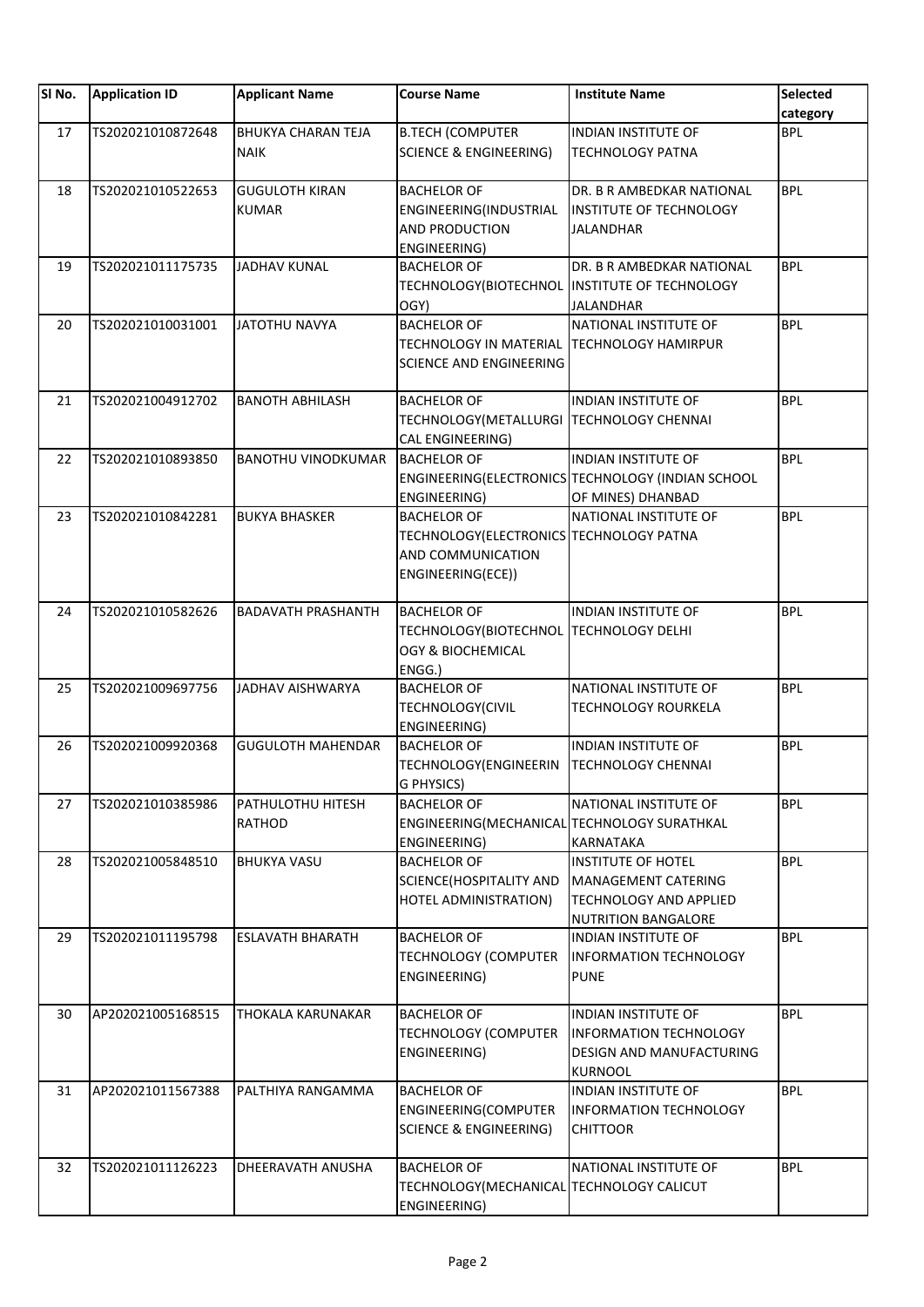| SI No. | <b>Application ID</b> | <b>Applicant Name</b>                    | <b>Course Name</b>                                                                                                      | <b>Institute Name</b>                                                                   | Selected   |
|--------|-----------------------|------------------------------------------|-------------------------------------------------------------------------------------------------------------------------|-----------------------------------------------------------------------------------------|------------|
|        |                       |                                          |                                                                                                                         |                                                                                         | category   |
| 33     | TS202021010638952     | <b>LAKAVATH RAHUL</b>                    | DUAL DEGREE-BACHELOR<br>OF TECHNOLOGY, MASTER<br><b>OF</b><br>TECHNOLOGY(INFORMATIO MANAGEMENT GWALIOR<br>N TECHNOLOGY) | ATAL BIHARI VAJPAYEE INDIAN<br><b>INSTITUTE OF INFORMATION</b><br><b>TECHNOLOGY AND</b> | <b>BPL</b> |
|        |                       |                                          |                                                                                                                         |                                                                                         |            |
| 34     | TS202021011502309     | <b>BANOTH RAKESH</b>                     | <b>BACHELOR OF</b><br>TECHNOLOGY(ELECTRICAL<br>AND ELECTRONICS<br>ENGINEERING (HONOURS))                                | NATIONAL INSTITUTE OF<br>TECHNOLOGY JAMSHEDPUR                                          | <b>BPL</b> |
| 35     | AP202021010618449     | MADHUSUDHAN NAIK<br><b>NENAVATH</b>      | <b>BACHELOR OF</b><br>ENGINEERING)                                                                                      | NATIONAL INSTITUTE OF<br>TECHNOLOGY(ELECTRONICS TECHNOLOGY PUDUCHERRY                   | <b>BPL</b> |
| 36     | TS202021011087039     | LAVUDYA VISHNU<br>VARDHAN                | <b>BACHELOR OF</b><br>TECHNOLOGY(MECHANICAL TECHNOLOGY NAGALAND<br>ENGINEERING)                                         | NATIONAL INSTITUTE OF                                                                   | <b>BPL</b> |
| 37     | TS202021010684192     | <b>RATHOD ANIL</b>                       | <b>BACHELOR OF</b><br>TECHNOLOGY (MECHANICAL TECHNOLOGY AGARTALA<br>ENGINEERING)                                        | NATIONAL INSTITUTE OF                                                                   | <b>BPL</b> |
| 38     | TS202021009607395     | JARPULA YASWANTH                         | <b>BACHELOR OF</b><br>TECHNOLOGY(ELECTRICAL<br>ENGINEERING)                                                             | <b>INDIAN INSTITUTE OF</b><br><b>TECHNOLOGY CHENNAI</b>                                 | <b>BPL</b> |
| 39     | TS202021010119804     | <b>JATOTHU NAVEEN</b>                    | <b>BACHELOR OF</b><br>AND COMMUNICATION<br>ENGINEERING(ECE))                                                            | SARDAR VALLABHBHAI NATIONAL<br>TECHNOLOGY (ELECTRONICS INSTITUTE OF TECHNOLOGY<br>SURAT | BPL        |
| 40     | TS202021010931667     | PAWAR AJAY                               | <b>BACHELOR OF</b><br><b>CAL ENGINEERING)</b>                                                                           | NATIONAL INSTITUTE OF<br>TECHNOLOGY(METALLURGI TECHNOLOGY JAMSHEDPUR                    | <b>BPL</b> |
| 41     | TS202021010171138     | PAWAR SATHISH                            | <b>BACHELOR OF</b><br>TECHNOLOGY(ELECTRONICS TECHNOLOGY PATNA<br>AND COMMUNICATION<br>ENGINEERING(ECE))                 | NATIONAL INSTITUTE OF                                                                   | <b>BPL</b> |
| 42     | TS202021011028070     | <b>BANOTHU THIRUMALA</b><br><b>GOPI</b>  | <b>BACHELOR OF</b><br>TECHNOLOGY(ARCHITECTU<br>RE)                                                                      | NATIONAL INSTITUTE OF<br><b>TECHNOLOGY CALICUT</b>                                      | <b>BPL</b> |
| 43     | TS202021011247083     | <b>KETHAVATH SAI</b><br><b>MUNISHWAR</b> | <b>B.TECH (COMPUTER</b><br><b>SCIENCE &amp; ENGINEERING)</b>                                                            | NATIONAL INSTITUTE OF<br><b>TECHNOLOGY RAIPUR</b>                                       | <b>BPL</b> |
| 44     | TS202021010995579     | JATAVATH SHIVA<br>SHANKAR                | <b>BACHELOR OF</b><br>TECHNOLOGY(ELECTRONICS TECHNOLOGY ARUNACHAL<br>AND COMMUNICATION<br>ENGINEERING(ECE))             | NATIONAL INSTITUTE OF<br>PRADESH                                                        | <b>BPL</b> |
| 45     | KA202021000033564     | <b>B M VIJAYA RAGHAVA</b>                | <b>BACHELOR OF</b><br>TECHNOLOGY(METALLURGI<br>CAL ENGINEERING)                                                         | <b>INDIAN INSTITUTE OF</b><br><b>TECHNOLOGY CHENNAI</b>                                 | <b>BPL</b> |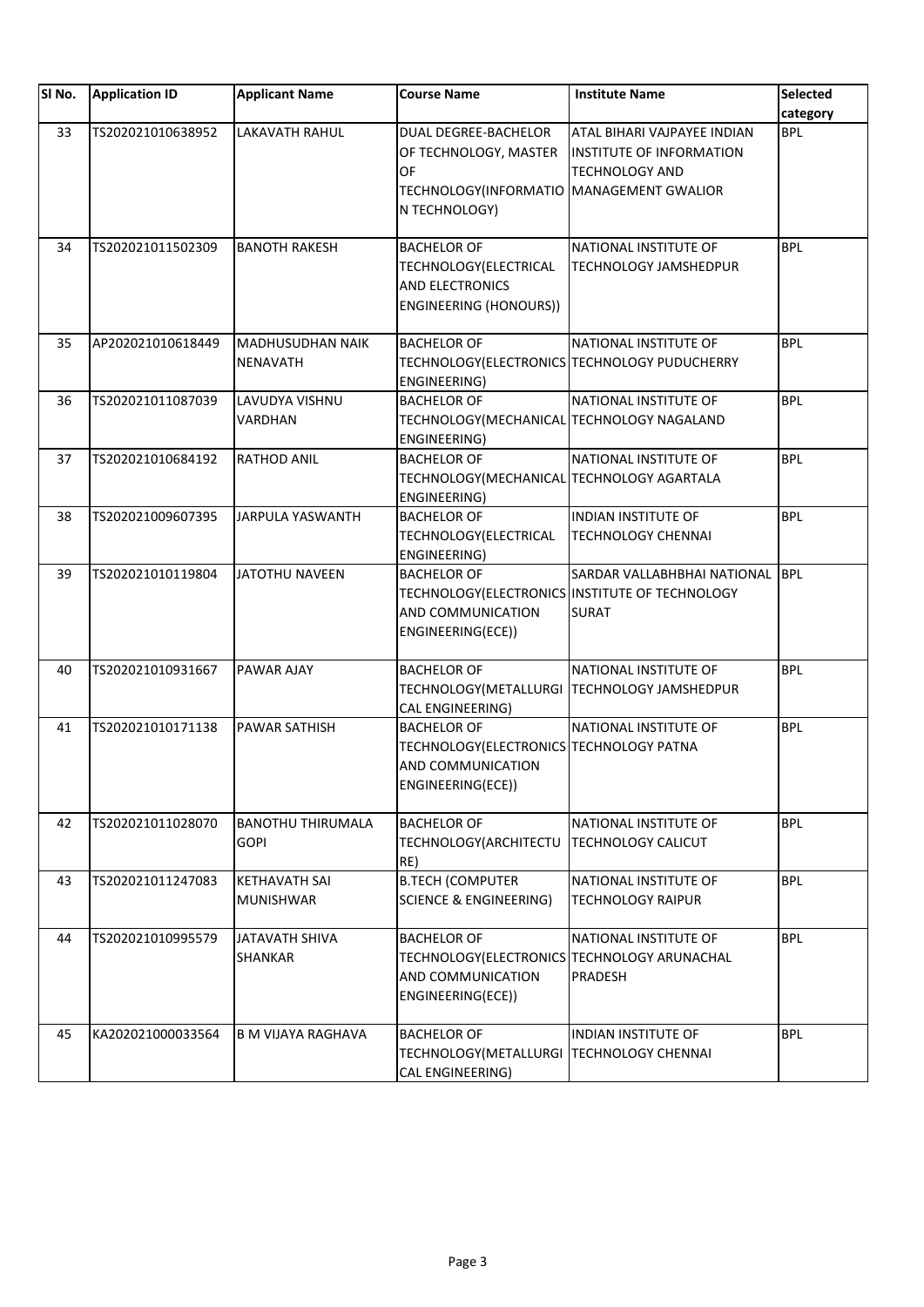| SI No. | <b>Application ID</b> | <b>Applicant Name</b>                    | <b>Course Name</b>                                                                                                                                  | <b>Institute Name</b>                                                                                                 | <b>Selected</b><br>category |
|--------|-----------------------|------------------------------------------|-----------------------------------------------------------------------------------------------------------------------------------------------------|-----------------------------------------------------------------------------------------------------------------------|-----------------------------|
| 46     | KA202021000035223     | SAGAR                                    | DUAL DEGREE-BACHELOR<br>OF TECHNOLOGY, MASTER<br><b>OF</b><br>TECHNOLOGY(ELECTRONICS<br>& ELECT. COMM. ENGG./<br>MICROELECTRONICS & VLSI<br>DESIGN) | INDIAN INSTITUTE OF<br><b>TECHNOLOGY CHENNAI</b>                                                                      | <b>BPL</b>                  |
| 47     | TS202021010371073     | JARPULA SAI CHARAN<br><b>NAYAK</b>       | <b>BACHELOR OF</b><br>TECHNOLOGY(COMPUTER<br><b>SCIENCE AND</b><br>ENGINEERING)                                                                     | <b>INDIAN INSTITUTE OF</b><br>INFORMATION TECHNOLOGY<br><b>DESIGN AND MANUFACTURING</b><br><b>KURNOOL</b>             | <b>BPL</b>                  |
| 48     | AP202021007218806     | <b>BORRA DAIVALEELA</b>                  | <b>B.TECH (COMPUTER</b><br><b>SCIENCE &amp; ENGINEERING)</b>                                                                                        | NATIONAL INSTITUTE OF<br><b>TECHNOLOGY DURGAPUR</b>                                                                   | <b>BPL</b>                  |
| 49     | TS202021010410922     | <b>BANOTH PRASHANTH</b>                  | <b>BACHELOR OF</b><br>TECHNOLOGY(CHEMICAL<br>ENGINEERING)                                                                                           | NATIONAL INSTITUTE OF<br><b>TECHNOLOGY CALICUT</b>                                                                    | <b>BPL</b>                  |
| 50     | TS202021004043716     | <b>BUKYA UDAY KIRAN</b><br><b>RATHOD</b> | <b>BACHELOR OF</b><br>TECHNOLOGY(ELECTRONICS TECHNOLOGY ARUNACHAL<br>AND COMMUNICATION<br>ENGINEERING(ECE))                                         | NATIONAL INSTITUTE OF<br>PRADESH                                                                                      | <b>BPL</b>                  |
| 51     | TS202021010666677     | <b>BANOTH HARISH</b>                     | <b>BACHELOR OF</b><br><b>TECHNOLOGY</b><br>(MECHANICAL<br>ENGINEERING-DESIGN AND<br>MANUFACTURING)                                                  | INDIAN INSTITUTE OF<br><b>INFORMATION TECHNOLOGY</b><br><b>DESIGN AND MANUFACTURING</b><br><b>KURNOOL</b>             | <b>BPL</b>                  |
| 52     | AP202021010746946     | <b>VALLEPU GOPI</b>                      | <b>BACHELOR OF</b><br>TECHNOLOGY(FOOD<br>TECHNOLOGY)                                                                                                | NATIONAL INSTITUTE OF FOOD<br><b>TECHNOLOGY</b><br><b>ENTREPRENEURSHIP AND</b><br>MANAGEMENT AMBALA<br><b>HARYANA</b> | <b>BPL</b>                  |
| 53     | TS202021011269549     | <b>ADE PARAMESHWAR</b>                   | <b>BACHELOR OF</b><br>TECHNOLOGY (ELECTRONICS TECHNOLOGY RAIPUR<br>AND COMMUNICATION<br>ENGINEERING(ECE))                                           | NATIONAL INSTITUTE OF                                                                                                 | <b>BPL</b>                  |
| 54     | TS202021011416253     | RATHOD JYOTHSNA                          | <b>BACHELOR OF</b><br>TECHNOLOGY(CHEMICAL<br>ENGINEERING)                                                                                           | NATIONAL INSTITUTE OF<br><b>TECHNOLOGY DURGAPUR</b>                                                                   | <b>BPL</b>                  |
| 55     | TS202021010656342     | SABAVATH VALYA NAIK                      | <b>BACHELOR OF</b><br>TECHNOLOGY IN MATERIAL TECHNOLOGY CALICUT<br>SCIENCE AND ENGINEERING                                                          | NATIONAL INSTITUTE OF                                                                                                 | <b>BPL</b>                  |
| 56     | TS202021011023022     | VARTHYA SRIKANTH NAIK                    | <b>B.TECH (COMPUTER</b><br><b>SCIENCE &amp; ENGINEERING)</b>                                                                                        | NATIONAL INSTITUTE OF<br>TECHNOLOGY ANDHRA PRADESH                                                                    | <b>BPL</b>                  |
| 57     | TS202021011188291     | <b>BANAVATH NAGU NAYAK</b>               | <b>BACHELOR OF</b><br><b>ENGINEERING(BIO-</b><br>ENGINEERING)                                                                                       | NATIONAL INSTITUTE OF<br><b>TECHNOLOGY AGARTALA</b>                                                                   | <b>BPL</b>                  |
| 58     | CT202021010260234     | <b>ANUP BHAGAT</b>                       | <b>BACHELOR OF</b><br>TECHNOLOGY (MECHANICAL TECHNOLOGY RAIPUR<br>ENGINEERING)                                                                      | NATIONAL INSTITUTE OF                                                                                                 | <b>BPL</b>                  |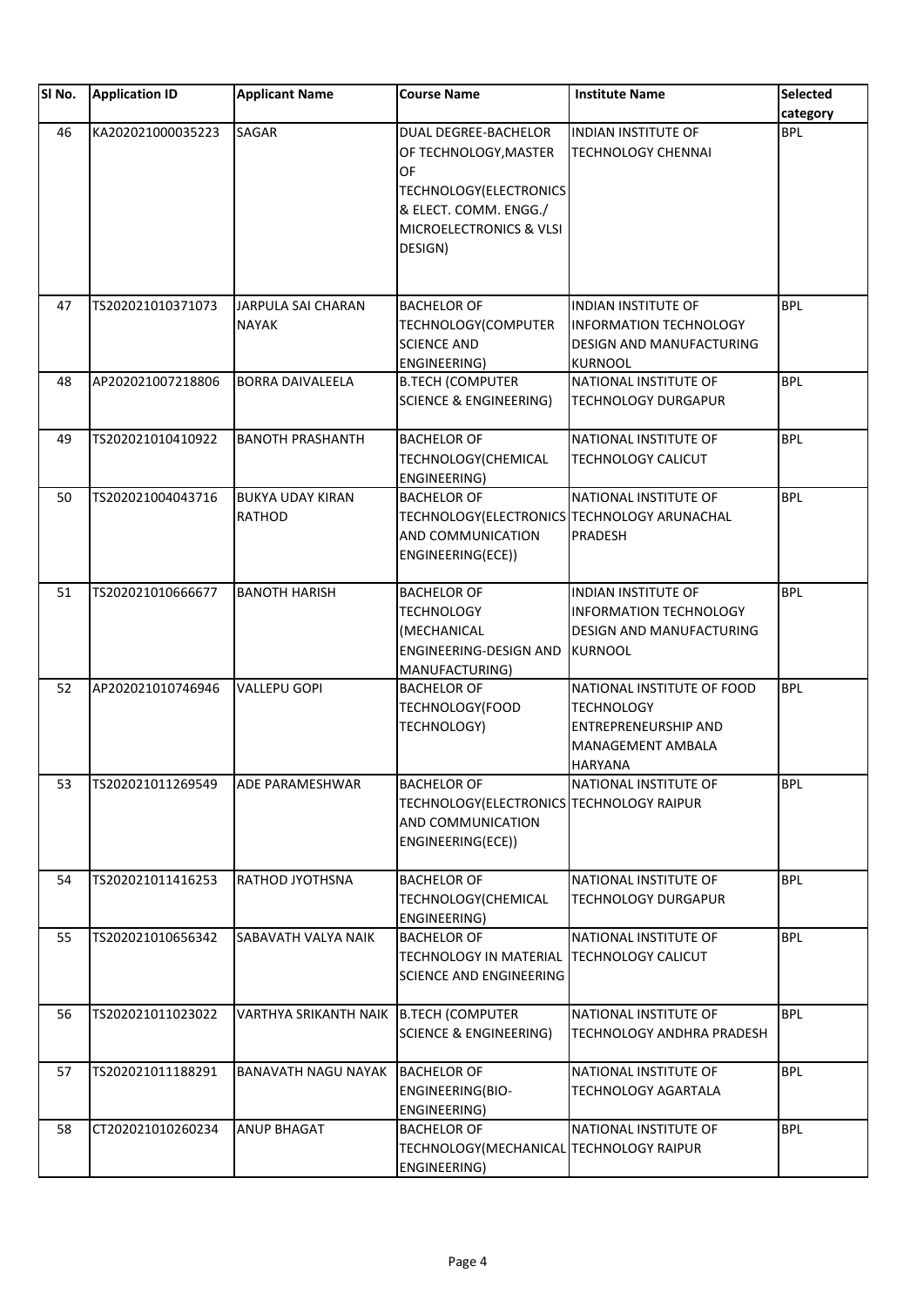| SI No. | <b>Application ID</b> | <b>Applicant Name</b>                            | <b>Course Name</b>                                                                              | <b>Institute Name</b>                                                                              | Selected<br>category |
|--------|-----------------------|--------------------------------------------------|-------------------------------------------------------------------------------------------------|----------------------------------------------------------------------------------------------------|----------------------|
| 59     | TS202021001017621     | MUDAVATH SHIRISHA                                | <b>BACHELOR OF</b><br>ENGINEERING)                                                              | MAULANA AZAD NATIONAL<br>TECHNOLOGY(ELECTRONICS INSTITUTE OF TECHNOLOGY<br><b>BHOPAL</b>           | <b>BPL</b>           |
| 60     | AP202021007762430     | VADITHE BARNA BHASKAR BACHELOR OF<br><b>NAIK</b> | AND COMMUNICATION<br>ENGINEERING(ECE))                                                          | INDIAN INSTITUTE OF<br>TECHNOLOGY(ELECTRONICS INFORMATION TECHNOLOGY<br><b>BHOPAL</b>              | <b>BPL</b>           |
| 61     | KA202021009417674     | <b>B N MALLIKARJUNA</b>                          | <b>BACHELOR OF</b><br>ENGINEERING)                                                              | INDIAN INSTITUTE OF<br>ENGINEERING(ELECTRONICS TECHNOLOGY (INDIAN SCHOOL<br>OF MINES) DHANBAD      | <b>BPL</b>           |
| 62     | TS202021010559625     | JATAVATH PUNEETH<br><b>VIVEK</b>                 | <b>BACHELOR OF</b><br>TECHNOLOGY (MECHANICAL TECHNOLOGY CALICUT<br>ENGINEERING)                 | NATIONAL INSTITUTE OF                                                                              | <b>BPL</b>           |
| 63     | KA202021010545805     | ARJUN SAGAR N V                                  | <b>B.TECH (COMPUTER</b><br><b>SCIENCE &amp; ENGINEERING)</b>                                    | INDIAN INSTITUTE OF<br><b>INFORMATION TECHNOLOGY</b><br><b>DHARWAD</b>                             | <b>BPL</b>           |
| 64     | TS202021010922152     | <b>RAMAVATH NOKSHITH</b>                         | <b>BACHELOR OF</b><br>N TECHNOLOGY)                                                             | INDIAN INSTITUTE OF<br>ENGINEERING(INFORMATIO ENGINEERING SCIENCE AND<br><b>TECHNOLOGY SHIBPUR</b> | <b>BPL</b>           |
| 65     | RJ202021001843313     | <b>ROHIT MEENA</b>                               | <b>BACHELOR OF</b><br>TECHNOLOGY(INDUSTRIAL<br><b>AND PRODUCTION</b><br>ENGINEERING)            | DR. B R AMBEDKAR NATIONAL<br><b>INSTITUTE OF TECHNOLOGY</b><br><b>JALANDHAR</b>                    | <b>BPL</b>           |
| 66     | TS202021009983667     | <b>AMGOTH SUNIL</b>                              | <b>BACHELOR OF</b><br>TECHNOLOGY(ARTIFICIAL<br><b>INTELLIGENCE AND DATA</b><br>SCIENCE)         | INDIAN INSTITUTE OF<br><b>INFORMATION TECHNOLOGY</b><br>DESIGN AND MANUFACTURING<br><b>KURNOOL</b> | <b>BPL</b>           |
| 67     | TS202021012046932     | <b>GUGLAVATH MAHENDAR</b>                        | <b>BACHELOR OF BUSINESS</b><br>ADMINISTRATION,<br><b>BACHELOR OF LAW OR</b><br>LAWS(B.B.A. LLB) | NATIONAL LAW UNIVERSITY<br><b>CUTTUCK</b>                                                          | <b>BPL</b>           |
| 68     | RJ202021009799956     | <b>DEEPAK MINA</b>                               | <b>BACHELOR OF</b><br>TECHNOLOGY(INFORMATIO TECHNOLOGY SURATHKAL<br>N TECHNOLOGY)               | NATIONAL INSTITUTE OF<br><b>KARNATAKA</b>                                                          | <b>BPL</b>           |
| 69     | RJ202021010541089     | <b>DEEPANSHU MEENA</b>                           | <b>BACHELOR OF</b><br><b>TECHNOLOGY (COMPUTER</b><br>ENGINEERING)                               | <b>INDIAN INSTITUTE OF</b><br><b>TECHNOLOGY ROORKEE</b>                                            | <b>BPL</b>           |
| 70     | GJ202021009128395     | <b>CHAUDHARI TANVI</b><br>VIJAYBHAI              | <b>B.TECH (COMPUTER</b><br><b>SCIENCE &amp; ENGINEERING)</b>                                    | <b>INDIAN INSTITUTE OF</b><br>TECHNOLOGY GANDHINAGAR                                               | <b>BPL</b>           |
| 71     | MP202021001279827     | PUSHPRAJ BHURIYA                                 | <b>B.TECH (COMPUTER</b><br><b>SCIENCE &amp; ENGINEERING)</b>                                    | NATIONAL INSTITUTE OF<br>TECHNOLOGY WARANGAL                                                       | <b>BPL</b>           |
| 72     | TS202021009792395     | KORRA JAYANTH                                    | <b>B.TECH (COMPUTER</b><br><b>SCIENCE &amp; ENGINEERING)</b>                                    | <b>INDIAN INSTITUTE OF</b><br><b>INFORMATION TECHNOLOGY</b><br><b>CHITTOOR</b>                     | <b>BPL</b>           |
| 73     | AP202021009959992     | PALAKURTHY HARSHITH<br><b>KUMAR</b>              | <b>BACHELOR OF</b><br>TECHNOLOGY (ELECTRICAL<br>ENGINEERING)                                    | NATIONAL INSTITUTE OF<br>TECHNOLOGY WARANGAL                                                       | <b>BPL</b>           |
| 74     | AS202021009822645     | <b>BARISMITA PEGU</b>                            | <b>BACHELOR OF MEDICINE</b><br>AND BACHELOR OF<br>SURGERY (M.B.B.S)-5 YEARS                     | ALL INDIA INSTITUTE OF MEDICAL<br><b>SCIENCES BHUBANESWAR</b>                                      | <b>BPL</b>           |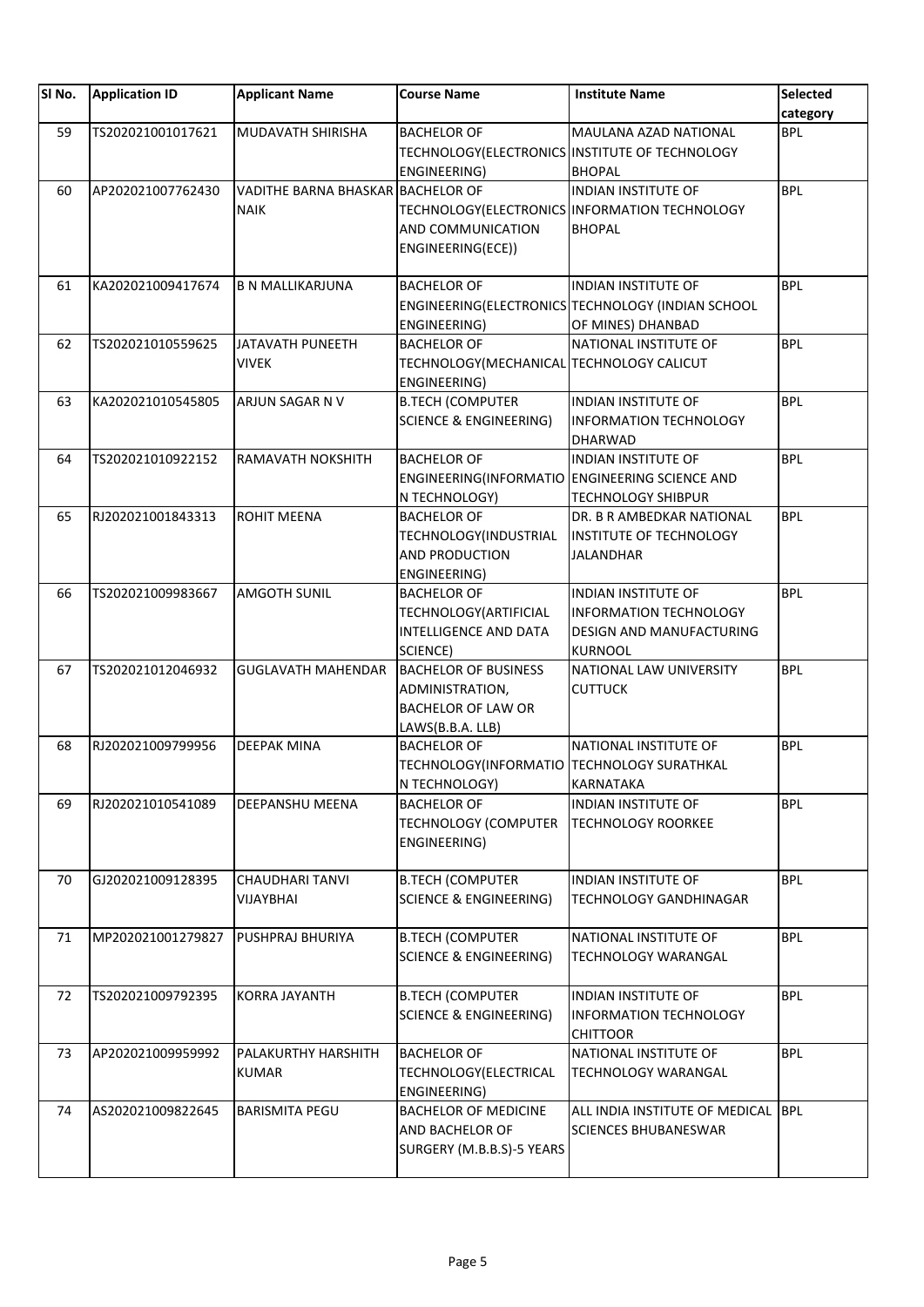| SI No. | <b>Application ID</b> | <b>Applicant Name</b>                   | <b>Course Name</b>                                                                   | <b>Institute Name</b>                                                                                           | Selected<br>category |
|--------|-----------------------|-----------------------------------------|--------------------------------------------------------------------------------------|-----------------------------------------------------------------------------------------------------------------|----------------------|
| 75     | AP202021011245816     | <b>RAMAVATH SUDHAKAR</b><br><b>NAIK</b> | <b>BACHELOR OF</b><br>ENGINEERING(ELECTRONICS TECHNOLOGY SURATHKAL<br>ENGINEERING)   | NATIONAL INSTITUTE OF<br><b>KARNATAKA</b>                                                                       | <b>BPL</b>           |
| 76     | RJ202021005655456     | <b>DEVENDAR KUMAR</b><br><b>MEENA</b>   | DUAL DEGREE-BACHELOR<br>OF TECHNOLOGY, MASTER<br>OF TECHNOLOGY(CIVIL<br>ENGINEERING) | <b>INDIAN INSTITUTE OF</b><br><b>TECHNOLOGY BANARAS HINDU</b><br>UNIVERSITY VARANASI                            | <b>BPL</b>           |
| 77     | RJ202021010611427     | <b>DHARM SINGH MEENA</b>                | <b>BACHELOR OF</b><br>TECHNOLOGY (ELECTRICAL<br>ENGINEERING)                         | INDIAN INSTITUTE OF<br><b>TECHNOLOGY KHARAGPUR</b>                                                              | <b>BPL</b>           |
| 78     | OR202021011104307     | PRIYABRATA MAJHI                        | <b>B.TECH (COMPUTER</b><br><b>SCIENCE &amp; ENGINEERING)</b>                         | MOTILAL NEHRU NATIONAL<br><b>INSTITUTE OF TECHNOLOGY</b><br><b>ALLAHABAD</b>                                    | <b>BPL</b>           |
| 79     | UT202021010649290     | YOGESH KUMAR                            | <b>BACHELOR OF</b><br>TECHNOLOGY(ELECTRICAL<br>ENGINEERING)                          | INDIAN INSTITUTE OF<br><b>TECHNOLOGY BANARAS HINDU</b><br>UNIVERSITY VARANASI                                   | <b>BPL</b>           |
| 80     | TS202021010539466     | <b>BANOTH SAI KUMAR</b>                 | <b>BACHELOR OF</b><br>TECHNOLOGY(CHEMICAL<br>ENGINEERING)                            | <b>INDIAN INSTITUTE OF</b><br><b>TECHNOLOGY CHENNAI</b>                                                         | <b>BPL</b>           |
| 81     | RJ202021005758259     | KRISHAN KUMAR MEENA                     | <b>BACHELOR OF MEDICINE</b><br>AND BACHELOR OF<br>SURGERY (M.B.B.S)-5 YEARS          | ALL INDIA INSTITUTE OF MEDICAL<br><b>SCIENCES JODHPUR</b>                                                       | <b>IBPL</b>          |
| 82     | TS202021003526205     | <b>DHANAVATH RAVI</b>                   | <b>BACHELOR OF</b><br>TECHNOLOGY(CHEMICAL<br>ENGINEERING)                            | VISVESVARAYA NATIONAL<br>INSTITUTE OF TECHNOLOGY<br><b>NAGPUR</b>                                               | <b>BPL</b>           |
| 83     | TS202021008788919     | <b>K SACHIN NAIK</b>                    | <b>BACHELOR OF</b><br><b>TECHNOLOGY (COMPUTER</b><br>ENGINEERING)                    | SARDAR VALLABHBHAI NATIONAL<br>INSTITUTE OF TECHNOLOGY<br><b>SURAT</b>                                          | <b>BPL</b>           |
| 84     | TS202021011235422     | <b>GUGULOTHU NAVEEN</b>                 | <b>BACHELOR OF</b><br>TECHNOLOGY (MECHANICAL TECHNOLOGY DURGAPUR<br>ENGINEERING)     | NATIONAL INSTITUTE OF                                                                                           | <b>BPL</b>           |
| 85     | RJ202021010023125     | <b>ROHIT KUMAR MEENA</b>                | <b>BACHELOR OF</b><br><b>TECHNOLOGY(CIVIL</b><br>ENGINEERING)                        | INDIAN INSTITUTE OF<br><b>TECHNOLOGY BHUBANESHWAR</b>                                                           | <b>BPL</b>           |
| 86     | RJ202021010946103     | <b>DESHRAJ MEENA</b>                    | <b>BACHELOR OF</b><br><b>TECHNOLOGY(CIVIL</b><br>ENGINEERING)                        | VISVESVARAYA NATIONAL<br><b>INSTITUTE OF TECHNOLOGY</b><br><b>NAGPUR</b>                                        | <b>BPL</b>           |
| 87     | AP202021010843893     | MUDAVATH SUGALI<br><b>ROHAN</b>         | <b>B.TECH (COMPUTER</b><br><b>SCIENCE &amp; ENGINEERING)</b>                         | INDIAN INSTITUTE OF<br><b>INFORMATION TECHNOLOGY</b><br><b>CHITTOOR</b>                                         | <b>BPL</b>           |
| 88     | TS202021001004620     | RATHOD PRAKASH                          | <b>BACHELOR OF</b><br><b>SCIENCE(HOSPITALITY &amp;</b><br>HOTEL ADMINISTRATION)      | <b>INSTITUTE OF HOTEL</b><br>MANAGEMENT CATERING<br><b>TECHNOLOGY AND APPLIED</b><br>NUTRITION TARAMANI CHENNAI | <b>BPL</b>           |
| 89     | RJ202021009140299     | ASHOK KUMAR MEENA                       | <b>BACHELOR OF</b><br><b>TECHNOLOGY(CIVIL</b><br>ENGINEERING)                        | INDIAN INSTITUTE OF<br><b>TECHNOLOGY GANDHINAGAR</b>                                                            | <b>BPL</b>           |
| 90     | UP202021010893899     | OM PRAKASH NISAD                        | <b>BACHELOR OF</b><br>ENGINEERING)                                                   | <b>INDIAN INSTITUTE OF</b><br>TECHNOLOGY(ELECTRONICS TECHNOLOGY BANARAS HINDU<br>UNIVERSITY VARANASI            | <b>BPL</b>           |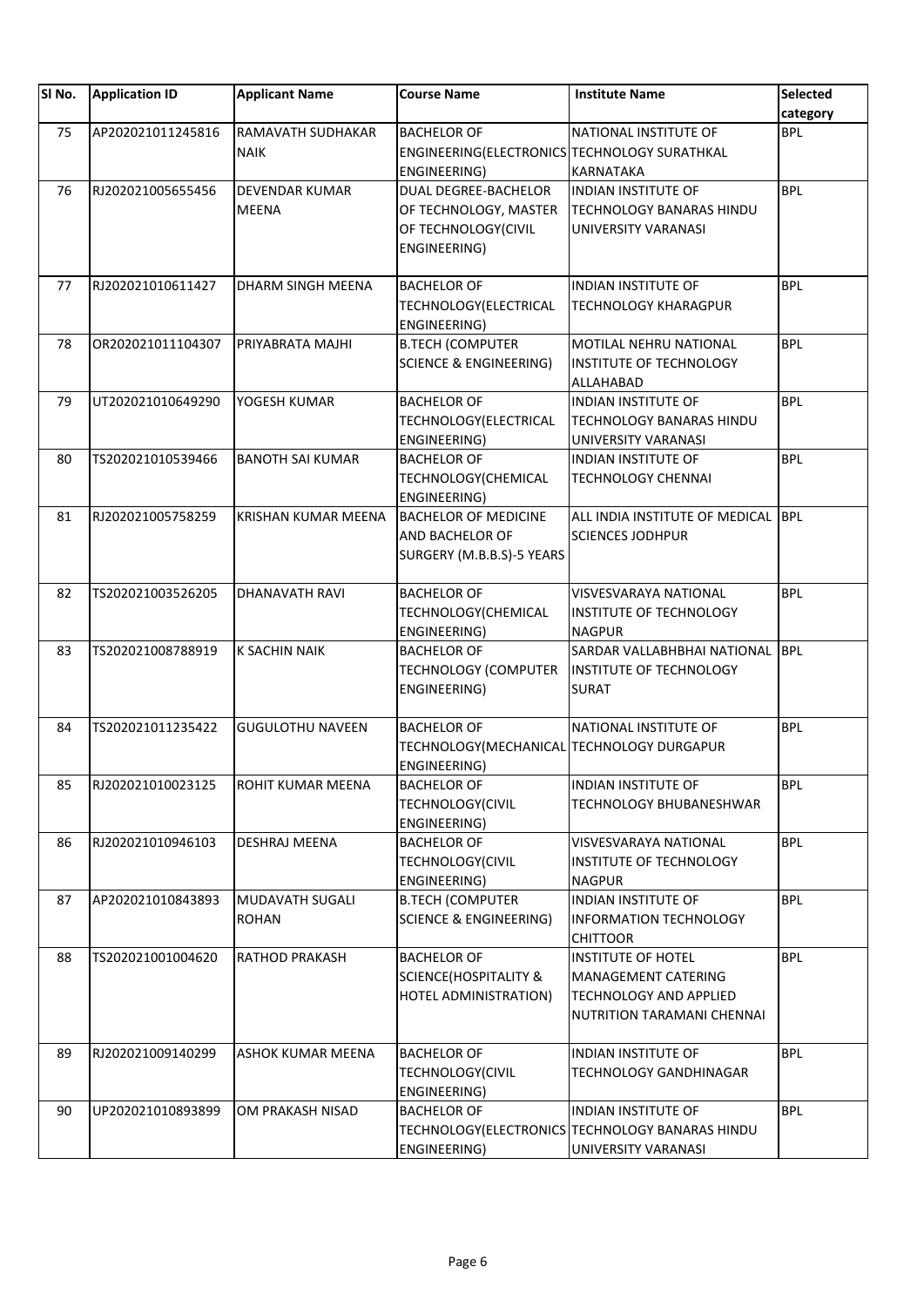| SI No. | <b>Application ID</b> | <b>Applicant Name</b>                   | <b>Course Name</b>                                                                                       | <b>Institute Name</b>                                                                                     | Selected<br>category |
|--------|-----------------------|-----------------------------------------|----------------------------------------------------------------------------------------------------------|-----------------------------------------------------------------------------------------------------------|----------------------|
| 91     | KA202021010391902     | <b>VINOD KUMAR</b>                      | <b>BACHELOR OF</b><br>TECHNOLOGY(COMPUTER<br><b>SCIENCE AND</b><br>ENGINEERING)                          | INDIAN INSTITUTE OF<br><b>INFORMATION TECHNOLOGY</b><br><b>DESIGN AND MANUFACTURING</b><br><b>KURNOOL</b> | <b>BPL</b>           |
| 92     | AP202021004766252     | LAVANYA RAMAVATH                        | <b>BACHELOR OF</b><br>ENGINEERING)                                                                       | DR. B R AMBEDKAR NATIONAL<br>TECHNOLOGY(MECHANICAL INSTITUTE OF TECHNOLOGY<br>JALANDHAR                   | <b>BPL</b>           |
| 93     | TS202021010356176     | <b>BANOTHU NAGARAJU</b>                 | <b>BACHELOR OF</b><br>TECHNOLOGY(APPLIED<br><b>ELECTRONICS &amp;</b><br>INSTRUMENTATION (AEI))           | NATIONAL INSTITUTE OF<br><b>TECHNOLOGY NAGALAND</b>                                                       | <b>BPL</b>           |
| 94     | TS202021010775057     | <b>BHUKYA GANESH</b>                    | <b>BACHELOR OF</b><br>TECHNOLOGY(ELECTRONICS TECHNOLOGY RAIPUR<br>AND COMMUNICATION<br>ENGINEERING(ECE)) | NATIONAL INSTITUTE OF                                                                                     | <b>BPL</b>           |
| 95     | TS202021011117258     | <b>TEJAVATH SUNIL</b>                   | <b>BACHELOR OF</b><br><b>TECHNOLOGY (COMPUTER</b><br>ENGINEERING)                                        | <b>INDIAN INSTITUTE OF</b><br><b>INFORMATION TECHNOLOGY</b><br><b>PUNE</b>                                | <b>BPL</b>           |
| 96     | TS202021010776990     | <b>BANOTH NAVEEN PAT</b><br><b>NAIK</b> | <b>BACHELOR OF</b><br>ATION AND CONTROL<br>ENGINEERING (ICE))                                            | DR. B R AMBEDKAR NATIONAL<br>TECHNOLOGY(INSTRUMENT INSTITUTE OF TECHNOLOGY<br><b>JALANDHAR</b>            | <b>BPL</b>           |
| 97     | GJ202021009903426     | TADVI SATYAMKUMAR                       | <b>BACHELOR OF</b><br>TECHNOLOGY(AEROSPACE<br>ENGINEERING)                                               | INDIAN INSTITUTE OF<br><b>TECHNOLOGY CHENNAI</b>                                                          | <b>BPL</b>           |
| 98     | AP202021010091360     | AMALADASU JOY BABU                      | <b>BACHELOR OF</b><br>TECHNOLOGY(MECHANICAL TECHNOLOGY WARANGAL<br>ENGINEERING)                          | NATIONAL INSTITUTE OF                                                                                     | <b>BPL</b>           |
| 99     | AS202021011774713     | BIBUNGSAR BASUMATARY BACHELOR OF        | <b>ENGINEERING (PE))</b>                                                                                 | NATIONAL INSTITUTE OF<br>TECHNOLOGY(PRODUCTION TECHNOLOGY JAMSHEDPUR                                      | <b>BPL</b>           |
| 100    | AP202021011146825     | <b>PALAPARTHI PREM</b><br><b>KUMAR</b>  | <b>BACHELOR OF</b><br>TECHNOLOGY(MECHANICAL TECHNOLOGY NAGALAND<br>ENGINEERING)                          | NATIONAL INSTITUTE OF                                                                                     | <b>BPL</b>           |
| 101    | KA202021002432033     | <b>HARISH N</b>                         | <b>BACHELOR OF</b><br>ENGINEERING(MECHANICAL TECHNOLOGY SURATHKAL<br>ENGINEERING)                        | NATIONAL INSTITUTE OF<br><b>KARNATAKA</b>                                                                 | <b>BPL</b>           |
| 102    | RJ202021011009160     | <b>SAMAY SINGH MEENA</b>                | <b>BACHELOR OF</b><br><b>TECHNOLOGY(CIVIL</b><br>ENGINEERING)                                            | MOTILAL NEHRU NATIONAL<br>INSTITUTE OF TECHNOLOGY<br>ALLAHABAD                                            | <b>BPL</b>           |
| 103    | AS202021007939570     | <b>NERSWN NARZARY</b>                   | DUAL DEGREE-BACHELOR<br>OF TECHNOLOGY, MASTER<br>0F<br>TECHNOLOGY(CHEMICAL<br>ENGINEERING)               | <b>INDIAN INSTITUTE OF</b><br><b>TECHNOLOGY KHARAGPUR</b>                                                 | <b>BPL</b>           |
| 104    | RJ202021009265025     | <b>SOHAN DAMOR</b>                      | <b>BACHELOR OF</b><br>TECHNOLOGY(CHEMICAL<br>ENGINEERING)                                                | <b>INDIAN INSTITUTE OF</b><br><b>TECHNOLOGY GANDHINAGAR</b>                                               | <b>BPL</b>           |
| 105    | RJ202021009967660     | <b>DEEPAK MEENA</b>                     | <b>BACHELOR OF</b><br><b>TECHNOLOGY(CIVIL</b><br>ENGINEERING)                                            | INDIAN INSTITUTE OF<br>TECHNOLOGY PATNA                                                                   | <b>BPL</b>           |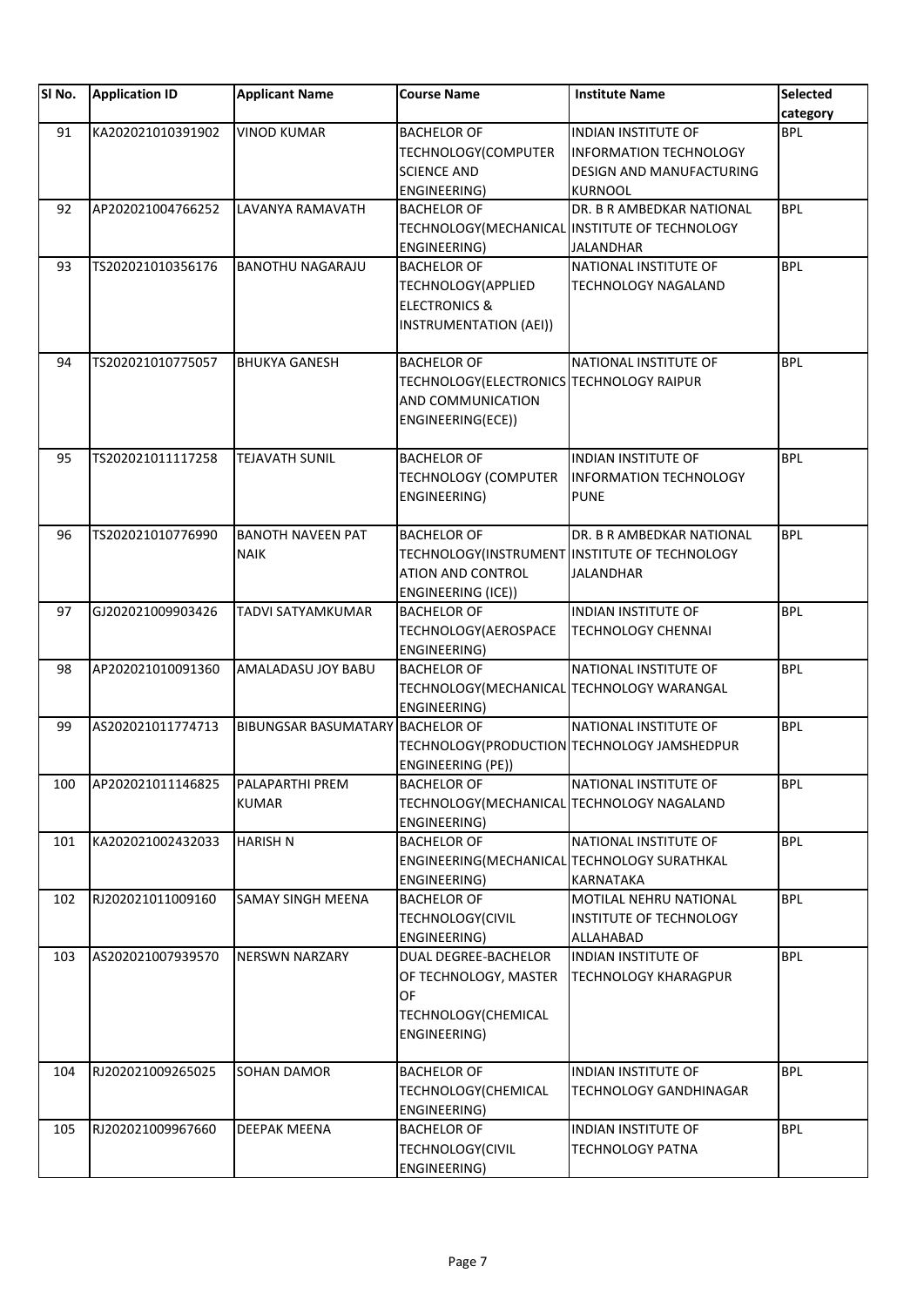| SI No. | <b>Application ID</b> | <b>Applicant Name</b>      | <b>Course Name</b>                                                                                           | <b>Institute Name</b>                                                                                                            | Selected<br>category |
|--------|-----------------------|----------------------------|--------------------------------------------------------------------------------------------------------------|----------------------------------------------------------------------------------------------------------------------------------|----------------------|
| 106    | KA202021011542839     | CHANDALINGA<br>KARADIGUDDA | <b>BACHELOR OF</b><br>ENGINEERING(CIVIL<br>ENGINEERING)                                                      | NATIONAL INSTITUTE OF<br><b>TECHNOLOGY SURATHKAL</b><br>KARNATAKA                                                                | <b>BPL</b>           |
| 107    | HP202021001875245     | <b>TENZIN DOLMA</b>        | <b>BACHELOR OF</b><br>ENGINEERING(ELECTRONICS TECHNOLOGY HAMIRPUR<br>ENGINEERING)                            | NATIONAL INSTITUTE OF                                                                                                            | <b>BPL</b>           |
| 108    | RJ202021011078681     | <b>SACHIN MEENA</b>        | <b>BACHELOR OF</b><br>TECHNOLOGY(CIVIL<br>ENGINEERING)                                                       | <b>INDIAN INSTITUTE OF</b><br><b>TECHNOLOGY BANARAS HINDU</b><br>UNIVERSITY VARANASI                                             | <b>BPL</b>           |
| 109    | RJ202021000477615     | <b>MOHIT KUMAR MINA</b>    | <b>BACHELOR OF</b><br>ENGINEERING)                                                                           | <b>INDIAN INSTITUTE OF</b><br>TECHNOLOGY (MECHANICAL TECHNOLOGY BANARAS HINDU<br>UNIVERSITY VARANASI                             | <b>BPL</b>           |
| 110    | RJ202021010594081     | PAYAL MEENA                | <b>BACHELOR OF</b><br>ENGINEERING)                                                                           | NATIONAL INSTITUTE OF<br>TECHNOLOGY(MECHANICAL TECHNOLOGY KURUKSHETRA                                                            | <b>BPL</b>           |
| 111    | TS202021011442690     | <b>BHUKYA AKASH</b>        | <b>BACHELOR OF</b><br>ENGINEERING(COMPUTER<br><b>SCIENCE &amp; ENGINEERING)</b>                              | <b>INDIAN INSTITUTE OF</b><br><b>INFORMATION TECHNOLOGY</b><br><b>KOTTAYAM</b>                                                   | <b>BPL</b>           |
| 112    | AS202021010246938     | <b>SUSMITA KACHARI</b>     | <b>BACHELOR OF</b><br>TECHNOLOGY(CHEMICAL<br>ENGINEERING)                                                    | INDIAN INSTITUTE OF<br>TECHNOLOGY (INDIAN SCHOOL<br>OF MINES) DHANBAD                                                            | <b>BPL</b>           |
| 113    | CT202021006280811     | <b>HEM KUMAR</b>           | <b>BACHELOR OF</b><br>TECHNOLOGY(BIO-MEDICAL TECHNOLOGY KANPUR<br>ENGINEERING (BME))                         | INDIAN INSTITUTE OF                                                                                                              | <b>BPL</b>           |
| 114    | TS202021009390671     | PALTHYA RAMESH             | <b>BACHELOR OF</b><br>ENGINEERING(COMPUTER<br><b>SCIENCE &amp; ENGINEERING)</b>                              | INDIAN INSTITUTE OF<br><b>INFORMATION TECHNOLOGY</b><br><b>CHITTOOR</b>                                                          | <b>BPL</b>           |
| 115    | KA202021011873788     | <b>AMIT CHIGARE</b>        | <b>BACHELOR OF</b><br>AND COMMUNICATION<br>ENGINEERING(ECE))                                                 | <b>INDIAN INSTITUTE OF</b><br>TECHNOLOGY(ELECTRONICS INFORMATION TECHNOLOGY<br><b>DESIGN &amp; MANUFACTURING</b><br>KANCHEEPURAM | <b>BPL</b>           |
| 116    | RJ202021006273758     | LOKESH MEENA               | <b>BACHELOR OF</b><br>ENGINEERING)                                                                           | <b>INDIAN INSTITUTE OF</b><br>TECHNOLOGY (MECHANICAL TECHNOLOGY BANARAS HINDU<br>UNIVERSITY VARANASI                             | <b>BPL</b>           |
| 117    | AP202021007509193     | <b>KORRA LAVANYA BAI</b>   | <b>BACHELOR OF</b><br><b>TECHNOLOGY(CIVIL</b><br>ENGINEERING)                                                | NATIONAL INSTITUTE OF<br><b>TECHNOLOGY WARANGAL</b>                                                                              | <b>BPL</b>           |
| 118    | KA202021011453312     | <b>D NIRANJAN</b>          | <b>BACHELOR OF</b><br>TECHNOLOGY (METALLURGI   TECHNOLOGY SURATHKAL<br><b>CAL ENGINEERING)</b>               | NATIONAL INSTITUTE OF<br>KARNATAKA                                                                                               | <b>BPL</b>           |
| 119    | CT202021004494978     | HITESH KUMAR KANWAR        | <b>BACHELOR OF</b><br>TECHNOLOGY (ELECTRONICS OF TECHNOLOGY JAIPUR<br>AND COMMUNICATION<br>ENGINEERING(ECE)) | MALAVIYA NATIONAL INSTITUTE                                                                                                      | <b>BPL</b>           |
| 120    | KA202021010890854     | SHIVANI GHODAMPALLE        | <b>BACHELOR OF</b><br>ENGINEERING(ELECTRICAL<br>ENGINEERING)                                                 | NATIONAL INSTITUTE OF<br><b>TECHNOLOGY SURATHKAL</b><br>KARNATAKA                                                                | <b>BPL</b>           |
| 121    | TS202021011060462     | NENAVATH THIRUPATHI        | <b>BACHELOR OF</b><br>TECHNOLOGY(BIOTECHNOL TECHNOLOGY WARANGAL<br>OGY)                                      | NATIONAL INSTITUTE OF                                                                                                            | <b>BPL</b>           |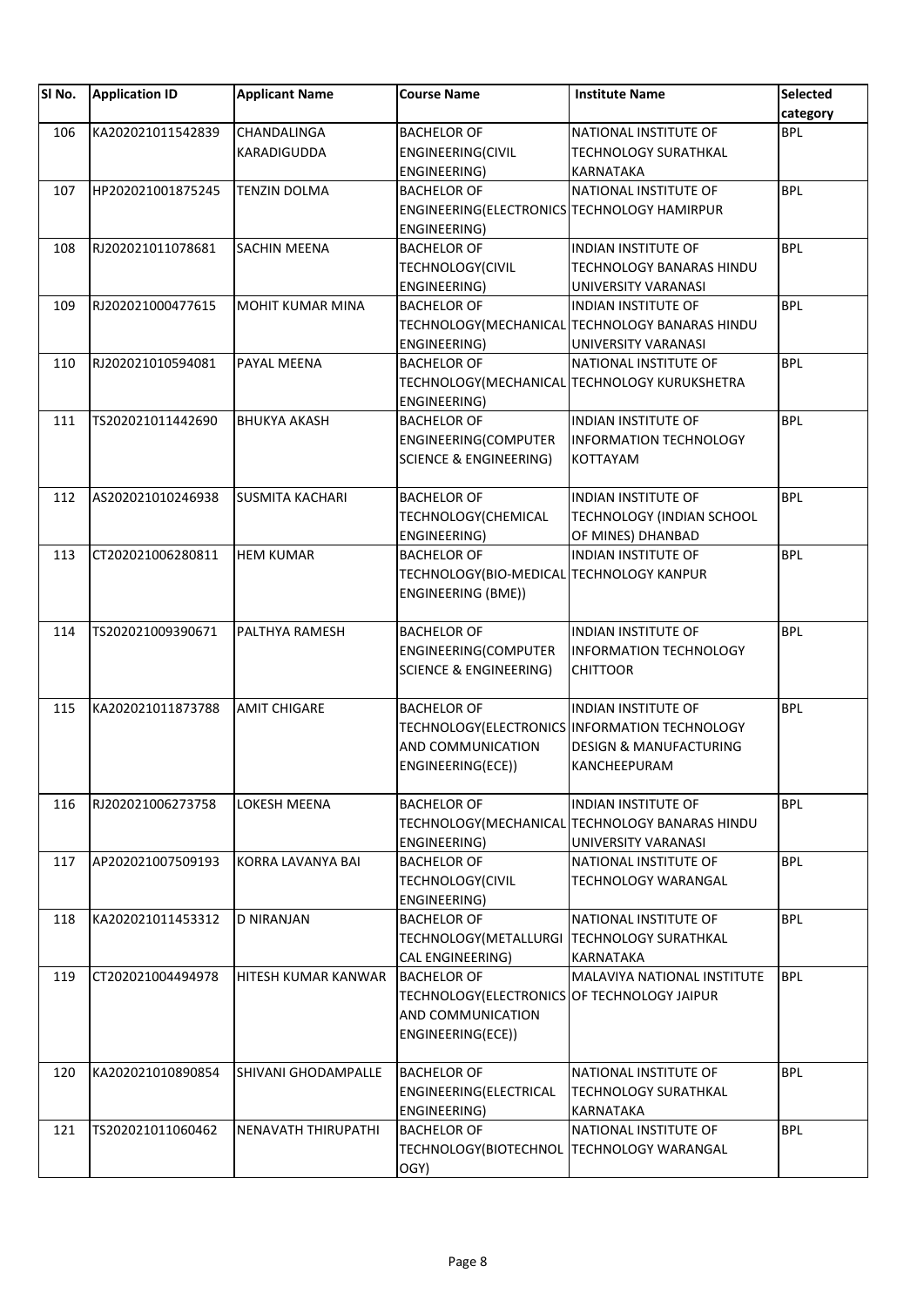| SI No. | <b>Application ID</b> | <b>Applicant Name</b>                   | <b>Course Name</b>                                                                                          | <b>Institute Name</b>                                                                                           | Selected<br>category |
|--------|-----------------------|-----------------------------------------|-------------------------------------------------------------------------------------------------------------|-----------------------------------------------------------------------------------------------------------------|----------------------|
| 122    | CT202021005456419     | <b>RAGHUBIR</b>                         | DUAL DEGREE-BACHELOR<br>OF TECHNOLOGY, MASTER<br>OF TECHNOLOGY (MINING<br>ENGINEERING)                      | <b>INDIAN INSTITUTE OF</b><br><b>TECHNOLOGY BANARAS HINDU</b><br>UNIVERSITY VARANASI                            | <b>BPL</b>           |
| 123    | CT202021010877883     | YOGESH                                  | <b>BACHELOR OF</b><br>TECHNOLOGY(CHEMICAL<br>ENGINEERING)                                                   | NATIONAL INSTITUTE OF<br><b>TECHNOLOGY RAIPUR</b>                                                               | <b>BPL</b>           |
| 124    | CT202021005055151     | <b>ANKUR MINJ</b>                       | <b>BACHELOR OF</b><br>TECHNOLOGY(MINING<br>ENGINEERING)                                                     | INDIAN INSTITUTE OF<br>TECHNOLOGY BANARAS HINDU<br>UNIVERSITY VARANASI                                          | <b>BPL</b>           |
| 125    | RJ202021001114489     | <b>GOPESH KUMAR MEENA</b>               | <b>BACHELOR OF</b><br><b>TECHNOLOGY(CIVIL</b><br>ENGINEERING)                                               | VISVESVARAYA NATIONAL<br>INSTITUTE OF TECHNOLOGY<br><b>NAGPUR</b>                                               | <b>BPL</b>           |
| 126    | RJ202021010201167     | <b>SAJJAN MEENA</b>                     | <b>BACHELOR OF</b><br>TECHNOLOGY(CIVIL<br>ENGINEERING)                                                      | <b>INDIAN INSTITUTE OF</b><br><b>TECHNOLOGY BANARAS HINDU</b><br>UNIVERSITY VARANASI                            | <b>BPL</b>           |
| 127    | TS202021010982815     | MUDAVATH MALLESH                        | <b>BACHELOR OF</b><br>ENGINEERING)                                                                          | MAULANA AZAD NATIONAL<br>TECHNOLOGY(ELECTRONICS INSTITUTE OF TECHNOLOGY<br><b>BHOPAL</b>                        | <b>BPL</b>           |
| 128    | TS202021005561979     | RAMAVATH KUMAR                          | <b>BACHELOR OF</b><br>TECHNOLOGY(ELECTRONICS TECHNOLOGY ARUNACHAL<br>AND COMMUNICATION<br>ENGINEERING(ECE)) | NATIONAL INSTITUTE OF<br>PRADESH                                                                                | <b>BPL</b>           |
| 129    | RJ202021011017457     | RAJENDRA PRASAD<br><b>MEENA</b>         | <b>BACHELOR OF</b><br>TECHNOLOGY(ELECTRICAL<br>ENGINEERING)                                                 | INDIAN INSTITUTE OF<br>TECHNOLOGY GOA                                                                           | <b>BPL</b>           |
| 130    | KA202021011022465     | <b>RAKSHITHA Y</b>                      | <b>B.TECH (COMPUTER</b><br><b>SCIENCE &amp; ENGINEERING)</b>                                                | <b>INDIAN INSTITUTE OF</b><br><b>INFORMATION TECHNOLOGY</b><br><b>DHARWAD</b>                                   | <b>BPL</b>           |
| 131    | UT202021009848819     | <b>ABHISHEK SINGH</b><br><b>CHAUHAN</b> | <b>BACHELOR OF</b><br>TECHNOLOGY(CHEMICAL<br>ENGINEERING)                                                   | NATIONAL INSTITUTE OF<br><b>TECHNOLOGY WARANGAL</b>                                                             | <b>BPL</b>           |
| 132    | BR202021010958473     | <b>SINTU KUMAR</b>                      | <b>BACHELOR OF</b><br>AND COMMUNICATION<br>ENGINEERING(ECE))                                                | DR. B R AMBEDKAR NATIONAL<br>TECHNOLOGY (ELECTRONICS INSTITUTE OF TECHNOLOGY<br><b>JALANDHAR</b>                | <b>BPL</b>           |
| 133    | TS202021006364754     | VADTHYA SHIVANI                         | <b>BACHELOR OF</b><br>SCIENCE(HOTEL<br>MANAGEMENT)                                                          | <b>INSTITUTE OF HOTEL</b><br>MANAGEMENT CATERING<br><b>TECHNOLOGY AND APPLIED</b><br>NUTRITION TARAMANI CHENNAI | Female               |
| 134    | TS202021010981678     | S KAVYANJALI                            | <b>BACHELOR OF</b><br>ENGINEERING(COMPUTER<br>SCIENCE & ENGINEERING)                                        | <b>INDIAN INSTITUTE OF</b><br><b>INFORMATION TECHNOLOGY</b><br>KOTTAYAM                                         | Female               |
| 135    | TS202021011166676     | MUDAVATH NIVEDITHA                      | <b>BACHELOR OF</b><br>& COMMUNICATIONS<br>ENGINEERING)                                                      | <b>INDIAN INSTITUTE OF</b><br>ENGINEERING(ELECTRONICS INFORMATION TECHNOLOGY<br>KOTTAYAM                        | Female               |
| 136    | ML202021005962801     | <b>IPHIGINIA JYRWA</b>                  | <b>BACHELOR OF</b><br>TECHNOLOGY(ELECTRICAL<br>ENGINEERING)                                                 | NATIONAL INSTITUTE OF<br><b>TECHNOLOGY MEGHALAYA</b>                                                            | Female               |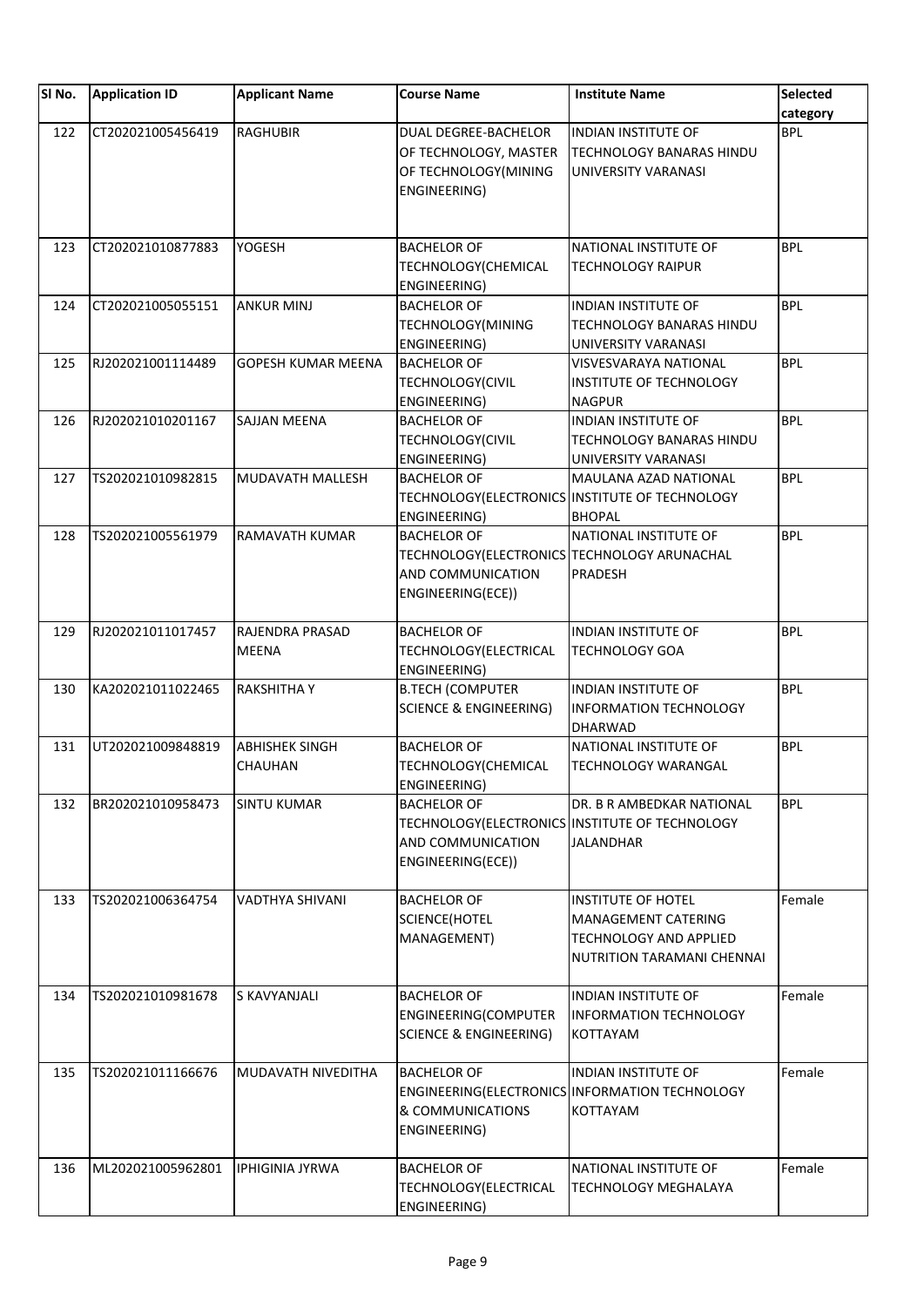| SI No. | <b>Application ID</b> | <b>Applicant Name</b>          | <b>Course Name</b>                                                                                                                 | <b>Institute Name</b>                                                                       | Selected<br>category |
|--------|-----------------------|--------------------------------|------------------------------------------------------------------------------------------------------------------------------------|---------------------------------------------------------------------------------------------|----------------------|
| 137    | MP202021011726062     | <b>AISHIKA GOND</b>            | <b>BACHELOR OF</b><br>TECHNOLOGY(ELECTRICAL<br>ENGINEERING)                                                                        | MAULANA AZAD NATIONAL<br><b>INSTITUTE OF TECHNOLOGY</b><br><b>BHOPAL</b>                    | Female               |
| 138    | AS202021003363791     | RASHIKA SONOWAL                | <b>BACHELOR OF</b><br>TECHNOLOGY(ELECTRICAL<br>ENGINEERING)                                                                        | NATIONAL INSTITUTE OF<br><b>TECHNOLOGY SILCHAR</b>                                          | Female               |
| 139    | CT202021007261102     | DHANESHWARI                    | <b>BACHELOR OF</b><br>TECHNOLOGY(ELECTRONICS TECHNOLOGY RAIPUR<br>AND COMMUNICATION<br>ENGINEERING(ECE))                           | NATIONAL INSTITUTE OF                                                                       | Female               |
| 140    | RJ202021010919301     | <b>MONIKA MEENA</b>            | <b>BACHELOR OF</b><br>ENGINEERING(ELECTRICAL<br>ENGINEERING)                                                                       | <b>INDIAN INSTITUTE OF</b><br><b>TECHNOLOGY MANDI</b>                                       | Female               |
| 141    | CT202021010682234     | <b>AMISHA TIRKEY</b>           | <b>BACHELOR OF</b><br>TECHNOLOGY(APPLIED<br><b>ELECTRONICS &amp;</b><br>INSTRUMENTATION (AEI))                                     | NATIONAL INSTITUTE OF<br><b>TECHNOLOGY NAGALAND</b>                                         | Female               |
| 142    | SK202021007142931     | NIMCHUKI LEPCHA                | <b>INTEGRATED BACHELOR OF</b><br>ARTS, BACHELOR OF<br>LAW(HOUNOURS)-5 YEARS                                                        | NALSAR UNIVERSITY OF LAW<br><b>HYDERABAD</b>                                                | Female               |
| 143    | LA202021010933382     | <b>SOFIYA BANO</b>             | <b>BACHELOR OF</b><br>TECHNOLOGY(CIVIL<br>ENGINEERING)                                                                             | NATIONAL INSTITUTE OF<br>TECHNOLOGY SRINAGAR                                                | Female               |
| 144    | MN202021009888445     | NENGNEITHEM<br><b>TOUTHANG</b> | <b>BACHELOR OF</b><br>ENGINEERING(ELECTRICAL<br>ENGINEERING)                                                                       | NATIONAL INSTITUTE OF<br><b>TECHNOLOGY MANIPUR</b>                                          | Female               |
| 145    | KA202021010692543     | <b>MONIKARAJ</b>               | <b>BACHELOR OF</b><br>TECHNOLOGY(MECHANICAL TECHNOLOGY SURATHKAL<br>ENGINEERING)                                                   | NATIONAL INSTITUTE OF<br><b>KARNATAKA</b>                                                   | Female               |
| 146    | RJ202021009151790     | <b>KAVITA MEENA</b>            | <b>BACHELOR OF</b><br>TECHNOLOGY (MECHANICAL TECHNOLOGY PATNA<br>ENGINEERING)                                                      | INDIAN INSTITUTE OF                                                                         | Female               |
| 147    | BR202021002719853     | <b>JAYA KUMARI</b>             | <b>BACHELOR OF</b><br><b>TECHNOLOGY (ELECTRICAL</b><br>ENGINEERING)                                                                | NATIONAL INSTITUTE OF<br><b>TECHNOLOGY MEGHALAYA</b>                                        | Female               |
| 148    | CT202021011859291     | <b>SHARDA</b>                  | DUAL DEGREE-BACHELOR<br>OF SCIENCE, MASTER OF<br>SCIENCE(MATHEMATICS)                                                              | <b>INDIAN INSTITUTE OF SCIENCE</b><br><b>EDUCATION &amp; RESEARCH</b><br>THIRUVANANTHAPURAM | Female               |
| 149    | ML202021006870139     | <b>ENJOYDARIS SHANGDIAR</b>    | <b>BACHELOR IN SOCIAL</b><br><b>SCIENCES(SOCIAL SCIENCE)</b>                                                                       | TATA INSTITUTE OF SOCIAL<br><b>SCIENCES GUWAHATI</b>                                        | Female               |
| 150    | OR202021009348351     | <b>ABHIPSA MARNDI</b>          | <b>BACHELOR OF</b><br>DESIGN(FASHION DESIGN)                                                                                       | NATIONAL INSTITUTE OF FASHION Female<br><b>TECHNOLOGY BHUBANESWAR</b>                       |                      |
| 151    | TS202021010028068     | <b>KURRA ANUSHA</b>            | DUAL DEGREE-BACHELOR<br>OF TECHNOLOGY, MASTER<br>OF<br>TECHNOLOGY (MECHANICAL<br>ENGG. / MANUFACTURING<br><b>SCIENCE AND ENGG)</b> | INDIAN INSTITUTE OF<br><b>TECHNOLOGY KHARAGPUR</b>                                          | Female               |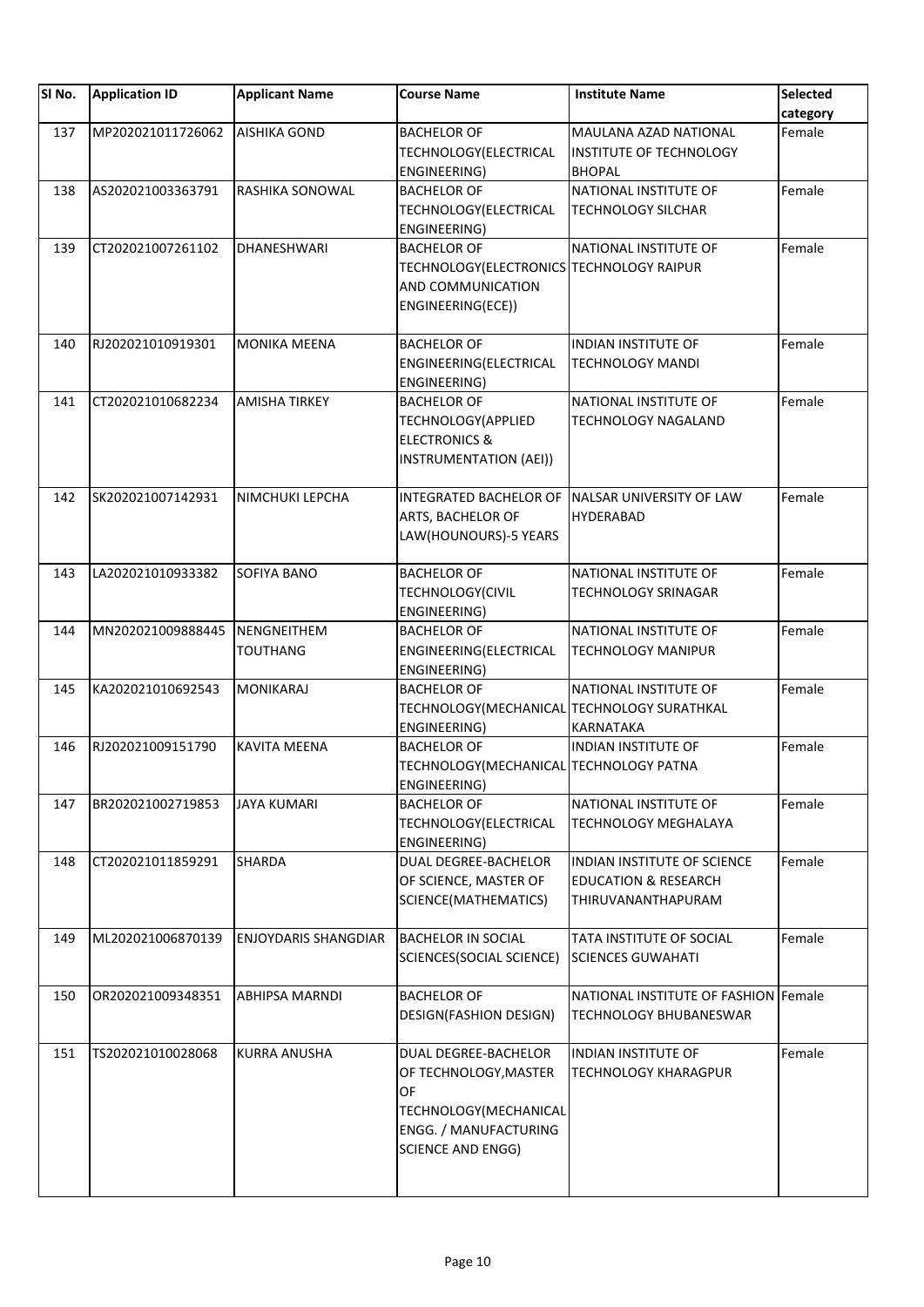| SI No. | <b>Application ID</b> | <b>Applicant Name</b>     | <b>Course Name</b>                          | <b>Institute Name</b>                           | <b>Selected</b> |
|--------|-----------------------|---------------------------|---------------------------------------------|-------------------------------------------------|-----------------|
|        |                       |                           |                                             |                                                 | category        |
| 152    | AP202021010912097     | DEVARAKONDA NIKITHA       | <b>BACHELOR OF</b>                          | NATIONAL INSTITUTE OF                           | Female          |
|        |                       |                           | TECHNOLOGY (ELECTRICAL                      | <b>TECHNOLOGY TIRUCHIRAPALLI</b>                |                 |
|        |                       |                           | <b>&amp; ELECTRONICS</b>                    |                                                 |                 |
|        |                       |                           | ENGINEERING(EEE))                           |                                                 |                 |
| 153    | TS202021010479838     | <b>TEJAVATH PRAVALIKA</b> | <b>BACHELOR OF</b>                          | NATIONAL INSTITUTE OF                           | Female          |
|        |                       |                           | <b>TECHNOLOGY(CIVIL</b>                     | <b>TECHNOLOGY ANDHRA PRADESH</b>                |                 |
|        |                       |                           | ENGINEERING)                                |                                                 |                 |
| 154    | TS202021000915469     | PATHLAVATH ANITHA         | <b>BS-MS DUAL DEGREE IN</b>                 | INDIAN INSTITUTE OF SCIENCE                     | Female          |
|        |                       |                           | <b>SCIENCE</b>                              | <b>EDUCATION &amp; RESEARCH PUNE</b>            |                 |
|        |                       |                           |                                             |                                                 |                 |
| 155    | TS202021011945970     | <b>AMGOTH RANI</b>        | <b>BACHELOR OF</b>                          | NATIONAL INSTITUTE OF                           | Female          |
|        |                       |                           | TECHNOLOGY (MECHANICAL TECHNOLOGY SILCHAR   |                                                 |                 |
|        |                       |                           |                                             |                                                 |                 |
|        |                       |                           | ENGINEERING)                                |                                                 |                 |
| 156    | TS202021011216247     | <b>RASPUTH NIVETHA</b>    | <b>BACHELOR OF</b>                          | NATIONAL INSTITUTE OF                           | Female          |
|        |                       |                           | TECHNOLOGY(CIVIL                            | <b>TECHNOLOGY DURGAPUR</b>                      |                 |
|        |                       |                           | ENGINEERING)                                |                                                 |                 |
| 157    | TS202021010696395     | <b>AMGOTH VANDANA</b>     | <b>BACHELOR OF</b>                          | VISVESVARAYA NATIONAL                           | Female          |
|        |                       |                           | TECHNOLOGY(CHEMICAL                         | INSTITUTE OF TECHNOLOGY                         |                 |
|        |                       |                           | ENGINEERING)                                | <b>NAGPUR</b>                                   |                 |
| 158    | TS202021001607395     | <b>BHUKYA RAVALIKA</b>    | <b>BACHELOR OF</b>                          | NATIONAL INSTITUTE OF                           | Female          |
|        |                       |                           |                                             | ENGINEERING(ELECTRONICS TECHNOLOGY KURUKSHETRA  |                 |
|        |                       |                           | & COMMUNICATIONS                            |                                                 |                 |
|        |                       |                           | ENGINEERING)                                |                                                 |                 |
|        |                       |                           |                                             |                                                 |                 |
| 159    | TS202021011590951     | <b>DHANAVATH PAVANI</b>   | <b>BACHELOR OF</b>                          | <b>INDIAN INSTITUTE OF</b>                      | Female          |
|        |                       |                           |                                             |                                                 |                 |
|        |                       |                           | TECHNOLOGY(ELECTRICAL                       | TECHNOLOGY BANARAS HINDU                        |                 |
|        |                       |                           | ENGINEERING)                                | UNIVERSITY VARANASI                             |                 |
| 160    | TS202021000765052     | <b>BHUKYA PRATHIBHA</b>   | <b>BACHELOR OF</b>                          | <b>INDIAN INSTITUTE OF</b>                      | Female          |
|        |                       |                           |                                             | TECHNOLOGY(ELECTRONICS TECHNOLOGY BANARAS HINDU |                 |
|        |                       |                           | ENGINEERING)                                | UNIVERSITY VARANASI                             |                 |
| 161    | TS202021010363686     | MEGAVATH SINDUJA          | <b>BACHELOR OF</b>                          | <b>MOTILAL NEHRU NATIONAL</b>                   | Female          |
|        |                       |                           |                                             | TECHNOLOGY(ELECTRONICS INSTITUTE OF TECHNOLOGY  |                 |
|        |                       |                           | AND COMMUNICATION                           | ALLAHABAD                                       |                 |
|        |                       |                           | ENGINEERING(ECE))                           |                                                 |                 |
|        |                       |                           |                                             |                                                 |                 |
| 162    | TS202021011879192     | <b>BANOTHU NIKHITHA</b>   | <b>B.TECH (COMPUTER</b>                     | <b>INDIAN INSTITUTE OF</b>                      | Female          |
|        |                       |                           | <b>SCIENCE &amp; ENGINEERING)</b>           | <b>INFORMATION TECHNOLOGY</b>                   |                 |
|        |                       |                           |                                             | <b>SRIRANGAM TIRUCHIRAPPALLI</b>                |                 |
| 163    | TS202021010518189     | <b>BANOTH LIKITHA</b>     | <b>BACHELOR OF</b>                          | <b>MALAVIYA NATIONAL INSTITUTE</b>              | Female          |
|        |                       |                           |                                             |                                                 |                 |
|        |                       |                           | TECHNOLOGY(ELECTRONICS OF TECHNOLOGY JAIPUR |                                                 |                 |
|        |                       |                           | ENGINEERING)                                |                                                 |                 |
| 164    | TS202021011460909     | <b>BANOTHU SUCHARITHA</b> | <b>BACHELOR OF</b>                          | NATIONAL INSTITUTE OF                           | Female          |
|        |                       |                           | ENGINEERING(MECHANICAL TECHNOLOGY PATNA     |                                                 |                 |
|        |                       |                           | ENGINEERING)                                |                                                 |                 |
| 165    | TS202021009705457     | <b>BANOTH SARIYU</b>      | <b>BACHELOR OF</b>                          | NATIONAL INSTITUTE OF                           | Female          |
|        |                       |                           | TECHNOLOGY (ELECTRICAL                      | <b>TECHNOLOGY ANDHRA PRADESH</b>                |                 |
|        |                       |                           | <b>&amp; ELECTRONICS</b>                    |                                                 |                 |
|        |                       |                           | ENGINEERING(EEE))                           |                                                 |                 |
| 166    | TS202021010542183     | <b>GUGULOTH SUPRAJA</b>   | <b>BACHELOR OF</b>                          | <b>INDIAN INSTITUTE OF</b>                      | Female          |
|        |                       |                           | TECHNOLOGY (MECHANICAL TECHNOLOGY INDORE    |                                                 |                 |
|        |                       |                           | ENGINEERING)                                |                                                 |                 |
|        |                       |                           |                                             |                                                 |                 |
| 167    | TS202021010242865     | <b>BHUKYA SAI DURGA</b>   | <b>BACHELOR OF</b>                          | NATIONAL INSTITUTE OF                           | Female          |
|        |                       |                           | TECHNOLOGY (PRODUCTION TECHNOLOGY CALICUT   |                                                 |                 |
|        |                       |                           | ENGINEERING (PE))                           |                                                 |                 |
| 168    | TS202021011350833     | KETHAVATH VAISHNAVI       | <b>BACHELOR OF</b>                          | NATIONAL INSTITUTE OF                           | Female          |
|        |                       |                           | TECHNOLOGY[CIVIL                            | <b>TECHNOLOGY RAIPUR</b>                        |                 |
|        |                       |                           | ENGINEERING]                                |                                                 |                 |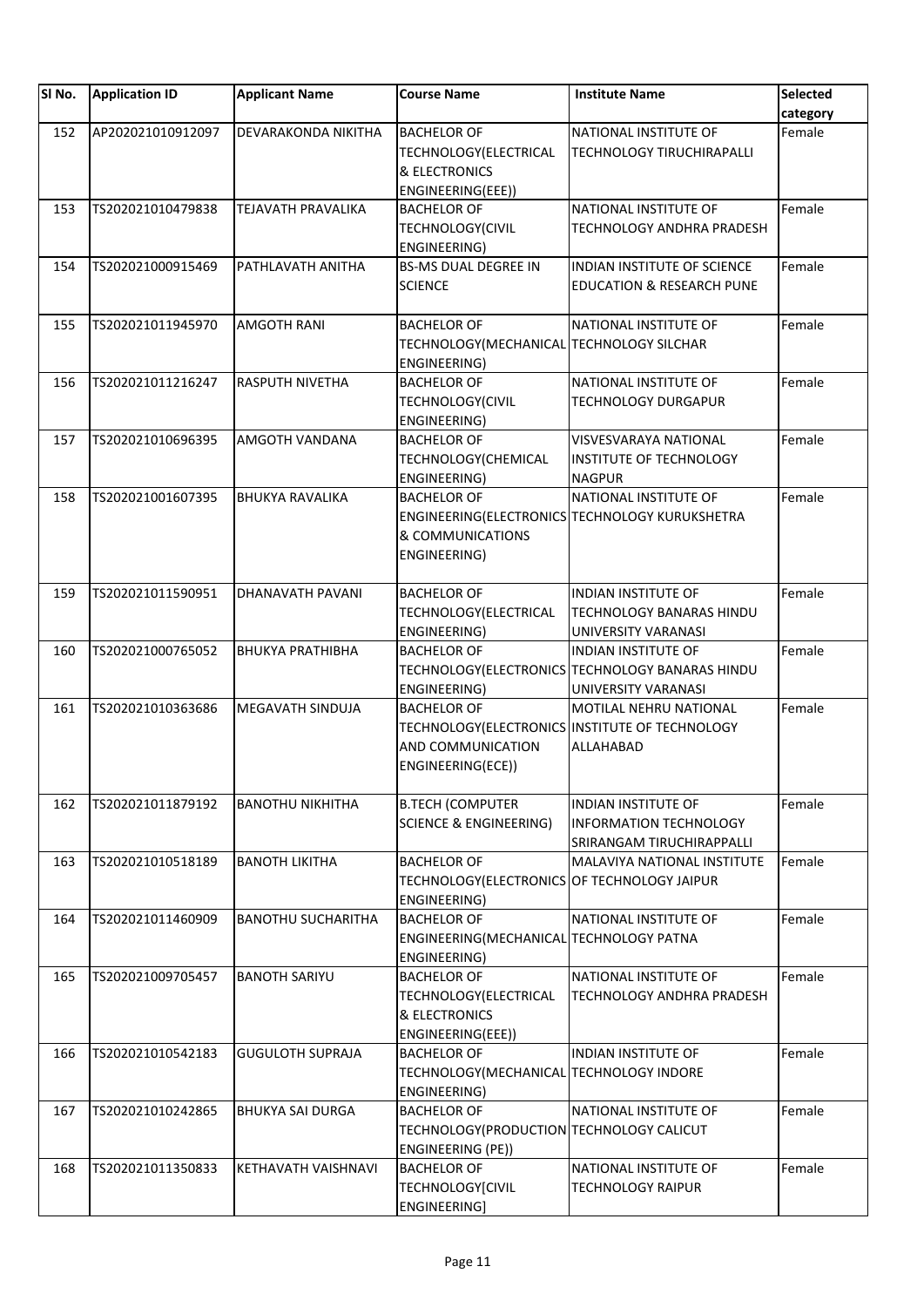| SI No. | <b>Application ID</b> | <b>Applicant Name</b>            | <b>Course Name</b>                         | <b>Institute Name</b>                             | Selected |
|--------|-----------------------|----------------------------------|--------------------------------------------|---------------------------------------------------|----------|
|        |                       |                                  |                                            |                                                   | category |
| 169    | TS202021011785080     | <b>DHEERAVATH HARIKA</b>         | <b>BACHELOR OF</b>                         | NATIONAL INSTITUTE OF                             | Female   |
|        |                       |                                  | TECHNOLOGY(CIVIL                           | <b>TECHNOLOGY JAMSHEDPUR</b>                      |          |
|        |                       |                                  | <b>ENGINEERING)</b>                        |                                                   |          |
| 170    | TS202021011021864     | HALAVATHU BHAVANA                | <b>BACHELOR OF</b>                         | NATIONAL INSTITUTE OF                             | Female   |
|        |                       |                                  | TECHNOLOGY(ELECTRONICS TECHNOLOGY SILCHAR  |                                                   |          |
|        |                       |                                  | AND COMMUNICATION                          |                                                   |          |
|        |                       |                                  | ENGINEERING(ECE))                          |                                                   |          |
| 171    | TS202021010106147     | KAKA VIJAYA LAXMI                | <b>BACHELOR OF</b>                         | INDIAN INSTITUTE OF                               | Female   |
|        |                       |                                  |                                            | ENGINEERING(ELECTRONICS TECHNOLOGY (INDIAN SCHOOL |          |
|        |                       |                                  | ENGINEERING)                               | OF MINES) DHANBAD                                 |          |
| 172    | MH202021011269176     | <b>ASHWINI VASANTA</b>           | <b>BACHELOR OF MEDICINE</b>                | ALL INDIA INSTITUTE OF MEDICAL                    | Female   |
|        |                       | <b>KHEKALE</b>                   | AND BACHELOR OF                            | <b>SCIENCES BHOPAL</b>                            |          |
|        |                       |                                  | SURGERY (M.B.B.S)-5 YEARS                  |                                                   |          |
| 173    | TS202021007825470     | <b>GUGULOTHU ANANDA</b>          | <b>BS-MS DUAL DEGREE IN</b>                | INDIAN INSTITUTE OF SCIENCE                       | Female   |
|        |                       |                                  | <b>SCIENCE</b>                             | <b>EDUCATION &amp; RESEARCH PUNE</b>              |          |
|        |                       |                                  |                                            |                                                   |          |
| 174    | TS202021010098477     | <b>JATOTH RUCHITHA</b>           | <b>BACHELOR OF</b>                         | NATIONAL INSTITUTE OF                             | Female   |
|        |                       |                                  | ENGINEERING(ELECTRICAL                     | <b>TECHNOLOGY SILCHAR</b>                         |          |
|        |                       |                                  | ENGINEERING)                               |                                                   |          |
| 175    | KA202021009954859     | <b>S P KAVANA</b>                | <b>BACHELOR OF</b>                         | INDIAN INSTITUTE OF                               | Female   |
|        |                       |                                  |                                            | TECHNOLOGY(ELECTRONICS TECHNOLOGY BHUBANESHWAR    |          |
|        |                       |                                  | AND COMMUNICATION                          |                                                   |          |
|        |                       |                                  | ENGINEERING(ECE))                          |                                                   |          |
| 176    | TS202021011673423     | <b>BHUKYA HARITHA</b>            | <b>BACHELOR OF</b>                         | NATIONAL INSTITUTE OF                             | Female   |
|        |                       |                                  |                                            | ENGINEERING(ELECTRONICS TECHNOLOGY KURUKSHETRA    |          |
|        |                       |                                  | & COMMUNICATIONS                           |                                                   |          |
|        |                       |                                  | ENGINEERING)                               |                                                   |          |
|        |                       |                                  |                                            |                                                   |          |
| 177    | AP202021011659533     | <b>SAVARA URMILA</b>             | <b>BACHELOR OF</b>                         | <b>MOTILAL NEHRU NATIONAL</b>                     | Female   |
|        |                       |                                  |                                            | TECHNOLOGY(BIOTECHNOL  INSTITUTE OF TECHNOLOGY    |          |
|        |                       |                                  | OGY)                                       | ALLAHABAD                                         |          |
| 178    | LA202021006197938     | NAWANG SPALZIN                   | <b>BACHELOR OF</b>                         | <b>INDIAN INSTITUTE OF</b>                        | Female   |
|        |                       |                                  | ENGINEERING(ELECTRICAL                     | <b>TECHNOLOGY KANPUR</b>                          |          |
| 179    | HP202021011049055     | SHIVANI                          | ENGINEERING)<br><b>BACHELOR OF</b>         | NATIONAL INSTITUTE OF                             | Female   |
|        |                       |                                  | ENGINEERING(ELECTRICAL                     | <b>TECHNOLOGY HAMIRPUR</b>                        |          |
|        |                       |                                  | ENGINEERING)                               |                                                   |          |
| 180    | TS202021001063654     | DHEERAVATH PRANAVIKA BACHELOR OF |                                            | INDIAN INSTITUTE OF                               | Female   |
|        |                       |                                  | <b>TECHNOLOGY(CIVIL</b>                    | <b>ENGINEERING SCIENCE AND</b>                    |          |
|        |                       |                                  | ENGINEERING)                               | <b>TECHNOLOGY SHIBPUR</b>                         |          |
| 181    | TS202021010228586     | BANOTH KHANDESHWARI BACHELOR OF  |                                            | NATIONAL INSTITUTE OF                             | Female   |
|        |                       |                                  | TECHNOLOGY (MECHANICAL TECHNOLOGY DURGAPUR |                                                   |          |
|        |                       |                                  | ENGINEERING)                               |                                                   |          |
| 182    | TS202021010664404     | <b>RAMAVATH SARITHA</b>          | <b>BACHELOR OF</b>                         | NATIONAL INSTITUTE OF                             | Female   |
|        |                       | <b>KUMARI</b>                    | TECHNOLOGY(MINING                          | <b>TECHNOLOGY ROURKELA</b>                        |          |
|        |                       |                                  | ENGINEERING)                               |                                                   |          |
| 183    | TS202021010315034     | <b>BODA SWARUPA</b>              | <b>BACHELOR OF</b>                         | NATIONAL INSTITUTE OF                             | Female   |
|        |                       |                                  | TECHNOLOGY(BIOTECHNOL                      | <b>TECHNOLOGY RAIPUR</b>                          |          |
|        |                       |                                  | OGY)                                       |                                                   |          |
| 184    | TS202021011287055     | PADYA CHITHRALEKHA               | <b>BACHELOR OF</b>                         | MOTILAL NEHRU NATIONAL                            | Female   |
|        |                       |                                  | TECHNOLOGY(ELECTRICAL                      | <b>INSTITUTE OF TECHNOLOGY</b>                    |          |
|        |                       |                                  | & ELECTRONICS                              | ALLAHABAD                                         |          |
|        |                       |                                  | ENGINEERING(EEE))                          |                                                   |          |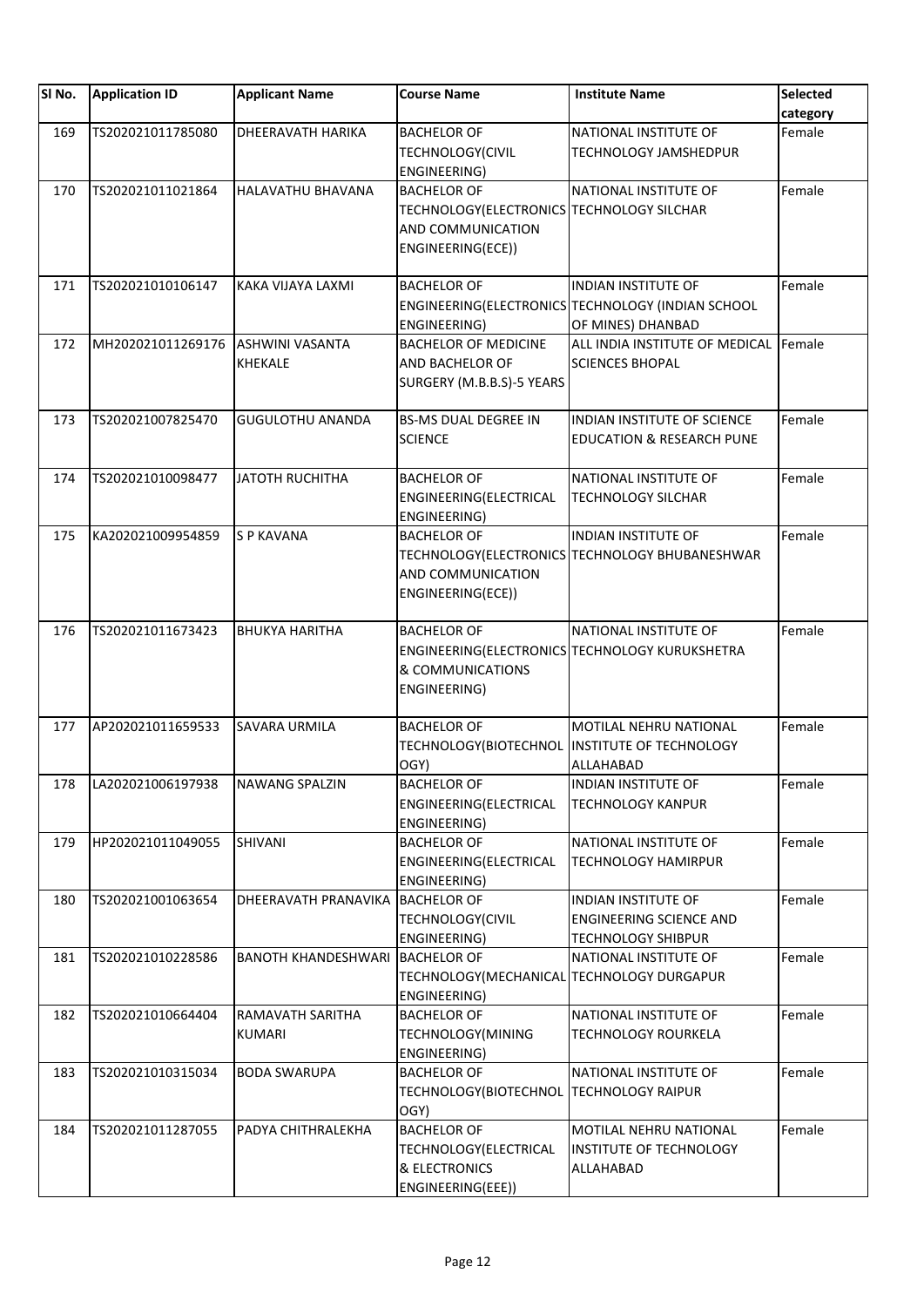| SI No. | <b>Application ID</b>            | <b>Applicant Name</b>             | <b>Course Name</b>                                                                     | <b>Institute Name</b>                                                        | Selected<br>category |
|--------|----------------------------------|-----------------------------------|----------------------------------------------------------------------------------------|------------------------------------------------------------------------------|----------------------|
| 185    | TS202021011186569                | PEDAM RAJA LAXMI                  | <b>BACHELOR OF</b><br>TECHNOLOGY(PRODUCTION TECHNOLOGY AGARTALA<br>ENGINEERING (PE))   | NATIONAL INSTITUTE OF                                                        | Female               |
| 186    | RJ202021009935531                | SHIVANI MEENA                     | <b>B.TECH. (MATHEMATICS</b><br>AND COMPUTING)                                          | INDIAN INSTITUTE OF<br><b>TECHNOLOGY DELHI</b>                               | Female               |
| 187    | MH202021011776507                | AKANKSHA SHAMBHU<br><b>NATH</b>   | <b>BACHELOR OF</b><br><b>TECHNOLOGY (COMPUTER</b><br>ENGINEERING)                      | INDIAN INSTITUTE OF<br><b>INFORMATION TECHNOLOGY</b><br><b>PUNE</b>          | Female               |
| 188    | AP202021010824324                | <b>K.SUSMITHASEN</b>              | <b>BACHELOR OF</b><br>TECHNOLOGY (MECHANICAL TECHNOLOGY RAIPUR<br>ENGINEERING)         | NATIONAL INSTITUTE OF                                                        | Female               |
| 189    | KA202021001426550                | Y HARSHITHA REDDY                 | <b>BACHELOR OF</b><br>TECHNOLOGY(MECHANICAL TECHNOLOGY SURATHKAL<br>ENGINEERING)       | NATIONAL INSTITUTE OF<br><b>KARNATAKA</b>                                    | Female               |
| 190    | TS202021009893412                | VANKUDOTHU YAMUNA                 | <b>BACHELOR OF</b><br><b>TECHNOLOGY(MINING</b><br>ENGINEERING)                         | <b>INDIAN INSTITUTE OF</b><br>TECHNOLOGY (INDIAN SCHOOL<br>OF MINES) DHANBAD | Female               |
| 191    | AP202021009559949                | <b>MERAVATH</b><br>VIJAYALAKSHMI  | <b>BACHELOR OF</b><br>TECHNOLOGY (METALLURGI   TECHNOLOGY WARANGAL<br>CAL ENGINEERING) | NATIONAL INSTITUTE OF                                                        | Female               |
| 192    | TS202021010690461                | <b>DARAVATH NAVYA</b>             | <b>BACHELOR OF</b><br>TECHNOLOGY(INDUSTRIAL<br>ENGINEERING)                            | NATIONAL INSTITUTE OF<br><b>TECHNOLOGY ROURKELA</b>                          | Female               |
| 193    | TS202021010514033                | <b>BANOTHU AKHILA</b>             | <b>BACHELOR OF</b><br>ENGINEERING(COMPUTER<br><b>SCIENCE &amp; ENGINEERING)</b>        | NATIONAL INSTITUTE OF<br><b>TECHNOLOGY MANIPUR</b>                           | Female               |
| 194    | AS202021007284857                | JYOTISHNA DEKABORUAH<br>SONOWAL   | <b>BACHELOR OF</b><br>TECHNOLOGY(ENGINEERIN<br>G PHYSICS)                              | INDIAN INSTITUTE OF<br><b>TECHNOLOGY DELHI</b>                               | Female               |
| 195    | TS202021011094886                | <b>ARTHI RATHOD</b><br>PATHLAVATH | <b>BACHELOR OF</b><br>TECHNOLOGY (MECHANICAL TECHNOLOGY SILCHAR<br>ENGINEERING)        | NATIONAL INSTITUTE OF                                                        | Female               |
| 196    | WB202021008372099 LEEZONG LEPCHA |                                   | <b>BACHELOR OF ARTS LLB</b><br>(INTEGRATED)                                            | THE RAJIV GANDHI NATIONAL<br>UNIVERSITY OF LAW PATIALA                       | Female               |
| 197    | AP202021010195419                | CHUKKA HEMALATHA                  | <b>BACHELOR OF</b><br>TECHNOLOGY(MECHANICAL TECHNOLOGY PALAKKAD<br>ENGINEERING)        | <b>INDIAN INSTITUTE OF</b>                                                   | Female               |
| 198    | JK202021004642237                | <b>TSERING DOLMA</b>              | <b>BACHELOR OF</b><br>DESIGN(DESIGN)                                                   | NATIONAL INSTITUTE OF DESIGN<br>AHMEDABAD                                    | Female               |
| 199    | UP202021011111195                | PRIYA SHAH                        | <b>BACHELOR OF</b><br>ENGINEERING(COMPUTER<br><b>SCIENCE &amp; ENGINEERING)</b>        | MOTILAL NEHRU NATIONAL<br><b>INSTITUTE OF TECHNOLOGY</b><br>ALLAHABAD        | Female               |
| 200    | AP202021010479136                | DEVARAKONDA SURESH<br>JAHNAVI     | <b>BACHELOR OF</b><br>& COMMUNICATIONS<br>ENGINEERING)                                 | NATIONAL INSTITUTE OF<br>ENGINEERING(ELECTRONICS TECHNOLOGY ANDHRA PRADESH   | Female               |
| 201    | LA202021001036714                | <b>ASIYA BATOOL</b>               | <b>BACHELOR OF</b><br>TECHNOLOGY(ENGINEERIN<br>G PHYSICS)                              | INDIAN INSTITUTE OF<br><b>TECHNOLOGY ROORKEE</b>                             | Female               |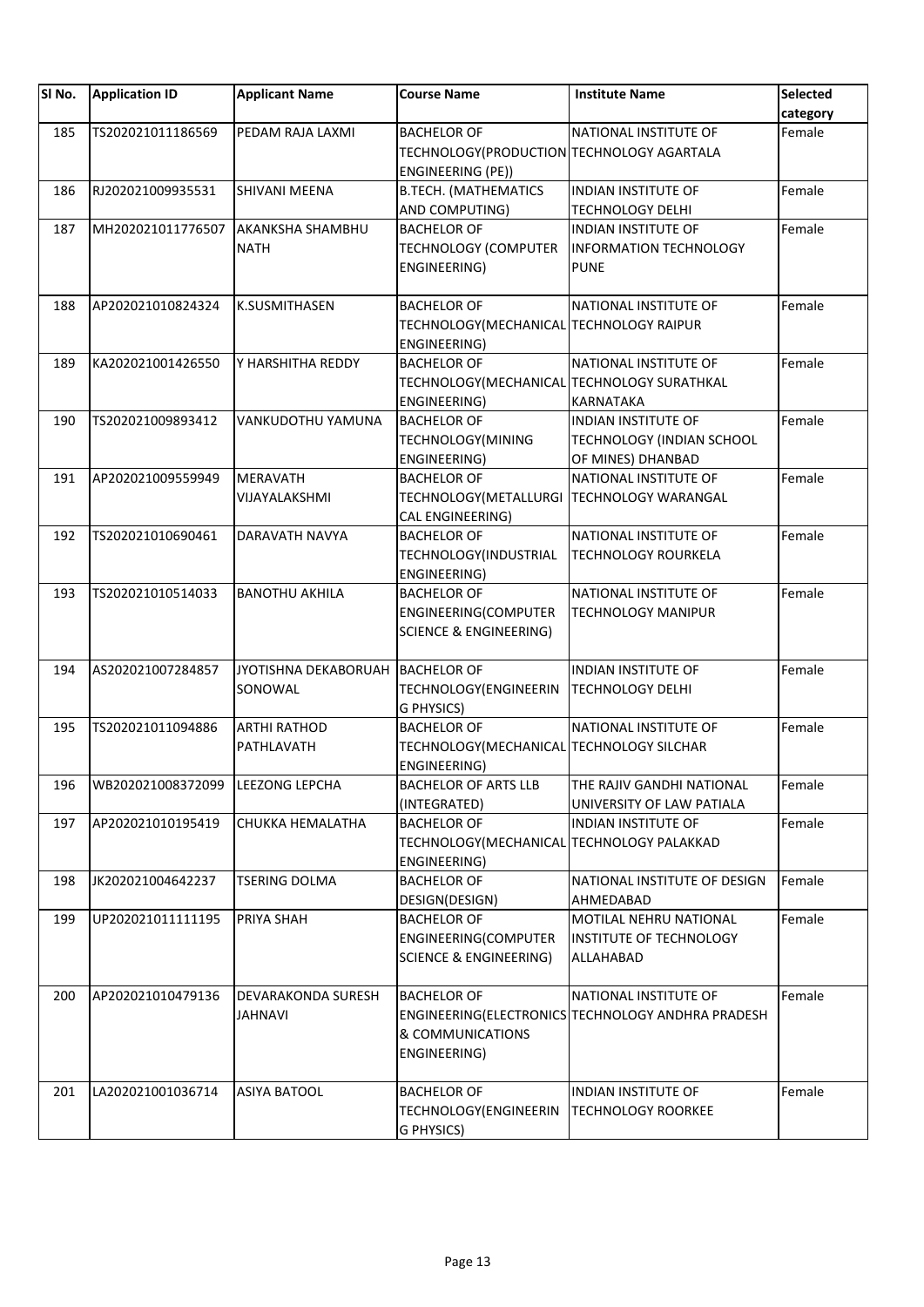| SI No. | <b>Application ID</b> | <b>Applicant Name</b>    | <b>Course Name</b>                                              | <b>Institute Name</b>                                                                          | Selected<br>category |
|--------|-----------------------|--------------------------|-----------------------------------------------------------------|------------------------------------------------------------------------------------------------|----------------------|
| 202    | TS202021011728566     | <b>GUGULOTH YAMUNA</b>   | <b>BACHELOR OF</b><br>& COMMUNICATIONS<br>ENGINEERING)          | NATIONAL INSTITUTE OF<br>ENGINEERING(ELECTRONICS TECHNOLOGY ANDHRA PRADESH                     | Female               |
| 203    | JH202021011770456     | <b>SHIWANI BOIPAI</b>    | <b>B.TECH (COMPUTER</b><br><b>SCIENCE &amp; ENGINEERING)</b>    | NATIONAL INSTITUTE OF<br><b>TECHNOLOGY JAMSHEDPUR</b>                                          | Female               |
| 204    | TS202021011669752     | LOUDIYA SUREKHA          | <b>BACHELOR OF</b><br>ATION AND CONTROL<br>ENGINEERING (ICE))   | DR. B R AMBEDKAR NATIONAL<br>TECHNOLOGY(INSTRUMENT INSTITUTE OF TECHNOLOGY<br><b>JALANDHAR</b> | Female               |
| 205    | TS202021002772283     | LAVDYAVATH SRAVANI       | <b>BACHELOR OF</b><br>TECHNOLOGY(ENVIRONME<br>NTAL ENGINEERING) | <b>INDIAN INSTITUTE OF</b><br>TECHNOLOGY (INDIAN SCHOOL<br>OF MINES) DHANBAD                   | Female               |
| 206    | TS202021011587658     | <b>BHUKYA MALATHI</b>    | <b>BACHELOR OF</b><br>AND COMMUNICATION<br>ENGINEERING(ECE))    | MOTILAL NEHRU NATIONAL<br>TECHNOLOGY(ELECTRONICS INSTITUTE OF TECHNOLOGY<br>ALLAHABAD          | Female               |
| 207    | MN202021007733355     | KHUOLTHIEM               | <b>BACHELOR IN SOCIAL</b><br>SCIENCES(SOCIAL SCIENCE)           | TATA INSTITUTE OF SOCIAL<br><b>SCIENCES GUWAHATI</b>                                           | Female               |
| 208    | TS202021012011445     | <b>AMGOTH HARIKA</b>     | <b>BACHELOR OF SCIENCE IN</b><br><b>NURSING (HONOURS)</b>       | ALL INDIA INSTITUTE OF MEDICAL<br><b>SCIENCES RAIPUR</b>                                       | Female               |
| 209    | NL202021003811560     | <b>MEISEN JAMIR</b>      | <b>BACHELOR OF</b><br>DESIGN(DESIGN)                            | NATIONAL INSTITUTE OF DESIGN<br>AHMEDABAD                                                      | Female               |
| 210    | AS202021009078685     | <b>HIMADRI BORO</b>      | <b>B.TECH. (MATHEMATICS</b><br>AND COMPUTING)                   | <b>INDIAN INSTITUTE OF</b><br><b>TECHNOLOGY GUWAHATI</b>                                       | Female               |
| 211    | RJ202021009968495     | <b>KANTA MEENA</b>       | <b>BACHELOR OF</b><br>ENGINEERING(ELECTRICAL<br>ENGINEERING)    | <b>INDIAN INSTITUTE OF</b><br><b>TECHNOLOGY DELHI</b>                                          | Female               |
| 212    | TS202021011025559     | <b>DHARAVATH SRIPUJA</b> | <b>BACHELOR OF</b><br><b>TECHNOLOGY (MINING</b><br>ENGINEERING) | VISVESVARAYA NATIONAL<br><b>INSTITUTE OF TECHNOLOGY</b><br><b>NAGPUR</b>                       | Female               |
| 213    | RJ202021001819760     | RAVINA MEENA             | <b>BACHELOR OF</b><br><b>TECHNOLOGY(CIVIL</b><br>ENGINEERING)   | MAULANA AZAD NATIONAL<br><b>INSTITUTE OF TECHNOLOGY</b><br><b>BHOPAL</b>                       | Female               |
| 214    | KA202021007189457     | <b>MEGHANA NAYAK D</b>   | <b>BACHELOR OF</b><br><b>TECHNOLOGY(CIVIL</b><br>ENGINEERING)   | NATIONAL INSTITUTE OF<br><b>TECHNOLOGY SURATHKAL</b><br>KARNATAKA                              | Female               |
| 215    | TS202021010911436     | <b>BANOTHU JHANSI</b>    | <b>BACHELOR OF</b><br>TECHNOLOGY(ELECTRICAL<br>ENGINEERING)     | NATIONAL INSTITUTE OF<br><b>TECHNOLOGY PUDUCHERRY</b>                                          | Female               |
| 216    | LA202021009732188     | NILZA ANGMO              | <b>BACHELOR OF</b><br>DESIGN(FASHION DESIGN)                    | NATIONAL INSTITUTE OF FASHION Female<br><b>TECHNOLOGY BANGALORE</b>                            |                      |
| 217    | UP202021005831544     | Aradhana kumari          | <b>BACHELOR OF</b><br>TECHNOLOGY(CHEMICAL<br>ENGINEERING)       | MOTILAL NEHRU NATIONAL<br><b>INSTITUTE OF TECHNOLOGY</b><br>ALLAHABAD                          | Female               |
| 218    | MP202021009256967     | <b>SHEETAL KANEL</b>     | <b>B.TECH (COMPUTER</b><br><b>SCIENCE &amp; ENGINEERING)</b>    | <b>INDIAN INSTITUTE OF</b><br><b>TECHNOLOGY DELHI</b>                                          | Female               |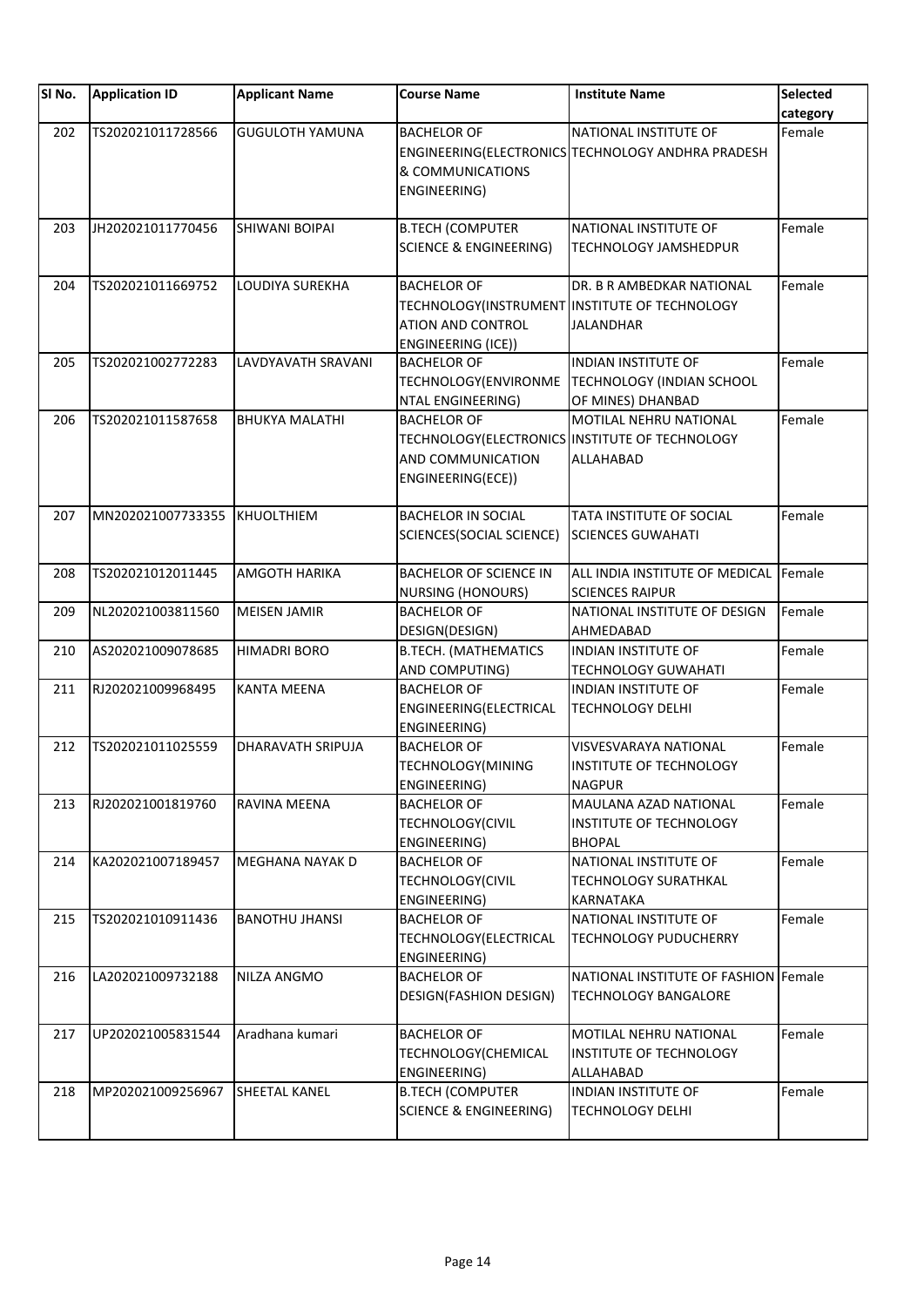| SI No. | <b>Application ID</b> | <b>Applicant Name</b>                      | <b>Course Name</b>                                                                                          | <b>Institute Name</b>                                                                           | <b>Selected</b><br>category |
|--------|-----------------------|--------------------------------------------|-------------------------------------------------------------------------------------------------------------|-------------------------------------------------------------------------------------------------|-----------------------------|
| 219    | MP202021010638488     | POONAM SARYAM                              | <b>BACHELOR OF</b><br>AND COMMUNICATION<br>ENGINEERING(ECE))                                                | DR. B R AMBEDKAR NATIONAL<br>TECHNOLOGY(ELECTRONICS INSTITUTE OF TECHNOLOGY<br><b>JALANDHAR</b> | Female                      |
| 220    | TS202021010762313     | MUDAVATH NIKHITHA                          | <b>BACHELOR OF</b><br>ENGINEERING(COMPUTER<br><b>SCIENCE &amp; ENGINEERING)</b>                             | <b>INDIAN INSTITUTE OF</b><br><b>INFORMATION TECHNOLOGY</b><br><b>CHITTOOR</b>                  | Female                      |
| 221    | AP202021009779594     | SATHUPATI PREETHI                          | <b>BACHELOR OF</b><br>& COMMUNICATIONS<br>ENGINEERING)                                                      | NATIONAL INSTITUTE OF<br>ENGINEERING(ELECTRONICS TECHNOLOGY ANDHRA PRADESH                      | Female                      |
| 222    | RJ202021009309190     | <b>RAVINA MEENA</b>                        | <b>BACHELOR OF</b><br>ENGINEERING(CIVIL<br>ENGINEERING)                                                     | MOTILAL NEHRU NATIONAL<br>INSTITUTE OF TECHNOLOGY<br>ALLAHABAD                                  | Female                      |
| 223    | MH202021010974279     | <b>JAYEWAR SHRUTI</b><br><b>DATTATRAYA</b> | <b>BACHELOR OF</b><br>TECHNOLOGY(ELECTRONICS TECHNOLOGY KHARAGPUR<br>AND COMMUNICATION<br>ENGINEERING(ECE)) | <b>INDIAN INSTITUTE OF</b>                                                                      | Female                      |
| 224    | AP202021010507152     | PEERIGA DEEPTHI                            | <b>BACHELOR OF</b><br>ENGINEERING(COMPUTER<br><b>SCIENCE &amp; ENGINEERING)</b>                             | NATIONAL INSTITUTE OF<br><b>TECHNOLOGY PUDUCHERRY</b>                                           | Female                      |
| 225    | RJ202021006160398     | SAVITA MEENA                               | <b>BACHELOR OF</b><br>ENGINEERING(MECHANICAL TECHNOLOGY NAGALAND<br>ENGINEERING)                            | NATIONAL INSTITUTE OF                                                                           | Female                      |
| 226    | SK202021007766225     | <b>LOGY SUBBA</b>                          | <b>BACHELOR OF</b><br>TECHNOLOGY(ELECTRICAL<br>& ELECTRONICS<br>ENGINEERING(EEE))                           | NATIONAL INSTITUTE OF<br><b>TECHNOLOGY SIKKIM</b>                                               | Female                      |
| 227    | TS202021011510184     | <b>MALOTH KALYANI</b>                      | <b>BACHELOR OF</b><br>TECHNOLOGY(ELECTRICAL<br>ENGINEERING)                                                 | NATIONAL INSTITUTE OF<br><b>TECHNOLOGY PATNA</b>                                                | Female                      |
| 228    | BR202021004756403     | <b>DEEPTI KUMARI</b>                       | <b>BACHELOR OF</b><br>TECHNOLOGY(BIOTECHNOL TECHNOLOGY WARANGAL<br>OGY)                                     | NATIONAL INSTITUTE OF                                                                           | Female                      |
| 229    | AS202021007276975     | <b>PARUL BARO</b>                          | <b>BACHELOR OF</b><br>DESIGN(DESIGN)                                                                        | NATIONAL INSTITUTE OF FASHION Female<br><b>TECHNOLOGY CHENNAI</b>                               |                             |
| 230    | HP202021011046630     | <b>ADITI BHATT</b>                         | <b>BS-MS DUAL DEGREE IN</b><br><b>SCIENCE</b>                                                               | <b>INDIAN INSTITUTE OF SCIENCE</b><br>EDUCATION & RESEARCH MOHALI                               | Female                      |
| 231    | RJ202021010464203     | SARITA HARIRAM MEENA                       | <b>BACHELOR OF</b><br>TECHNOLOGY(ELECTRICAL<br>ENGINEERING)                                                 | <b>INDIAN INSTITUTE OF</b><br><b>TECHNOLOGY ROORKEE</b>                                         | Female                      |
| 232    | LA202021004383601     | AALIYA BATOOL                              | <b>BACHELOR OF</b><br>TECHNOLOGY(ELECTRONICS TECHNOLOGY SRINAGAR<br>ENGINEERING)                            | NATIONAL INSTITUTE OF                                                                           | Female                      |
| 233    | LA202021007906532     | SHABANA TABASSUM                           | <b>BACHELOR OF</b><br>TECHNOLOGY(ELECTRONICS UNIVERSITY DELHI<br>AND COMMUNICATION<br>ENGINEERING(ECE))     | DELHI TECHNOLOGICAL                                                                             | Female                      |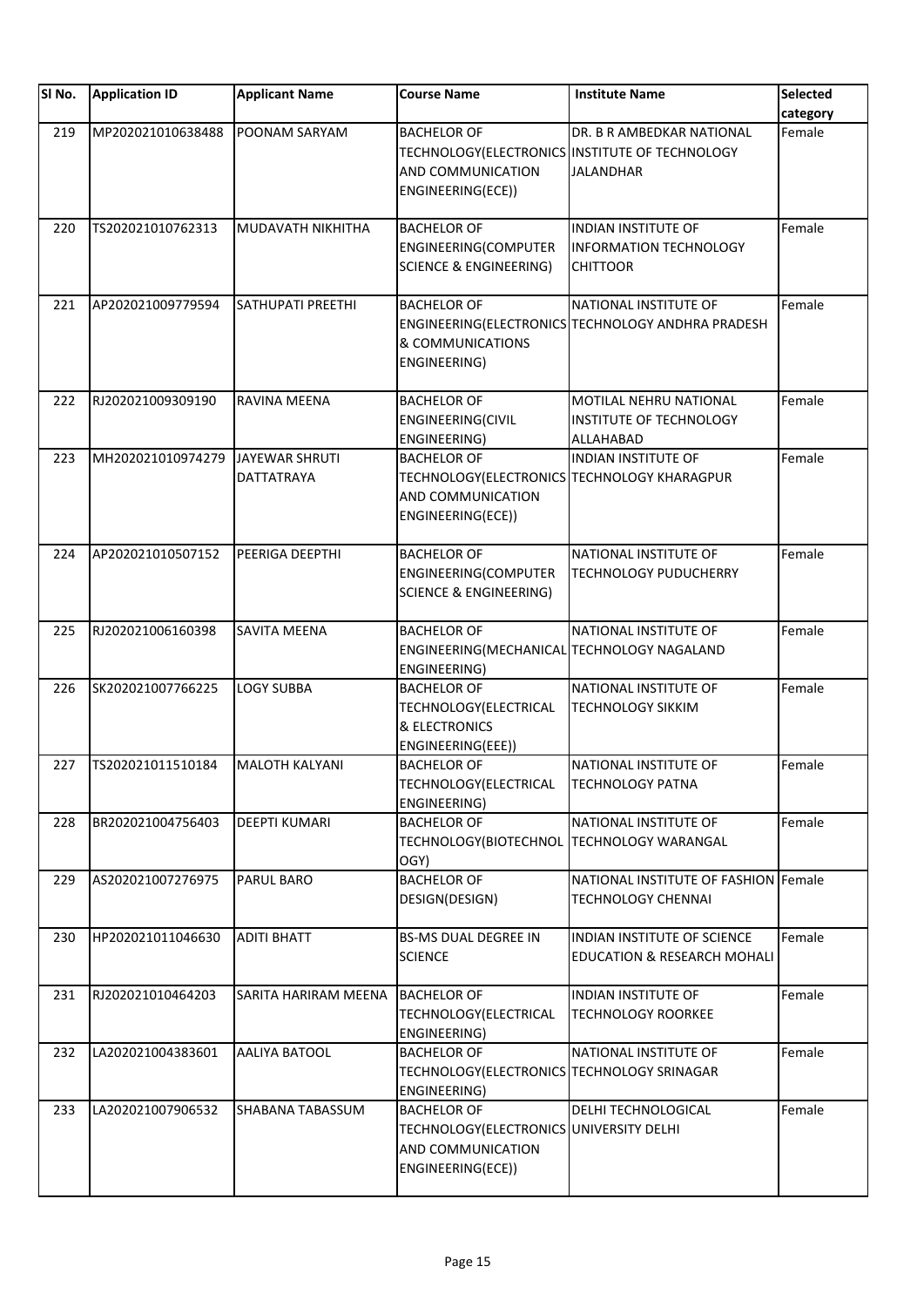| SI No. | <b>Application ID</b> | <b>Applicant Name</b>                  | <b>Course Name</b>                                                                | <b>Institute Name</b>                                                                     | Selected |
|--------|-----------------------|----------------------------------------|-----------------------------------------------------------------------------------|-------------------------------------------------------------------------------------------|----------|
|        |                       |                                        |                                                                                   |                                                                                           | category |
| 234    | HP202021007371799     | <b>AANCHAL</b>                         | <b>BACHELOR OF</b><br>ENGINEERING(ELECTRICAL<br><b>ENGINEERING)</b>               | NATIONAL INSTITUTE OF<br><b>TECHNOLOGY HAMIRPUR</b>                                       | Female   |
| 235    | UP202021009465767     | <b>SADDHVI NAYAK</b>                   | <b>BACHELOR OF ARTS AND</b><br><b>BACHELOR OF LAW (BABL)</b>                      | DR. RAM MANOHAR LOHIYA<br>NATIONAL LAW UNIVERSITY<br><b>LUCKNOW</b>                       | Female   |
| 236    | LA202021007613192     | <b>SPALZES ANGMO</b>                   | <b>BACHELOR OF</b><br>TECHNOLOGY (ELECTRONICS UNIVERSITY DELHI<br>ENGINEERING)    | <b>DELHI TECHNOLOGICAL</b>                                                                | Female   |
| 237    | HP202021011089372     | <b>ANKITA</b>                          | <b>BACHELOR OF</b><br>ENGINEERING(ELECTRONICS TECHNOLOGY HAMIRPUR<br>ENGINEERING) | NATIONAL INSTITUTE OF                                                                     | Female   |
| 238    | RJ202021010743553     | POOJA MEENA                            | <b>BACHELOR OF</b><br>TECHNOLOGY(ENVIRONME<br>NTAL ENGINEERING)                   | <b>INDIAN INSTITUTE OF</b><br><b>TECHNOLOGY KANPUR</b>                                    | Female   |
| 239    | AS202021006939583     | <b>ANANYA TERON</b>                    | <b>BACHELOR OF</b><br>DESIGN(DESIGN)                                              | NATIONAL INSTITUTE OF FASHION Female<br><b>TECHNOLOGY MUMBAI</b>                          |          |
| 240    | RJ202021010433938     | NIDHI MEENA                            | <b>BACHELOR OF</b><br>TECHNOLOGY(CIVIL<br>ENGINEERING)                            | MALAVIYA NATIONAL INSTITUTE<br>OF TECHNOLOGY JAIPUR                                       | Female   |
| 241    | JH202021009892961     | <b>DIYA BHAGAT</b>                     | <b>BACHELOR OF</b><br>TECHNOLOGY(MECHANICAL TECHNOLOGY GOA<br>ENGINEERING)        | <b>INDIAN INSTITUTE OF</b>                                                                | Female   |
| 242    | TS202021011190996     | <b>KEERTHI SABAVATH</b>                | <b>B.TECH (COMPUTER</b><br><b>SCIENCE &amp; ENGINEERING)</b>                      | VISVESVARAYA NATIONAL<br>INSTITUTE OF TECHNOLOGY<br><b>NAGPUR</b>                         | Female   |
| 243    | HP202021010869416     | SONAM YOUDON                           | <b>BACHELOR OF</b><br>TECHNOLOGY(ELECTRONICS TECHNOLOGY HAMIRPUR<br>ENGINEERING)  | NATIONAL INSTITUTE OF                                                                     | Female   |
| 244    | RJ202021012002901     | <b>KIRAN MEENA</b>                     | <b>BACHELOR OF SCIENCE IN</b><br><b>NURSING (HONOURS)</b>                         | ALL INDIA INSTITUTE OF MEDICAL<br><b>SCIENCES RAIPUR</b>                                  | Female   |
| 245    | JH202021011561436     | <b>MUNNI KUMARI</b>                    | <b>BACHELOR OF</b><br>ENGINEERING(COMPUTER<br><b>SCIENCE &amp; ENGINEERING)</b>   | <b>INDIAN INSTITUTE OF</b><br><b>TECHNOLOGY (INDIAN SCHOOL</b><br>OF MINES) DHANBAD       | Female   |
| 246    | RJ202021011453186     | RAVINA KUMARI MEENA                    | <b>BACHELOR OF SCIENCE IN</b><br>NURSING(NURSING)(4<br>YEARS)                     | ALL INDIA INSTITUTE OF MEDICAL<br><b>SCIENCES BHOPAL</b>                                  | Female   |
| 247    | TS202021009348410     | <b>BANOTHU SRAVANTHI</b>               | <b>BACHELOR OF</b><br>TECHNOLOGY (ELECTRICAL<br>ENGINEERING)                      | NATIONAL INSTITUTE OF<br><b>TECHNOLOGY DURGAPUR</b>                                       | Female   |
| 248    | TS202021010843364     | TEJAVATH CHANDANA SRI B.TECH (COMPUTER | <b>SCIENCE &amp; ENGINEERING)</b>                                                 | INDIAN INSTITUTE OF<br><b>INFORMATION TECHNOLOGY</b><br>KALYANI                           | Female   |
| 249    | RJ202021010173517     | URMILA MEENA                           | <b>B.TECH (COMPUTER</b><br><b>SCIENCE &amp; ENGINEERING)</b>                      | NATIONAL INSTITUTE OF<br><b>TECHNOLOGY KURUKSHETRA</b>                                    | Female   |
| 250    | AR202021010237881     | YANGKI LEGO                            | <b>BACHELOR OF</b><br>ENGINEERING(CIVIL<br>ENGINEERING)                           | <b>INDIAN INSTITUTE OF</b><br><b>ENGINEERING SCIENCE AND</b><br><b>TECHNOLOGY SHIBPUR</b> | Female   |
| 251    | GJ202021010437180     | CHAUDHARI LISA                         | <b>BACHELOR OF</b><br>TECHNOLOGY (ELECTRICAL<br>ENGINEERING)                      | SARDAR VALLABHBHAI NATIONAL<br><b>INSTITUTE OF TECHNOLOGY</b><br><b>SURAT</b>             | Female   |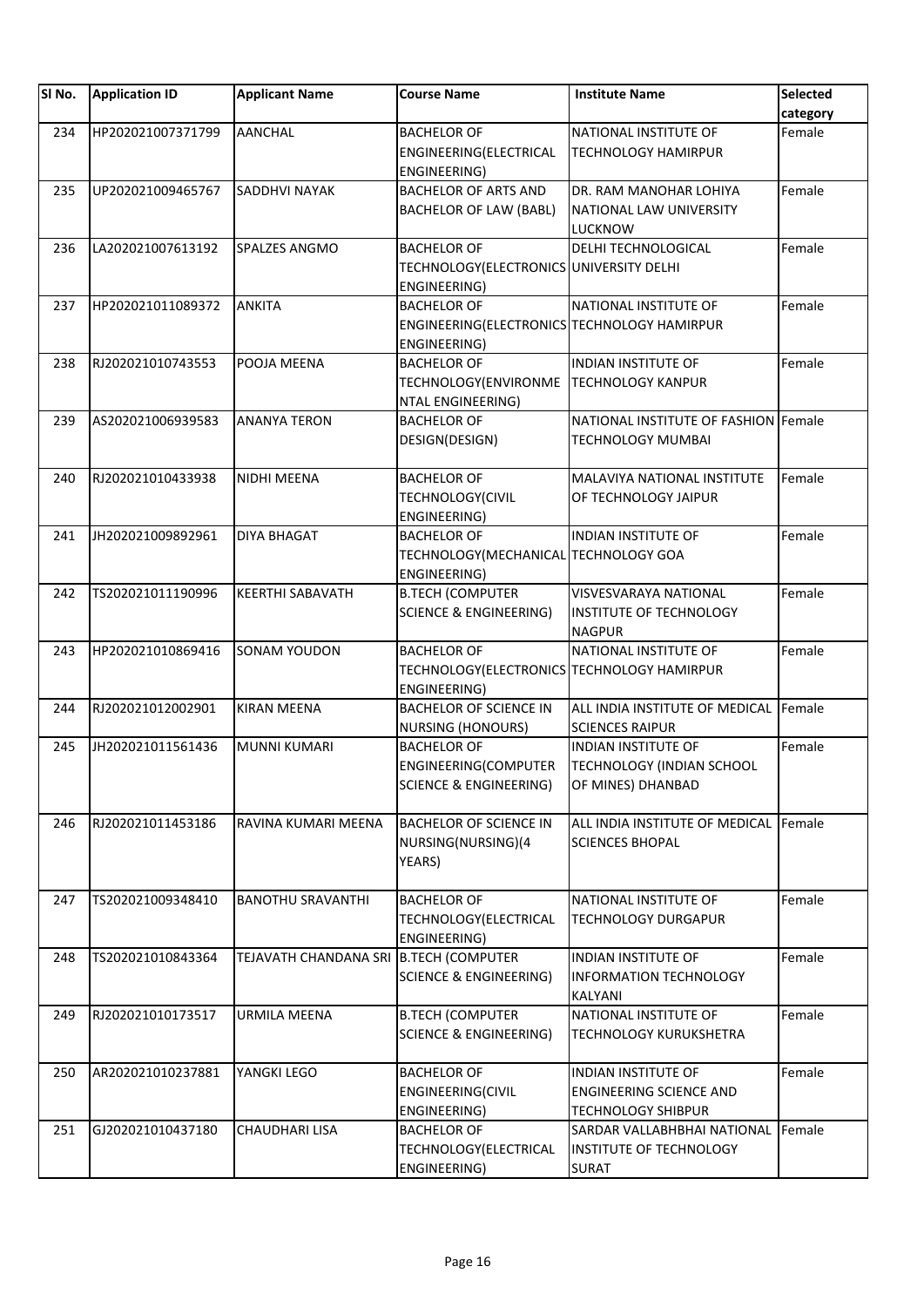| SI No. | <b>Application ID</b> | <b>Applicant Name</b>                 | <b>Course Name</b>                | <b>Institute Name</b>                | Selected |
|--------|-----------------------|---------------------------------------|-----------------------------------|--------------------------------------|----------|
|        |                       |                                       |                                   |                                      | category |
| 252    | AS202021006466518     | <b>MADHUMITA BRAHMA</b>               | <b>BACHELOR OF</b>                | MOTILAL NEHRU NATIONAL               | Female   |
|        |                       | <b>CHOWDHURY</b>                      | ENGINEERING(COMPUTER              | <b>INSTITUTE OF TECHNOLOGY</b>       |          |
|        |                       |                                       | <b>SCIENCE &amp; ENGINEERING)</b> | ALLAHABAD                            |          |
| 253    | RJ202021010592382     | <b>KRISHNA KUMARI</b>                 | <b>BACHELOR OF</b>                | <b>INDIAN INSTITUTE OF</b>           | Female   |
|        |                       |                                       | <b>TECHNOLOGY(CIVIL</b>           | TECHNOLOGY (INDIAN SCHOOL            |          |
|        |                       |                                       | ENGINEERING)                      | OF MINES) DHANBAD                    |          |
| 254    | JH202021011034938     | <b>DEEPTI SOREN</b>                   | <b>BACHELOR OF</b>                | BIRLA INSTITUTE OF TECHNOLOGY Female |          |
|        |                       |                                       | ENGINEERING(PRODUCTIO             | <b>MESRA RANCHI</b>                  |          |
|        |                       |                                       | N ENGINEERING (PE))               |                                      |          |
| 255    | BR202021011948299     | <b>KRITI KUMARI</b>                   | <b>B.TECH (COMPUTER</b>           | NATIONAL INSTITUTE OF                | Female   |
|        |                       |                                       | <b>SCIENCE &amp; ENGINEERING)</b> | <b>TECHNOLOGY DURGAPUR</b>           |          |
| 256    | MP202021007723202     | <b>DIKSHA SALLAM</b>                  | <b>INTEGRATED BACHELOR OF</b>     | NATIONAL LAW INSTITUTE               | Female   |
|        |                       |                                       | ARTS, BACHELOR OF                 | UNIVERSITY BHOPAL                    |          |
|        |                       |                                       | LAW(HOUNOURS)-5 YEARS             |                                      |          |
|        |                       |                                       |                                   |                                      |          |
| 257    | AS202021010073768     | <b>TANMOYEE BRAHMA</b>                | <b>BACHELOR OF SCIENCE IN</b>     | ALL INDIA INSTITUTE OF MEDICAL       | Female   |
|        |                       |                                       | <b>NURSING (HONOURS)</b>          | <b>SCIENCES BHUBANESWAR</b>          |          |
|        |                       |                                       |                                   |                                      |          |
| 258    | CT202021010281416     | <b>JHARNA KUMETI</b>                  | <b>BACHELOR OF</b>                | <b>INDIAN INSTITUTE OF</b>           | Female   |
|        |                       |                                       | <b>TECHNOLOGY(MINING</b>          | TECHNOLOGY (INDIAN SCHOOL            |          |
|        |                       |                                       | ENGINEERING)                      | OF MINES) DHANBAD                    |          |
| 259    | HP202021007096792     | <b>SONAM YANGCHEN</b>                 | <b>BACHELOR OF SCIENCE IN</b>     | ALL INDIA INSTITUTE OF MEDICAL       | Female   |
|        |                       |                                       | <b>NURSING (HONOURS)</b>          | <b>SCIENCES DELHI</b>                |          |
| 260    | CT202021010182620     | <b>MANSI KUNJAM</b>                   | <b>BACHELOR OF</b>                | <b>INDIAN INSTITUTE OF</b>           | Female   |
|        |                       |                                       | <b>TECHNOLOGY (COMPUTER</b>       | <b>INFORMATION TECHNOLOGY</b>        |          |
|        |                       |                                       | ENGINEERING)                      | <b>PUNE</b>                          |          |
| 261    | LA202021002897004     | <b>REHANA BATOOL</b>                  | <b>BACHELOR OF</b>                | NATIONAL INSTITUTE OF                | Female   |
|        |                       |                                       | TECHNOLOGY(METALLURGI             | <b>TECHNOLOGY SRINAGAR</b>           |          |
|        |                       |                                       | CAL ENGINEERING)                  |                                      |          |
| 262    | AR202021011074600     | <b>TADAR MUNNI</b>                    | <b>BACHELOR OF</b>                | <b>INDIAN INSTITUTE OF</b>           | Female   |
|        |                       |                                       | TECHNOLOGY(CIVIL                  | <b>TECHNOLOGY GUWAHATI</b>           |          |
|        |                       |                                       | ENGINEERING)                      |                                      |          |
| 263    | WB202021002796522     | RIYA MAKAR                            | <b>BACHELOR OF</b>                | <b>INDIAN INSTITUTE OF</b>           | Female   |
|        |                       |                                       | ENGINEERING(CIVIL                 | <b>ENGINEERING SCIENCE AND</b>       |          |
|        |                       |                                       | ENGINEERING)                      | <b>TECHNOLOGY SHIBPUR</b>            |          |
| 264    | GJ202021010516608     | <b>CHAUDHARI YASHVI</b>               | <b>BACHELOR OF</b>                | SARDAR VALLABHBHAI NATIONAL          | Female   |
|        |                       | NILESHBHAI                            | TECHNOLOGY (ELECTRICAL            | <b>INSTITUTE OF TECHNOLOGY</b>       |          |
|        |                       |                                       | ENGINEERING)                      | <b>SURAT</b>                         |          |
| 265    | RJ202021011319717     | REENA BAI MEENA                       | <b>BACHELOR OF</b>                | NATIONAL INSTITUTE OF                | Female   |
|        |                       |                                       | TECHNOLOGY (ELECTRICAL            | <b>TECHNOLOGY DELHI</b>              |          |
|        |                       |                                       | & ELECTRONICS                     |                                      |          |
|        |                       |                                       | ENGINEERING(EEE))                 |                                      |          |
| 266    | TR202021010279736     | <b>DWIPSHIKHA DEBBARMA</b>            | <b>B.TECH (COMPUTER</b>           | NATIONAL INSTITUTE OF                | Female   |
|        |                       |                                       | <b>SCIENCE &amp; ENGINEERING)</b> | <b>TECHNOLOGY AGARTALA</b>           |          |
| 267    | TS202021010939502     | <b>AJMEERA MANUSRI</b>                | <b>BACHELOR OF</b>                | <b>INDIAN INSTITUTE OF</b>           | Female   |
|        |                       |                                       | ENGINEERING(ELECTRICAL            | <b>TECHNOLOGY INDORE</b>             |          |
|        |                       |                                       | ENGINEERING)                      |                                      |          |
| 268    | RJ202021003692741     | <b>SALONI SHARMA</b>                  | <b>BACHELOR OF</b>                | NATIONAL INSTITUTE OF FASHION Female |          |
|        |                       |                                       | DESIGN(DESIGN)                    | TECHNOLOGY MUMBAI                    |          |
|        |                       |                                       |                                   |                                      |          |
| 269    | SK202021007058644     | RINCHEN LHAMU SHERPA B.TECH (COMPUTER |                                   | NATIONAL INSTITUTE OF                | Female   |
|        |                       |                                       | <b>SCIENCE &amp; ENGINEERING)</b> | <b>TECHNOLOGY SIKKIM</b>             |          |
|        |                       |                                       |                                   |                                      |          |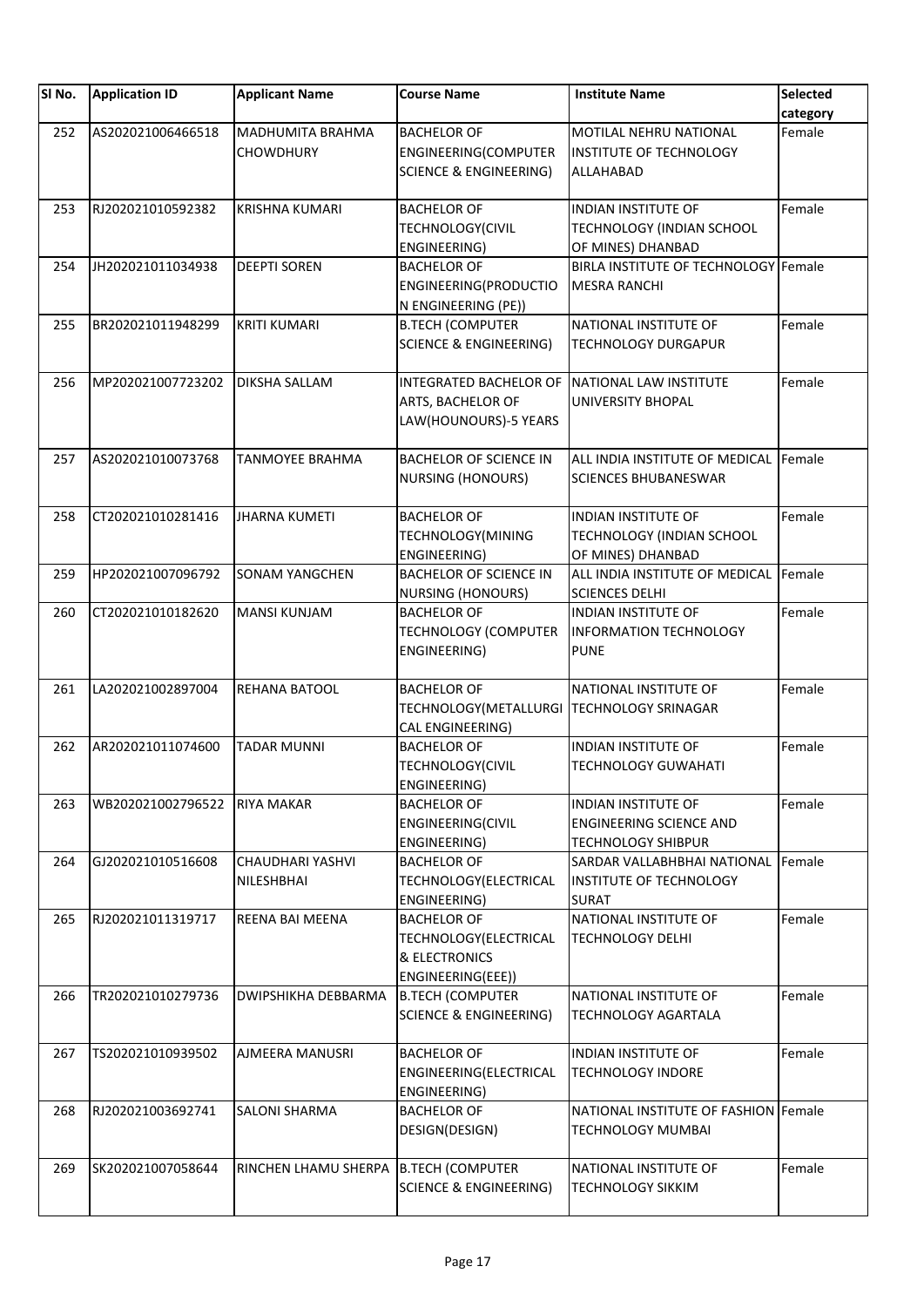| SI No. | <b>Application ID</b> | <b>Applicant Name</b>     | <b>Course Name</b>                                                                         | <b>Institute Name</b>                                                                                                                                    | <b>Selected</b><br>category |
|--------|-----------------------|---------------------------|--------------------------------------------------------------------------------------------|----------------------------------------------------------------------------------------------------------------------------------------------------------|-----------------------------|
| 270    | WB202021010833873     | PRONITA LAKRA             | <b>BACHELOR OF</b>                                                                         | NATIONAL INSTITUTE OF                                                                                                                                    | Female                      |
|        |                       |                           | TECHNOLOGY(ELECTRICAL<br>ENGINEERING)                                                      | <b>TECHNOLOGY DURGAPUR</b>                                                                                                                               |                             |
| 271    | TS202021010182115     | NUNAVATH NAVANEETHA       | <b>BACHELOR OF</b><br>ENGINEERING)                                                         | PANDHI DWARKA PRASAD<br>TECHNOLOGY(MECHANICAL MISHRA INDIAN INSTITUTE OF<br><b>INFORMATION TECHNOLOGY</b><br><b>DESIGN AND MANUFACTURING</b><br>JABALPUR | Female                      |
| 272    | LA202021009407212     | <b>KANEEZ FATIMA</b>      | <b>BACHELOR OF</b><br>TECHNOLOGY(ELECTRICAL<br>ENGINEERING)                                | <b>INDIAN INSTITUTE OF</b><br>TECHNOLOGY JAMMU                                                                                                           | Female                      |
| 273    | UT202021003397250     | <b>DEEPTI RANA</b>        | <b>BACHELOR OF</b><br>ENGINEERING)                                                         | NATIONAL INSTITUTE OF<br>TECHNOLOGY(ELECTRONICS TECHNOLOGY UTTARAKHAND                                                                                   | Female                      |
| 274    | MN202021010172228     | <b>SINGLEIYAM RAIKHAN</b> | <b>BACHELOR OF</b><br>ENGINEERING(CIVIL<br>ENGINEERING)                                    | NATIONAL INSTITUTE OF<br><b>TECHNOLOGY MANIPUR</b>                                                                                                       | Female                      |
| 275    | AS202021010066399     | <b>JIR ET KATHARPI</b>    | <b>BACHELOR OF</b><br>TECHNOLOGY(INDUSTRIAL<br><b>ENGINEERING AND</b><br>MANAGEMENT (IEM)) | <b>INDIAN INSTITUTE OF</b><br><b>TECHNOLOGY KHARAGPUR</b>                                                                                                | Female                      |
| 276    | RJ202021011781731     | <b>MANISHA MEENA</b>      | <b>BACHELOR OF</b><br>TECHNOLOGY(MECHANICAL TECHNOLOGY AGARTALA<br>ENGINEERING)            | NATIONAL INSTITUTE OF                                                                                                                                    | Female                      |
| 277    | LA202021007582129     | <b>STANZIN ANGMO</b>      | <b>BACHELOR OF</b><br>AND COMMUNICATION<br>ENGINEERING(ECE))                               | MOTILAL NEHRU NATIONAL<br>TECHNOLOGY(ELECTRONICS INSTITUTE OF TECHNOLOGY<br>ALLAHABAD                                                                    | Female                      |
| 278    | RJ202021010578315     | <b>GARIMA SULANIYA</b>    | <b>BACHELOR OF</b><br>TECHNOLOGY(ELECTRONICS OF TECHNOLOGY JAIPUR<br>ENGINEERING)          | MALAVIYA NATIONAL INSTITUTE                                                                                                                              | Female                      |
| 279    | LA202021010786269     | <b>RUBABA</b>             | <b>BACHELOR OF</b><br>TECHNOLOGY(CIVIL<br>ENGINEERING)                                     | NATIONAL INSTITUTE OF<br><b>TECHNOLOGY SRINAGAR</b>                                                                                                      | Female                      |
| 280    | MN202021007854727     | <b>TUNGDOU SAKA</b>       | BACHELOR OF AUDIOLOGY<br>AND SPEECH LANGUAGE<br>PATHOLOGY(PATHOLOGY)                       | <b>ALI YAVAR JUNG NATIONAL</b><br><b>INSTITUTE OF THE HEARING</b><br><b>HANDICAPPED MUMBAI</b>                                                           | Female                      |
| 281    | RJ202021010692670     | <b>GOURI MINA</b>         | <b>BACHELOR OF</b><br>DESIGN(FASHION DESIGN)                                               | NATIONAL INSTITUTE OF FASHION Female<br><b>TECHNOLOGY GANDHINAGAR</b>                                                                                    |                             |
| 282    | AP202021005149675     | GIRIDIBILLI ADILAKSHMI    | <b>BACHELOR OF</b><br>TECHNOLOGY(BIOTECHNOL TECHNOLOGY WARANGAL<br>OGY)                    | NATIONAL INSTITUTE OF                                                                                                                                    | Female                      |
| 283    | UP202021011426041     | <b>MALA BHARTI</b>        | <b>BACHELOR OF</b><br>ENGINEERING(ELECTRICAL<br>ENGINEERING)                               | MOTILAL NEHRU NATIONAL<br>INSTITUTE OF TECHNOLOGY<br>ALLAHABAD                                                                                           | Female                      |
| 284    | LA202021010515748     | PADMA LHAMO               | <b>BACHELOR OF</b><br>TECHNOLOGY(INFORMATIO TECHNOLOGY SRINAGAR<br>N TECHNOLOGY)           | NATIONAL INSTITUTE OF                                                                                                                                    | Female                      |
| 285    | TR202021011096451     | RUMAN DEBBARMA            | <b>B.TECH (COMPUTER</b><br><b>SCIENCE &amp; ENGINEERING)</b>                               | NATIONAL INSTITUTE OF<br>TECHNOLOGY AGARTALA                                                                                                             | Female                      |
| 286    | CT202021010030104     | PRANJALI EKKA             | B.A., LL.B (HONS.) 5 YEARS                                                                 | HIDAYATULLAH NATIONAL LAW<br>UNIVERSITY RAIPUR                                                                                                           | Female                      |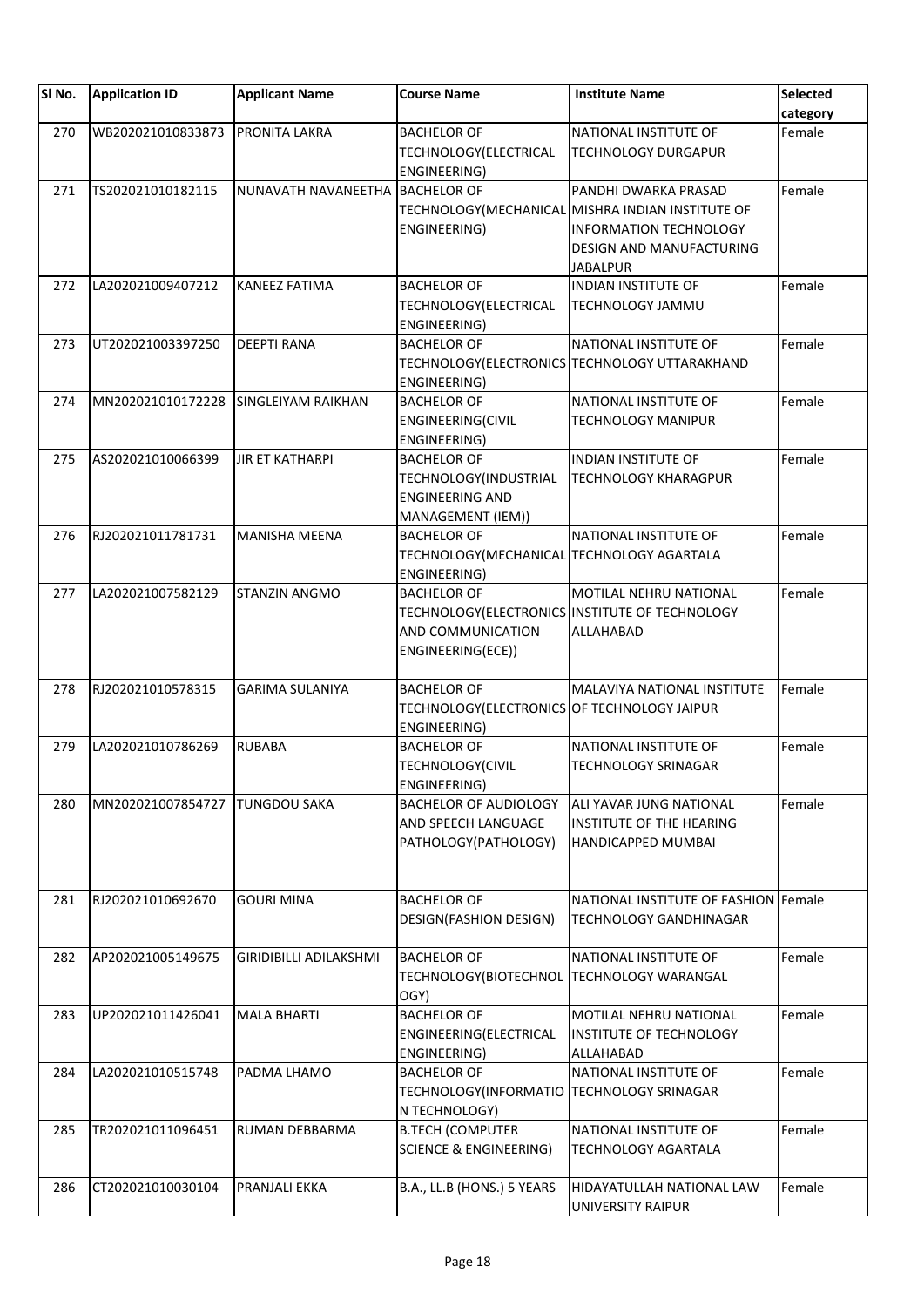| SI No. | <b>Application ID</b> | <b>Applicant Name</b>      | <b>Course Name</b>                                         | <b>Institute Name</b>                        | Selected |
|--------|-----------------------|----------------------------|------------------------------------------------------------|----------------------------------------------|----------|
|        |                       |                            |                                                            |                                              | category |
| 287    | RJ202021011355181     | YAMINI MEENA               | <b>BACHELOR OF</b>                                         | MOTILAL NEHRU NATIONAL                       | Female   |
|        |                       |                            | ENGINEERING(CIVIL                                          | INSTITUTE OF TECHNOLOGY                      |          |
|        |                       |                            | ENGINEERING)                                               | <b>ALLAHABAD</b>                             |          |
| 288    | HP202021010507497     | <b>SHAGUN BHATT</b>        | <b>BACHELOR OF</b>                                         | NATIONAL INSTITUTE OF                        | Female   |
|        |                       |                            | TECHNOLOGY(INFORMATIO TECHNOLOGY SRINAGAR                  |                                              |          |
|        |                       |                            | N TECHNOLOGY)                                              |                                              |          |
| 289    | TR202021011374982     | <b>SUNITA MOG</b>          | <b>BACHELOR OF</b>                                         | NATIONAL INSTITUTE OF                        | Female   |
|        |                       |                            | TECHNOLOGY(ELECTRICAL                                      | <b>TECHNOLOGY AGARTALA</b>                   |          |
|        |                       |                            | ENGINEERING)                                               |                                              |          |
| 290    | AS202021009943879     | <b>DOLI DAS</b>            | <b>BACHELOR OF</b>                                         | NATIONAL INSTITUTE OF                        | Female   |
|        |                       |                            | ENGINEERING(CIVIL                                          | <b>TECHNOLOGY SILCHAR</b>                    |          |
|        |                       |                            | ENGINEERING)                                               |                                              |          |
| 291    | HP202021009928218     | <b>DIKSHA GHARSANGI</b>    | <b>BACHELOR OF</b>                                         | NATIONAL INSTITUTE OF                        | Female   |
|        |                       |                            | ENGINEERING(MECHANICAL TECHNOLOGY HAMIRPUR<br>ENGINEERING) |                                              |          |
| 292    | UT202021011517629     | <b>DISHA RANA</b>          | <b>BACHELOR OF</b>                                         | NATIONAL INSTITUTE OF                        | Female   |
|        |                       |                            | TECHNOLOGY(ELECTRICAL                                      | <b>TECHNOLOGY UTTARAKHAND</b>                |          |
|        |                       |                            | ENGINEERING)                                               |                                              |          |
| 293    | SK202021010412735     | <b>NIKILA BHUTIA</b>       | <b>BACHELOR OF</b>                                         | NATIONAL INSTITUTE OF                        | Female   |
|        |                       |                            | TECHNOLOGY(CIVIL                                           | <b>TECHNOLOGY SIKKIM</b>                     |          |
|        |                       |                            | ENGINEERING)                                               |                                              |          |
| 294    | MZ202021006932261     | <b>ESTHER SAWMBIAKHOIH</b> | <b>BACHELOR OF</b>                                         | NATIONAL INSTITUTE OF                        | Female   |
|        |                       |                            | ARCHITECTURE(B.ARCH(AR) TECHNOLOGY HAMIRPUR                |                                              |          |
|        |                       |                            |                                                            |                                              |          |
| 295    | JH202021003333625     | RITU KIRAN MURMU           | <b>BACHELOR OF</b>                                         | INDIAN INSTITUTE OF                          | Female   |
|        |                       |                            |                                                            | TECHNOLOGY(INFORMATIO INFORMATION TECHNOLOGY |          |
|        |                       |                            | N TECHNOLOGY)                                              | ALLAHABAD                                    |          |
| 296    | TS202021004777770     | <b>ANGOTHU CHITTI</b>      | <b>BACHELOR OF</b>                                         | NATIONAL INSTITUTE OF                        | Female   |
|        |                       | SRAVANI                    | TECHNOLOGY(ELECTRICAL                                      | <b>TECHNOLOGY MANIPUR</b>                    |          |
|        |                       |                            | ENGINEERING)                                               |                                              |          |
| 297    | RJ202021011155028     | <b>SUNITA</b>              | <b>B.TECH (COMPUTER</b>                                    | DR. B R AMBEDKAR NATIONAL                    | Female   |
|        |                       |                            | <b>SCIENCE &amp; ENGINEERING)</b>                          | INSTITUTE OF TECHNOLOGY                      |          |
|        |                       |                            |                                                            | <b>JALANDHAR</b>                             |          |
| 298    | MP202021010813791     | <b>VANDNA PUSAM</b>        | <b>BACHELOR OF</b>                                         | NATIONAL INSTITUTE OF                        | Female   |
|        |                       |                            |                                                            | TECHNOLOGY(MECHANICAL TECHNOLOGY JAMSHEDPUR  |          |
|        |                       |                            | ENGINEERING)                                               |                                              |          |
| 299    | LA202021010995993     | <b>AMINA BANO</b>          | <b>BACHELOR OF</b>                                         | NATIONAL INSTITUTE OF                        | Female   |
|        |                       |                            | ENGINEERING(ELECTRONICS TECHNOLOGY SRINAGAR                |                                              |          |
|        |                       |                            | & COMMUNICATIONS                                           |                                              |          |
|        |                       |                            | ENGINEERING)                                               |                                              |          |
|        |                       |                            |                                                            |                                              |          |
| 300    | HP202021008640520     | <b>KARGYUTH PALMO</b>      | <b>BACHELOR OF SCIENCE IN</b>                              | ALL INDIA INSTITUTE OF MEDICAL               | Female   |
|        |                       |                            | <b>NURSING (HONOURS)</b>                                   | <b>SCIENCES RAIPUR</b>                       |          |
| 301    | WB202021000809166     | <b>SUMAN KUMARI</b>        | <b>BACHELOR OF</b>                                         | NATIONAL INSTITUTE OF                        | Female   |
|        |                       |                            | <b>TECHNOLOGY(CIVIL</b>                                    | <b>TECHNOLOGY DURGAPUR</b>                   |          |
|        |                       |                            | ENGINEERING)                                               |                                              |          |
| 302    | RJ202021010409798     | <b>GUNJAN MEENA</b>        | <b>BACHELOR OF</b>                                         | MALAVIYA NATIONAL INSTITUTE                  | Female   |
|        |                       |                            | TECHNOLOGY(METALLURGI                                      | <b>OF TECHNOLOGY JAIPUR</b>                  |          |
|        |                       |                            | CAL ENGINEERING)                                           |                                              |          |
| 303    | MH202021011988324     | <b>SAMIKSHA MAROTI</b>     | <b>BACHELOR OF</b>                                         | NATIONAL INSTITUTE OF                        | Female   |
|        |                       | <b>MASRAM</b>              | TECHNOLOGY(CHEMICAL                                        | <b>TECHNOLOGY CALICUT</b>                    |          |
|        |                       |                            | ENGINEERING)                                               |                                              |          |
| 304    | MH202021010584648     | KONKAL TEJASVINI           | <b>BACHELOR OF</b>                                         | <b>MOTILAL NEHRU NATIONAL</b>                | Female   |
|        |                       | RAMESH                     | ENGINEERING(COMPUTER                                       | INSTITUTE OF TECHNOLOGY                      |          |
|        |                       |                            | <b>SCIENCE &amp; ENGINEERING)</b>                          | ALLAHABAD                                    |          |
|        |                       |                            |                                                            |                                              |          |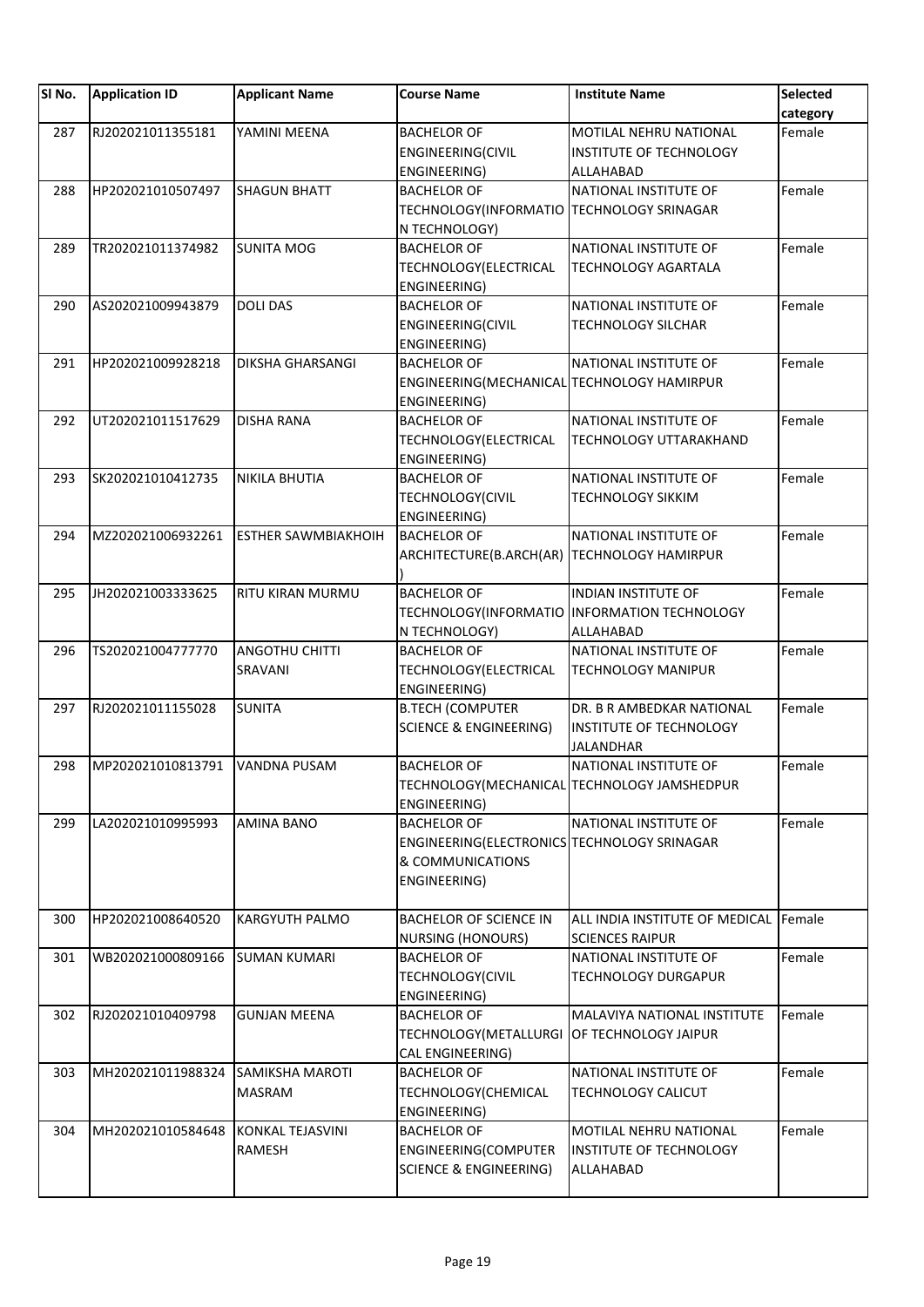| SI No. | <b>Application ID</b> | <b>Applicant Name</b>      | <b>Course Name</b>                           | <b>Institute Name</b>          | <b>Selected</b> |
|--------|-----------------------|----------------------------|----------------------------------------------|--------------------------------|-----------------|
|        |                       |                            |                                              |                                | category        |
| 305    | CT202021004528379     | <b>DEEPA SINGH SIDAR</b>   | B.A., LL.B (HONS.) 5 YEARS                   | HIDAYATULLAH NATIONAL LAW      | Female          |
|        |                       |                            |                                              | UNIVERSITY RAIPUR              |                 |
| 306    | MP202021008918435     | <b>SWATI RAWAT</b>         | <b>BACHELOR OF</b>                           | <b>INDIAN INSTITUTE OF</b>     | Female          |
|        |                       |                            | TECHNOLOGY(CIVIL                             | <b>TECHNOLOGY GANDHINAGAR</b>  |                 |
|        |                       |                            | ENGINEERING)                                 |                                |                 |
| 307    | TS202021010894247     | <b>BANOTH AKHILA</b>       | <b>BACHELOR OF</b>                           | DR. B R AMBEDKAR NATIONAL      | Female          |
|        |                       |                            | ENGINEERING(INDUSTRIAL                       | <b>INSTITUTE OF TECHNOLOGY</b> |                 |
|        |                       |                            | <b>AND PRODUCTION</b>                        | <b>JALANDHAR</b>               |                 |
|        |                       |                            | ENGINEERING)                                 |                                |                 |
| 308    | MH202021009480942     | <b>PRITEE SHIVAJIRAO</b>   | <b>BACHELOR OF</b>                           | <b>INDIAN INSTITUTE OF</b>     | Female          |
|        |                       | NAGAMWAD                   | TECHNOLOGY(CIVIL                             | TECHNOLOGY HYDERABAD           |                 |
|        |                       |                            | ENGINEERING)                                 |                                |                 |
| 309    | AS202021010412990     | <b>UPAMA BORO</b>          | <b>BACHELOR OF</b>                           | MALAVIYA NATIONAL INSTITUTE    | Female          |
|        |                       |                            | ARCHITECTURE(B.ARCH(AR) OF TECHNOLOGY JAIPUR |                                |                 |
|        |                       |                            |                                              |                                |                 |
| 310    | MN202021008862337     | P TEWARTHANG MARING        | <b>BACHELOR OF</b>                           | NATIONAL INSTITUTE OF          | Female          |
|        |                       |                            | PHYSIOTHERAPY(PHYSIOTH                       | ORTHOPAEDICALLY HANDICAPPED    |                 |
|        |                       |                            | ERAPY)                                       | <b>KOLKATA</b>                 |                 |
| 311    | HP202021011145436     | <b>SMRITI</b>              | <b>B.TECH (COMPUTER</b>                      | DR. B R AMBEDKAR NATIONAL      | Female          |
|        |                       |                            | <b>SCIENCE &amp; ENGINEERING)</b>            | INSTITUTE OF TECHNOLOGY        |                 |
|        |                       |                            |                                              | <b>JALANDHAR</b>               |                 |
|        |                       | PEELU                      |                                              | NATIONAL INSTITUTE OF          | Female          |
| 312    | UT202021007761414     |                            | <b>BACHELOR OF</b>                           |                                |                 |
|        |                       |                            | <b>TECHNOLOGY(CIVIL</b>                      | TECHNOLOGY UTTARAKHAND         |                 |
|        |                       |                            | ENGINEERING)                                 |                                |                 |
| 313    | HP202021009942519     | <b>TANZIN DOLMA</b>        | <b>BACHELOR OF SCIENCE IN</b>                | ALL INDIA INSTITUTE OF MEDICAL | Female          |
|        |                       |                            | <b>NURSING (HONOURS)</b>                     | <b>SCIENCES RAIPUR</b>         |                 |
| 314    | RJ202021007523848     | DEEPIKA MEENA              | <b>BACHELOR OF</b>                           | <b>INSTITUTE OF HOTEL</b>      | Female          |
|        |                       |                            | <b>SCIENCE(HOSPITALITY &amp;</b>             | MANAGEMENT CATERING            |                 |
|        |                       |                            | HOTEL ADMINISTRATION)                        | <b>TECHNOLOGY AND APPLIED</b>  |                 |
|        |                       |                            |                                              | <b>NUTRITION AHEMDABAD</b>     |                 |
| 315    | MN202021010560665     | <b>H KAPAINE</b>           | <b>BACHELOR OF SCIENCE IN</b>                | ALL INDIA INSTITUTE OF MEDICAL | Female          |
|        |                       |                            | <b>NURSING (HONOURS)</b>                     | <b>SCIENCES BHUBANESWAR</b>    |                 |
|        |                       |                            |                                              |                                |                 |
| 316    | CT202021011758740     | <b>SARITA BHAGAT</b>       | <b>BACHELOR OF</b>                           | NATIONAL INSTITUTE OF          | Female          |
|        |                       |                            | TECHNOLOGY (MECHANICAL TECHNOLOGY RAIPUR     |                                |                 |
|        |                       |                            | ENGINEERING)                                 |                                |                 |
| 317    | JK202021007417098     | ARIFA RASOOL               | <b>B.TECH (COMPUTER</b>                      | NATIONAL INSTITUTE OF          | Female          |
|        |                       |                            | <b>SCIENCE &amp; ENGINEERING)</b>            | <b>TECHNOLOGY SRINAGAR</b>     |                 |
|        |                       |                            |                                              |                                |                 |
| 318    | TS202021011925482     | <b>KOLA ASHWINI</b>        | <b>BACHELOR OF</b>                           | NATIONAL INSTITUTE OF          | Female          |
|        |                       |                            | TECHNOLOGY(CHEMICAL                          | TECHNOLOGY CALICUT             |                 |
|        |                       |                            | ENGINEERING)                                 |                                |                 |
| 319    | BR202021010867503     | VISHWALA SARMA             | <b>BACHELOR OF</b>                           | NATIONAL INSTITUTE OF          | Female          |
|        |                       |                            | TECHNOLOGY (PRODUCTION TECHNOLOGY AGARTALA   |                                |                 |
|        |                       |                            | <b>ENGINEERING (PE))</b>                     |                                |                 |
| 320    | BR202021011999617     | <b>SHRISHTI KUMARI</b>     | <b>BACHELOR OF</b>                           | NATIONAL INSTITUTE OF          | Female          |
|        |                       |                            | TECHNOLOGY (ELECTRICAL                       | TECHNOLOGY PATNA               |                 |
|        |                       |                            | ENGINEERING)                                 |                                |                 |
|        |                       |                            |                                              |                                |                 |
| 321    | AS202021003897946     | <b>KALPATARU NARAH</b>     | <b>BACHELOR OF</b>                           | NATIONAL INSTITUTE OF          | Female          |
|        |                       |                            | TECHNOLOGY(ELECTRONICS TECHNOLOGY SILCHAR    |                                |                 |
|        |                       |                            | ENGINEERING)                                 |                                |                 |
| 322    | MP202021001775148     | <b>KANISHKA SONKESRIYA</b> | <b>BACHELOR OF</b>                           | MAULANA AZAD NATIONAL          | Female          |
|        |                       |                            | TECHNOLOGY(CIVIL                             | INSTITUTE OF TECHNOLOGY        |                 |
|        |                       |                            | ENGINEERING)                                 | <b>BHOPAL</b>                  |                 |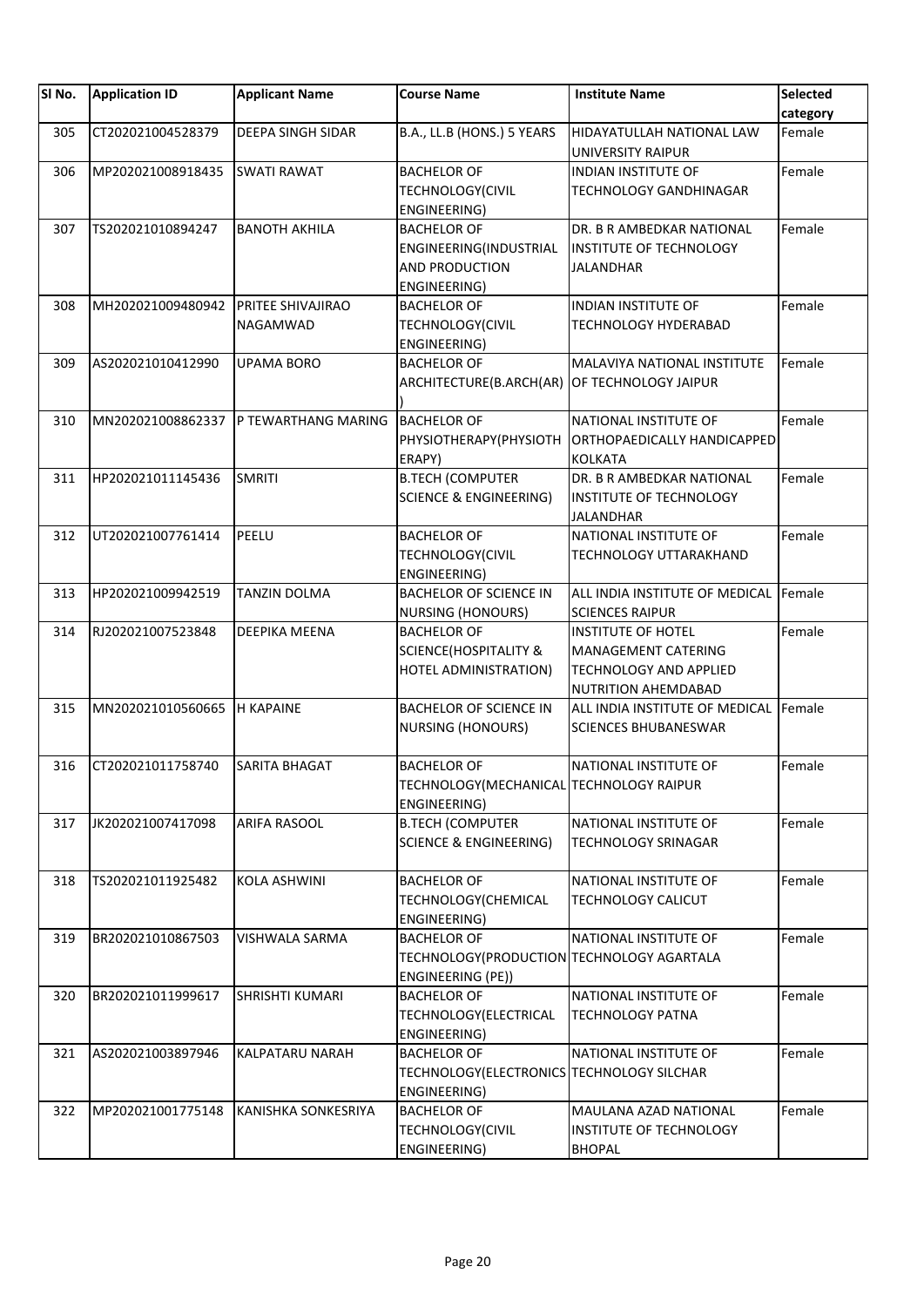| SI No. | <b>Application ID</b> | <b>Applicant Name</b> | <b>Course Name</b>                          | <b>Institute Name</b>                           | Selected |
|--------|-----------------------|-----------------------|---------------------------------------------|-------------------------------------------------|----------|
|        |                       |                       |                                             |                                                 | category |
| 323    | NL202021010764802     | T POYA KONYAK         | <b>BACHELOR OF</b>                          | NATIONAL INSTITUTE OF                           | Female   |
|        |                       |                       | ENGINEERING(ELECTRONICS TECHNOLOGY NAGALAND |                                                 |          |
|        |                       |                       | & COMMUNICATIONS                            |                                                 |          |
|        |                       |                       | ENGINEERING)                                |                                                 |          |
| 324    | HP202021006901363     | <b>RASHIKA BODH</b>   |                                             | INTEGRATED BACHELOR OF NALSAR UNIVERSITY OF LAW | Female   |
|        |                       |                       | ARTS, BACHELOR OF                           | <b>HYDERABAD</b>                                |          |
|        |                       |                       | LAW(HOUNOURS)-5 YEARS                       |                                                 |          |
| 325    | JH202021010752822     | <b>SHILPA HORO</b>    | <b>BACHELOR OF</b>                          | <b>INDIAN INSTITUTE OF</b>                      | Female   |
|        |                       |                       | TECHNOLOGY(MINERAL                          | TECHNOLOGY (INDIAN SCHOOL                       |          |
|        |                       |                       | ENGINEERING)                                | OF MINES) DHANBAD                               |          |
| 326    | MN202021004602172     | <b>ADANI REBECCA</b>  | <b>BACHELOR OF SCIENCE IN</b>               | ALL INDIA INSTITUTE OF MEDICAL                  | Female   |
|        |                       |                       | <b>NURSING (HONOURS)</b>                    | <b>SCIENCES RAIPUR</b>                          |          |
| 327    | ML202021006583248     | YANLIN MASSAR         | BACHELOR OF LAW(LL.B)-                      | NATIONAL LAW UNIVERSITY                         | Female   |
|        |                       |                       | 5YEARS                                      | <b>CUTTUCK</b>                                  |          |
| 328    | NL202021011029387     | SERENE SITLHOU        | <b>BACHELOR OF</b>                          | NATIONAL INSTITUTE OF                           | Female   |
|        |                       |                       | TECHNOLOGY(APPLIED                          | <b>TECHNOLOGY NAGALAND</b>                      |          |
|        |                       |                       | <b>ELECTRONICS &amp;</b>                    |                                                 |          |
|        |                       |                       | INSTRUMENTATION (AEI))                      |                                                 |          |
| 329    | OR202021007750116     | <b>MOYNA HEMROM</b>   | <b>BACHELOR OF</b>                          | NATIONAL INSTITUTE OF FASHION Female            |          |
|        |                       |                       | DESIGN(DESIGN)                              | <b>TECHNOLOGY MUMBAI</b>                        |          |
|        |                       |                       |                                             |                                                 |          |
| 330    | AS202021007476248     | PUROBI SORONG         | <b>BACHELOR OF</b>                          | NATIONAL INSTITUTE OF                           | Female   |
|        |                       |                       | TECHNOLOGY(ELECTRICAL                       | <b>TECHNOLOGY SILCHAR</b>                       |          |
|        |                       |                       | ENGINEERING)                                |                                                 |          |
| 331    | MP202021002981560     | <b>GAYATRI KOL</b>    | <b>BACHELOR OF</b>                          | MAULANA AZAD NATIONAL                           | Female   |
|        |                       |                       | TECHNOLOGY(CHEMICAL                         | INSTITUTE OF TECHNOLOGY                         |          |
|        |                       |                       | ENGINEERING)                                | <b>BHOPAL</b>                                   |          |
| 332    | UP202021006802664     | <b>KUMARI ANTIMA</b>  | <b>BACHELOR OF</b>                          | MOTILAL NEHRU NATIONAL                          | Female   |
|        |                       |                       |                                             | ENGINEERING(MECHANICAL INSTITUTE OF TECHNOLOGY  |          |
|        |                       |                       | ENGINEERING)                                | ALLAHABAD                                       |          |
| 333    | AP202021011580645     | BALIYARUSIMHULA       | <b>B.TECH (COMPUTER</b>                     | NATIONAL INSTITUTE OF                           | Female   |
|        |                       | PRAVALLIKA            | <b>SCIENCE &amp; ENGINEERING)</b>           | <b>TECHNOLOGY ANDHRA PRADESH</b>                |          |
| 334    | JK202021011317634     | RIFAT ISLAM           | <b>BACHELOR OF</b>                          | NATIONAL INSTITUTE OF                           | Female   |
|        |                       |                       | TECHNOLOGY(CHEMICAL                         | <b>TECHNOLOGY SRINAGAR</b>                      |          |
|        |                       |                       | ENGINEERING)                                |                                                 |          |
| 335    | MZ202021005163188     | Neeha Chakma          | <b>BACHELOR OF</b>                          | NATIONAL INSTITUTE OF FASHION Female            |          |
|        |                       |                       | DESIGN(FASHION DESIGN)                      | <b>TECHNOLOGY KANGRA</b>                        |          |
| 336    | JH202021000740082     | <b>ANKITA KUMARI</b>  | <b>BACHELOR OF</b>                          | BIRLA INSTITUTE OF TECHNOLOGY Female            |          |
|        |                       |                       | ENGINEERING(ELECTRONICS MESRA RANCHI        |                                                 |          |
|        |                       |                       | ENGINEERING)                                |                                                 |          |
| 337    | OR202021010639717     | <b>SANDHYA KULLU</b>  | <b>BACHELOR OF SCIENCE IN</b>               | ALL INDIA INSTITUTE OF MEDICAL                  | Female   |
|        |                       |                       | <b>NURSING (HONOURS)</b>                    | <b>SCIENCES BHUBANESWAR</b>                     |          |
|        |                       |                       |                                             |                                                 |          |
| 338    | MH202021005070505     | <b>ANUSHKA ARVIND</b> | <b>BACHELOR OF</b>                          | NATIONAL INSTITUTE OF FASHION Female            |          |
|        |                       | LOTADE                | DESIGN(DESIGN)                              | <b>TECHNOLOGY MUMBAI</b>                        |          |
| 339    | MN202021003277505     | <b>T ALONAI</b>       | <b>BACHELOR OF</b>                          | NATIONAL INSTITUTE OF                           | Female   |
|        |                       |                       | PHYSIOTHERAPY(PHYSIOTH                      | ORTHOPAEDICALLY HANDICAPPED                     |          |
|        |                       |                       | ERAPY)                                      | <b>KOLKATA</b>                                  |          |
| 340    | WB202021004462424     | NIM LHAMU SHERPA      | <b>BACHELOR OF</b>                          | NATIONAL INSTITUTE OF                           | Female   |
|        |                       |                       | TECHNOLOGY(ELECTRONICS TECHNOLOGY DURGAPUR  |                                                 |          |
|        |                       |                       | ENGINEERING)                                |                                                 |          |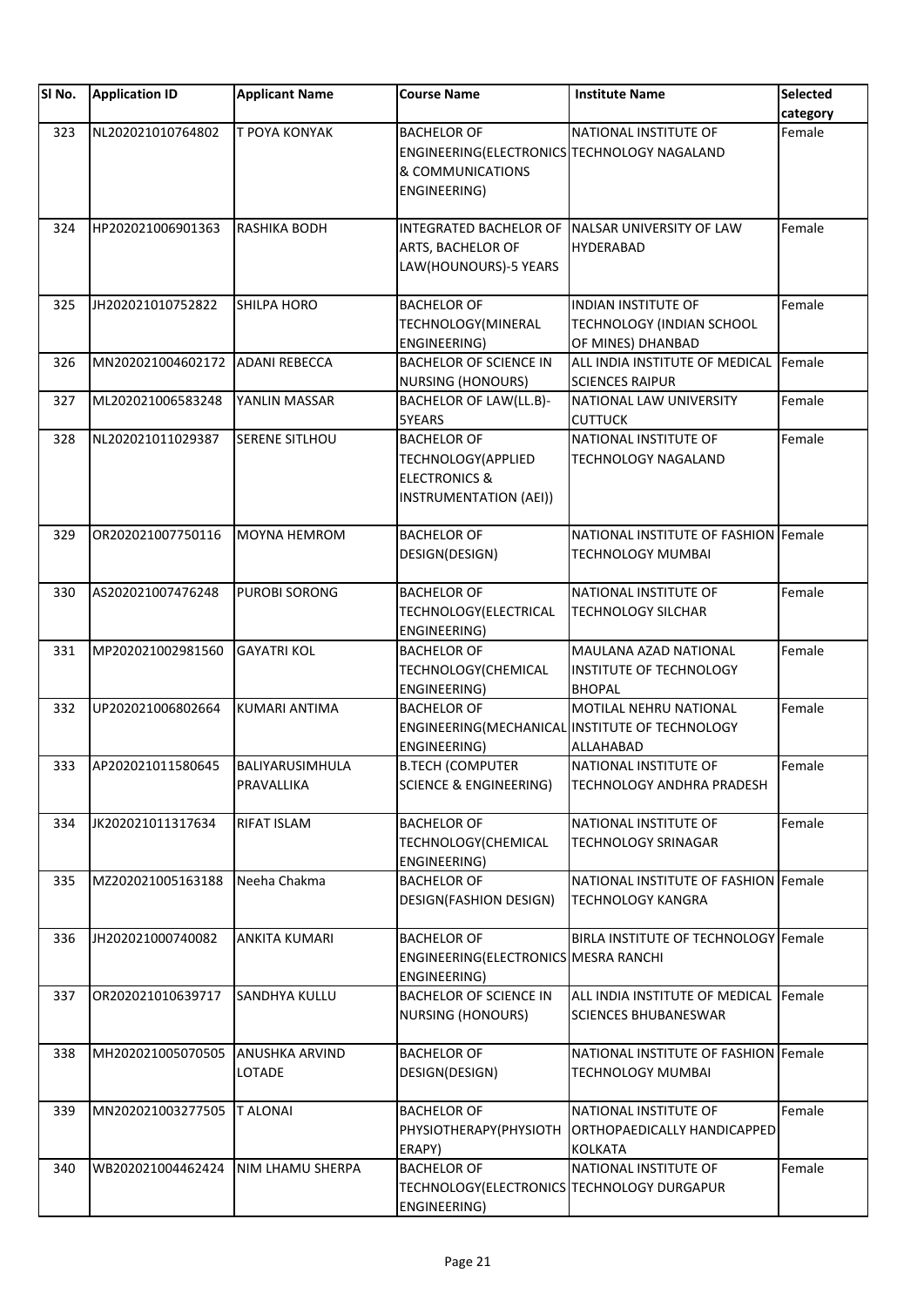| SI No. | <b>Application ID</b>                  | <b>Applicant Name</b>                     | <b>Course Name</b>                                                                                         | <b>Institute Name</b>                                                                                                 | Selected<br>category |
|--------|----------------------------------------|-------------------------------------------|------------------------------------------------------------------------------------------------------------|-----------------------------------------------------------------------------------------------------------------------|----------------------|
| 341    | OR202021009584407                      | PRIYANKA NAIK                             | <b>BACHELOR IN</b><br>PHYSIOTHERAPY &<br><b>REHABILITATION (BPT)</b>                                       | SWAMI VIVEKANAND NATIONAL<br>INSTITUTE OF REHABILITATION<br><b>TRAINING AND RESEARCH</b><br><b>CUTTACK</b>            | Female               |
| 342    | WB202021010395873                      | <b>SEEMA SAIBA</b>                        | <b>BACHELOR OF</b><br><b>TECHNOLOGY(MINING</b><br>ENGINEERING)                                             | <b>INDIAN INSTITUTE OF</b><br><b>ENGINEERING SCIENCE AND</b><br><b>TECHNOLOGY SHIBPUR</b>                             | Female               |
| 343    | BR202021007795426                      | <b>SUJATA</b>                             | <b>BACHELOR OF</b><br><b>SCIENCE(HOSPITALITY &amp;</b><br>HOTEL ADMINISTRATION)                            | <b>INSTITUTE OF HOTEL</b><br><b>MANAGEMENT CATERING</b><br><b>TECHNOLOGY AND APPLIED</b><br><b>NUTRITION VAISHALI</b> | Female               |
| 344    | TS202021010983496                      | VAKADAVATH ANUSHA                         | <b>BACHELOR OF</b><br>TECHNOLOGY (MECHANICAL TECHNOLOGY PATNA<br>ENGINEERING)                              | NATIONAL INSTITUTE OF                                                                                                 | Female               |
| 345    | MN202021003119400                      | <b>JAI GANGMEI</b>                        | <b>BACHELOR OF</b><br>PHYSIOTHERAPY(PHYSIOTH<br>ERAPY)                                                     | NATIONAL INSTITUTE OF<br>ORTHOPAEDICALLY HANDICAPPED<br><b>KOLKATA</b>                                                | Female               |
| 346    | MN202021010596833                      | L ADAZUA                                  | <b>BACHELOR OF SCIENCE IN</b><br><b>NURSING (HONOURS)</b>                                                  | ALL INDIA INSTITUTE OF MEDICAL<br><b>SCIENCES BHUBANESWAR</b>                                                         | Female               |
| 347    | AR202021010597192                      | <b>RANI TAKI</b>                          | <b>BACHELOR OF</b><br>TECHNOLOGY(ELECTRICAL<br>ENGINEERING)                                                | NATIONAL INSTITUTE OF<br><b>TECHNOLOGY ARUNACHAL</b><br>PRADESH                                                       | Female               |
| 348    | ML202021010272460                      | <b>TAPSRI B MARAK</b>                     | <b>BACHELOR OF</b><br>TECHNOLOGY (ELECTRONICS TECHNOLOGY MEGHALAYA<br>ENGINEERING)                         | NATIONAL INSTITUTE OF                                                                                                 | Female               |
| 349    | MH202021009453483                      | <b>MANASI RAJENDRA</b><br><b>KONDAWAR</b> | <b>BACHELOR OF</b><br>TECHNOLOGY(ELECTRONICS TECHNOLOGY WARANGAL<br>AND COMMUNICATION<br>ENGINEERING(ECE)) | NATIONAL INSTITUTE OF                                                                                                 | Female               |
| 350    | RJ202021011590285                      | <b>MUSKAN MEENA</b>                       | <b>BACHELOR OF</b><br>ENGINEERING(ELECTRICAL<br>ENGINEERING)                                               | NATIONAL INSTITUTE OF<br><b>TECHNOLOGY HAMIRPUR</b>                                                                   | Female               |
| 351    | MN202021002797400 Chaithu Teresa Aimol |                                           | <b>BACHELOR OF</b><br><b>OCCUPATIONAL</b><br>THERAPHY(BOT)                                                 | NATIONAL INSTITUTE OF<br>ORTHOPAEDICALLY HANDICAPPED<br><b>KOLKATA</b>                                                | Female               |
| 352    | OR202021011031934                      | <b>MALOTI HEMBRAM</b>                     | <b>BACHELOR OF ARTS AND</b><br><b>BACHELOR OF LAW (BABL)</b>                                               | NATIONAL LAW UNIVERSITY<br><b>CUTTUCK</b>                                                                             | Female               |
| 353    | TR202021010155595                      | JULI DEBBARMA                             | <b>B.TECH (COMPUTER</b><br><b>SCIENCE &amp; ENGINEERING)</b>                                               | NATIONAL INSTITUTE OF<br><b>TECHNOLOGY AGARTALA</b>                                                                   | Female               |
| 354    | TS202021008921769                      | <b>BHUKYA DEEPIKA</b>                     | <b>B.TECH (COMPUTER</b><br><b>SCIENCE &amp; ENGINEERING)</b>                                               | INDIAN INSTITUTE OF<br><b>INFORMATION TECHNOLOGY</b><br><b>GUWAHATI</b>                                               | Female               |
| 355    | MP202021005768405                      | <b>HEENA</b>                              | INTEGRATED BACHELOR OF<br>ARTS, BACHELOR OF<br>LAW(HOUNOURS)-5 YEARS                                       | <b>THE WEST BENGAL NATIONAL</b><br>UNIVERSITY OF JURIDICIAL<br><b>SCIENCES KOLKATA</b>                                | Female               |
| 356    | MZ202021010376201                      | LALLAWMSANGI COLNEY                       | <b>BACHELOR OF</b><br>TECHNOLOGY (MECHANICAL TECHNOLOGY MIZORAM<br>ENGINEERING)                            | NATIONAL INSTITUTE OF                                                                                                 | Female               |
| 357    | CT202021008780425                      | KHUSHBOO LAKRA                            | B.A., LL.B (HONS.) 5 YEARS                                                                                 | HIDAYATULLAH NATIONAL LAW<br>UNIVERSITY RAIPUR                                                                        | Female               |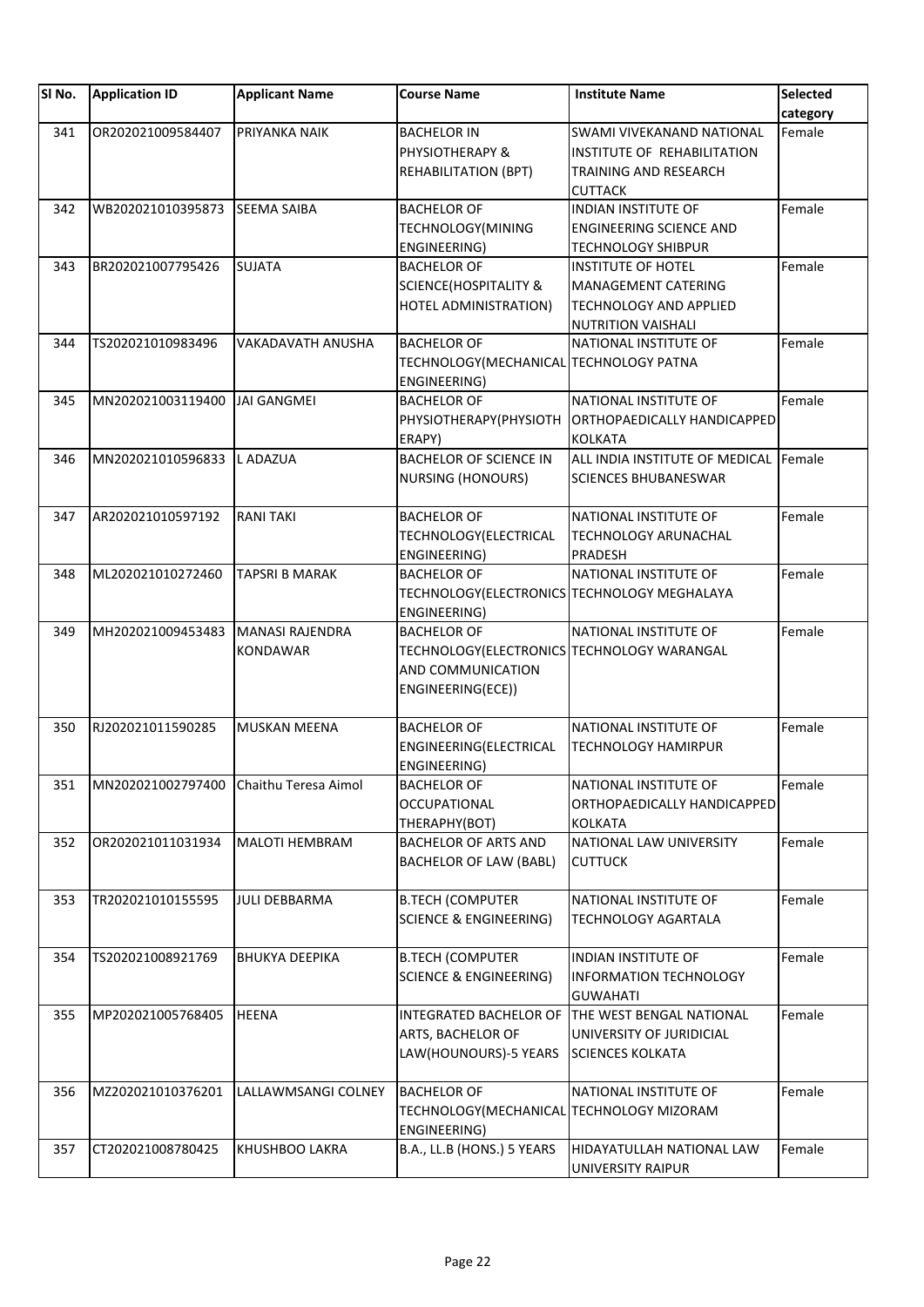| SI No. | <b>Application ID</b> | <b>Applicant Name</b>              | <b>Course Name</b>                                                             | <b>Institute Name</b>                                                                         | <b>Selected</b><br>category |
|--------|-----------------------|------------------------------------|--------------------------------------------------------------------------------|-----------------------------------------------------------------------------------------------|-----------------------------|
| 358    | OR202021010687435     | <b>RUKMANI SINGH</b>               | <b>B.DES(TEXTILE DESIGN)</b>                                                   | NATIONAL INSTITUTE OF FASHION Female<br><b>TECHNOLOGY BHOPAL</b>                              |                             |
| 359    | OR202021010291578     | <b>SURBHI TIRKEY</b>               | <b>BACHELOR OF SCIENCE IN</b><br><b>NURSING (HONOURS)</b>                      | ALL INDIA INSTITUTE OF MEDICAL<br><b>SCIENCES BHUBANESWAR</b>                                 | Female                      |
| 360    | WB202021009063460     | RINKALMINJ ORAON                   | <b>BACHELOR OF</b><br>PHYSIOTHERAPY(PHYSIOTH<br>ERAPY)                         | NATIONAL INSTITUTE OF<br>ORTHOPAEDICALLY HANDICAPPED<br><b>KOLKATA</b>                        | Female                      |
| 361    | TS202021009814666     | <b>KURAKULA RAKSHITHA</b>          | <b>BACHELOR OF</b><br>OGY)                                                     | NATIONAL INSTITUTE OF<br>TECHNOLOGY(BIOTECHNOL TECHNOLOGY ANDHRA PRADESH                      | Female                      |
| 362    | NL202021010094740     | MEDOZENO ROSA                      | <b>BACHELOR OF</b><br><b>ENGINEERING(CIVIL</b><br>ENGINEERING)                 | NATIONAL INSTITUTE OF<br><b>TECHNOLOGY SILCHAR</b>                                            | Female                      |
| 363    | MZ202021010382467     | <b>NOEL LALTHAZUALI</b>            | <b>BACHELOR OF</b><br>TECHNOLOGY(ELECTRICAL<br>ENGINEERING)                    | NATIONAL INSTITUTE OF<br><b>TECHNOLOGY MIZORAM</b>                                            | Female                      |
| 364    | ML202021008967180     | <b>SAWAKANI WAR</b>                | <b>B.DES(FASHION DESIGN)</b>                                                   | NATIONAL INSTITUTE OF FASHION Female<br><b>TECHNOLOGY SHILLONG</b>                            |                             |
| 365    | MP202021007043841     | <b>SURBHI SARYAM</b>               | <b>BACHELOR OF</b><br><b>DESIGN(FASHION</b><br>COMMUNICATION)                  | NATIONAL INSTITUTE OF FASHION Female<br><b>TECHNOLOGY BHUBANESWAR</b>                         |                             |
| 366    | JH202021003608923     | <b>SWETA KULLU</b>                 | <b>BACHELOR OF</b><br><b>DESIGN(FASHION</b><br>COMMUNICATION)                  | NATIONAL INSTITUTE OF FASHION Female<br><b>TECHNOLOGY KANGRA</b>                              |                             |
| 367    | GJ202021010630206     | CHAUDHARI TRIVENIBEN<br>PRAVINBHAI | <b>BACHELOR OF</b><br>ENGINEERING)                                             | SARDAR VALLABHBHAI NATIONAL<br>TECHNOLOGY (MECHANICAL INSTITUTE OF TECHNOLOGY<br><b>SURAT</b> | Female                      |
| 368    | TS202021010839351     | RATHOD SIMON                       | <b>BACHELOR OF</b><br>TECHNOLOGY(CIVIL<br>ENGINEERING)                         | <b>MALAVIYA NATIONAL INSTITUTE</b><br>OF TECHNOLOGY JAIPUR                                    | ST others                   |
| 369    | TS202021010150615     | RAMAVATH RAMU                      | <b>BACHELOR OF</b><br>TECHNOLOGY(CHEMICAL<br>ENGINEERING)                      | NATIONAL INSTITUTE OF<br><b>TECHNOLOGY AGARTALA</b>                                           | ST others                   |
| 370    | TS202021010071350     | <b>TEJAVATH BHAV SINGH</b>         | <b>BACHELOR OF</b><br>TECHNOLOGY (ELECTRICAL<br>ENGINEERING)                   | <b>INDIAN INSTITUTE OF</b><br><b>TECHNOLOGY ROORKEE</b>                                       | ST others                   |
| 371    | HP202021001333967     | <b>ANIL KUMAR</b>                  | <b>BACHELOR OF</b><br>TECHNOLOGY (CHEMICAL<br>ENGINEERING)                     | INDIAN INSTITUTE OF<br><b>TECHNOLOGY ROORKEE</b>                                              | ST others                   |
| 372    | TS202021010833742     | <b>GUGULOTH RAJESH</b>             | <b>BACHELOR OF</b><br>TECHNOLOGY(MECHANICAL TECHNOLOGY CALICUT<br>ENGINEERING) | NATIONAL INSTITUTE OF                                                                         | ST others                   |
| 373    | TS202021010742958     | DHANAVATH BHANU<br>PRAKASH         | <b>B.TECH (COMPUTER</b><br><b>SCIENCE &amp; ENGINEERING)</b>                   | MAULANA AZAD NATIONAL<br>INSTITUTE OF TECHNOLOGY<br><b>BHOPAL</b>                             | ST others                   |
| 374    | TS202021011422356     | BHUKYA RAJASHEKAR                  | <b>BACHELOR OF</b><br>TECHNOLOGY (METALLURGI<br>CAL ENGINEERING)               | <b>INDIAN INSTITUTE OF</b><br><b>TECHNOLOGY MUMBAI</b>                                        | ST others                   |
| 375    | TS202021009604265     | MALOTH VAMSHI KUMAR BACHELOR OF    | TECHNOLOGY(CHEMICAL<br>ENGINEERING)                                            | NATIONAL INSTITUTE OF<br><b>TECHNOLOGY TIRUCHIRAPALLI</b>                                     | ST others                   |
| 376    | TS202021009982932     | <b>AZMEERA THIRUPATHI</b>          | <b>BACHELOR OF</b><br>ENGINEERING(ELECTRICAL<br>ENGINEERING)                   | INDIAN INSTITUTE OF<br><b>TECHNOLOGY BHUBANESHWAR</b>                                         | ST others                   |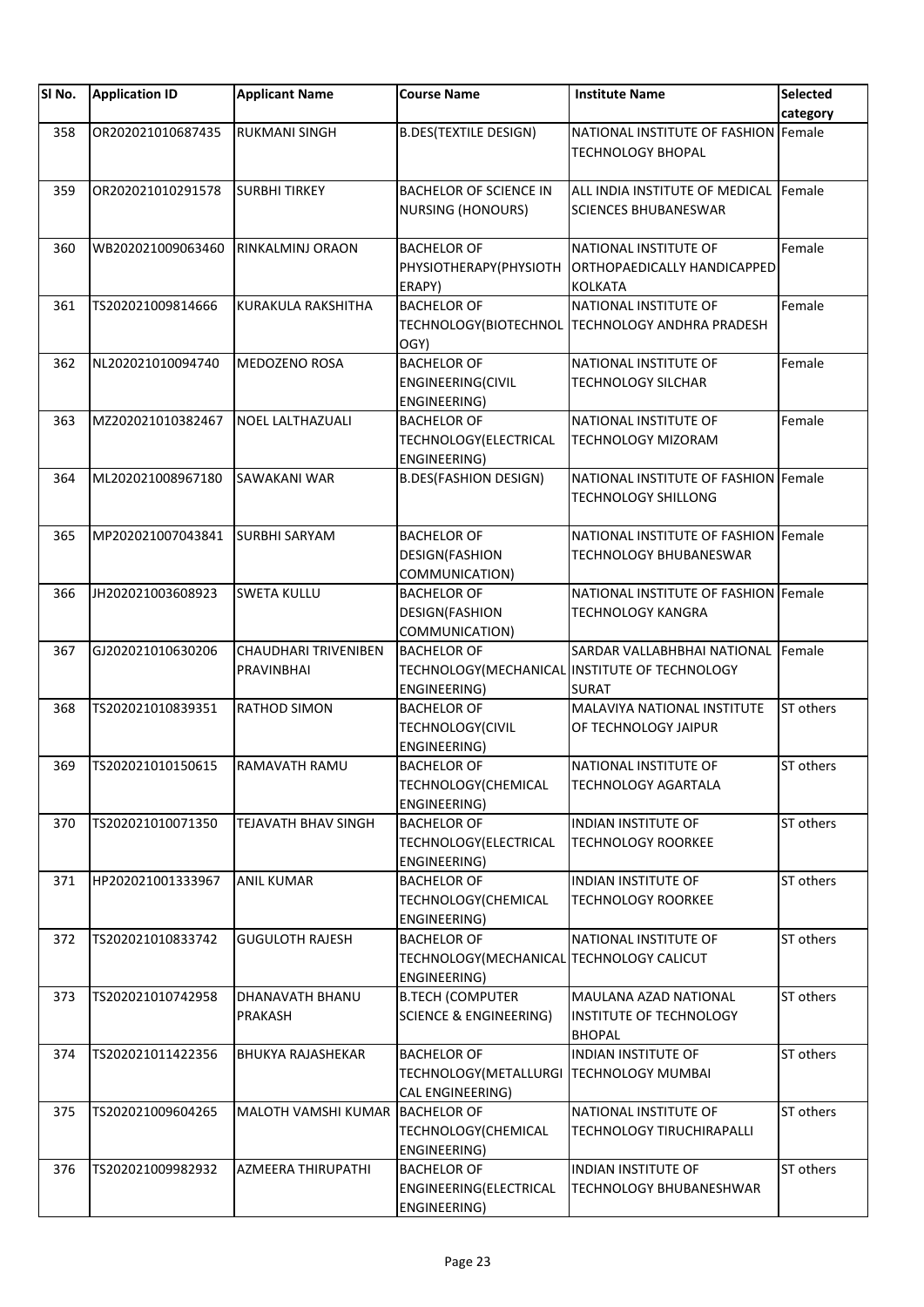| SI No. | <b>Application ID</b> | <b>Applicant Name</b>             | <b>Course Name</b>                                                                                        | <b>Institute Name</b>                                                                                | Selected<br>category |
|--------|-----------------------|-----------------------------------|-----------------------------------------------------------------------------------------------------------|------------------------------------------------------------------------------------------------------|----------------------|
| 377    | TS202021007119425     | RAMAVATH VINOD<br><b>KUMAR</b>    | <b>BACHELOR OF</b><br>TECHNOLOGY(CHEMICAL<br>ENGINEERING)                                                 | <b>INDIAN INSTITUTE OF</b><br><b>TECHNOLOGY HYDERABAD</b>                                            | ST others            |
| 378    | TS202021011117095     | LAKAVATH SRIRAM                   | <b>BACHELOR OF</b><br>ENGINEERING)                                                                        | <b>INDIAN INSTITUTE OF</b><br>TECHNOLOGY (MECHANICAL TECHNOLOGY BANARAS HINDU<br>UNIVERSITY VARANASI | ST others            |
| 379    | TS202021011077686     | DHARAVATH SRIKANTH                | <b>BACHELOR OF MEDICINE</b><br>AND BACHELOR OF<br>SURGERY (M.B.B.S)-5 YEARS                               | <b>GOVT. MEDICAL COLLEGE</b><br><b>VELLORE</b>                                                       | ST others            |
| 380    | CT202021009755673     | <b>MALOTHU GANESH NAIK</b>        | <b>BACHELOR OF</b><br>TECHNOLOGY (ELECTRICAL<br>ENGINEERING)                                              | NATIONAL INSTITUTE OF<br><b>TECHNOLOGY RAIPUR</b>                                                    | ST others            |
| 381    | TS202021011865083     | <b>KETHAVATH.SUNDAR</b>           | <b>BACHELOR OF</b><br>ENGINEERING(COMPUTER<br><b>SCIENCE &amp; ENGINEERING)</b>                           | NATIONAL INSTITUTE OF<br><b>TECHNOLOGY PATNA</b>                                                     | ST others            |
| 382    | TS202021010917996     | <b>BANOTHU SATHISH</b>            | <b>BACHELOR OF</b><br>TECHNOLOGY(ELECTRICAL<br>& ELECTRONICS<br>ENGINEERING(EEE))                         | NATIONAL INSTITUTE OF<br><b>TECHNOLOGY CALICUT</b>                                                   | ST others            |
| 383    | TS202021010501613     | <b>BHUKYA SRIKRISHNA</b>          | <b>BACHELOR OF</b><br>TECHNOLOGY(ELECTRICAL<br>ENGINEERING)                                               | NATIONAL INSTITUTE OF<br><b>TECHNOLOGY CALICUT</b>                                                   | ST others            |
| 384    | TS202021011675731     | LOTAVATH HANUMANTH<br><b>NAIK</b> | DUAL DEGREE-BACHELOR<br>OF TECHNOLOGY, MASTER<br>OF TECHNOLOGY (MINING<br>ENGINEERING)                    | NATIONAL INSTITUTE OF<br><b>TECHNOLOGY ROURKELA</b>                                                  | ST others            |
| 385    | TS202021009072183     | <b>BHUKYA SATHEESH</b>            | <b>INTEGRATED MASTER OF</b><br>SCIENCE(MATHEMATICS)                                                       | <b>INDIAN INSTITUTE OF</b><br><b>TECHNOLOGY (INDIAN SCHOOL</b><br>OF MINES) DHANBAD                  | ST others            |
| 386    | TS202021010635815     | <b>MOHINDER CHAWAN</b>            | <b>BACHELOR OF</b><br>TECHNOLOGY(ELECTRONICS TECHNOLOGY CALICUT<br>AND COMMUNICATION<br>ENGINEERING(ECE)) | NATIONAL INSTITUTE OF                                                                                | ST others            |
| 387    | TS202021006258720     | <b>GUGULOTH ABHISHEK</b>          | <b>B.TECH (MATERIALS</b><br><b>SCIENCE AND</b><br><b>METALLURGICAL</b><br><b>ENGINEERING)</b>             | <b>INDIAN INSTITUTE OF</b><br><b>TECHNOLOGY HYDERABAD</b>                                            | ST others            |
| 388    | TS202021007160981     | DASARI RAVITEJA                   | <b>BACHELOR OF</b><br>TECHNOLOGY(INDUSTRIAL<br><b>ENGINEERING AND</b><br>MANAGEMENT (IEM))                | NATIONAL INSTITUTE OF<br><b>TECHNOLOGY KURUKSHETRA</b>                                               | ST others            |
| 389    | TS202021007918757     | DHANAVATH.ANIL KUMAR BACHELOR OF  | TECHNOLOGY(MINING<br>ENGINEERING)                                                                         | VISVESVARAYA NATIONAL<br>INSTITUTE OF TECHNOLOGY<br><b>NAGPUR</b>                                    | ST others            |
| 390    | TS202021009911714     | <b>GUGULOTHU GOPAL</b>            | <b>BACHELOR OF</b><br>AND COMMUNICATION<br>ENGINEERING(ECE))                                              | SARDAR VALLABHBHAI NATIONAL<br>TECHNOLOGY(ELECTRONICS INSTITUTE OF TECHNOLOGY<br><b>SURAT</b>        | ST others            |
| 391    | TS202021010650732     | JATAVATH SUNIL KUMAR              | <b>BACHELOR OF</b><br>TECHNOLOGY (PRODUCTION TECHNOLOGY AGARTALA<br>ENGINEERING (PE))                     | NATIONAL INSTITUTE OF                                                                                | ST others            |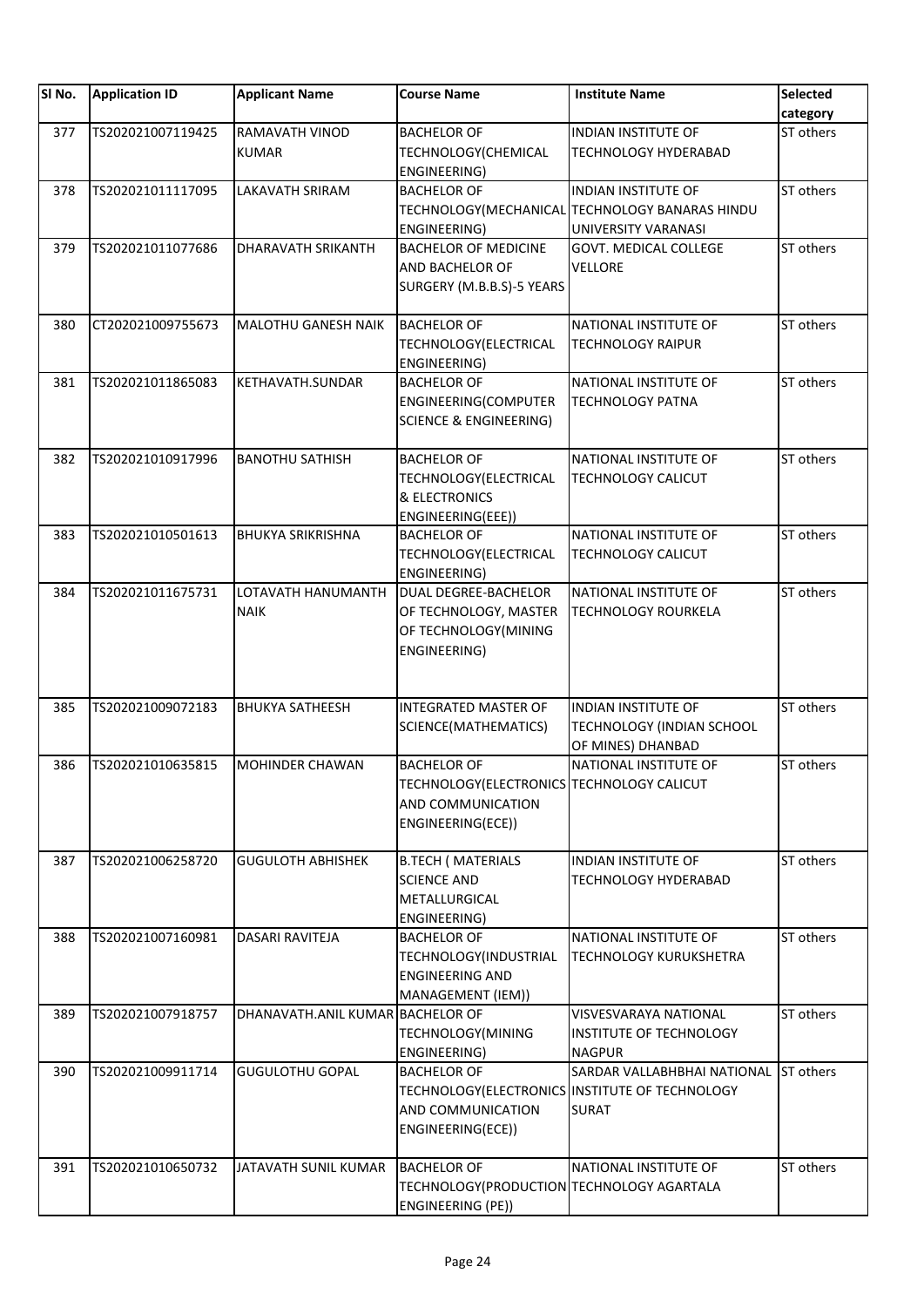| SI No. | <b>Application ID</b> | <b>Applicant Name</b>                  | <b>Course Name</b>                                                                                       | <b>Institute Name</b>                                                                        | Selected  |
|--------|-----------------------|----------------------------------------|----------------------------------------------------------------------------------------------------------|----------------------------------------------------------------------------------------------|-----------|
|        |                       |                                        |                                                                                                          |                                                                                              | category  |
| 392    | TS202021010510157     | <b>BHUKYA PRADEEP NAIK</b>             | <b>B.TECH (COMPUTER</b><br><b>SCIENCE &amp; ENGINEERING)</b>                                             | NATIONAL INSTITUTE OF<br>TECHNOLOGY ANDHRA PRADESH                                           | ST others |
| 393    | TS202021010645919     | <b>BANAVATH SAI CHARAN</b>             | <b>BACHELOR OF</b><br>TECHNOLOGY(APPLIED<br><b>ELECTRONICS &amp;</b><br>INSTRUMENTATION (AEI))           | NATIONAL INSTITUTE OF<br><b>TECHNOLOGY NAGALAND</b>                                          | ST others |
| 394    | TS202021010012450     | <b>R SIDHARTHA</b>                     | <b>BACHELOR OF</b><br>ENGINEERING(MECHANICAL TECHNOLOGY KANPUR<br>ENGINEERING)                           | INDIAN INSTITUTE OF                                                                          | ST others |
| 395    | TS202021008895348     | <b>MOODU SANTHOSH</b><br><b>KUMAR</b>  | <b>BACHELOR OF</b><br>ENGINEERING)                                                                       | MAULANA AZAD NATIONAL<br>TECHNOLOGY (MECHANICAL INSTITUTE OF TECHNOLOGY<br><b>BHOPAL</b>     | ST others |
| 396    | AP202021005481040     | RAMAVATH KRISHNA<br><b>VAMSI</b>       | <b>B.TECH (COMPUTER</b><br><b>SCIENCE &amp; ENGINEERING)</b>                                             | <b>INDIAN INSTITUTE OF</b><br><b>TECHNOLOGY CHENNAI</b>                                      | ST others |
| 397    | TN202021011263942     | A.YUVARAJ                              | <b>B.TECH (COMPUTER</b><br><b>SCIENCE &amp; ENGINEERING)</b>                                             | NATIONAL INSTITUTE OF<br>TECHNOLOGY TIRUCHIRAPALLI                                           | ST others |
| 398    | TS202021010650113     | <b>GUGULOTH VIKAS</b>                  | <b>B.TECH (COMPUTER</b><br><b>SCIENCE &amp; ENGINEERING)</b>                                             | MAULANA AZAD NATIONAL<br>INSTITUTE OF TECHNOLOGY<br><b>BHOPAL</b>                            | ST others |
| 399    | TS202021010470495     | <b>BHUKYA MOHAN</b>                    | <b>BACHELOR OF</b><br>TECHNOLOGY (MECHANICAL TECHNOLOGY RAIPUR<br>ENGINEERING)                           | NATIONAL INSTITUTE OF                                                                        | ST others |
| 400    | TS202021004642929     | GUGULOTHU.SIVA<br>NAGARAJU             | <b>BACHELOR OF</b><br><b>TECHNOLOGY(CIVIL</b><br>ENGINEERING)                                            | NATIONAL INSTITUTE OF<br><b>TECHNOLOGY AGARTALA</b>                                          | ST others |
| 401    | TS202021009518543     | <b>GUGULOTHU NAREN</b><br>LOKESH NAYAK | <b>BACHELOR OF</b><br>TECHNOLOGY(APPLIED<br><b>ELECTRONICS &amp;</b><br>INSTRUMENTATION (AEI))           | NATIONAL INSTITUTE OF<br>TECHNOLOGY NAGALAND                                                 | ST others |
| 402    | TS202021011987041     | <b>RAJESH K</b>                        | <b>BACHELOR OF</b><br>TECHNOLOGY(ELECTRONICS TECHNOLOGY SIKKIM<br>AND COMMUNICATION<br>ENGINEERING(ECE)) | NATIONAL INSTITUTE OF                                                                        | ST others |
| 403    | TS202021010915172     | <b>ANGOTHU RAJKUMAR</b>                | <b>BACHELOR OF</b><br>ENGINEERING)                                                                       | <b>MOTILAL NEHRU NATIONAL</b><br>TECHNOLOGY (MECHANICAL INSTITUTE OF TECHNOLOGY<br>ALLAHABAD | ST others |
| 404    | AP202021010871013     | <b>B SANTHOSH NAIK</b>                 | <b>BACHELOR OF</b><br>ENGINEERING(ELECTRICAL<br>AND ELECTRONIC<br>ENGINEERING)                           | NATIONAL INSTITUTE OF<br><b>TECHNOLOGY PUDUCHERRY</b>                                        | ST others |
| 405    | TS202021005593288     | <b>DESHAVATH PAVAN</b><br><b>KUMAR</b> | <b>BACHELOR OF</b><br>ENGINEERING(MECHANICAL TECHNOLOGY MANIPUR<br>ENGINEERING)                          | NATIONAL INSTITUTE OF                                                                        | ST others |
| 406    | TS202021007995403     | <b>GUGULOTH SAIKUMAR</b>               | <b>INTEGRATED MASTER OF</b><br>SCIENCE(MATHEMATICS)                                                      | INDIAN INSTITUTE OF<br>TECHNOLOGY (INDIAN SCHOOL<br>OF MINES) DHANBAD                        | ST others |
| 407    | TS202021011016052     | AJMEERA PUNNAM<br>CHANDU               | <b>BACHELOR OF</b><br>TECHNOLOGY(APPLIED<br><b>ELECTRONICS &amp;</b><br>INSTRUMENTATION (AEI))           | NATIONAL INSTITUTE OF<br><b>TECHNOLOGY NAGALAND</b>                                          | ST others |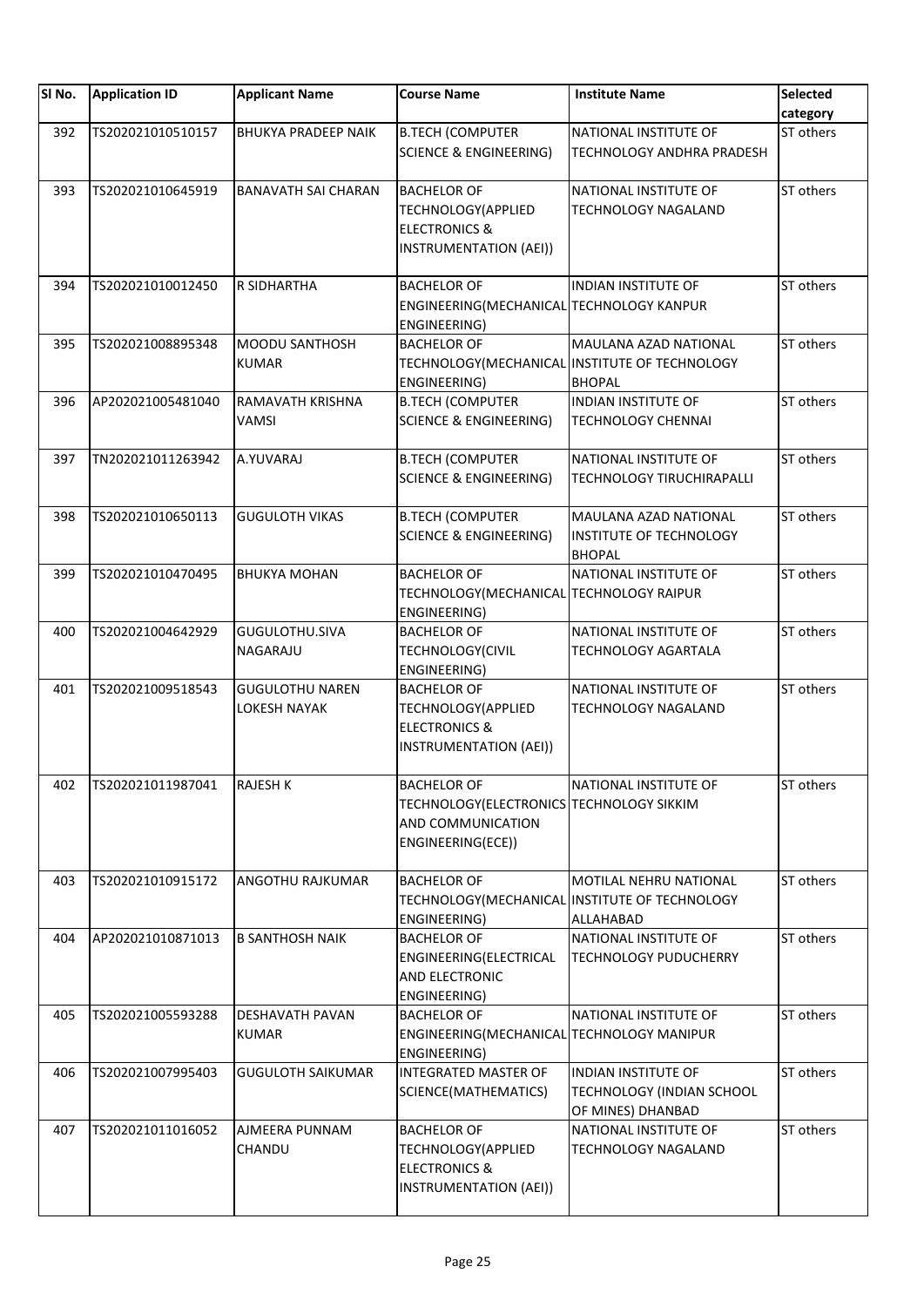| SI No. | <b>Application ID</b> | <b>Applicant Name</b>            | <b>Course Name</b>                                                                                                                | <b>Institute Name</b>                                                                                            | Selected  |
|--------|-----------------------|----------------------------------|-----------------------------------------------------------------------------------------------------------------------------------|------------------------------------------------------------------------------------------------------------------|-----------|
|        |                       |                                  |                                                                                                                                   |                                                                                                                  | category  |
| 408    | TS202021010106416     | NENAVATH AJAY DEVGAN             | <b>B.TECH (COMPUTER</b><br><b>SCIENCE &amp; ENGINEERING)</b>                                                                      | NATIONAL INSTITUTE OF<br><b>TECHNOLOGY CALICUT</b>                                                               | ST others |
| 409    | TS202021009999395     | <b>BHUKYA THIRUPATHI</b>         | <b>B.TECH (MATERIALS</b><br><b>SCIENCE AND</b><br>METALLURGICAL<br>ENGINEERING)                                                   | <b>INDIAN INSTITUTE OF</b><br>TECHNOLOGY HYDERABAD                                                               | ST others |
| 410    | TS202021007164431     | SALAVATH DEVENDER<br><b>BABU</b> | <b>BACHELOR OF</b><br>TECHNOLOGY(METALLURGI<br>CAL ENGINEERING)                                                                   | <b>INDIAN INSTITUTE OF</b><br><b>TECHNOLOGY ROORKEE</b>                                                          | ST others |
| 411    | TS202021010461197     | <b>GUGULOTH PRAKASH</b>          | <b>B.TECH (COMPUTER</b><br><b>SCIENCE &amp; ENGINEERING)</b>                                                                      | NATIONAL INSTITUTE OF<br>TECHNOLOGY ANDHRA PRADESH                                                               | ST others |
| 412    | TS202021010901641     | UNDADI BHANU PRASAD              | <b>BACHELOR OF</b><br>ENGINEERING(MECHANICAL TECHNOLOGY PATNA<br>ENGINEERING)                                                     | NATIONAL INSTITUTE OF                                                                                            | ST others |
| 413    | TS202021010258254     | SAPAVAT JAGAN                    | <b>BACHELOR OF</b><br><b>TECHNOLOGY</b><br>(ELECTRONICS AND<br><b>COMMUNICATION</b><br>ENGINEERING - DESIGN AND<br>MANUFACTURING) | <b>INDIAN INSTITUTE OF</b><br><b>INFORMATION TECHNOLOGY</b><br><b>DESIGN &amp; MANUFACTURING</b><br>KANCHEEPURAM | ST others |
| 414    | TS202021008917290     | <b>VISLAVATH THARUN</b>          | <b>BACHELOR OF</b><br>TECHNOLOGY (MECHANICAL TECHNOLOGY ROURKELA<br>ENGINEERING)                                                  | NATIONAL INSTITUTE OF                                                                                            | ST others |
| 415    | TS202021010846342     | DHANAVATH MOSHEY                 | <b>BACHELOR OF</b><br>TECHNOLOGY(INDUSTRIAL<br>ENGINEERING)                                                                       | NATIONAL INSTITUTE OF<br><b>TECHNOLOGY ROURKELA</b>                                                              | ST others |
| 416    | TS202021010873771     | RAMAVATH HARISH                  | <b>BACHELOR OF</b><br>TECHNOLOGY(ELECTRONICS TECHNOLOGY MEGHALAYA<br>ENGINEERING)                                                 | NATIONAL INSTITUTE OF                                                                                            | ST others |
| 417    | TS202021001141963     | <b>BHUKYA GANESH</b>             | <b>BACHELOR OF</b><br>TECHNOLOGY(APPLIED<br><b>ELECTRONICS &amp;</b><br>INSTRUMENTATION (AEI))                                    | NATIONAL INSTITUTE OF<br><b>TECHNOLOGY AGARTALA</b>                                                              | ST others |
| 418    | TS202021010122536     | SRIDHAR                          | <b>BACHELOR OF</b><br>TECHNOLOGY(PRODUCTION TECHNOLOGY AGARTALA<br><b>ENGINEERING (PE))</b>                                       | NATIONAL INSTITUTE OF                                                                                            | ST others |
| 419    | TS202021010666188     | <b>GUGULOTHU ROHITH</b><br>NAYAK | <b>BACHELOR OF</b><br>TECHNOLOGY(MINING<br>ENGINEERING)                                                                           | INDIAN INSTITUTE OF<br>ENGINEERING SCIENCE AND<br><b>TECHNOLOGY SHIBPUR</b>                                      | ST others |
| 420    | TS202021011924065     | SABAVATH PAVAN<br><b>KUMAR</b>   | <b>BACHELOR OF</b><br>ENGINEERING(COMPUTER<br><b>SCIENCE &amp; ENGINEERING)</b>                                                   | <b>INDIAN INSTITUTE OF</b><br><b>INFORMATION TECHNOLOGY</b><br>KOTTAYAM                                          | ST others |
| 421    | TS202021001170748     | <b>ESLAVATH MAHESH</b>           | <b>BACHELOR OF</b><br>TECHNOLOGY (ELECTRICAL<br>& ELECTRONICS<br>ENGINEERING(EEE))                                                | VISVESVARAYA NATIONAL<br><b>INSTITUTE OF TECHNOLOGY</b><br><b>NAGPUR</b>                                         | ST others |
| 422    | TS202021004074014     | VANKUDOTHU BABURAO               | <b>BACHELOR OF</b><br>TECHNOLOGY(BIOTECHNOL<br>OGY)                                                                               | <b>INDIAN INSTITUTE OF</b><br><b>TECHNOLOGY GUWAHATI</b>                                                         | ST others |
| 423    | TS202021002675581     | DHARAVATH SHIVA                  | <b>BACHELOR OF</b><br>CAL ENGINEERING)                                                                                            | VISVESVARAYA NATIONAL<br>TECHNOLOGY (METALLURGI   INSTITUTE OF TECHNOLOGY<br><b>NAGPUR</b>                       | ST others |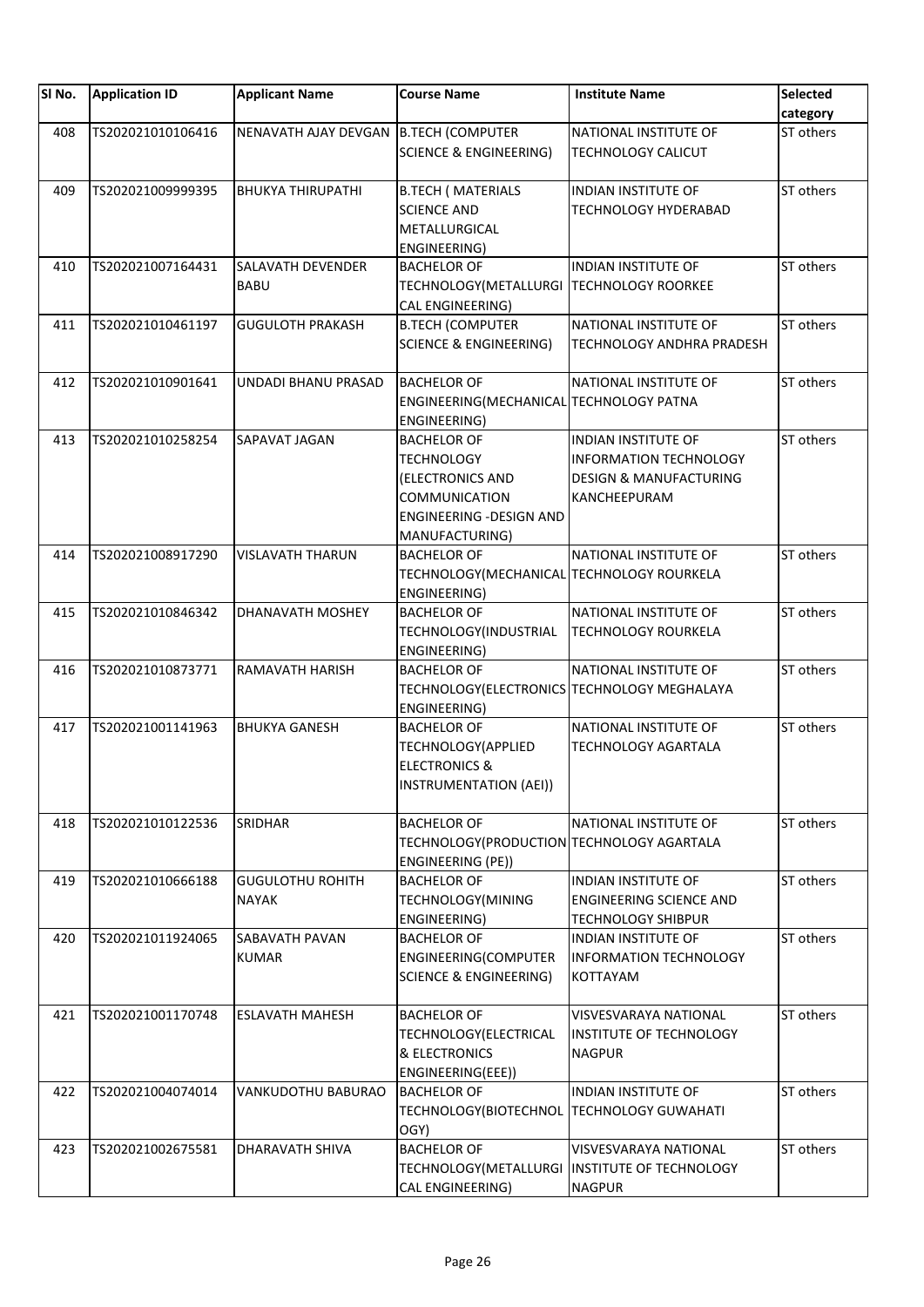| SI No. | <b>Application ID</b> | <b>Applicant Name</b>             | <b>Course Name</b>                          | <b>Institute Name</b>                          | <b>Selected</b> |
|--------|-----------------------|-----------------------------------|---------------------------------------------|------------------------------------------------|-----------------|
|        |                       |                                   |                                             |                                                | category        |
| 424    | TS202021010504509     | <b>BHUKYA SAI RAM NAIK</b>        | <b>BACHELOR OF</b>                          | <b>INDIAN INSTITUTE OF</b>                     | ST others       |
|        |                       |                                   | ENGINEERING(COMPUTER                        | <b>TECHNOLOGY DELHI</b>                        |                 |
|        |                       |                                   | <b>SCIENCE &amp; ENGINEERING)</b>           |                                                |                 |
|        |                       |                                   |                                             |                                                |                 |
| 425    | TS202021010475311     | <b>BANOTH VASANTH</b>             | <b>BACHELOR OF</b>                          | DR. B R AMBEDKAR NATIONAL                      | ST others       |
|        |                       |                                   | ENGINEERING(INDUSTRIAL                      | <b>INSTITUTE OF TECHNOLOGY</b>                 |                 |
|        |                       |                                   | AND PRODUCTION                              | <b>JALANDHAR</b>                               |                 |
|        |                       |                                   | ENGINEERING)                                |                                                |                 |
| 426    | TS202021011592980     | <b>MOOD NARESH</b>                | <b>BACHELOR OF</b>                          | SARDAR VALLABHBHAI NATIONAL                    | ST others       |
|        |                       |                                   |                                             | TECHNOLOGY (MECHANICAL INSTITUTE OF TECHNOLOGY |                 |
|        |                       |                                   | ENGINEERING)                                | <b>SURAT</b>                                   |                 |
| 427    | TS202021011090221     | <b>BANOTH SAIRAM</b>              | <b>BACHELOR OF</b>                          | NATIONAL INSTITUTE OF                          | ST others       |
|        |                       |                                   | TECHNOLOGY(ELECTRONICS TECHNOLOGY SILCHAR   |                                                |                 |
|        |                       |                                   | AND COMMUNICATION                           |                                                |                 |
|        |                       |                                   | ENGINEERING(ECE))                           |                                                |                 |
|        |                       |                                   |                                             |                                                |                 |
| 428    | TS202021009814582     | <b>KORRA NARSIMHA</b>             | <b>BACHELOR OF</b>                          | <b>INDIAN INSTITUTE OF</b>                     | ST others       |
|        |                       |                                   | <b>TECHNOLOGY</b>                           | <b>INFORMATION TECHNOLOGY</b>                  |                 |
|        |                       |                                   | (ELECTRONICS AND                            | <b>DESIGN &amp; MANUFACTURING</b>              |                 |
|        |                       |                                   | COMMUNICATION                               | KANCHEEPURAM                                   |                 |
|        |                       |                                   | ENGINEERING - DESIGN AND                    |                                                |                 |
|        |                       |                                   | MANUFACTURING)                              |                                                |                 |
| 429    | AP202021010318988     | <b>BANAVATH RAMBABU</b>           | <b>BACHELOR OF</b>                          | INDIAN INSTITUTE OF                            | ST others       |
|        |                       | <b>NAYAK</b>                      |                                             | TECHNOLOGY(ELECTRONICS INFORMATION TECHNOLOGY  |                 |
|        |                       |                                   | AND COMMUNICATION                           | <b>RANCHI</b>                                  |                 |
|        |                       |                                   | ENGINEERING(ECE))                           |                                                |                 |
|        |                       |                                   |                                             |                                                |                 |
| 430    | TS202021007226061     | <b>VIKAS SHARMA</b>               | <b>BACHELOR OF</b>                          | NATIONAL INSTITUTE OF                          | ST others       |
|        |                       |                                   | TECHNOLOGY(ELECTRONICS TECHNOLOGY PATNA     |                                                |                 |
|        |                       |                                   | AND COMMUNICATION                           |                                                |                 |
|        |                       |                                   | ENGINEERING(ECE))                           |                                                |                 |
|        |                       |                                   |                                             |                                                |                 |
| 431    | TS202021010309586     | DHARAVATH RAJEEV NAIK BACHELOR OF |                                             | NATIONAL INSTITUTE OF                          | ST others       |
|        |                       |                                   | TECHNOLOGY(ELECTRONICS TECHNOLOGY SURATHKAL |                                                |                 |
|        |                       |                                   | ENGINEERING)                                | <b>KARNATAKA</b>                               |                 |
| 432    | TS202021010787879     | <b>GUGULOTHU RAVINDAR</b>         | <b>B.TECH (COMPUTER</b>                     | <b>INDIAN INSTITUTE OF</b>                     | ST others       |
|        |                       |                                   | <b>SCIENCE &amp; ENGINEERING)</b>           | <b>INFORMATION TECHNOLOGY</b>                  |                 |
|        |                       |                                   |                                             | <b>DESIGN &amp; MANUFACTURING</b>              |                 |
|        |                       |                                   |                                             | KANCHEEPURAM                                   |                 |
| 433    | TS202021004513520     | <b>NENAVATH ABHISHEK</b>          | <b>B.TECH. (MATHEMATICS</b>                 | <b>INDIAN INSTITUTE OF</b>                     | ST others       |
|        |                       | <b>NAIK</b>                       | AND COMPUTING)                              | <b>TECHNOLOGY DELHI</b>                        |                 |
| 434    | TS202021010039733     | <b>BANOTH RAKESH</b>              | <b>BACHELOR OF ARTS</b>                     | THE ENGLISH AND FOREIGN                        | ST others       |
|        |                       |                                   | (HONORS)(ENGLISH)                           | <b>LANGUAGES UNIVERSITY</b>                    |                 |
|        |                       |                                   |                                             | <b>HYDERABAD</b>                               |                 |
| 435    | TS202021009687566     | <b>SIDDHARTHA</b>                 | <b>BACHELOR OF</b>                          | <b>INDIAN INSTITUTE OF</b>                     | ST others       |
|        |                       | <b>GUGGULOTU</b>                  | TECHNOLOGY (MECHANICAL TECHNOLOGY CHENNAI   |                                                |                 |
|        |                       |                                   | ENGINEERING)                                |                                                |                 |
| 436    | TS202021009801739     | ANIL KUMAR BANOTH                 | <b>BACHELOR OF</b>                          | <b>VISVESVARAYA NATIONAL</b>                   | ST others       |
|        |                       |                                   | TECHNOLOGY(CHEMICAL                         | INSTITUTE OF TECHNOLOGY                        |                 |
|        |                       |                                   | ENGINEERING)                                | <b>NAGPUR</b>                                  |                 |
| 437    | TS202021009888689     | <b>MUDAVATH SHEKAR</b>            | <b>BACHELOR OF</b>                          | NATIONAL INSTITUTE OF                          | ST others       |
|        |                       |                                   | TECHNOLOGY(BIOTECHNOL TECHNOLOGY WARANGAL   |                                                |                 |
|        |                       |                                   | OGY)                                        |                                                |                 |
| 438    | TS202021000933485     | <b>MALOTHU MAHESH</b>             | <b>BACHELOR OF</b>                          | NATIONAL INSTITUTE OF                          | ST others       |
|        |                       |                                   | TECHNOLOGY(PRODUCTION TECHNOLOGY AGARTALA   |                                                |                 |
|        |                       |                                   |                                             |                                                |                 |
|        |                       |                                   | ENGINEERING (PE))                           |                                                |                 |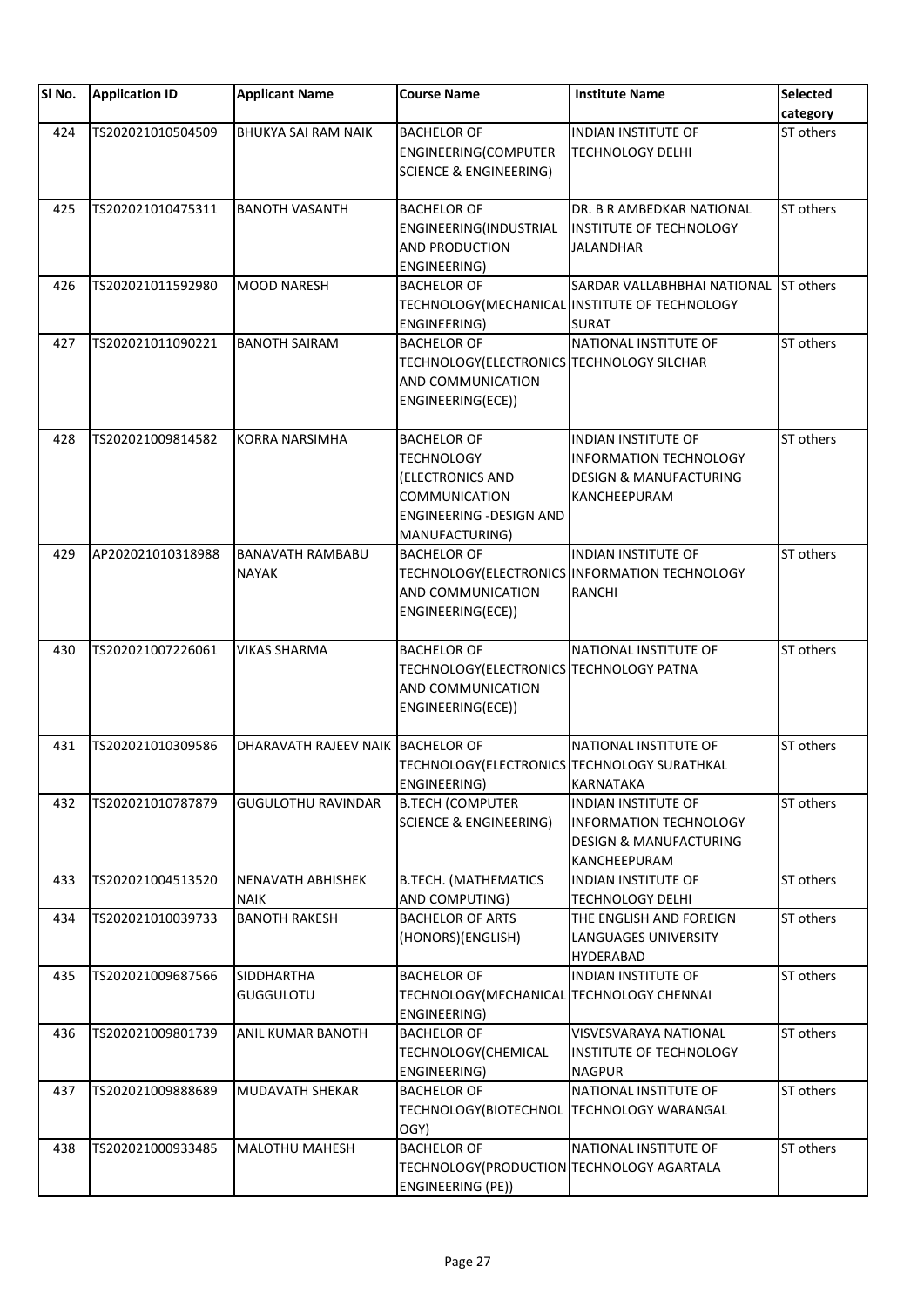| SI No. | <b>Application ID</b> | <b>Applicant Name</b>      | <b>Course Name</b>                        | <b>Institute Name</b>                          | Selected              |
|--------|-----------------------|----------------------------|-------------------------------------------|------------------------------------------------|-----------------------|
|        |                       | N AJAY                     |                                           |                                                | category<br>ST others |
| 439    | TS202021010598071     |                            | <b>BACHELOR OF</b>                        | NATIONAL INSTITUTE OF                          |                       |
|        |                       |                            | ENGINEERING(COMPUTER                      | <b>TECHNOLOGY MANIPUR</b>                      |                       |
|        |                       |                            | <b>SCIENCE &amp; ENGINEERING)</b>         |                                                |                       |
| 440    | TS202021010156862     | <b>KURAKULA</b>            | <b>BACHELOR OF</b>                        | NATIONAL INSTITUTE OF                          | ST others             |
|        |                       | <b>SHANTHIVARDHAN</b>      | ENGINEERING(MECHANICAL TECHNOLOGY SILCHAR |                                                |                       |
|        |                       |                            | ENGINEERING)                              |                                                |                       |
| 441    | TS202021010044056     | <b>NENAVATH RAHUL</b>      | <b>BACHELOR OF</b>                        | <b>INDIAN INSTITUTE OF</b>                     | ST others             |
|        |                       |                            | TECHNOLOGY(ENGINEERIN                     | <b>TECHNOLOGY CHENNAI</b>                      |                       |
|        |                       |                            | G PHYSICS)                                |                                                |                       |
| 442    | TS202021010744572     | AMGOTH JUMILAL             | <b>BACHELOR OF</b>                        | VISVESVARAYA NATIONAL                          | ST others             |
|        |                       |                            | TECHNOLOGY(CIVIL                          | INSTITUTE OF TECHNOLOGY                        |                       |
|        |                       |                            | ENGINEERING)                              | <b>NAGPUR</b>                                  |                       |
| 443    | TS202021010102641     | <b>KATROTH ANIL</b>        | <b>BACHELOR OF</b>                        | NATIONAL INSTITUTE OF                          | ST others             |
|        |                       |                            | TECHNOLOGY(ELECTRICAL<br>ENGINEERING)     | <b>TECHNOLOGY ROURKELA</b>                     |                       |
| 444    | TS202021003992102     | <b>BHUKYA RAJA RAM</b>     | <b>BACHELOR OF</b>                        | NATIONAL INSTITUTE OF                          | ST others             |
|        |                       |                            | TECHNOLOGY(ELECTRICAL                     | <b>TECHNOLOGY RAIPUR</b>                       |                       |
|        |                       |                            | ENGINEERING)                              |                                                |                       |
| 445    | TS202021010024208     | <b>VISLAVATH BHARATH</b>   | <b>BACHELOR OF</b>                        | NATIONAL INSTITUTE OF                          | ST others             |
|        |                       |                            | TECHNOLOGY(MECHANICAL TECHNOLOGY ROURKELA |                                                |                       |
|        |                       |                            | ENGINEERING)                              |                                                |                       |
| 446    | TS202021011092225     | <b>BANOTHU VAMSHI</b>      | <b>BACHELOR OF</b>                        | NATIONAL INSTITUTE OF                          | ST others             |
|        |                       |                            | TECHNOLOGY(ELECTRONICS TECHNOLOGY MANIPUR |                                                |                       |
|        |                       |                            | AND COMMUNICATION                         |                                                |                       |
|        |                       |                            | ENGINEERING(ECE))                         |                                                |                       |
|        |                       |                            |                                           |                                                |                       |
| 447    | TS202021009227536     | RATHLAVATH SHIVA           | <b>BACHELOR OF</b>                        | SARDAR VALLABHBHAI NATIONAL                    | ST others             |
|        |                       | <b>KUMAR</b>               |                                           | TECHNOLOGY (MECHANICAL INSTITUTE OF TECHNOLOGY |                       |
| 448    | TS202021010374102     | <b>ESLAVATH VAMSHI</b>     | ENGINEERING)<br><b>BACHELOR OF</b>        | <b>SURAT</b><br><b>INDIAN INSTITUTE OF</b>     | ST others             |
|        |                       |                            |                                           | TECHNOLOGY(INFORMATIO INFORMATION TECHNOLOGY   |                       |
|        |                       |                            | N TECHNOLOGY)                             | <b>SONIPAT</b>                                 |                       |
| 449    | TS202021011568267     | <b>NENAVATH ABHIRAM</b>    | <b>BACHELOR OF</b>                        | INDIAN INSTITUTE OF                            | ST others             |
|        |                       | <b>NAIK</b>                |                                           | TECHNOLOGY(INFORMATIO INFORMATION TECHNOLOGY   |                       |
|        |                       |                            | N TECHNOLOGY)                             | <b>ALLAHABAD</b>                               |                       |
| 450    | TS202021011192264     | <b>BANOTH NIKHIL</b>       | <b>BACHELOR OF</b>                        | NATIONAL INSTITUTE OF                          | ST others             |
|        |                       |                            |                                           | TECHNOLOGY(PRODUCTION TECHNOLOGY KURUKSHETRA   |                       |
|        |                       |                            | ENGINEERING (PE))                         |                                                |                       |
| 451    | TS202021009993794     | <b>BHUKYA SAGAR</b>        | <b>BACHELOR OF</b>                        | <b>INDIAN INSTITUTE OF</b>                     | ST others             |
|        |                       |                            | TECHNOLOGY(CHEMICAL                       | <b>TECHNOLOGY KANPUR</b>                       |                       |
|        |                       |                            | ENGINEERING)                              |                                                |                       |
| 452    | TS202021010296275     | <b>GUGULOTH KALYAN</b>     | <b>BACHELOR OF</b>                        | NATIONAL INSTITUTE OF                          | ST others             |
|        |                       |                            | <b>TECHNOLOGY(CIVIL</b>                   | TECHNOLOGY TIRUCHIRAPALLI                      |                       |
|        |                       |                            | ENGINEERING)                              |                                                |                       |
| 453    | TS202021010988669     | <b>GUGULOTH PRAVEEN</b>    | BACHELOR OF                               | NATIONAL INSTITUTE OF                          | ST others             |
|        |                       |                            | TECHNOLOGY(ELECTRICAL                     | <b>TECHNOLOGY SILCHAR</b>                      |                       |
| 454    | TS202021010472924     | <b>BADAVATH SAI PRASAD</b> | ENGINEERING)<br><b>B.TECH(COMPUTER</b>    | <b>INDIAN INSTITUTE OF</b>                     | ST others             |
|        |                       |                            | SCIENCE)                                  | <b>INFORMATION TECHNOLOGY</b>                  |                       |
|        |                       |                            |                                           | <b>LUCKNOW</b>                                 |                       |
| 455    | TS202021010074764     | <b>BHUKYA VIKAS</b>        | <b>BACHELOR OF</b>                        | NATIONAL INSTITUTE OF                          | ST others             |
|        |                       |                            | ENGINEERING(MECHANICAL TECHNOLOGY SILCHAR |                                                |                       |
|        |                       |                            | ENGINEERING)                              |                                                |                       |
| 456    | AP202021010507172     | <b>MANDANGI</b>            | <b>B.TECH (COMPUTER</b>                   | MOTILAL NEHRU NATIONAL                         | ST others             |
|        |                       | EARTHASINGH                | <b>SCIENCE &amp; ENGINEERING)</b>         | INSTITUTE OF TECHNOLOGY                        |                       |
|        |                       |                            |                                           | ALLAHABAD                                      |                       |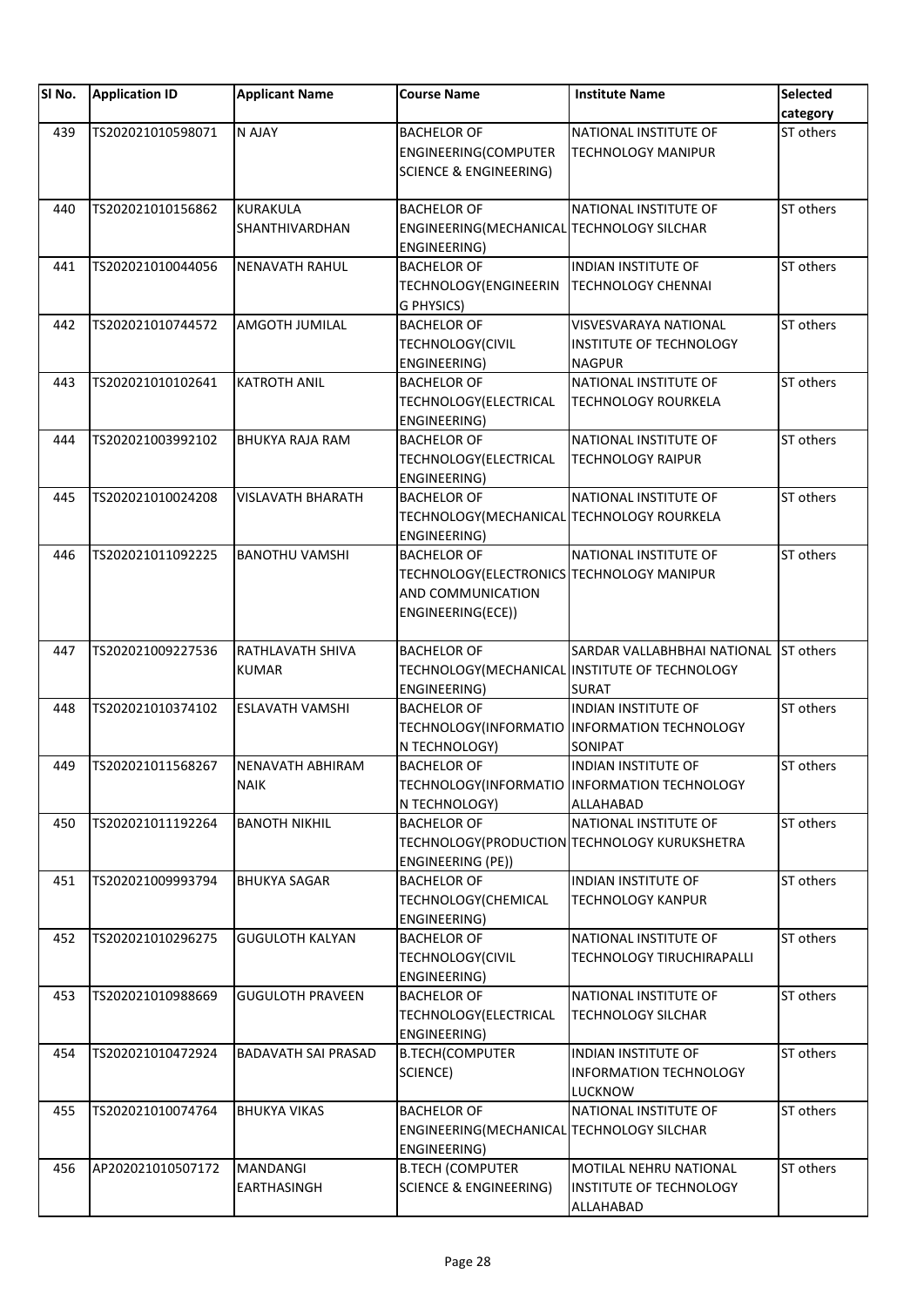| SI <sub>No.</sub> | <b>Application ID</b> | <b>Applicant Name</b>                   | <b>Course Name</b>                                                                                               | <b>Institute Name</b>                                                                                                                            | <b>Selected</b><br>category |
|-------------------|-----------------------|-----------------------------------------|------------------------------------------------------------------------------------------------------------------|--------------------------------------------------------------------------------------------------------------------------------------------------|-----------------------------|
| 457               | TS202021011168716     | PATHLAVATH VIKRAM                       | DUAL DEGREE-BACHELOR<br>OF TECHNOLOGY, MASTER<br>OF<br>TECHNOLOGY(INFORMATIO MANAGEMENT GWALIOR<br>N TECHNOLOGY) | ATAL BIHARI VAJPAYEE INDIAN<br><b>INSTITUTE OF INFORMATION</b><br><b>TECHNOLOGY AND</b>                                                          | ST others                   |
| 458               | TS202021011458655     | M PRAVEEN KUMAR                         | <b>BACHELOR OF</b><br>ENGINEERING(CIVIL<br>ENGINEERING)                                                          | NATIONAL INSTITUTE OF<br><b>TECHNOLOGY GOA</b>                                                                                                   | ST others                   |
| 459               | TS202021011117187     | AJMEERA VINAY KUMAR                     | <b>BACHELOR OF</b><br>TECHNOLOGY(CHEMICAL<br>ENGINEERING)                                                        | NATIONAL INSTITUTE OF<br><b>TECHNOLOGY AGARTALA</b>                                                                                              | ST others                   |
| 460               | TS202021010942508     | CHOWHAN RAHUL                           | <b>BACHELOR OF</b><br>TECHNOLOGY(CHEMICAL<br>ENGINEERING)                                                        | NATIONAL INSTITUTE OF<br><b>TECHNOLOGY RAIPUR</b>                                                                                                | ST others                   |
| 461               | TS202021010788622     | <b>NARAM ANIL KUMAR</b>                 | <b>B.TECH (COMPUTER</b><br><b>SCIENCE &amp; ENGINEERING)</b>                                                     | NATIONAL INSTITUTE OF<br><b>TECHNOLOGY NAGALAND</b>                                                                                              | ST others                   |
| 462               | TS202021009804043     | <b>BHUKYA VIJAY</b>                     | <b>BACHELOR OF</b><br>TECHNOLOGY(CHEMICAL<br>ENGINEERING)                                                        | NATIONAL INSTITUTE OF<br><b>TECHNOLOGY CALICUT</b>                                                                                               | ST others                   |
| 463               | TS202021007865065     | <b>DHARAVATH PAVAN</b><br><b>KALYAN</b> | <b>BACHELOR OF</b><br>ENGINEERING)                                                                               | INDIAN INSTITUTE OF<br>ENGINEERING(MECHANICAL TECHNOLOGY BHUBANESHWAR                                                                            | ST others                   |
| 464               | TS202021009966049     | NENAVATH RAJ KUMAR                      | <b>BACHELOR OF</b><br>TECHNOLOGY(CIVIL<br>ENGINEERING)                                                           | INDIAN INSTITUTE OF<br><b>ENGINEERING SCIENCE AND</b><br><b>TECHNOLOGY SHIBPUR</b>                                                               | ST others                   |
| 465               | TS202021009904213     | <b>BADAVATHU REVANTH</b><br><b>NAIK</b> | <b>BACHELOR OF</b><br>ENGINEERING(COMPUTER<br><b>SCIENCE &amp; ENGINEERING)</b>                                  | <b>INDIAN INSTITUTE OF</b><br><b>TECHNOLOGY HYDERABAD</b>                                                                                        | ST others                   |
| 466               | TS202021010436424     | AMGOTHU ANIL KUMAR                      | <b>B.TECH (COMPUTER</b><br><b>SCIENCE &amp; ENGINEERING)</b>                                                     | PANDHI DWARKA PRASAD<br><b>MISHRA INDIAN INSTITUTE OF</b><br><b>INFORMATION TECHNOLOGY</b><br><b>DESIGN AND MANUFACTURING</b><br><b>JABALPUR</b> | ST others                   |
| 467               | LA202021008796178     | <b>MOHAMMAD ALI</b>                     | <b>BACHELOR OF</b><br>TECHNOLOGY (MECHANICAL TECHNOLOGY CHENNAI<br>ENGINEERING)                                  | <b>INDIAN INSTITUTE OF</b>                                                                                                                       | ST others                   |
| 468               | AS202021006504489     | <b>DIBYAJYOTI MECH</b>                  | <b>BS-MS DUAL DEGREE IN</b><br><b>SCIENCE</b>                                                                    | <b>INDIAN INSTITUTE OF SCIENCE</b><br><b>EDUCATION &amp; RESEARCH</b><br><b>KOLKATA</b>                                                          | ST others                   |
| 469               | TS202021009857367     | BANAVATH NAVEEN NAIK                    | <b>BACHELOR OF</b><br>TECHNOLOGY (MECHANICAL TECHNOLOGY ROORKEE<br>ENGINEERING)                                  | INDIAN INSTITUTE OF                                                                                                                              | ST others                   |
| 470               | TS202021009074372     | <b>BHUKYA TAGORE</b>                    | <b>BACHELOR OF</b><br><b>TECHNOLOGY(CIVIL</b><br>ENGINEERING)                                                    | MALAVIYA NATIONAL INSTITUTE<br>OF TECHNOLOGY JAIPUR                                                                                              | ST others                   |
| 471               | TS202021010640910     | PAWAR AJAY PAVAN<br>KALYAN              | <b>BACHELOR OF</b><br>TECHNOLOGY (ELECTRICAL<br>ENGINEERING)                                                     | MOTILAL NEHRU NATIONAL<br><b>INSTITUTE OF TECHNOLOGY</b><br>ALLAHABAD                                                                            | ST others                   |
| 472               | TS202021010004570     | <b>MUDAVATH BHARATH</b>                 | <b>BACHELOR OF</b><br>ENGINEERING(MECHANICAL TECHNOLOGY SURATHKAL<br>ENGINEERING)                                | NATIONAL INSTITUTE OF<br><b>KARNATAKA</b>                                                                                                        | ST others                   |
| 473               | RJ202021009761818     | <b>SONU MEENA</b>                       | <b>BACHELOR OF</b><br><b>TECHNOLOGY(CIVIL</b><br>ENGINEERING)                                                    | INDIAN INSTITUTE OF<br><b>TECHNOLOGY ROORKEE</b>                                                                                                 | ST others                   |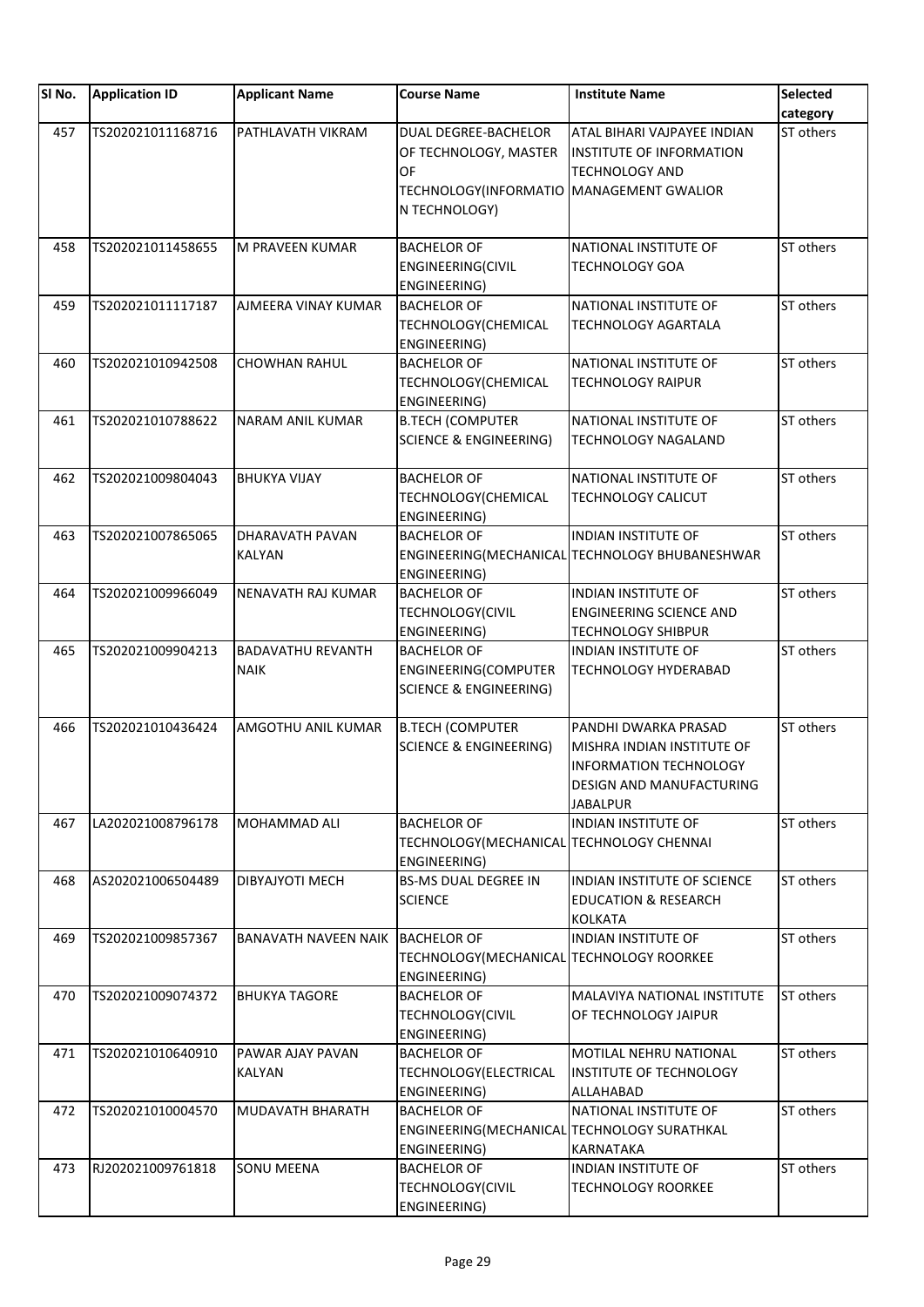| SI No. | <b>Application ID</b> | <b>Applicant Name</b>            | <b>Course Name</b>                                                                                          | <b>Institute Name</b>                                                                                                     | Selected<br>category |
|--------|-----------------------|----------------------------------|-------------------------------------------------------------------------------------------------------------|---------------------------------------------------------------------------------------------------------------------------|----------------------|
| 474    | TS202021010815667     | RAMAVATH SRIDHAR                 | <b>BACHELOR OF</b><br>AND COMMUNICATION<br>ENGINEERING(ECE))                                                | INDIAN INSTITUTE OF<br>TECHNOLOGY(ELECTRONICS INFORMATION TECHNOLOGY<br><b>GUWAHATI</b>                                   | ST others            |
| 475    | TS202021008066117     | JATOTHU VAMSHI                   | <b>BACHELOR OF</b><br>TECHNOLOGY (ELECTRONICS TECHNOLOGY GUWAHATI<br>AND COMMUNICATION<br>ENGINEERING(ECE)) | <b>INDIAN INSTITUTE OF</b>                                                                                                | ST others            |
| 476    | TS202021001021988     | <b>BHUKYA SUNIL</b>              | <b>BACHELOR OF</b><br>TECHNOLOGY (PRODUCTION TECHNOLOGY AGARTALA<br>ENGINEERING (PE))                       | NATIONAL INSTITUTE OF                                                                                                     | ST others            |
| 477    | AP202021002635265     | <b>BANGLA VASANTH</b>            | <b>BACHELOR OF</b><br>TECHNOLOGY(METALLURGI<br><b>CAL ENGINEERING)</b>                                      | NATIONAL INSTITUTE OF<br><b>TECHNOLOGY WARANGAL</b>                                                                       | ST others            |
| 478    | AS202021008045431     | <b>SARLEP A.I. KATHAR</b>        | <b>BACHELOR OF MEDICINE</b><br><b>AND BACHELOR OF</b><br>SURGERY (M.B.B.S)-5 YEARS RESEARCH PUDUCHERRY      | JAWAHARLAL INSTITUTE OF POST<br><b>GRADUATE MEDICAL EDUCATION</b>                                                         | <b>ST</b> others     |
| 479    | TS202021010096801     | <b>MALOTHU THIRUPATHI</b>        | <b>BACHELOR OF</b><br>& COMMUNICATIONS<br>ENGINEERING)                                                      | NATIONAL INSTITUTE OF<br>ENGINEERING(ELECTRONICS TECHNOLOGY ANDHRA PRADESH                                                | ST others            |
| 480    | WB202021004396043     | <b>LAMBADI PRADEEP</b>           | <b>BACHELOR OF</b><br>TECHNOLOGY(ELECTRICAL<br><b>ENGINEERING)</b>                                          | <b>INDIAN INSTITUTE OF</b><br><b>TECHNOLOGY KHARAGPUR</b>                                                                 | ST others            |
| 481    | TS202021011996264     | VOOKEY KISHYON KUMAR BACHELOR OF | ENGINEERING)                                                                                                | NATIONAL INSTITUTE OF<br>TECHNOLOGY (MECHANICAL TECHNOLOGY KURUKSHETRA                                                    | ST others            |
| 482    | AP202021010343345     | K CHAITHANYA NAYAK               | <b>BACHELOR OF</b><br>ENGINEERING(COMPUTER<br><b>SCIENCE &amp; ENGINEERING)</b>                             | NATIONAL INSTITUTE OF<br><b>TECHNOLOGY PUDUCHERRY</b>                                                                     | ST others            |
| 483    | TS202021010181251     | KODAVATH SATHYAM                 | <b>BACHELOR OF</b><br>TECHNOLOGY(ELECTRICAL<br>ENGINEERING)                                                 | NATIONAL INSTITUTE OF<br><b>TECHNOLOGY CALICUT</b>                                                                        | ST others            |
| 484    | TS202021007826319     | <b>VARTHYA LAVA KUMAR</b>        | <b>BACHELOR OF</b><br>AND COMMUNICATION<br>ENGINEERING(ECE))                                                | INDIAN INSTITUTE OF<br>TECHNOLOGY(ELECTRONICS INFORMATION TECHNOLOGY<br><b>DESIGN &amp; MANUFACTURING</b><br>KANCHEEPURAM | ST others            |
| 485    | TS202021009884285     | DHARMASOTH SRUPEN                | <b>B.TECH (COMPUTER</b><br><b>SCIENCE &amp; ENGINEERING)</b>                                                | NATIONAL INSTITUTE OF<br>TECHNOLOGY WARANGAL                                                                              | ST others            |
| 486    | TS202021010207011     | <b>SUNNAM SAI GANESH</b>         | <b>BACHELOR OF</b><br>TECHNOLOGY(CHEMICAL<br>ENGINEERING)                                                   | SARDAR VALLABHBHAI NATIONAL<br><b>INSTITUTE OF TECHNOLOGY</b><br><b>SURAT</b>                                             | <b>ST</b> others     |
| 487    | TS202021010453334     | RATHLAWATH SAI KUMAR BACHELOR OF | TECHNOLOGY (ELECTRICAL<br>& ELECTRONICS<br>ENGINEERING(EEE))                                                | NATIONAL INSTITUTE OF<br><b>TECHNOLOGY DELHI</b>                                                                          | ST others            |
| 488    | TS202021009891958     | <b>BHUKYA ANIL</b>               | <b>BACHELOR OF</b><br>ENGINEERING(MECHANICAL TECHNOLOGY SURATHKAL<br>ENGINEERING)                           | NATIONAL INSTITUTE OF<br>KARNATAKA                                                                                        | ST others            |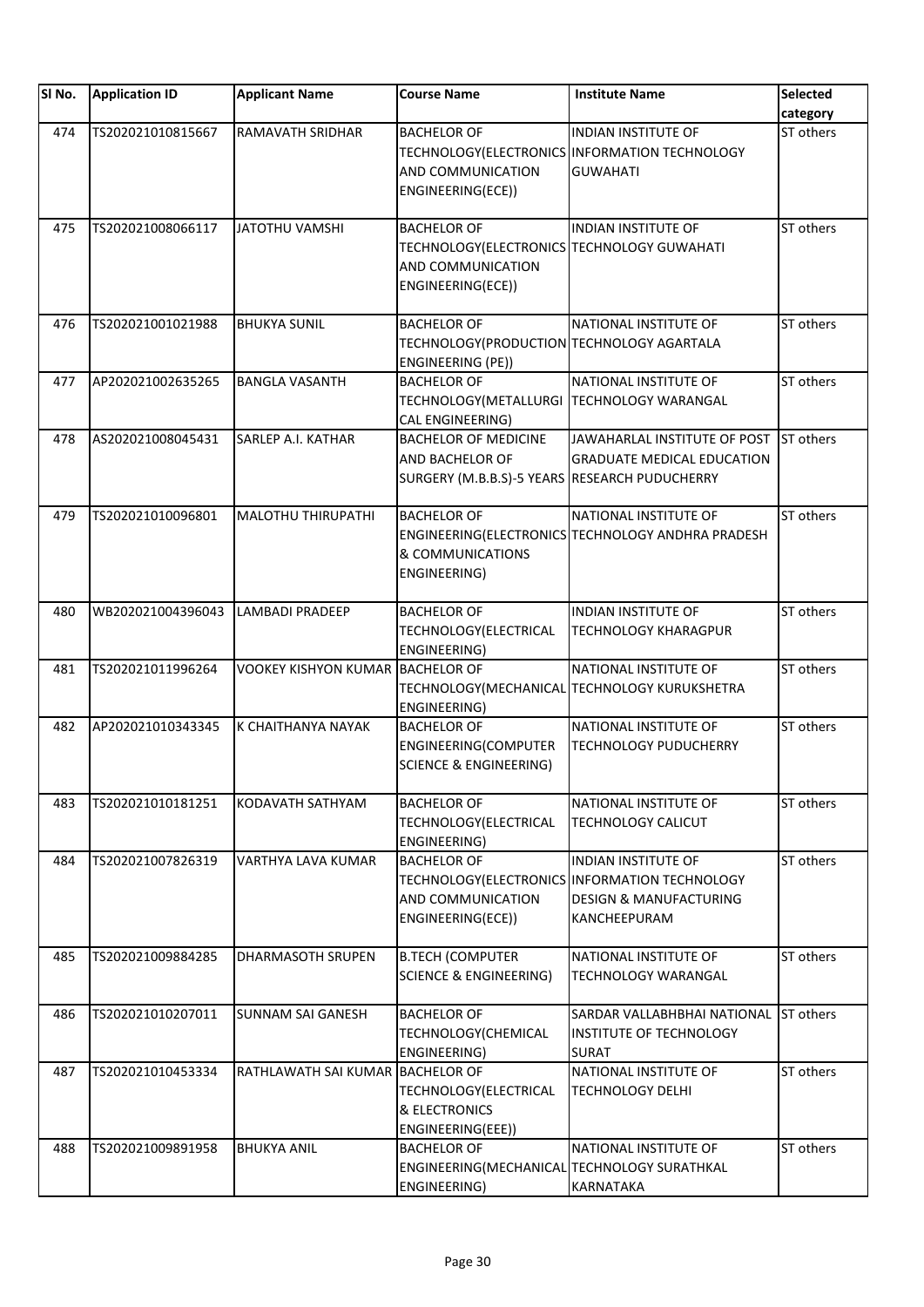|                                                                                                                                                     | category  |
|-----------------------------------------------------------------------------------------------------------------------------------------------------|-----------|
| 489<br>AP202021010994200<br>RAMAVATH NAGARJUNA<br><b>BACHELOR OF</b><br>NATIONAL INSTITUTE OF                                                       | ST others |
| <b>NAIK</b><br>TECHNOLOGY(CHEMICAL<br>TECHNOLOGY ANDHRA PRADESH<br>ENGINEERING)                                                                     |           |
| <b>JINEETH N</b><br>INDIAN INSTITUTE OF<br>490<br>KA202021009351129<br><b>BACHELOR OF</b>                                                           | ST others |
| TECHNOLOGY(ELECTRICAL<br><b>TECHNOLOGY CHENNAI</b><br>ENGINEERING)                                                                                  |           |
| <b>AMLANJYOTI PEGU</b><br><b>INDIAN INSTITUTE OF</b><br>491<br>AS202021007205228<br><b>BACHELOR OF</b>                                              | ST others |
| TECHNOLOGY(MECHANICAL TECHNOLOGY GUWAHATI                                                                                                           |           |
| ENGINEERING)                                                                                                                                        |           |
| TS202021009330639<br><b>BODA PREMCHAND</b><br>PANDHI DWARKA PRASAD<br>492<br><b>BACHELOR OF</b>                                                     | ST others |
| TECHNOLOGY (ELECTRONICS MISHRA INDIAN INSTITUTE OF                                                                                                  |           |
| AND COMMUNICATION<br>INFORMATION TECHNOLOGY                                                                                                         |           |
| ENGINEERING(ECE))<br>DESIGN AND MANUFACTURING                                                                                                       |           |
| <b>JABALPUR</b>                                                                                                                                     |           |
| <b>INDIAN INSTITUTE OF</b><br>493<br>TS202021009916712<br><b>BANOTH VINOD KUMAR</b><br><b>BACHELOR OF</b>                                           | ST others |
| TECHNOLOGY(CHEMICAL<br>TECHNOLOGY GUWAHATI                                                                                                          |           |
| ENGINEERING)                                                                                                                                        |           |
| TS202021009390842<br><b>VANKUNAVATH SANDEEP</b><br><b>BACHELOR OF</b><br><b>INDIAN INSTITUTE OF</b><br>494                                          | ST others |
| TECHNOLOGY (MECHANICAL TECHNOLOGY HYDERABAD                                                                                                         |           |
| ENGINEERING)                                                                                                                                        |           |
| TS202021010479518<br><b>VENKATESH NAIK</b><br>NATIONAL INSTITUTE OF<br>495<br><b>BACHELOR OF</b>                                                    | ST others |
| <b>AJMEERA</b><br>TECHNOLOGY(ELECTRICAL<br><b>TECHNOLOGY SURATHKAL</b>                                                                              |           |
| ENGINEERING)<br>KARNATAKA                                                                                                                           |           |
| TS202021000453529<br><b>GUGULOTH PRAVEEN</b><br>496<br><b>BACHELOR OF</b><br><b>INDIAN INSTITUTE OF</b><br>TECHNOLOGY (MECHANICAL TECHNOLOGY MUMBAI | ST others |
| ENGINEERING)                                                                                                                                        |           |
| RJ202021002176422<br><b>ANKIT KUMAR MINA</b><br><b>INDIAN INSTITUTE OF</b><br>497<br><b>BACHELOR OF</b>                                             | ST others |
| TECHNOLOGY (MECHANICAL TECHNOLOGY JAMMU                                                                                                             |           |
| ENGINEERING)                                                                                                                                        |           |
| <b>INDIAN INSTITUTE OF</b><br>BR202021011707638<br><b>MOHIT KUMAR GOND</b><br><b>B.TECH. (MATHEMATICS</b><br>498                                    | ST others |
| AND COMPUTING)<br><b>TECHNOLOGY DELHI</b>                                                                                                           |           |
| 499<br>TS202021010132815<br>NUNAVATH VENKANNA<br><b>BACHELOR OF</b><br>NATIONAL INSTITUTE OF                                                        | ST others |
| TECHNOLOGY(CHEMICAL<br><b>TECHNOLOGY DURGAPUR</b>                                                                                                   |           |
| ENGINEERING)                                                                                                                                        |           |
| TS202021009651730<br><b>KETHAVATH PRANEETH</b><br><b>BACHELOR OF</b><br>INDIAN INSTITUTE OF<br>500                                                  | ST others |
| <b>NAYAK</b><br>ENGINEERING(COMPUTER<br><b>TECHNOLOGY HYDERABAD</b>                                                                                 |           |
| <b>SCIENCE &amp; ENGINEERING)</b>                                                                                                                   |           |
| 501<br>TS202021005536520<br><b>K MAHESH</b><br><b>BACHELOR OF</b><br><b>INDIAN INSTITUTE OF</b>                                                     | ST others |
| TECHNOLOGY (METALLURGI TECHNOLOGY CHENNAI                                                                                                           |           |
| CAL ENGINEERING)                                                                                                                                    |           |
| NATIONAL INSTITUTE OF<br>502<br>TS202021011136332<br><b>AMGOTH THARUN</b><br><b>BACHELOR OF</b>                                                     | ST others |
| TECHNOLOGY (MECHANICAL TECHNOLOGY CALICUT                                                                                                           |           |
| ENGINEERING)                                                                                                                                        |           |
| AP202021011081522<br>JARABALA SRINIVAS<br>NATIONAL INSTITUTE OF<br>503<br><b>BACHELOR OF</b>                                                        | ST others |
| TECHNOLOGY (MECHANICAL TECHNOLOGY CALICUT                                                                                                           |           |
| ENGINEERING)                                                                                                                                        |           |
| 504<br>TS202021007846029<br><b>KETAVATH THARUN</b><br><b>BACHELOR OF MEDICINE</b><br>ALL INDIA INSTITUTE OF MEDICAL                                 | ST others |
| AND BACHELOR OF<br><b>SCIENCES BHUBANESWAR</b>                                                                                                      |           |
| SURGERY (M.B.B.S)-5 YEARS                                                                                                                           |           |
|                                                                                                                                                     |           |
| <b>INDIAN INSTITUTE OF</b><br>505<br>TS202021010111251<br>PATHLAVATH UMESH<br><b>BACHELOR OF</b>                                                    | ST others |
| <b>NAIK</b><br>ENGINEERING(CHEMICAL<br>TECHNOLOGY (INDIAN SCHOOL                                                                                    |           |
| ENGINEERING)<br>OF MINES) DHANBAD<br>TS202021004763459<br><b>BANOTH SHIVA SIDDARTH BACHELOR OF</b><br>506<br>NATIONAL INSTITUTE OF                  | ST others |
| <b>TECHNOLOGY WARANGAL</b><br>TECHNOLOGY(CHEMICAL                                                                                                   |           |
| ENGINEERING)                                                                                                                                        |           |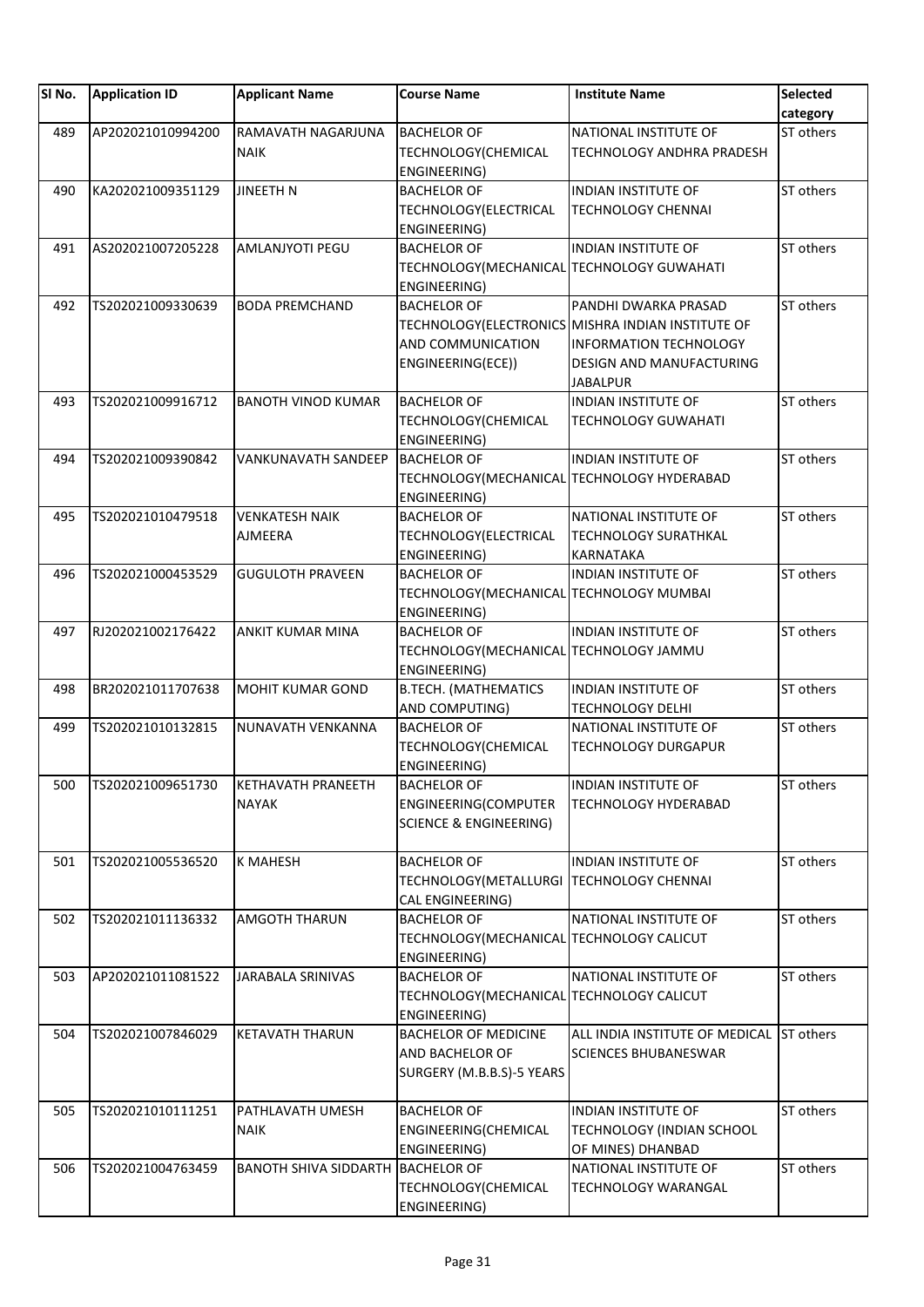| SI No. | <b>Application ID</b> | <b>Applicant Name</b>                 | <b>Course Name</b>                                                                                    | <b>Institute Name</b>                                                                                                              | <b>Selected</b><br>category |
|--------|-----------------------|---------------------------------------|-------------------------------------------------------------------------------------------------------|------------------------------------------------------------------------------------------------------------------------------------|-----------------------------|
| 507    | TS202021012022981     | <b>NENAVATH PAVAN</b>                 | <b>BACHELOR OF</b><br>TECHNOLOGY(METALLURGI<br>CAL ENGINEERING)                                       | NATIONAL INSTITUTE OF<br><b>TECHNOLOGY SURATHKAL</b><br>KARNATAKA                                                                  | ST others                   |
| 508    | TS202021010697790     | <b>BANOTH VENKATESH</b>               | <b>BACHELOR OF</b><br>TECHNOLOGY(ELECTRONICS TECHNOLOGY ROURKELA<br>ENGINEERING)                      | NATIONAL INSTITUTE OF                                                                                                              | ST others                   |
| 509    | AP202021007333056     | KILLO KRISHNA RAO                     | <b>BACHELOR OF</b><br>CAL ENGINEERING)                                                                | <b>INDIAN INSTITUTE OF</b><br>TECHNOLOGY(METALLURGI TECHNOLOGY BHUBANESHWAR                                                        | ST others                   |
| 510    | TS202021001704351     | AJMIRA SIDDARTHA<br><b>NAYAK</b>      | <b>BACHELOR OF</b><br>TECHNOLOGY (MECHANICAL TECHNOLOGY RAIPUR<br>ENGINEERING)                        | NATIONAL INSTITUTE OF                                                                                                              | ST others                   |
| 511    | TS202021001071872     | JATOTH PRASHANTH                      | <b>BACHELOR OF</b><br>ENGINEERING)                                                                    | INDIAN INSTITUTE OF<br>TECHNOLOGY(ELECTRONICS TECHNOLOGY BANARAS HINDU<br>UNIVERSITY VARANASI                                      | ST others                   |
| 512    | AP202021004902721     | <b>VEBBILI LOKESH</b>                 | <b>BACHELOR OF</b><br>ENGINEERING(ELECTRONICS TECHNOLOGY NAGALAND<br>& COMMUNICATIONS<br>ENGINEERING) | NATIONAL INSTITUTE OF                                                                                                              | ST others                   |
| 513    | TS202021010830883     | M SRIKANTH NAIK                       | <b>BACHELOR OF</b><br>ENGINEERING(COMPUTER<br><b>SCIENCE &amp; ENGINEERING)</b>                       | NATIONAL INSTITUTE OF<br><b>TECHNOLOGY TIRUCHIRAPALLI</b>                                                                          | ST others                   |
| 514    | TS202021010003009     | M.ANIL CHOWHAN                        | <b>BACHELOR OF</b><br>ENGINEERING(ELECTRICAL<br>ENGINEERING)                                          | INDIAN INSTITUTE OF<br><b>TECHNOLOGY BHUBANESHWAR</b>                                                                              | ST others                   |
| 515    | TS202021010505510     | <b>BODA RAJU</b>                      | <b>BACHELOR OF</b><br>AND COMMUNICATION<br>ENGINEERING(ECE))                                          | NATIONAL INSTITUTE OF<br>TECHNOLOGY(ELECTRONICS TECHNOLOGY ANDHRA PRADESH                                                          | ST others                   |
| 516    | AP202021009967827     | <b>BIDARI MAHESH BABU</b>             | <b>BACHELOR OF</b><br><b>TECHNOLOGY(MINING</b><br>ENGINEERING)                                        | NATIONAL INSTITUTE OF<br><b>TECHNOLOGY RAIPUR</b>                                                                                  | ST others                   |
| 517    | TS202021002448222     | <b>SABAVATH MURARI</b>                | <b>BACHELOR OF</b><br>TECHNOLOGY(ENGINEERIN<br>G PHYSICS)                                             | <b>INDIAN INSTITUTE OF</b><br><b>TECHNOLOGY GUWAHATI</b>                                                                           | ST others                   |
| 518    | TS202021001091268     | <b>MERAVATH PAVAN</b><br><b>KUMAR</b> | <b>B.TECH (COMPUTER</b><br><b>SCIENCE &amp; ENGINEERING)</b>                                          | PANDHI DWARKA PRASAD<br>MISHRA INDIAN INSTITUTE OF<br><b>INFORMATION TECHNOLOGY</b><br>DESIGN AND MANUFACTURING<br><b>JABALPUR</b> | ST others                   |
| 519    | TS202021009552117     | MEGAVATH RAJINIKANTH                  | <b>B.TECH (ENGINEERING</b><br>SCIENCES)                                                               | INDIAN INSTITUTE OF<br><b>TECHNOLOGY HYDERABAD</b>                                                                                 | ST others                   |
| 520    | TS202021009973332     | <b>KETHAVATH GANESH</b>               | <b>BACHELOR OF</b><br><b>TECHNOLOGY(APPLIED</b><br><b>ELECTRONICS &amp;</b><br>INSTRUMENTATION (AEI)) | NATIONAL INSTITUTE OF<br>TECHNOLOGY AGARTALA                                                                                       | ST others                   |
| 521    | TS202021004797356     | <b>BHUKYA PAVAN</b>                   | <b>BACHELOR OF</b><br>TECHNOLOGY (MECHANICAL TECHNOLOGY CALICUT<br>ENGINEERING)                       | NATIONAL INSTITUTE OF                                                                                                              | ST others                   |
| 522    | TS202021010947517     | <b>KETHAVATH PREM</b>                 | <b>BACHELOR OF</b><br>TECHNOLOGY (ELECTRICAL<br>ENGINEERING)                                          | NATIONAL INSTITUTE OF<br><b>TECHNOLOGY AGARTALA</b>                                                                                | ST others                   |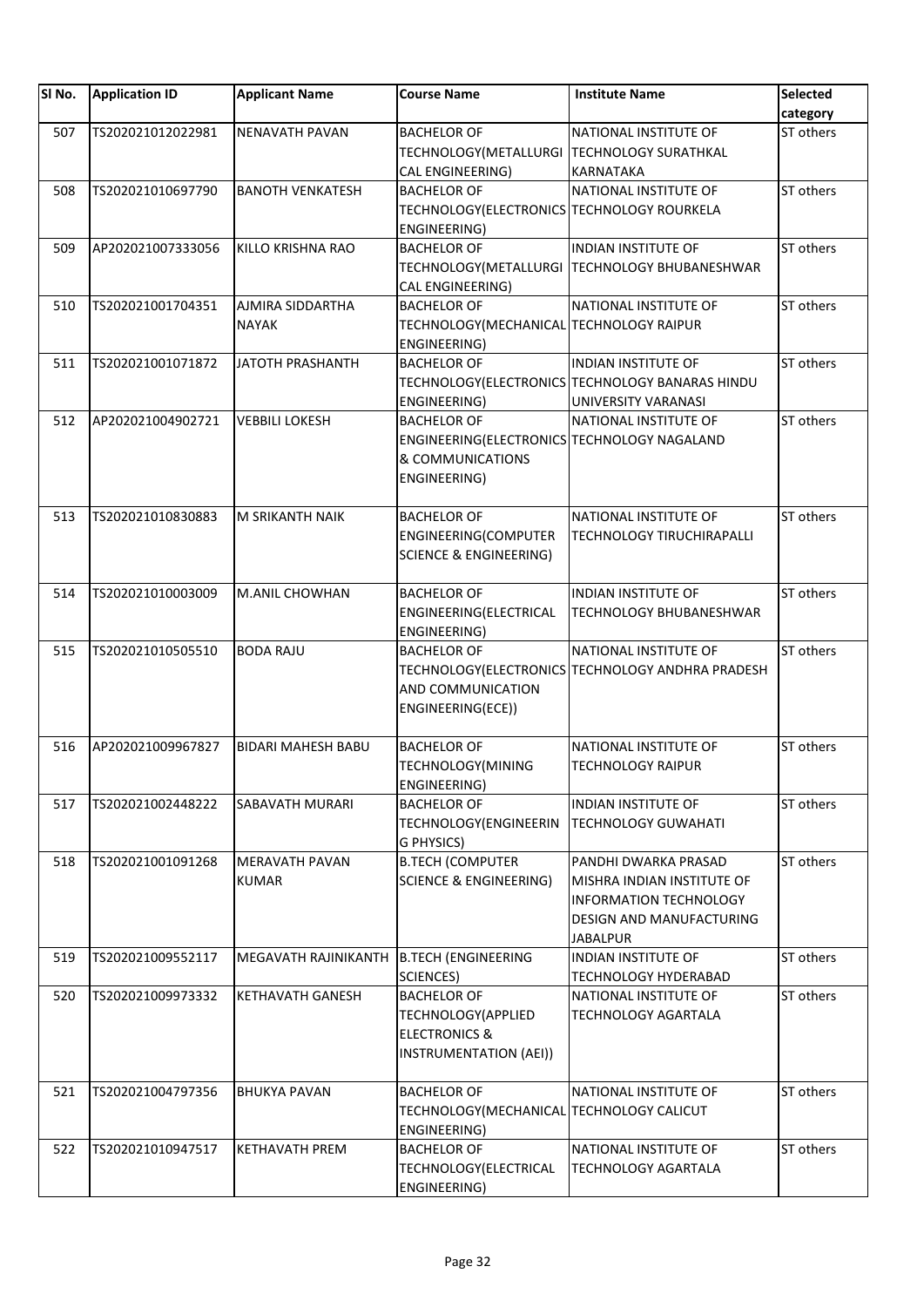| SI No. | <b>Application ID</b> | <b>Applicant Name</b>            | <b>Course Name</b>                                                                             | <b>Institute Name</b>                                                                                                           | <b>Selected</b><br>category |
|--------|-----------------------|----------------------------------|------------------------------------------------------------------------------------------------|---------------------------------------------------------------------------------------------------------------------------------|-----------------------------|
| 523    | TS202021011272668     | DARAVATH SHEKHAR                 | <b>BACHELOR OF</b><br>ENGINEERING(INFORMATIO TECHNOLOGY RAIPUR<br>N TECHNOLOGY)                | NATIONAL INSTITUTE OF                                                                                                           | ST others                   |
| 524    | TS202021011305420     | LAUDIYA PARAMESH                 | <b>BACHELOR OF</b><br>CAL ENGINEERING)                                                         | VISVESVARAYA NATIONAL<br>TECHNOLOGY (METALLURGI   INSTITUTE OF TECHNOLOGY<br><b>NAGPUR</b>                                      | ST others                   |
| 525    | TS202021011286782     | RAVVA JOGNESH                    | <b>BACHELOR OF</b><br><b>TECHNOLOGY(CIVIL</b><br>ENGINEERING)                                  | NATIONAL INSTITUTE OF<br>TECHNOLOGY SILCHAR                                                                                     | ST others                   |
| 526    | RJ202021011488179     | RAHUL KUMAR MEENA                | <b>B.TECH (COMPUTER</b><br><b>SCIENCE &amp; ENGINEERING)</b>                                   | NATIONAL INSTITUTE OF<br>TECHNOLOGY KURUKSHETRA                                                                                 | ST others                   |
| 527    | TS202021011057912     | DHANAVATH VASU NAYAK BACHELOR OF | TECHNOLOGY(CIVIL<br>ENGINEERING)                                                               | <b>INDIAN INSTITUTE OF</b><br><b>TECHNOLOGY GUWAHATI</b>                                                                        | ST others                   |
| 528    | AP202021010025316     | <b>INDLA SIVA</b>                | <b>BACHELOR OF</b><br>ENGINEERING)                                                             | <b>INDIAN INSTITUTE OF</b><br>TECHNOLOGY (MECHANICAL TECHNOLOGY BANARAS HINDU<br>UNIVERSITY VARANASI                            | ST others                   |
| 529    | TS202021010880677     | <b>BANOTH KALYAN</b>             | <b>BACHELOR OF</b><br>ENGINEERING)                                                             | <b>INDIAN INSTITUTE OF</b><br>ENGINEERING(MECHANICAL TECHNOLOGY (INDIAN SCHOOL<br>OF MINES) DHANBAD                             | ST others                   |
| 530    | TS202021009264498     | AJMEERA SANDEEP                  | <b>BACHELOR OF</b><br>TECHNOLOGY(ENGINEERIN<br>G PHYSICS)                                      | <b>INDIAN INSTITUTE OF</b><br><b>TECHNOLOGY HYDERABAD</b>                                                                       | ST others                   |
| 531    | TS202021009479298     | <b>GUGULOTH SANTHOSH</b>         | <b>BACHELOR OF</b><br>TECHNOLOGY(CHEMICAL<br>ENGINEERING)                                      | MALAVIYA NATIONAL INSTITUTE<br>OF TECHNOLOGY JAIPUR                                                                             | ST others                   |
| 532    | TS202021010158108     | <b>BHUKYA RAJU</b>               | <b>BACHELOR OF</b><br><b>TECHNOLOGY (COMPUTER</b><br>ENGINEERING)                              | <b>INDIAN INSTITUTE OF</b><br><b>TECHNOLOGY TIRUPATI</b>                                                                        | ST others                   |
| 533    | TS202021010157726     | <b>K HARIPRASAD</b>              | <b>BACHELOR OF</b><br>TECHNOLOGY(APPLIED<br><b>ELECTRONICS &amp;</b><br>INSTRUMENTATION (AEI)) | NATIONAL INSTITUTE OF<br><b>TECHNOLOGY AGARTALA</b>                                                                             | ST others                   |
| 534    | TS202021004172690     | MADAVI DATHU                     | <b>BACHELOR OF</b><br>ENGINEERING(MECHANICAL TECHNOLOGY NAGALAND<br>ENGINEERING)               | NATIONAL INSTITUTE OF                                                                                                           | ST others                   |
| 535    | TS202021011552273     | KETHAVATH UDAY KIRAN             | <b>BACHELOR OF</b><br>ENGINEERING)                                                             | <b>VISVESVARAYA NATIONAL</b><br>TECHNOLOGY (ELECTRONICS INSTITUTE OF TECHNOLOGY<br><b>NAGPUR</b>                                | ST others                   |
| 536    | TS202021005882363     | AJMEERA KETHAN                   | <b>BACHELOR OF</b><br>TECHNOLOGY(ELECTRICAL<br>ENGINEERING)                                    | NATIONAL INSTITUTE OF<br><b>TECHNOLOGY SURATHKAL</b><br>KARNATAKA                                                               | ST others                   |
| 537    | RJ202021008868614     | <b>SONU MEENA</b>                | <b>BACHELOR OF</b><br>TECHNOLOGY (ELECTRICAL<br>ENGINEERING)                                   | <b>INDIAN INSTITUTE OF</b><br>TECHNOLOGY GANDHINAGAR                                                                            | ST others                   |
| 538    | RJ202021009824036     | <b>LALIT KUMAR</b>               | <b>BACHELOR OF</b><br>TECHNOLOGY(ELECTRICAL<br>ENGINEERING)                                    | <b>INDIAN INSTITUTE OF</b><br><b>TECHNOLOGY ROORKEE</b>                                                                         | ST others                   |
| 539    | TS202021011086063     | <b>AJAY KUMAR RATHOD</b>         | <b>BACHELOR OF</b><br>ENGINEERING)                                                             | <b>INDIAN INSTITUTE OF</b><br>TECHNOLOGY(MECHANICAL INFORMATION TECHNOLOGY<br><b>DESIGN &amp; MANUFACTURING</b><br>KANCHEEPURAM | ST others                   |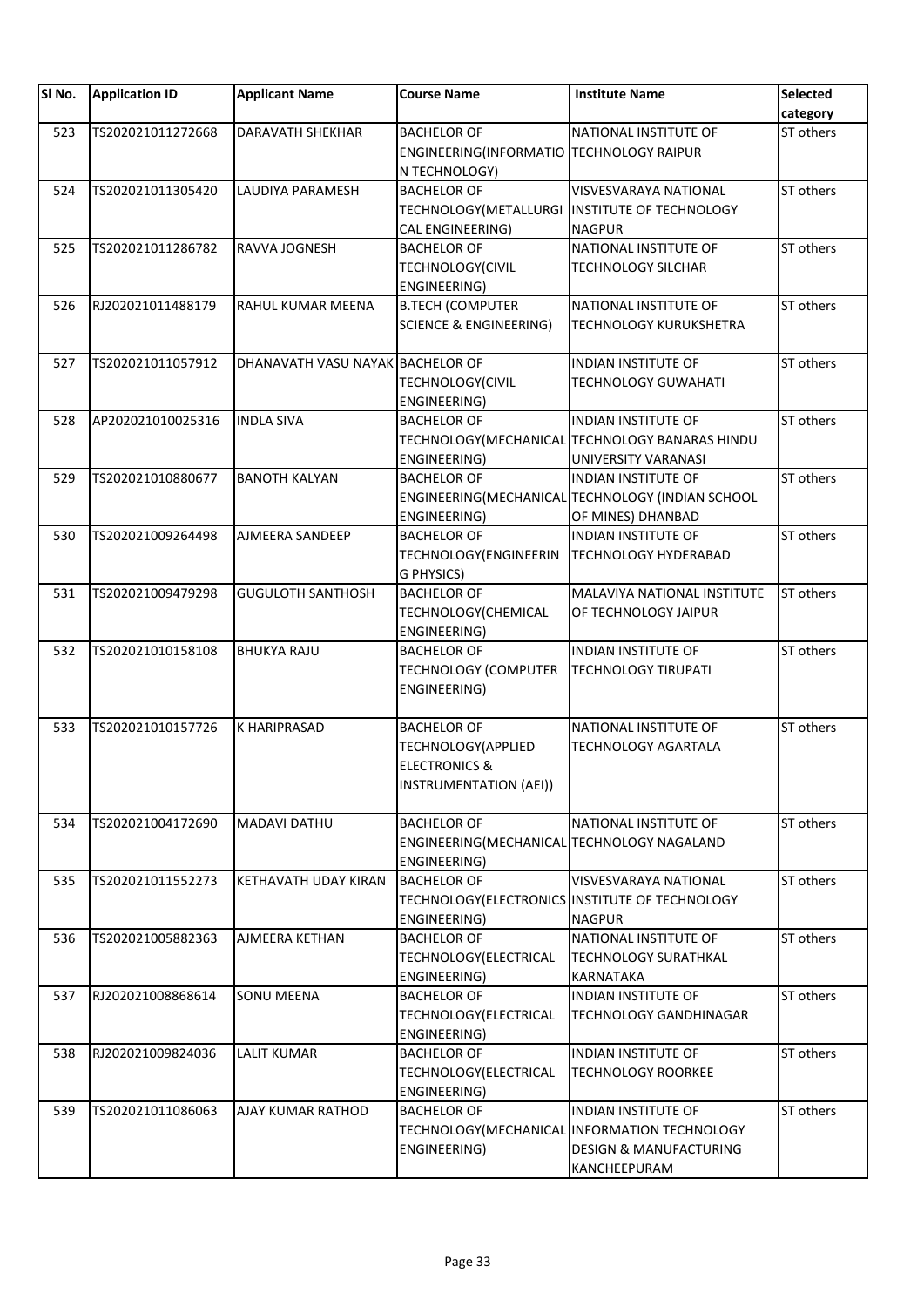| SI No. | <b>Application ID</b> | <b>Applicant Name</b>      | <b>Course Name</b>                          | <b>Institute Name</b>                             | Selected  |
|--------|-----------------------|----------------------------|---------------------------------------------|---------------------------------------------------|-----------|
|        |                       |                            |                                             |                                                   | category  |
| 540    | TS202021010355464     | <b>DEGAVATH SRIKANTH</b>   | <b>BACHELOR OF</b>                          | NATIONAL INSTITUTE OF                             | ST others |
|        |                       | <b>NAIK</b>                | ENGINEERING(COMPUTER                        | <b>TECHNOLOGY TIRUCHIRAPALLI</b>                  |           |
|        |                       |                            | <b>SCIENCE &amp; ENGINEERING)</b>           |                                                   |           |
| 541    | CT202021009756022     | PRASHANT BECK              | <b>BACHELOR OF</b>                          | INDIAN INSTITUTE OF                               | ST others |
|        |                       |                            | TECHNOLOGY(CHEMICAL                         | <b>TECHNOLOGY CHENNAI</b>                         |           |
|        |                       |                            | ENGINEERING)                                |                                                   |           |
| 542    | TS202021010472996     | <b>BANOTH.SAINADH</b>      | <b>BACHELOR OF</b>                          | PANDHI DWARKA PRASAD                              | ST others |
|        |                       |                            |                                             | TECHNOLOGY(ELECTRONICS MISHRA INDIAN INSTITUTE OF |           |
|        |                       |                            | ENGINEERING)                                | <b>INFORMATION TECHNOLOGY</b>                     |           |
|        |                       |                            |                                             | <b>DESIGN AND MANUFACTURING</b>                   |           |
|        |                       |                            |                                             | <b>JABALPUR</b>                                   |           |
| 543    | TS202021010790192     | <b>BANOTH GANESH</b>       | <b>BACHELOR OF</b>                          | <b>VISVESVARAYA NATIONAL</b>                      | ST others |
|        |                       |                            |                                             | TECHNOLOGY (MECHANICAL INSTITUTE OF TECHNOLOGY    |           |
|        |                       |                            | ENGINEERING)                                | <b>NAGPUR</b>                                     |           |
| 544    | TS202021010417059     | <b>ESLAVATH HANUMANTHU</b> | <b>BACHELOR OF</b>                          | NATIONAL INSTITUTE OF                             | ST others |
|        |                       |                            | TECHNOLOGY(CIVIL                            | <b>TECHNOLOGY ANDHRA PRADESH</b>                  |           |
|        |                       |                            | ENGINEERING)                                |                                                   |           |
| 545    | TS202021011478103     | SABHAVAT                   | <b>B.TECH (COMPUTER</b>                     | PANDHI DWARKA PRASAD                              | ST others |
|        |                       | ANILCHOWHAN                | <b>SCIENCE &amp; ENGINEERING)</b>           | MISHRA INDIAN INSTITUTE OF                        |           |
|        |                       |                            |                                             | <b>INFORMATION TECHNOLOGY</b>                     |           |
|        |                       |                            |                                             | DESIGN AND MANUFACTURING                          |           |
|        |                       |                            |                                             | <b>JABALPUR</b>                                   |           |
| 546    | TS202021006931277     | <b>DESHAVATH SHIVA</b>     | <b>BACHELOR OF</b>                          | NATIONAL INSTITUTE OF                             | ST others |
|        |                       | <b>KUMAR</b>               | TECHNOLOGY(ELECTRONICS TECHNOLOGY ARUNACHAL |                                                   |           |
|        |                       |                            | AND COMMUNICATION                           | PRADESH                                           |           |
|        |                       |                            | ENGINEERING(ECE))                           |                                                   |           |
|        |                       |                            |                                             |                                                   |           |
| 547    | RJ202021011626600     | <b>AMAN MEENA</b>          | <b>BACHELOR OF</b>                          | INDIAN INSTITUTE OF                               | ST others |
|        |                       |                            | ENGINEERING(METALLURGI TECHNOLOGY KHARAGPUR |                                                   |           |
|        |                       |                            | CAL ENGINEERING)                            |                                                   |           |
| 548    | TS202021000463070     | <b>BANOTHU SURESH</b>      | <b>BACHELOR OF</b>                          | <b>INDIAN INSTITUTE OF</b>                        | ST others |
|        |                       |                            | TECHNOLOGY(ENGINEERIN                       | <b>TECHNOLOGY MUMBAI</b>                          |           |
|        |                       |                            | <b>G PHYSICS)</b>                           |                                                   |           |
| 549    | TS202021010231862     | <b>VANKUDOTH ARJUN</b>     | <b>BACHELOR OF</b>                          | NATIONAL INSTITUTE OF                             | ST others |
|        |                       |                            | TECHNOLOGY (MECHANICAL TECHNOLOGY WARANGAL  |                                                   |           |
| 550    | AP202021010978725     | RAMAVATH RAMESH            | ENGINEERING)<br><b>BACHELOR OF</b>          | MOTILAL NEHRU NATIONAL                            | ST others |
|        |                       |                            |                                             | TECHNOLOGY(INFORMATIO INSTITUTE OF TECHNOLOGY     |           |
|        |                       |                            | N TECHNOLOGY)                               | <b>ALLAHABAD</b>                                  |           |
| 551    | TS202021009953001     | <b>BHANOTH UDAY KIRAN</b>  | <b>BACHELOR OF</b>                          | SARDAR VALLABHBHAI NATIONAL                       | ST others |
|        |                       |                            |                                             | TECHNOLOGY (ELECTRONICS INSTITUTE OF TECHNOLOGY   |           |
|        |                       |                            | AND COMMUNICATION                           | <b>SURAT</b>                                      |           |
|        |                       |                            | ENGINEERING(ECE))                           |                                                   |           |
|        |                       |                            |                                             |                                                   |           |
| 552    | LA202021009907114     | <b>URGAIN NURBOO</b>       | <b>BACHELOR OF</b>                          | SARDAR VALLABHBHAI NATIONAL                       | ST others |
|        |                       |                            | <b>TECHNOLOGY (COMPUTER</b>                 | INSTITUTE OF TECHNOLOGY                           |           |
|        |                       |                            | ENGINEERING)                                | <b>SURAT</b>                                      |           |
|        |                       |                            |                                             |                                                   |           |
| 553    | HP202021008982225     | <b>HARSH</b>               | <b>BACHELOR OF</b>                          | MOTILAL NEHRU NATIONAL                            | ST others |
|        |                       |                            |                                             | TECHNOLOGY(INFORMATIO INSTITUTE OF TECHNOLOGY     |           |
|        |                       |                            | N TECHNOLOGY)                               | ALLAHABAD                                         |           |
| 554    | JH202021001550480     | ASHISH JOHN MUNDU          | <b>BACHELOR OF</b>                          | NATIONAL INSTITUTE OF DESIGN                      | ST others |
|        |                       |                            | DESIGN(DESIGN)                              | AHMEDABAD                                         |           |
| 555    | TS202021011214013     | <b>BANOTHU SAIDA</b>       | <b>BACHELOR OF</b>                          | NATIONAL INSTITUTE OF                             | ST others |
|        |                       |                            |                                             | TECHNOLOGY(PRODUCTION TECHNOLOGY KURUKSHETRA      |           |
|        |                       |                            | ENGINEERING (PE))                           |                                                   |           |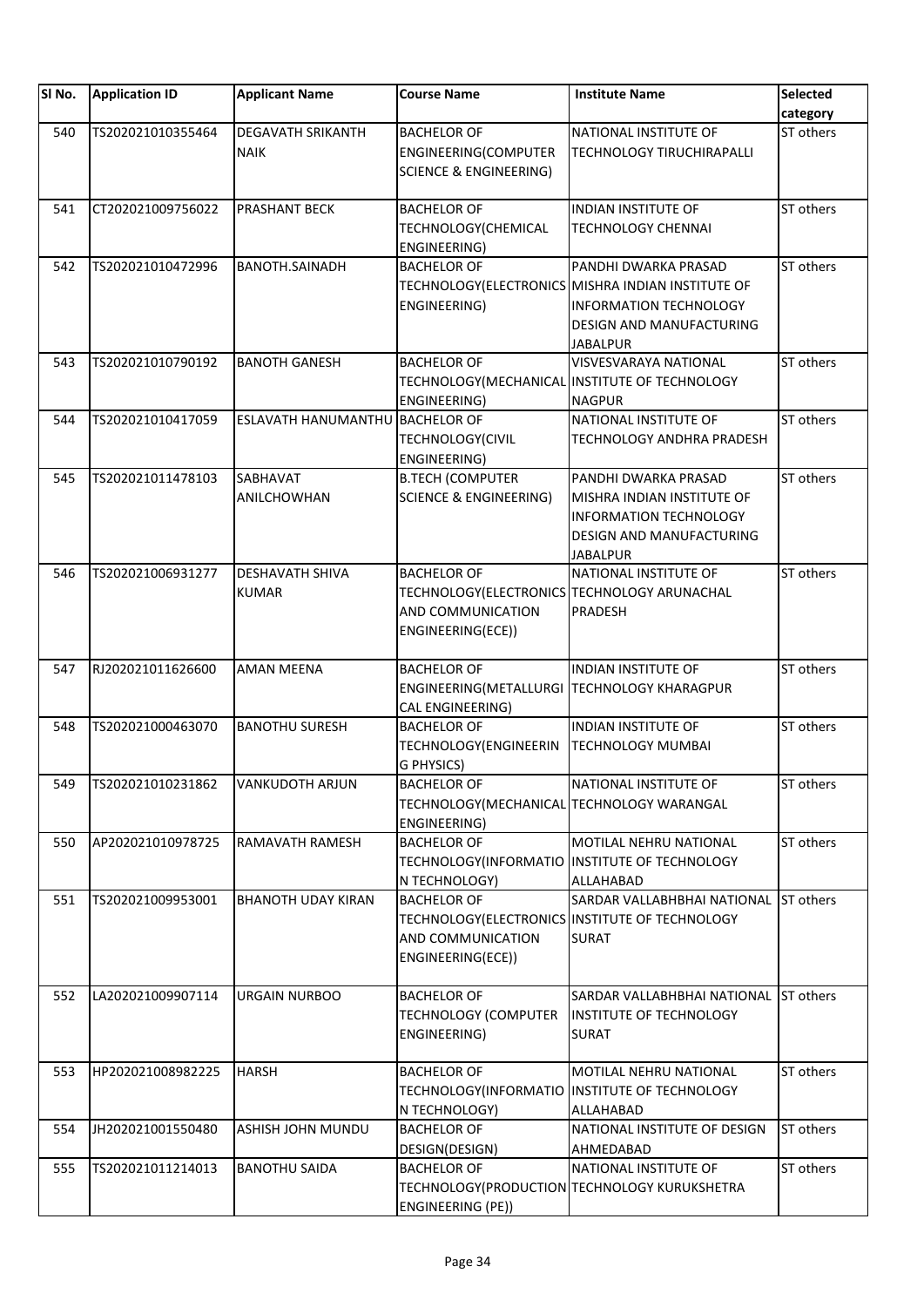| SI No. | <b>Application ID</b> | <b>Applicant Name</b>                  | <b>Course Name</b>                                                                                    | <b>Institute Name</b>                                                                                                                   | <b>Selected</b><br>category |
|--------|-----------------------|----------------------------------------|-------------------------------------------------------------------------------------------------------|-----------------------------------------------------------------------------------------------------------------------------------------|-----------------------------|
| 556    | AP202021010988833     | RAMAVATH VINOD NAIK                    | <b>BACHELOR OF</b><br>ENGINEERING(COMPUTER<br><b>SCIENCE &amp; ENGINEERING)</b>                       | NATIONAL INSTITUTE OF<br><b>TECHNOLOGY MANIPUR</b>                                                                                      | ST others                   |
| 557    | JH202021011841350     | PRIYANSHU KHAKHA                       | <b>BS-MS DUAL DEGREE IN</b><br><b>SCIENCE</b>                                                         | INDIAN INSTITUTE OF SCIENCE<br><b>EDUCATION &amp; RESEARCH PUNE</b>                                                                     | ST others                   |
| 558    | TS202021010125955     | <b>MALAVATH BANTHI LAL</b>             | <b>BACHELOR OF</b><br>ENGINEERING)                                                                    | <b>INDIAN INSTITUTE OF</b><br>TECHNOLOGY (MECHANICAL INFORMATION TECHNOLOGY<br><b>DESIGN &amp; MANUFACTURING</b><br>KANCHEEPURAM        | ST others                   |
| 559    | TN202021009871241     | AZMEERA GANESH                         | <b>BACHELOR OF</b><br>TECHNOLOGY(CHEMICAL<br>ENGINEERING)                                             | <b>INDIAN INSTITUTE OF</b><br><b>TECHNOLOGY CHENNAI</b>                                                                                 | ST others                   |
| 560    | TS202021010862640     | LAVURI HAREESH                         | <b>BACHELOR OF</b><br>ENGINEERING)                                                                    | DR. B R AMBEDKAR NATIONAL<br>TECHNOLOGY (MECHANICAL INSTITUTE OF TECHNOLOGY<br><b>JALANDHAR</b>                                         | ST others                   |
| 561    | TS202021009922013     | MUDAVATH ANIL KUMAR                    | <b>BACHELOR OF</b><br>ENGINEERING)                                                                    | <b>INDIAN INSTITUTE OF</b><br>TECHNOLOGY (MECHANICAL INFORMATION TECHNOLOGY<br><b>DESIGN &amp; MANUFACTURING</b><br><b>KANCHEEPURAM</b> | ST others                   |
| 562    | TS202021010586933     | <b>GUGULOTH PAVAN</b><br><b>KALYAN</b> | <b>BACHELOR OF</b><br><b>TECHNOLOGY(APPLIED</b><br><b>ELECTRONICS &amp;</b><br>INSTRUMENTATION (AEI)) | NATIONAL INSTITUTE OF<br><b>TECHNOLOGY NAGALAND</b>                                                                                     | ST others                   |
| 563    | TS202021009745817     | <b>BANOTHU SRINIVAS</b>                | <b>BACHELOR OF</b><br>TECHNOLOGY (METALLURGI<br>CAL ENGINEERING)                                      | <b>INDIAN INSTITUTE OF</b><br><b>TECHNOLOGY ROORKEE</b>                                                                                 | ST others                   |
| 564    | TS202021009940429     | <b>BHUKYA CHANDU</b>                   | <b>BACHELOR OF</b><br>TECHNOLOGY(MECHANICAL TECHNOLOGY CALICUT<br>ENGINEERING)                        | NATIONAL INSTITUTE OF                                                                                                                   | ST others                   |
| 565    | RJ202021011826872     | ROHIT MEENA                            | <b>BACHELOR OF</b><br>TECHNOLOGY(ELECTRICAL<br>ENGINEERING)                                           | NATIONAL INSTITUTE OF<br><b>TECHNOLOGY PATNA</b>                                                                                        | ST others                   |
| 566    | GJ202021007903957     | <b>KAROTRA HIMANSHU</b><br>MERABHAI    | <b>BACHELOR OF MEDICINE</b><br><b>AND BACHELOR OF</b><br>SURGERY (M.B.B.S)-5 YEARS                    | <b>B.J. MEDICAL COLLEGE</b><br>AHEMEDABAD                                                                                               | ST others                   |
| 567    | TS202021009959398     | RAMAVATH AKHIL KUMAR BACHELOR OF       | ENGINEERING)                                                                                          | <b>INDIAN INSTITUTE OF</b><br>ENGINEERING(MECHANICAL TECHNOLOGY BHUBANESHWAR                                                            | ST others                   |
| 568    | TS202021009903978     | PAVAN KUMAR RATHOD                     | <b>BACHELOR OF</b><br>TECHNOLOGY(INSTRUMENT TECHNOLOGY KHARAGPUR<br>ATION ENGINEERING (GIN)           | <b>INDIAN INSTITUTE OF</b>                                                                                                              | ST others                   |
| 569    | TS202021000948725     | KETHAVATH MOHAN NAIK BACHELOR OF       | TECHNOLOGY (OCEAN<br><b>ENGG. AND NAVAL</b><br>ARCHITECTURE)                                          | INDIAN INSTITUTE OF<br><b>TECHNOLOGY CHENNAI</b>                                                                                        | ST others                   |
| 570    | TS202021011624794     | <b>ADAVATH TEJA</b>                    | <b>BACHELOR OF</b><br>ENGINEERING)                                                                    | VISVESVARAYA NATIONAL<br>TECHNOLOGY(ELECTRONICS INSTITUTE OF TECHNOLOGY<br><b>NAGPUR</b>                                                | ST others                   |
| 571    | TS202021011085752     | <b>AJMEERA NIKHIL</b>                  | <b>BACHELOR OF</b><br>TECHNOLOGY(METALLURGI TECHNOLOGY ROURKELA<br>CAL ENGINEERING)                   | NATIONAL INSTITUTE OF                                                                                                                   | ST others                   |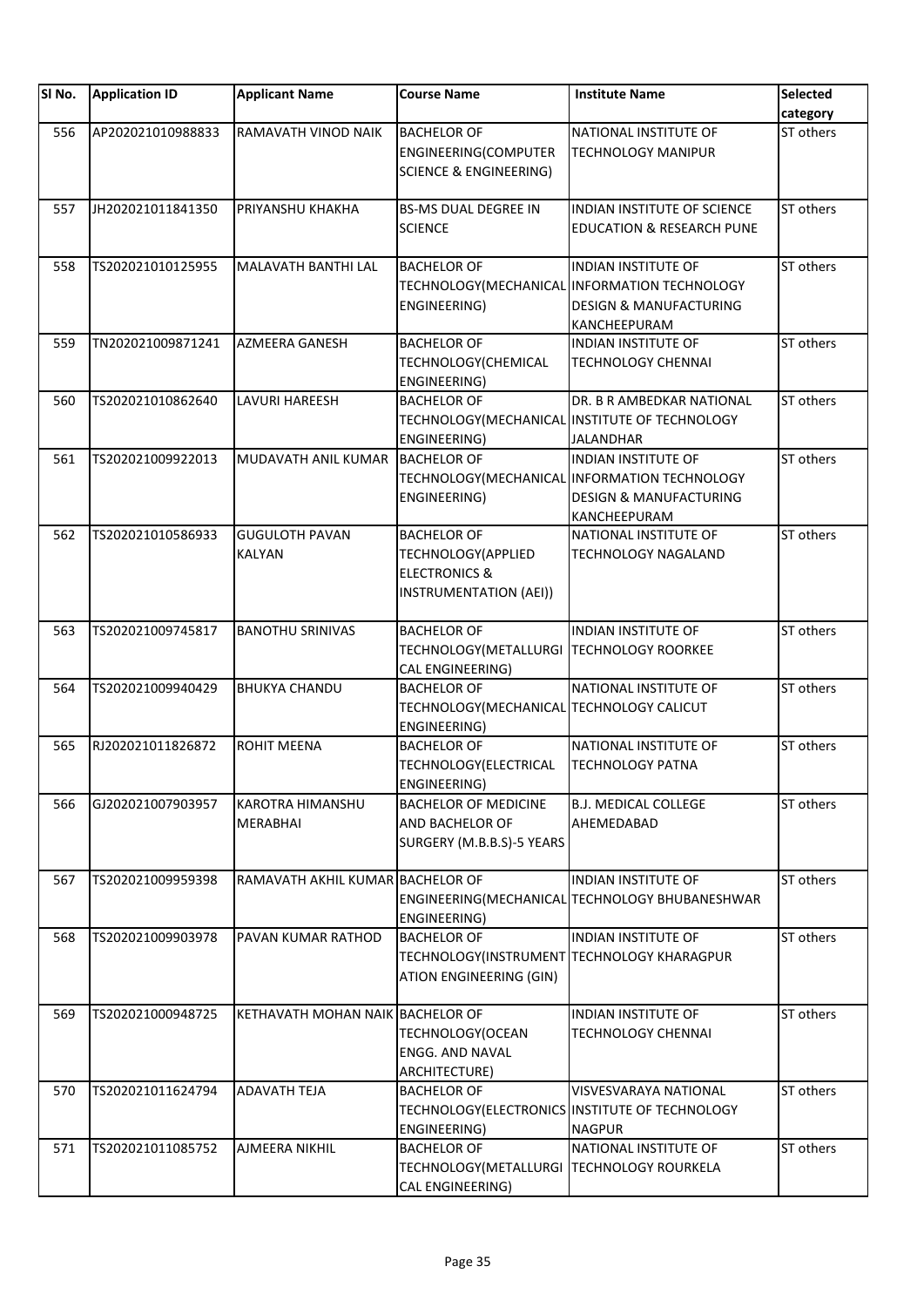| SI No. | <b>Application ID</b> | <b>Applicant Name</b>    | <b>Course Name</b>                                                                                          | <b>Institute Name</b>                                                                                                                               | Selected<br>category |
|--------|-----------------------|--------------------------|-------------------------------------------------------------------------------------------------------------|-----------------------------------------------------------------------------------------------------------------------------------------------------|----------------------|
| 572    | RJ202021010774091     | <b>NAWAL MEENA</b>       | <b>BACHELOR OF</b><br>TECHNOLOGY(CHEMICAL<br>ENGINEERING)                                                   | MALAVIYA NATIONAL INSTITUTE<br>OF TECHNOLOGY JAIPUR                                                                                                 | ST others            |
| 573    | BR202021010076692     | MOHIT KUMAR SHARMA       | <b>BACHELOR OF</b><br>ENGINEERING)                                                                          | <b>INDIAN INSTITUTE OF</b><br>TECHNOLOGY (ELECTRONICS TECHNOLOGY BANARAS HINDU<br>UNIVERSITY VARANASI                                               | ST others            |
| 574    | JH202021010038197     | <b>RANJEET SOREN</b>     | <b>BACHELOR OF</b><br>TECHNOLOGY(ELECTRONICS TECHNOLOGY SILCHAR<br>AND COMMUNICATION<br>ENGINEERING(ECE))   | NATIONAL INSTITUTE OF                                                                                                                               | ST others            |
| 575    | TS202021010999384     | RAMAVATH MALLESH         | <b>BACHELOR OF</b><br>TECHNOLOGY(ELECTRONICS TECHNOLOGY ARUNACHAL<br>AND COMMUNICATION<br>ENGINEERING(ECE)) | NATIONAL INSTITUTE OF<br>PRADESH                                                                                                                    | ST others            |
| 576    | TS202021010757095     | <b>MALOTH DAVEED</b>     | <b>BACHELOR OF</b><br>ENGINEERING)                                                                          | MAULANA AZAD NATIONAL<br>TECHNOLOGY(ELECTRONICS INSTITUTE OF TECHNOLOGY<br><b>BHOPAL</b>                                                            | ST others            |
| 577    | TS202021010065823     | RAMAVATH BALSINGH        | <b>BACHELOR OF</b><br>ENGINEERING)                                                                          | SARDAR VALLABHBHAI NATIONAL<br>TECHNOLOGY (MECHANICAL INSTITUTE OF TECHNOLOGY<br><b>SURAT</b>                                                       | ST others            |
| 578    | TS202021009808656     | <b>BODA GANDHINAYAK</b>  | <b>BACHELOR OF</b><br>TECHNOLOGY(CHEMICAL<br>ENGINEERING)                                                   | <b>INDIAN INSTITUTE OF</b><br><b>TECHNOLOGY CHENNAI</b>                                                                                             | ST others            |
| 579    | RJ202021011597669     | ASHISH KUMAR MEENA       | <b>BACHELOR OF</b><br><b>TECHNOLOGY(CIVIL</b><br>ENGINEERING)                                               | NATIONAL INSTITUTE OF<br>TECHNOLOGY DURGAPUR                                                                                                        | ST others            |
| 580    | RJ202021011294301     | MANISH KUMAR MEENA       | <b>BACHELOR OF MEDICINE</b><br>AND BACHELOR OF<br>SURGERY (M.B.B.S)-5 YEARS                                 | ALL INDIA INSTITUTE OF MEDICAL<br><b>SCIENCES JODHPUR</b>                                                                                           | ST others            |
| 581    | BR202021010870047     | PANKAJ KUMAR             | <b>B.TECH (COMPUTER</b><br><b>SCIENCE &amp; ENGINEERING)</b>                                                | <b>INDIAN INSTITUTE OF</b><br><b>INFORMATION TECHNOLOGY</b><br><b>KALYANI</b>                                                                       | ST others            |
| 582    | TS202021011022621     | <b>BANOTH ANJANEYULU</b> | <b>BACHELOR OF</b><br>TECHNOLOGY(CHEMICAL<br>ENGINEERING)                                                   | INDIAN INSTITUTE OF<br><b>TECHNOLOGY BANARAS HINDU</b><br>UNIVERSITY VARANASI                                                                       | ST others            |
| 583    | RJ202021010000224     | RAJESH KUMAR MEENA       | <b>BACHELOR OF</b><br>TECHNOLOGY (ELECTRICAL<br>ENGINEERING)                                                | INDIAN INSTITUTE OF<br><b>TECHNOLOGY JAMMU</b>                                                                                                      | ST others            |
| 584    | RJ202021009767892     | <b>AJAY SINGH MEENA</b>  | <b>BACHELOR OF</b><br><b>TECHNOLOGY(CIVIL</b><br>ENGINEERING)                                               | <b>INDIAN INSTITUTE OF</b><br><b>TECHNOLOGY ROORKEE</b>                                                                                             | ST others            |
| 585    | TS202021011092399     | <b>JATAVATH THARUN</b>   | <b>BACHELOR OF</b><br><b>TECHNOLOGY(TEXTILE</b><br>ENGINEERING/TECHNOLOG<br>Y(TXT)                          | DR. B R AMBEDKAR NATIONAL<br>INSTITUTE OF TECHNOLOGY<br><b>JALANDHAR</b>                                                                            | ST others            |
| 586    | TS202021009962731     | JATOTH BHARATH           | <b>BACHELOR OF</b><br>ENGINEERING)                                                                          | <b>INDIAN INSTITUTE OF</b><br>ENGINEERING(MECHANICAL TECHNOLOGY (INDIAN SCHOOL<br>OF MINES) DHANBAD                                                 | ST others            |
| 587    | TS202021010916805     | <b>GUGULOTHU NAVEEN</b>  | <b>BACHELOR OF</b><br>AND COMMUNICATION<br>ENGINEERING(ECE))                                                | PANDHI DWARKA PRASAD<br>TECHNOLOGY (ELECTRONICS MISHRA INDIAN INSTITUTE OF<br>INFORMATION TECHNOLOGY<br>DESIGN AND MANUFACTURING<br><b>JABALPUR</b> | ST others            |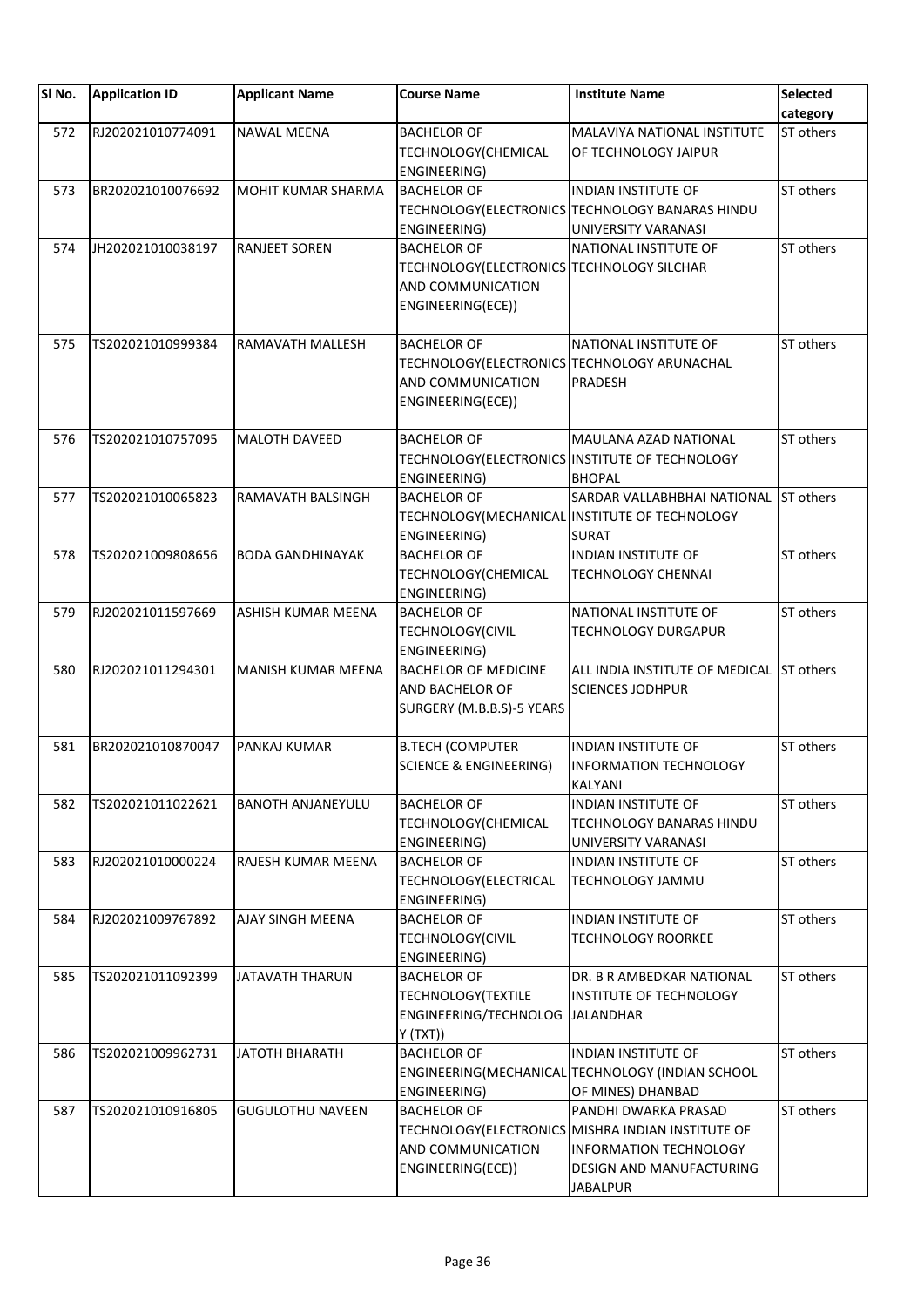| SI No. | <b>Application ID</b> | <b>Applicant Name</b>            | <b>Course Name</b>                                                                         | <b>Institute Name</b>                             | <b>Selected</b> |
|--------|-----------------------|----------------------------------|--------------------------------------------------------------------------------------------|---------------------------------------------------|-----------------|
|        |                       |                                  |                                                                                            |                                                   | category        |
| 588    | TS202021010945046     | DARAVATH THARUN                  | <b>BACHELOR OF</b><br>TECHNOLOGY(INSTRUMENT TECHNOLOGY NAGALAND<br>ATION ENGINEERING (GIN) | NATIONAL INSTITUTE OF                             | ST others       |
| 589    | TS202021004513039     | <b>ESLAVATH DINESH</b>           | <b>BACHELOR OF</b>                                                                         | <b>INSTITUTE OF HOTEL</b>                         | ST others       |
|        |                       |                                  | <b>SCIENCE(HOSPITALITY &amp;</b>                                                           | MANAGEMENT CATERING                               |                 |
|        |                       |                                  | HOTEL ADMINISTRATION)                                                                      | <b>TECHNOLOGY AND APPLIED</b>                     |                 |
|        |                       |                                  |                                                                                            | NUTRITION TARAMANI CHENNAI                        |                 |
| 590    | TS202021010556803     | BANOTH NITHISH KUMAR BACHELOR OF |                                                                                            | NATIONAL INSTITUTE OF                             | ST others       |
|        |                       |                                  | <b>ENGINEERING (PE))</b>                                                                   | TECHNOLOGY(PRODUCTION TECHNOLOGY TIRUCHIRAPALLI   |                 |
| 591    | RJ202021010783071     | AKHILESH KUMAR MEENA             | <b>BACHELOR OF</b>                                                                         | <b>INDIAN INSTITUTE OF</b>                        | ST others       |
|        |                       |                                  |                                                                                            | TECHNOLOGY(ELECTRONICS INFORMATION TECHNOLOGY UNA |                 |
|        |                       |                                  | AND COMMUNICATION                                                                          |                                                   |                 |
|        |                       |                                  | ENGINEERING(ECE))                                                                          |                                                   |                 |
| 592    | BR202021010550787     | ASHISH KUMAR SHARMA              | <b>BACHELOR OF</b>                                                                         | MOTILAL NEHRU NATIONAL                            | ST others       |
|        |                       |                                  |                                                                                            | TECHNOLOGY(ELECTRONICS INSTITUTE OF TECHNOLOGY    |                 |
|        |                       |                                  | AND COMMUNICATION                                                                          | ALLAHABAD                                         |                 |
|        |                       |                                  | ENGINEERING(ECE))                                                                          |                                                   |                 |
| 593    | TS202021011489924     | VANKUNAVATH MAHESH               | <b>BACHELOR OF</b>                                                                         | NATIONAL INSTITUTE OF                             | ST others       |
|        |                       |                                  | TECHNOLOGY(ENGINEERIN                                                                      | TECHNOLOGY CALICUT                                |                 |
|        |                       |                                  | G PHYSICS)                                                                                 |                                                   |                 |
| 594    | TS202021009850525     | <b>BHUKYA GANESH</b>             | <b>BACHELOR OF</b>                                                                         | NATIONAL INSTITUTE OF                             | ST others       |
|        |                       |                                  | TECHNOLOGY(CHEMICAL                                                                        | TECHNOLOGY ROURKELA                               |                 |
|        |                       |                                  | ENGINEERING)                                                                               |                                                   |                 |
| 595    | KA202021009900579     | <b>BHUVAN M R</b>                | <b>BACHELOR OF</b>                                                                         | NATIONAL INSTITUTE OF                             | ST others       |
|        |                       |                                  | ENGINEERING(MECHANICAL TECHNOLOGY SURATHKAL                                                |                                                   |                 |
|        |                       |                                  | ENGINEERING)                                                                               | KARNATAKA                                         |                 |
| 596    | TS202021009775460     | <b>CHARAN BANOTHU</b>            | <b>BACHELOR OF</b>                                                                         | MAULANA AZAD NATIONAL                             | ST others       |
|        |                       |                                  |                                                                                            | TECHNOLOGY(MECHANICAL INSTITUTE OF TECHNOLOGY     |                 |
|        |                       |                                  | ENGINEERING)                                                                               | <b>BHOPAL</b>                                     |                 |
| 597    | TS202021011092904     | <b>KETHAVATH PAVAN</b>           | DUAL DEGREE-BACHELOR                                                                       | NATIONAL INSTITUTE OF                             | ST others       |
|        |                       |                                  | OF TECHNOLOGY, MASTER                                                                      | <b>TECHNOLOGY AGARTALA</b>                        |                 |
|        |                       |                                  | <b>OF</b>                                                                                  |                                                   |                 |
|        |                       |                                  | TECHNOLOGY(ENGINEERIN<br>G PHYSICS)                                                        |                                                   |                 |
|        |                       |                                  |                                                                                            |                                                   |                 |
| 598    | TS202021010737805     | DHARAVATH RAJ KUMAR              | <b>BACHELOR OF</b>                                                                         | MAULANA AZAD NATIONAL                             | ST others       |
|        |                       |                                  |                                                                                            | TECHNOLOGY(ELECTRONICS INSTITUTE OF TECHNOLOGY    |                 |
|        |                       |                                  | ENGINEERING)                                                                               | <b>BHOPAL</b>                                     |                 |
| 599    | TS202021010178696     | <b>NENAVATH RAVI</b>             | <b>BACHELOR OF</b>                                                                         | NATIONAL INSTITUTE OF                             | ST others       |
|        |                       |                                  | TECHNOLOGY (MECHANICAL TECHNOLOGY ROURKELA                                                 |                                                   |                 |
|        |                       |                                  | ENGINEERING)                                                                               |                                                   |                 |
| 600    | OR202021011826125     | KAILASH MAJHI                    | <b>BACHELOR OF MEDICINE</b>                                                                | JAWAHARLAL INSTITUTE OF POST                      | ST others       |
|        |                       |                                  | AND BACHELOR OF                                                                            | <b>GRADUATE MEDICAL EDUCATION</b>                 |                 |
|        |                       |                                  | SURGERY (M.B.B.S)-5 YEARS RESEARCH PUDUCHERRY                                              |                                                   |                 |
| 601    | AP202021010623415     | YERUKALA SATEESH                 | <b>BACHELOR OF</b>                                                                         | NATIONAL INSTITUTE OF                             | ST others       |
|        |                       | <b>KUMAR</b>                     | TECHNOLOGY(CIVIL                                                                           | TECHNOLOGY ANDHRA PRADESH                         |                 |
|        |                       |                                  | <b>ENGINEERING)</b>                                                                        |                                                   |                 |
| 602    | TS202021010154276     | RATHLAVATH NIKHIL                | <b>BACHELOR OF</b>                                                                         | DR. B R AMBEDKAR NATIONAL                         | ST others       |
|        |                       |                                  |                                                                                            | TECHNOLOGY(INSTRUMENT INSTITUTE OF TECHNOLOGY     |                 |
|        |                       |                                  | ATION AND CONTROL                                                                          | <b>JALANDHAR</b>                                  |                 |
|        |                       |                                  | ENGINEERING (ICE))                                                                         |                                                   |                 |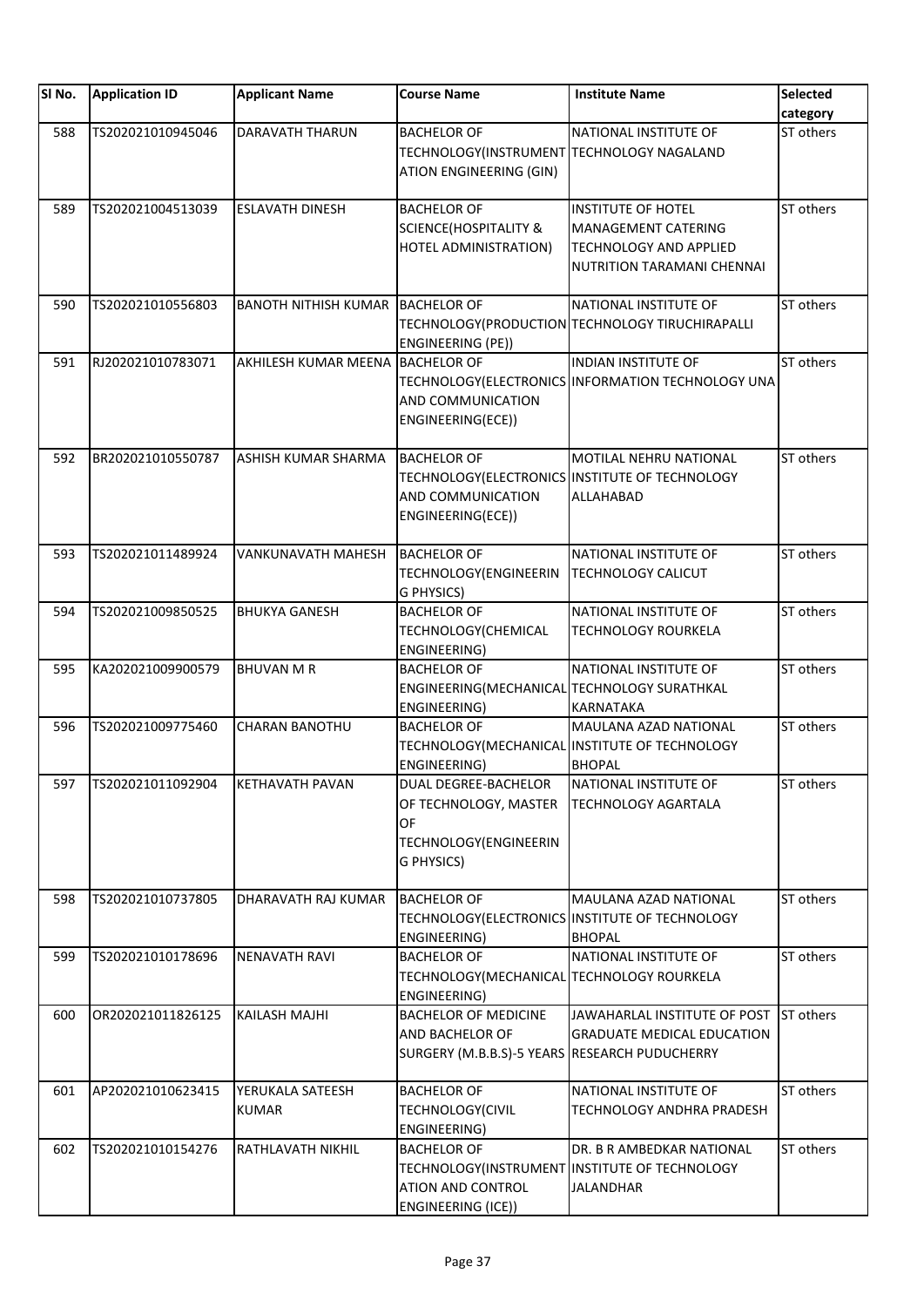| SI No. | <b>Application ID</b> | <b>Applicant Name</b>   | <b>Course Name</b>                          | <b>Institute Name</b>                              | <b>Selected</b> |
|--------|-----------------------|-------------------------|---------------------------------------------|----------------------------------------------------|-----------------|
|        |                       |                         |                                             |                                                    | category        |
| 603    | TS202021003032411     | <b>BANOTH SAI KUMAR</b> | <b>BACHELOR OF</b>                          | <b>INDIAN INSTITUTE OF</b>                         | ST others       |
|        |                       | <b>NAYAK</b>            |                                             | ENGINEERING(ELECTRONICS TECHNOLOGY (INDIAN SCHOOL  |                 |
|        |                       |                         | ENGINEERING)                                | OF MINES) DHANBAD                                  |                 |
| 604    | RJ202021011986558     | SUNIL KUMAR MEENA       | <b>BACHELOR OF</b>                          | NATIONAL INSTITUTE OF                              | ST others       |
|        |                       |                         | TECHNOLOGY (ELECTRICAL<br>ENGINEERING)      | <b>TECHNOLOGY KURUKSHETRA</b>                      |                 |
| 605    | JH202021011276889     | <b>BABLU KISKU</b>      | <b>BACHELOR OF</b>                          | NATIONAL INSTITUTE OF                              | ST others       |
|        |                       |                         | ENGINEERING(COMPUTER                        | <b>TECHNOLOGY SURATHKAL</b>                        |                 |
|        |                       |                         | <b>SCIENCE &amp; ENGINEERING)</b>           | <b>KARNATAKA</b>                                   |                 |
| 606    | TS202021010787108     | KATROTH BALAJI          | <b>B.TECH (COMPUTER</b>                     | PANDHI DWARKA PRASAD                               | ST others       |
|        |                       |                         | <b>SCIENCE &amp; ENGINEERING)</b>           | MISHRA INDIAN INSTITUTE OF                         |                 |
|        |                       |                         |                                             | INFORMATION TECHNOLOGY                             |                 |
|        |                       |                         |                                             | DESIGN AND MANUFACTURING                           |                 |
|        |                       |                         |                                             | <b>JABALPUR</b>                                    |                 |
| 607    | KA202021010691330     | <b>ALOK LAGOND</b>      | <b>BACHELOR OF</b>                          | NATIONAL INSTITUTE OF                              | ST others       |
|        |                       |                         | ENGINEERING(ELECTRONICS TECHNOLOGY HAMIRPUR |                                                    |                 |
|        |                       |                         | ENGINEERING)                                |                                                    |                 |
| 608    | TS202021009953085     | <b>BHUKYA SHIVARAMA</b> | <b>BACHELOR OF</b>                          | NATIONAL INSTITUTE OF                              | ST others       |
|        |                       | <b>KRISHNA</b>          | ENGINEERING(MECHANICAL TECHNOLOGY SURATHKAL |                                                    |                 |
|        |                       |                         | ENGINEERING)                                | KARNATAKA                                          |                 |
| 609    | TS202021010100533     | <b>MUDAVATH SUNIL</b>   | <b>BACHELOR OF</b>                          | NATIONAL INSTITUTE OF                              | ST others       |
|        |                       | <b>KUMAR</b>            |                                             | TECHNOLOGY(ELECTRONICS TECHNOLOGY UTTARAKHAND      |                 |
|        |                       |                         | ENGINEERING)                                |                                                    |                 |
| 610    | HP202021001936014     | <b>ASHISH KUMAR</b>     | <b>BACHELOR OF</b>                          | NATIONAL INSTITUTE OF                              | ST others       |
|        |                       |                         | TECHNOLOGY(ELECTRONICS TECHNOLOGY HAMIRPUR  |                                                    |                 |
|        |                       |                         | ENGINEERING)                                |                                                    |                 |
| 611    | JH202021010140980     | RISHIKESH KUMAR         | <b>BACHELOR OF</b>                          | <b>INDIAN INSTITUTE OF</b>                         | ST others       |
|        |                       |                         |                                             | TECHNOLOGY(ELECTRONICS TECHNOLOGY BANARAS HINDU    |                 |
| 612    | TS202021010076260     | <b>KUMAR MURAVATH</b>   | ENGINEERING)<br><b>BACHELOR OF</b>          | UNIVERSITY VARANASI<br>SARDAR VALLABHBHAI NATIONAL | ST others       |
|        |                       |                         |                                             | TECHNOLOGY(ELECTRONICS INSTITUTE OF TECHNOLOGY     |                 |
|        |                       |                         | AND COMMUNICATION                           | <b>SURAT</b>                                       |                 |
|        |                       |                         | ENGINEERING(ECE))                           |                                                    |                 |
|        |                       |                         |                                             |                                                    |                 |
| 613    | TS202021010973402     | DHARAVATH               | <b>BACHELOR OF</b>                          | NATIONAL INSTITUTE OF                              | ST others       |
|        |                       | SHIVARAMAKRISHNA        | <b>TECHNOLOGY(CIVIL</b>                     | <b>TECHNOLOGY CALICUT</b>                          |                 |
|        |                       |                         | ENGINEERING)                                |                                                    |                 |
| 614    | RJ202021011315280     | RAJESH KUMAR MEENA      | <b>BACHELOR OF</b>                          | <b>INDIAN INSTITUTE OF</b>                         | ST others       |
|        |                       |                         | <b>TECHNOLOGY(CIVIL</b>                     | <b>TECHNOLOGY MUMBAI</b>                           |                 |
|        |                       |                         | ENGINEERING)                                |                                                    |                 |
| 615    | UT202021004847536     | ARVIND TOMAR            | <b>B.TECH (COMPUTER</b>                     | <b>INDIAN INSTITUTE OF</b>                         | ST others       |
|        |                       |                         | <b>SCIENCE &amp; ENGINEERING)</b>           | <b>TECHNOLOGY INDORE</b>                           |                 |
|        |                       |                         |                                             |                                                    |                 |
| 616    | RJ202021000457459     | <b>NISHIT MEENA</b>     | <b>BACHELOR OF</b>                          | <b>INDIAN INSTITUTE OF</b>                         | ST others       |
|        |                       |                         | TECHNOLOGY (ELECTRICAL                      | <b>TECHNOLOGY INDORE</b>                           |                 |
|        |                       |                         | ENGINEERING)                                |                                                    |                 |
| 617    | RJ202021003141950     | ANKIT KUMAR MEENA       | <b>BACHELOR OF</b>                          | NATIONAL INSTITUTE OF                              | ST others       |
|        |                       |                         | TECHNOLOGY(MECHANICAL TECHNOLOGY ROURKELA   |                                                    |                 |
|        |                       |                         | ENGINEERING)                                |                                                    |                 |
| 618    | TS202021011385404     | AMBOTHU PAVAN           | <b>BACHELOR OF</b>                          | DR. B R AMBEDKAR NATIONAL                          | ST others       |
|        |                       | <b>KUMAR</b>            |                                             | TECHNOLOGY (PRODUCTION INSTITUTE OF TECHNOLOGY     |                 |
|        |                       |                         | ENGINEERING (PE))                           | <b>JALANDHAR</b>                                   |                 |
| 619    | TS202021011900213     | <b>KELOTHU RAHUL</b>    | <b>B.TECH (COMPUTER</b>                     | NATIONAL INSTITUTE OF                              | ST others       |
|        |                       |                         | <b>SCIENCE &amp; ENGINEERING)</b>           | <b>TECHNOLOGY DURGAPUR</b>                         |                 |
|        |                       |                         |                                             |                                                    |                 |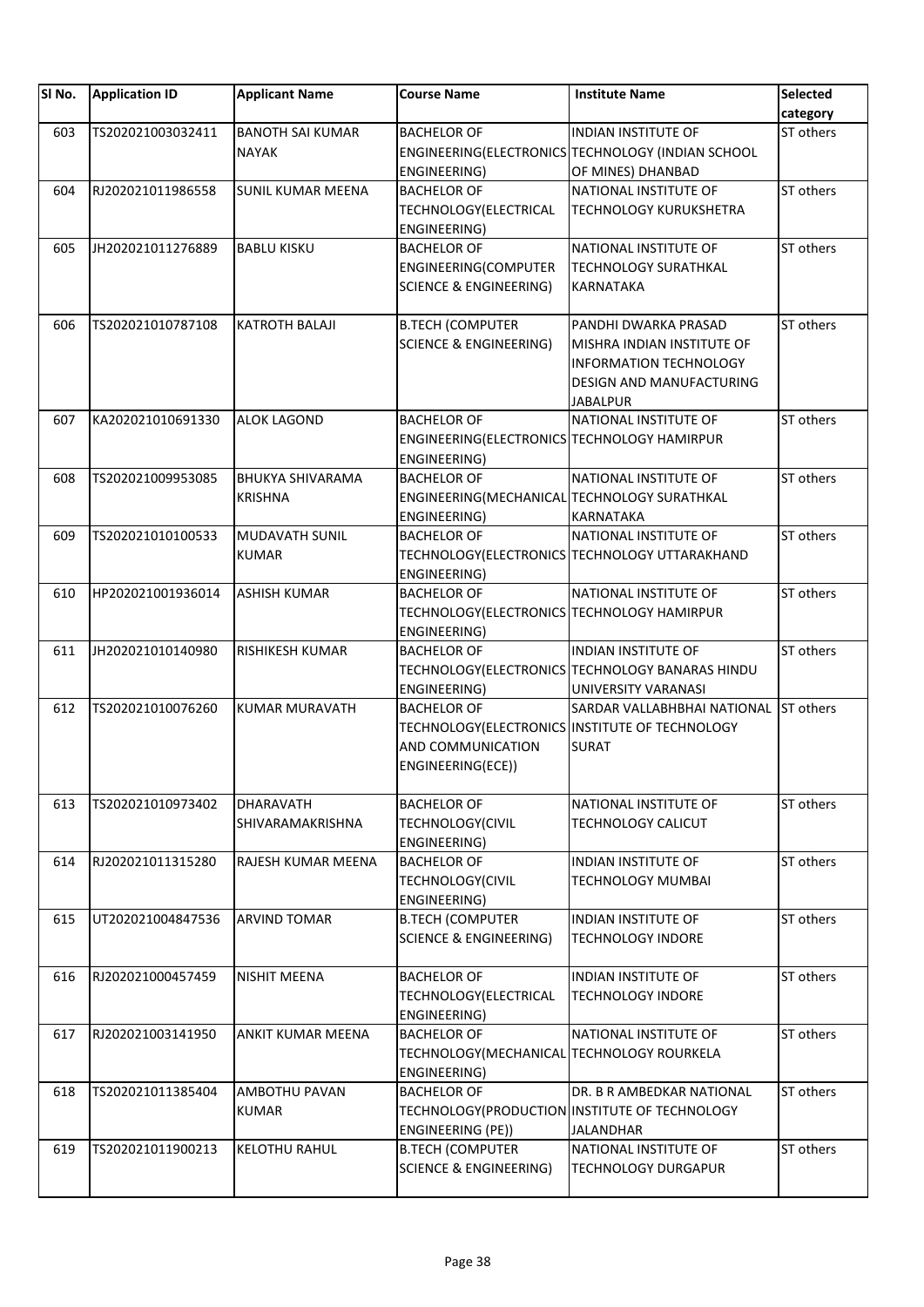| SI No. | <b>Application ID</b> | <b>Applicant Name</b>                            | <b>Course Name</b>                                                                                      | <b>Institute Name</b>                                                                                                 | Selected<br>category |
|--------|-----------------------|--------------------------------------------------|---------------------------------------------------------------------------------------------------------|-----------------------------------------------------------------------------------------------------------------------|----------------------|
| 620    | TS202021011607435     | EESALA DURGA PRASAD                              | <b>BACHELOR OF</b><br>AND COMMUNICATION<br>ENGINEERING(ECE))                                            | DR. B R AMBEDKAR NATIONAL<br>TECHNOLOGY(ELECTRONICS INSTITUTE OF TECHNOLOGY<br>JALANDHAR                              | ST others            |
| 621    | RJ202021010579955     | <b>KUNDAN MEENA</b>                              | <b>BACHELOR OF</b><br>TECHNOLOGY (MECHANICAL TECHNOLOGY ROORKEE<br>ENGINEERING)                         | <b>INDIAN INSTITUTE OF</b>                                                                                            | ST others            |
| 622    | AP202021009658618     | MEGAVATH SAI MANOJ<br><b>NAIK</b>                | <b>BACHELOR OF</b><br>ENGINEERING)                                                                      | NATIONAL INSTITUTE OF<br>TECHNOLOGY(MECHANICAL TECHNOLOGY ANDHRA PRADESH                                              | ST others            |
| 623    | TS202021010550940     | <b>BANOTH KRISHNA</b>                            | <b>BACHELOR OF</b><br>TECHNOLOGY(FOOD<br><b>TECHNOLOGY)</b>                                             | NATIONAL INSTITUTE OF FOOD<br><b>TECHNOLOGY</b><br><b>ENTREPRENEURSHIP AND</b><br>MANAGEMENT AMBALA<br><b>HARYANA</b> | ST others            |
| 624    | RJ202021010300353     | <b>ANKUSH MEENA</b>                              | <b>BACHELOR OF</b><br>ENGINEERING)                                                                      | <b>INDIAN INSTITUTE OF</b><br>TECHNOLOGY (ELECTRONICS TECHNOLOGY BANARAS HINDU<br>UNIVERSITY VARANASI                 | ST others            |
| 625    | TS202021011331022     | KANDARI RAJ KUMAR                                | <b>BACHELOR OF</b><br>ENGINEERING(MECHANICAL TECHNOLOGY NAGALAND<br>ENGINEERING)                        | NATIONAL INSTITUTE OF                                                                                                 | ST others            |
| 626    | TS202021010871935     | <b>BANOTH TEJENDER</b>                           | <b>BACHELOR OF</b><br>TECHNOLOGY (ELECTRICAL<br>ENGINEERING)                                            | NATIONAL INSTITUTE OF<br>TECHNOLOGY CALICUT                                                                           | ST others            |
| 627    | RJ202021007862942     | SAGAR SINGH MEENA                                | <b>BACHELOR OF</b><br><b>TECHNOLOGY(CIVIL</b><br>ENGINEERING)                                           | DR. B R AMBEDKAR NATIONAL<br>INSTITUTE OF TECHNOLOGY<br>JALANDHAR                                                     | ST others            |
| 628    | UP202021003465650     | <b>SUDHIR KUMAR</b>                              | <b>B.TECH (COMPUTER</b><br><b>SCIENCE &amp; ENGINEERING)</b>                                            | <b>INDIAN INSTITUTE OF</b><br>TECHNOLOGY MUMBAI                                                                       | ST others            |
| 629    | TR202021003553396     | <b>BUBAGRA JAMATIA</b>                           | <b>BACHELOR OF</b><br>ENGINEERING(COMPUTER<br><b>SCIENCE &amp; ENGINEERING)</b>                         | <b>NETAJI SUBHAS INSTITUTE OF</b><br><b>TECHNOLOGY DELHI</b>                                                          | ST others            |
| 630    | TS202021010149756     | RAMAVATH JAGADEESH                               | <b>BACHELOR OF</b><br>TECHNOLOGY(MECHANICAL TECHNOLOGY GUWAHATI<br>ENGINEERING)                         | <b>INDIAN INSTITUTE OF</b>                                                                                            | ST others            |
| 631    | TS202021010392374     | <b>BADAVATH KIRAN KUMAR BACHELOR OF</b>          | ARCHITECTURE(B.ARCH(AR) ARCHITECTURE DELHI                                                              | <b>SCHOOL OF PLANNING &amp;</b>                                                                                       | ST others            |
| 632    | RJ202021003695139     | <b>TEJKARAN MEENA</b>                            | <b>BACHELOR OF</b><br>ENGINEERING(CHEMICAL<br>ENGINEERING)                                              | <b>INDIAN INSTITUTE OF</b><br>TECHNOLOGY (INDIAN SCHOOL<br>OF MINES) DHANBAD                                          | ST others            |
| 633    | TS202021011641733     | <b>SAPAVATH KOTESH</b>                           | <b>BACHELOR OF</b><br>TECHNOLOGY (METALLURGI<br><b>CAL ENGINEERING)</b>                                 | NATIONAL INSTITUTE OF<br><b>TECHNOLOGY RAIPUR</b>                                                                     | ST others            |
| 634    | AP202021010988626     | THIRUMALASETTI SEKHAR BACHELOR OF<br><b>BABU</b> | <b>TECHNOLOGY(APPLIED</b><br><b>ELECTRONICS &amp;</b><br>INSTRUMENTATION (AEI))                         | NATIONAL INSTITUTE OF<br>TECHNOLOGY NAGALAND                                                                          | ST others            |
| 635    | TS202021011871722     | JATHOD HANUMANTH<br><b>NAYAK</b>                 | <b>BACHELOR OF</b><br>TECHNOLOGY(ELECTRONICS TECHNOLOGY DELHI<br>AND COMMUNICATION<br>ENGINEERING(ECE)) | NATIONAL INSTITUTE OF                                                                                                 | ST others            |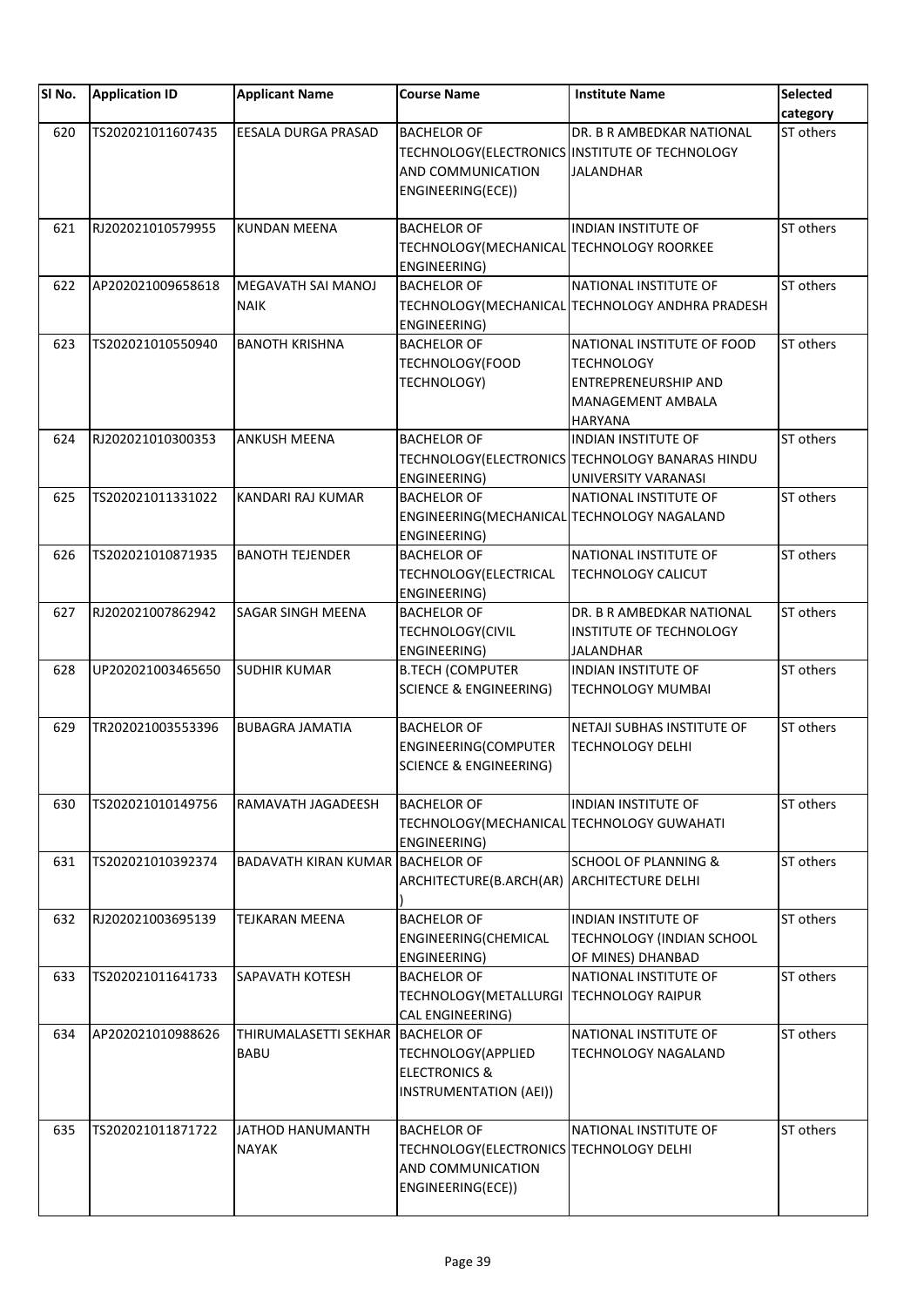| SI <sub>No.</sub> | <b>Application ID</b> | <b>Applicant Name</b>                      | <b>Course Name</b>                                                                                         | <b>Institute Name</b>                                                                                           | <b>Selected</b><br>category |
|-------------------|-----------------------|--------------------------------------------|------------------------------------------------------------------------------------------------------------|-----------------------------------------------------------------------------------------------------------------|-----------------------------|
| 636               | RJ202021010817431     | <b>SHIVAM MEENA</b>                        | <b>DUAL DEGREE-BACHELOR</b><br>OF TECHNOLOGY, MASTER<br>OF TECHNOLOGY(CIVIL<br>ENGINEERING)                | INDIAN INSTITUTE OF<br><b>TECHNOLOGY KHARAGPUR</b>                                                              | ST others                   |
| 637               | RJ202021010152795     | <b>SACHIN MEENA</b>                        | <b>B.TECH (COMPUTER</b><br><b>SCIENCE &amp; ENGINEERING)</b>                                               | INDIAN INSTITUTE OF<br><b>INFORMATION TECHNOLOGY</b><br><b>CHITTOOR</b>                                         | ST others                   |
| 638               | MH202021009952955     | <b>GAURAV GANGADHAR</b><br><b>KULMETHE</b> | <b>BACHELOR OF</b><br>ENGINEERING)                                                                         | <b>VISVESVARAYA NATIONAL</b><br>TECHNOLOGY(ELECTRONICS INSTITUTE OF TECHNOLOGY<br><b>NAGPUR</b>                 | ST others                   |
| 639               | TS202021011321426     | <b>BANOTH ANIL</b>                         | <b>BACHELOR OF</b><br>ENGINEERING)                                                                         | <b>SARDAR VALLABHBHAI NATIONAL</b><br>TECHNOLOGY(MECHANICAL INSTITUTE OF TECHNOLOGY<br><b>SURAT</b>             | ST others                   |
| 640               | TS202021001965668     | JARUPULA SURENDHAR                         | <b>BACHELOR OF</b><br><b>SCIENCE(HOTEL</b><br>MANAGEMENT)                                                  | <b>INSTITUTE OF HOTEL</b><br>MANAGEMENT CATERING<br><b>TECHNOLOGY AND APPLIED</b><br>NUTRITION TARAMANI CHENNAI | ST others                   |
| 641               | TS202021010136332     | <b>TEJAVATH DILEEP</b>                     | <b>BACHELOR OF</b><br><b>TECHNOLOGY(MINING</b><br>ENGINEERING)                                             | NATIONAL INSTITUTE OF<br><b>TECHNOLOGY SURATHKAL</b><br><b>KARNATAKA</b>                                        | ST others                   |
| 642               | TS202021003921775     | <b>KUMBHAM KRISHNA</b>                     | <b>BACHELOR OF</b><br>TECHNOLOGY(INSTRUMENT TECHNOLOGY KHARAGPUR<br>ATION ENGINEERING (GIN)                | <b>INDIAN INSTITUTE OF</b>                                                                                      | ST others                   |
| 643               | TS202021010358259     | RATHOD SAI KIRAN                           | <b>BACHELOR OF</b><br>TECHNOLOGY(ELECTRONICS TECHNOLOGY AGARTALA<br>AND COMMUNICATION<br>ENGINEERING(ECE)) | NATIONAL INSTITUTE OF                                                                                           | ST others                   |
| 644               | TS202021010074495     | AMGOTH JITHENDER<br><b>KUMAR NAIK</b>      | <b>BACHELOR OF</b><br>TECHNOLOGY(MINING<br>ENGINEERING)                                                    | <b>INDIAN INSTITUTE OF</b><br><b>TECHNOLOGY KHARAGPUR</b>                                                       | ST others                   |
| 645               | TS202021010857867     | <b>RAMAVATH SURESH</b>                     | <b>BACHELOR OF</b><br>TECHNOLOGY(CIVIL<br>ENGINEERING)                                                     | NATIONAL INSTITUTE OF<br><b>TECHNOLOGY JAMSHEDPUR</b>                                                           | ST others                   |
| 646               | TS202021010497905     | <b>KORRA SAGAR</b>                         | <b>BACHELOR OF</b><br>ENGINEERING(COMPUTER<br><b>SCIENCE &amp; ENGINEERING)</b>                            | INDIAN INSTITUTE OF<br><b>INFORMATION TECHNOLOGY</b><br><b>KOTTAYAM</b>                                         | ST others                   |
| 647               | RJ202021009395584     | <b>ANKIT MEENA</b>                         | <b>BACHELOR OF</b><br>TECHNOLOGY(CIVIL<br>ENGINEERING)                                                     | MALAVIYA NATIONAL INSTITUTE<br>OF TECHNOLOGY JAIPUR                                                             | ST others                   |
| 648               | MH202021011554763     | <b>SHIVANAND DEVIDAS</b><br>SHRIRAME       | BACHELOR OF<br>ENGINEERING)                                                                                | <b>VISVESVARAYA NATIONAL</b><br>TECHNOLOGY(ELECTRONICS INSTITUTE OF TECHNOLOGY<br><b>NAGPUR</b>                 | ST others                   |
| 649               | TS202021011361419     | <b>GUGULOTHU SANTHOSH</b><br><b>NAIK</b>   | <b>BACHELOR OF</b><br>ENGINEERING)                                                                         | <b>VISVESVARAYA NATIONAL</b><br>TECHNOLOGY(ELECTRONICS INSTITUTE OF TECHNOLOGY<br><b>NAGPUR</b>                 | ST others                   |
| 650               | TS202021009666084     | VIJAY KUMAR NAIK M                         | <b>BACHELOR OF</b><br>ENGINEERING(ELECTRICAL<br>ENGINEERING)                                               | NATIONAL INSTITUTE OF<br><b>TECHNOLOGY SURATHKAL</b><br>KARNATAKA                                               | ST others                   |
| 651               | TS202021009161274     | PORIKA REVANTH                             | <b>BACHELOR OF</b><br>TECHNOLOGY(BIOTECHNOL TECHNOLOGY ROORKEE<br>OGY)                                     | INDIAN INSTITUTE OF                                                                                             | ST others                   |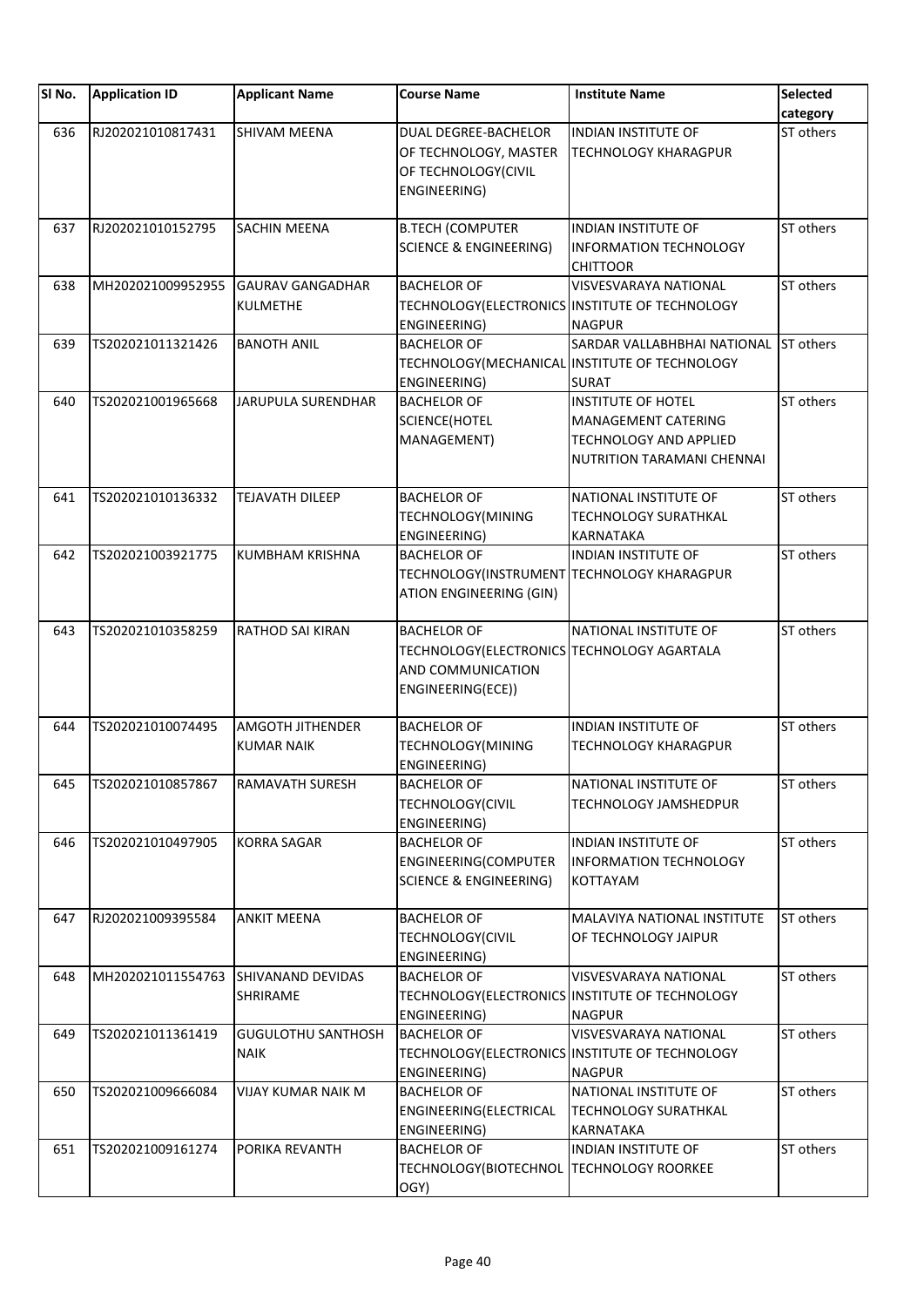| SI No. | <b>Application ID</b> | <b>Applicant Name</b>     | <b>Course Name</b>                        | <b>Institute Name</b>                         | Selected  |
|--------|-----------------------|---------------------------|-------------------------------------------|-----------------------------------------------|-----------|
|        | RJ202021011257389     |                           |                                           | <b>INDIAN INSTITUTE OF</b>                    | category  |
| 652    |                       | <b>SACHIN MEENA</b>       | <b>BACHELOR OF</b>                        |                                               | ST others |
|        |                       |                           | TECHNOLOGY(ELECTRICAL<br>ENGINEERING)     | <b>TECHNOLOGY MUMBAI</b>                      |           |
| 653    | RJ202021005029925     | ANUJ KUMAR MEENA          | <b>BACHELOR OF</b>                        | INDIAN INSTITUTE OF                           | ST others |
|        |                       |                           | TECHNOLOGY(CIVIL                          | TECHNOLOGY BANARAS HINDU                      |           |
|        |                       |                           | ENGINEERING)                              | UNIVERSITY VARANASI                           |           |
| 654    | RJ202021011144513     | <b>KUMMAN DAS MEENA</b>   | <b>B.TECH (COMPUTER</b>                   | <b>INDIAN INSTITUTE OF</b>                    | ST others |
|        |                       |                           | <b>SCIENCE &amp; ENGINEERING)</b>         | <b>INFORMATION TECHNOLOGY</b>                 |           |
|        |                       |                           |                                           | <b>KOTA</b>                                   |           |
| 655    | TS202021011045502     | <b>GUGULAVATH SRIDHAR</b> | <b>BACHELOR OF</b>                        | DR. B R AMBEDKAR NATIONAL                     | ST others |
|        |                       |                           | TECHNOLOGY(TEXTILE                        | INSTITUTE OF TECHNOLOGY                       |           |
|        |                       |                           | ENGINEERING/TECHNOLOG                     | <b>JALANDHAR</b>                              |           |
|        |                       |                           | Y(TXT)                                    |                                               |           |
| 656    | TS202021010109643     | <b>KETHAVATH ANIL</b>     | <b>B.TECH (COMPUTER</b>                   | INDIAN INSTITUTE OF                           | ST others |
|        |                       |                           | <b>SCIENCE &amp; ENGINEERING)</b>         | <b>INFORMATION TECHNOLOGY</b>                 |           |
|        |                       |                           |                                           | <b>DESIGN &amp; MANUFACTURING</b>             |           |
|        |                       |                           |                                           | KANCHEEPURAM                                  |           |
| 657    | RJ202021009137446     | Pradeep                   | <b>BACHELOR OF</b>                        | INDIAN INSTITUTE OF                           | ST others |
|        |                       |                           | <b>TECHNOLOGY(CIVIL</b>                   | <b>TECHNOLOGY GANDHINAGAR</b>                 |           |
|        |                       |                           | ENGINEERING)                              |                                               |           |
| 658    | RJ202021000284141     | DEEPAK KUMAR MEENA        | <b>BACHELOR OF</b>                        | INDIAN INSTITUTE OF                           | ST others |
|        |                       |                           | <b>TECHNOLOGY(CIVIL</b>                   | <b>TECHNOLOGY BANARAS HINDU</b>               |           |
|        |                       |                           | ENGINEERING)                              | UNIVERSITY VARANASI                           |           |
| 659    | RJ202021010933060     | <b>DEVENDRA MEENA</b>     | <b>BACHELOR OF</b>                        | NATIONAL INSTITUTE OF                         | ST others |
|        |                       |                           |                                           | TECHNOLOGY(MECHANICAL TECHNOLOGY KURUKSHETRA  |           |
|        |                       |                           | ENGINEERING)                              |                                               |           |
| 660    | TS202021010606039     | <b>GUGULOTH PRAVEEN</b>   | <b>BACHELOR OF</b>                        | MOTILAL NEHRU NATIONAL                        | ST others |
|        |                       | <b>KUMAR</b>              |                                           | TECHNOLOGY(BIOTECHNOL INSTITUTE OF TECHNOLOGY |           |
|        |                       |                           | OGY)                                      | ALLAHABAD                                     |           |
| 661    | RJ202021011544732     | ROHIT KUMAR MEENA         | <b>BACHELOR OF</b>                        | <b>INDIAN INSTITUTE OF</b>                    | ST others |
|        |                       |                           | TECHNOLOGY(CIVIL                          | TECHNOLOGY JAMMU                              |           |
|        |                       |                           | ENGINEERING)                              |                                               |           |
| 662    | RJ202021011728406     | <b>KAILASH MEENA</b>      | <b>BACHELOR OF MEDICINE</b>               | ALL INDIA INSTITUTE OF MEDICAL                | ST others |
|        |                       |                           | AND BACHELOR OF                           | <b>SCIENCES RISHIKESH</b>                     |           |
|        |                       |                           | SURGERY (M.B.B.S)-5 YEARS                 |                                               |           |
| 663    | AP202021011363524     | KATTA VAMSIKRISHNA        | <b>B.TECH (COMPUTER</b>                   | PANDHI DWARKA PRASAD                          | ST others |
|        |                       |                           | <b>SCIENCE &amp; ENGINEERING)</b>         | MISHRA INDIAN INSTITUTE OF                    |           |
|        |                       |                           |                                           | <b>INFORMATION TECHNOLOGY</b>                 |           |
|        |                       |                           |                                           | DESIGN AND MANUFACTURING                      |           |
|        |                       |                           |                                           | <b>JABALPUR</b>                               |           |
| 664    | TS202021009301123     | <b>MALAVATH PRASHANTH</b> | <b>BACHELOR OF</b>                        | NATIONAL INSTITUTE OF                         | ST others |
|        |                       | <b>NAYAK</b>              | TECHNOLOGY(ENGINEERIN                     | <b>TECHNOLOGY CALICUT</b>                     |           |
|        |                       |                           | G PHYSICS)                                |                                               |           |
| 665    | TS202021009409846     | <b>MUDAVATH KUMAR</b>     | <b>BACHELOR OF</b>                        | NATIONAL INSTITUTE OF                         | ST others |
|        |                       |                           | TECHNOLOGY(ELECTRONICS TECHNOLOGY CALICUT |                                               |           |
|        |                       |                           | AND COMMUNICATION                         |                                               |           |
|        |                       |                           | ENGINEERING(ECE))                         |                                               |           |
| 666    | TS202021010300780     | LAVUDYA DINESH            | <b>BACHELOR OF</b>                        | NATIONAL INSTITUTE OF                         | ST others |
|        |                       |                           | TECHNOLOGY(CIVIL                          | <b>TECHNOLOGY ROURKELA</b>                    |           |
|        |                       |                           | ENGINEERING)                              |                                               |           |
| 667    | RJ202021010405240     | PAWAN KUMAR MEENA         | <b>BACHELOR OF</b>                        | INDIAN INSTITUTE OF                           | ST others |
|        |                       |                           | TECHNOLOGY(MECHANICAL TECHNOLOGY TIRUPATI |                                               |           |
|        |                       |                           | ENGINEERING)                              |                                               |           |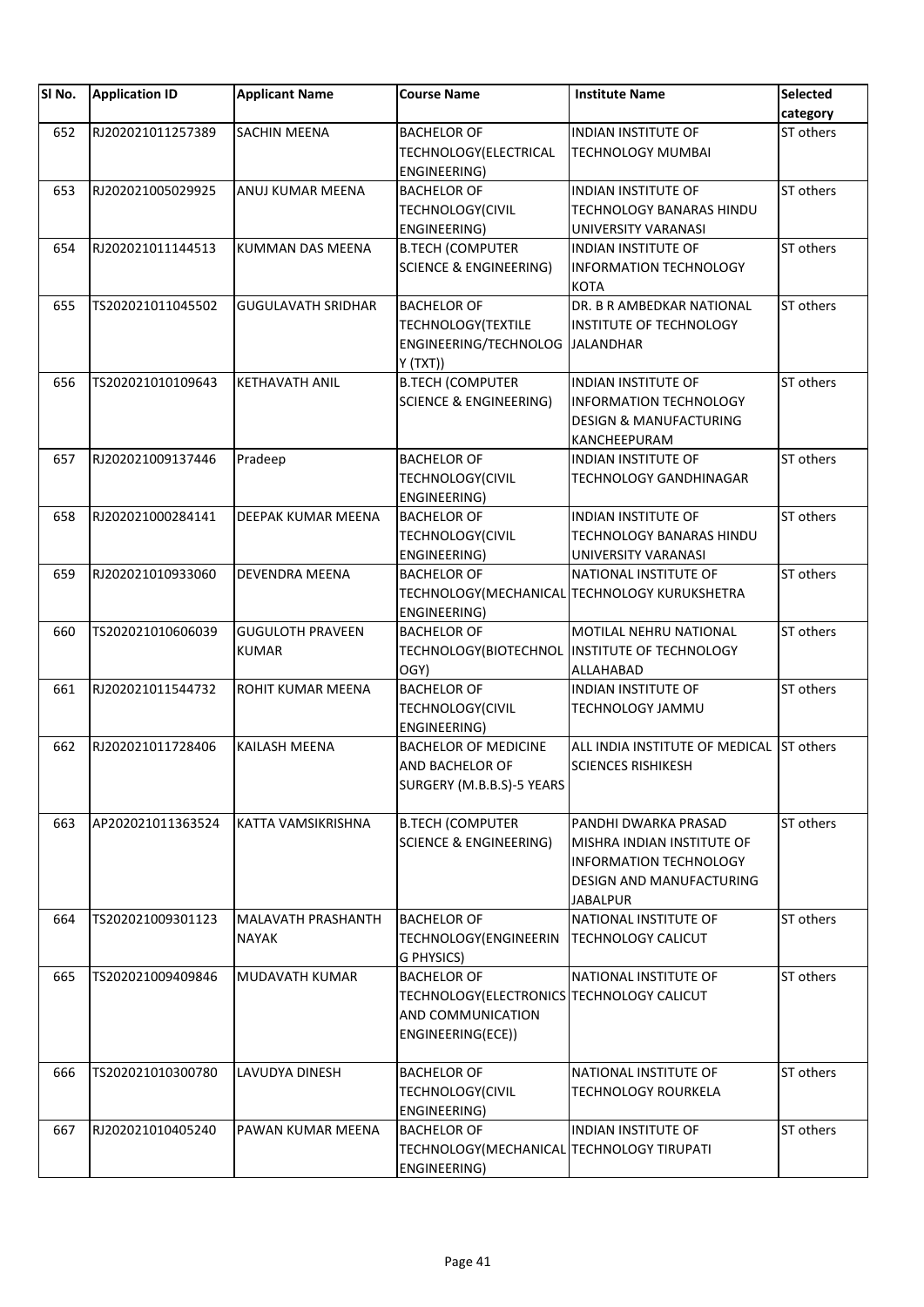| SI No. | <b>Application ID</b> | <b>Applicant Name</b>                  | <b>Course Name</b>                         | <b>Institute Name</b>                            | Selected<br>category |
|--------|-----------------------|----------------------------------------|--------------------------------------------|--------------------------------------------------|----------------------|
| 668    | RJ202021004064675     | PIYUSH DAMOR                           | <b>B.TECH (COMPUTER</b>                    | <b>INDIAN INSTITUTE OF</b>                       | ST others            |
|        |                       |                                        | <b>SCIENCE &amp; ENGINEERING)</b>          | <b>INFORMATION TECHNOLOGY</b>                    |                      |
|        |                       |                                        |                                            | <b>CHITTOOR</b>                                  |                      |
| 669    | KA202021010785086     | <b>RAHUL METRE</b>                     | <b>BACHELOR OF</b>                         | NATIONAL INSTITUTE OF                            | ST others            |
|        |                       |                                        | ENGINEERING(CIVIL                          | <b>TECHNOLOGY SURATHKAL</b>                      |                      |
|        |                       |                                        | ENGINEERING)                               | KARNATAKA                                        |                      |
| 670    | TS202021010107554     | JATAVATH KRISHNA                       | <b>BACHELOR OF</b>                         | NATIONAL INSTITUTE OF                            | ST others            |
|        |                       | <b>PRASAD</b>                          | TECHNOLOGY(CHEMICAL                        | <b>TECHNOLOGY DURGAPUR</b>                       |                      |
|        |                       |                                        | ENGINEERING)                               |                                                  |                      |
| 671    | RJ202021000011026     | <b>AMIT KUMAR MEENA</b>                | <b>BACHELOR OF</b>                         | <b>INDIAN INSTITUTE OF</b>                       | ST others            |
|        |                       |                                        | ENGINEERING(AERONAUTIC TECHNOLOGY KANPUR   |                                                  |                      |
|        |                       |                                        | AL ENGINEERING)                            |                                                  |                      |
| 672    | RJ202021011143171     | <b>RAHUL KUMAR MEENA</b>               | <b>BACHELOR OF</b>                         | MOTILAL NEHRU NATIONAL                           | ST others            |
|        |                       |                                        | TECHNOLOGY(ELECTRICAL                      | <b>INSTITUTE OF TECHNOLOGY</b>                   |                      |
|        |                       |                                        | ENGINEERING)                               | ALLAHABAD                                        |                      |
| 673    | RJ202021010015722     | <b>LOKENDRA KUMAR</b>                  | <b>BACHELOR OF</b>                         | <b>INDIAN INSTITUTE OF</b>                       | ST others            |
|        |                       |                                        | <b>TECHNOLOGY(CIVIL</b>                    | <b>TECHNOLOGY DELHI</b>                          |                      |
|        |                       |                                        | ENGINEERING)                               |                                                  |                      |
| 674    | CT202021004183129     | <b>SHASHIKANT KUMAR</b>                | <b>BACHELOR OF</b>                         | NATIONAL INSTITUTE OF                            | ST others            |
|        |                       |                                        | TECHNOLOGY(INFORMATIO TECHNOLOGY SURATHKAL |                                                  |                      |
|        |                       |                                        | N TECHNOLOGY)<br><b>BACHELOR OF</b>        | <b>KARNATAKA</b>                                 | ST others            |
| 675    | LA202021009679433     | PARVEEZ MEHDI                          |                                            | INDIAN INSTITUTE OF                              |                      |
|        |                       |                                        | TECHNOLOGY (ELECTRICAL<br>ENGINEERING)     | TECHNOLOGY (INDIAN SCHOOL<br>OF MINES) DHANBAD   |                      |
| 676    | UT202021010840304     | <b>KARTIK CHAUHAN</b>                  | <b>BACHELOR OF</b>                         | NATIONAL INSTITUTE OF                            | ST others            |
|        |                       |                                        | ENGINEERING(ELECTRICAL                     | <b>TECHNOLOGY HAMIRPUR</b>                       |                      |
|        |                       |                                        | ENGINEERING)                               |                                                  |                      |
| 677    | DL202021009103752     | <b>SANDEEP KUMAR</b>                   | BACHELOR OF                                | DELHI TECHNOLOGICAL                              | ST others            |
|        |                       |                                        | ENGINEERING(COMPUTER                       | UNIVERSITY DELHI                                 |                      |
|        |                       |                                        | <b>SCIENCE &amp; ENGINEERING)</b>          |                                                  |                      |
|        |                       |                                        |                                            |                                                  |                      |
| 678    | CT202021009218482     | <b>HENSHU KUMAR TANWAR BACHELOR OF</b> |                                            | <b>INDIAN INSTITUTE OF</b>                       | ST others            |
|        |                       |                                        | TECHNOLOGY(CIVIL                           | <b>TECHNOLOGY PATNA</b>                          |                      |
|        |                       |                                        | ENGINEERING)                               |                                                  |                      |
| 679    | UT202021010901888     | <b>MOHIT RANA</b>                      | <b>BACHELOR OF</b>                         | INDIAN INSTITUTE OF                              | ST others            |
|        |                       |                                        | TECHNOLOGY(ELECTRONICS TECHNOLOGY GUWAHATI |                                                  |                      |
|        |                       |                                        | AND COMMUNICATION                          |                                                  |                      |
|        |                       |                                        | ENGINEERING(ECE))                          |                                                  |                      |
|        |                       |                                        |                                            |                                                  |                      |
| 680    | RJ202021009997264     | <b>CHANDRA PRAKASH</b>                 | <b>BACHELOR OF MEDICINE</b>                | ALL INDIA INSTITUTE OF MEDICAL ST others         |                      |
|        |                       | SATTAWAN                               | AND BACHELOR OF                            | <b>SCIENCES RISHIKESH</b>                        |                      |
|        |                       |                                        | SURGERY (M.B.B.S)-5 YEARS                  |                                                  |                      |
| 681    | GJ202021010475923     | VASAVA AERONKUMAR                      | <b>BACHELOR OF</b>                         | SARDAR VALLABHBHAI NATIONAL                      | ST others            |
|        |                       | <b>DINESHBHAI</b>                      |                                            | TECHNOLOGY (MECHANICAL INSTITUTE OF TECHNOLOGY   |                      |
|        |                       |                                        | ENGINEERING)                               | <b>SURAT</b>                                     |                      |
| 682    | AP202021010081760     | DEVARAKONDA GOPI                       | BACHELOR OF                                | SARDAR VALLABHBHAI NATIONAL                      | ST others            |
|        |                       |                                        |                                            | TECHNOLOGY (MECHANICAL INSTITUTE OF TECHNOLOGY   |                      |
|        |                       |                                        | ENGINEERING)                               | <b>SURAT</b>                                     |                      |
| 683    | TS202021010553515     | <b>BANOTH NARESH</b>                   | <b>BACHELOR OF</b>                         | NATIONAL INSTITUTE OF                            | ST others            |
|        |                       |                                        |                                            | TECHNOLOGY (MECHANICAL TECHNOLOGY ANDHRA PRADESH |                      |
|        |                       |                                        | ENGINEERING)                               |                                                  |                      |
| 684    | AP202021011341785     | VADITHYA SRAVAN SAI                    | <b>BACHELOR OF</b>                         | NATIONAL INSTITUTE OF FOOD                       | ST others            |
|        |                       | <b>NAIK</b>                            | TECHNOLOGY(FOOD                            | <b>TECHNOLOGY</b>                                |                      |
|        |                       |                                        | TECHNOLOGY)                                | ENTREPRENEURSHIP AND                             |                      |
|        |                       |                                        |                                            | MANAGEMENT AMBALA                                |                      |
|        |                       |                                        |                                            | HARYANA                                          |                      |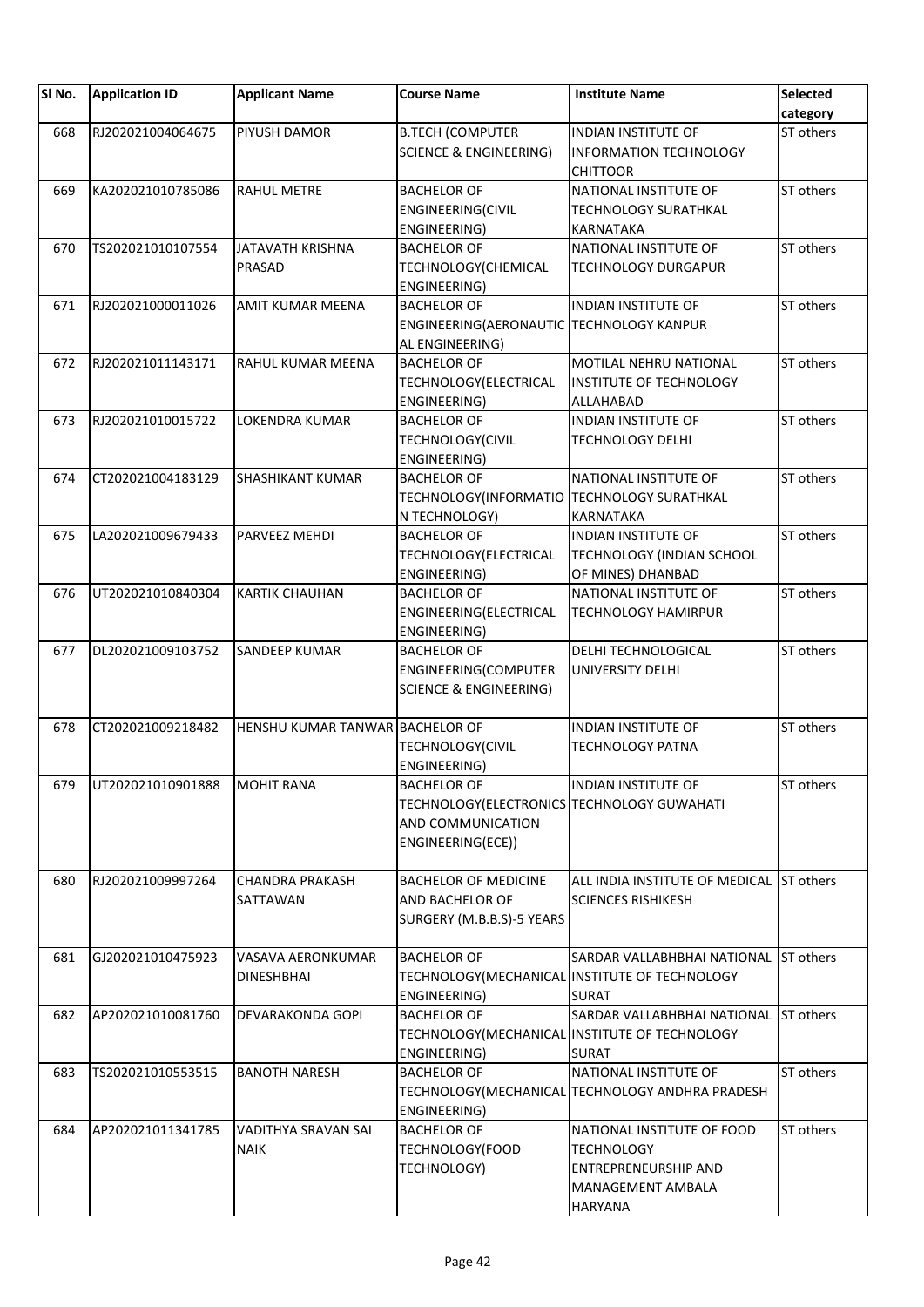| TS202021010615775<br><b>BHUKYA ANIL</b><br><b>BACHELOR OF</b><br>NATIONAL INSTITUTE OF<br>685<br>ST others<br>ENGINEERING(BIO-<br><b>TECHNOLOGY AGARTALA</b><br>ENGINEERING)<br>ADITYA TATAWAT<br><b>INDIAN INSTITUTE OF</b><br>686<br>RJ202021003766359<br><b>BACHELOR OF</b><br>ST others<br>TECHNOLOGY(CIVIL<br><b>TECHNOLOGY ROORKEE</b><br>ENGINEERING)<br><b>GAURAV KUMAR MEENA</b><br><b>BACHELOR OF</b><br><b>INDIAN INSTITUTE OF</b><br>ST others<br>687<br>RJ202021009158452<br>ENGINEERING(MECHANICAL TECHNOLOGY KANPUR<br>ENGINEERING)<br>TS202021010382075<br>K.NARAYANA NAIK<br><b>B.TECH (COMPUTER</b><br><b>INDIAN INSTITUTE OF</b><br>ST others<br>688<br><b>SCIENCE &amp; ENGINEERING)</b><br>INFORMATION TECHNOLOGY<br><b>DESIGN &amp; MANUFACTURING</b><br>KANCHEEPURAM<br>ST others<br>689<br>RJ202021011858212<br>AARAV MEENA<br><b>BACHELOR OF</b><br><b>INDIAN INSTITUTE OF</b><br>TECHNOLOGY (MECHANICAL TECHNOLOGY BANARAS HINDU<br>ENGINEERING)<br>UNIVERSITY VARANASI<br>KA202021000619350<br><b>BALAJI S P</b><br><b>BACHELOR OF</b><br>ST others<br>690<br>NATIONAL INSTITUTE OF<br>ENGINEERING(MECHANICAL TECHNOLOGY SURATHKAL<br>ENGINEERING)<br><b>KARNATAKA</b><br>TS202021010871305<br><b>BHUKYA GURUNADHAM</b><br><b>INDIAN INSTITUTE OF</b><br>ST others<br>691<br><b>BACHELOR OF</b><br><b>NAIK</b><br><b>TECHNOLOGY (COMPUTER</b><br><b>INFORMATION TECHNOLOGY</b><br>ENGINEERING)<br><b>NAGPUR</b><br>RJ202021004657157<br>SUBHASH CHAND MEENA<br><b>BACHELOR OF</b><br>ST others<br>692<br><b>INDIAN INSTITUTE OF</b><br>TECHNOLOGY (INDIAN SCHOOL<br>TECHNOLOGY(ELECTRICAL<br>ENGINEERING)<br>OF MINES) DHANBAD<br><b>VIJAY KUMAR</b><br>ST others<br>693<br>RJ202021007291261<br><b>BACHELOR OF</b><br><b>INDIAN INSTITUTE OF</b><br>ENGINEERING(ELECTRICAL<br><b>TECHNOLOGY DELHI</b><br>ENGINEERING)<br>694<br>BR202021011810730<br><b>SHASHWAT SHEKHAR</b><br><b>B.TECH (COMPUTER</b><br>NATIONAL INSTITUTE OF<br>ST others<br><b>SCIENCE &amp; ENGINEERING)</b><br><b>TECHNOLOGY PATNA</b><br>MP202021009896032<br><b>ASMIT KUMAR PANIKA</b><br><b>B.TECH (COMPUTER</b><br>MALAVIYA NATIONAL INSTITUTE<br>ST others<br>695<br><b>SCIENCE &amp; ENGINEERING)</b><br>OF TECHNOLOGY JAIPUR<br>696<br>SARDAR VALLABHBHAI NATIONAL<br>TS202021010905960<br>RAMAVATH RAJESH<br><b>BACHELOR OF</b><br><b>ST</b> others<br>TECHNOLOGY (MECHANICAL INSTITUTE OF TECHNOLOGY<br><b>ENGINEERING)</b><br><b>SURAT</b><br><b>INDIAN INSTITUTE OF</b><br>ST others<br>697<br>BR202021011304409<br>AVINASH VISHWAKARMA<br><b>BACHELOR OF</b><br>TECHNOLOGY (CHEMICAL<br><b>TECHNOLOGY ROORKEE</b><br>ENGINEERING)<br>INTEGRATED BACHELOR OF<br>ST others<br>698<br>HP202021005890491<br>SANJAY KUMAR NEGI<br><b>THE WEST BENGAL NATIONAL</b><br>ARTS, BACHELOR OF<br>UNIVERSITY OF JURIDICIAL<br>LAW(HOUNOURS)-5 YEARS<br><b>SCIENCES KOLKATA</b><br>Pankaj Chauhan<br>699<br><b>BACHELOR OF</b><br><b>INDIAN INSTITUTE OF</b><br>ST others<br>UT202021009342349<br>TECHNOLOGY(CHEMICAL<br><b>TECHNOLOGY MUMBAI</b><br>ENGINEERING)<br>NATIONAL INSTITUTE OF<br>ST others<br>700<br>OR202021002329887<br><b>ROHIT KUMAR JANI</b><br><b>BACHELOR OF</b><br>TECHNOLOGY(CIVIL<br><b>TECHNOLOGY ROURKELA</b><br>ENGINEERING)<br>SIDAM MAHESH<br>NATIONAL INSTITUTE OF<br>ST others<br>701<br>TS202021010824231<br><b>BACHELOR OF</b><br>TECHNOLOGY (PRODUCTION TECHNOLOGY AGARTALA<br>ENGINEERING (PE)) | SI No. | <b>Application ID</b> | <b>Applicant Name</b> | <b>Course Name</b> | <b>Institute Name</b> | <b>Selected</b><br>category |
|------------------------------------------------------------------------------------------------------------------------------------------------------------------------------------------------------------------------------------------------------------------------------------------------------------------------------------------------------------------------------------------------------------------------------------------------------------------------------------------------------------------------------------------------------------------------------------------------------------------------------------------------------------------------------------------------------------------------------------------------------------------------------------------------------------------------------------------------------------------------------------------------------------------------------------------------------------------------------------------------------------------------------------------------------------------------------------------------------------------------------------------------------------------------------------------------------------------------------------------------------------------------------------------------------------------------------------------------------------------------------------------------------------------------------------------------------------------------------------------------------------------------------------------------------------------------------------------------------------------------------------------------------------------------------------------------------------------------------------------------------------------------------------------------------------------------------------------------------------------------------------------------------------------------------------------------------------------------------------------------------------------------------------------------------------------------------------------------------------------------------------------------------------------------------------------------------------------------------------------------------------------------------------------------------------------------------------------------------------------------------------------------------------------------------------------------------------------------------------------------------------------------------------------------------------------------------------------------------------------------------------------------------------------------------------------------------------------------------------------------------------------------------------------------------------------------------------------------------------------------------------------------------------------------------------------------------------------------------------------------------------------------------------------------------------------------------------------------------------------------------------------------------------------------------------------------------------------------------------------------------------------------------------------------------------------------------------------------------------------------------------------------------------------------------------|--------|-----------------------|-----------------------|--------------------|-----------------------|-----------------------------|
|                                                                                                                                                                                                                                                                                                                                                                                                                                                                                                                                                                                                                                                                                                                                                                                                                                                                                                                                                                                                                                                                                                                                                                                                                                                                                                                                                                                                                                                                                                                                                                                                                                                                                                                                                                                                                                                                                                                                                                                                                                                                                                                                                                                                                                                                                                                                                                                                                                                                                                                                                                                                                                                                                                                                                                                                                                                                                                                                                                                                                                                                                                                                                                                                                                                                                                                                                                                                                                    |        |                       |                       |                    |                       |                             |
|                                                                                                                                                                                                                                                                                                                                                                                                                                                                                                                                                                                                                                                                                                                                                                                                                                                                                                                                                                                                                                                                                                                                                                                                                                                                                                                                                                                                                                                                                                                                                                                                                                                                                                                                                                                                                                                                                                                                                                                                                                                                                                                                                                                                                                                                                                                                                                                                                                                                                                                                                                                                                                                                                                                                                                                                                                                                                                                                                                                                                                                                                                                                                                                                                                                                                                                                                                                                                                    |        |                       |                       |                    |                       |                             |
|                                                                                                                                                                                                                                                                                                                                                                                                                                                                                                                                                                                                                                                                                                                                                                                                                                                                                                                                                                                                                                                                                                                                                                                                                                                                                                                                                                                                                                                                                                                                                                                                                                                                                                                                                                                                                                                                                                                                                                                                                                                                                                                                                                                                                                                                                                                                                                                                                                                                                                                                                                                                                                                                                                                                                                                                                                                                                                                                                                                                                                                                                                                                                                                                                                                                                                                                                                                                                                    |        |                       |                       |                    |                       |                             |
|                                                                                                                                                                                                                                                                                                                                                                                                                                                                                                                                                                                                                                                                                                                                                                                                                                                                                                                                                                                                                                                                                                                                                                                                                                                                                                                                                                                                                                                                                                                                                                                                                                                                                                                                                                                                                                                                                                                                                                                                                                                                                                                                                                                                                                                                                                                                                                                                                                                                                                                                                                                                                                                                                                                                                                                                                                                                                                                                                                                                                                                                                                                                                                                                                                                                                                                                                                                                                                    |        |                       |                       |                    |                       |                             |
|                                                                                                                                                                                                                                                                                                                                                                                                                                                                                                                                                                                                                                                                                                                                                                                                                                                                                                                                                                                                                                                                                                                                                                                                                                                                                                                                                                                                                                                                                                                                                                                                                                                                                                                                                                                                                                                                                                                                                                                                                                                                                                                                                                                                                                                                                                                                                                                                                                                                                                                                                                                                                                                                                                                                                                                                                                                                                                                                                                                                                                                                                                                                                                                                                                                                                                                                                                                                                                    |        |                       |                       |                    |                       |                             |
|                                                                                                                                                                                                                                                                                                                                                                                                                                                                                                                                                                                                                                                                                                                                                                                                                                                                                                                                                                                                                                                                                                                                                                                                                                                                                                                                                                                                                                                                                                                                                                                                                                                                                                                                                                                                                                                                                                                                                                                                                                                                                                                                                                                                                                                                                                                                                                                                                                                                                                                                                                                                                                                                                                                                                                                                                                                                                                                                                                                                                                                                                                                                                                                                                                                                                                                                                                                                                                    |        |                       |                       |                    |                       |                             |
|                                                                                                                                                                                                                                                                                                                                                                                                                                                                                                                                                                                                                                                                                                                                                                                                                                                                                                                                                                                                                                                                                                                                                                                                                                                                                                                                                                                                                                                                                                                                                                                                                                                                                                                                                                                                                                                                                                                                                                                                                                                                                                                                                                                                                                                                                                                                                                                                                                                                                                                                                                                                                                                                                                                                                                                                                                                                                                                                                                                                                                                                                                                                                                                                                                                                                                                                                                                                                                    |        |                       |                       |                    |                       |                             |
|                                                                                                                                                                                                                                                                                                                                                                                                                                                                                                                                                                                                                                                                                                                                                                                                                                                                                                                                                                                                                                                                                                                                                                                                                                                                                                                                                                                                                                                                                                                                                                                                                                                                                                                                                                                                                                                                                                                                                                                                                                                                                                                                                                                                                                                                                                                                                                                                                                                                                                                                                                                                                                                                                                                                                                                                                                                                                                                                                                                                                                                                                                                                                                                                                                                                                                                                                                                                                                    |        |                       |                       |                    |                       |                             |
|                                                                                                                                                                                                                                                                                                                                                                                                                                                                                                                                                                                                                                                                                                                                                                                                                                                                                                                                                                                                                                                                                                                                                                                                                                                                                                                                                                                                                                                                                                                                                                                                                                                                                                                                                                                                                                                                                                                                                                                                                                                                                                                                                                                                                                                                                                                                                                                                                                                                                                                                                                                                                                                                                                                                                                                                                                                                                                                                                                                                                                                                                                                                                                                                                                                                                                                                                                                                                                    |        |                       |                       |                    |                       |                             |
|                                                                                                                                                                                                                                                                                                                                                                                                                                                                                                                                                                                                                                                                                                                                                                                                                                                                                                                                                                                                                                                                                                                                                                                                                                                                                                                                                                                                                                                                                                                                                                                                                                                                                                                                                                                                                                                                                                                                                                                                                                                                                                                                                                                                                                                                                                                                                                                                                                                                                                                                                                                                                                                                                                                                                                                                                                                                                                                                                                                                                                                                                                                                                                                                                                                                                                                                                                                                                                    |        |                       |                       |                    |                       |                             |
|                                                                                                                                                                                                                                                                                                                                                                                                                                                                                                                                                                                                                                                                                                                                                                                                                                                                                                                                                                                                                                                                                                                                                                                                                                                                                                                                                                                                                                                                                                                                                                                                                                                                                                                                                                                                                                                                                                                                                                                                                                                                                                                                                                                                                                                                                                                                                                                                                                                                                                                                                                                                                                                                                                                                                                                                                                                                                                                                                                                                                                                                                                                                                                                                                                                                                                                                                                                                                                    |        |                       |                       |                    |                       |                             |
|                                                                                                                                                                                                                                                                                                                                                                                                                                                                                                                                                                                                                                                                                                                                                                                                                                                                                                                                                                                                                                                                                                                                                                                                                                                                                                                                                                                                                                                                                                                                                                                                                                                                                                                                                                                                                                                                                                                                                                                                                                                                                                                                                                                                                                                                                                                                                                                                                                                                                                                                                                                                                                                                                                                                                                                                                                                                                                                                                                                                                                                                                                                                                                                                                                                                                                                                                                                                                                    |        |                       |                       |                    |                       |                             |
|                                                                                                                                                                                                                                                                                                                                                                                                                                                                                                                                                                                                                                                                                                                                                                                                                                                                                                                                                                                                                                                                                                                                                                                                                                                                                                                                                                                                                                                                                                                                                                                                                                                                                                                                                                                                                                                                                                                                                                                                                                                                                                                                                                                                                                                                                                                                                                                                                                                                                                                                                                                                                                                                                                                                                                                                                                                                                                                                                                                                                                                                                                                                                                                                                                                                                                                                                                                                                                    |        |                       |                       |                    |                       |                             |
|                                                                                                                                                                                                                                                                                                                                                                                                                                                                                                                                                                                                                                                                                                                                                                                                                                                                                                                                                                                                                                                                                                                                                                                                                                                                                                                                                                                                                                                                                                                                                                                                                                                                                                                                                                                                                                                                                                                                                                                                                                                                                                                                                                                                                                                                                                                                                                                                                                                                                                                                                                                                                                                                                                                                                                                                                                                                                                                                                                                                                                                                                                                                                                                                                                                                                                                                                                                                                                    |        |                       |                       |                    |                       |                             |
|                                                                                                                                                                                                                                                                                                                                                                                                                                                                                                                                                                                                                                                                                                                                                                                                                                                                                                                                                                                                                                                                                                                                                                                                                                                                                                                                                                                                                                                                                                                                                                                                                                                                                                                                                                                                                                                                                                                                                                                                                                                                                                                                                                                                                                                                                                                                                                                                                                                                                                                                                                                                                                                                                                                                                                                                                                                                                                                                                                                                                                                                                                                                                                                                                                                                                                                                                                                                                                    |        |                       |                       |                    |                       |                             |
|                                                                                                                                                                                                                                                                                                                                                                                                                                                                                                                                                                                                                                                                                                                                                                                                                                                                                                                                                                                                                                                                                                                                                                                                                                                                                                                                                                                                                                                                                                                                                                                                                                                                                                                                                                                                                                                                                                                                                                                                                                                                                                                                                                                                                                                                                                                                                                                                                                                                                                                                                                                                                                                                                                                                                                                                                                                                                                                                                                                                                                                                                                                                                                                                                                                                                                                                                                                                                                    |        |                       |                       |                    |                       |                             |
|                                                                                                                                                                                                                                                                                                                                                                                                                                                                                                                                                                                                                                                                                                                                                                                                                                                                                                                                                                                                                                                                                                                                                                                                                                                                                                                                                                                                                                                                                                                                                                                                                                                                                                                                                                                                                                                                                                                                                                                                                                                                                                                                                                                                                                                                                                                                                                                                                                                                                                                                                                                                                                                                                                                                                                                                                                                                                                                                                                                                                                                                                                                                                                                                                                                                                                                                                                                                                                    |        |                       |                       |                    |                       |                             |
|                                                                                                                                                                                                                                                                                                                                                                                                                                                                                                                                                                                                                                                                                                                                                                                                                                                                                                                                                                                                                                                                                                                                                                                                                                                                                                                                                                                                                                                                                                                                                                                                                                                                                                                                                                                                                                                                                                                                                                                                                                                                                                                                                                                                                                                                                                                                                                                                                                                                                                                                                                                                                                                                                                                                                                                                                                                                                                                                                                                                                                                                                                                                                                                                                                                                                                                                                                                                                                    |        |                       |                       |                    |                       |                             |
|                                                                                                                                                                                                                                                                                                                                                                                                                                                                                                                                                                                                                                                                                                                                                                                                                                                                                                                                                                                                                                                                                                                                                                                                                                                                                                                                                                                                                                                                                                                                                                                                                                                                                                                                                                                                                                                                                                                                                                                                                                                                                                                                                                                                                                                                                                                                                                                                                                                                                                                                                                                                                                                                                                                                                                                                                                                                                                                                                                                                                                                                                                                                                                                                                                                                                                                                                                                                                                    |        |                       |                       |                    |                       |                             |
|                                                                                                                                                                                                                                                                                                                                                                                                                                                                                                                                                                                                                                                                                                                                                                                                                                                                                                                                                                                                                                                                                                                                                                                                                                                                                                                                                                                                                                                                                                                                                                                                                                                                                                                                                                                                                                                                                                                                                                                                                                                                                                                                                                                                                                                                                                                                                                                                                                                                                                                                                                                                                                                                                                                                                                                                                                                                                                                                                                                                                                                                                                                                                                                                                                                                                                                                                                                                                                    |        |                       |                       |                    |                       |                             |
|                                                                                                                                                                                                                                                                                                                                                                                                                                                                                                                                                                                                                                                                                                                                                                                                                                                                                                                                                                                                                                                                                                                                                                                                                                                                                                                                                                                                                                                                                                                                                                                                                                                                                                                                                                                                                                                                                                                                                                                                                                                                                                                                                                                                                                                                                                                                                                                                                                                                                                                                                                                                                                                                                                                                                                                                                                                                                                                                                                                                                                                                                                                                                                                                                                                                                                                                                                                                                                    |        |                       |                       |                    |                       |                             |
|                                                                                                                                                                                                                                                                                                                                                                                                                                                                                                                                                                                                                                                                                                                                                                                                                                                                                                                                                                                                                                                                                                                                                                                                                                                                                                                                                                                                                                                                                                                                                                                                                                                                                                                                                                                                                                                                                                                                                                                                                                                                                                                                                                                                                                                                                                                                                                                                                                                                                                                                                                                                                                                                                                                                                                                                                                                                                                                                                                                                                                                                                                                                                                                                                                                                                                                                                                                                                                    |        |                       |                       |                    |                       |                             |
|                                                                                                                                                                                                                                                                                                                                                                                                                                                                                                                                                                                                                                                                                                                                                                                                                                                                                                                                                                                                                                                                                                                                                                                                                                                                                                                                                                                                                                                                                                                                                                                                                                                                                                                                                                                                                                                                                                                                                                                                                                                                                                                                                                                                                                                                                                                                                                                                                                                                                                                                                                                                                                                                                                                                                                                                                                                                                                                                                                                                                                                                                                                                                                                                                                                                                                                                                                                                                                    |        |                       |                       |                    |                       |                             |
|                                                                                                                                                                                                                                                                                                                                                                                                                                                                                                                                                                                                                                                                                                                                                                                                                                                                                                                                                                                                                                                                                                                                                                                                                                                                                                                                                                                                                                                                                                                                                                                                                                                                                                                                                                                                                                                                                                                                                                                                                                                                                                                                                                                                                                                                                                                                                                                                                                                                                                                                                                                                                                                                                                                                                                                                                                                                                                                                                                                                                                                                                                                                                                                                                                                                                                                                                                                                                                    |        |                       |                       |                    |                       |                             |
|                                                                                                                                                                                                                                                                                                                                                                                                                                                                                                                                                                                                                                                                                                                                                                                                                                                                                                                                                                                                                                                                                                                                                                                                                                                                                                                                                                                                                                                                                                                                                                                                                                                                                                                                                                                                                                                                                                                                                                                                                                                                                                                                                                                                                                                                                                                                                                                                                                                                                                                                                                                                                                                                                                                                                                                                                                                                                                                                                                                                                                                                                                                                                                                                                                                                                                                                                                                                                                    |        |                       |                       |                    |                       |                             |
|                                                                                                                                                                                                                                                                                                                                                                                                                                                                                                                                                                                                                                                                                                                                                                                                                                                                                                                                                                                                                                                                                                                                                                                                                                                                                                                                                                                                                                                                                                                                                                                                                                                                                                                                                                                                                                                                                                                                                                                                                                                                                                                                                                                                                                                                                                                                                                                                                                                                                                                                                                                                                                                                                                                                                                                                                                                                                                                                                                                                                                                                                                                                                                                                                                                                                                                                                                                                                                    |        |                       |                       |                    |                       |                             |
|                                                                                                                                                                                                                                                                                                                                                                                                                                                                                                                                                                                                                                                                                                                                                                                                                                                                                                                                                                                                                                                                                                                                                                                                                                                                                                                                                                                                                                                                                                                                                                                                                                                                                                                                                                                                                                                                                                                                                                                                                                                                                                                                                                                                                                                                                                                                                                                                                                                                                                                                                                                                                                                                                                                                                                                                                                                                                                                                                                                                                                                                                                                                                                                                                                                                                                                                                                                                                                    |        |                       |                       |                    |                       |                             |
|                                                                                                                                                                                                                                                                                                                                                                                                                                                                                                                                                                                                                                                                                                                                                                                                                                                                                                                                                                                                                                                                                                                                                                                                                                                                                                                                                                                                                                                                                                                                                                                                                                                                                                                                                                                                                                                                                                                                                                                                                                                                                                                                                                                                                                                                                                                                                                                                                                                                                                                                                                                                                                                                                                                                                                                                                                                                                                                                                                                                                                                                                                                                                                                                                                                                                                                                                                                                                                    |        |                       |                       |                    |                       |                             |
|                                                                                                                                                                                                                                                                                                                                                                                                                                                                                                                                                                                                                                                                                                                                                                                                                                                                                                                                                                                                                                                                                                                                                                                                                                                                                                                                                                                                                                                                                                                                                                                                                                                                                                                                                                                                                                                                                                                                                                                                                                                                                                                                                                                                                                                                                                                                                                                                                                                                                                                                                                                                                                                                                                                                                                                                                                                                                                                                                                                                                                                                                                                                                                                                                                                                                                                                                                                                                                    |        |                       |                       |                    |                       |                             |
|                                                                                                                                                                                                                                                                                                                                                                                                                                                                                                                                                                                                                                                                                                                                                                                                                                                                                                                                                                                                                                                                                                                                                                                                                                                                                                                                                                                                                                                                                                                                                                                                                                                                                                                                                                                                                                                                                                                                                                                                                                                                                                                                                                                                                                                                                                                                                                                                                                                                                                                                                                                                                                                                                                                                                                                                                                                                                                                                                                                                                                                                                                                                                                                                                                                                                                                                                                                                                                    |        |                       |                       |                    |                       |                             |
|                                                                                                                                                                                                                                                                                                                                                                                                                                                                                                                                                                                                                                                                                                                                                                                                                                                                                                                                                                                                                                                                                                                                                                                                                                                                                                                                                                                                                                                                                                                                                                                                                                                                                                                                                                                                                                                                                                                                                                                                                                                                                                                                                                                                                                                                                                                                                                                                                                                                                                                                                                                                                                                                                                                                                                                                                                                                                                                                                                                                                                                                                                                                                                                                                                                                                                                                                                                                                                    |        |                       |                       |                    |                       |                             |
|                                                                                                                                                                                                                                                                                                                                                                                                                                                                                                                                                                                                                                                                                                                                                                                                                                                                                                                                                                                                                                                                                                                                                                                                                                                                                                                                                                                                                                                                                                                                                                                                                                                                                                                                                                                                                                                                                                                                                                                                                                                                                                                                                                                                                                                                                                                                                                                                                                                                                                                                                                                                                                                                                                                                                                                                                                                                                                                                                                                                                                                                                                                                                                                                                                                                                                                                                                                                                                    |        |                       |                       |                    |                       |                             |
|                                                                                                                                                                                                                                                                                                                                                                                                                                                                                                                                                                                                                                                                                                                                                                                                                                                                                                                                                                                                                                                                                                                                                                                                                                                                                                                                                                                                                                                                                                                                                                                                                                                                                                                                                                                                                                                                                                                                                                                                                                                                                                                                                                                                                                                                                                                                                                                                                                                                                                                                                                                                                                                                                                                                                                                                                                                                                                                                                                                                                                                                                                                                                                                                                                                                                                                                                                                                                                    |        |                       |                       |                    |                       |                             |
|                                                                                                                                                                                                                                                                                                                                                                                                                                                                                                                                                                                                                                                                                                                                                                                                                                                                                                                                                                                                                                                                                                                                                                                                                                                                                                                                                                                                                                                                                                                                                                                                                                                                                                                                                                                                                                                                                                                                                                                                                                                                                                                                                                                                                                                                                                                                                                                                                                                                                                                                                                                                                                                                                                                                                                                                                                                                                                                                                                                                                                                                                                                                                                                                                                                                                                                                                                                                                                    |        |                       |                       |                    |                       |                             |
|                                                                                                                                                                                                                                                                                                                                                                                                                                                                                                                                                                                                                                                                                                                                                                                                                                                                                                                                                                                                                                                                                                                                                                                                                                                                                                                                                                                                                                                                                                                                                                                                                                                                                                                                                                                                                                                                                                                                                                                                                                                                                                                                                                                                                                                                                                                                                                                                                                                                                                                                                                                                                                                                                                                                                                                                                                                                                                                                                                                                                                                                                                                                                                                                                                                                                                                                                                                                                                    |        |                       |                       |                    |                       |                             |
|                                                                                                                                                                                                                                                                                                                                                                                                                                                                                                                                                                                                                                                                                                                                                                                                                                                                                                                                                                                                                                                                                                                                                                                                                                                                                                                                                                                                                                                                                                                                                                                                                                                                                                                                                                                                                                                                                                                                                                                                                                                                                                                                                                                                                                                                                                                                                                                                                                                                                                                                                                                                                                                                                                                                                                                                                                                                                                                                                                                                                                                                                                                                                                                                                                                                                                                                                                                                                                    |        |                       |                       |                    |                       |                             |
|                                                                                                                                                                                                                                                                                                                                                                                                                                                                                                                                                                                                                                                                                                                                                                                                                                                                                                                                                                                                                                                                                                                                                                                                                                                                                                                                                                                                                                                                                                                                                                                                                                                                                                                                                                                                                                                                                                                                                                                                                                                                                                                                                                                                                                                                                                                                                                                                                                                                                                                                                                                                                                                                                                                                                                                                                                                                                                                                                                                                                                                                                                                                                                                                                                                                                                                                                                                                                                    |        |                       |                       |                    |                       |                             |
|                                                                                                                                                                                                                                                                                                                                                                                                                                                                                                                                                                                                                                                                                                                                                                                                                                                                                                                                                                                                                                                                                                                                                                                                                                                                                                                                                                                                                                                                                                                                                                                                                                                                                                                                                                                                                                                                                                                                                                                                                                                                                                                                                                                                                                                                                                                                                                                                                                                                                                                                                                                                                                                                                                                                                                                                                                                                                                                                                                                                                                                                                                                                                                                                                                                                                                                                                                                                                                    |        |                       |                       |                    |                       |                             |
|                                                                                                                                                                                                                                                                                                                                                                                                                                                                                                                                                                                                                                                                                                                                                                                                                                                                                                                                                                                                                                                                                                                                                                                                                                                                                                                                                                                                                                                                                                                                                                                                                                                                                                                                                                                                                                                                                                                                                                                                                                                                                                                                                                                                                                                                                                                                                                                                                                                                                                                                                                                                                                                                                                                                                                                                                                                                                                                                                                                                                                                                                                                                                                                                                                                                                                                                                                                                                                    |        |                       |                       |                    |                       |                             |
|                                                                                                                                                                                                                                                                                                                                                                                                                                                                                                                                                                                                                                                                                                                                                                                                                                                                                                                                                                                                                                                                                                                                                                                                                                                                                                                                                                                                                                                                                                                                                                                                                                                                                                                                                                                                                                                                                                                                                                                                                                                                                                                                                                                                                                                                                                                                                                                                                                                                                                                                                                                                                                                                                                                                                                                                                                                                                                                                                                                                                                                                                                                                                                                                                                                                                                                                                                                                                                    |        |                       |                       |                    |                       |                             |
|                                                                                                                                                                                                                                                                                                                                                                                                                                                                                                                                                                                                                                                                                                                                                                                                                                                                                                                                                                                                                                                                                                                                                                                                                                                                                                                                                                                                                                                                                                                                                                                                                                                                                                                                                                                                                                                                                                                                                                                                                                                                                                                                                                                                                                                                                                                                                                                                                                                                                                                                                                                                                                                                                                                                                                                                                                                                                                                                                                                                                                                                                                                                                                                                                                                                                                                                                                                                                                    |        |                       |                       |                    |                       |                             |
|                                                                                                                                                                                                                                                                                                                                                                                                                                                                                                                                                                                                                                                                                                                                                                                                                                                                                                                                                                                                                                                                                                                                                                                                                                                                                                                                                                                                                                                                                                                                                                                                                                                                                                                                                                                                                                                                                                                                                                                                                                                                                                                                                                                                                                                                                                                                                                                                                                                                                                                                                                                                                                                                                                                                                                                                                                                                                                                                                                                                                                                                                                                                                                                                                                                                                                                                                                                                                                    |        |                       |                       |                    |                       |                             |
|                                                                                                                                                                                                                                                                                                                                                                                                                                                                                                                                                                                                                                                                                                                                                                                                                                                                                                                                                                                                                                                                                                                                                                                                                                                                                                                                                                                                                                                                                                                                                                                                                                                                                                                                                                                                                                                                                                                                                                                                                                                                                                                                                                                                                                                                                                                                                                                                                                                                                                                                                                                                                                                                                                                                                                                                                                                                                                                                                                                                                                                                                                                                                                                                                                                                                                                                                                                                                                    |        |                       |                       |                    |                       |                             |
|                                                                                                                                                                                                                                                                                                                                                                                                                                                                                                                                                                                                                                                                                                                                                                                                                                                                                                                                                                                                                                                                                                                                                                                                                                                                                                                                                                                                                                                                                                                                                                                                                                                                                                                                                                                                                                                                                                                                                                                                                                                                                                                                                                                                                                                                                                                                                                                                                                                                                                                                                                                                                                                                                                                                                                                                                                                                                                                                                                                                                                                                                                                                                                                                                                                                                                                                                                                                                                    |        |                       |                       |                    |                       |                             |
|                                                                                                                                                                                                                                                                                                                                                                                                                                                                                                                                                                                                                                                                                                                                                                                                                                                                                                                                                                                                                                                                                                                                                                                                                                                                                                                                                                                                                                                                                                                                                                                                                                                                                                                                                                                                                                                                                                                                                                                                                                                                                                                                                                                                                                                                                                                                                                                                                                                                                                                                                                                                                                                                                                                                                                                                                                                                                                                                                                                                                                                                                                                                                                                                                                                                                                                                                                                                                                    |        |                       |                       |                    |                       |                             |
|                                                                                                                                                                                                                                                                                                                                                                                                                                                                                                                                                                                                                                                                                                                                                                                                                                                                                                                                                                                                                                                                                                                                                                                                                                                                                                                                                                                                                                                                                                                                                                                                                                                                                                                                                                                                                                                                                                                                                                                                                                                                                                                                                                                                                                                                                                                                                                                                                                                                                                                                                                                                                                                                                                                                                                                                                                                                                                                                                                                                                                                                                                                                                                                                                                                                                                                                                                                                                                    |        |                       |                       |                    |                       |                             |
|                                                                                                                                                                                                                                                                                                                                                                                                                                                                                                                                                                                                                                                                                                                                                                                                                                                                                                                                                                                                                                                                                                                                                                                                                                                                                                                                                                                                                                                                                                                                                                                                                                                                                                                                                                                                                                                                                                                                                                                                                                                                                                                                                                                                                                                                                                                                                                                                                                                                                                                                                                                                                                                                                                                                                                                                                                                                                                                                                                                                                                                                                                                                                                                                                                                                                                                                                                                                                                    |        |                       |                       |                    |                       |                             |
|                                                                                                                                                                                                                                                                                                                                                                                                                                                                                                                                                                                                                                                                                                                                                                                                                                                                                                                                                                                                                                                                                                                                                                                                                                                                                                                                                                                                                                                                                                                                                                                                                                                                                                                                                                                                                                                                                                                                                                                                                                                                                                                                                                                                                                                                                                                                                                                                                                                                                                                                                                                                                                                                                                                                                                                                                                                                                                                                                                                                                                                                                                                                                                                                                                                                                                                                                                                                                                    |        |                       |                       |                    |                       |                             |
|                                                                                                                                                                                                                                                                                                                                                                                                                                                                                                                                                                                                                                                                                                                                                                                                                                                                                                                                                                                                                                                                                                                                                                                                                                                                                                                                                                                                                                                                                                                                                                                                                                                                                                                                                                                                                                                                                                                                                                                                                                                                                                                                                                                                                                                                                                                                                                                                                                                                                                                                                                                                                                                                                                                                                                                                                                                                                                                                                                                                                                                                                                                                                                                                                                                                                                                                                                                                                                    |        |                       |                       |                    |                       |                             |
|                                                                                                                                                                                                                                                                                                                                                                                                                                                                                                                                                                                                                                                                                                                                                                                                                                                                                                                                                                                                                                                                                                                                                                                                                                                                                                                                                                                                                                                                                                                                                                                                                                                                                                                                                                                                                                                                                                                                                                                                                                                                                                                                                                                                                                                                                                                                                                                                                                                                                                                                                                                                                                                                                                                                                                                                                                                                                                                                                                                                                                                                                                                                                                                                                                                                                                                                                                                                                                    |        |                       |                       |                    |                       |                             |
|                                                                                                                                                                                                                                                                                                                                                                                                                                                                                                                                                                                                                                                                                                                                                                                                                                                                                                                                                                                                                                                                                                                                                                                                                                                                                                                                                                                                                                                                                                                                                                                                                                                                                                                                                                                                                                                                                                                                                                                                                                                                                                                                                                                                                                                                                                                                                                                                                                                                                                                                                                                                                                                                                                                                                                                                                                                                                                                                                                                                                                                                                                                                                                                                                                                                                                                                                                                                                                    |        |                       |                       |                    |                       |                             |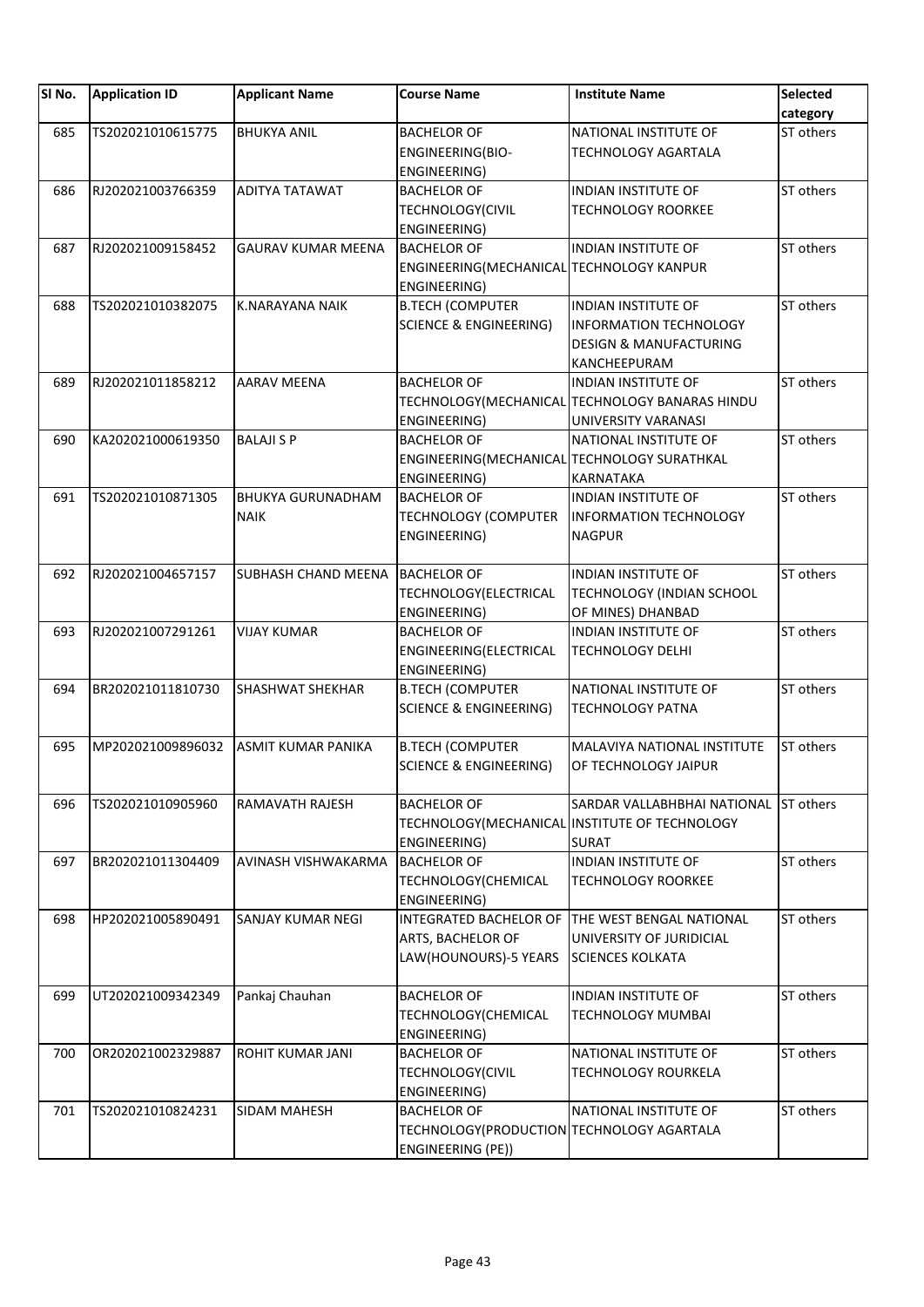| SI <sub>No.</sub> | <b>Application ID</b> | <b>Applicant Name</b>                   | <b>Course Name</b>                                                                                         | <b>Institute Name</b>                                                                   | Selected<br>category |
|-------------------|-----------------------|-----------------------------------------|------------------------------------------------------------------------------------------------------------|-----------------------------------------------------------------------------------------|----------------------|
| 702               | AP202021010083400     | NUNAVATH CHANDRA<br><b>SHEKAR NAYAK</b> | <b>BACHELOR OF</b><br>TECHNOLOGY(ELECTRONICS TECHNOLOGY CALICUT<br>AND COMMUNICATION<br>ENGINEERING(ECE))  | NATIONAL INSTITUTE OF                                                                   | ST others            |
| 703               | RJ202021007661803     | <b>AMIT KUMAR MEENA</b>                 | <b>BACHELOR OF</b><br>TECHNOLOGY(ELECTRICAL<br>ENGINEERING)                                                | <b>INDIAN INSTITUTE OF</b><br><b>TECHNOLOGY ROORKEE</b>                                 | ST others            |
| 704               | KA202021010001069     | <b>HRUSHIKESH J</b>                     | <b>B.TECH (COMPUTER</b><br><b>SCIENCE &amp; ENGINEERING)</b>                                               | NATIONAL INSTITUTE OF<br><b>TECHNOLOGY SURATHKAL</b><br><b>KARNATAKA</b>                | ST others            |
| 705               | RJ202021010472524     | <b>BATTI LAL MEENA</b>                  | <b>BACHELOR OF</b><br>TECHNOLOGY (METALLURGI OF TECHNOLOGY JAIPUR<br>CAL ENGINEERING)                      | MALAVIYA NATIONAL INSTITUTE                                                             | ST others            |
| 706               | AS202021000129987     | PARTHAPROTIM RABHA                      | <b>BACHELOR OF</b><br>ENGINEERING(MECHANICAL TECHNOLOGY SILCHAR<br>ENGINEERING)                            | NATIONAL INSTITUTE OF                                                                   | ST others            |
| 707               | TS202021002584612     | <b>BHUKYA BHARGAV</b>                   | <b>BACHELOR OF</b><br>TECHNOLOGY(BIO-MEDICAL TECHNOLOGY RAIPUR<br>ENGINEERING (BME))                       | NATIONAL INSTITUTE OF                                                                   | ST others            |
| 708               | TS202021011592656     | <b>BHUKYA KISHAN</b>                    | <b>BACHELOR OF</b><br>TECHNOLOGY (ELECTRICAL<br>ENGINEERING)                                               | INDIAN INSTITUTE OF<br><b>TECHNOLOGY BHUBANESHWAR</b>                                   | ST others            |
| 709               | AP202021009434884     | <b>GUJJALA SAI ESWAR</b>                | <b>BACHELOR OF</b><br>TECHNOLOGY(ELECTRONICS TECHNOLOGY AGARTALA<br>AND COMMUNICATION<br>ENGINEERING(ECE)) | NATIONAL INSTITUTE OF                                                                   | ST others            |
| 710               | TS202021011292330     | KELUTH SANJEEV KUMAR                    | <b>BACHELOR OF</b><br>ENGINEERING(COMPUTER<br><b>SCIENCE &amp; ENGINEERING)</b>                            | NATIONAL INSTITUTE OF<br><b>TECHNOLOGY PATNA</b>                                        | ST others            |
| 711               | RJ202021011174683     | AASHEERWAD MEENA                        | <b>BACHELOR OF</b><br>TECHNOLOGY (MECHANICAL TECHNOLOGY CALICUT<br>ENGINEERING)                            | NATIONAL INSTITUTE OF                                                                   | ST others            |
| 712               | RJ202021009156589     | <b>VIKRAM MEENA</b>                     | <b>BACHELOR OF</b><br>ENGINEERING)                                                                         | MAULANA AZAD NATIONAL<br>TECHNOLOGY(MECHANICAL INSTITUTE OF TECHNOLOGY<br><b>BHOPAL</b> | ST others            |
| 713               | TS202021011598482     | KEMSARAPU SANTHOSH                      | <b>BACHELOR OF</b><br>TECHNOLOGY(ELECTRONICS TECHNOLOGY AGARTALA<br>AND COMMUNICATION<br>ENGINEERING(ECE)) | NATIONAL INSTITUTE OF                                                                   | ST others            |
| 714               | TS202021010302077     | <b>BHUKYA PREM SAGAR</b><br>NAYAK       | <b>BACHELOR OF</b><br>TECHNOLOGY (ELECTRICAL<br>ENGINEERING)                                               | NATIONAL INSTITUTE OF<br><b>TECHNOLOGY CALICUT</b>                                      | ST others            |
| 715               | TS202021011751989     | VANKUDOTH NAGESH                        | <b>B.TECH (COMPUTER</b><br><b>SCIENCE &amp; ENGINEERING)</b>                                               | INDIAN INSTITUTE OF<br><b>INFORMATION TECHNOLOGY</b><br><b>CHITTOOR</b>                 | ST others            |
| 716               | HP202021011323839     | SUBHAM                                  | <b>BACHELOR OF</b><br>TECHNOLOGY (MECHANICAL TECHNOLOGY MANDI<br>ENGINEERING)                              | <b>INDIAN INSTITUTE OF</b>                                                              | ST others            |
| 717               | DL202021010647702     | <b>MANISH KUMAR MEENA</b>               | <b>BACHELOR OF</b><br>TECHNOLOGY (ELECTRICAL<br>ENGINEERING)                                               | <b>DELHI TECHNOLOGICAL</b><br>UNIVERSITY DELHI                                          | ST others            |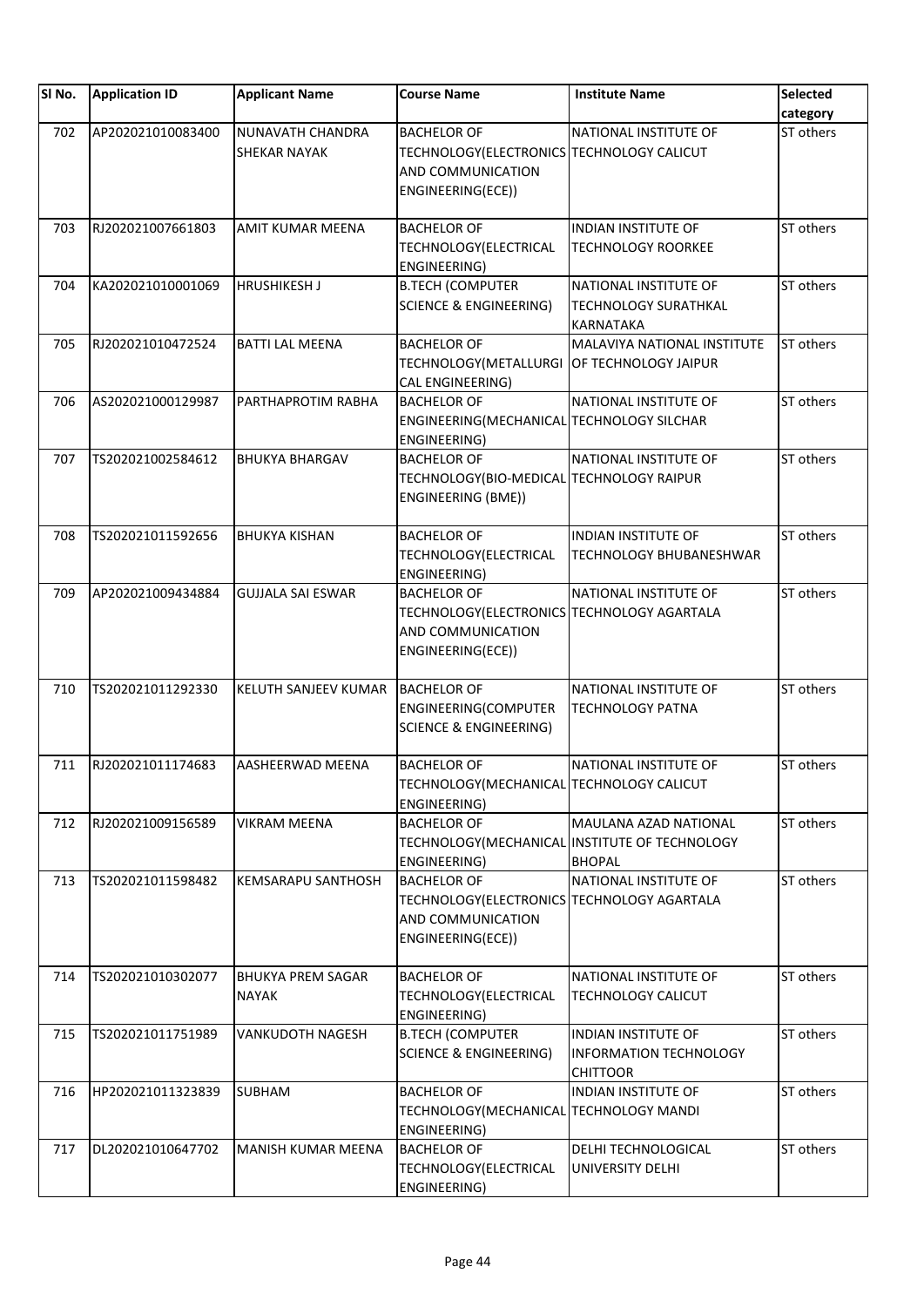| SI No. | <b>Application ID</b> | <b>Applicant Name</b>            | <b>Course Name</b>                                                                                 | <b>Institute Name</b>                                                                          | Selected<br>category |
|--------|-----------------------|----------------------------------|----------------------------------------------------------------------------------------------------|------------------------------------------------------------------------------------------------|----------------------|
| 718    | RJ202021009600568     | <b>ASHISH JAGARWAR</b>           | <b>BACHELOR OF</b><br>TECHNOLOGY (MECHANICAL TECHNOLOGY ROPAR<br>ENGINEERING)                      | <b>INDIAN INSTITUTE OF</b>                                                                     | ST others            |
| 719    | RJ202021009382109     | <b>LUCKY MEENA</b>               | <b>BACHELOR OF</b><br>TECHNOLOGY(CIVIL<br>ENGINEERING)                                             | INDIAN INSTITUTE OF<br><b>TECHNOLOGY PALAKKAD</b>                                              | ST others            |
| 720    | NL202021000123113     | <b>VEHUVOYI THELUO</b>           | <b>BACHELOR OF</b><br>ENGINEERING(ELECTRONICS TECHNOLOGY DELHI<br>& COMMUNICATIONS<br>ENGINEERING) | NETAJI SUBHAS INSTITUTE OF                                                                     | ST others            |
| 721    | TS202021011132941     | <b>KORRA YOGENDHAR</b><br>CHAVAN | <b>BACHELOR OF</b><br>TECHNOLOGY(CHEMICAL<br>ENGINEERING)                                          | NATIONAL INSTITUTE OF<br><b>TECHNOLOGY WARANGAL</b>                                            | ST others            |
| 722    | TS202021009520143     | <b>BHUKYA RAKESH</b>             | <b>BACHELOR OF</b><br>TECHNOLOGY (MECHANICAL TECHNOLOGY WARANGAL<br>ENGINEERING)                   | NATIONAL INSTITUTE OF                                                                          | ST others            |
| 723    | JK202021007598067     | <b>SHABAN SHOWKET</b>            | <b>B.TECH (COMPUTER</b><br><b>SCIENCE &amp; ENGINEERING)</b>                                       | NATIONAL INSTITUTE OF<br><b>TECHNOLOGY SRINAGAR</b>                                            | ST others            |
| 724    | RJ202021003140718     | <b>RAHUL MEENA</b>               | <b>BACHELOR OF</b><br>ENGINEERING(ELECTRICAL<br>ENGINEERING)                                       | NATIONAL INSTITUTE OF<br><b>TECHNOLOGY DELHI</b>                                               | ST others            |
| 725    | RJ202021009500116     | ASHISH KUMAR MEENA               | <b>BACHELOR OF</b><br>TECHNOLOGY(ELECTRICAL<br>ENGINEERING)                                        | <b>INDIAN INSTITUTE OF</b><br><b>TECHNOLOGY ROPAR</b>                                          | ST others            |
| 726    | BR202021011028771     | <b>ADITYA RAJ</b>                | <b>BACHELOR OF</b><br><b>TECHNOLOGY(CIVIL</b><br>ENGINEERING)                                      | NATIONAL INSTITUTE OF<br><b>TECHNOLOGY PATNA</b>                                               | ST others            |
| 727    | TS202021010699255     | <b>RAMAVATH ABHISHEK</b>         | <b>BACHELOR OF</b><br>ENGINEERING)                                                                 | <b>VISVESVARAYA NATIONAL</b><br>TECHNOLOGY(MECHANICAL INSTITUTE OF TECHNOLOGY<br><b>NAGPUR</b> | ST others            |
| 728    | RJ202021009752185     | <b>PIYUSH PARIHAR</b>            | <b>BACHELOR OF</b><br>TECHNOLOGY(CHEMICAL<br>ENGINEERING)                                          | <b>INDIAN INSTITUTE OF</b><br><b>TECHNOLOGY ROORKEE</b>                                        | ST others            |
| 729    | AS202021010734238     | <b>INDRAJIT KULI</b>             | <b>BACHELOR OF</b><br>TECHNOLOGY(ELECTRICAL<br>ENGINEERING)                                        | <b>INDIAN INSTITUTE OF</b><br><b>TECHNOLOGY BHILAI</b>                                         | ST others            |
| 730    | JH202021010773241     | SOLOMON JOHN TIRKEY              | <b>B.TECH (COMPUTER</b><br><b>SCIENCE &amp; ENGINEERING)</b>                                       | NATIONAL INSTITUTE OF<br>TECHNOLOGY JAMSHEDPUR                                                 | ST others            |
| 731    | CT202021005488021     | PUNENDRA PAINKRA                 | <b>B.TECH (COMPUTER</b><br><b>SCIENCE &amp; ENGINEERING)</b>                                       | NATIONAL INSTITUTE OF<br>TECHNOLOGY WARANGAL                                                   | ST others            |
| 732    | MP202021001117479     | <b>RAKESH CHOUHAN</b>            | <b>BACHELOR OF</b><br><b>ENGINEERING(CIVIL</b><br>ENGINEERING)                                     | NATIONAL INSTITUTE OF<br><b>TECHNOLOGY GOA</b>                                                 | ST others            |
| 733    | TS202021008793220     | SABAVATH RAKESH NAIK             | <b>B.TECH (COMPUTER</b><br><b>SCIENCE &amp; ENGINEERING)</b>                                       | INDIAN INSTITUTE OF<br><b>INFORMATION TECHNOLOGY</b><br>SRIRANGAM TIRUCHIRAPPALLI              | ST others            |
| 734    | TS202021011556952     | <b>BODA ARUN</b>                 | <b>BACHELOR OF</b><br>AND COMMUNICATION<br>ENGINEERING(ECE))                                       | DR. B R AMBEDKAR NATIONAL<br>TECHNOLOGY(ELECTRONICS INSTITUTE OF TECHNOLOGY<br>JALANDHAR       | ST others            |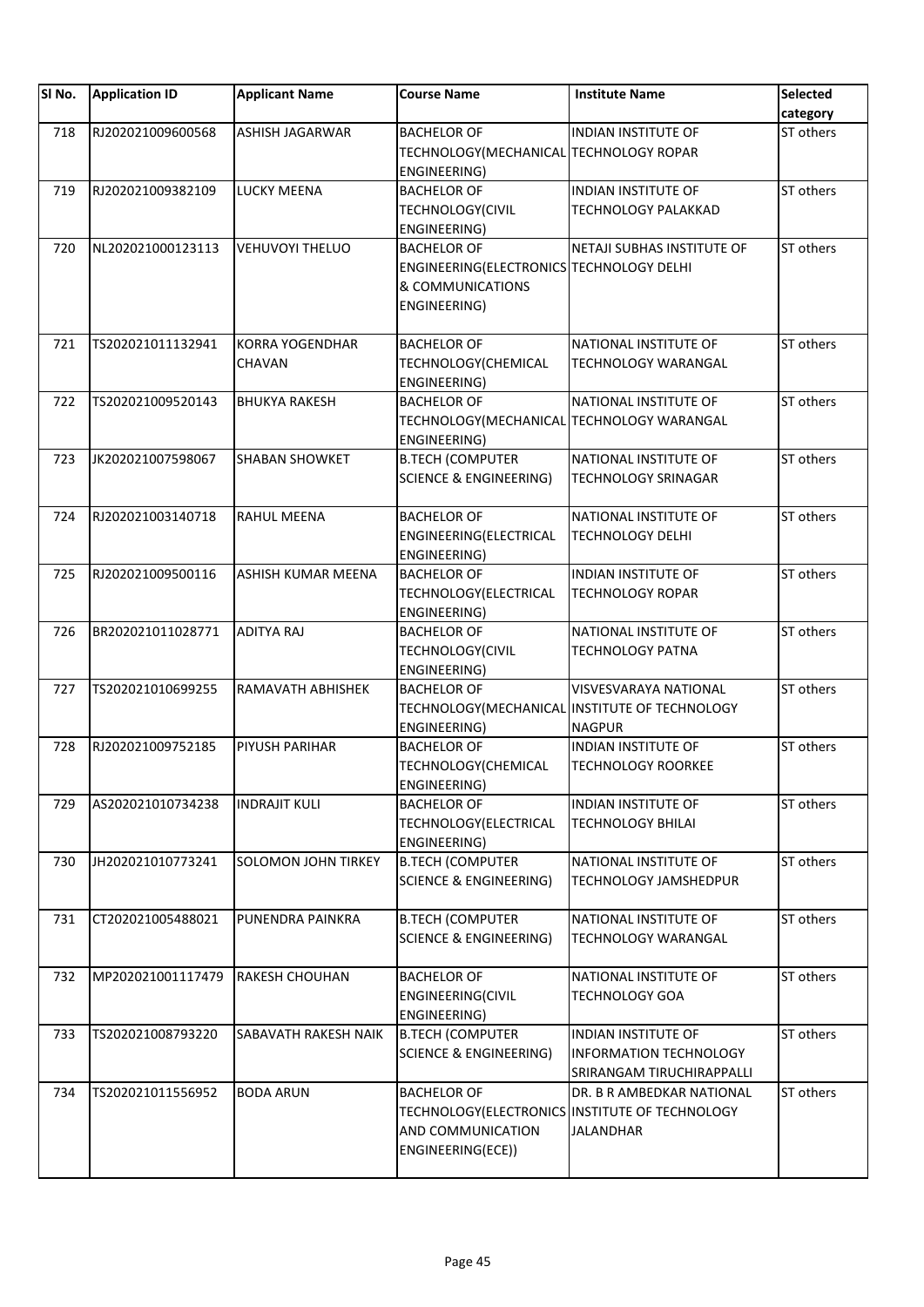| SI No. | <b>Application ID</b> | <b>Applicant Name</b>    | <b>Course Name</b>                        | <b>Institute Name</b>                        | Selected  |
|--------|-----------------------|--------------------------|-------------------------------------------|----------------------------------------------|-----------|
|        |                       |                          |                                           |                                              | category  |
| 735    | TS202021009136198     | K SAI VAMSHI NAYAK       | <b>B.TECH (COMPUTER</b>                   | <b>INDIAN INSTITUTE OF</b>                   | ST others |
|        |                       |                          | <b>SCIENCE &amp; ENGINEERING)</b>         | <b>INFORMATION TECHNOLOGY</b>                |           |
|        |                       |                          |                                           | <b>GUWAHATI</b>                              |           |
| 736    | TS202021007453853     | <b>RAMAVATH SURESH</b>   | <b>BACHELOR OF</b>                        | INDIAN INSTITUTE OF                          | ST others |
|        |                       |                          | TECHNOLOGY(CHEMICAL                       | <b>TECHNOLOGY HYDERABAD</b>                  |           |
|        |                       |                          | ENGINEERING)                              |                                              |           |
| 737    | LA202021009786404     | <b>ASIF ALI</b>          | <b>BACHELOR OF</b>                        | <b>INDIAN INSTITUTE OF</b>                   | ST others |
|        |                       |                          | TECHNOLOGY(MECHANICAL TECHNOLOGY JODHPUR  |                                              |           |
|        |                       |                          | ENGINEERING)                              |                                              |           |
|        |                       |                          | (MECHATRONICS)                            |                                              |           |
| 738    | RJ202021008463786     | LALIT KUMAR MEENA        | <b>BACHELOR OF</b>                        | MAULANA AZAD NATIONAL                        | ST others |
|        |                       |                          | TECHNOLOGY(ELECTRICAL                     | INSTITUTE OF TECHNOLOGY                      |           |
|        |                       |                          | ENGINEERING)                              | <b>BHOPAL</b>                                |           |
| 739    | RJ202021004830679     | SOHANLAL MEENA           | <b>BACHELOR OF</b>                        | INDIAN INSTITUTE OF                          | ST others |
|        |                       |                          | TECHNOLOGY(ELECTRICAL                     | <b>TECHNOLOGY ROORKEE</b>                    |           |
|        |                       |                          | ENGINEERING)                              |                                              |           |
| 740    | TS202021010906324     | <b>DHARAVATH GOPI</b>    | <b>BACHELOR OF</b>                        | INDIAN INSTITUTE OF                          | ST others |
|        |                       | <b>KRISHNA</b>           |                                           | TECHNOLOGY(INFORMATIO INFORMATION TECHNOLOGY |           |
|        |                       |                          | N TECHNOLOGY)                             | <b>ALLAHABAD</b>                             |           |
| 741    | TS202021011135532     | <b>TEJAVATH KARTHIK</b>  | <b>BACHELOR OF</b>                        | NATIONAL INSTITUTE OF                        | ST others |
|        |                       |                          | TECHNOLOGY(MECHANICAL TECHNOLOGY NAGALAND |                                              |           |
|        |                       |                          | ENGINEERING)                              |                                              |           |
| 742    | TS202021010823033     | JATOTH CHANDRA           | <b>BACHELOR OF</b>                        | NATIONAL INSTITUTE OF                        | ST others |
|        |                       | <b>SHEKHAR</b>           | TECHNOLOGY(INSTRUMENT TECHNOLOGY NAGALAND |                                              |           |
|        |                       |                          | ATION ENGINEERING (GIN)                   |                                              |           |
|        |                       |                          |                                           |                                              |           |
| 743    | JK202021011828639     | UMMER SULIMAN DAR        | <b>B.TECH (COMPUTER</b>                   | NATIONAL INSTITUTE OF                        | ST others |
|        |                       |                          | <b>SCIENCE &amp; ENGINEERING)</b>         | TECHNOLOGY SRINAGAR                          |           |
|        |                       |                          |                                           |                                              |           |
| 744    | RJ202021004953106     | <b>BUDHRAM MEENA</b>     | <b>BACHELOR OF</b>                        | <b>INDIAN INSTITUTE OF</b>                   | ST others |
|        |                       |                          | TECHNOLOGY(ENGINEERIN                     | <b>TECHNOLOGY MUMBAI</b>                     |           |
|        |                       |                          | G PHYSICS)                                |                                              |           |
| 745    | RJ202021000195092     | <b>ARUN MEENA</b>        | <b>BACHELOR OF</b>                        | INDIAN INSTITUTE OF                          | ST others |
|        |                       |                          | TECHNOLOGY(CIVIL                          | TECHNOLOGY BANARAS HINDU                     |           |
|        |                       |                          | ENGINEERING)                              | UNIVERSITY VARANASI                          |           |
| 746    | RJ202021008921027     | <b>AKSHY KUMAR MEENA</b> | <b>BACHELOR OF</b>                        | <b>INDIAN INSTITUTE OF</b>                   | ST others |
|        |                       |                          | TECHNOLOGY(ELECTRICAL                     | TECHNOLOGY GANDHINAGAR                       |           |
|        |                       |                          | ENGINEERING)                              |                                              |           |
| 747    | RJ202021010118436     | <b>SUNIL KUMAR MEENA</b> | <b>BACHELOR OF</b>                        | <b>INDIAN INSTITUTE OF</b>                   | ST others |
|        |                       |                          | ENGINEERING(MECHANICAL TECHNOLOGY KANPUR  |                                              |           |
|        |                       |                          | <b>ENGINEERING)</b>                       |                                              |           |
| 748    | RJ202021004346639     | ASHISH KUMAR MEENA       | <b>BACHELOR OF</b>                        | NATIONAL INSTITUTE OF                        | ST others |
|        |                       |                          | TECHNOLOGY(MECHANICAL TECHNOLOGY SIKKIM   |                                              |           |
|        |                       |                          | ENGINEERING)                              |                                              |           |
| 749    | RJ202021009024345     | CHIRAG GAJANA            | <b>B.TECH (COMPUTER</b>                   | <b>INDIAN INSTITUTE OF</b>                   | ST others |
|        |                       |                          | <b>SCIENCE &amp; ENGINEERING)</b>         | TECHNOLOGY (INDIAN SCHOOL                    |           |
|        |                       |                          |                                           | OF MINES) DHANBAD                            |           |
| 750    | GJ202021007900207     | KARAMTA PRAKASH          | <b>BACHELOR OF MEDICINE</b>               | <b>B.J. MEDICAL COLLEGE</b>                  | ST others |
|        |                       | DANABHAI                 | AND BACHELOR OF                           | AHEMEDABAD                                   |           |
|        |                       |                          |                                           |                                              |           |
|        |                       |                          | SURGERY (M.B.B.S)-5 YEARS                 |                                              |           |
| 751    | TS202021010178442     | <b>RATHOD GURUGOVIND</b> | <b>BACHELOR OF</b>                        | NATIONAL INSTITUTE OF                        | ST others |
|        |                       | <b>SINGH</b>             | ENGINEERING(MECHANICAL TECHNOLOGY PATNA   |                                              |           |
|        |                       |                          | ENGINEERING)                              |                                              |           |
| 752    | RJ202021004030143     | LEKHRAJ MEENA            | <b>BACHELOR OF</b>                        | NATIONAL INSTITUTE OF                        | ST others |
|        |                       |                          |                                           | <b>TECHNOLOGY JAMSHEDPUR</b>                 |           |
|        |                       |                          | <b>TECHNOLOGY(CIVIL</b><br>ENGINEERING)   |                                              |           |
|        |                       |                          |                                           |                                              |           |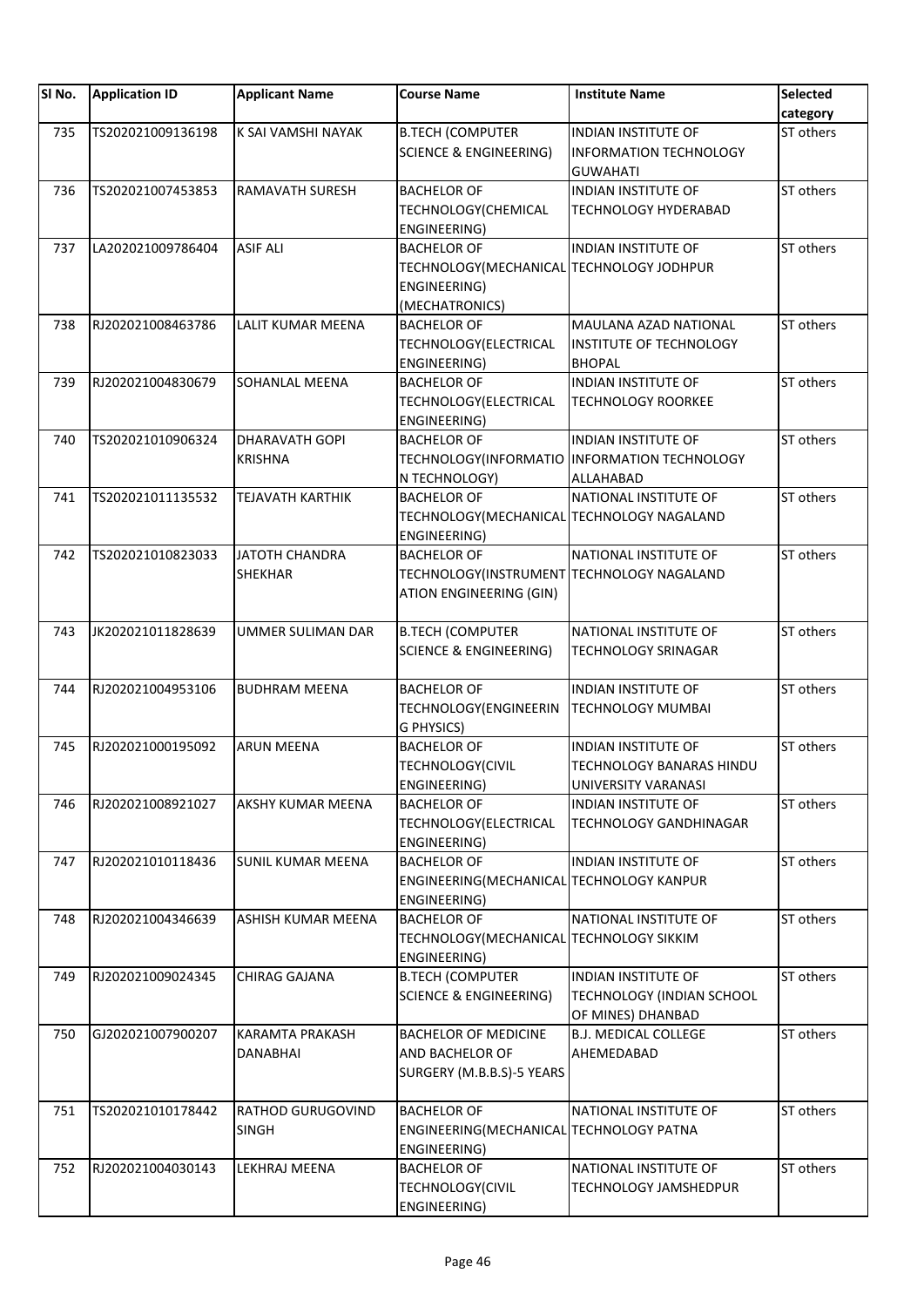| SI No. | <b>Application ID</b> | <b>Applicant Name</b>           | <b>Course Name</b>                                          | <b>Institute Name</b>                             | <b>Selected</b><br>category |
|--------|-----------------------|---------------------------------|-------------------------------------------------------------|---------------------------------------------------|-----------------------------|
| 753    | TS202021011317317     | <b>BANOTH NIKHIL KUMAR</b>      | <b>BACHELOR OF</b>                                          | NATIONAL INSTITUTE OF                             | ST others                   |
|        |                       |                                 | ENGINEERING)                                                | TECHNOLOGY(MECHANICAL TECHNOLOGY KURUKSHETRA      |                             |
| 754    | TS202021010559650     | <b>BHUKYA ASHOK</b>             | <b>BACHELOR OF</b>                                          | NATIONAL INSTITUTE OF                             | ST others                   |
|        |                       |                                 | ENGINEERING)                                                | ENGINEERING(MECHANICAL TECHNOLOGY PUDUCHERRY      |                             |
| 755    | TN202021008097091     | KALAIVASANTH G                  | <b>BACHELOR OF</b>                                          | NATIONAL INSTITUTE OF                             | ST others                   |
|        |                       |                                 |                                                             | TECHNOLOGY(INSTRUMENT TECHNOLOGY TIRUCHIRAPALLI   |                             |
|        |                       |                                 | ATION AND CONTROL                                           |                                                   |                             |
|        |                       |                                 | ENGINEERING (ICE))                                          |                                                   |                             |
| 756    | RJ202021005363159     | DHARMESH KUMAR MINA BACHELOR OF |                                                             | NATIONAL INSTITUTE OF                             | ST others                   |
|        |                       |                                 | ENGINEERING(CIVIL<br>ENGINEERING)                           | <b>TECHNOLOGY PATNA</b>                           |                             |
| 757    | TS202021010752166     | KETHAVATH SRINU                 | <b>BACHELOR OF</b>                                          | NATIONAL INSTITUTE OF                             | ST others                   |
|        |                       |                                 | ENGINEERING(ELECTRONICS TECHNOLOGY HAMIRPUR<br>ENGINEERING) |                                                   |                             |
| 758    | TS202021008936854     | <b>BHUKYA SHARATH NAIK</b>      | <b>BACHELOR OF</b>                                          | PANDHI DWARKA PRASAD                              | ST others                   |
|        |                       |                                 |                                                             | TECHNOLOGY(ELECTRONICS MISHRA INDIAN INSTITUTE OF |                             |
|        |                       |                                 | ENGINEERING)                                                | <b>INFORMATION TECHNOLOGY</b>                     |                             |
|        |                       |                                 |                                                             | DESIGN AND MANUFACTURING                          |                             |
|        |                       |                                 |                                                             | <b>JABALPUR</b>                                   |                             |
| 759    | UT202021000682216     | YASHPAL SINGH                   | <b>BACHELOR OF</b>                                          | NATIONAL INSTITUTE OF                             | ST others                   |
|        |                       |                                 | ENGINEERING(CIVIL                                           | <b>TECHNOLOGY MIZORAM</b>                         |                             |
|        |                       |                                 | ENGINEERING)                                                |                                                   |                             |
| 760    | RJ202021009869813     | <b>ANKIT SULANIYA</b>           | <b>BACHELOR OF</b>                                          | <b>INDIAN INSTITUTE OF</b>                        | ST others                   |
|        |                       |                                 | TECHNOLOGY(ELECTRICAL                                       | <b>TECHNOLOGY ROPAR</b>                           |                             |
|        |                       |                                 | ENGINEERING)                                                |                                                   |                             |
| 761    | RJ202021010046028     | <b>ANKUR MEENA</b>              | <b>BACHELOR OF</b>                                          | NATIONAL INSTITUTE OF                             | ST others                   |
|        |                       |                                 | <b>TECHNOLOGY(CIVIL</b>                                     | TECHNOLOGY JAMSHEDPUR                             |                             |
|        |                       |                                 | ENGINEERING)                                                |                                                   |                             |
| 762    | RJ202021011352597     | RINKESH KUMAR MEENA             | <b>BACHELOR OF</b>                                          | <b>INDIAN INSTITUTE OF</b>                        | ST others                   |
|        |                       |                                 | TECHNOLOGY(ELECTRICAL<br>ENGINEERING)                       | <b>TECHNOLOGY KHARAGPUR</b>                       |                             |
| 763    | JH202021010024613     | <b>SURAJ KUMAR</b>              | <b>BACHELOR OF</b>                                          | BIRLA INSTITUTE OF TECHNOLOGY ST others           |                             |
|        |                       |                                 | ENGINEERING(MECHANICAL MESRA RANCHI                         |                                                   |                             |
|        |                       |                                 | ENGINEERING)                                                |                                                   |                             |
| 764    | TS202021010264313     | V PREM KUMAR                    | <b>BACHELOR OF</b>                                          | <b>INDIAN INSTITUTE OF</b>                        | ST others                   |
|        |                       |                                 |                                                             | TECHNOLOGY(ELECTRONICS INFORMATION TECHNOLOGY     |                             |
|        |                       |                                 | AND COMMUNICATION                                           | <b>DESIGN &amp; MANUFACTURING</b>                 |                             |
|        |                       |                                 | ENGINEERING(ECE))                                           | KANCHEEPURAM                                      |                             |
|        |                       |                                 |                                                             |                                                   |                             |
| 765    | TS202021010786434     | SABHAVATH TARUN                 | <b>BACHELOR OF</b>                                          | MAULANA AZAD NATIONAL                             | ST others                   |
|        |                       |                                 | TECHNOLOGY (METALLURGI                                      | <b>INSTITUTE OF TECHNOLOGY</b>                    |                             |
|        |                       |                                 | CAL ENGINEERING)                                            | <b>BHOPAL</b>                                     |                             |
| 766    | TS202021009940485     | AJMEERA BHARADWAJ               | <b>BACHELOR OF</b>                                          | NATIONAL INSTITUTE OF                             | ST others                   |
|        |                       |                                 | TECHNOLOGY(CERAMIC                                          | TECHNOLOGY ROURKELA                               |                             |
|        |                       |                                 | ENGINEERING/TECHNOLOG                                       |                                                   |                             |
|        |                       |                                 | Y(CT)                                                       |                                                   |                             |
| 767    | RJ202021009818381     | MOHIT KUMAR MEENA               | <b>BACHELOR OF</b>                                          | INDIAN INSTITUTE OF                               | ST others                   |
|        |                       |                                 | <b>TECHNOLOGY(CIVIL</b>                                     | <b>TECHNOLOGY ROORKEE</b>                         |                             |
|        |                       |                                 | ENGINEERING)                                                |                                                   |                             |
| 768    | MP202021010284737     | <b>ATHARV BARDE</b>             | <b>B.TECH (COMPUTER</b>                                     | <b>INDIAN INSTITUTE OF</b>                        | ST others                   |
|        |                       |                                 | <b>SCIENCE &amp; ENGINEERING)</b>                           | <b>INFORMATION TECHNOLOGY</b>                     |                             |
|        |                       |                                 |                                                             | VADODARA                                          |                             |
| 769    | TS202021006950359     | JITU MANGILAL BANOT             | <b>B.TECH (COMPUTER</b>                                     | NATIONAL INSTITUTE OF                             | ST others                   |
|        |                       |                                 | <b>SCIENCE &amp; ENGINEERING)</b>                           | <b>TECHNOLOGY CALICUT</b>                         |                             |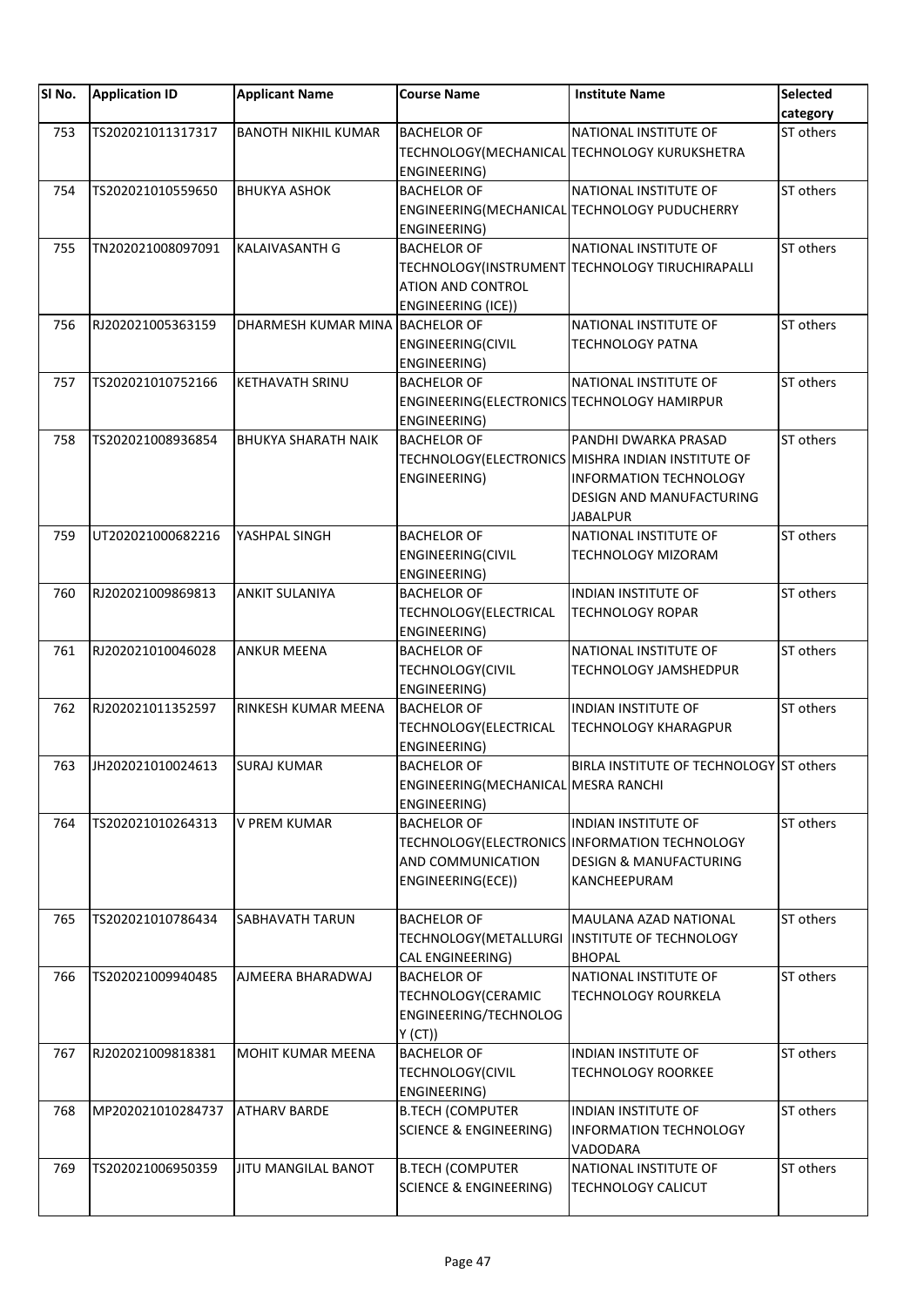| SI No. | <b>Application ID</b> | <b>Applicant Name</b>                  | <b>Course Name</b>                                                                   | <b>Institute Name</b>                                                                             | Selected<br>category |
|--------|-----------------------|----------------------------------------|--------------------------------------------------------------------------------------|---------------------------------------------------------------------------------------------------|----------------------|
| 770    | AP202021009686213     | <b>DUNGAVATH THARUN</b><br><b>NAIK</b> | <b>BACHELOR OF</b><br>AND COMMUNICATION<br>ENGINEERING(ECE))                         | INDIAN INSTITUTE OF<br>TECHNOLOGY(ELECTRONICS INFORMATION TECHNOLOGY<br>SRIRANGAM TIRUCHIRAPPALLI | ST others            |
| 771    | RJ202021007717102     | <b>AJAY SINGH MEENA</b>                | <b>BACHELOR OF</b><br>TECHNOLOGY(ELECTRICAL<br>ENGINEERING)                          | INDIAN INSTITUTE OF<br><b>TECHNOLOGY JAMMU</b>                                                    | ST others            |
| 772    | RJ202021011960618     | <b>VIKASH KUMAR MEENA</b>              | <b>BACHELOR OF MEDICINE</b><br>AND BACHELOR OF<br>SURGERY (M.B.B.S)-5 YEARS          | ALL INDIA INSTITUTE OF MEDICAL<br><b>SCIENCES JODHPUR</b>                                         | <b>ST</b> others     |
| 773    | TS202021003286908     | <b>BANOTH.SAI RAM</b>                  | <b>BACHELOR OF</b><br>ENGINEERING(ELECTRONICS TECHNOLOGY MIZORAM<br>ENGINEERING)     | NATIONAL INSTITUTE OF                                                                             | ST others            |
| 774    | HP202021009706617     | <b>NIKHIL CHOBHIYAL</b>                | <b>BACHELOR OF</b><br>TECHNOLOGY(ELECTRICAL<br>& ELECTRONICS<br>ENGINEERING(EEE))    | <b>INDIAN INSTITUTE OF</b><br><b>TECHNOLOGY PATNA</b>                                             | ST others            |
| 775    | RJ202021010981100     | MONU KUMAR MEENA                       | <b>BACHELOR OF</b><br>TECHNOLOGY(ELECTRICAL<br>ENGINEERING)                          | DR. B R AMBEDKAR NATIONAL<br><b>INSTITUTE OF TECHNOLOGY</b><br><b>JALANDHAR</b>                   | ST others            |
| 776    | AS202021010319123     | <b>BIBEKJYOTI BORO</b>                 | <b>BACHELOR OF</b><br>TECHNOLOGY(CHEMICAL<br>ENGINEERING)                            | INDIAN INSTITUTE OF<br><b>TECHNOLOGY GUWAHATI</b>                                                 | ST others            |
| 777    | AS202021007767250     | <b>DIDWM BRAHMA</b>                    | <b>BACHELOR OF</b><br>TECHNOLOGY(CHEMICAL<br>SCIENCE AND TECHNOLOGY                  | <b>INDIAN INSTITUTE OF</b><br><b>TECHNOLOGY GUWAHATI</b>                                          | ST others            |
| 778    | TS202021010162917     | PENDRAM SAI TEJA                       | <b>BACHELOR OF</b><br>ENGINEERING (PE))                                              | NATIONAL INSTITUTE OF<br>TECHNOLOGY(PRODUCTION TECHNOLOGY TIRUCHIRAPALLI                          | ST others            |
| 779    | AP202021006991520     | MANUPATI. ANAND                        | <b>BACHELOR OF</b><br>TECHNOLOGY(PRODUCTION TECHNOLOGY AGARTALA<br>ENGINEERING (PE)) | NATIONAL INSTITUTE OF                                                                             | ST others            |
| 780    | RJ202021010139234     | <b>CHAMAN PRAKASH</b><br><b>MEENA</b>  | <b>BACHELOR OF</b><br>TECHNOLOGY(MECHANICAL TECHNOLOGY GOA<br><b>ENGINEERING)</b>    | <b>INDIAN INSTITUTE OF</b>                                                                        | ST others            |
| 781    | RJ202021009453347     | <b>DEEPAK MEENA</b>                    | <b>B.TECH(COMPUTER</b><br>SCIENCE)                                                   | INDIAN INSTITUTE OF<br><b>INFORMATION TECHNOLOGY</b><br><b>LUCKNOW</b>                            | ST others            |
| 782    | TS202021011334123     | <b>BANOTH VAMSI NAYAK</b>              | <b>BACHELOR OF</b><br><b>ENGINEERING (PE))</b>                                       | NATIONAL INSTITUTE OF<br>TECHNOLOGY(PRODUCTION TECHNOLOGY KURUKSHETRA                             | ST others            |
| 783    | CT202021006287326     | HEMANT KUMAR MARAI                     | <b>BACHELOR OF</b><br>TECHNOLOGY(MINING<br>ENGINEERING)                              | INDIAN INSTITUTE OF<br>TECHNOLOGY (INDIAN SCHOOL<br>OF MINES) DHANBAD                             | ST others            |
| 784    | RJ202021006134795     | <b>HARIOM MEENA</b>                    | <b>BACHELOR OF</b><br>TECHNOLOGY(ELECTRICAL<br>ENGINEERING)                          | MAULANA AZAD NATIONAL<br>INSTITUTE OF TECHNOLOGY<br><b>BHOPAL</b>                                 | ST others            |
| 785    | MP202021001797648     | <b>PREETAM JAMOD</b>                   | <b>BACHELOR OF</b><br>TECHNOLOGY(MECHANICAL TECHNOLOGY JAMMU<br>ENGINEERING)         | INDIAN INSTITUTE OF                                                                               | ST others            |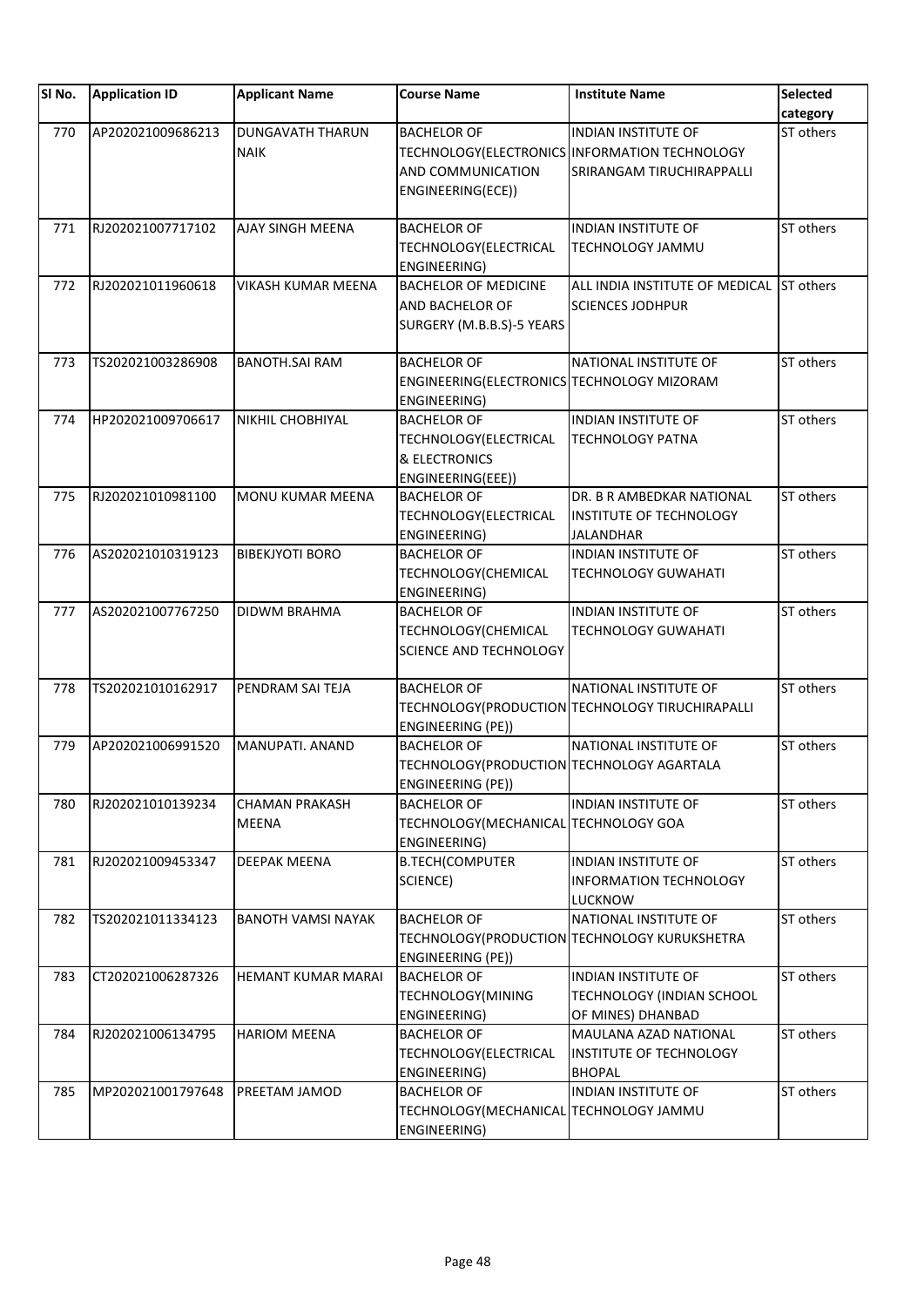| SI No. | <b>Application ID</b> | <b>Applicant Name</b>                  | <b>Course Name</b>                                                                                    | <b>Institute Name</b>                                                                                                                              | Selected<br>category |
|--------|-----------------------|----------------------------------------|-------------------------------------------------------------------------------------------------------|----------------------------------------------------------------------------------------------------------------------------------------------------|----------------------|
| 786    | TS202021006968071     | AZMEERA PRAVEEN                        | <b>BACHELOR OF</b><br>AND COMMUNICATION<br>ENGINEERING(ECE))                                          | PANDHI DWARKA PRASAD<br>TECHNOLOGY(ELECTRONICS MISHRA INDIAN INSTITUTE OF<br><b>INFORMATION TECHNOLOGY</b><br>DESIGN AND MANUFACTURING<br>JABALPUR | ST others            |
| 787    | TS202021004955788     | VANKUDOTHU<br><b>BALAKUMAR</b>         | <b>BACHELOR OF</b><br>TECHNOLOGY(CHEMICAL<br>ENGINEERING)                                             | NATIONAL INSTITUTE OF<br>TECHNOLOGY WARANGAL                                                                                                       | ST others            |
| 788    | MH202021011966163     | <b>SUYOG BHARAT</b><br>AMBADARE        | <b>BACHELOR OF</b><br><b>TECHNOLOGY (COMPUTER</b><br>ENGINEERING)                                     | <b>INDIAN INSTITUTE OF</b><br><b>INFORMATION TECHNOLOGY</b><br><b>PUNE</b>                                                                         | ST others            |
| 789    | RJ202021004996331     | JITENDRA MEENA                         | <b>B.TECH (COMPUTER</b><br><b>SCIENCE &amp; ENGINEERING)</b>                                          | INDIAN INSTITUTE OF<br><b>INFORMATION TECHNOLOGY</b><br><b>GUWAHATI</b>                                                                            | ST others            |
| 790    | RJ202021009918445     | NAMONARAYAN MEENA                      | <b>BACHELOR OF</b><br>ENGINEERING(CIVIL<br>ENGINEERING)                                               | INDIAN INSTITUTE OF<br><b>TECHNOLOGY INDORE</b>                                                                                                    | ST others            |
| 791    | RJ202021001056852     | <b>AYUSH MEENA</b>                     | <b>BACHELOR OF</b><br><b>TECHNOLOGY(CIVIL</b><br>ENGINEERING)                                         | INDIAN INSTITUTE OF<br><b>TECHNOLOGY ROORKEE</b>                                                                                                   | ST others            |
| 792    | AS202021009077659     | PRANJAL DAIMARY                        | <b>BACHELOR OF</b><br>TECHNOLOGY(CERAMIC<br>ENGINEERING/TECHNOLOG<br>Y(CT))                           | NATIONAL INSTITUTE OF<br><b>TECHNOLOGY ROURKELA</b>                                                                                                | ST others            |
| 793    | JH202021011645718     | <b>ALOK ORAON</b>                      | <b>BACHELOR OF</b><br>TECHNOLOGY(ELECTRICAL<br>ENGINEERING)                                           | INDIAN INSTITUTE OF<br>TECHNOLOGY KHARAGPUR                                                                                                        | ST others            |
| 794    | TS202021010114930     | <b>BANAVATH BACHAN</b><br><b>SINGH</b> | <b>BACHELOR OF</b><br>TECHNOLOGY(ELECTRONICS TECHNOLOGY SILCHAR<br>ENGINEERING)                       | NATIONAL INSTITUTE OF                                                                                                                              | ST others            |
| 795    | TS202021007020112     | <b>BHUKYA BHASKAR</b>                  | <b>BACHELOR OF</b><br>TECHNOLOGY(CIVIL<br>ENGINEERING)                                                | NATIONAL INSTITUTE OF<br>TECHNOLOGY MEGHALAYA                                                                                                      | ST others            |
| 796    | GJ202021006062321     | KIRANKUMAR<br>RANCHHODBHAI DINDOR      | <b>BACHELOR OF</b><br>AND COMMUNICATION<br>ENGINEERING(ECE))                                          | NATIONAL INSTITUTE OF<br>TECHNOLOGY(ELECTRONICS TECHNOLOGY KURUKSHETRA                                                                             | ST others            |
| 797    | TS202021009119678     | <b>ESLAVATH ARUN KUMAR</b>             | <b>BACHELOR OF</b><br>TECHNOLOGY(ELECTRICAL<br>ENGINEERING)                                           | INDIAN INSTITUTE OF<br><b>TECHNOLOGY TIRUPATI</b>                                                                                                  | ST others            |
| 798    | TS202021010532981     | <b>BHUKYA MAHESH BABU</b>              | <b>BACHELOR OF</b><br>ENGINEERING(ELECTRONICS TECHNOLOGY SRINAGAR<br>& COMMUNICATIONS<br>ENGINEERING) | NATIONAL INSTITUTE OF                                                                                                                              | ST others            |
| 799    | TS202021010282960     | <b>BHUKYA GOPI KRISHNA</b>             | <b>BACHELOR OF</b><br>TECHNOLOGY(ELECTRICAL<br>ENGINEERING)                                           | NATIONAL INSTITUTE OF<br><b>TECHNOLOGY PATNA</b>                                                                                                   | ST others            |
| 800    | UT202021002518654     | <b>HRITIK CHAUHAN</b>                  | <b>BACHELOR OF</b><br>ENGINEERING)                                                                    | INDIAN INSTITUTE OF<br>TECHNOLOGY(ELECTRONICS INFORMATION TECHNOLOGY<br>ALLAHABAD                                                                  | ST others            |
| 801    | RJ202021004052214     | ATUL KUMAR MEEMRAUT BACHELOR OF        | TECHNOLOGY(CIVIL<br>ENGINEERING)                                                                      | NATIONAL INSTITUTE OF<br>TECHNOLOGY KURUKSHETRA                                                                                                    | ST others            |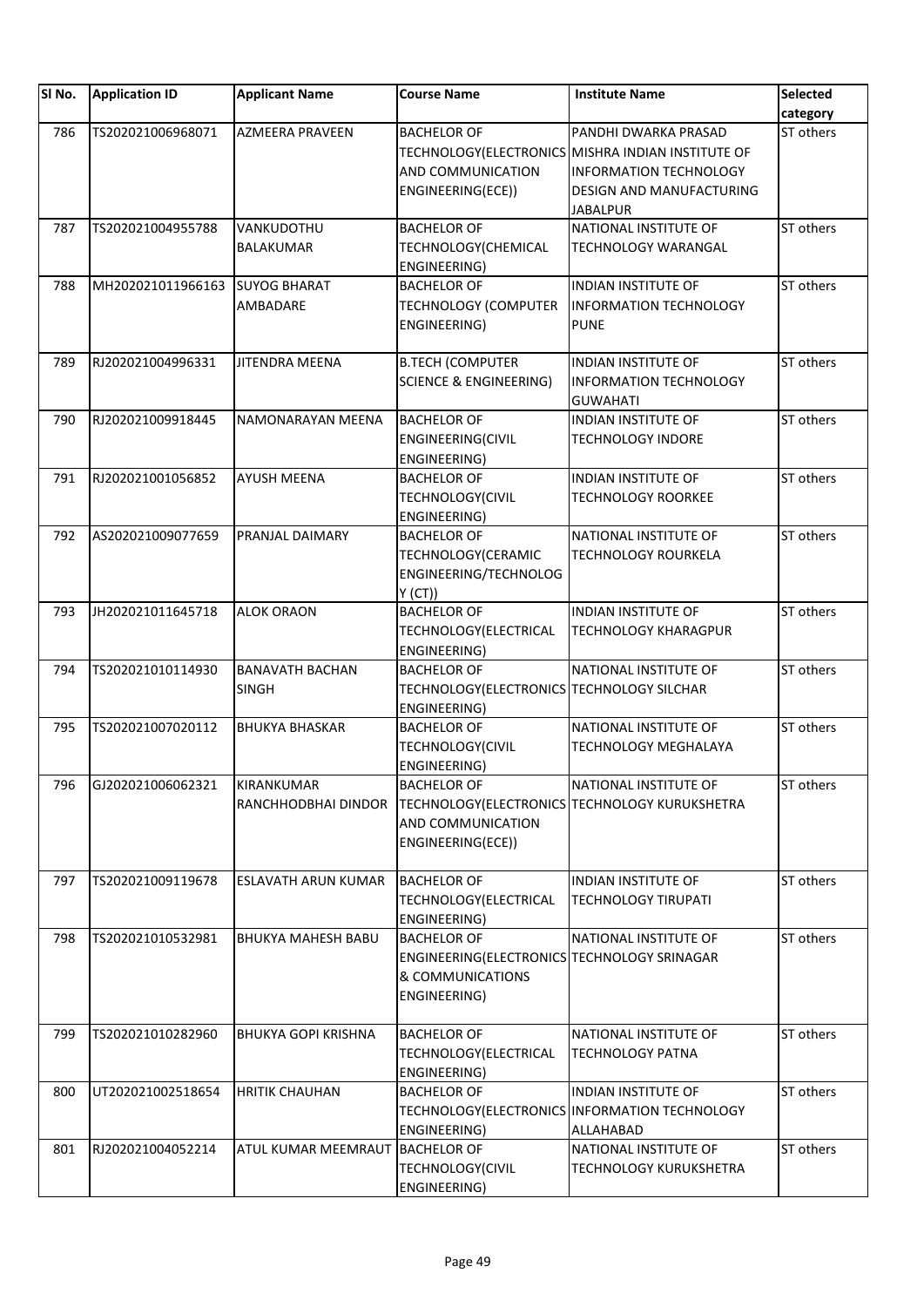| SI No. | <b>Application ID</b> | <b>Applicant Name</b>    | <b>Course Name</b>                           | <b>Institute Name</b>                           | Selected<br>category |
|--------|-----------------------|--------------------------|----------------------------------------------|-------------------------------------------------|----------------------|
| 802    | RJ202021010272271     | RAJESH KUMAR MINA        | <b>BACHELOR OF</b>                           | <b>INDIAN INSTITUTE OF</b>                      | ST others            |
|        |                       |                          | TECHNOLOGY(ELECTRICAL                        | <b>TECHNOLOGY JODHPUR</b>                       |                      |
|        |                       |                          | ENGINEERING)                                 |                                                 |                      |
| 803    | BR202021011648709     | ASHISH KUMAR SHARMA      | <b>BACHELOR OF</b>                           | NATIONAL INSTITUTE OF                           | ST others            |
|        |                       |                          | ENGINEERING(MECHANICAL TECHNOLOGY PATNA      |                                                 |                      |
|        |                       |                          | ENGINEERING)                                 |                                                 |                      |
| 804    | TS202021009269382     | <b>BHUKYA ANIL KUMAR</b> | <b>BACHELOR OF</b>                           | NATIONAL INSTITUTE OF                           | ST others            |
|        |                       |                          | TECHNOLOGY(CHEMICAL                          | <b>TECHNOLOGY WARANGAL</b>                      |                      |
|        |                       |                          | ENGINEERING)                                 |                                                 |                      |
| 805    | KA202021007492611     | <b>ROHAN J</b>           | <b>BACHELOR OF</b>                           | NATIONAL INSTITUTE OF                           | ST others            |
|        |                       |                          | ENGINEERING(ELECTRONICS TECHNOLOGY SURATHKAL |                                                 |                      |
|        |                       |                          | ENGINEERING)                                 | <b>KARNATAKA</b>                                |                      |
| 806    | MH202021007347959     | <b>SUJAL RAMKRUSHNA</b>  | DUAL DEGREE-BACHELOR                         | INDIAN INSTITUTE OF                             | ST others            |
|        |                       | SOLANKE                  | OF TECHNOLOGY, MASTER                        | <b>TECHNOLOGY MUMBAI</b>                        |                      |
|        |                       |                          | OF                                           |                                                 |                      |
|        |                       |                          | TECHNOLOGY (MECHANICAL                       |                                                 |                      |
|        |                       |                          | ENGINEERING)                                 |                                                 |                      |
|        |                       |                          |                                              |                                                 |                      |
| 807    | TS202021007131631     | JARPULA PAVAN LAL        | <b>BACHELOR OF</b>                           | NATIONAL INSTITUTE OF                           | ST others            |
|        |                       |                          | TECHNOLOGY(CHEMICAL                          | <b>TECHNOLOGY WARANGAL</b>                      |                      |
|        |                       |                          | ENGINEERING)                                 |                                                 |                      |
| 808    | UT202021009263736     | <b>KULDEEP SINGH</b>     | <b>BACHELOR OF</b>                           | INDIAN INSTITUTE OF                             | ST others            |
|        |                       | CHAUHAN                  |                                              | TECHNOLOGY (METALLURGI TECHNOLOGY BANARAS HINDU |                      |
|        |                       |                          | CAL ENGINEERING)                             | UNIVERSITY VARANASI                             |                      |
| 809    | RJ202021012006441     | <b>GOLU RAM MEENA</b>    | <b>BACHELOR OF</b>                           | NATIONAL INSTITUTE OF                           | ST others            |
|        |                       |                          | TECHNOLOGY(CIVIL                             | <b>TECHNOLOGY KURUKSHETRA</b>                   |                      |
|        |                       |                          | ENGINEERING)                                 |                                                 |                      |
| 810    | BR202021007398434     | <b>AKASH CHANDRA</b>     | <b>DUAL DEGREE-BACHELOR</b>                  | <b>INDIAN INSTITUTE OF</b>                      | ST others            |
|        |                       |                          | OF TECHNOLOGY, MASTER                        | <b>TECHNOLOGY KHARAGPUR</b>                     |                      |
|        |                       |                          | OF TECHNOLOGY (OCEAN                         |                                                 |                      |
|        |                       |                          | ENGG. & NAVAL                                |                                                 |                      |
|        |                       |                          | ARCHITECTURE)                                |                                                 |                      |
| 811    | TS202021010049364     | <b>KODAPA SUDHAKAR</b>   | <b>BACHELOR OF</b>                           | NATIONAL INSTITUTE OF                           | ST others            |
|        |                       |                          |                                              | TECHNOLOGY(METALLURGI TECHNOLOGY JAMSHEDPUR     |                      |
|        |                       |                          | CAL ENGINEERING)                             |                                                 |                      |
| 812    | RJ202021004632685     | RAKESH KUMAR MEENA       | <b>BACHELOR OF</b>                           | INDIAN INSTITUTE OF                             | ST others            |
|        |                       |                          | ENGINEERING(ELECTRICAL                       | TECHNOLOGY (INDIAN SCHOOL                       |                      |
|        |                       |                          | ENGINEERING)                                 | OF MINES) DHANBAD                               |                      |
| 813    | RJ202021010049453     | DEEPAK MEENA             | <b>BACHELOR OF</b>                           | INDIAN INSTITUTE OF                             | ST others            |
|        |                       |                          |                                              | TECHNOLOGY(ELECTRONICS TECHNOLOGY BHUBANESHWAR  |                      |
|        |                       |                          | AND COMMUNICATION                            |                                                 |                      |
|        |                       |                          | ENGINEERING(ECE))                            |                                                 |                      |
|        |                       |                          |                                              |                                                 |                      |
| 814    | RJ202021010465413     | <b>KUNDAN MEENA</b>      | <b>BACHELOR OF</b>                           | NATIONAL INSTITUTE OF                           | ST others            |
|        |                       |                          | TECHNOLOGY(ELECTRICAL                        | <b>TECHNOLOGY ARUNACHAL</b>                     |                      |
|        |                       |                          | ENGINEERING)                                 | PRADESH                                         |                      |
| 815    | MH202021011007968     | <b>UMESH GULAB</b>       | <b>BACHELOR OF</b>                           | INDIAN INSTITUTE OF                             | ST others            |
|        |                       | DHANGARE                 | TECHNOLOGY(METALLURGI                        | <b>TECHNOLOGY MUMBAI</b>                        |                      |
|        |                       |                          | CAL ENGINEERING)                             |                                                 |                      |
| 816    | TS202021007196617     | KELOTH HARI PRASAD       | <b>BACHELOR OF</b>                           | NATIONAL INSTITUTE OF                           | ST others            |
|        |                       |                          | TECHNOLOGY(CIVIL                             | TECHNOLOGY TIRUCHIRAPALLI                       |                      |
|        |                       |                          | ENGINEERING)                                 |                                                 |                      |
| 817    | KA202021010049938     | EKANANDANAYAKA S         | <b>INTEGRATED BACHELOR OF</b>                | NATIONAL UNIVERSITY OF                          | ST others            |
|        |                       |                          | ARTS, BACHELOR OF                            | ADVANCED LEGAL STUDIES KOCHI                    |                      |
|        |                       |                          | LAW(HOUNOURS)-5 YEARS                        |                                                 |                      |
|        |                       |                          |                                              |                                                 |                      |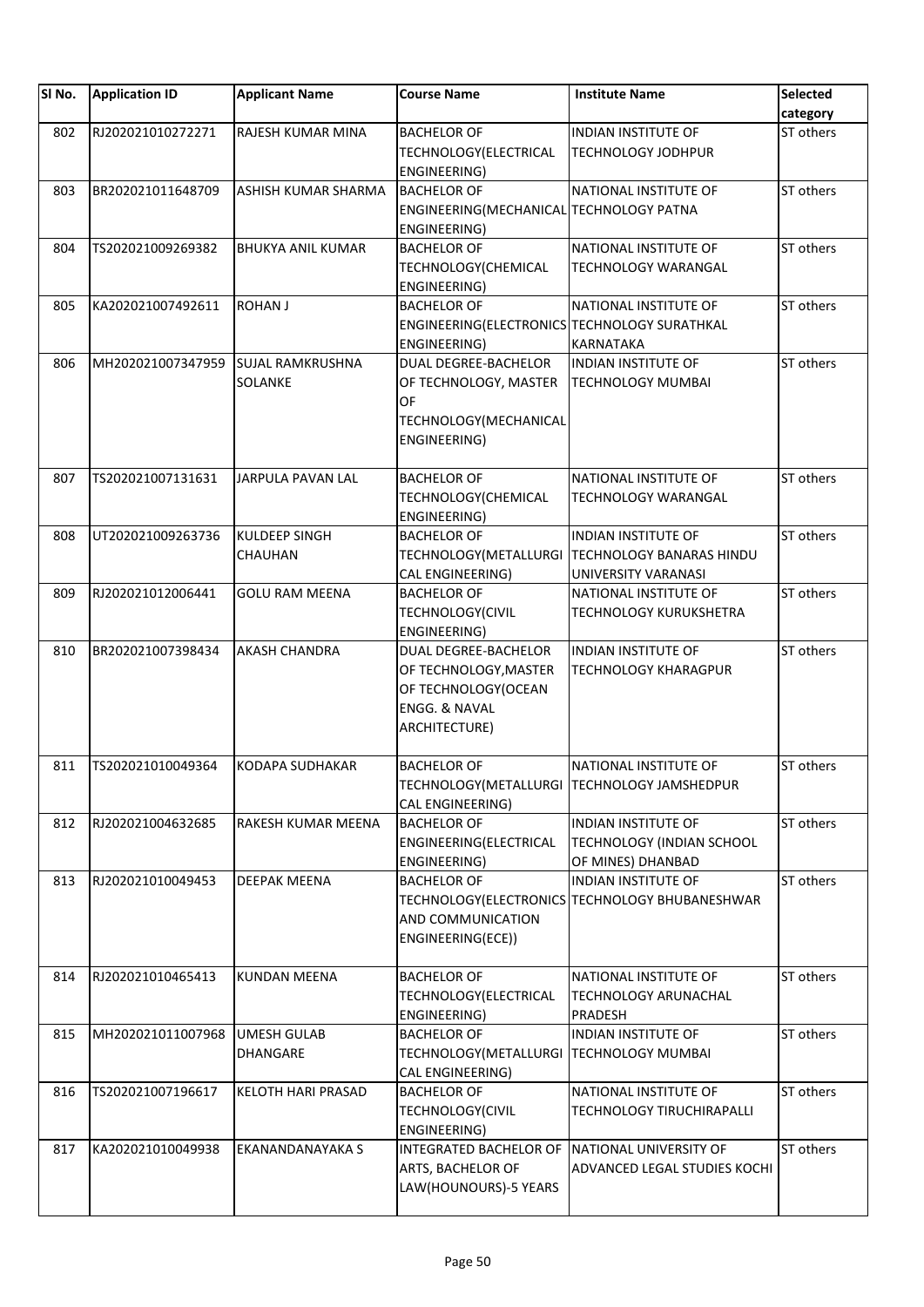| SI No. | <b>Application ID</b> | <b>Applicant Name</b>                 | <b>Course Name</b>                                                                                          | <b>Institute Name</b>                                                                   | <b>Selected</b><br>category |
|--------|-----------------------|---------------------------------------|-------------------------------------------------------------------------------------------------------------|-----------------------------------------------------------------------------------------|-----------------------------|
| 818    | TS202021011863885     | <b>GUGULOTH GANESH</b>                | <b>BACHELOR OF</b><br>TECHNOLOGY(CHEMICAL<br>ENGINEERING)                                                   | NATIONAL INSTITUTE OF<br><b>TECHNOLOGY CALICUT</b>                                      | ST others                   |
| 819    | RJ202021010877575     | SANJAY KUMAR MEENA                    | <b>BACHELOR OF</b><br>TECHNOLOGY(CHEMICAL<br>ENGINEERING)                                                   | <b>INDIAN INSTITUTE OF</b><br>TECHNOLOGY BANARAS HINDU<br>UNIVERSITY VARANASI           | ST others                   |
| 820    | BR202021009382246     | <b>SANDEEP KUMAR</b>                  | <b>BACHELOR OF</b><br>TECHNOLOGY(ELECTRICAL<br>ENGINEERING)                                                 | NATIONAL INSTITUTE OF<br><b>TECHNOLOGY PATNA</b>                                        | ST others                   |
| 821    | HP202021011429044     | <b>ATUL VERMA</b>                     | <b>BACHELOR OF</b><br>TECHNOLOGY(CHEMICAL<br>ENGINEERING)                                                   | NATIONAL INSTITUTE OF<br>TECHNOLOGY HAMIRPUR                                            | ST others                   |
| 822    | DL202021011599202     | DEEPAK KUMAR MEENA                    | <b>BACHELOR OF</b><br>ENGINEERING(MECHANICAL UNIVERSITY DELHI<br>ENGINEERING)                               | DELHI TECHNOLOGICAL                                                                     | ST others                   |
| 823    | RJ202021011081387     | <b>SAURABH MEENA</b>                  | <b>BACHELOR OF</b><br>TECHNOLOGY[CIVIL<br>ENGINEERING]                                                      | NATIONAL INSTITUTE OF<br><b>TECHNOLOGY RAIPUR</b>                                       | ST others                   |
| 824    | RJ202021000520220     | PIYUSH JAGARWAL                       | <b>BACHELOR OF</b><br><b>TECHNOLOGY(CIVIL</b><br>ENGINEERING)                                               | <b>INDIAN INSTITUTE OF</b><br>TECHNOLOGY GANDHINAGAR                                    | ST others                   |
| 825    | TS202021010379528     | RAMAVATH KUMAR                        | <b>BACHELOR OF</b><br>TECHNOLOGY(ELECTRONICS TECHNOLOGY PATNA<br>AND COMMUNICATION<br>ENGINEERING(ECE))     | NATIONAL INSTITUTE OF                                                                   | ST others                   |
| 826    | UT202021006777420     | <b>VIVEK CHAUHAN</b>                  | <b>BACHELOR OF</b><br>TECHNOLOGY(CHEMICAL<br>ENGINEERING)                                                   | <b>INDIAN INSTITUTE OF</b><br><b>TECHNOLOGY ROORKEE</b>                                 | ST others                   |
| 827    | RJ202021011178383     | <b>AMAN CHHAWAL</b>                   | <b>B.TECH (COMPUTER</b><br><b>SCIENCE &amp; ENGINEERING)</b>                                                | <b>INDIAN INSTITUTE OF</b><br><b>INFORMATION TECHNOLOGY</b><br><b>KOTA</b>              | ST others                   |
| 828    | TS202021009393945     | <b>BANOTHU YOGI NAYAK</b>             | <b>B.TECH (COMPUTER</b><br><b>SCIENCE &amp; ENGINEERING)</b>                                                | NATIONAL INSTITUTE OF<br><b>TECHNOLOGY WARANGAL</b>                                     | ST others                   |
| 829    | JH202021002962055     | <b>KRISHNA ORAON</b>                  | <b>BS-MS DUAL DEGREE IN</b><br><b>SCIENCE</b>                                                               | <b>INDIAN INSTITUTE OF SCIENCE</b><br><b>EDUCATION &amp; RESEARCH</b><br><b>KOLKATA</b> | ST others                   |
| 830    | CT202021009794696     | <b>MUKESH KUMAR</b>                   | <b>BACHELOR OF</b><br>TECHNOLOGY(ELECTRONICS TECHNOLOGY RAIPUR<br>AND COMMUNICATION<br>ENGINEERING(ECE))    | NATIONAL INSTITUTE OF                                                                   | ST others                   |
| 831    | TS202021010785007     | SABHAVATH RAGUNATH                    | <b>BACHELOR OF</b><br>ATION AND CONTROL<br>ENGINEERING (ICE))                                               | DR. B R AMBEDKAR NATIONAL<br>TECHNOLOGY(INSTRUMENT INSTITUTE OF TECHNOLOGY<br>JALANDHAR | ST others                   |
| 832    | TS202021003826832     | <b>GUGULOTH GANESH</b>                | <b>BACHELOR OF</b><br>TECHNOLOGY(ELECTRONICS TECHNOLOGY ARUNACHAL<br>AND COMMUNICATION<br>ENGINEERING(ECE)) | NATIONAL INSTITUTE OF<br><b>PRADESH</b>                                                 | ST others                   |
| 833    | TS202021010103891     | <b>ISLAVATH HARICHANDRA</b><br>PRASAD | <b>BACHELOR OF</b><br><b>TECHNOLOGY(CIVIL</b><br>ENGINEERING)                                               | NATIONAL INSTITUTE OF<br><b>TECHNOLOGY SILCHAR</b>                                      | ST others                   |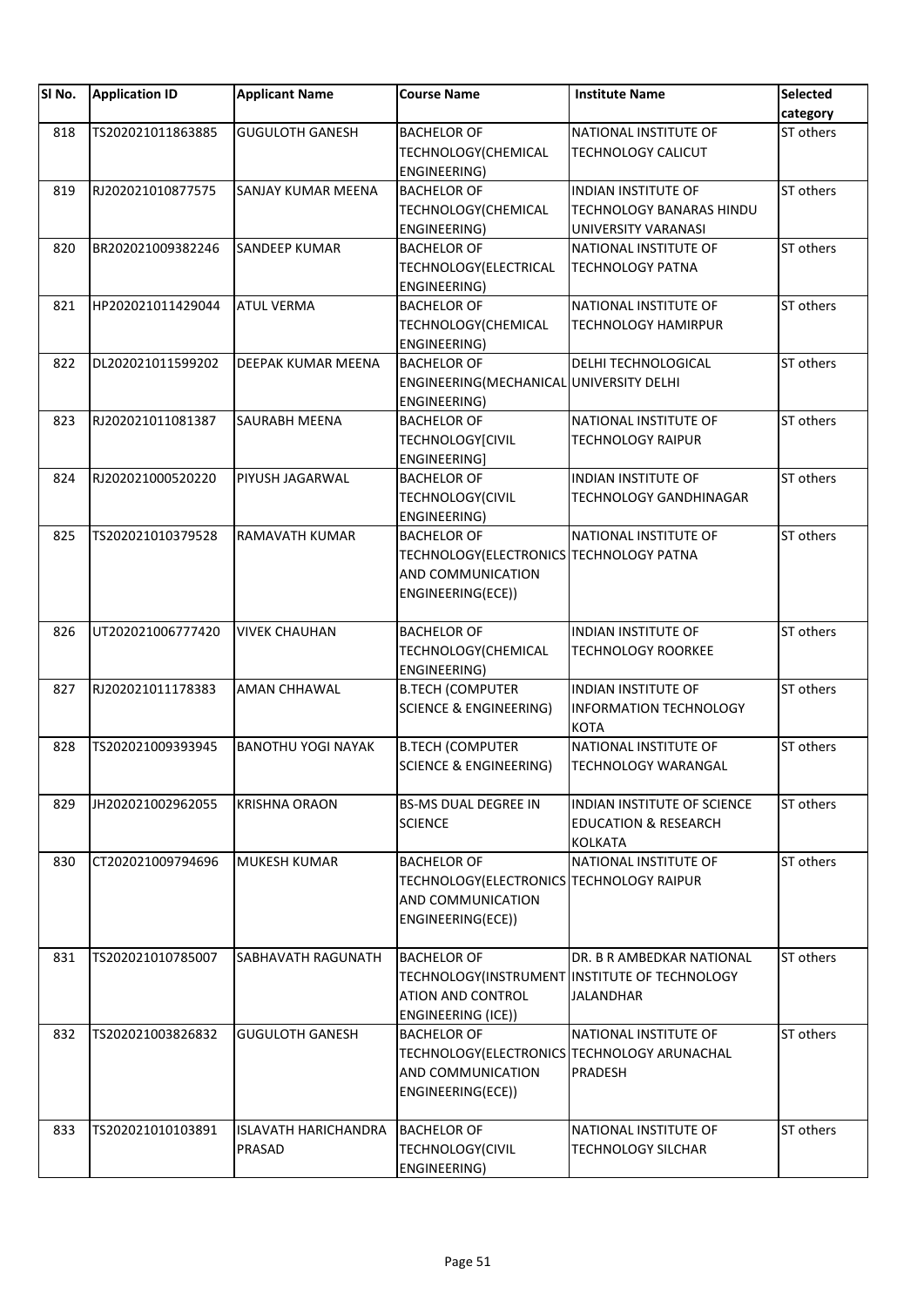| SI No. | <b>Application ID</b> | <b>Applicant Name</b>                      | <b>Course Name</b>                          | <b>Institute Name</b>                             | Selected  |
|--------|-----------------------|--------------------------------------------|---------------------------------------------|---------------------------------------------------|-----------|
|        |                       |                                            |                                             |                                                   | category  |
| 834    | RJ202021009392518     | <b>AMIT KUMAR MEENA</b>                    | <b>BACHELOR OF</b>                          | <b>INDIAN INSTITUTE OF</b>                        | ST others |
|        |                       |                                            | ENGINEERING(MECHANICAL TECHNOLOGY HYDERABAD |                                                   |           |
|        |                       |                                            | ENGINEERING)                                |                                                   |           |
| 835    | JH202021010514446     | <b>AJAY ORAON</b>                          | <b>BACHELOR OF</b>                          | MOTILAL NEHRU NATIONAL                            | ST others |
|        |                       |                                            |                                             | TECHNOLOGY(INFORMATIO INSTITUTE OF TECHNOLOGY     |           |
|        |                       |                                            | N TECHNOLOGY)                               | ALLAHABAD                                         |           |
| 836    | MP202021008761604     | <b>NAYAN KUMAR</b>                         | <b>BACHELOR OF</b>                          | PANDHI DWARKA PRASAD                              | ST others |
|        |                       |                                            |                                             | TECHNOLOGY (MECHANICAL MISHRA INDIAN INSTITUTE OF |           |
|        |                       |                                            | ENGINEERING)                                | <b>INFORMATION TECHNOLOGY</b>                     |           |
|        |                       |                                            |                                             | DESIGN AND MANUFACTURING                          |           |
|        |                       |                                            |                                             | <b>JABALPUR</b>                                   |           |
| 837    | TS202021010768199     | <b>RATHOD VIKRAM</b>                       | <b>BACHELOR OF</b>                          | NATIONAL INSTITUTE OF                             | ST others |
|        |                       |                                            | TECHNOLOGY(MECHANICAL TECHNOLOGY MEGHALAYA  |                                                   |           |
| 838    | TS202021011045130     | LAKAVATHU                                  | ENGINEERING)<br>DUAL DEGREE-BACHELOR        | <b>INDIAN INSTITUTE OF SCIENCE</b>                | ST others |
|        |                       | <b>MANIKRISHNA</b>                         | OF SCIENCE, MASTER OF                       | <b>EDUCATION &amp; RESEARCH</b>                   |           |
|        |                       |                                            | SCIENCE(BIO-SCIENCE)                        | <b>THIRUVANANTHAPURAM</b>                         |           |
|        |                       |                                            |                                             |                                                   |           |
| 839    | UT202021000903812     | ANSHUL CHAUHAN                             | <b>BACHELOR OF</b>                          | <b>INDIAN INSTITUTE OF</b>                        | ST others |
|        |                       |                                            | TECHNOLOGY(CHEMICAL                         | <b>TECHNOLOGY MUMBAI</b>                          |           |
|        |                       |                                            | ENGINEERING)                                |                                                   |           |
| 840    | ML202021006776936     | SENGANGGRIK T SANGMA BACHELOR OF           |                                             | NATIONAL INSTITUTE OF                             | ST others |
|        |                       |                                            | TECHNOLOGY(MECHANICAL TECHNOLOGY MEGHALAYA  |                                                   |           |
|        |                       |                                            | ENGINEERING)                                |                                                   |           |
| 841    | RJ202021000096788     | AJAY SINGH MEENA                           | <b>BACHELOR OF</b>                          | <b>INDIAN INSTITUTE OF</b>                        | ST others |
|        |                       |                                            | <b>TECHNOLOGY(CIVIL</b>                     | <b>TECHNOLOGY KHARAGPUR</b>                       |           |
|        |                       |                                            | ENGINEERING)                                |                                                   |           |
| 842    | AP202021009877607     | V ARJUN KANTH                              | <b>BACHELOR OF</b>                          | INDIAN INSTITUTE OF                               | ST others |
|        |                       |                                            | ENGINEERING(COMPUTER                        | TECHNOLOGY BHUBANESHWAR                           |           |
|        |                       |                                            | <b>SCIENCE &amp; ENGINEERING)</b>           |                                                   |           |
|        |                       |                                            |                                             |                                                   |           |
| 843    | CT202021010288141     | <b>PRADEEP KUMAR</b>                       | <b>BACHELOR OF</b>                          | NATIONAL INSTITUTE OF                             | ST others |
|        |                       |                                            | TECHNOLOGY(ELECTRONICS TECHNOLOGY WARANGAL  |                                                   |           |
|        |                       |                                            | AND COMMUNICATION                           |                                                   |           |
|        |                       |                                            | ENGINEERING(ECE))                           |                                                   |           |
| 844    | LA202021002942131     | <b>IFTIKHAR HUSSAIN</b>                    | <b>INTEGRATED MASTER OF</b>                 | <b>INDIAN INSTITUTE OF</b>                        | ST others |
|        |                       |                                            | TECHNOLOGY                                  | <b>TECHNOLOGY ROORKEE</b>                         |           |
|        |                       |                                            | <b>(GEOPHYSICAL</b>                         |                                                   |           |
|        |                       |                                            | TECHNOLOGY)                                 |                                                   |           |
| 845    | CT202021005884943     | BHUPENDRA SAI PAINKRA BACHELOR OF MEDICINE |                                             | ALL INDIA INSTITUTE OF MEDICAL ST others          |           |
|        |                       |                                            | AND BACHELOR OF                             | <b>SCIENCES JODHPUR</b>                           |           |
|        |                       |                                            | SURGERY (M.B.B.S)-5 YEARS                   |                                                   |           |
|        |                       |                                            |                                             |                                                   |           |
| 846    | MH202021004853257     | <b>PRASHANT SHIVAJI</b>                    | <b>BACHELOR OF</b>                          | <b>INDIAN INSTITUTE OF</b>                        | ST others |
|        |                       | <b>MASRAM</b>                              |                                             | TECHNOLOGY(INFORMATIO INFORMATION TECHNOLOGY      |           |
|        |                       |                                            | N TECHNOLOGY)                               | <b>BHOPAL</b>                                     |           |
| 847    | TS202021005372812     | <b>GEETH AVINASH NAIK</b>                  | <b>BACHELOR OF</b>                          | INDIAN INSTITUTE OF                               | ST others |
|        |                       | <b>DUNGROTH</b>                            |                                             | ENGINEERING(ELECTRONICS TECHNOLOGY (INDIAN SCHOOL |           |
|        |                       |                                            | ENGINEERING)                                | OF MINES) DHANBAD                                 |           |
| 848    | TS202021012037355     | VANKUDOTH SANTHOSH                         | <b>BACHELOR OF</b>                          | NATIONAL INSTITUTE OF                             | ST others |
|        |                       |                                            | TECHNOLOGY(METALLURGI                       | <b>TECHNOLOGY JAMSHEDPUR</b>                      |           |
|        |                       |                                            | CAL ENGINEERING)                            |                                                   |           |
| 849    | TS202021010102977     | <b>BHUKYA SAI TEJA</b>                     | <b>BACHELOR OF</b>                          | VISVESVARAYA NATIONAL                             | ST others |
|        |                       |                                            | TECHNOLOGY(ELECTRICAL                       | INSTITUTE OF TECHNOLOGY                           |           |
|        |                       |                                            | ENGINEERING)                                | <b>NAGPUR</b>                                     |           |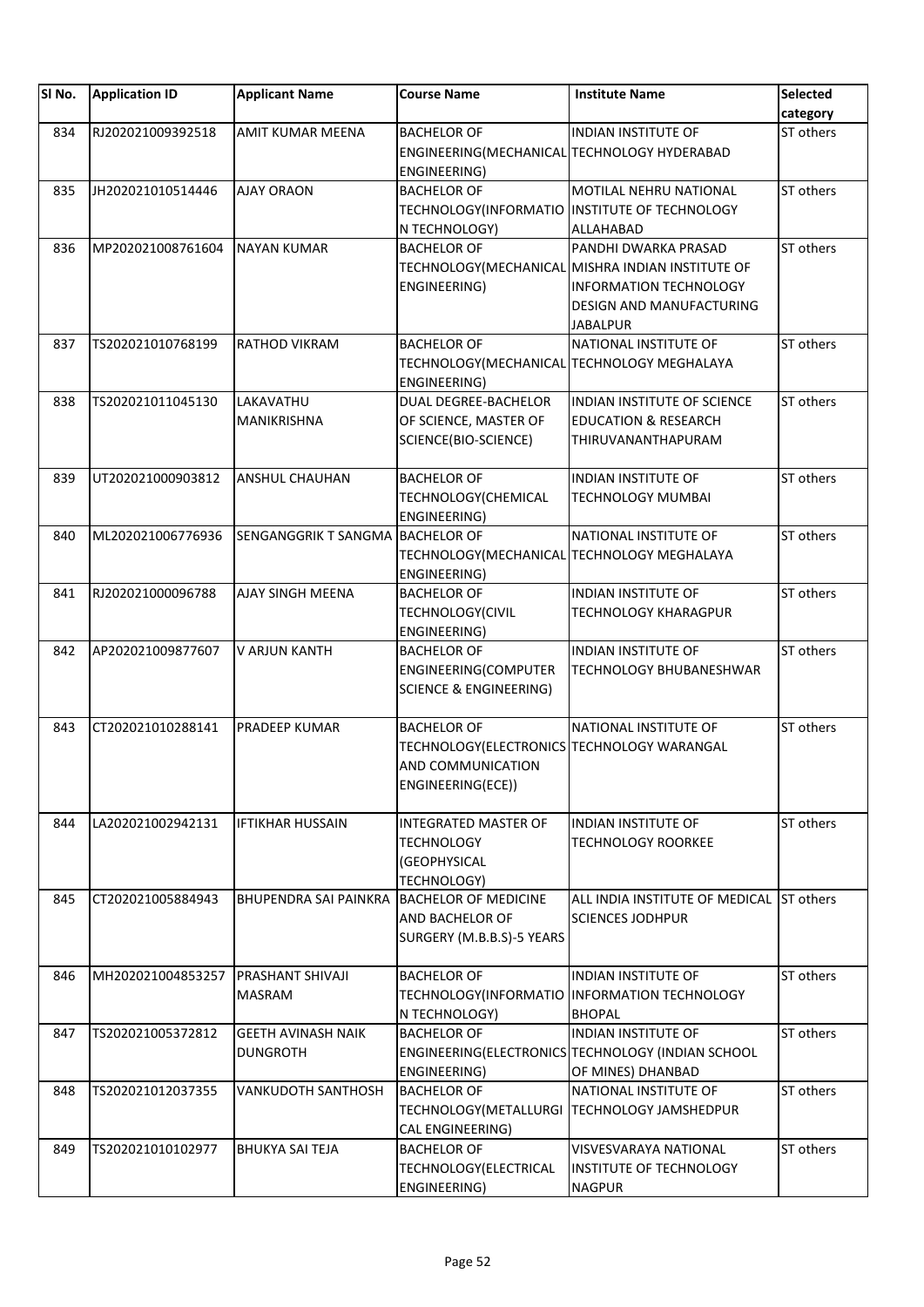| SI No. | <b>Application ID</b> | <b>Applicant Name</b>            | <b>Course Name</b>                         | <b>Institute Name</b>                           | <b>Selected</b><br>category |
|--------|-----------------------|----------------------------------|--------------------------------------------|-------------------------------------------------|-----------------------------|
| 850    | RJ202021010897689     | RINKU MEENA                      | <b>BACHELOR OF</b>                         | NATIONAL INSTITUTE OF                           | ST others                   |
|        |                       |                                  | TECHNOLOGY(CIVIL                           | <b>TECHNOLOGY SURATHKAL</b>                     |                             |
|        |                       |                                  | ENGINEERING)                               | KARNATAKA                                       |                             |
| 851    | RJ202021009999231     | AKASH KUMAR MEENA                | <b>BACHELOR OF</b>                         | NATIONAL INSTITUTE OF                           | ST others                   |
|        |                       |                                  |                                            | TECHNOLOGY(MECHANICAL TECHNOLOGY ANDHRA PRADESH |                             |
|        |                       |                                  | ENGINEERING)                               |                                                 |                             |
| 852    | RJ202021010617846     | <b>ABHISHEK MEENA</b>            | <b>BACHELOR OF</b>                         | NATIONAL INSTITUTE OF                           | ST others                   |
|        |                       |                                  | <b>TECHNOLOGY(CIVIL</b>                    | TECHNOLOGY AGARTALA                             |                             |
|        |                       |                                  | ENGINEERING)                               |                                                 |                             |
| 853    | JH202021011929511     | SATISH KUMAR ORAON               | <b>BACHELOR OF</b>                         | <b>INDIAN INSTITUTE OF</b>                      | ST others                   |
|        |                       |                                  | <b>TECHNOLOGY (COMPUTER</b>                | TECHNOLOGY BHILAI                               |                             |
|        |                       |                                  | ENGINEERING)                               |                                                 |                             |
| 854    | AP202021003029228     | NAGALA MAHESH BABU               | <b>BACHELOR OF</b>                         | NATIONAL INSTITUTE OF                           | ST others                   |
|        |                       |                                  | TECHNOLOGY(ELECTRONICS TECHNOLOGY CALICUT  |                                                 |                             |
|        |                       |                                  | ENGINEERING)                               |                                                 |                             |
| 855    | TS202021006990218     | JARUPULA MAHESH                  | <b>BACHELOR OF</b>                         | NATIONAL INSTITUTE OF                           | ST others                   |
|        |                       |                                  | TECHNOLOGY(CHEMICAL                        | <b>TECHNOLOGY AGARTALA</b>                      |                             |
|        |                       |                                  | ENGINEERING)                               |                                                 |                             |
| 856    | LA202021010638079     | <b>VILLAYAT ALI</b>              | <b>BACHELOR OF</b>                         | NATIONAL INSTITUTE OF                           | ST others                   |
|        |                       |                                  | <b>TECHNOLOGY(CIVIL</b>                    | <b>TECHNOLOGY ROURKELA</b>                      |                             |
|        |                       |                                  | ENGINEERING)                               |                                                 |                             |
| 857    | UT202021011376714     | <b>SUMIT CHAUHAN</b>             | <b>BACHELOR OF</b>                         | <b>INDIAN INSTITUTE OF</b>                      | ST others                   |
|        |                       |                                  |                                            | TECHNOLOGY(ELECTRONICS INFORMATION TECHNOLOGY   |                             |
|        |                       |                                  | ENGINEERING)                               | ALLAHABAD                                       |                             |
| 858    | AS202021001119232     | CHIRANJIB SONOWAL                | <b>BACHELOR OF</b>                         | NATIONAL INSTITUTE OF                           | ST others                   |
|        |                       |                                  | ENGINEERING(MECHANICAL TECHNOLOGY SILCHAR  |                                                 |                             |
|        |                       |                                  | ENGINEERING)                               |                                                 |                             |
| 859    | CT202021004667322     | SANDEEP KUMAR THAKUR BACHELOR OF |                                            | <b>INDIAN INSTITUTE OF</b>                      | ST others                   |
|        |                       |                                  | ENGINEERING(CIVIL                          | <b>ENGINEERING SCIENCE AND</b>                  |                             |
|        |                       |                                  | ENGINEERING)                               | <b>TECHNOLOGY SHIBPUR</b>                       |                             |
| 860    | BR202021011146973     | HARSH VISHWAKARMA                | <b>BACHELOR OF</b>                         | <b>INDIAN INSTITUTE OF</b>                      | ST others                   |
|        |                       |                                  |                                            | ENGINEERING(INFORMATIO INFORMATION TECHNOLOGY   |                             |
|        |                       |                                  | N TECHNOLOGY)                              | KALYANI                                         |                             |
| 861    | KA202021009911730     | NAGARAJ NAYAKA O S               | <b>BACHELOR OF</b>                         | NATIONAL INSTITUTE OF                           | ST others                   |
|        |                       |                                  | TECHNOLOGY(INFORMATIO TECHNOLOGY SURATHKAL |                                                 |                             |
|        |                       |                                  | N TECHNOLOGY)                              | KARNATAKA                                       |                             |
| 862    | RJ202021002520890     | <b>VIPUL SEHARA</b>              | <b>BACHELOR OF</b>                         | <b>INDIAN INSTITUTE OF</b>                      | ST others                   |
|        |                       |                                  | ENGINEERING(ELECTRICAL<br>ENGINEERING)     | <b>TECHNOLOGY KANPUR</b>                        |                             |
| 863    | RJ202021011563284     | RAJESH MEENA                     | <b>BACHELOR OF</b>                         | <b>INDIAN INSTITUTE OF</b>                      | ST others                   |
|        |                       |                                  | <b>ENGINEERING(CIVIL</b>                   | TECHNOLOGY BHUBANESHWAR                         |                             |
|        |                       |                                  | ENGINEERING)                               |                                                 |                             |
| 864    | RJ202021005263735     | DHEERAJ MEENA                    | <b>BACHELOR OF MEDICINE</b>                | KING GEORGE MEDICAL                             | ST others                   |
|        |                       |                                  | AND BACHELOR OF                            | UNIVERSITY LUCKNOW                              |                             |
|        |                       |                                  | SURGERY (M.B.B.S)-5 YEARS                  |                                                 |                             |
|        |                       |                                  |                                            |                                                 |                             |
| 865    | RJ202021006135505     | <b>VIVEK MEENA</b>               | <b>BACHELOR OF</b>                         | MAULANA AZAD NATIONAL                           | ST others                   |
|        |                       |                                  | TECHNOLOGY(ELECTRICAL                      | <b>INSTITUTE OF TECHNOLOGY</b>                  |                             |
|        |                       |                                  | ENGINEERING)                               | <b>BHOPAL</b>                                   |                             |
| 866    | RJ202021007884534     | <b>SUDHIRAM MEENA</b>            | <b>BACHELOR OF</b>                         | MOTILAL NEHRU NATIONAL                          | ST others                   |
|        |                       |                                  |                                            | TECHNOLOGY(INFORMATIO INSTITUTE OF TECHNOLOGY   |                             |
|        |                       |                                  | N TECHNOLOGY)                              | ALLAHABAD                                       |                             |
| 867    | BR202021010507933     | <b>AYUSH RAJ</b>                 | <b>B.TECH. (MATHEMATICS</b>                | <b>INDIAN INSTITUTE OF</b>                      | ST others                   |
|        |                       |                                  | AND COMPUTING)                             | <b>TECHNOLOGY GUWAHATI</b>                      |                             |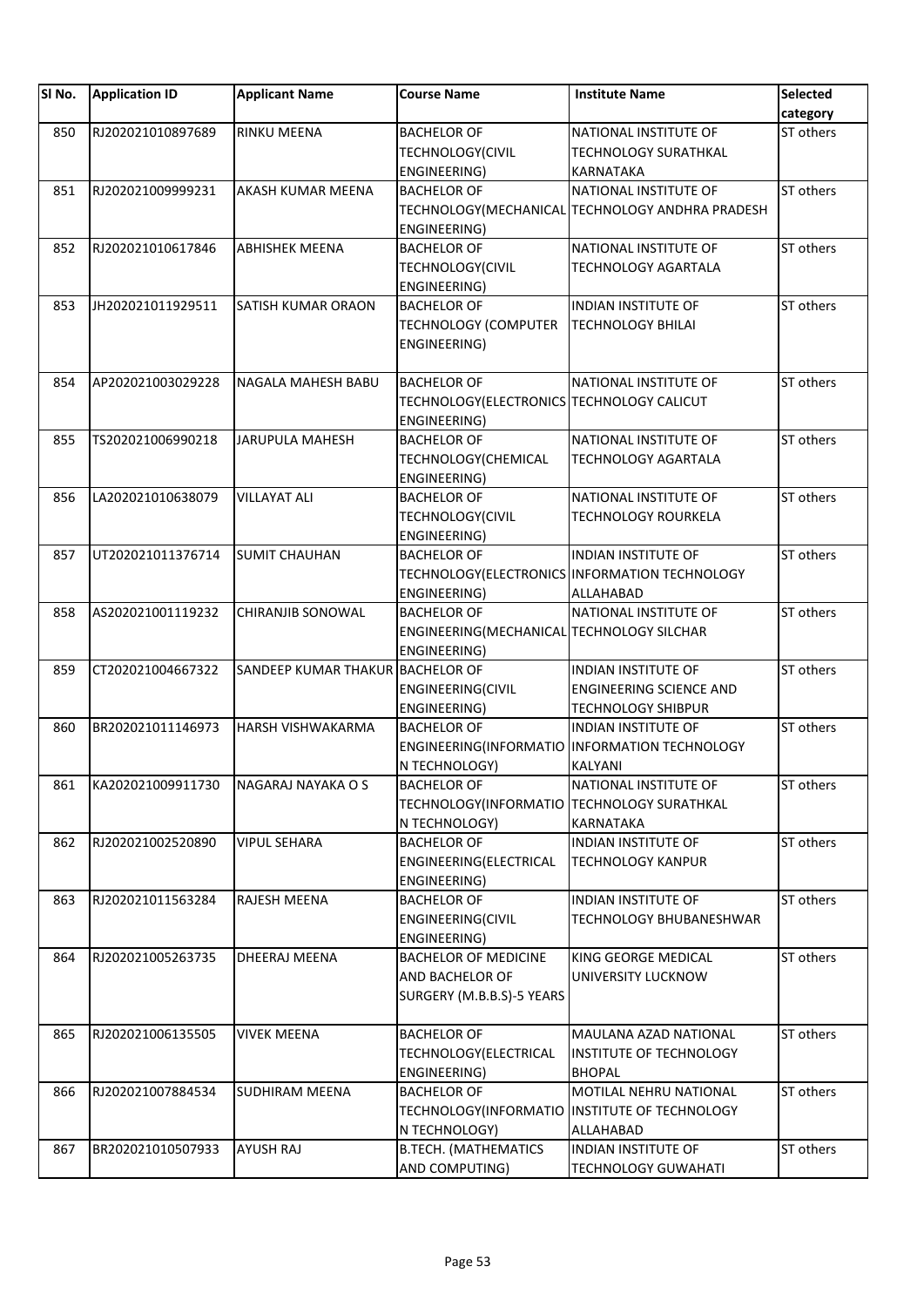| SI <sub>No.</sub> | <b>Application ID</b> | <b>Applicant Name</b>                  | <b>Course Name</b>                                                                             | <b>Institute Name</b>                                                                          | Selected<br>category |
|-------------------|-----------------------|----------------------------------------|------------------------------------------------------------------------------------------------|------------------------------------------------------------------------------------------------|----------------------|
| 868               | JH202021010851371     | NAVJEET MURMU                          | <b>BACHELOR OF</b><br>TECHNOLOGY(PETROLEUM<br>ENGINEERING)                                     | <b>INDIAN INSTITUTE OF</b><br>TECHNOLOGY (INDIAN SCHOOL<br>OF MINES) DHANBAD                   | ST others            |
| 869               | MH202021010269899     | <b>HARSHAL RAVINDRA</b><br>WAKADE      | <b>BACHELOR OF</b><br>TECHNOLOGY(ELECTRICAL<br>ENGINEERING)                                    | <b>INDIAN INSTITUTE OF</b><br><b>TECHNOLOGY GOA</b>                                            | ST others            |
| 870               | MH202021001086002     | <b>MADHAV SHIVAJI</b><br>DESHATWAD     | <b>BACHELOR OF</b><br><b>TECHNOLOGY (COMPUTER</b><br>ENGINEERING)                              | <b>INDIAN INSTITUTE OF</b><br><b>TECHNOLOGY ROPAR</b>                                          | ST others            |
| 871               | RJ202021010027414     | HEMANT KUMAR MEENA                     | <b>B.TECH (COMPUTER</b><br><b>SCIENCE &amp; ENGINEERING)</b>                                   | <b>INDIAN INSTITUTE OF</b><br><b>TECHNOLOGY GUWAHATI</b>                                       | ST others            |
| 872               | RJ202021010933205     | <b>DEVESH MEENA</b>                    | <b>BACHELOR OF</b><br>TECHNOLOGY(CIVIL<br>ENGINEERING)                                         | NATIONAL INSTITUTE OF<br><b>TECHNOLOGY JAMSHEDPUR</b>                                          | ST others            |
| 873               | RJ202021011426640     | JAYPRAKASH MEENA                       | <b>BACHELOR OF</b><br>TECHNOLOGY(MECHANICAL TECHNOLOGY SRINAGAR<br>ENGINEERING)                | NATIONAL INSTITUTE OF                                                                          | ST others            |
| 874               | TS202021010508420     | <b>BANOTH BABURAO</b>                  | <b>BACHELOR OF</b><br>ENGINEERING(COMPUTER<br><b>SCIENCE &amp; ENGINEERING)</b>                | INDIAN INSTITUTE OF<br><b>INFORMATION TECHNOLOGY</b><br>KOTTAYAM                               | ST others            |
| 875               | KA202021010024451     | PRAJWAL YAMANAPPA<br><b>ALALADINNI</b> | <b>BACHELOR OF</b><br><b>TECHNOLOGY (COMPUTER</b><br>ENGINEERING)                              | <b>INDIAN INSTITUTE OF</b><br><b>INFORMATION TECHNOLOGY</b><br><b>NAGPUR</b>                   | ST others            |
| 876               | TS202021003630360     | M PRAKASH NAIK                         | <b>BACHELOR OF</b><br>TECHNOLOGY(APPLIED<br><b>ELECTRONICS &amp;</b><br>INSTRUMENTATION (AEI)) | NATIONAL INSTITUTE OF<br><b>TECHNOLOGY AGARTALA</b>                                            | ST others            |
| 877               | KA202021011563987     | SANDEEP                                | <b>BACHELOR OF</b><br>ENGINEERING(COMPUTER<br>SCIENCE & ENGINEERING)                           | <b>INDIAN INSTITUTE OF</b><br><b>INFORMATION TECHNOLOGY</b><br>KOTTAYAM                        | ST others            |
| 878               | TS202021007891318     | <b>DHARAVATH HARIDAS</b>               | <b>BACHELOR OF</b><br>TECHNOLOGY (METALLURGI<br>CAL ENGINEERING)                               | NATIONAL INSTITUTE OF<br><b>TECHNOLOGY SRINAGAR</b>                                            | ST others            |
| 879               | RJ202021003745816     | <b>AJAY MEENA</b>                      | <b>B.TECH (COMPUTER</b><br><b>SCIENCE &amp; ENGINEERING)</b>                                   | <b>INDIAN INSTITUTE OF</b><br><b>TECHNOLOGY GOA</b>                                            | ST others            |
| 880               | AP202021011720574     | DURGAVARSHITH<br>BANAVATHU             | <b>BACHELOR OF</b><br>AND COMMUNICATION<br>ENGINEERING(ECE))                                   | SARDAR VALLABHBHAI NATIONAL<br>TECHNOLOGY (ELECTRONICS INSTITUTE OF TECHNOLOGY<br><b>SURAT</b> | ST others            |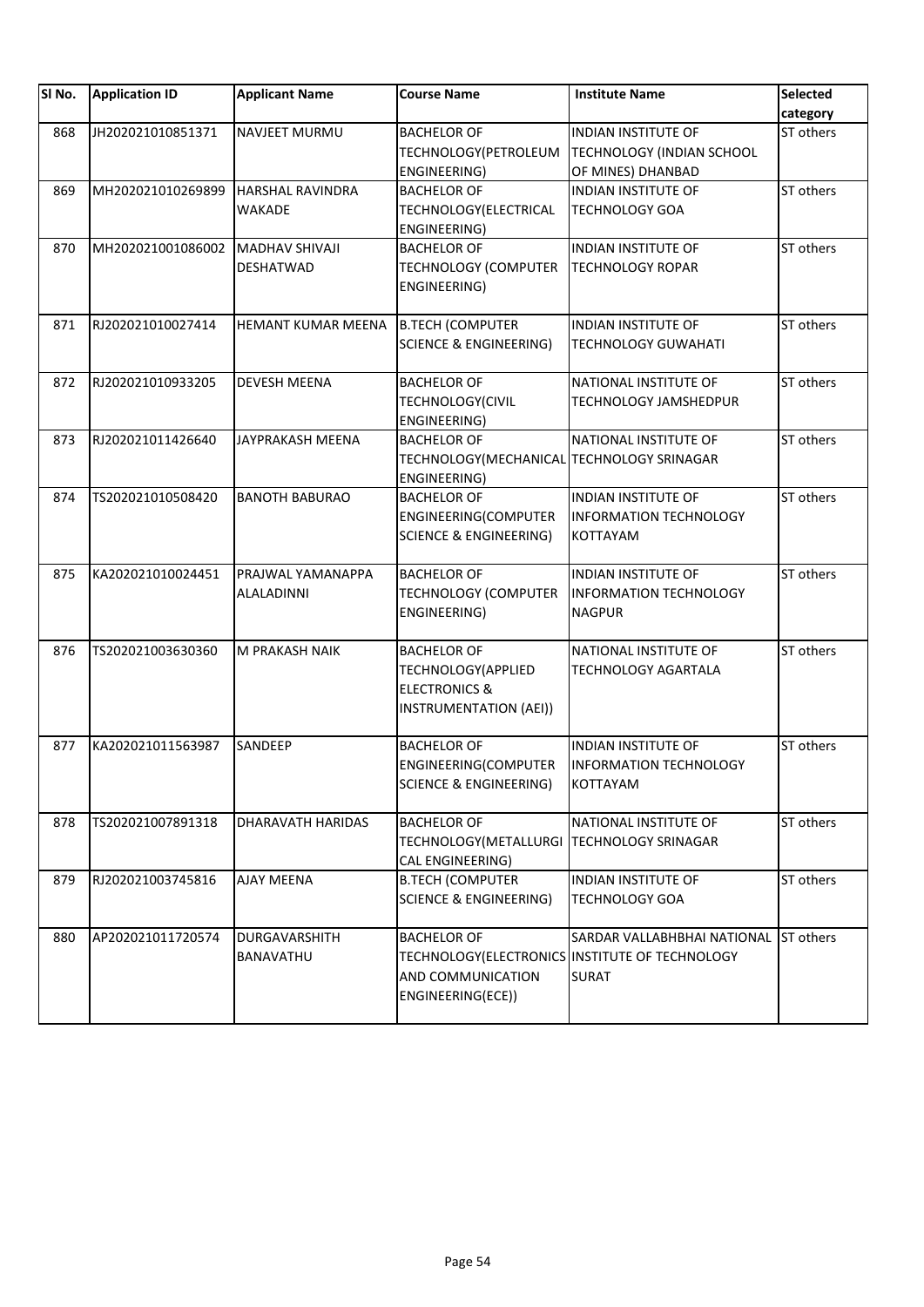## Annexure-3(b)

## 120 Final selected students for Post-Graduation courses under National Scholarship 2020-21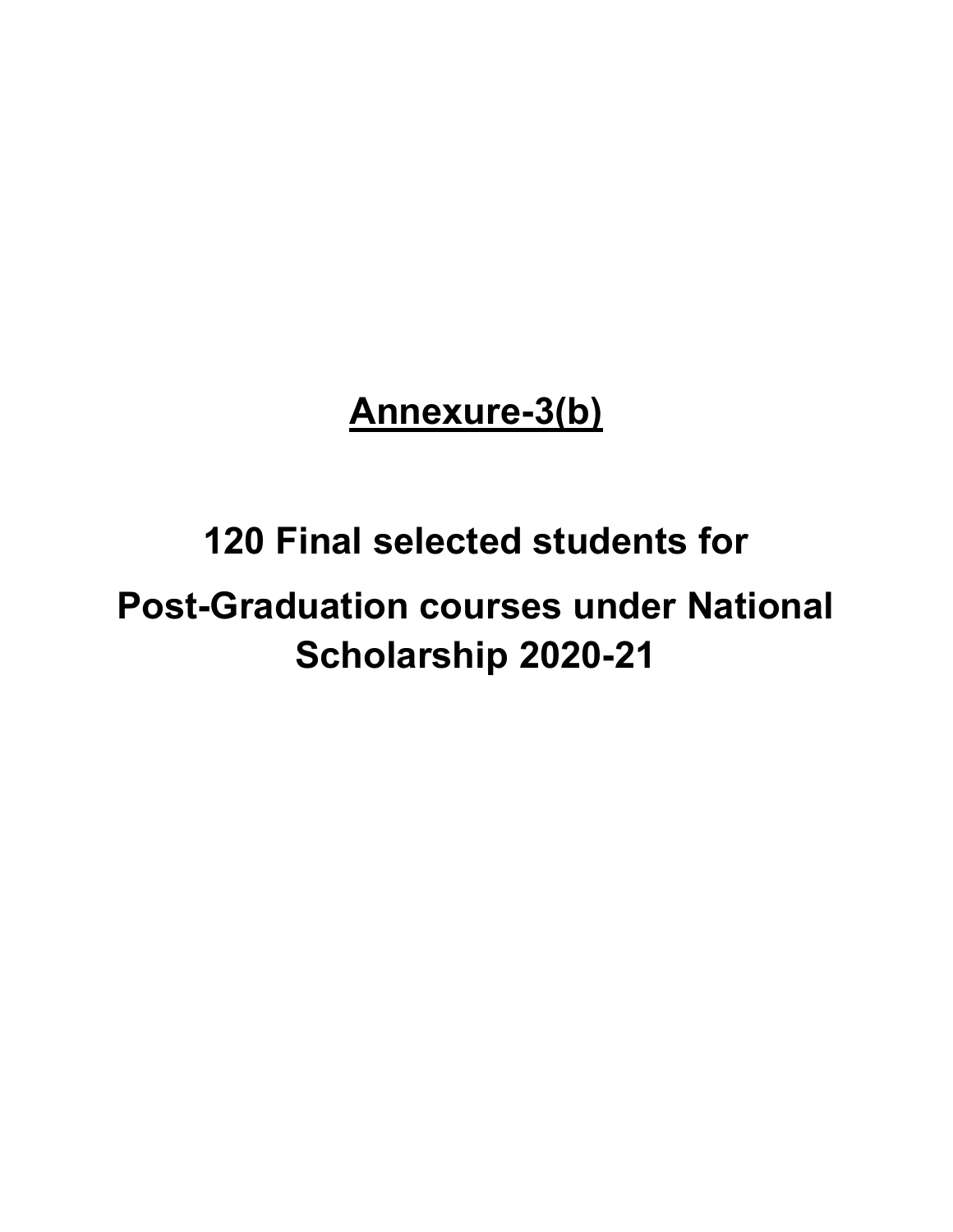|                | Annexure-3(b) : List of 120 selected candiates for Post Graduation level courses<br>under the National scholarship-2020-21 |                                       |                                                                                                         |                                                                         |                         |  |  |  |
|----------------|----------------------------------------------------------------------------------------------------------------------------|---------------------------------------|---------------------------------------------------------------------------------------------------------|-------------------------------------------------------------------------|-------------------------|--|--|--|
|                | SI No. Application ID                                                                                                      | <b>Applicant Name</b>                 | <b>Course Name</b>                                                                                      | <b>Institute Name</b>                                                   | <b>Selected</b>         |  |  |  |
| $\mathbf{1}$   | MH202021007877751                                                                                                          | <b>DEVID GULAB SHIVANKAR</b>          | MASTER OF ARTS(EDUCATION)                                                                               | TATA INSTITUTE OF SOCIAL<br><b>SCIENCES HYDERABAD</b>                   | category<br><b>PVTG</b> |  |  |  |
| $\overline{2}$ | RJ202021001405408                                                                                                          | KAILASH KUMAR                         | <b>POST GRADUATE</b><br>DIPLOMA(INDUSTRIAL<br>ENGINEERING(PGDIE))                                       | NATIONAL INSTITUTE OF<br>INDUSTRIAL ENGINEERING<br><b>MUMBAI</b>        | <b>BPL</b>              |  |  |  |
| 3              | KA202021001464399                                                                                                          | THIRUMALESHNAYAK Y                    | <b>MASTER OF BUSINESS</b><br>ADMINISTRATION(M.B.A)                                                      | <b>INDIAN INSTITUTE OF</b><br><b>MANAGEMENT RAIPUR</b>                  | <b>BPL</b>              |  |  |  |
| 4              | RJ202021000713276                                                                                                          | <b>JHANDI PRASAD MEENA</b>            | <b>POST GRADUATE</b><br>DIPLOMA(INDUSTRIAL<br>ENGINEERING(PGDIE))                                       | NATIONAL INSTITUTE OF<br><b>INDUSTRIAL ENGINEERING</b><br><b>MUMBAI</b> | <b>BPL</b>              |  |  |  |
| 5              | KA202021006466709                                                                                                          | <b>MURALI R</b>                       | M.TECH(METALLURGICAL<br>ENGINEERING)                                                                    | NATIONAL INSTITUTE OF<br>TECHNOLOGY SURATHKAL<br><b>KARNATAKA</b>       | <b>BPL</b>              |  |  |  |
| 6              | KA202021005761368                                                                                                          | <b>ASHOK</b>                          | M.TECH(CIVIL ENGINEERING(CE))                                                                           | NATIONAL INSTITUTE OF<br><b>TECHNOLOGY SURATHKAL</b><br>KARNATAKA       | <b>BPL</b>              |  |  |  |
| $\overline{7}$ | OR202021002453533                                                                                                          | <b>HEMANTA MALLIK</b>                 | <b>MASTER OF BUSINESS</b><br>ADMINISTRATION(M.B.A)                                                      | <b>INDIAN INSTITUTE OF</b><br>MANAGEMENT SAMBALPUR                      | <b>BPL</b>              |  |  |  |
| 8              | KA202021001467477                                                                                                          | S J HARSHAVARDHAN                     | <b>MASTER OF BUSINESS</b><br>ADMINISTRATION(M.B.A)                                                      | <b>INDIAN INSTITUTE OF</b><br>MANAGEMENT AHMEDABAD                      | <b>BPL</b>              |  |  |  |
| 9              | TS202021005670938                                                                                                          | JATOTH SAIDULU                        | M.TECH(MECHANICAL<br>ENGINEERING)                                                                       | NATIONAL INSTITUTE OF<br><b>TECHNOLOGY SURATHKAL</b><br>KARNATAKA       | <b>BPL</b>              |  |  |  |
| 10             | TR202021000054228                                                                                                          | <b>BISWANATH REANG</b>                | <b>MASTER OF BUSINESS</b><br>ADMINISTRATION(M.B.A)                                                      | <b>FACULTY OF MANAGEMENT</b><br>STUDIES (UNIVERSITY OF<br>DELHI)        | <b>BPL</b>              |  |  |  |
| 11             | KA202021000512488                                                                                                          | PALANI D                              | <b>POST GRADUATE</b><br>DIPLOMA(INDUSTRIAL<br>ENGINEERING(PGDIE))                                       | NATIONAL INSTITUTE OF<br>INDUSTRIAL ENGINEERING<br><b>MUMBAI</b>        | <b>BPL</b>              |  |  |  |
| 12             | TS202021000927652                                                                                                          | <b>JADHAV RAHUL</b>                   | POST-GRADUATE PROGRAMME<br>IN MANAGEMENT(AGRI-<br><b>BUSINESS MANAGEMENT)</b>                           | INDIAN INSTITUTE OF<br>PLANTATION MANAGEMENT<br>BANGALORE               | <b>BPL</b>              |  |  |  |
| 13             | TS202021007174274                                                                                                          | <b>BANOTH PRAVEEN KUMAR</b>           | M.TECH(CIVIL ENGINEERING(CE))                                                                           | NATIONAL INSTITUTE OF<br><b>TECHNOLOGY SURATHKAL</b><br>KARNATAKA       | <b>BPL</b>              |  |  |  |
| 14             | MN202021002963890                                                                                                          | NGANINGSHING AWUNGSHI<br><b>SHIPO</b> | <b>POST GRADUATE</b><br>DIPLOMA(RURAL MANAGEMENT) MANAGEMENT ANAND                                      | <b>INSTITUTE OF RURAL</b><br><b>GUJARAT</b>                             | <b>BPL</b>              |  |  |  |
| 15             | OR202021011027416                                                                                                          | <b>PRAVAS NAIK</b>                    | MASTER OF LAW (LLM)                                                                                     | NATIONAL LAW UNIVERSITY<br><b>CUTTUCK</b>                               | <b>BPL</b>              |  |  |  |
| 16             | ML202021004075198                                                                                                          | <b>BANROILANG NONGKYNRIH</b>          | MASTER OF ARTS(WOMEN<br>STUDIES)                                                                        | TATA INSTITUTE OF SOCIAL<br><b>SCIENCES GUWAHATI</b>                    | <b>BPL</b>              |  |  |  |
| 17             | KA202021007106359                                                                                                          | <b>JAGADISH S</b>                     | <b>MASTER OF BUSINESS</b><br>ADMINISTRATION(M.B.A)                                                      | INDIAN INSTITUTE OF<br>PLANTATION MANAGEMENT<br>BANGALORE               | <b>BPL</b>              |  |  |  |
| 18             | AS202021005178069                                                                                                          | <b>KACHE BEYPI</b>                    | <b>MASTER OF BUSINESS</b><br>ADMINISTRATION(TOURISM AND TOURISM AND TRAVEL<br><b>TRAVEL MANAGEMENT)</b> | <b>INDIAN INSTITUTE OF</b><br>MANAGEMENT GWALIOR                        | <b>BPL</b>              |  |  |  |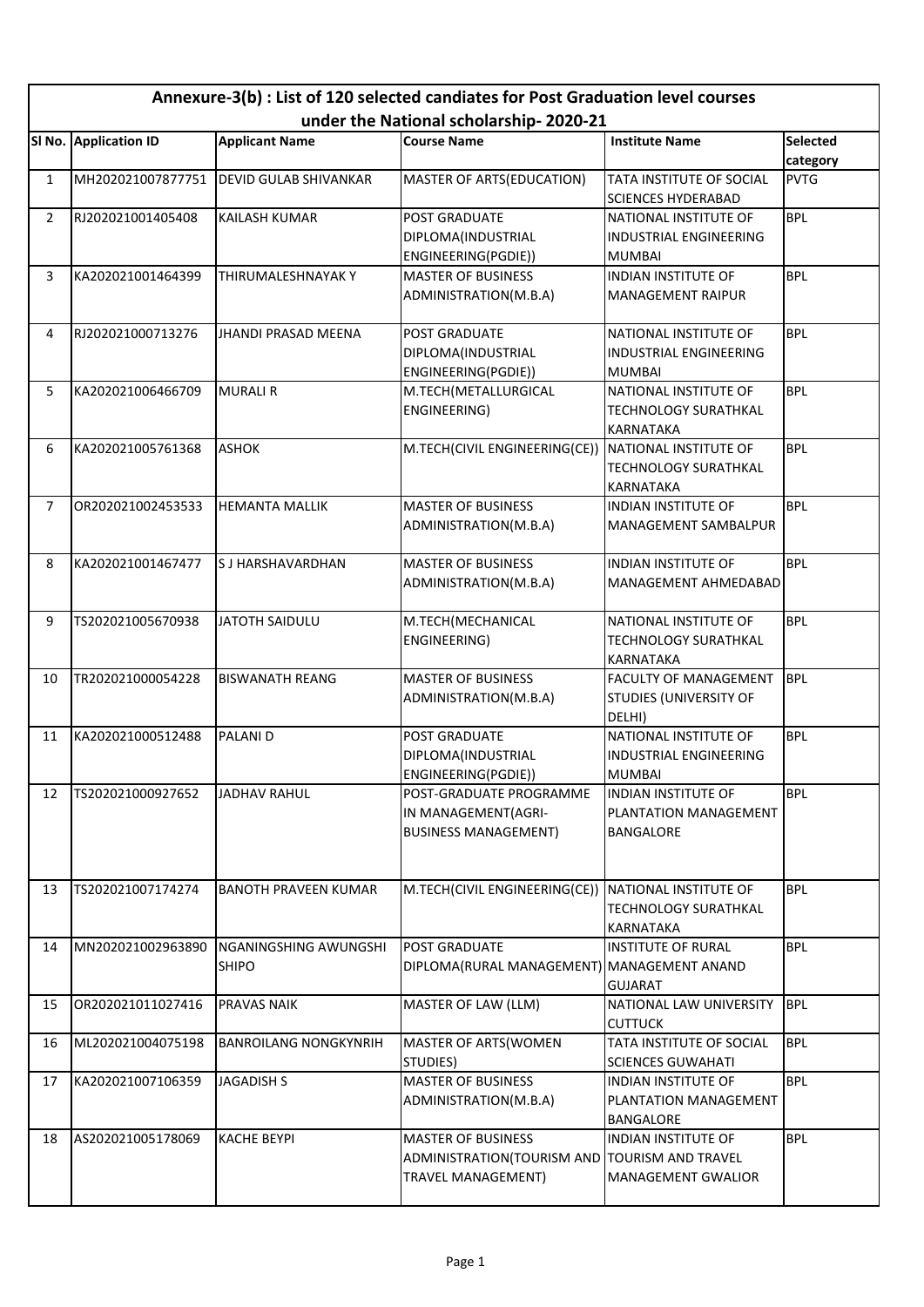|    | SI No. Application ID | <b>Applicant Name</b>          | <b>Course Name</b>                                                   | <b>Institute Name</b>                                                    | Selected<br>category |
|----|-----------------------|--------------------------------|----------------------------------------------------------------------|--------------------------------------------------------------------------|----------------------|
| 19 | AR202021006828108     | <b>GRACY RERA</b>              | POST GRADUATE DIPLOMA IN<br>MANAGEMENT(PGDM)                         | <b>INDIAN INSTITUTE OF</b><br>MANAGEMENT KOZHIKODE                       | Female               |
| 20 | TS202021005755646     | KATRAWATH DIVYA                | M.TECH(CIVIL ENGINEERING(CE))                                        | NATIONAL INSTITUTE OF<br><b>TECHNOLOGY SURATHKAL</b><br>KARNATAKA        | Female               |
| 21 | AS202021005629344     | <b>BIBARI BORO</b>             | POST GRADUATE DIPLOMA IN<br>MANAGEMENT(PGDM)                         | <b>INDIAN INSTITUTE OF</b><br>MANAGEMENT KOZHIKODE                       | Female               |
| 22 | KA202021005708488     | <b>CHANDINI D</b>              | M.TECH(CIVIL ENGINEERING(CE))                                        | NATIONAL INSTITUTE OF<br><b>TECHNOLOGY SURATHKAL</b><br><b>KARNATAKA</b> | Female               |
| 23 | BR202021001801000     | <b>GARIMA KUMARI</b>           | <b>MASTER OF BUSINESS</b><br>ADMINISTRATION(M.B.A)                   | <b>INDIAN INSTITUTE OF</b><br><b>MANAGEMENT ROHTAK</b>                   | Female               |
| 24 | MN202021003941946     | SOCHANPHI KASHUNG              | MASTER OF ENGINEERING(CIVIL)                                         | NATIONAL INSTITUTE OF<br><b>TECHNOLOGY MANIPUR</b>                       | Female               |
| 25 | JH202021002462924     | <b>BINNY LAKRA</b>             | <b>MASTER OF BUSINESS</b><br>ADMINISTRATION(M.B.A)                   | <b>INDIAN INSTITUTE OF</b><br><b>MANAGEMENT RANCHI</b>                   | Female               |
| 26 | JH202021000859584     | <b>AAYUSHREE S TUDU</b>        | <b>MASTER OF BUSINESS</b><br>ADMINISTRATION(M.B.A)                   | <b>INDIAN INSTITUTE OF</b><br><b>MANAGEMENT RANCHI</b>                   | Female               |
| 27 | JH202021005203375     | <b>MONICA MARDI</b>            | <b>MASTER OF BUSINESS</b><br>ADMINISTRATION(M.B.A)                   | <b>INDIAN INSTITUTE OF</b><br><b>MANAGEMENT INDORE</b>                   | Female               |
| 28 | AR202021004222683     | MOPI DOYE                      | POST-GRADUATE PROGRAMME<br>IN MANAGEMENT(BUSINESS<br>ADMINISTRATION) | <b>INDIAN INSTITUTE OF</b><br><b>MANAGEMENT AHMEDABAD</b>                | Female               |
| 29 | MN202021000514563     | <b>R.S NGAMTHING</b>           | POST-GRADUATE PROGRAMME<br>IN MANAGEMENT(BUSINESS<br>MANAGEMENT)     | <b>INDIAN INSTITUTE OF</b><br><b>MANAGEMENT ROHTAK</b>                   | Female               |
| 30 | TS202021010341296     | <b>BHUKYA NIRMALA</b>          | MASTER OF DESIGN(DESIGN)                                             | NATIONAL INSTITUTE OF<br><b>FASHION TECHNOLOGY</b><br><b>MUMBAI</b>      | Female               |
| 31 | AP202021007094370     | NUNSAVATHU<br>DHANALAKSHMI BAI | <b>MASTER OF BUSINESS</b><br>ADMINISTRATION(M.B.A)                   | <b>INDIAN INSTITUTE OF</b><br>MANAGEMENT<br>VISAKHAPATNAM                | Female               |
| 32 | MZ202021004974413     | LALNUNHLUI PACHUAU             | <b>MASTER OF BUSINESS</b><br>ADMINISTRATION(M.B.A)                   | <b>INDIAN INSTITUTE OF</b><br>MANAGEMENT BANGALORE                       | Female               |
| 33 | JH202021006979456     | SUNITA HANSDAH                 | <b>MASTER OF COMPUTER</b><br>APPLICATIONS(MCA)-3YEARS                | NATIONAL INSTITUTE OF<br><b>TECHNOLOGY RAIPUR</b>                        | Female               |
| 34 | JH202021004358431     | SAROJ LAKRA                    | POST GRADUATE DIPLOMA IN<br>MANAGEMENT(PGDM)                         | <b>INDIAN INSTITUTE OF</b><br>MANAGEMENT KOZHIKODE                       | Female               |
| 35 | OR202021002495550     | LIPSA KISHAN                   | <b>MASTER OF BUSINESS</b><br>ADMINISTRATION(M.B.A)                   | <b>INDIAN INSTITUTE OF</b><br><b>MANAGEMENT LUCKNOW</b>                  | Female               |
| 36 | TS202021005922824     | RAMAVATH ASHA                  | M.TECH(ELECTRONICS<br>ENGINEERING)                                   | NATIONAL INSTITUTE OF<br><b>TECHNOLOGY SURATHKAL</b><br>KARNATAKA        | Female               |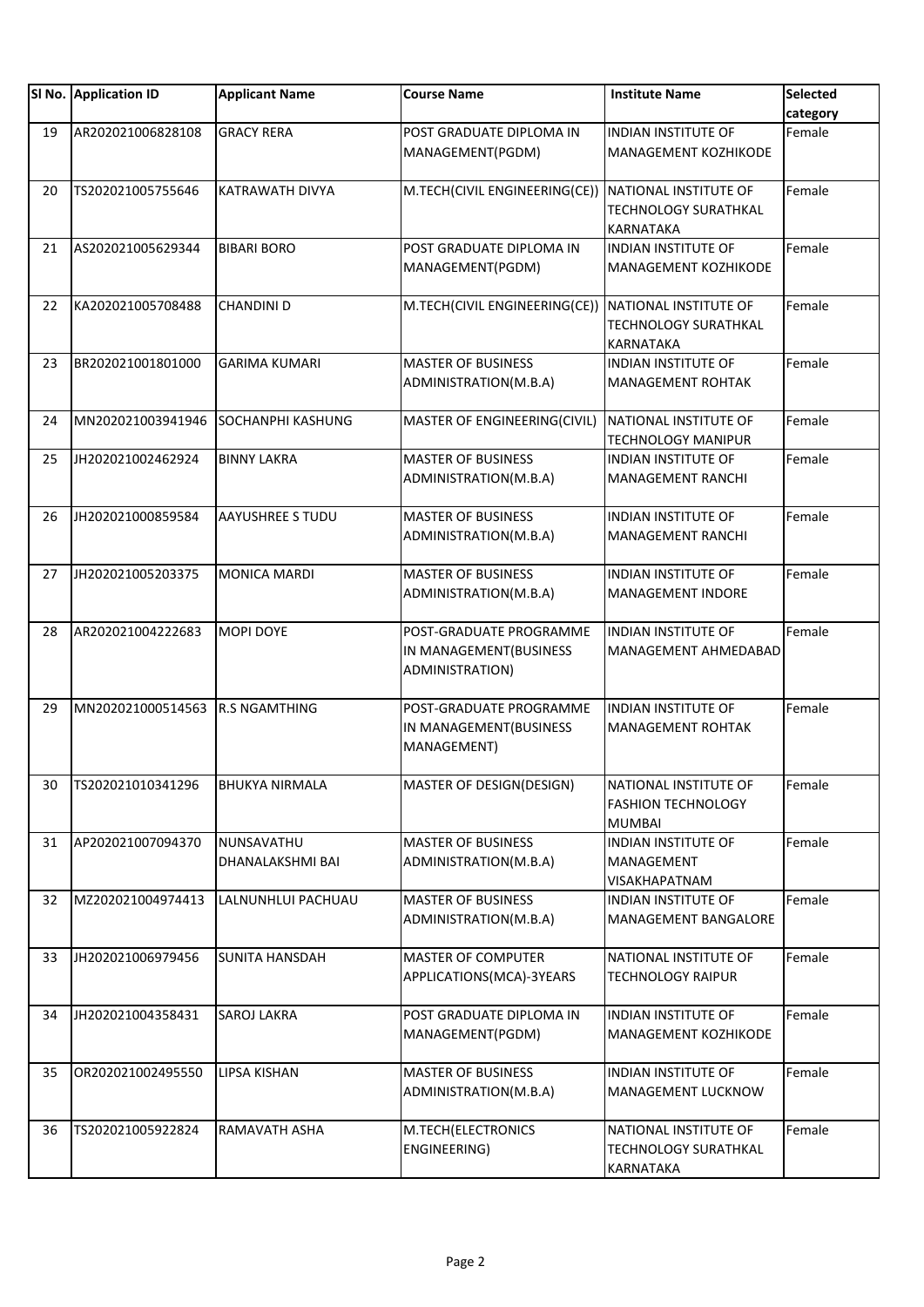|    | SI No. Application ID | <b>Applicant Name</b>      | <b>Course Name</b>                                                 | <b>Institute Name</b>                                               | <b>Selected</b><br>category |
|----|-----------------------|----------------------------|--------------------------------------------------------------------|---------------------------------------------------------------------|-----------------------------|
| 37 | JH202021007616560     | <b>DEVPRIYA EKKA</b>       | MASTER OF DESIGN(DESIGN)-3<br><b>YEARS</b>                         | NATIONAL INSTITUTE OF<br><b>DESIGN AHMEDABAD</b>                    | Female                      |
| 38 | OR202021006294685     | <b>DEEPIKA SINGH DARAI</b> | MASTER OF DESIGN(DESIGN)-3<br><b>YEARS</b>                         | NATIONAL INSTITUTE OF<br><b>DESIGN AHMEDABAD</b>                    | Female                      |
| 39 | JH202021004900093     | <b>GOURI GURIYA RANI</b>   | <b>MASTER OF BUSINESS</b><br>ADMINISTRATION(M.B.A)                 | <b>INDIAN INSTITUTE OF</b><br><b>MANAGEMENT KASHIPUR</b>            | Female                      |
| 40 | JH202021005510772     | MITCHELL MONICA BILUNG     | POST-GRADUATE PROGRAMME<br>IN MANAGEMENT(BUSINESS<br>MANAGEMENT)   | <b>INDIAN INSTITUTE OF</b><br>MANAGEMENT BANGALORE                  | Female                      |
| 41 | BR202021000944309     | <b>DEEPIKA BARUA</b>       | <b>MASTER OF BUSINESS</b><br>ADMINISTRATION(M.B.A)                 | <b>INDIAN INSTITUTE OF</b><br><b>MANAGEMENT AHMEDABAD</b>           | Female                      |
| 42 | WB202021007659351     | PRATIMA TAMANG             | <b>MASTER OF BUSINESS</b><br>ADMINISTRATION(M.B.A)                 | <b>INDIAN INSTITUTE OF</b><br><b>MANAGEMENT UDAIPUR</b>             | Female                      |
| 43 | JH202021004633738     | <b>MONIKA TOPPO</b>        | <b>MASTER OF BUSINESS</b><br>ADMINISTRATION(M.B.A)                 | <b>INDIAN INSTITUTE OF</b><br><b>MANAGEMENT RANCHI</b>              | Female                      |
| 44 | KA202021002402910     | POOJITHA S NAYAK           | <b>MASTER OF BUSINESS</b><br>ADMINISTRATION(M.B.A)                 | SYMBIOSIS INSTITUTE OF<br><b>BUSINESS MANAGEMENT</b><br><b>PUNE</b> | Female                      |
| 45 | AS202021002097030     | <b>NEETA BRAHMA</b>        | <b>MASTER OF BUSINESS</b><br>ADMINISTRATION(M.B.A)                 | RAJIV GANDHI INDIAN<br>INSTITUTE OF<br><b>MANAGEMENT SHILLONG</b>   | Female                      |
| 46 | JH202021001298995     | <b>SHALINI KULLU</b>       | MASTER OF DESIGN(DESIGN)-3<br><b>YEARS</b>                         | NATIONAL INSTITUTE OF<br><b>DESIGN AHMEDABAD</b>                    | Female                      |
| 47 | UP202021004265816     | <b>DEEPIKA HYANKI</b>      | <b>POST GRADUATE</b><br>DIPLOMA(MANAGEMENT)                        | <b>INDIAN INSTITUTE OF</b><br>MANAGEMENT KOZHIKODE                  | Female                      |
| 48 | JH202021000522765     | <b>SHARON SHASHI</b>       | <b>MASTER OF BUSINESS</b><br>ADMINISTRATION(M.B.A)                 | <b>INDIAN INSTITUTE OF</b><br><b>MANAGEMENT RANCHI</b>              | Female                      |
| 49 | LA202021002564872     | <b>TSETAN ANGMO</b>        | MASTER OF DESIGN(DESIGN)-3<br><b>YEARS</b>                         | NATIONAL INSTITUTE OF<br><b>DESIGN AHMEDABAD</b>                    | Female                      |
| 50 | JH202021011931659     | PRATIMA SONALI HORO        | <b>MASTER OF COMPUTER</b><br>APPLICATIONS(MCA)-3YEARS              | MOTILAL NEHRU NATIONAL<br>INSTITUTE OF TECHNOLOGY<br>ALLAHABAD      | Female                      |
| 51 | MP202021010101435     | SHIWANGI NIRALE            | MASTER OF LAW(L.L.M)                                               | NATIONAL LAW INSTITUTE<br>UNIVERSITY BHOPAL                         | Female                      |
| 52 | AS202021004430504     | UPASANA HAZARIKA           | <b>MASTER OF BUSINESS</b><br>ADMINISTRATION(M.B.A)                 | INDIAN INSTITUTE OF<br>MANAGEMENT KASHIPUR                          | Female                      |
| 53 | JH202021003666492     | SHRISTY SHREYA SINKU       | <b>MASTER OF BUSINESS</b><br>ADMINISTRATION(M.B.A)                 | <b>INDIAN INSTITUTE OF</b><br><b>MANAGEMENT RANCHI</b>              | Female                      |
| 54 | MN202021004599601     | <b>KIM NEI CHONG</b>       | MASTER OF ARTS(SOCIAL WORK)                                        | TATA INSTITUTE OF SOCIAL<br><b>SCIENCES TULJAPUR</b>                | Female                      |
| 55 | MZ202021001083468     | KHUMSANGA HAUZEL           | <b>POST GRADUATE</b><br>DIPLOMA(RURAL MANAGEMENT) MANAGEMENT ANAND | <b>INSTITUTE OF RURAL</b><br><b>GUJARAT</b>                         | ST others                   |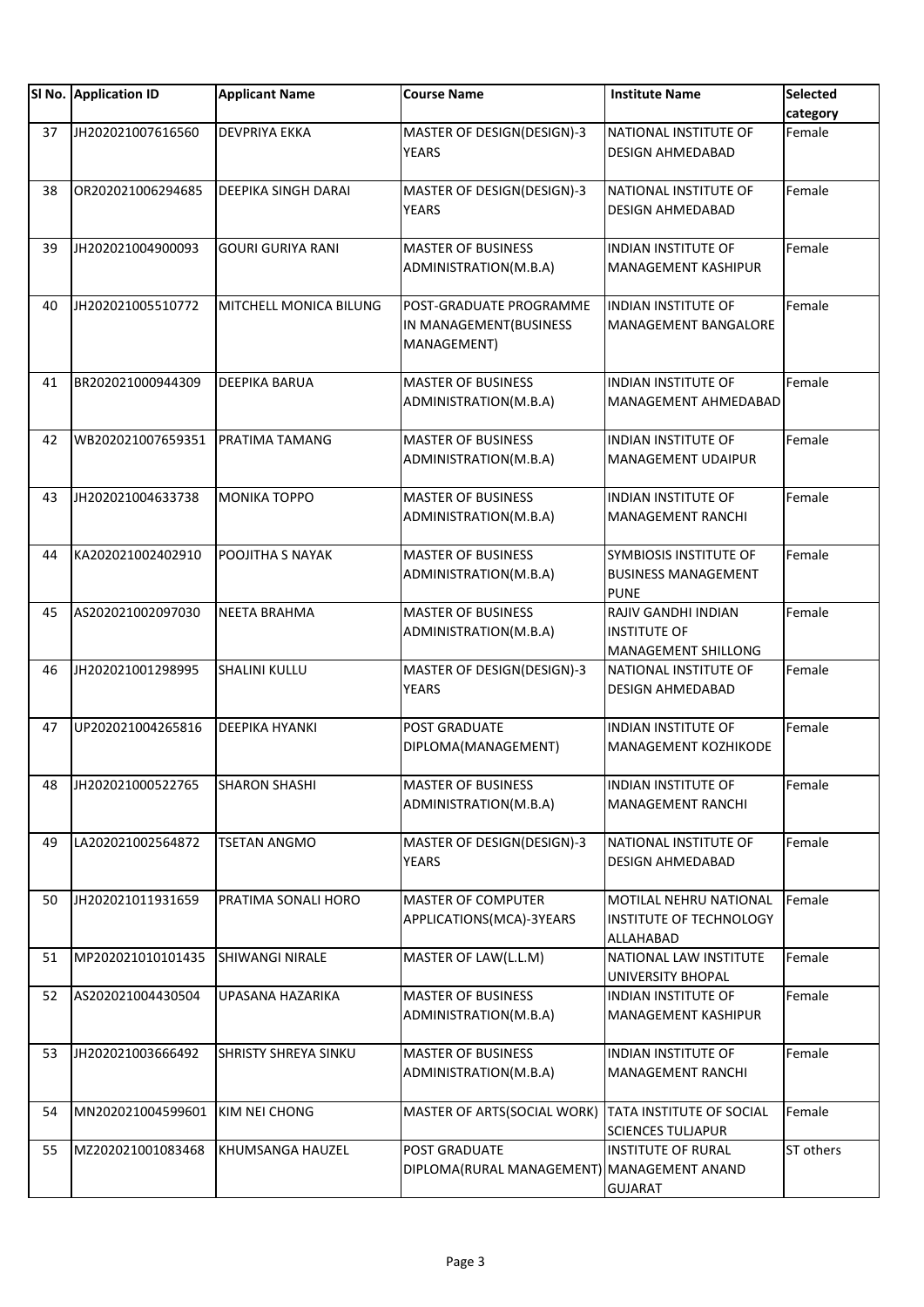|    | SI No. Application ID | <b>Applicant Name</b>       | <b>Course Name</b>         | <b>Institute Name</b>         | <b>Selected</b><br>category |
|----|-----------------------|-----------------------------|----------------------------|-------------------------------|-----------------------------|
|    |                       |                             |                            |                               |                             |
| 56 | AP202021000882649     | MUDE SAI SANTOSH NAIK       | <b>MASTER OF BUSINESS</b>  | <b>INDIAN INSTITUTE OF</b>    | ST others                   |
|    |                       |                             | ADMINISTRATION(M.B.A)      | MANAGEMENT                    |                             |
|    |                       |                             |                            | VISAKHAPATNAM                 |                             |
| 57 | TS202021004634466     | <b>KETHAVATH SRINIVAS</b>   | POST GRADUATE DIPLOMA IN   | <b>INDIAN INSTITUTE OF</b>    | ST others                   |
|    |                       |                             | MANAGEMENT(PGDM)           | MANAGEMENT KOZHIKODE          |                             |
|    |                       |                             |                            |                               |                             |
| 58 | JH202021011879524     | <b>NEEL PRAYAG BECK</b>     | <b>MASTER OF COMPUTER</b>  | MAULANA AZAD NATIONAL         | ST others                   |
|    |                       |                             | APPLICATIONS(MCA)-3YEARS   | INSTITUTE OF TECHNOLOGY       |                             |
|    |                       |                             |                            | <b>BHOPAL</b>                 |                             |
| 59 | TS202021000136084     | <b>DEDAVATH KARUN KUMAR</b> | <b>MASTER OF BUSINESS</b>  | <b>INDIAN INSTITUTE OF</b>    | ST others                   |
|    |                       |                             | ADMINISTRATION(M.B.A)      | MANAGEMENT INDORE             |                             |
|    |                       |                             |                            |                               |                             |
| 60 | TS202021003554502     | <b>BANOTH ASHOK</b>         | POST-GRADUATE PROGRAMME    | <b>INDIAN INSTITUTE OF</b>    | ST others                   |
|    |                       |                             | IN MANAGEMENT(BUSINESS     | <b>MANAGEMENT BANGALORE</b>   |                             |
|    |                       |                             | MANAGEMENT)                |                               |                             |
|    |                       |                             |                            |                               |                             |
| 61 | MZ202021005075724     | <b>LALRUATPUIA TLAU</b>     | M.SC (APPLIED GEO-PHYSICS) | <b>INDIAN INSTITUTE OF</b>    | ST others                   |
|    |                       |                             |                            | <b>TECHNOLOGY (INDIAN</b>     |                             |
|    |                       |                             |                            |                               |                             |
|    |                       |                             |                            | <b>SCHOOL OF MINES)</b>       | ST others                   |
| 62 | JH202021000499286     | <b>ROHAN ROHIT KUJUR</b>    | POST GRADUATE              | NATIONAL INSTITUTE OF         |                             |
|    |                       |                             | DIPLOMA(INDUSTRIAL         | <b>INDUSTRIAL ENGINEERING</b> |                             |
|    |                       |                             | ENGINEERING(PGDIE))        | <b>MUMBAI</b>                 |                             |
| 63 | KA202021005079294     | <b>SANJAY S NAIK</b>        | POST GRADUATE DIPLOMA IN   | <b>INDIAN INSTITUTE OF</b>    | ST others                   |
|    |                       |                             | MANAGEMENT(PGDM)           | MANAGEMENT KOZHIKODE          |                             |
|    |                       |                             |                            |                               |                             |
| 64 | JH202021006979630     | <b>ABHISHEK HASDA</b>       | <b>MASTER OF COMPUTER</b>  | NATIONAL INSTITUTE OF         | ST others                   |
|    |                       |                             | APPLICATIONS(MCA)-3YEARS   | <b>TECHNOLOGY RAIPUR</b>      |                             |
|    |                       |                             |                            |                               |                             |
| 65 | AS202021004850873     | <b>BISWESWAR MORANG</b>     | <b>MASTER OF BUSINESS</b>  | <b>INDIAN INSTITUTE OF</b>    | ST others                   |
|    |                       |                             | ADMINISTRATION(M.B.A)      | MANAGEMENT AHMEDABAD          |                             |
|    |                       |                             |                            |                               |                             |
| 66 | MN202021005659642     | <b>SWANKABA B.T</b>         | M.TECH(VLSI DESIGN)        | NATIONAL INSTITUTE OF         | ST others                   |
|    |                       |                             |                            | TECHNOLOGY NAGALAND           |                             |
| 67 | JH202021004977263     | <b>NAVEEN KUMAR</b>         | <b>MASTER OF BUSINESS</b>  | <b>INDIAN INSTITUTE OF</b>    | ST others                   |
|    |                       |                             | ADMINISTRATION(M.B.A)      | <b>MANAGEMENT RANCHI</b>      |                             |
|    |                       |                             |                            |                               |                             |
| 68 | MZ202021004924885     | MALSAWMKIMA                 | <b>POST GRADUATE</b>       | <b>INDIAN INSTITUTE OF</b>    | ST others                   |
|    |                       |                             | DIPLOMA(MANAGEMENT)        | <b>MANAGEMENT KOZHIKODE</b>   |                             |
|    |                       |                             |                            |                               |                             |
| 69 | MN202021003807676     | <b>CHRISTOPHER DOMAI</b>    | <b>MASTER OF BUSINESS</b>  | <b>INDIAN INSTITUTE OF</b>    | ST others                   |
|    |                       | <b>THOLOU</b>               | ADMINISTRATION(M.B.A)      | MANAGEMENT KASHIPUR           |                             |
|    |                       |                             |                            |                               |                             |
| 70 | JH202021001885372     | <b>ABHISHEK KUJUR</b>       | POST-GRADUATE PROGRAMME    | INDIAN INSTITUTE OF           | ST others                   |
|    |                       |                             | IN MANAGEMENT (BUSINESS    | MANAGEMENT BANGALORE          |                             |
|    |                       |                             |                            |                               |                             |
|    |                       |                             | MANAGEMENT)                |                               |                             |
|    |                       |                             |                            |                               |                             |
| 71 | GJ202021004696538     | HEMANSHU NATTHURAM          | POST-GRADUATE PROGRAMME    | <b>INDIAN INSTITUTE OF</b>    | ST others                   |
|    |                       | <b>DHANGAR</b>              | IN MANAGEMENT(BUSINESS     | <b>MANAGEMENT BANGALORE</b>   |                             |
|    |                       |                             | MANAGEMENT)                |                               |                             |
|    |                       |                             |                            |                               |                             |
| 72 | KA202021011310065     | <b>R S ANUDHAR</b>          | M.TECH(METALLURGICAL       | NATIONAL INSTITUTE OF         | ST others                   |
|    |                       |                             | ENGINEERING)               | TECHNOLOGY SURATHKAL          |                             |
|    |                       |                             |                            | <b>KARNATAKA</b>              |                             |
| 73 | HP202021002416712     | <b>AMAN NEGI</b>            | POST GRADUATE DIPLOMA IN   | <b>INDIAN INSTITUTE OF</b>    | ST others                   |
|    |                       |                             | MANAGEMENT(PGDM)           | <b>MANAGEMENT KOZHIKODE</b>   |                             |
|    |                       |                             |                            |                               |                             |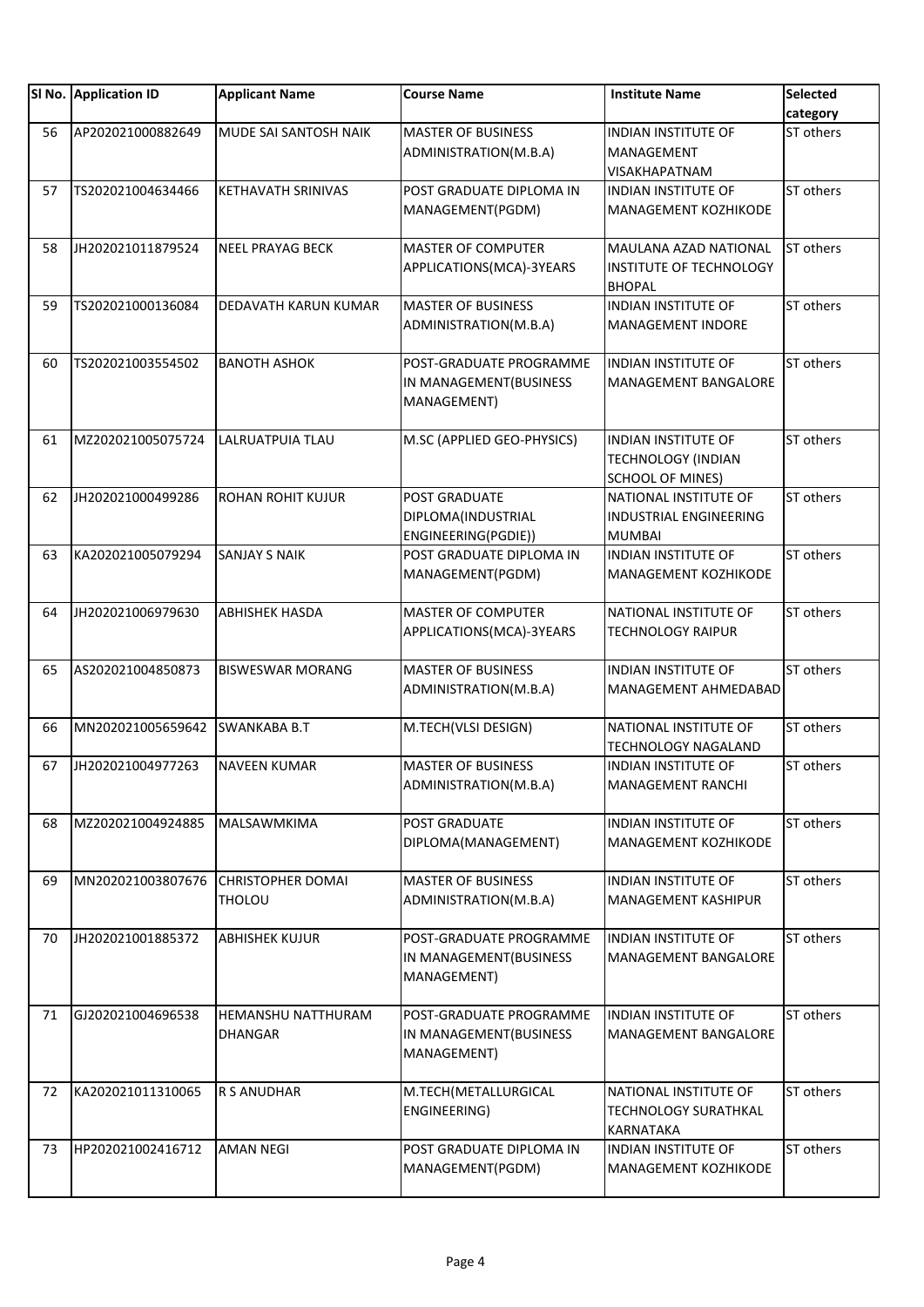|    | SI No. Application ID | <b>Applicant Name</b>                      | <b>Course Name</b>                                                   | <b>Institute Name</b>                                                                                        | <b>Selected</b> |
|----|-----------------------|--------------------------------------------|----------------------------------------------------------------------|--------------------------------------------------------------------------------------------------------------|-----------------|
|    |                       |                                            |                                                                      |                                                                                                              | category        |
| 74 | KA202021006590304     | <b>VARUN KUMAR VAGGE</b>                   | POST-GRADUATE PROGRAMME<br>IN MANAGEMENT(BUSINESS<br>ADMINISTRATION) | <b>INDIAN INSTITUTE OF</b><br><b>MANAGEMENT AHMEDABAD</b>                                                    | ST others       |
| 75 | MH202021002673891     | SACHIN BABURAO UMRIWAD                     | <b>MASTER OF BUSINESS</b><br>ADMINISTRATION(M.B.A)                   | <b>INDIAN INSTITUTE OF</b><br>MANAGEMENT CALCUTTA                                                            | ST others       |
| 76 | TS202021002080909     | VANKUDOTHU VINOD KUMAR POST GRADUATE       | DIPLOMA(INDUSTRIAL<br>ENGINEERING(PGDIE))                            | NATIONAL INSTITUTE OF<br><b>INDUSTRIAL ENGINEERING</b><br><b>MUMBAI</b>                                      | ST others       |
| 77 | BR202021003078947     | RAHUL SHARMA                               | <b>POST GRADUATE</b><br>DIPLOMA(INDUSTRIAL<br>ENGINEERING(PGDIE))    | NATIONAL INSTITUTE OF<br><b>INDUSTRIAL ENGINEERING</b><br><b>MUMBAI</b>                                      | ST others       |
| 78 | KA202021004645334     | JAYAPRAKASH KAJJARI                        | <b>MASTER OF BUSINESS</b><br>ADMINISTRATION(M.B.A)                   | <b>INDIAN INSTITUTE OF</b><br><b>MANAGEMENT INDORE</b>                                                       | ST others       |
| 79 | AR202021007709304     | <b>RELI ADO</b>                            | M.SC (FORESTRY)                                                      | NORTH EASTERN REGIONAL<br><b>INSTITUTE OF SCIENCE AND</b><br><b>TECHNOLOGY PAPUM PARE</b><br><b>ITANAGAR</b> | ST others       |
| 80 | TS202021001875168     | <b>BHUKYA SUDHAKAR</b>                     | <b>MASTER OF BUSINESS</b><br>ADMINISTRATION(M.B.A)                   | <b>INDIAN INSTITUTE OF</b><br><b>MANAGEMENT KASHIPUR</b>                                                     | ST others       |
| 81 | MH202021000752860     | <b>KAMLESH SHANKARSHAN</b><br><b>MUNDA</b> | <b>MASTER OF BUSINESS</b><br>ADMINISTRATION(M.B.A)                   | <b>INDIAN INSTITUTE OF</b><br>MANAGEMENT BANGALORE                                                           | ST others       |
| 82 | MZ202021005941341     | R VANLALDUATA                              | <b>MASTER OF BUSINESS</b><br>ADMINISTRATION(M.B.A)                   | <b>INDIAN INSTITUTE OF</b><br><b>MANAGEMENT RAIPUR</b>                                                       | ST others       |
| 83 | OR202021003886080     | <b>ANSHUMAN MAJHI</b>                      | <b>MASTER OF BUSINESS</b><br>ADMINISTRATION(M.B.A)                   | <b>INDIAN INSTITUTE OF</b><br>MANAGEMENT CALCUTTA                                                            | ST others       |
| 84 | TR202021005874628     | LUCKY DEBBARMA                             | M.TECH(CIVIL ENGINEERING(CE))                                        | NATIONAL INSTITUTE OF<br>TECHNOLOGY AGARTALA                                                                 | ST others       |
| 85 | MZ202021007748972     | RK VANLALMUANA                             | <b>MASTER OF BUSINESS</b><br>ADMINISTRATION(M.B.A)                   | <b>INDIAN INSTITUTE OF</b><br><b>MANAGEMENT KASHIPUR</b>                                                     | ST others       |
| 86 | MN202021000135291     | <b>LUIKANG ROBIN</b>                       | <b>MASTER OF BUSINESS</b><br>ADMINISTRATION(M.B.A)                   | <b>INDIAN INSTITUTE OF</b><br><b>MANAGEMENT INDORE</b>                                                       | ST others       |
| 87 | JH202021002086178     | <b>ANIMESH G KUJUR</b>                     | <b>MASTER OF BUSINESS</b><br>ADMINISTRATION(M.B.A)                   | <b>INDIAN INSTITUTE OF</b><br><b>MANAGEMENT INDORE</b>                                                       | ST others       |
| 88 | MZ202021003442768     | <b>B RIPON CHAKMA</b>                      | <b>MASTER OF BUSINESS</b><br>ADMINISTRATION(M.B.A)                   | INDIAN INSTITUTE OF<br>MANAGEMENT KASHIPUR                                                                   | ST others       |
| 89 | OR202021006131108     | NARAYAN HEMBRAM                            | <b>MASTER OF BUSINESS</b><br>ADMINISTRATION(M.B.A)                   | <b>INDIAN INSTITUTE OF</b><br>MANAGEMENT RANCHI                                                              | ST others       |
| 90 | CT202021009901793     | <b>HARI SHANKAR</b>                        | M.TECH(MECHANICAL<br>ENGINEERING)                                    | NATIONAL INSTITUTE OF<br><b>TECHNOLOGY SURATHKAL</b><br>KARNATAKA                                            | ST others       |
| 91 | JH202021000604643     | YOUGALL S TUDU                             | <b>MASTER OF BUSINESS</b><br>ADMINISTRATION(M.B.A)                   | <b>INDIAN INSTITUTE OF</b><br>MANAGEMENT BANGALORE                                                           | ST others       |
| 92 | NL202021006096372     | <b>JOSIK</b>                               | M.TECH(POWER SYSTEMS)                                                | NATIONAL INSTITUTE OF<br>TECHNOLOGY NAGALAND                                                                 | ST others       |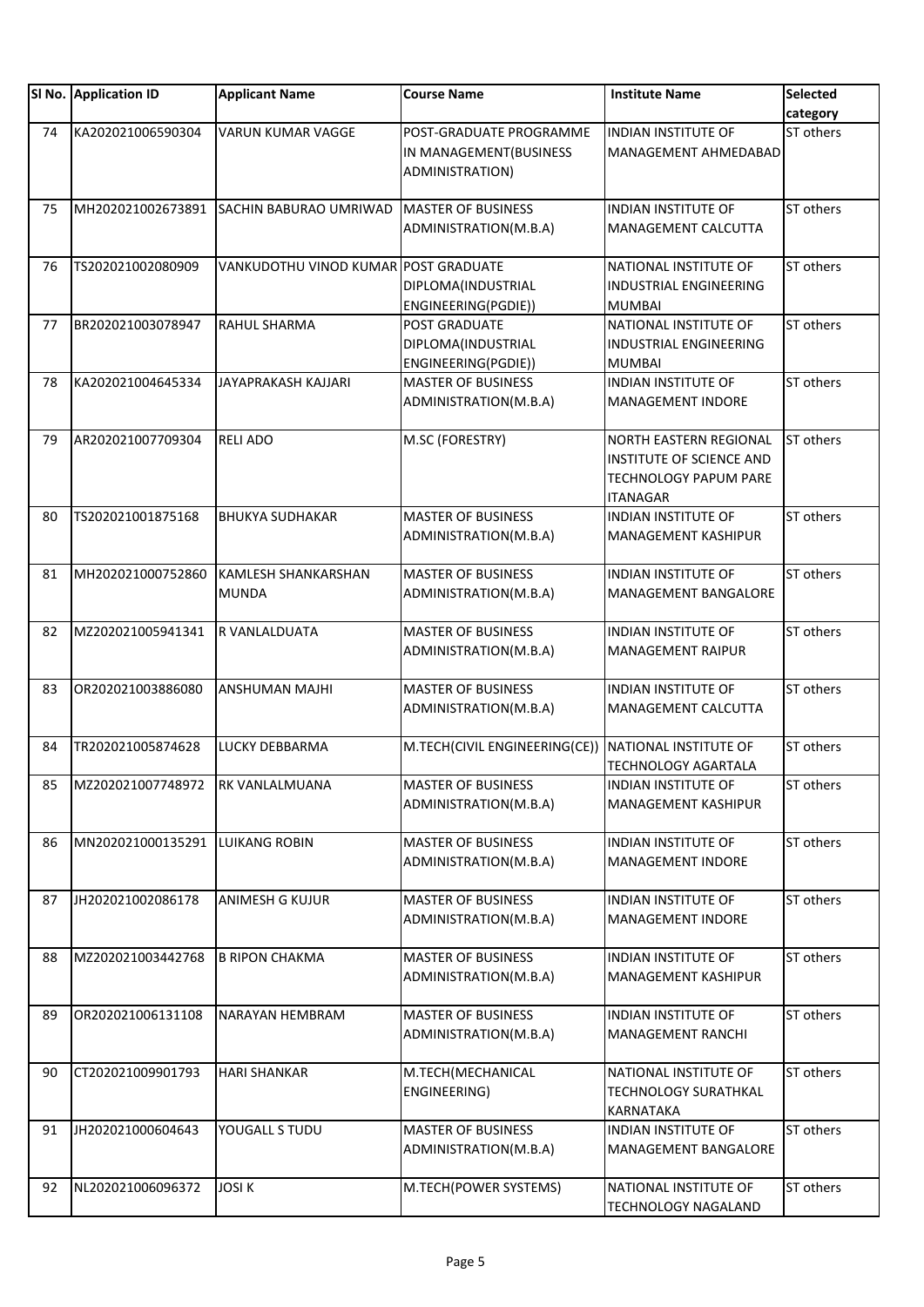|     | SI No. Application ID | <b>Applicant Name</b>         | <b>Course Name</b>                                                   | <b>Institute Name</b>                                                    | Selected<br>category |
|-----|-----------------------|-------------------------------|----------------------------------------------------------------------|--------------------------------------------------------------------------|----------------------|
| 93  | KA202021006485821     | <b>GORA ADITYA</b>            | POST-GRADUATE PROGRAMME<br>IN MANAGEMENT(BUSINESS<br>ADMINISTRATION) | <b>INDIAN INSTITUTE OF</b><br>MANAGEMENT AHMEDABAD                       | ST others            |
| 94  | KA202021006574137     | ASHWINKUMAR                   | <b>MASTER OF BUSINESS</b><br>ADMINISTRATION(M.B.A)                   | <b>INDIAN INSTITUTE OF</b><br><b>MANAGEMENT BANGALORE</b>                | ST others            |
| 95  | AS202021005717381     | TRIDIV KUMAR RABHA            | M.TECH(COMPUTER SCIENCE<br>ENGINEERING)                              | NATIONAL INSTITUTE OF<br><b>TECHNOLOGY SURATHKAL</b><br><b>KARNATAKA</b> | ST others            |
| 96  | OR202021005831701     | L CHINMAYA KUMAR              | <b>MASTER OF FASHION</b><br>MANAGEMENT (M.F.M)                       | NATIONAL INSTITUTE OF<br><b>FASHION TECHNOLOGY</b><br><b>BHUBANESWAR</b> | ST others            |
| 97  | BR202021004970963     | <b>ANKUR RAJ</b>              | <b>POST GRADUATE</b><br>DIPLOMA(MANAGEMENT)                          | INDIAN INSTITUTE OF<br>MANAGEMENT KOZHIKODE                              | ST others            |
| 98  | OR202021004530307     | <b>DIMPY NAIK</b>             | <b>MASTER OF BUSINESS</b><br>ADMINISTRATION(M.B.A)                   | <b>INDIAN INSTITUTE OF</b><br><b>MANAGEMENT KASHIPUR</b>                 | ST others            |
| 99  | ML202021000509492     | <b>BANJOP SYIEMLIEH</b>       | <b>MASTER OF BUSINESS</b><br>ADMINISTRATION(M.B.A)                   | SYMBIOSIS INSTITUTE OF<br><b>BUSINESS MANAGEMENT</b><br><b>PUNE</b>      | ST others            |
| 100 | MH202021000021738     | NIKHIL KISHAN INGEWAD         | <b>MASTER OF BUSINESS</b><br>ADMINISTRATION(M.B.A)                   | <b>INDIAN INSTITUTE OF</b><br>MANAGEMENT INDORE                          | ST others            |
| 101 | TS202021002230226     | <b>GUGULAVATH DINESH NAIK</b> | <b>POST GRADUATE</b><br>DIPLOMA(RURAL MANAGEMENT) MANAGEMENT ANAND   | <b>INSTITUTE OF RURAL</b><br><b>GUJARAT</b>                              | ST others            |
| 102 | AR202021003978231     | <b>TARIANG TAKIO TAYUNG</b>   | MASTER OF ARTS(URBAN POLICY<br>AND GOVERNANCE)                       | TATA INSTITUTE OF SOCIAL<br><b>SCIENCES MUMBAI</b>                       | ST others            |
| 103 | BR202021003643680     | <b>ABHISHEK KUMAR</b>         | <b>MASTER OF BUSINESS</b><br>ADMINISTRATION(M.B.A)                   | <b>INDIAN INSTITUTE OF</b><br><b>MANAGEMENT RANCHI</b>                   | ST others            |
| 104 | JH202021009773331     | <b>RAHUL BHAGAT</b>           | <b>MASTER OF BUSINESS</b><br>ADMINISTRATION(M.B.A)                   | <b>INDIAN INSTITUTE OF</b><br><b>MANAGEMENT RANCHI</b>                   | ST others            |
| 105 | MP202021004061167     | <b>NISHANT MARSKOLE</b>       | <b>MASTER OF BUSINESS</b><br>ADMINISTRATION(M.B.A)                   | <b>INDIAN INSTITUTE OF</b><br><b>MANAGEMENT INDORE</b>                   | ST others            |
| 106 | TS202021001982505     | <b>KURAKULA MAHESH</b>        | <b>MASTER OF BUSINESS</b><br>ADMINISTRATION(M.B.A)                   | INDIAN INSTITUTE OF<br><b>MANAGEMENT RANCHI</b>                          | ST others            |
| 107 | GJ202021005796826     | MUNIGNYA NARENDRA PATEL       | <b>MASTER OF BUSINESS</b><br>ADMINISTRATION(M.B.A)                   | INDIAN INSTITUTE OF<br><b>MANAGEMENT INDORE</b>                          | ST others            |
| 108 | OR202021002360788     | <b>HEMANTA KUMAR MAJHI</b>    | MASTER OF ARTS(SOCIAL WORK)                                          | TATA INSTITUTE OF SOCIAL<br><b>SCIENCES TULJAPUR</b>                     | ST others            |
| 109 | AS202021003799715     | <b>BENZAMIN TAYE</b>          | <b>MASTER OF BUSINESS</b><br>ADMINISTRATION(M.B.A)                   | <b>INDIAN INSTITUTE OF</b><br><b>MANAGEMENT KASHIPUR</b>                 | ST others            |
| 110 | AS202021005893242     | <b>KULDEB BRAHMA</b>          | POST GRADUATE DIPLOMA IN<br>MANAGEMENT(PGDM)                         | INDIAN INSTITUTE OF<br><b>MANAGEMENT SIRMAUR</b>                         | ST others            |
| 111 | RJ202021007253006     | <b>VIKAS MEENA</b>            | <b>MASTER OF BUSINESS</b><br>ADMINISTRATION(M.B.A)                   | INDIAN INSTITUTE OF<br><b>MANAGEMENT BANGALORE</b>                       | ST others            |